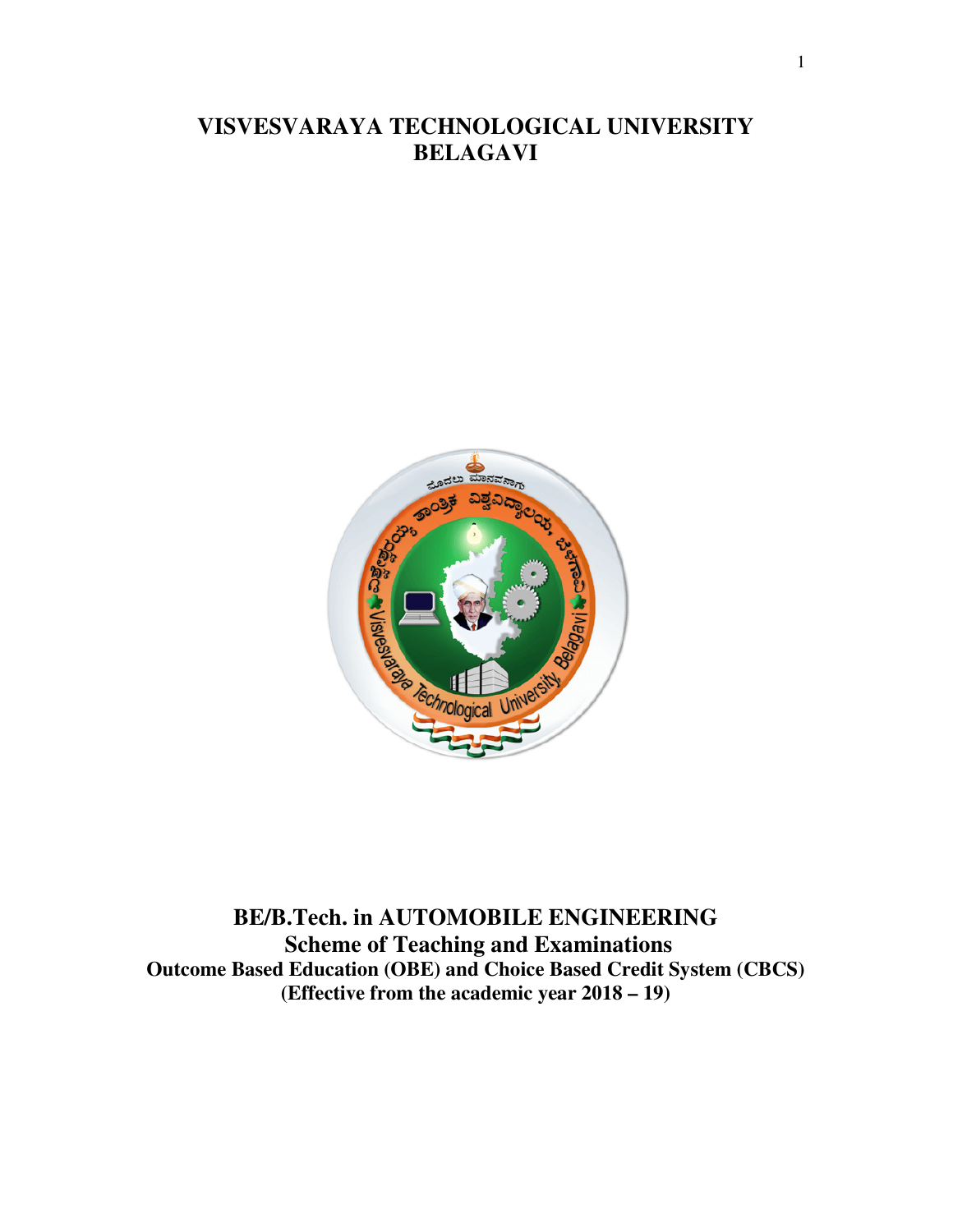|                       | <b>III SEMESTER</b>                                                               |                                         |                                                                |                        |                   |                                                                            |                             |                      |                  |                    |                    |                          |
|-----------------------|-----------------------------------------------------------------------------------|-----------------------------------------|----------------------------------------------------------------|------------------------|-------------------|----------------------------------------------------------------------------|-----------------------------|----------------------|------------------|--------------------|--------------------|--------------------------|
|                       |                                                                                   |                                         |                                                                |                        | /Week             | <b>Teaching Hours</b>                                                      |                             |                      |                  | <b>Examination</b> |                    |                          |
| SI.<br>N <sub>0</sub> |                                                                                   | <b>Course and</b><br><b>Course Code</b> | <b>Course Title</b>                                            | Department<br>Teaching | Theory<br>Lecture | Tutorial                                                                   | <b>Practical</b><br>Drawing | Duration in<br>hours | <b>CIE Marks</b> | <b>SEE Marks</b>   | <b>Total Marks</b> | Credits                  |
|                       |                                                                                   |                                         |                                                                |                        | L                 | T                                                                          | $\mathbf{P}$                |                      |                  |                    |                    |                          |
| 1                     | <b>BSC</b>                                                                        | 18MAT31                                 | Transform calculus, fourier<br>series and Numerical techniques | Mathematics            | $\overline{2}$    | $\overline{2}$                                                             | $-$                         | 03                   | 40               | 60                 | 100                | 3                        |
| $\overline{2}$        | PCC                                                                               | 18AU32                                  | <b>Engineering Thermodynamics</b>                              | Automobile<br>Engg.    | 3                 | 2                                                                          | $-$                         | 03                   | 40               | 60                 | 100                | $\overline{4}$           |
| 3                     | PCC                                                                               | 18AU33                                  | Material Science and Metallurgy                                | Automobile<br>Engg.    | 3                 | $\Omega$                                                                   | $-$                         | 0 <sub>3</sub>       | 40               | 60                 | 100                | 3                        |
| $\overline{4}$        | PCC                                                                               | 18AU34                                  | Mechanics of Materials                                         | Automobile<br>Engg.    | 3                 | $\Omega$                                                                   | $\overline{\phantom{a}}$    | 0 <sub>3</sub>       | 40               | 60                 | 100                | $\overline{\mathcal{L}}$ |
| 5                     | PCC                                                                               | 18AU35                                  | Mechanical Measurement and<br>Metrology                        | Automobile<br>Engg.    | 3                 | $\Omega$                                                                   | $\overline{a}$              | 03                   | 40               | 60                 | 100                | 3                        |
| 6                     | PCC                                                                               | 18AU36                                  | Manufacturing Process - I                                      | Automobile<br>Engg.    | 3                 | $\Omega$                                                                   | $-$                         | 03                   | 40               | 60                 | 100                | 3                        |
| $\tau$                | <b>PCC</b>                                                                        | 18AUL37                                 | Metallography and Material<br><b>Testing Laboratory</b>        | Automobile<br>Engg.    | $-$               | $\overline{2}$                                                             | $\overline{c}$              | 03                   | 40               | 60                 | 100                | $\overline{2}$           |
| 8                     | PCC                                                                               | 18AUL38                                 | Foundry and Forging Laboratory                                 | Automobile<br>Engg.    | $-$               | 2                                                                          | $\overline{2}$              | 03                   | 40               | 60                 | 100                | $\overline{2}$           |
|                       |                                                                                   | 18KVK39/49                              | Vyavaharika Kannada (Kannada for<br>communication)/            |                        |                   | $\overline{2}$                                                             |                             |                      | 100              |                    |                    |                          |
| 9                     |                                                                                   | 18KAK39/49                              | Aadalitha Kannada (Kannada for<br>Administration)              | <b>HSMC</b>            |                   |                                                                            |                             |                      |                  | $-$                | 100                |                          |
|                       |                                                                                   |                                         | <b>OR</b>                                                      |                        |                   |                                                                            |                             |                      |                  |                    |                    |                          |
|                       | HSMC<br>Constitution of India, Professional<br>18CPC39/49<br>Ethics and Cyber Law |                                         |                                                                | $\sim$                 | $\overline{a}$    | 02                                                                         | 40                          | 60                   |                  |                    |                    |                          |
|                       |                                                                                   |                                         |                                                                |                        |                   | Examination is by objective type questions<br>17<br>08<br>24<br>420<br>480 |                             |                      |                  |                    |                    |                          |
|                       |                                                                                   |                                         |                                                                |                        | $\overline{OR}$   | $\overline{OR}$                                                            | 04                          | <b>OR</b>            | $\overline{OR}$  | OR                 | 900                | 24                       |
|                       |                                                                                   |                                         | <b>TOTAL</b>                                                   | 18                     | 10                |                                                                            | 26                          | 360                  | 540              |                    |                    |                          |

**Note:** BSC: Basic Science, PCC: Professional Core, HSMC: Humanity and Social Science, NCMC: Non-credit mandatory course.

18KVK39 Vyavaharika Kannada (Kannada for communication) is for non-kannada speaking, reading and writing students and 18KAK39 Aadalitha Kannada (Kannada for Administration) is for students who speak, read and write kannada.

# **Course prescribed to lateral entry Diploma holders admitted to III semester of Engineering programs**<br>18MATDIP31 Additional Mathematics - I Mathematics | 02 | 01 | -- | 03 | 40 | 60

10 NCMC 18MATDIP31 Additional Mathematics - I Mathematics 02 01 -- 03 40 60 100 (a)The mandatory non – credit courses Additional Mathematics I and II prescribed for III and IV semesters respectively, to the lateral entry Diploma holders admitted to III semester of BE/B.Tech programs, shall attend the classes during the respective semesters to complete all the formalities of the course and appear for the University examination. In case, any student fails to register for the said course/ fails to secure the minimum 40 % of the prescribed CIE marks, he/she shall be deemed to have secured F grade. In such a case, the student have to fulfil the requirements during subsequent semester/s to appear for SEE.

(b) These Courses shall not be considered for vertical progression, but completion of the courses shall be mandatory for the award of degree.

**Courses prescribed to lateral entry B. Sc degree holders admitted to III semester of Engineering programs** Lateral entrant students from B.Sc. Stream, shall clear the non-credit courses EngineeringGraphics andElements of Civil Engineering and Mechanics of the First Year Engineering Programme. These Courses shall not be considered for vertical progression, but completion of the courses shall be mandatory for the award of degree.

#### **AICTE Activity Points to be earned by students admitted to BE/B.Tech/B. Plan day college programme (For more details refer to Chapter 6,AICTE Activity Point Programme, Model Internship Guidelines):**

Over and above the academic grades, everyday College regular student admitted to the 4 years Degree programme and every student entering 4 years Degree programme through lateral entry, shall earn 100 and 75 Activity Points respectively for the award of degree through AICTE Activity Point Programme. Students transferred from other Universities to fifth semester are required to earn 50 Activity Points from the year of entry to VTU. The Activity Points earned shall be reflected on the student's eighth semester Grade Card.

The activities can be spread over the years, anytime during the semester weekends and holidays, as per the liking and convenience of the student from the year of entry to the programme. However, minimum hours' requirement should be fulfilled. Activity Points (non-credit) have no effect on SGPA/CGPA and shall not be considered for vertical progression.

In case students fail to earn the prescribed activity Points, Eighth semester Grade Card shall be issued only after earning the required activity Points.Students shall be admitted for the award of degree only after the release of the Eighth semester Grade Card.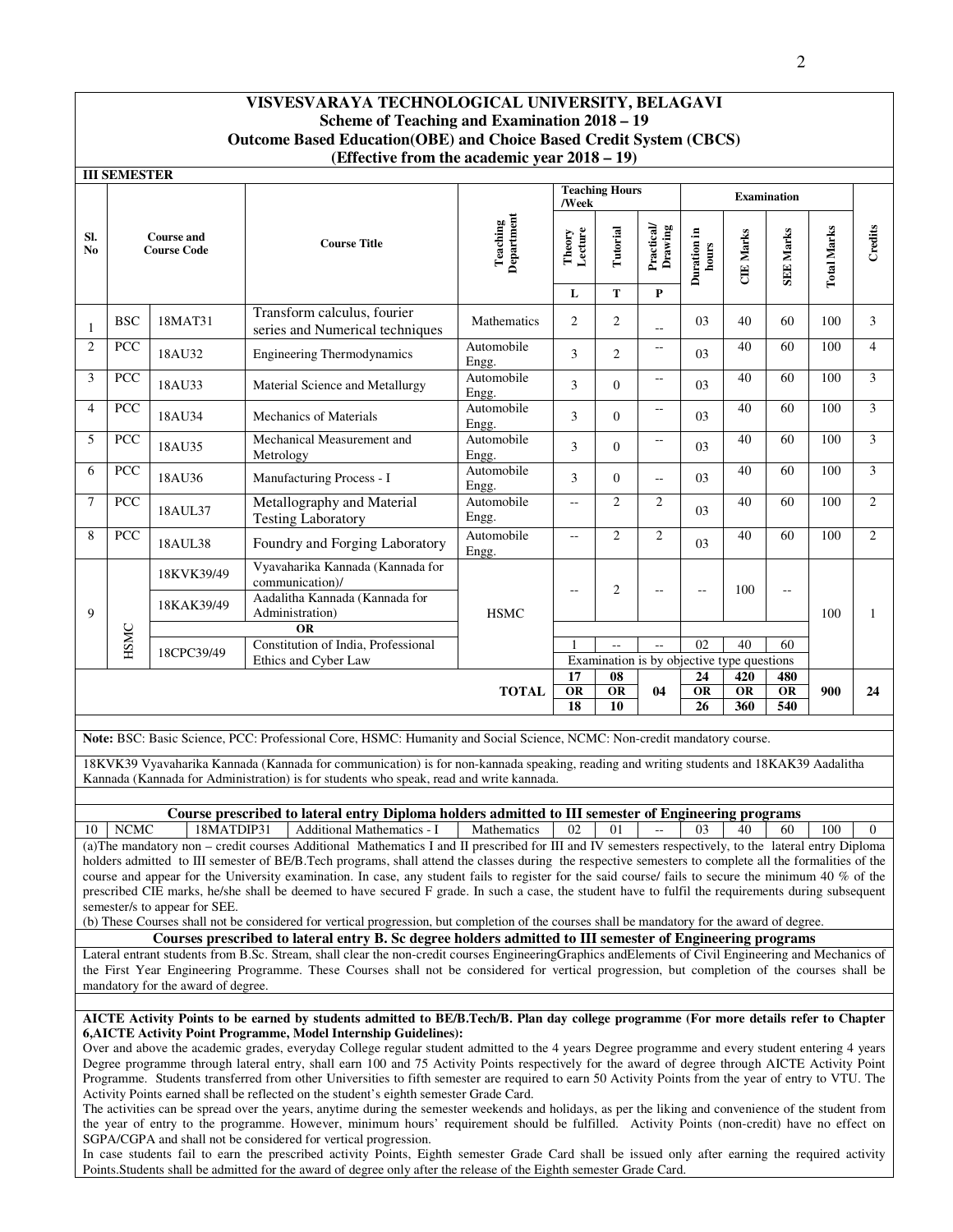**IVSEMESTER** 

|                | 1 у отлитер 1 е в |                                  |                                                                                                                                     |                        |                          | <b>Teaching Hours /Week</b>                |                                                 |                       |                  | <b>Examination</b> |                    |                |
|----------------|-------------------|----------------------------------|-------------------------------------------------------------------------------------------------------------------------------------|------------------------|--------------------------|--------------------------------------------|-------------------------------------------------|-----------------------|------------------|--------------------|--------------------|----------------|
| SI.<br>No      |                   | <b>Course and</b><br>Course code | <b>Course Title</b>                                                                                                                 | Department<br>Teaching | Theory<br>Lecture        | Tutorial                                   | $\frac{ \mathbf{Practical} }{\mathbf{Drawing}}$ | Duration in<br>hours  | <b>CIE Marks</b> | <b>SEE Marks</b>   | <b>Total Marks</b> | Credits        |
|                |                   |                                  |                                                                                                                                     |                        | L                        | T                                          | $\mathbf{P}$                                    |                       |                  |                    |                    |                |
| $\mathbf{1}$   | <b>BSC</b>        | 18MAT41                          | Complex analysis, probability and<br>statistical methods                                                                            | Mathematics            | $\overline{2}$           | $\mathbf{2}$                               | $\overline{\phantom{a}}$                        | 03                    | 40               | 60                 | 100                | $\overline{3}$ |
| $\overline{2}$ | PCC               | 18AU42                           | <b>Fluid Mechanics</b>                                                                                                              | Automobile<br>Engg.    | 3                        | $\overline{c}$                             | $\overline{\phantom{m}}$                        | 03                    | 40               | 60                 | 100                | $\overline{4}$ |
| 3              | PCC               | 18AU43                           | Kinematics of Machines                                                                                                              | Automobile<br>Engg.    | 3                        | $\Omega$                                   | $\overline{\phantom{a}}$                        | 03                    | 40               | 60                 | 100                | 3              |
| $\overline{4}$ | PCC               | 18AU44                           | <b>Automotive Engines</b>                                                                                                           | Automobile<br>Engg.    | 3                        | $\Omega$                                   | $\overline{\phantom{a}}$                        | 03                    | 40               | 60                 | 100                | $\overline{3}$ |
| 5              | PCC               | 18AU45                           | Manufacturing Process -II                                                                                                           | Automobile<br>Engg.    | 3                        | $\Omega$                                   | $\overline{0}$                                  | 03                    | 40               | 60                 | 100                | $\overline{3}$ |
| 6              | <b>PCC</b>        | 18AU46                           | <b>Computer Aided Machine</b><br>Drawing                                                                                            | Automobile<br>Engg.    | 1                        | $\Omega$                                   | $\overline{4}$                                  | 03                    | 40               | 60                 | 100                | $\overline{3}$ |
| $\overline{7}$ | PCC               | 18AUL47                          | Mechanical Measurement and<br>Metrology Lab                                                                                         | Automobile<br>Engg.    | $\overline{\phantom{a}}$ | $\overline{c}$                             | $\overline{c}$                                  | 03                    | 40               | 60                 | 100                | $\overline{c}$ |
| 8              | PCC               | 18AUL48                          | Machine Shop                                                                                                                        | Automobile<br>Engg.    | $-1$                     | $\overline{c}$                             | $\overline{c}$                                  | 03                    | 40               | 60                 | 100                | $\overline{2}$ |
|                |                   | 18KVK39/49                       | Vyavaharika Kannada (Kannada for<br>communication)/                                                                                 |                        |                          | $\overline{c}$                             |                                                 |                       | 100              |                    |                    |                |
| 9              | HSMC              | 18KAK39/49                       | Aadalitha Kannada (Kannada for<br>Administration)                                                                                   | <b>HSMC</b>            | $-$                      |                                            | $\overline{\phantom{a}}$                        | $-$                   |                  | $\sim$ $\sim$      | 100                | 1              |
|                |                   |                                  | <b>OR</b>                                                                                                                           |                        |                          |                                            |                                                 |                       |                  |                    |                    |                |
|                |                   | 18CPC39/49                       | Constitution of India, Professional                                                                                                 |                        |                          | $\overline{a}$                             | $\mathbb{Z}^{\mathbb{Z}}$                       | 0 <sub>2</sub>        | 40               | 60                 |                    |                |
|                |                   |                                  | Ethics and Cyber Law                                                                                                                |                        |                          | Examination is by objective type questions |                                                 |                       |                  |                    |                    |                |
|                |                   |                                  |                                                                                                                                     | <b>TOTAL</b>           | 14                       | 10                                         |                                                 | 24<br>$\overline{OR}$ | 420              | 480                |                    |                |
|                |                   |                                  |                                                                                                                                     |                        | <b>OR</b><br>15          | <b>OR</b><br>12                            | 08                                              | 26                    | OR<br>360        | OR<br>540          | 900                | 24             |
|                |                   |                                  |                                                                                                                                     |                        |                          |                                            |                                                 |                       |                  |                    |                    |                |
|                |                   |                                  | Note: BSC: Basic Science, PCC: Professional Core, HSMC: Humanity and Social Science, NCMC: Non-credit mandatory course.             |                        |                          |                                            |                                                 |                       |                  |                    |                    |                |
|                |                   |                                  | 18KVK39/49 Vyavaharika Kannada (Kannada for communication) is for non-kannada speaking, reading and writing students and 18KAK39/49 |                        |                          |                                            |                                                 |                       |                  |                    |                    |                |
|                |                   |                                  | Aadalitha Kannada (Kannada for Administration) is for students who speak, read and write kannada.                                   |                        |                          |                                            |                                                 |                       |                  |                    |                    |                |
|                |                   |                                  |                                                                                                                                     |                        |                          |                                            |                                                 |                       |                  |                    |                    |                |
|                |                   |                                  |                                                                                                                                     |                        |                          |                                            |                                                 |                       |                  |                    |                    |                |

**Course prescribed to lateral entry Diploma holders admitted to III semester of Engineering programs**<br>18MATDIP41 | Additional Mathematics - II | Mathematics | 02 | 01 | -- | 03 | 40 | 60 10 | NCMC | 18MATDIP41 | Additional Mathematics - II | Mathematics | 02 | 01 | -- | 03 | 40 | 60 | 100 | 0 ((a)The mandatory non – credit courses Additional Mathematics I and II prescribed for III and IV semesters respectively, to the lateral entry Diploma holders admitted to III semester of BE/B.Tech programs, shall attend the classes during the respective semesters to complete all the formalities of the course and appear for the University examination. In case, any student fails to register for the said course/ fails to secure the minimum 40 % of the prescribed CIE marks, he/she shall be deemed to have secured F grade. In such a case, the studentshave to fulfil the requirements during subsequent semester/s to appear for SEE.

(b) These Courses shall not be considered for vertical progression, but completion of the courses shall be mandatory for the award of degree.

**Courses prescribed to lateral entry B.Sc degree holders admitted to III semester of Engineering programs**

Lateral entrant students from B.Sc. Stream, shall clear the non-credit courses Engineering Graphics and Elements of Civil Engineering and Mechanicsof the First Year Engineering Programme. These Courses shall not be considered for vertical progression, but completion of the courses shall be mandatory for the award of degree.

**AICTE activity Points:** In case students fail to earn the prescribed activity Points, Eighth semester Grade Card shall be issued only after earning the required activity Points. Students shall be admitted for the award of degree only after the release of the Eighth semester Grade Card.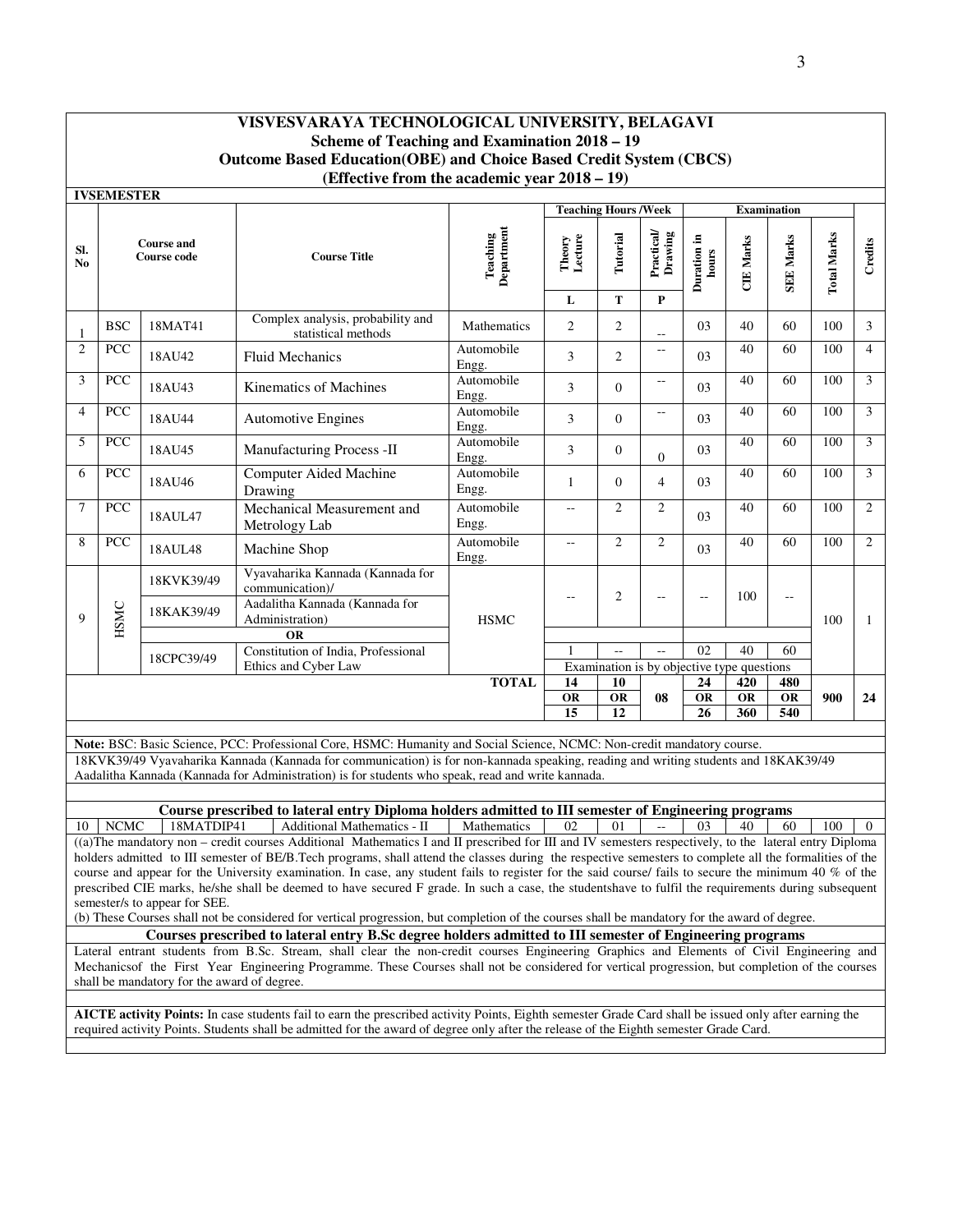| <b>V SEMESTER</b>     |                                                                                                                                                                                                                            |         |                                            |                                                                           |                      | <b>Teaching Hours</b><br>/Week |                  |                  |                    | <b>Examination</b> |     |                |
|-----------------------|----------------------------------------------------------------------------------------------------------------------------------------------------------------------------------------------------------------------------|---------|--------------------------------------------|---------------------------------------------------------------------------|----------------------|--------------------------------|------------------|------------------|--------------------|--------------------|-----|----------------|
| SI.<br>N <sub>0</sub> | Department<br>Teaching<br><b>Course Title</b><br>Theory<br><b>Course and</b><br>Course code                                                                                                                                |         | Lecture                                    | Tutorial                                                                  | Practical<br>Drawing | Duration in<br>hours           | <b>CIE Marks</b> | <b>SEE Marks</b> | <b>Total Marks</b> | Credits            |     |                |
|                       |                                                                                                                                                                                                                            |         |                                            |                                                                           | L                    | T                              | $\mathbf{P}$     |                  |                    |                    |     |                |
| 1                     | <b>PCC</b>                                                                                                                                                                                                                 | 18AU51  | Management and<br>Entrepreneurship         | Automobile Engg.                                                          | $\overline{2}$       | 2                              | $-$              | 03               | 40                 | 60                 | 100 | 3              |
| 2                     | <b>PCC</b>                                                                                                                                                                                                                 | 18AU52  | Dynamics of Machines                       | Automobile Engg.                                                          | 3                    | 2                              | $\overline{a}$   | 03               | 40                 | 60                 | 100 | $\overline{4}$ |
| 3                     | PCC                                                                                                                                                                                                                        | 18AU53  | Design of Machine Elements - I             | Automobile Engg.                                                          | 3                    | $\overline{2}$                 | $-$              | 0 <sub>3</sub>   | 40                 | 60                 | 100 | $\overline{4}$ |
| $\overline{4}$        | <b>PCC</b>                                                                                                                                                                                                                 | 18AU54  | Automotive Fuels and<br>Combustion         | Automobile Engg.                                                          | 3                    | $-$                            | $- -$            | 03               | 40                 | 60                 | 100 | 3              |
| 5                     | <b>PCC</b>                                                                                                                                                                                                                 | 18AU55  | <b>Automotive Transmission</b>             | Automobile Engg.                                                          | 3                    | $\overline{a}$                 | $-$              | 0 <sub>3</sub>   | 40                 | 60                 | 100 | 3              |
| 6                     | <b>PCC</b>                                                                                                                                                                                                                 | 18AU56  | <b>Hydraulics and Pneumatics</b>           | Automobile Engg.                                                          | 3                    | $-$                            | $\overline{a}$   | 03               | 40                 | 60                 | 100 | 3              |
| $\tau$                | <b>PCC</b>                                                                                                                                                                                                                 | 18AUL57 | <b>Automotive Engine Components</b><br>Lab | Automobile Engg.                                                          | $-$                  | 2                              | 2                | 03               | 40                 | 60                 | 100 | $\overline{2}$ |
| 8                     | <b>PCC</b>                                                                                                                                                                                                                 | 18AUL58 | Fluid Mechanics and Fuel Testing<br>Lab.   | Automobile Engg.                                                          | $-$                  | 2                              | $\overline{c}$   | 0 <sub>3</sub>   | 40                 | 60                 | 100 | 2              |
| 9                     | <b>HSMC</b>                                                                                                                                                                                                                | 18CIV59 | <b>Environmental Studies</b>               | Civil/<br>Environmental<br>[Paper setting:<br>Civil Engineering<br>Board] | -1                   | $-$                            | $-$              | 02               | 40                 | 60                 | 100 | -1             |
|                       |                                                                                                                                                                                                                            |         |                                            | <b>TOTAL</b>                                                              | 18                   | 10                             | 04               | 26               | 360                | 540                | 900 | 25             |
|                       | Note: PCC: Professional Core, HSMC: Humanity and Social Science.<br>AICTE activity Points: In case students fail to earn the prescribed activity Points, Eighth semester Grade Card shall be issued only after earning the |         |                                            |                                                                           |                      |                                |                  |                  |                    |                    |     |                |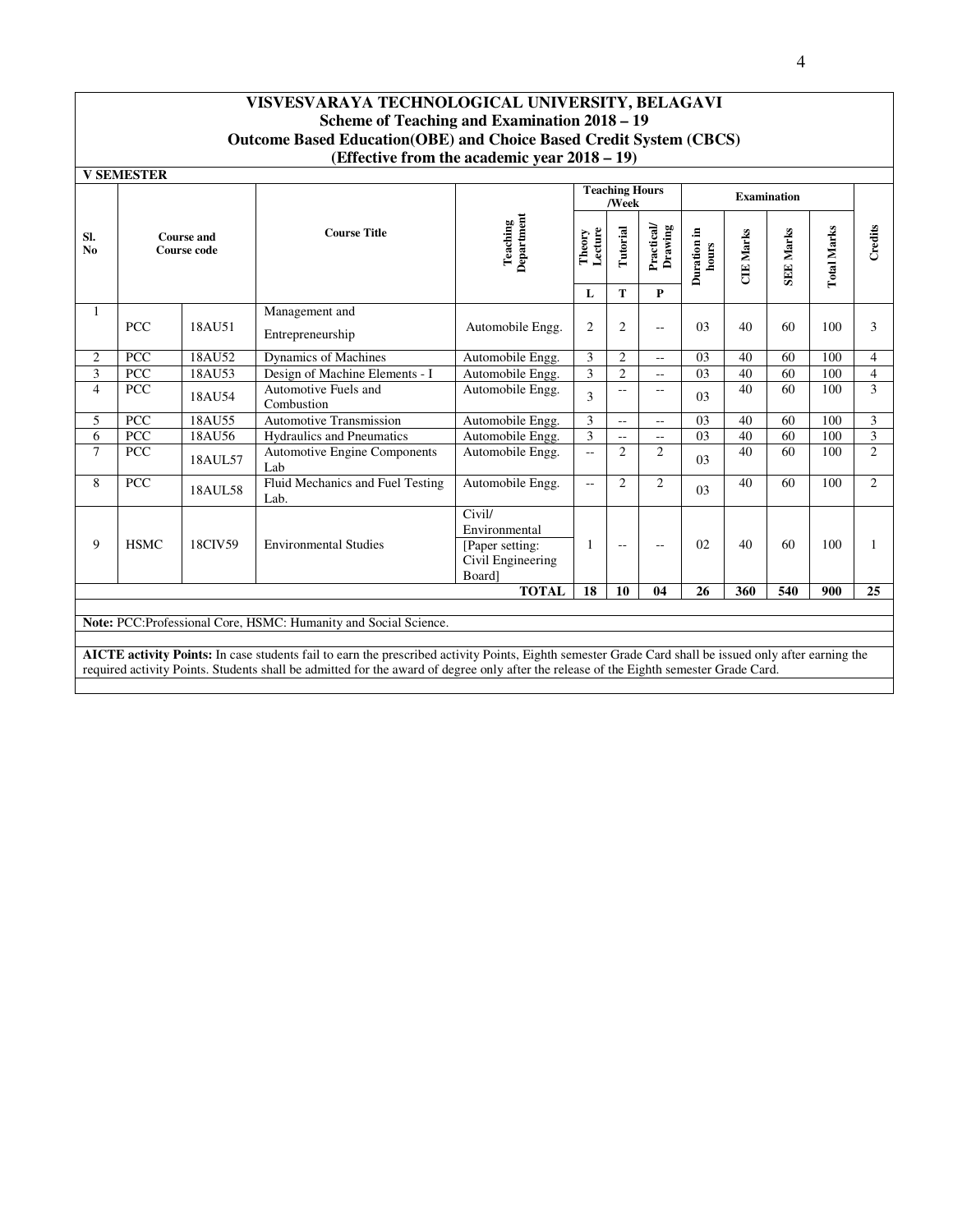|                       | <b>VI SEMESTER</b>                                              |                   |                                                 |                                                                                                    |                          |                |                                                   |                         |                  |                    |                    |                |
|-----------------------|-----------------------------------------------------------------|-------------------|-------------------------------------------------|----------------------------------------------------------------------------------------------------|--------------------------|----------------|---------------------------------------------------|-------------------------|------------------|--------------------|--------------------|----------------|
|                       |                                                                 |                   |                                                 |                                                                                                    |                          |                | <b>Teaching Hours/Week</b>                        |                         |                  | <b>Examination</b> |                    |                |
| SI.<br>N <sub>0</sub> | <b>Course and</b><br>Course code                                |                   | <b>Course Title</b>                             | Department<br>Teaching                                                                             | Lecture<br>Theory        | Tutorial       | $\frac{ \mathbf{Practical} }{ \mathbf{Drawing} }$ | .≘<br>Duration<br>hours | <b>CIE Marks</b> | Marks<br>SEE.      | <b>Total Marks</b> | Credits        |
|                       |                                                                 |                   |                                                 |                                                                                                    | L                        | T              | P                                                 |                         |                  |                    |                    |                |
|                       | <b>PCC</b>                                                      | 18AU61            | Automotive Chassis & Suspension                 | Automobile<br>Engg.                                                                                | 3                        | $\overline{2}$ | --                                                | 03                      | 40               | 60                 | 100                | 4              |
| $\overline{2}$        | PCC                                                             | 18AU62            | Heat and Mass transfer                          | Automobile<br>Engg.                                                                                | 3                        | $\overline{2}$ | $-$                                               | 03                      | 40               | 60                 | 100                | $\overline{4}$ |
| 3                     | PCC                                                             | 18AU63            | Design of Machine Elements-II                   | Automobile<br>Engg.                                                                                | 3                        | $\overline{2}$ | --                                                | 03                      | 40               | 60                 | 100                | $\overline{4}$ |
| $\overline{4}$        | PEC                                                             | 18AU64X           | Professional Elective -1                        | Automobile<br>Engg.                                                                                | 3                        | $-$            | --                                                | 03                      | 40               | 60                 | 100                | 3              |
| 5                     | <b>OEC</b>                                                      | <b>18AU65X</b>    | <b>Open Elective -A</b>                         | Automobile<br>Engg.                                                                                | 3                        | $-$            | --                                                | 03                      | 40               | 60                 | 100                | 3              |
| 6                     | PCC                                                             | 18AUL66           | <b>Automotive Chassis</b><br>Components Lab     | Automobile<br>Engg.                                                                                | $\overline{a}$           | $\overline{2}$ | $\overline{2}$                                    | 03                      | 40               | 60                 | 100                | $\overline{c}$ |
| 7                     | PCC                                                             | 18AUL67           | Engine Testing and Emission<br>Measurement Lab. | Automobile<br>Engg.                                                                                | $\overline{\phantom{a}}$ | $\overline{2}$ | $\overline{2}$                                    | 03                      | 40               | 60                 | 100                | $\overline{2}$ |
| 8                     | <b>MP</b>                                                       | 18AUMP68          | Mini-project                                    | Automobile<br>Engg.                                                                                | $-$                      | $-$            | $\overline{c}$                                    | 03                      | 40               | 60                 | 100                | 2              |
| 9                     | Internship                                                      | $\qquad \qquad -$ | Internship                                      | To be carried out during the vacation/s of VI and VII semesters and /or VII<br>and VIII semesters. |                          |                |                                                   |                         |                  |                    |                    |                |
|                       | 480<br>800<br><b>TOTAL</b><br>15<br>10<br>24<br>320<br>24<br>06 |                   |                                                 |                                                                                                    |                          |                |                                                   |                         |                  |                    |                    |                |

#### **Note: PCC: Professional core, PEC: Professional Elective, OE: Open Elective, MP: Mini-project.**

#### **Professional Elective -1 Course code under 18AU64X Course Title**  Alternative Energy Sources for Automobiles 18AU642 Composite Materials<br>18AU643 Automotive Pollution Automotive Pollution and Control

#### **Open Elective -A**

Students can select any one of the open electives offered by other Departments expect those that are offered by the parent Department (Please refer to the list of open electives under 18AU65X).

Selection of an open elective shall not be allowed if,

- The candidate has studied the same course during the previous semesters of the programme.
- The syllabus content of open elective is similar to that of the Departmental core courses or professional electives.
- A similar course, under any category, is prescribed in the higher semesters of the programme.
- Registration to electives shall be documented under the guidance of Programme Coordinator/ Advisor/Mentor.

#### **Mini-project work:**

Based on the ability/abilities of the student/s and recommendations of the mentor, a single discipline or a multidisciplinary Mini- project can be assigned to an individual student or to a group having not more than 4 students.

#### **CIE procedure for Mini-project:**

**(i) Single discipline:**The CIE marks shall be awarded by a committee consisting of the Head of the concerned Department and two senior faculty members of the Department, one of whom shall be the Guide.

The CIE marks awarded for the Mini-project work, shall be based on the evaluation of project report, project presentation skill and question and answer session in the ratio 50:25:25.The marks awarded for the project report shall be the same for all the batch mates.

**(ii) Interdisciplinary:** Continuous Internal Evaluation shall be group wise at the college level with the participation of all the guides of the college.

The CIE marks awarded for the Mini-project, shall be based on the evaluation of project report, project presentation skill and question and answer session in the ratio 50:25:25.The marks awarded for the project report shall be the same for all the batch mates.

#### **SEE for Mini-project:**

**(i) Single discipline:** Contribution to the Mini-project and the performance of each group member shall be assessed individually in the semester end examination (SEE) conducted at the department.

**(ii) Interdisciplinary:** Contribution to the Mini-project and the performance of each group member shall be assessed individually in semester end examination (SEE) conducted separately at the departments to which the student/s belong to.

**Internship:** All the students admitted to III year of BE/B.Tech. shall have to undergo mandatory internship of 4 weeks during the vacation of VI and VII semesters and /or VII and VIII semesters. A University examination shall be conducted during VIII semester and the prescribed credit shall be included in VIII semester. Internship shall be considered as a head of passing and shall be considered for the award of degree. Those, who do not takeup/complete the internship shall be declared fail and shall have to complete during subsequent University examination after satisfying the internship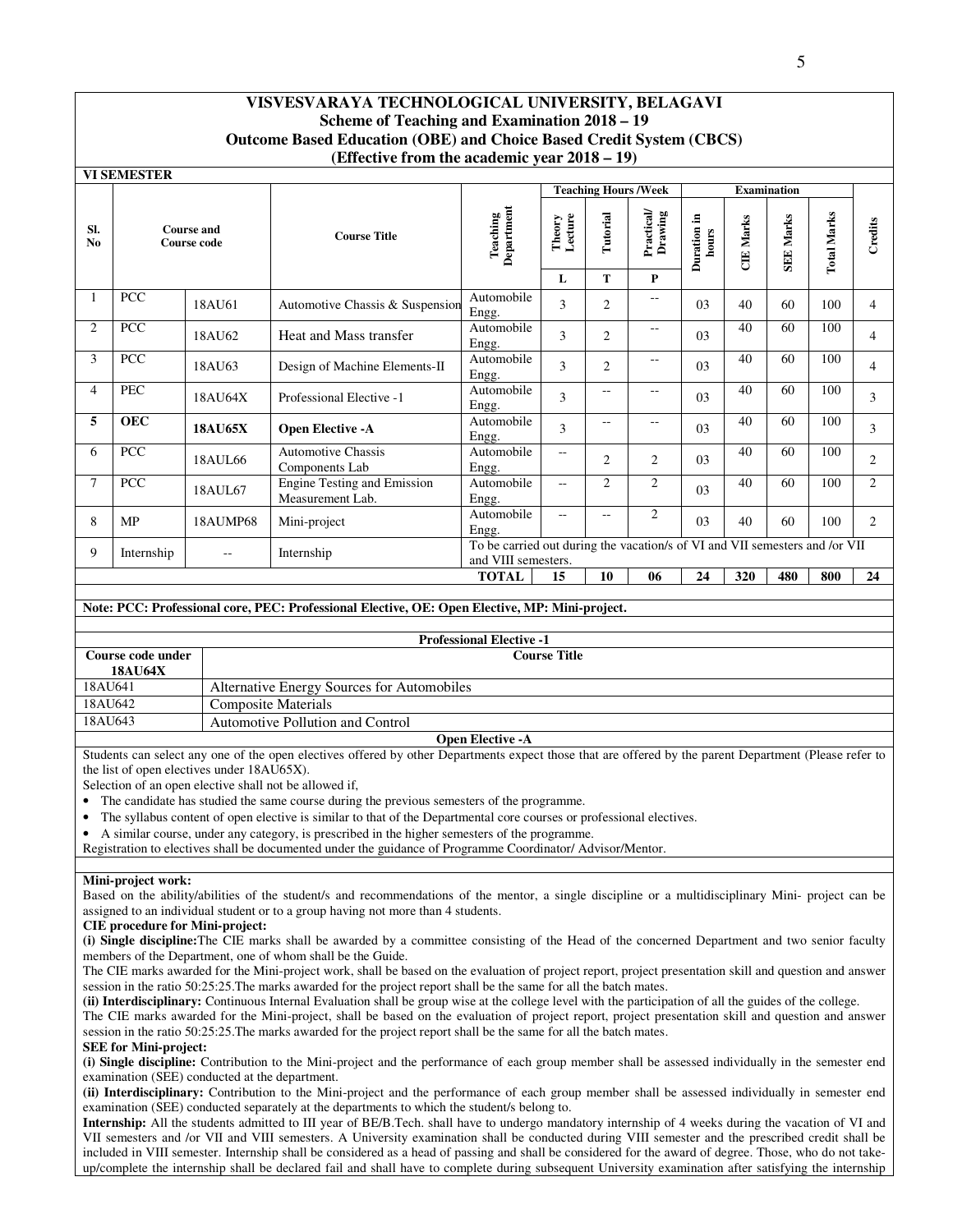requirements.

**AICTE activity Points:** In case students fail to earn the prescribed activity Points, Eighth semester Grade Card shall be issued only after earning the required activity Points. Students shall be admitted for the award of degree only after the release of the Eighth semester Grade Card.

| <b>SEMESTER - VI</b>        |                          |                  |    |  |  |  |
|-----------------------------|--------------------------|------------------|----|--|--|--|
|                             | <b>OPEN ELECTIVE - A</b> |                  |    |  |  |  |
| Course Code                 | 18AU65X                  | <b>CIE Marks</b> | 40 |  |  |  |
| Teaching Hours/Week (L:T:P) | (3:0:0)                  | <b>SEE Marks</b> | 60 |  |  |  |
| Credits                     |                          | Exam Hours       | 03 |  |  |  |

Students can select any one of the open electives offered by other Departments expect those that are offered by the parent Department (For syllabus, please refer to the concerned Programme syllabus book or VTU website vtu.ac.in may be visited.).

Selection of an open elective shall not be allowed if,

• The candidate has studied the same course during the previous semesters of the programme.

• The syllabus content of open elective is similar to that of the Departmental core courses or professional electives.

• A similar course, under any category, is prescribed in the higher semesters of the programme.

Registration to electives shall be documented under the guidance of Programme Coordinator/ Advisor/Mentor.

|             |                                       |           | Course         | <b>Course Title</b>             |
|-------------|---------------------------------------|-----------|----------------|---------------------------------|
| <b>SINO</b> | Board and the Department offering the | <b>SI</b> | code under     |                                 |
|             | <b>Electives</b>                      | No        | <b>18AU65X</b> |                                 |
|             |                                       |           | 18AU651        | Automobile Engineering          |
|             | Automobile Engineering                |           | 18AU652        | Vehicle Transport Management    |
|             |                                       |           | 18AU653        | Non-Traditional Machining       |
|             |                                       |           | <b>18AU654</b> | <b>Renewable Energy Sources</b> |
|             |                                       |           |                |                                 |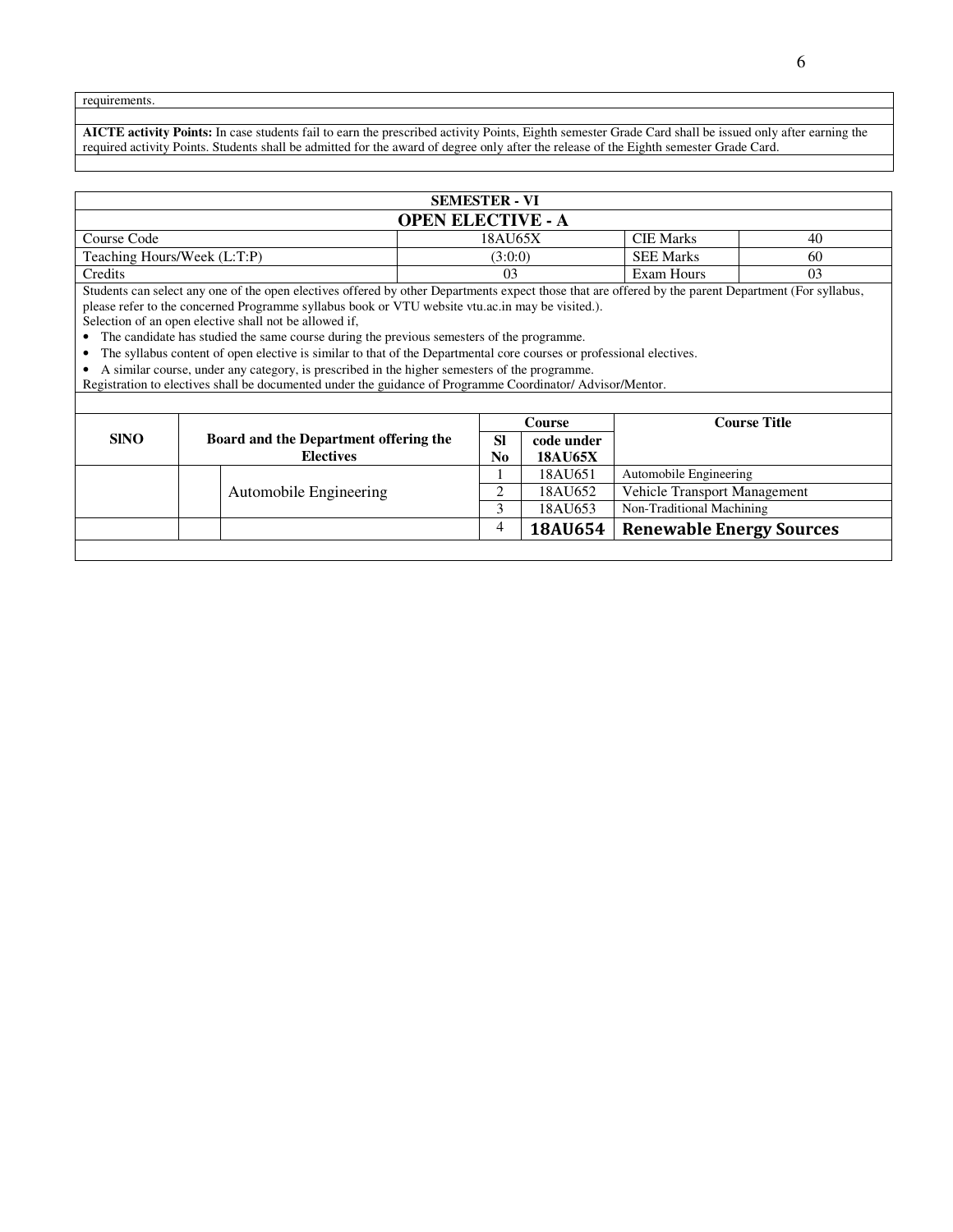|                | <b>VII SEMESTER</b>                      |                                            |                                                                                                                                                        |                                                                                                                                           |                   |                             |                       |                      |                  |                    |                    |                |
|----------------|------------------------------------------|--------------------------------------------|--------------------------------------------------------------------------------------------------------------------------------------------------------|-------------------------------------------------------------------------------------------------------------------------------------------|-------------------|-----------------------------|-----------------------|----------------------|------------------|--------------------|--------------------|----------------|
|                |                                          |                                            |                                                                                                                                                        |                                                                                                                                           |                   | <b>Teaching Hours /Week</b> |                       |                      |                  | <b>Examination</b> |                    |                |
| SI.<br>No.     |                                          | <b>Course and</b><br><b>Course code</b>    | <b>Course Title</b>                                                                                                                                    | <b>Teaching</b><br>Department                                                                                                             | Lecture<br>Theory | Tutorial                    | Practical/<br>Drawing | Duration in<br>hours | <b>CIE</b> Marks | <b>SEE Marks</b>   | <b>Total Marks</b> | Credits        |
|                |                                          |                                            |                                                                                                                                                        |                                                                                                                                           | $\mathbf L$       | T                           | $\mathbf{P}$          |                      |                  |                    |                    |                |
| $\mathbf{1}$   | PCC                                      | 18AU71                                     | <b>Finite Element Modelling</b><br>and Analysis                                                                                                        | Automobile<br>Engg.                                                                                                                       | 3                 | $\overline{\phantom{a}}$    | LL.                   | 0 <sub>3</sub>       | 40               | 60                 | 100                | 3              |
| 2              | PCC                                      | 18AU72                                     | Automotive Electrical and<br><b>Electronic Systems</b>                                                                                                 | Automobile<br>Engg.                                                                                                                       | 3                 | $\sim$                      | $\overline{a}$        | 0 <sub>3</sub>       | 40               | 60                 | 100                | 3              |
| 3              | <b>PEC</b>                               | 18AU73X                                    | Professional Elective - 2                                                                                                                              | Automobile<br>Engg.                                                                                                                       | 3                 | $\overline{\phantom{a}}$    | Щ,                    | 03                   | 40               | 60                 | 100                | 3              |
| $\overline{4}$ | <b>PEC</b>                               | 18AU74X                                    | Professional Elective - 3                                                                                                                              | Automobile<br>Engg.                                                                                                                       | 3                 | $\mathbf{u}$                | $\overline{a}$        | 03                   | 40               | 60                 | 100                | 3              |
| 5              | <b>OEC</b>                               | 18AU75X                                    | Open Elective -B                                                                                                                                       | Automobile<br>Engg.                                                                                                                       | 3                 | $\overline{a}$              | LL.                   | 03                   | 40               | 60                 | 100                | $\overline{3}$ |
| 6              | PCC                                      | 18AUL76                                    | Automobile Scanning and<br>Re-conditioning lab                                                                                                         | Automobile<br>Engg.                                                                                                                       | Щ,                | 2                           | $\overline{c}$        | 03                   | 40               | 60                 | 100                | $\overline{2}$ |
|                | <b>PCC</b>                               | 18AUL77                                    | Modelling and Analysis Lab                                                                                                                             | Automobile<br>Engg.                                                                                                                       | --                | 2                           | $\overline{2}$        | 03                   | 40               | 60                 | 100                | $\overline{2}$ |
| $\tau$         | Project                                  | 18AUP78                                    | Project Work Phase - 1                                                                                                                                 | Automobile<br>Engg.                                                                                                                       | $\rightarrow$     | $\overline{\phantom{a}}$    | $\overline{2}$        | Ξ.                   | 100              | $\sim$             | 100                | $\mathbf{1}$   |
| 8              | Internship                               | $\overline{a}$                             | Internship                                                                                                                                             | (If not completed during the vacation of VI and VII semesters, it shall be carried<br>out during the vacation of VII and VIII semesters ) |                   |                             |                       |                      |                  |                    |                    |                |
|                |                                          |                                            |                                                                                                                                                        | <b>TOTAL</b>                                                                                                                              | 17                | 04                          | 04                    | 18                   | 340              | 360                | 700                | 20             |
|                |                                          |                                            | Note: PCC: Professional core, PEC: Professional Elective.                                                                                              |                                                                                                                                           |                   |                             |                       |                      |                  |                    |                    |                |
|                |                                          |                                            |                                                                                                                                                        |                                                                                                                                           |                   |                             |                       |                      |                  |                    |                    |                |
|                |                                          |                                            |                                                                                                                                                        | <b>Professional Elective - 2</b>                                                                                                          |                   |                             |                       |                      |                  |                    |                    |                |
| <b>18AU73X</b> | Course code under                        | <b>Course Title</b>                        |                                                                                                                                                        |                                                                                                                                           |                   |                             |                       |                      |                  |                    |                    |                |
| 18AU731        |                                          | CAD/CAM                                    |                                                                                                                                                        |                                                                                                                                           |                   |                             |                       |                      |                  |                    |                    |                |
| 18AU732        |                                          |                                            | Earthmoving Equipment & Tractors                                                                                                                       |                                                                                                                                           |                   |                             |                       |                      |                  |                    |                    |                |
| 18AU733        |                                          |                                            | <b>Computer Integrated Manufacturing</b>                                                                                                               |                                                                                                                                           |                   |                             |                       |                      |                  |                    |                    |                |
|                |                                          |                                            |                                                                                                                                                        | <b>Professional Electives - 3</b>                                                                                                         |                   |                             |                       |                      |                  |                    |                    |                |
|                | <b>Course Title</b><br>Course code under |                                            |                                                                                                                                                        |                                                                                                                                           |                   |                             |                       |                      |                  |                    |                    |                |
| <b>18AU74X</b> |                                          |                                            |                                                                                                                                                        |                                                                                                                                           |                   |                             |                       |                      |                  |                    |                    |                |
| 18AU741        |                                          |                                            | Control Engineering                                                                                                                                    |                                                                                                                                           |                   |                             |                       |                      |                  |                    |                    |                |
| 18AU742        |                                          |                                            | <b>Operations Research</b>                                                                                                                             |                                                                                                                                           |                   |                             |                       |                      |                  |                    |                    |                |
| 18AU743        |                                          |                                            | Two and Three wheeled Vehicle                                                                                                                          |                                                                                                                                           |                   |                             |                       |                      |                  |                    |                    |                |
|                |                                          |                                            |                                                                                                                                                        | <b>Open Elective -B</b>                                                                                                                   |                   |                             |                       |                      |                  |                    |                    |                |
|                |                                          |                                            | Students can select any one of the open electives offered by other Departments expect those that are offered by the parent Department (Please refer to |                                                                                                                                           |                   |                             |                       |                      |                  |                    |                    |                |
|                |                                          | the list of open electives under 18AU75X). |                                                                                                                                                        |                                                                                                                                           |                   |                             |                       |                      |                  |                    |                    |                |
|                |                                          |                                            | Selection of an open elective shall not be allowed if,                                                                                                 |                                                                                                                                           |                   |                             |                       |                      |                  |                    |                    |                |

• The candidate has studied the same course during the previous semesters of the programme.

• The syllabus content of open elective is similar to that of the Departmental core courses or professional electives.

• A similar course, under any category, is prescribed in the higher semesters of the programme.

Registration to electives shall be documented under the guidance of Programme Coordinator/ Advisor/Mentor.

#### **Project work:**

Based on the ability/abilities of the student/s and recommendations of the mentor, a single discipline or a multidisciplinary project can be assigned to an individual student or to a group having not more than 4 students. In extraordinary cases, like the funded projects requiring students from different disciplines, the project student strength can be 5 or 6.

**CIE procedure for Project Work Phase - 1:**

**(i) Single discipline:**The CIE marks shall be awarded by a committee consisting of the Head of the concerned Department and two senior faculty members of the Department, one of whom shall be the Guide.

The CIE marks awarded for the project work phase -1, shall be based on the evaluation of the project work phase -1 Report (covering Literature Survey, Problem identification, Objectives and Methodology), project presentation skill and question and answer session in the ratio 50:25:25. The marks awarded for the Project report shall be the same for all the batch mates.

(ii) Interdisciplinary: Continuous Internal Evaluation shall be group wise at the college level with the participation of all guides of the college. Participation of external guide/s, if any, is desirable.

The CIE marks awarded for the project work phase -1, shall be based on the evaluation of project work phase -1 Report (covering Literature Survey,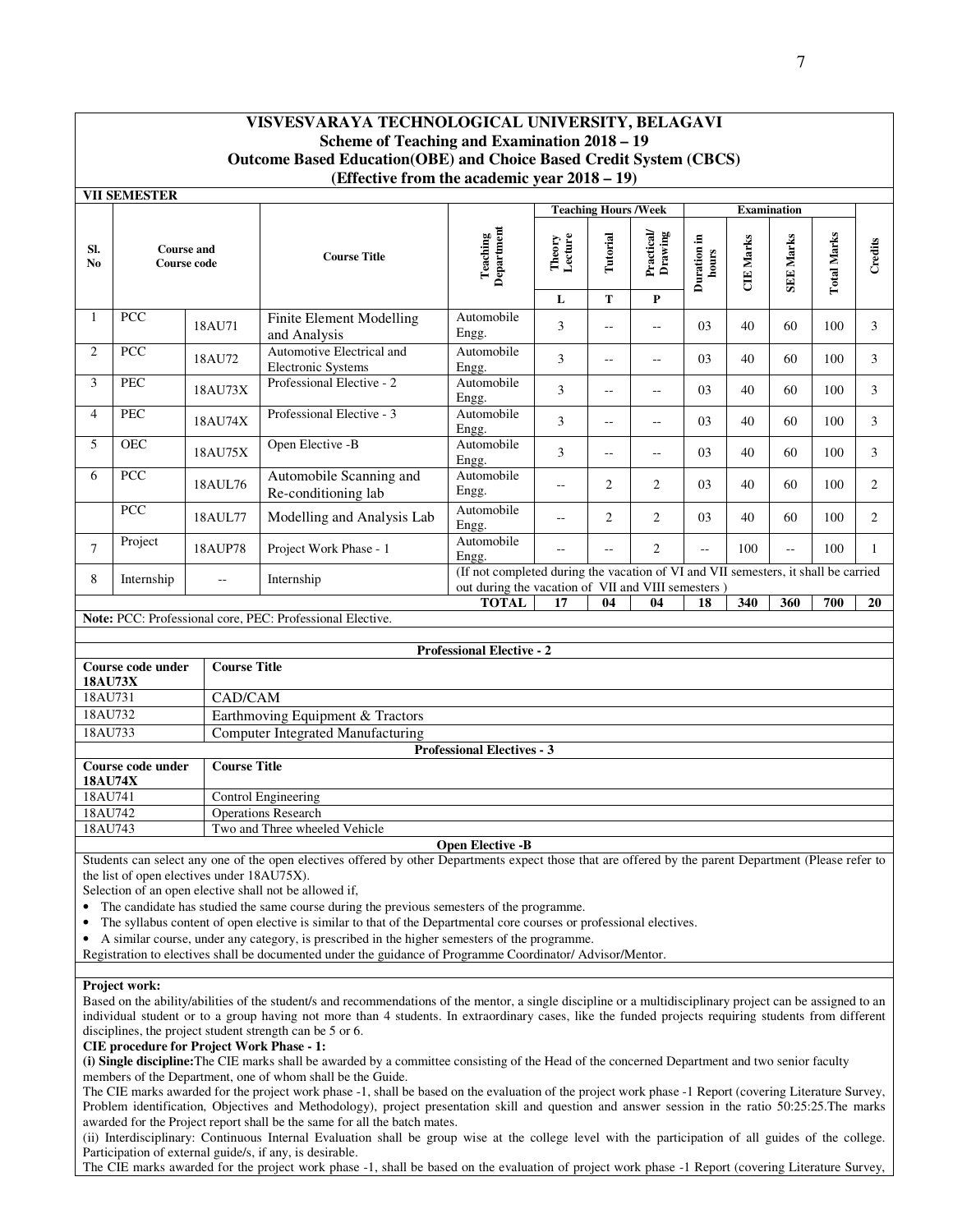Problem identification, Objectives and Methodology), project presentation skill and question and answer session in the ratio 50:25:25.The marks awarded for the project report shall be the same for all the batch mates.

**Internship:** All the students admitted to III year of BE/B.Tech shall have to undergo mandatory internship of 4 weeks during the vacation of VI and VII semesters and /or VII and VIII semesters. A University examination shall be conducted during VIII semester and the prescribed credit shall be included in VIII semester. Internship shall be considered as a head of passing and shall be considered for the award of degree. Those, who do not takeup/complete the internship shall be declared fail and shall have to complete during subsequent University examination after satisfying the internship requirements.

**AICTE activity Points:** In case students fail to earn the prescribed activity Points, Eighth semester Grade Card shall be issued only after earning the required activity Points. Students shall be admitted for the award of degree only after the release of the Eighth semester Grade Card.

| <b>SEMESTER - VII</b>       |                          |                  |    |  |  |  |  |
|-----------------------------|--------------------------|------------------|----|--|--|--|--|
|                             | <b>OPEN ELECTIVE - B</b> |                  |    |  |  |  |  |
| Course Code                 | 18AU75X                  | <b>CIE Marks</b> | 40 |  |  |  |  |
| Teaching Hours/Week (L:T:P) | (3:0:0)                  | <b>SEE Marks</b> | 60 |  |  |  |  |
| Credits                     | 03                       | Exam Hours       | 03 |  |  |  |  |

Students can select any one of the open electives offered by other Departments expect those that are offered by the parent Department (For syllabus, please refer to the concerned Programme syllabus book or VTU website vtu.ac.in may be visited.).

Selection of an open elective shall not be allowed if,

• The candidate has studied the same course during the previous semesters of the programme.

• The syllabus content of open elective is similar to that of the Departmental core courses or professional electives.

• A similar course, under any category, is prescribed in the higher semesters of the programme.

Registration to electives shall be documented under the guidance of Programme Coordinator/ Advisor/Mentor.

|             |                                       |           | Course         | <b>Course Title</b>                       |
|-------------|---------------------------------------|-----------|----------------|-------------------------------------------|
| <b>SINO</b> | Board and the Department offering the | <b>SI</b> | code under     |                                           |
|             | <b>Electives</b>                      | No        | <b>18AU75X</b> |                                           |
|             |                                       |           | 18AU751        | Engineering Economics and Cost Estimation |
|             | Automobile Engineering                | ◠         | 18AU752        | <b>Total Quality Management</b>           |
|             |                                       |           | 18AU753        | Non-destructive Testing                   |
|             |                                       | 4         | 18AU754        | <b>Introduction to Electrical Vehicle</b> |
|             |                                       |           |                |                                           |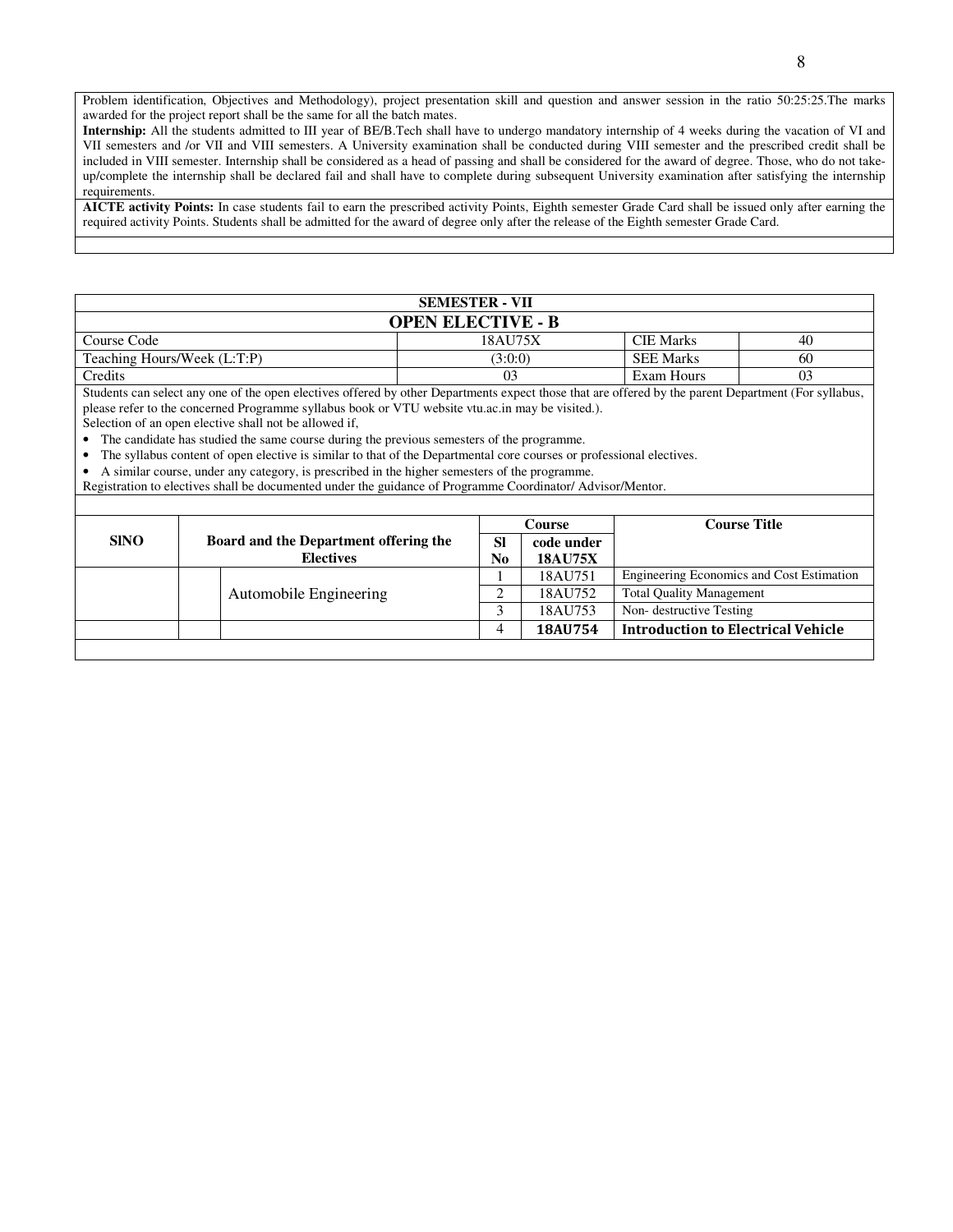|                                                                                                                                                                                                                                            | 9                                                                                                                                                                                                                                                                                                            |                                                  |                                                                                                                                                                                                                                                                                                |                                   |                        |               |                                   |                      |                  |                  |                    |         |
|--------------------------------------------------------------------------------------------------------------------------------------------------------------------------------------------------------------------------------------------|--------------------------------------------------------------------------------------------------------------------------------------------------------------------------------------------------------------------------------------------------------------------------------------------------------------|--------------------------------------------------|------------------------------------------------------------------------------------------------------------------------------------------------------------------------------------------------------------------------------------------------------------------------------------------------|-----------------------------------|------------------------|---------------|-----------------------------------|----------------------|------------------|------------------|--------------------|---------|
|                                                                                                                                                                                                                                            |                                                                                                                                                                                                                                                                                                              |                                                  |                                                                                                                                                                                                                                                                                                |                                   |                        |               |                                   |                      |                  |                  |                    |         |
|                                                                                                                                                                                                                                            | VISVESVARAYA TECHNOLOGICAL UNIVERSITY, BELAGAVI                                                                                                                                                                                                                                                              |                                                  |                                                                                                                                                                                                                                                                                                |                                   |                        |               |                                   |                      |                  |                  |                    |         |
|                                                                                                                                                                                                                                            | Scheme of Teaching and Examination 2018 - 19<br><b>Outcome Based Education(OBE) and Choice Based Credit System (CBCS)</b>                                                                                                                                                                                    |                                                  |                                                                                                                                                                                                                                                                                                |                                   |                        |               |                                   |                      |                  |                  |                    |         |
|                                                                                                                                                                                                                                            |                                                                                                                                                                                                                                                                                                              |                                                  | (Effective from the academic year 2018 – 19)                                                                                                                                                                                                                                                   |                                   |                        |               |                                   |                      |                  |                  |                    |         |
|                                                                                                                                                                                                                                            | <b>VIII SEMESTER</b><br><b>Teaching Hours /Week</b><br><b>Examination</b>                                                                                                                                                                                                                                    |                                                  |                                                                                                                                                                                                                                                                                                |                                   |                        |               |                                   |                      |                  |                  |                    |         |
|                                                                                                                                                                                                                                            |                                                                                                                                                                                                                                                                                                              |                                                  |                                                                                                                                                                                                                                                                                                |                                   |                        |               |                                   |                      |                  |                  |                    |         |
| SI.<br>No                                                                                                                                                                                                                                  |                                                                                                                                                                                                                                                                                                              | <b>Course and</b><br>Course code                 | <b>Course Title</b>                                                                                                                                                                                                                                                                            | Teaching<br>Department            | Theory<br>Lecture<br>L | Tutorial<br>T | Practical<br>Drawing<br>${\bf P}$ | Duration in<br>hours | <b>CIE Marks</b> | <b>SEE Marks</b> | <b>Total Marks</b> | Credits |
| 1                                                                                                                                                                                                                                          | <b>PCC</b>                                                                                                                                                                                                                                                                                                   | 18AU81                                           | Vehicle Body Engineering<br>Automobile<br>40<br>60<br>100<br>$-$<br>$\overline{\phantom{a}}$<br>3<br>03<br>3<br>and Safety<br>Engg.                                                                                                                                                            |                                   |                        |               |                                   |                      |                  |                  |                    |         |
| 2                                                                                                                                                                                                                                          | PEC                                                                                                                                                                                                                                                                                                          | 18AU82X                                          | Professional Elective - 4                                                                                                                                                                                                                                                                      | Automobile<br>Engg.               | 3                      | $-$           | $\overline{\phantom{a}}$          | 03                   | 40               | 60               | 100                | 3       |
| 3                                                                                                                                                                                                                                          | Project<br>Automobile<br>2<br>40<br>60<br>100<br>$\mathord{\hspace{1pt}\text{--}\hspace{1pt}}$<br>Ц.<br>03<br>8<br>18AUP83<br>Project Work Phase - 2<br>Engg.                                                                                                                                                |                                                  |                                                                                                                                                                                                                                                                                                |                                   |                        |               |                                   |                      |                  |                  |                    |         |
| $\overline{4}$                                                                                                                                                                                                                             | Automobile<br>Seminar<br>2<br>100<br>100<br>$\overline{\phantom{m}}$<br>$\overline{\phantom{a}}$<br>$-$<br>03<br>18AUS84<br><b>Technical Seminar</b><br>$\mathbf{1}$<br>Engg.                                                                                                                                |                                                  |                                                                                                                                                                                                                                                                                                |                                   |                        |               |                                   |                      |                  |                  |                    |         |
| 5                                                                                                                                                                                                                                          | Completed during the vacation/s of VI<br>and VII semesters and /or VII and VIII<br>40<br>03<br>60<br>100<br>3<br>Internship<br>18AUI85<br>Internship<br>semesters.)                                                                                                                                          |                                                  |                                                                                                                                                                                                                                                                                                |                                   |                        |               |                                   |                      |                  |                  |                    |         |
|                                                                                                                                                                                                                                            | <b>TOTAL</b><br>15<br>240<br>18<br>06<br>04<br>260<br>500<br>$\overline{\phantom{a}}$                                                                                                                                                                                                                        |                                                  |                                                                                                                                                                                                                                                                                                |                                   |                        |               |                                   |                      |                  |                  |                    |         |
|                                                                                                                                                                                                                                            |                                                                                                                                                                                                                                                                                                              |                                                  | Note: PCC: Professional Core, PEC: Professional Elective.                                                                                                                                                                                                                                      |                                   |                        |               |                                   |                      |                  |                  |                    |         |
|                                                                                                                                                                                                                                            |                                                                                                                                                                                                                                                                                                              |                                                  |                                                                                                                                                                                                                                                                                                |                                   |                        |               |                                   |                      |                  |                  |                    |         |
|                                                                                                                                                                                                                                            | <b>Course code</b><br>under 18AU82X                                                                                                                                                                                                                                                                          | <b>Course Title</b>                              |                                                                                                                                                                                                                                                                                                | <b>Professional Electives - 4</b> |                        |               |                                   |                      |                  |                  |                    |         |
| 18AU821                                                                                                                                                                                                                                    |                                                                                                                                                                                                                                                                                                              | <b>Mechanical Vibrations</b>                     |                                                                                                                                                                                                                                                                                                |                                   |                        |               |                                   |                      |                  |                  |                    |         |
| 18AU822<br>18AU823                                                                                                                                                                                                                         |                                                                                                                                                                                                                                                                                                              | Advanced I. C. Engines                           | Electric andHybrid Vehicle.                                                                                                                                                                                                                                                                    |                                   |                        |               |                                   |                      |                  |                  |                    |         |
|                                                                                                                                                                                                                                            |                                                                                                                                                                                                                                                                                                              |                                                  |                                                                                                                                                                                                                                                                                                |                                   |                        |               |                                   |                      |                  |                  |                    |         |
|                                                                                                                                                                                                                                            | <b>Project Work</b>                                                                                                                                                                                                                                                                                          |                                                  |                                                                                                                                                                                                                                                                                                |                                   |                        |               |                                   |                      |                  |                  |                    |         |
|                                                                                                                                                                                                                                            |                                                                                                                                                                                                                                                                                                              | <b>CIE</b> procedure for Project Work Phase - 2: |                                                                                                                                                                                                                                                                                                |                                   |                        |               |                                   |                      |                  |                  |                    |         |
|                                                                                                                                                                                                                                            |                                                                                                                                                                                                                                                                                                              |                                                  | (i) Single discipline: The CIE marks shall be awarded by a committee consisting of the Head of the concerned Department and two senior faculty<br>members of the Department, one of whom shall be the Guide.                                                                                   |                                   |                        |               |                                   |                      |                  |                  |                    |         |
|                                                                                                                                                                                                                                            |                                                                                                                                                                                                                                                                                                              |                                                  | The CIE marks awarded for the project work phase -2, shall be based on the evaluation of project work phase -2 Report, project presentation skill and                                                                                                                                          |                                   |                        |               |                                   |                      |                  |                  |                    |         |
|                                                                                                                                                                                                                                            |                                                                                                                                                                                                                                                                                                              |                                                  | question and answer session in the ratio 50:25:25. The marks awarded for the project report shall be the same for all the batch mates.<br>(ii) Interdisciplinary: Continuous Internal Evaluation shall be group wise at the college level with the participation of all guides of the college. |                                   |                        |               |                                   |                      |                  |                  |                    |         |
|                                                                                                                                                                                                                                            |                                                                                                                                                                                                                                                                                                              |                                                  | Participation of external guide/s, if any, is desirable.                                                                                                                                                                                                                                       |                                   |                        |               |                                   |                      |                  |                  |                    |         |
|                                                                                                                                                                                                                                            |                                                                                                                                                                                                                                                                                                              |                                                  | The CIE marks awarded for the project work phase -2, shall be based on the evaluation of project work phase -2 Report, project presentation skill and                                                                                                                                          |                                   |                        |               |                                   |                      |                  |                  |                    |         |
|                                                                                                                                                                                                                                            |                                                                                                                                                                                                                                                                                                              |                                                  | question and answer session in the ratio 50:25:25. The marks awarded for the project report shall be the same for all the batch mates.                                                                                                                                                         |                                   |                        |               |                                   |                      |                  |                  |                    |         |
|                                                                                                                                                                                                                                            |                                                                                                                                                                                                                                                                                                              | <b>SEE for Project Work Phase - 2:</b>           |                                                                                                                                                                                                                                                                                                |                                   |                        |               |                                   |                      |                  |                  |                    |         |
|                                                                                                                                                                                                                                            | (i) Single discipline: Contribution to the project and the performance of each group member shall be assessed individually in semester end examination<br>(SEE) conducted at the department.                                                                                                                 |                                                  |                                                                                                                                                                                                                                                                                                |                                   |                        |               |                                   |                      |                  |                  |                    |         |
| (ii) Interdisciplinary: Contribution to the project and the performance of each group member shall be assessed individually in semester end<br>examination (SEE) conducted separately at the departments to which the student/s belong to. |                                                                                                                                                                                                                                                                                                              |                                                  |                                                                                                                                                                                                                                                                                                |                                   |                        |               |                                   |                      |                  |                  |                    |         |
|                                                                                                                                                                                                                                            | Internship: Those, who have not pursued /completed the internship shall be declared as fail and have to complete during subsequent University<br>examination after satisfying the internship requirements.                                                                                                   |                                                  |                                                                                                                                                                                                                                                                                                |                                   |                        |               |                                   |                      |                  |                  |                    |         |
|                                                                                                                                                                                                                                            | AICTE activity Points: In case students fail to earn the prescribed activity Points, Eighth semester Grade Card shall be issued only after earning the                                                                                                                                                       |                                                  |                                                                                                                                                                                                                                                                                                |                                   |                        |               |                                   |                      |                  |                  |                    |         |
|                                                                                                                                                                                                                                            | required activity Points. Students shall be admitted for the award of degree only after the release of the Eighth semester Grade Card.                                                                                                                                                                       |                                                  |                                                                                                                                                                                                                                                                                                |                                   |                        |               |                                   |                      |                  |                  |                    |         |
|                                                                                                                                                                                                                                            | Activity points of the students who have earned the prescribed AICTE activity Points shall be sent the University along with the CIE marks of 8th<br>semester. In case of students who have not satisfied the AICTE activity Points at the end of eighth semester, the column under activity Points shall be |                                                  |                                                                                                                                                                                                                                                                                                |                                   |                        |               |                                   |                      |                  |                  |                    |         |

|               | <b>Professional Electives - 4</b> |  |  |  |  |  |  |
|---------------|-----------------------------------|--|--|--|--|--|--|
| Course code   | Course Title                      |  |  |  |  |  |  |
| under 18AU82X |                                   |  |  |  |  |  |  |
| 18AU821       | <b>Mechanical Vibrations</b>      |  |  |  |  |  |  |
| 18AU822       | Advanced I. C. Engines            |  |  |  |  |  |  |
| 18AU823       | Electric and Hybrid Vehicle.      |  |  |  |  |  |  |

#### **Project Work**

#### **CIE procedure for Project Work Phase - 2:**

#### **SEE for Project Work Phase - 2:**

Activity points of the students who have earned the prescribed AICTE activity Points shall be sent the University along with the CIE marks of 8th Activity points of the students who have earned the prescribed AICTE activity Points shall be sent the University along with the CIE marks of 8th<br>semester. In case of students who have not satisfied the AICTE activity Poin marked NSAP (Not Satisfied Activity Points).

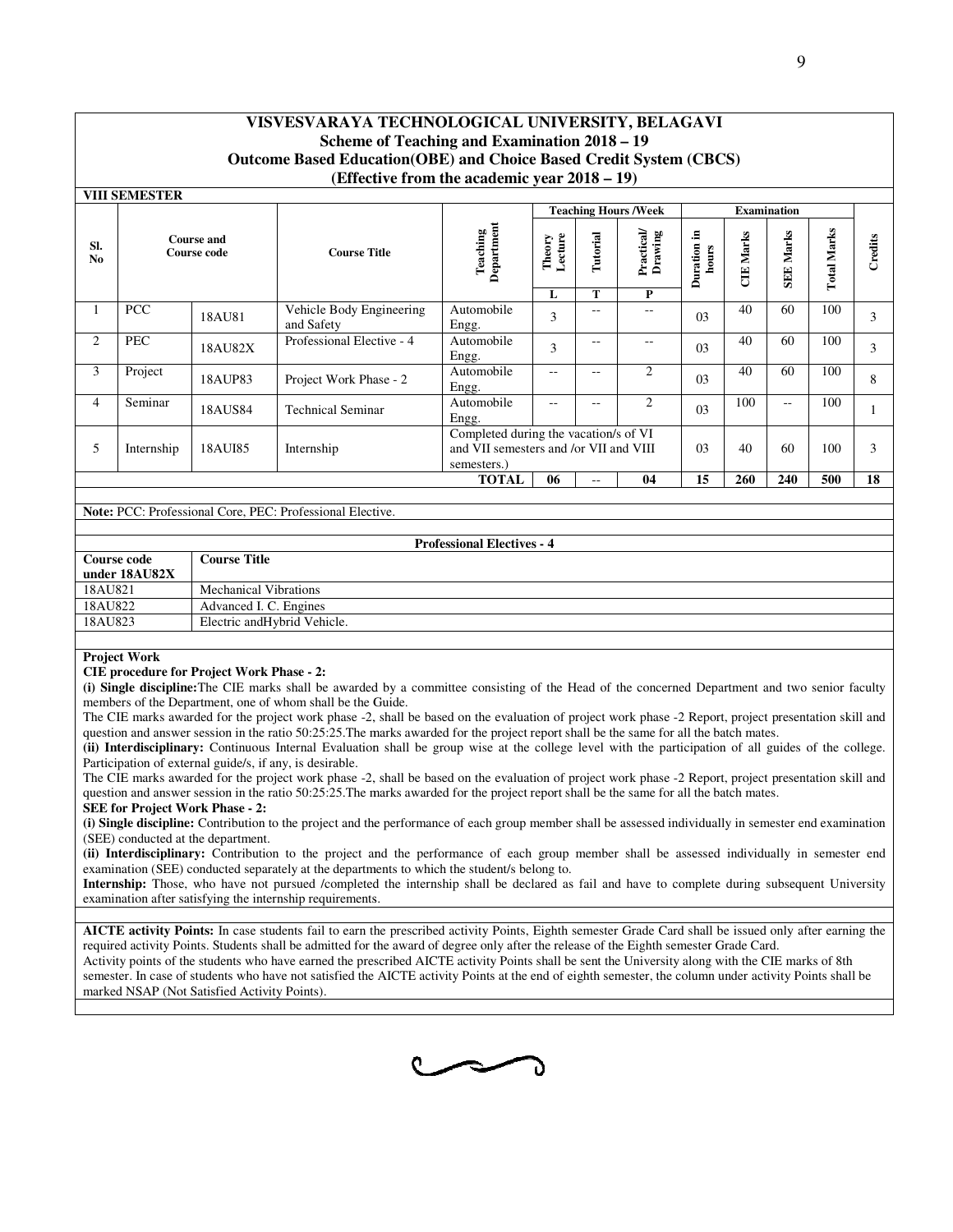|                                                                                                                                                                  | <b>B. E. COMMON TO ALL PROGRAMMES</b>                                                                |                  |    |  |  |  |  |  |  |
|------------------------------------------------------------------------------------------------------------------------------------------------------------------|------------------------------------------------------------------------------------------------------|------------------|----|--|--|--|--|--|--|
|                                                                                                                                                                  | <b>Outcome Based Education (OBE) and Choice Based Credit System (CBCS)</b><br><b>SEMESTER - III</b>  |                  |    |  |  |  |  |  |  |
|                                                                                                                                                                  | TRANSFORM CALCULUS, FOURIER SERIES AND NUMERICAL TECHNIQUES                                          |                  |    |  |  |  |  |  |  |
| Course Code                                                                                                                                                      | <b>18MAT31</b>                                                                                       | <b>CIE Marks</b> | 40 |  |  |  |  |  |  |
| Teaching Hours/Week (L:T:P)                                                                                                                                      | (2:2:0)                                                                                              | <b>SEE Marks</b> | 60 |  |  |  |  |  |  |
| Credits                                                                                                                                                          | 03                                                                                                   | Exam Hours       | 03 |  |  |  |  |  |  |
| <b>Course Learning Objectives:</b>                                                                                                                               |                                                                                                      |                  |    |  |  |  |  |  |  |
| and Z-transforms.                                                                                                                                                | To have an insight into Fourier series, Fourier transforms, Laplace transforms, Difference equations |                  |    |  |  |  |  |  |  |
| applications, using numerical methods.                                                                                                                           | To develop the proficiency in variational calculus and solving ODE's arising in engineering          |                  |    |  |  |  |  |  |  |
| Module-1                                                                                                                                                         |                                                                                                      |                  |    |  |  |  |  |  |  |
| Laplace Transforms: Definition and Laplace transform of elementary functions. Laplace transforms of                                                              |                                                                                                      |                  |    |  |  |  |  |  |  |
| Periodic functions and unit-step function – problems.                                                                                                            |                                                                                                      |                  |    |  |  |  |  |  |  |
| Inverse Laplace Transforms: Inverse Laplace transform - problems, Convolution theorem to find the inverse                                                        |                                                                                                      |                  |    |  |  |  |  |  |  |
| Laplace transform (without proof) and problems, solution of linear differential equations using Laplace<br>transform.                                            |                                                                                                      |                  |    |  |  |  |  |  |  |
| Module-2                                                                                                                                                         |                                                                                                      |                  |    |  |  |  |  |  |  |
| Fourier Series: Periodic functions, Dirichlet's condition. Fourier series of periodic functions period $2\pi$ and                                                |                                                                                                      |                  |    |  |  |  |  |  |  |
| arbitrary period. Half range Fourier series. Practical harmonic analysis, examples from engineering field.                                                       |                                                                                                      |                  |    |  |  |  |  |  |  |
| Module-3                                                                                                                                                         |                                                                                                      |                  |    |  |  |  |  |  |  |
| Fourier Transforms: Infinite Fourier transforms, Fourier sine and cosine transforms. Inverse Fourier                                                             |                                                                                                      |                  |    |  |  |  |  |  |  |
| transforms. Simple problems.                                                                                                                                     |                                                                                                      |                  |    |  |  |  |  |  |  |
| Difference Equations and Z-Transforms: Difference equations, basic definition, z-transform-definition,                                                           |                                                                                                      |                  |    |  |  |  |  |  |  |
| Standard z-transforms, Damping and shifting rules, initial value and final value theorems (without proof) and<br>problems, Inverse z-transform. Simple problems. |                                                                                                      |                  |    |  |  |  |  |  |  |
| Module-4                                                                                                                                                         |                                                                                                      |                  |    |  |  |  |  |  |  |
| Numerical Solutions of Ordinary Differential Equations (ODE's): Numerical solution of ODE's of first                                                             |                                                                                                      |                  |    |  |  |  |  |  |  |
| order and first degree- Taylor's series method, Modified Euler's method. Range - Kutta method of fourth                                                          |                                                                                                      |                  |    |  |  |  |  |  |  |
| order, Milne's and Adam-Bashforth predictor and corrector method (No derivations of formulae), Problems.                                                         |                                                                                                      |                  |    |  |  |  |  |  |  |
| Module-5                                                                                                                                                         |                                                                                                      |                  |    |  |  |  |  |  |  |
| Numerical Solution of Second Order ODE's: Runge -Kutta method and Milne's predictor and corrector                                                                |                                                                                                      |                  |    |  |  |  |  |  |  |
| method.(No derivations of formulae).                                                                                                                             |                                                                                                      |                  |    |  |  |  |  |  |  |
| Calculus of Variations: Variation of function and functional, variational problems, Euler's equation,                                                            |                                                                                                      |                  |    |  |  |  |  |  |  |
| Geodesics, hanging chain, problems.                                                                                                                              |                                                                                                      |                  |    |  |  |  |  |  |  |
| Course Outcomes: At the end of the course the student will be able to:                                                                                           |                                                                                                      |                  |    |  |  |  |  |  |  |
|                                                                                                                                                                  | CO1: Use Laplace transform and inverse Laplace transform in solving differential/ integral equation  |                  |    |  |  |  |  |  |  |
|                                                                                                                                                                  | arising in network analysis, control systems and other fields of engineering.                        |                  |    |  |  |  |  |  |  |
| CO2: Demonstrate Fourier series to study the behaviour of periodic functions and their applications in<br>$\bullet$                                              |                                                                                                      |                  |    |  |  |  |  |  |  |
| system communications, digital signal processing and field theory.                                                                                               |                                                                                                      |                  |    |  |  |  |  |  |  |
| CO3: Make use of Fourier transform and Z-transform to illustrate discrete/continuous function arising<br>in wave and heat propagation, signals and systems.      |                                                                                                      |                  |    |  |  |  |  |  |  |
|                                                                                                                                                                  |                                                                                                      |                  |    |  |  |  |  |  |  |
|                                                                                                                                                                  | CO4: Solve first and second order ordinary differential equations arising in engineering problems    |                  |    |  |  |  |  |  |  |
| using single step and multistep numerical methods.                                                                                                               |                                                                                                      |                  |    |  |  |  |  |  |  |
| CO5:Determine the extremals of functionals using calculus of variations and solve problems<br>arising in dynamics of rigid bodies and vibrational analysis.      |                                                                                                      |                  |    |  |  |  |  |  |  |
| <b>Question paper pattern:</b>                                                                                                                                   |                                                                                                      |                  |    |  |  |  |  |  |  |
|                                                                                                                                                                  |                                                                                                      |                  |    |  |  |  |  |  |  |

- The question paper will have ten full questions carrying equal marks.
- Each full question will be for 20 marks.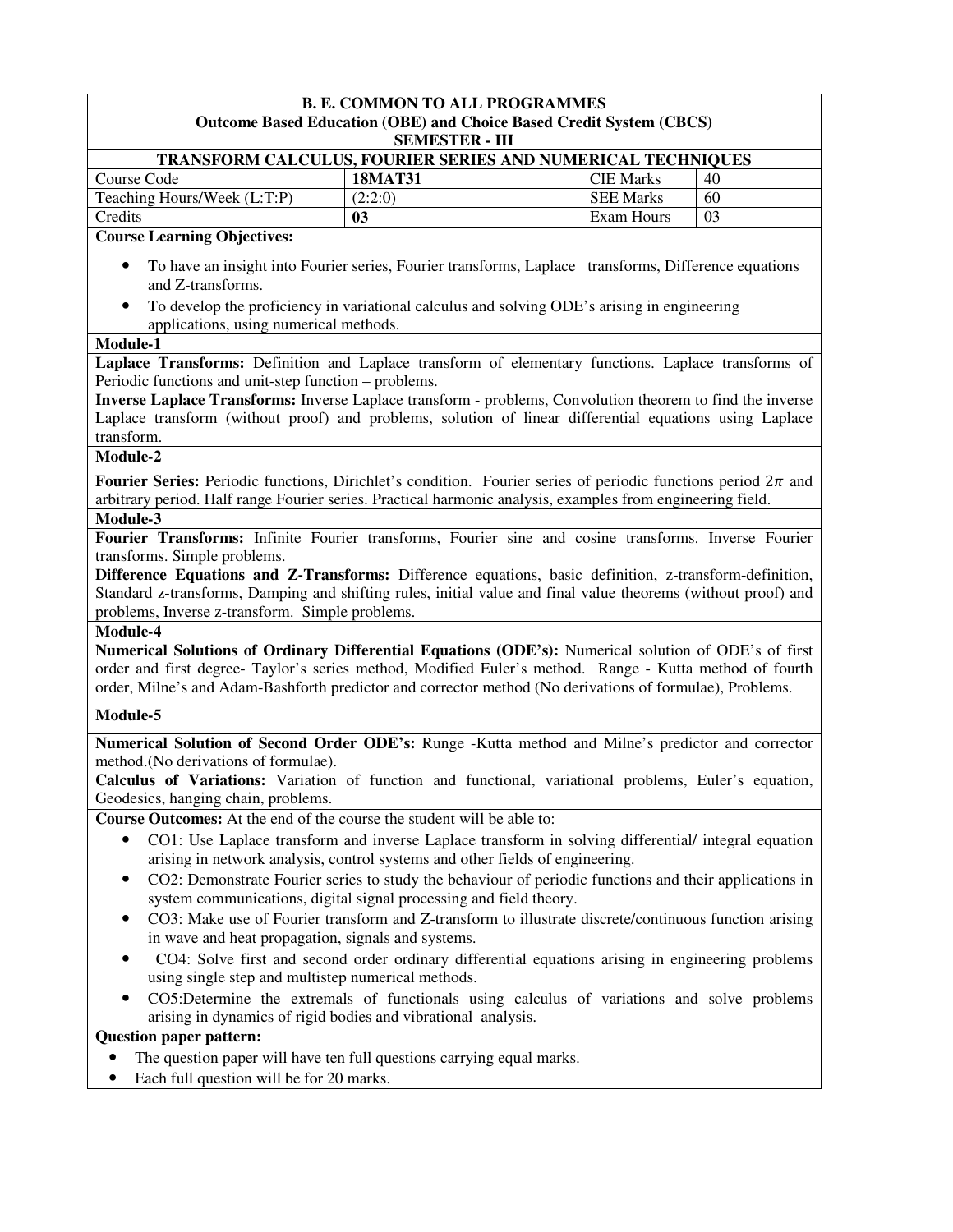| $\bullet$                                                                                                                                                                                                      | There will be two full questions (with a maximum of four sub-questions) from each module. |                                       |                                   |                                |  |  |
|----------------------------------------------------------------------------------------------------------------------------------------------------------------------------------------------------------------|-------------------------------------------------------------------------------------------|---------------------------------------|-----------------------------------|--------------------------------|--|--|
| SI.<br>No.                                                                                                                                                                                                     | <b>Title of the Book</b>                                                                  | Name of the<br><b>Author/s</b>        | Name of the<br><b>Publisher</b>   | <b>Edition and Year</b>        |  |  |
| <b>Textbooks</b>                                                                                                                                                                                               |                                                                                           |                                       |                                   |                                |  |  |
| 1                                                                                                                                                                                                              | <b>Advanced Engineering</b><br>Mathematics                                                | E. Kreyszig                           | John Wiley & Sons                 | $10^{th}$ Edition, 2016        |  |  |
| $\overline{2}$                                                                                                                                                                                                 | Higher Engineering<br><b>Mathematics</b>                                                  | B. S. Grewal                          | Khanna Publishers                 | 44 <sup>th</sup> Edition, 2017 |  |  |
| 3                                                                                                                                                                                                              | <b>Engineering Mathematics</b>                                                            | Srimanta Pal et al                    | <b>Oxford University</b><br>Press | $3rd$ Edition, 2016            |  |  |
|                                                                                                                                                                                                                | <b>Reference Books</b>                                                                    |                                       |                                   |                                |  |  |
| 1                                                                                                                                                                                                              | <b>Advanced Engineering</b><br><b>Mathematics</b>                                         | C. Ray Wylie, Louis<br>C. Barrett     | McGraw-Hill<br>Book Co            | $6th$ Edition, 1995            |  |  |
| $\overline{2}$                                                                                                                                                                                                 | Introductory Methods of<br><b>Numerical Analysis</b>                                      | S. S. Sastry                          | Prentice Hall of<br>India         | 4 <sup>th</sup> Edition 2010   |  |  |
| $\overline{3}$                                                                                                                                                                                                 | <b>Higher Engineering</b><br>Mathematics                                                  | B.V. Ramana                           | McGraw-Hill                       | $11th$ Edition, 2010           |  |  |
| $\overline{4}$                                                                                                                                                                                                 | A Text Book of Engineering<br>Mathematics                                                 | N. P. Bali and<br>Manish Goyal        | <b>Laxmi Publications</b>         | 2014                           |  |  |
| 5                                                                                                                                                                                                              | Engineering<br>Advanced<br><b>Mathematics</b>                                             | Chandrika<br>Prasad<br>and Reena Garg | Khanna<br>Publishing,             | 2018                           |  |  |
| <b>Web links and Video Lectures:</b><br>http://nptel.ac.in/courses.php?disciplineID=111<br>2. http://www.class-central.com/subject/math(MOOCs)<br>3. http://academicearth.org/<br>4. VTU EDUSAT PROGRAMME - 20 |                                                                                           |                                       |                                   |                                |  |  |
|                                                                                                                                                                                                                |                                                                                           |                                       |                                   |                                |  |  |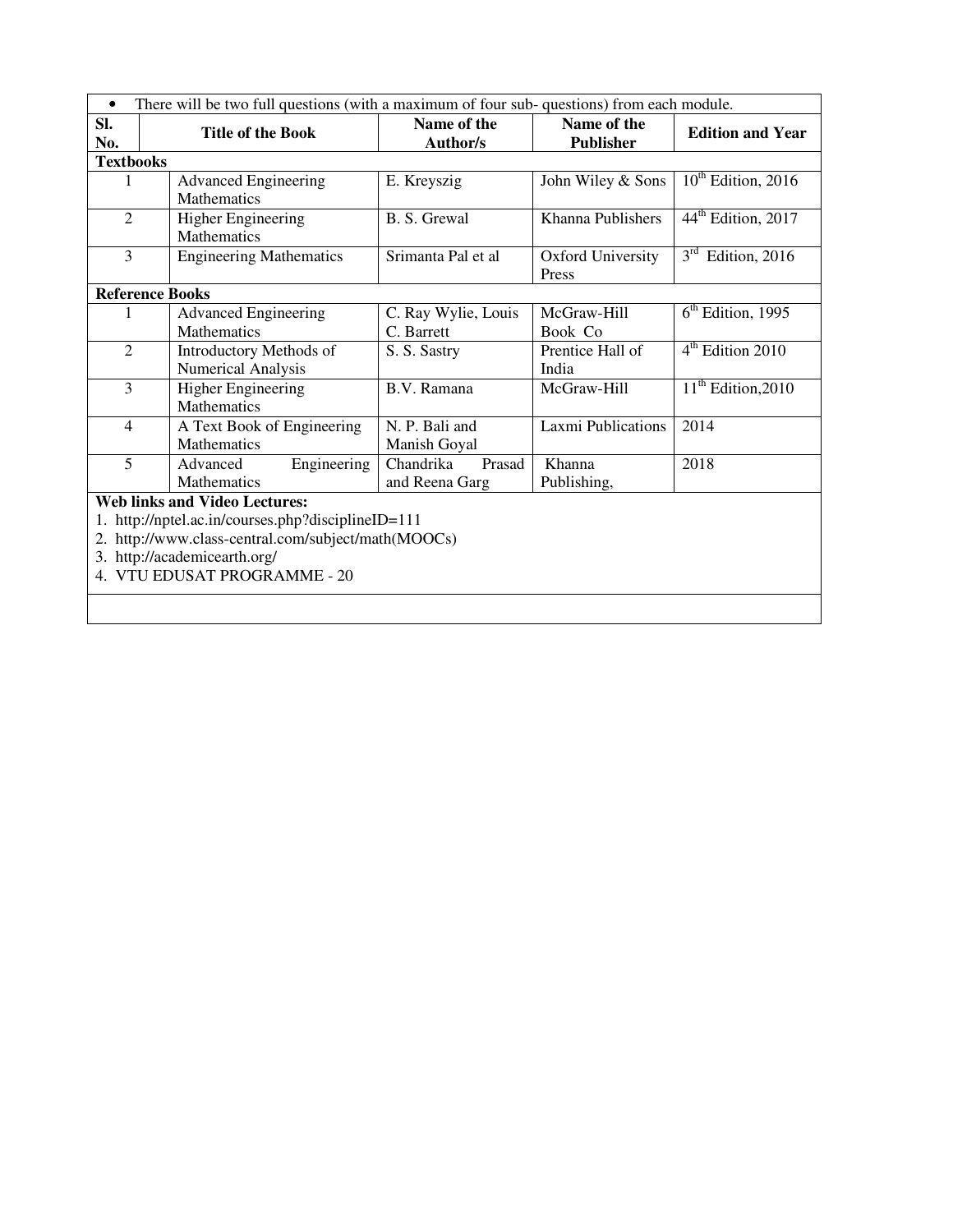### **B. E. AUTOMOBILE ENGINEERING Outcome Based Education (OBE) and Choice Based Credit System (CBCS) SEMESTER - III ENGINEERING THERMODYNAMICS**  Course Code **18 AU32** CIE Marks 40 Teaching Hours/Week (L:T:P) (3:2:0) SEE Marks 60 Credits 104 Exam Hours 103 **Course Learning Objectives:**  • To define work, heat, and laws of thermodynamics, entropy, principle and working of refrigeration, jet propulsion. • To evaluate thermal performance of refrigeration cycles. • To calculation of efficiency of gas power and vapor power cycles. • To analyse gas power cycles **Module-1 Fundamentals of Thermodynamics:**  Thermodynamic definition and scope, Microscopic and Macroscopic approaches. Thermodynamic properties; definition and units, intensive, extensive properties, specific properties, pressure, specific volume, Thermodynamic state, state point, state diagram, path and process, quasi-static process, cyclic and non-cyclic; processes; Thermodynamic equilibrium; definition, mechanical equilibrium; diathermic wall, thermal equilibrium, chemical equilibrium, Zeroth law of thermodynamics, Temperature; concepts, scales, international fixed points and measurement of temperature. Constant volume gas thermometer, constant pressure gas thermometer, mercury in glass thermometer. **Work and Heat:**  Thermodynamic definition of work; examples, sign convention, Shaft work, Electrical work, Other types of work. Heat; definition, units and sign convention. **Module-2 Laws of Thermodynamics :**  Joules experiments, Statement of the First law of thermodynamics, steady state-steady flow energy equation, important applications, analysis of unsteady processes such as filling and evacuation of vessels with and without heat transfer. Keivin –Planck &Clasius statement of Second law of Thermodynamics, PMM II and PMM I. Clasius Theorem & thermodynamic equivalence of the two statements; reversible and irreversible processes; factors that make a **Module-3 Entropy:** Entropy; definition, a property, principle of increase of entropy, entropy as a quantitative test for irreversibility, calculation of entropy using Tds relations, entropy as a coordinate. Available and unavailable energy. **Pure Substances:** P-T and P-V diagrams, triple point and critical points. Sub-cooled liquid, saturated liquid, mixture of saturated liquid and vapour, saturated vapour and superheated vapour states of pure substance with water as example. Enthalpy of change of phase (Latent heat).Dryness fraction (quality), T-S and H-S diagrams, representation of various processes on these diagrams, steam tables and its use, Throttling calorimeter, separating and throttling calorimeter. **Module-4 Refrigeration:**  Vapor absorption refrigeration system, steam jet refrigeration, vapor compression refrigeration system; description, analysis, refrigerating effect, capacity, power required, units of refrigeration, COP, Refrigerants and their desirable properties. **Psychrometry**: Dry bulb temperature, wet bulb temperature, dew point temperature; specific and relative humidifies Construction and use of psychrometric chart Analysis of various processes; heating, cooling, dehumidifying and humidifying. Adiabatic mixing of moist air. Summer and winter air conditioning. Numericals. **Module-5**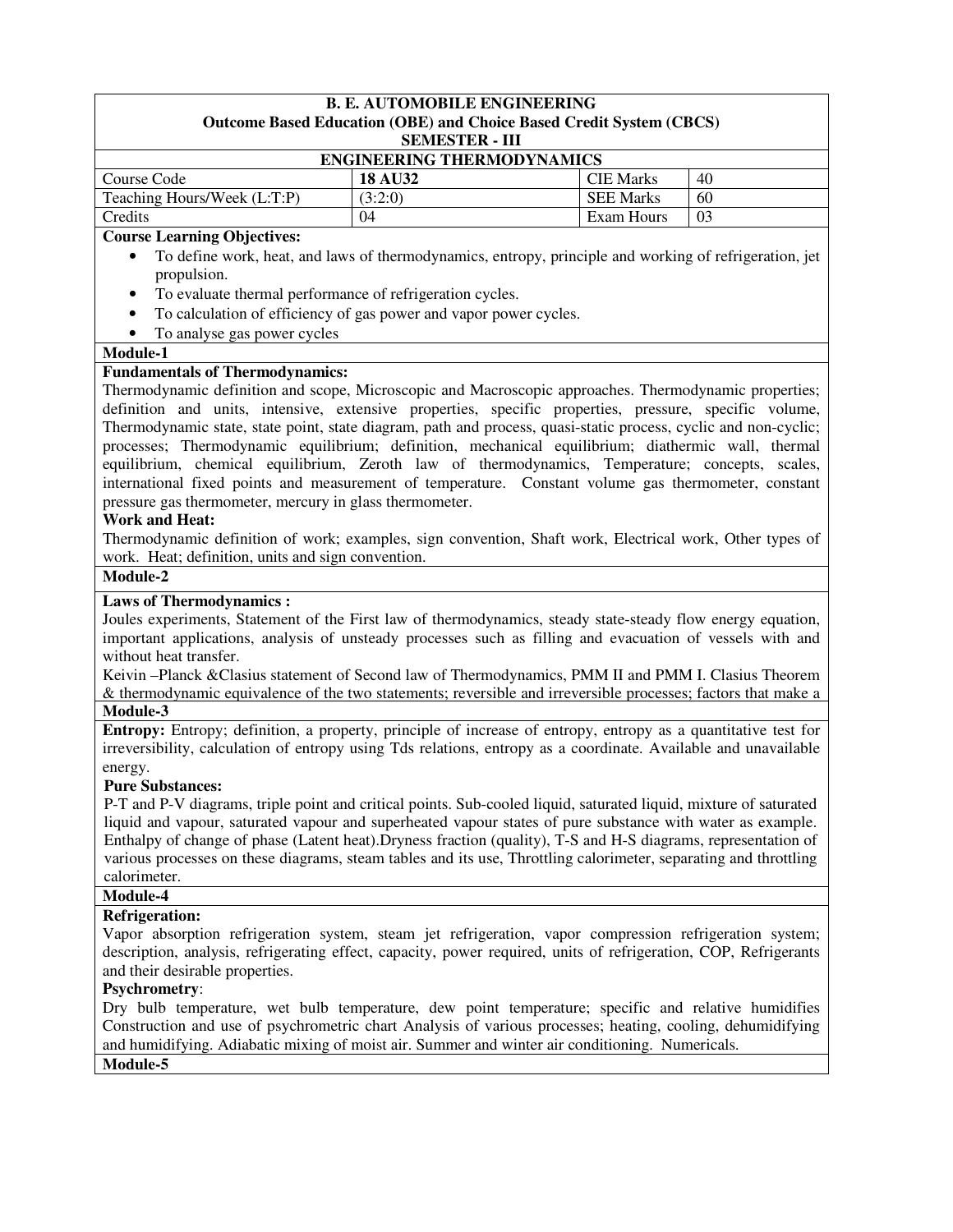#### **Reciprocating Air Compressors, Gas Turbine and Jet Propulsion:**

Operation of a single stage reciprocating compressor, work input through P-V diagram, steady state and steady flow analysis, adiabatic, isothermal and mechanical efficiencies minimum work for compression, multistage compressor.

Classification of Gas turbines, Analysis of open cycle gas turbine cycle. Advantages and disadvantages of closed cycle, numericals. Principle of Jet propulsion and Rocket propulsion.

**Course Outcomes:** At the end of the course the student will be able to:

- Define work, heat, and laws of thermodynamics, entropy, principle and working of refrigeration, jet propulsion
- To evaluate thermal performance of refrigeration cycles.
- To calculation of efficiency of gas power and vapor power cycles.
- To analyse gas power cycles.

- The question paper will have ten full questions carrying equal marks.
- Each full question will be for 20 marks.
- There will be two full questions (with a maximum of four sub-questions) from each module.

| SI.<br>No.     | <b>Title of the Book</b>                           | Name of the<br>Author/s                       | Name of the<br><b>Publisher</b>                  | <b>Edition and Year</b> |  |
|----------------|----------------------------------------------------|-----------------------------------------------|--------------------------------------------------|-------------------------|--|
|                | Textbook/s                                         |                                               |                                                  |                         |  |
| 1              | Engineering Thermodynamics                         | P. K. Nag,                                    | Tata McGraw Hill<br>Pub.                         | 2002                    |  |
| $\mathfrak{D}$ | Applied Thermodynamics                             | B. K. Venkanna                                | PHI New Delhi                                    | 2011                    |  |
|                | <b>Reference Books</b>                             |                                               |                                                  |                         |  |
| 3              | Thermodynamics, An<br>engineering approach         | Yunus, A. Cenegal<br>and<br>Michael A. Boies, | Tata Mac- Graw Hill<br><b>Publishing Company</b> | 2002                    |  |
| $\overline{4}$ | <b>Fundamental of Classical</b><br>Thermodynamics- | G. J. Van Wylen and<br>R. E. Sontang,.        | Wiley eastern                                    | 1994                    |  |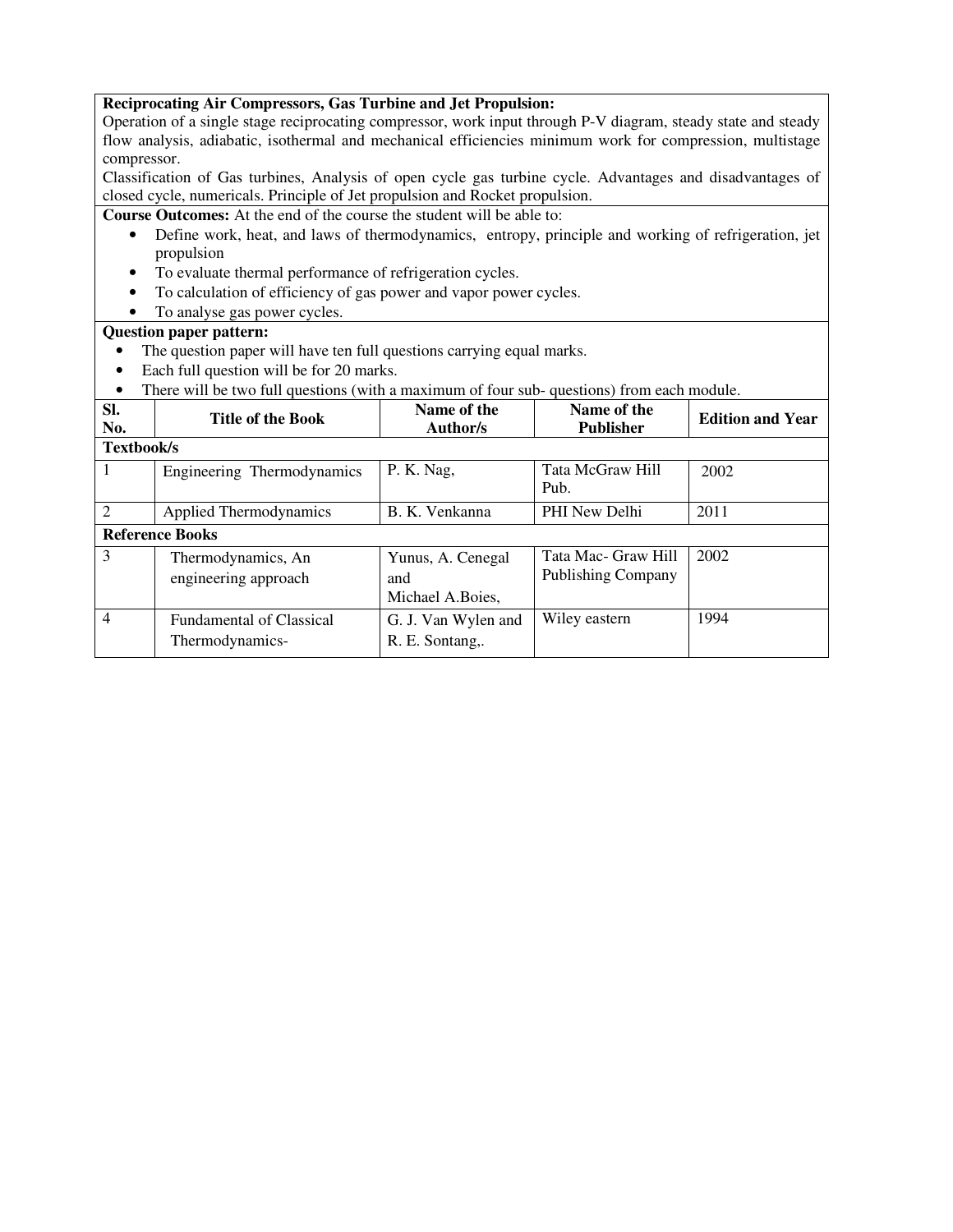#### **B.E.AUTOMOBILE ENGINEERING Outcome Based Education (OBE) and Choice Based Credit System (CBCS) SEMESTER - III**

| <b>MATERIAL SCIENCE AND METALLURGY</b> |         |                  |    |  |
|----------------------------------------|---------|------------------|----|--|
| Course Code                            | 18AU33  | <b>CIE Marks</b> | 40 |  |
| Teaching Hours/Week (L:T:P)            | (3:0:0) | <b>SEE Marks</b> | 60 |  |
| Credits :                              |         | Exam Hours       |    |  |

#### **Course Learning Objectives:**

At the end of this course, students will be able to:

- Explain different crystal structures, mechanism of various types of failure, types of heat treatment processes, types and methods of manufacturing of composites.
- Draw stress strain diagram for various metals, TTT curves and Iron carbon diagrams
- Select various non-ferrous metals and alloys based on composition and properties for a given application.
- Interpret the phase diagrams.

#### **Module-1**

#### **Crystal Structure:**

BCC, FCC and HCP Structures, coordination number and atomic packing factors, crystal imperfections –point, line and surface imperfections. Atomic Diffusion: Phenomenon, Flick's laws of diffusion, factors affecting diffusion.

#### **Mechanical Behaviour:**

Stress-strain diagram for ductile and brittle materials, True stress and true strain, linear and non-linear elastic behaviour and properties, mechanical properties in plastic range, yield strength, offset yield strength, ductility, ultimate tensile strength, and toughness. Plastic deformation of single crystal by slip and twinning.

#### **Module-2**

**Fracture:** Type I, Type II and Type III.

**Creep:** Description of the creep phenomenon with examples, three stages of creep, creep properties, stress relaxation.

**Fatigue:** Types of fatigue loading with examples, Mechanism of fatigue, fatigue properties, fatigue testing and S-N diagram.

#### **Module-3**

**Solidification and Solid Solutions:** Mechanism of solidification, Homogenous and Heterogeneous nucleation, crystal growth, cast metal structures, solid solutions- types and rules governing the formation of solid solutions. Phase Diagram: Basic terms, phase rule, lever rule, cooling curves, construction and interpretation of different phase diagrams ( eutectic, eutectoid, peritectic and peritectoid)

#### **Module-4**

**Heat Treatment of Metals:** TTT curves, continuous cooling curves, annealing and its types. Normalizing, hardening, tempering, martempering, austempering, hardenability, surface hardening methods like carburizing, cyaniding, nitriding, flarne hardening and induction hardening, age hardening of Aluminium-copper alloys. **Ferrous Materials:** Properties, Composition and uses of Grey cast iron, malleable iron, S.G iron and steel.

#### **Module-5**

**Non Ferrous Metals:** Copper alloys-brasses and bronzes, Aluminum alloys-Al-Cu, Al-Si, Al-Zn alloys, composition, properties, advantages and disadvantages and applications.

**Composite Materials:** Definition, classification, types of matrix materials & reinforcements, fundamentals of production of FRP' and MMC's advantages and application of composites.

**Course Outcomes:** At the end of the course the student will be able to:

- Explain different crystal structures, mechanism of various types of failure, types of heat treatment processes and types and methods of manufacturing of composites.
- Draw stress strain diagram for various metals, TTT curves and Iron carbon diagrams
- Select various non-ferrous metals and alloys based on composition and properties for a given application.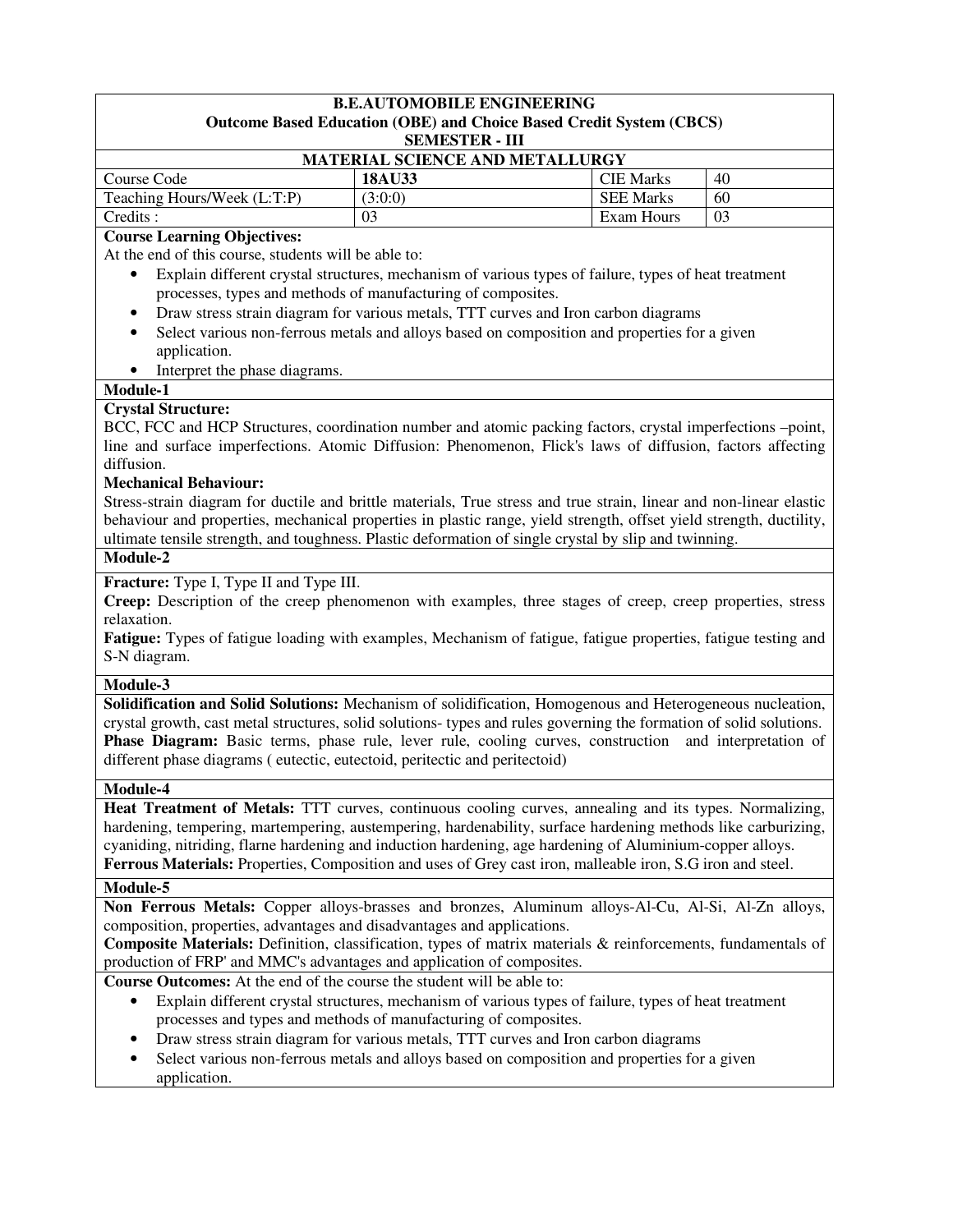### • Interpret the phase diagrams.

- The question paper will have ten full questions carrying equal marks.
- Each full question will be for 20 marks.
- There will be two full questions (with a maximum of four sub- questions) from each module.

| SI.<br>No.     | <b>Title of the Book</b>                                                | Name of the<br>Author/s              | Name of the Publisher                                 | <b>Edition and</b><br>Year |
|----------------|-------------------------------------------------------------------------|--------------------------------------|-------------------------------------------------------|----------------------------|
|                | Textbook/s                                                              |                                      |                                                       |                            |
| 1              | of<br><b>Foundations</b><br><b>Materials</b><br>Science and Engineering | Smith,                               | McGraw Hill, 2009                                     | $3rd$ Edition              |
| $\overline{2}$ | <b>Materials Science</b>                                                | Shackleford, & M.<br>K. Muralidhara, | Pearson Publication                                   | 2007.                      |
|                | <b>Reference Books</b>                                                  |                                      |                                                       |                            |
| 3              | An introduction to Metallurgy                                           | Alan Cottrell                        | University Press India<br>Oriental Longman Pvt. Ltd., | 1974.                      |
| $\overline{4}$ | Materials Science and                                                   | V. Raghavan,                         | <b>PHI</b>                                            | 2002                       |
| 5              | Science<br>Materials<br>and<br>Engineering                              | William D. Callister<br>Jr.          | John Wiley & Sons. Inc                                | Edition,<br>5th<br>2001.   |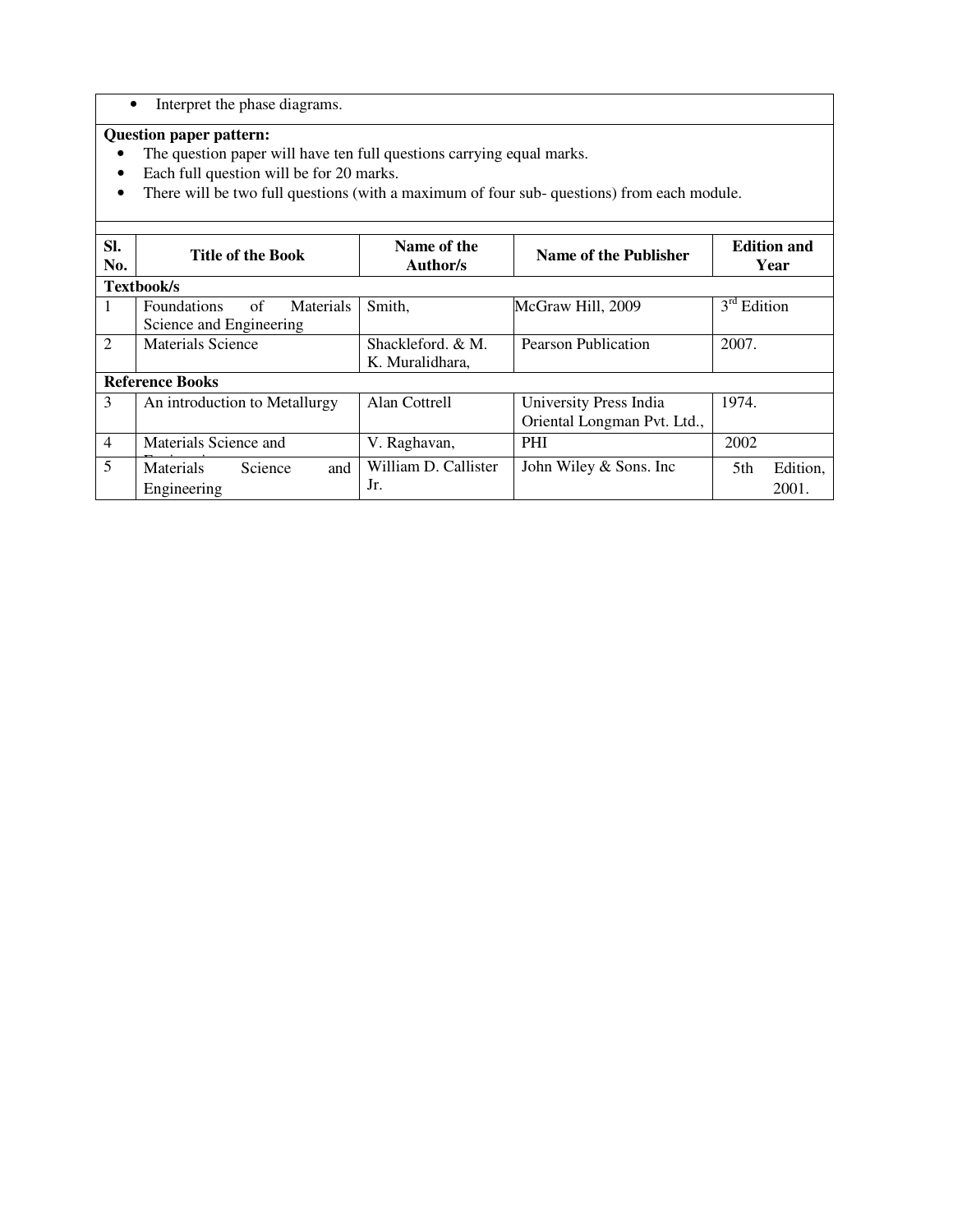### **B. E. AUTOMOBILE ENGINEERING Outcome Based Education (OBE) and Choice Based Credit System (CBCS) SEMESTER - III MECHANICS OF MATERIALS Course Code 18AU34 CIE Marks** 40 Teaching Hours/Week  $(L:T:P)$   $(3:0:0)$  SEE Marks 60 Credits 03 Exam Hours 03 **Course Learning Objectives:**  • Explain the basic concepts of stress, strain, behaviour of engineering materials under different loading conditions. • Calculate principal stresses using analytical and graphical methods, shear force and bending moments, deflection and slop of beams, critical loads for different type of columns using euler's and rankine's equations • plot shear force and bending moment diagrams for beams carrying different types of loads, and various support conditions • Determine deflection and slope of beams subjected to various type of loads • Compare solid and hollow shafts subjected to torque. **Module-1 Stress and Strain:** Introduction, Hooke's law, Calculation of stresses in straight, Stepped and tapered sections, Composite sections, Stresses due to temperature change, Shear stress and strain, Lateral strain and Poisson's ratio, Generalized Hooke's law, Bulk modulus, Relationship between elastic constants. **Module-2 Analysis of Stress and Strain:** Plane stress, Stresses on inclined planes, Principal stresses and maximum shear stress, Principal angles, Shear stresses on principal planes, Maximum shear tress, Mohr circle for plane stress conditions. **Cylinders:** Thin cylinder: Hoop's stress, maximum shear stress, circumferential and longitudinal strains, thick cylinders: Lames equations. **Module-3 Shear Forces and Bending Moments:** Type of beams, Loads and reactions, Relationship between loads, shear forces and bending moments, Shear force and bending moments of cantilever beams, Pin support and roller supported beams subjected to concentrated loads and uniformly distributed constant / varying loads. **Stresses in Beams:** Pure bending, Curvature of a beam, Longitudinal strains in beams, Normal stresses in Beams with rectangular, circular, 'I' and 'T' cross sections, Flexure Formula, Bending Stresses, Deflection of beams (Curvature). **Module-4 Torsion:** Circular solid and hallow shafts, Torsional moment of resistance, Power transmission of straight and stepped shafts, Twist in shaft sections, Thin tubular sections, Thin walled sections. **Columns:** Buckling and stability, Critical load, Columns with pinned ends, Columns with other support conditions, Effective length of columns and Secant formula for columns. **Module-5 Strain Energy:** Castigliano's theorem I and II, Load deformation diagram, Strain energy due to normal stresses, Shear stresses, Modulus of resilience, Strain energy due to bending and torsion. **Theories of Failure:** Maximum Principal stress theory, Maximum shear stress theory. **Course Outcomes:** At the end of the course the student will be able to: • Explain the basic concepts of stress, strain, behaviour of engineering materials under different loading conditions. • Calculate principal stresses using analytical and graphical methods, shear force and bending moments, deflection and slop of beams, critical loads for different type of columns using euler's and rankine's equations. • plot shear force and bending moment diagrams for beams carrying different types of loads, and various support conditions. • Determine deflection and slope of beams subjected to various type of loads.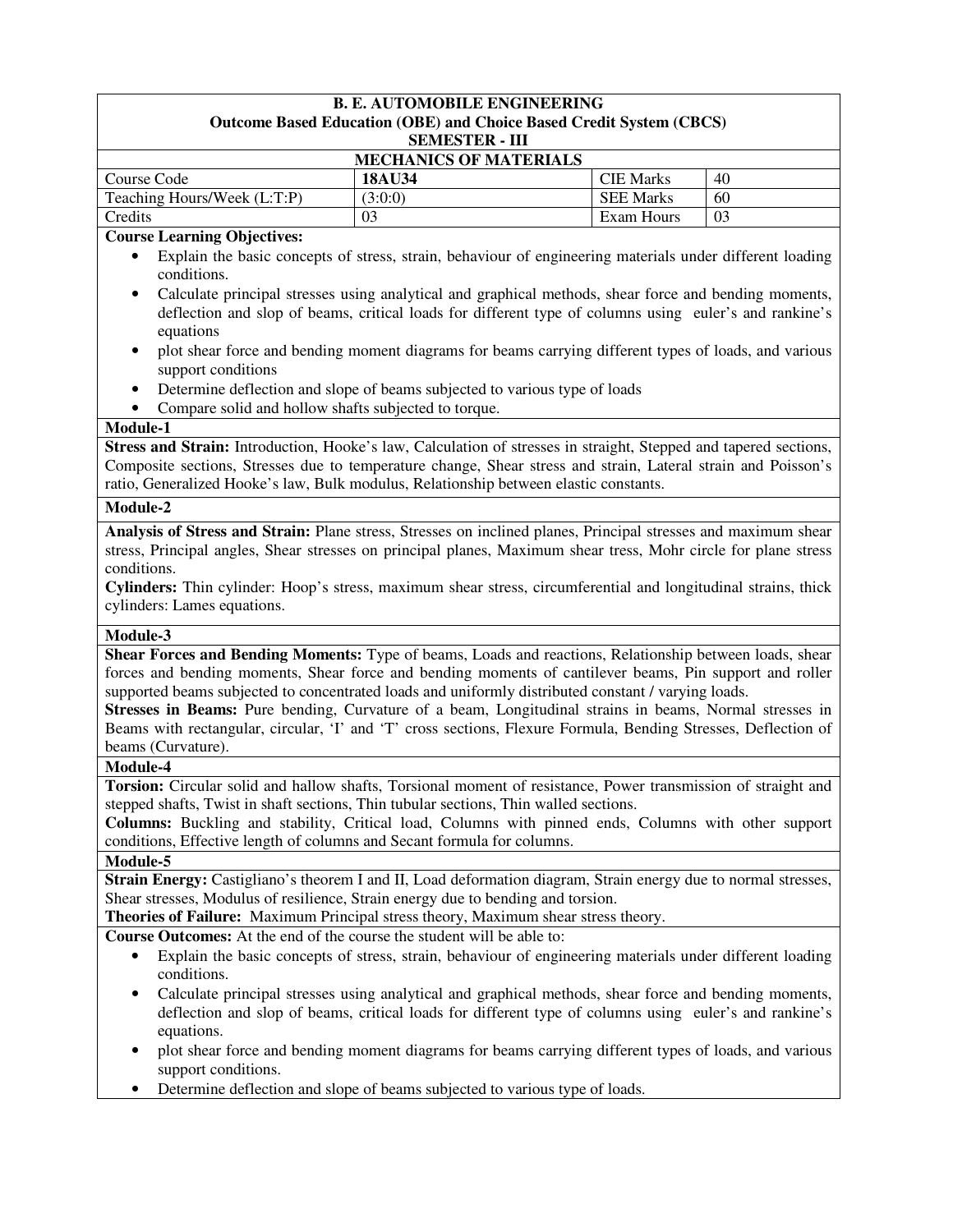|                | Compare solid and hollow shafts subjected to torque.                                      |                       |                          |                            |
|----------------|-------------------------------------------------------------------------------------------|-----------------------|--------------------------|----------------------------|
|                | <b>Question paper pattern:</b>                                                            |                       |                          |                            |
|                | The question paper will have ten full questions carrying equal marks.                     |                       |                          |                            |
|                | Each full question will be for 20 marks.                                                  |                       |                          |                            |
| $\bullet$      | There will be two full questions (with a maximum of four sub-questions) from each module. |                       |                          |                            |
| SI.<br>No.     | <b>Title of the Book</b>                                                                  | Name of the Author/s  | Name of the Publisher    | <b>Edition and</b><br>Year |
| Textbook/s     |                                                                                           |                       |                          |                            |
| 1              | <b>Strength of Materials</b>                                                              | James M Gere, Barry J | Cengage Learning,        | 2009                       |
|                |                                                                                           | .Goodno,              |                          |                            |
| $\overline{2}$ | <b>Strength of Materials</b>                                                              | S. S. Bhavikatti      | Vikas publications House | 2006                       |
|                |                                                                                           |                       | $-1$ Pvt. Ltd.           |                            |
|                | <b>Reference Books</b>                                                                    |                       |                          |                            |
| 3              | Strength of Materials-                                                                    | S. S. Rattan, ,       | Tata McGraw Hill         | 2009                       |
|                |                                                                                           |                       |                          |                            |
| $\overline{4}$ | Mechanics of Materials                                                                    | K.V. Rao, G.C. Raju,  | Suhas stores, Bangalore  | 2007                       |
|                |                                                                                           |                       |                          |                            |
| 5              | <b>Strength of Materials</b>                                                              | R Subramanian,        | Oxford                   | 2005                       |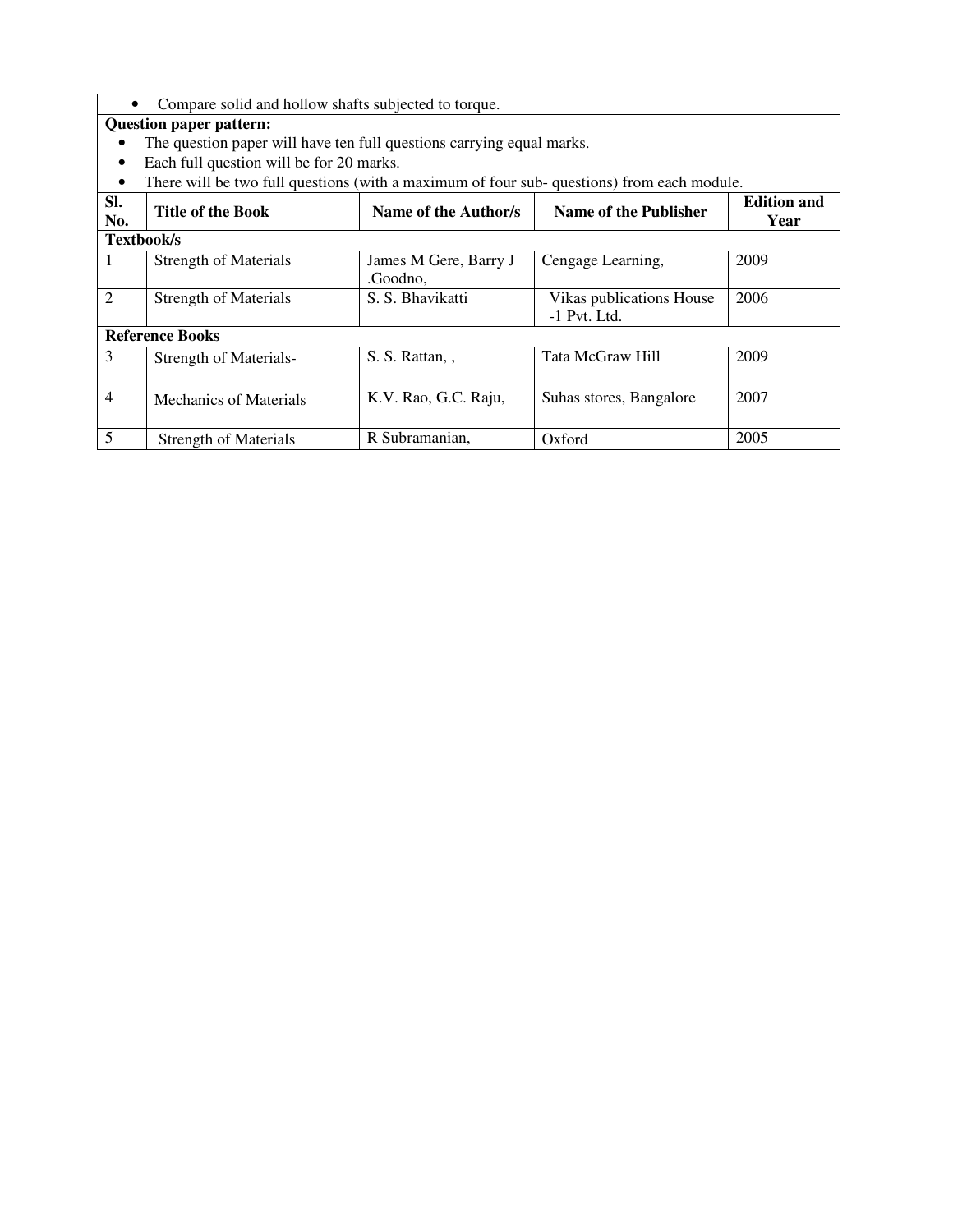| <b>B. E. AUTOMOBILE ENGINEERING</b>                                                                                                                                                                                                                                                                                                                                                                                                                                                                                                                                                                                                                                                                                                                                |                                                                                                                                                                                                   |                   |    |
|--------------------------------------------------------------------------------------------------------------------------------------------------------------------------------------------------------------------------------------------------------------------------------------------------------------------------------------------------------------------------------------------------------------------------------------------------------------------------------------------------------------------------------------------------------------------------------------------------------------------------------------------------------------------------------------------------------------------------------------------------------------------|---------------------------------------------------------------------------------------------------------------------------------------------------------------------------------------------------|-------------------|----|
|                                                                                                                                                                                                                                                                                                                                                                                                                                                                                                                                                                                                                                                                                                                                                                    | <b>Outcome Based Education (OBE) and Choice Based Credit System (CBCS)</b><br><b>SEMESTER - III</b>                                                                                               |                   |    |
|                                                                                                                                                                                                                                                                                                                                                                                                                                                                                                                                                                                                                                                                                                                                                                    | MECHANICAL MEASUREMENT AND METROLOGY                                                                                                                                                              |                   |    |
| Course Code                                                                                                                                                                                                                                                                                                                                                                                                                                                                                                                                                                                                                                                                                                                                                        | 18AU35                                                                                                                                                                                            | <b>CIE Marks</b>  | 40 |
| Teaching Hours/Week (L:T:P)                                                                                                                                                                                                                                                                                                                                                                                                                                                                                                                                                                                                                                                                                                                                        | (3:0:0)                                                                                                                                                                                           | <b>SEE Marks</b>  | 60 |
| Credits                                                                                                                                                                                                                                                                                                                                                                                                                                                                                                                                                                                                                                                                                                                                                            | 03                                                                                                                                                                                                | <b>Exam Hours</b> | 03 |
| <b>Course Learning Objectives: To</b>                                                                                                                                                                                                                                                                                                                                                                                                                                                                                                                                                                                                                                                                                                                              |                                                                                                                                                                                                   |                   |    |
| $\bullet$                                                                                                                                                                                                                                                                                                                                                                                                                                                                                                                                                                                                                                                                                                                                                          | explain significance of mechanical measurements, elements of a generalized measuring system, theory                                                                                               |                   |    |
|                                                                                                                                                                                                                                                                                                                                                                                                                                                                                                                                                                                                                                                                                                                                                                    | and working principle of measuring instruments for the measurement of force, torque, flow,                                                                                                        |                   |    |
| temperature, pressure and strain                                                                                                                                                                                                                                                                                                                                                                                                                                                                                                                                                                                                                                                                                                                                   |                                                                                                                                                                                                   |                   |    |
| $\bullet$                                                                                                                                                                                                                                                                                                                                                                                                                                                                                                                                                                                                                                                                                                                                                          | Define Metrology, appreciate the objectives of Metrology, and explain the importance of standards.                                                                                                |                   |    |
| $\bullet$                                                                                                                                                                                                                                                                                                                                                                                                                                                                                                                                                                                                                                                                                                                                                          | interpret the limits specified, identify fits and explain the concept of tolerance                                                                                                                |                   |    |
| Use comparators, screw and gear metrology<br>٠                                                                                                                                                                                                                                                                                                                                                                                                                                                                                                                                                                                                                                                                                                                     |                                                                                                                                                                                                   |                   |    |
| Module-1                                                                                                                                                                                                                                                                                                                                                                                                                                                                                                                                                                                                                                                                                                                                                           |                                                                                                                                                                                                   |                   |    |
| Measurements, Measurement Systems and Standards of Measurement: Definition, significance of<br>measurement, generalized measurement system, definition and concept of accuracy, precision, sensitivity,<br>Calibration, threshold, hysteresis, repeatability, linearity, loading effect, system response, time delay, errors in<br>measurement, classification of errors.<br>International prototype meter, Imperial standard yard, Wave length standard, Subdivision of standards, line and<br>end standard, comparison, Transfer from line standard to end standard, calibration of end bars (Numerical)                                                                                                                                                         | Definition and objectives of metrology, Standard of length-                                                                                                                                       |                   |    |
| Module-2                                                                                                                                                                                                                                                                                                                                                                                                                                                                                                                                                                                                                                                                                                                                                           |                                                                                                                                                                                                   |                   |    |
| comparators, dial indicators, optical comparators, principles, ziess ultra optimeter, Electric and electronic<br>comparators --principles, LVDT, pneumatic comparators, back pressure gauges, solex comparators.<br><b>Angular Measurementsand Interferometer:</b><br>Bevel protractor. Sine principle, use of sine bars, sine centre, angle gauges (numerical on building of angles),<br>Clinometers. Principle of inter-ferometry, autocollimator, optical flats.                                                                                                                                                                                                                                                                                                |                                                                                                                                                                                                   |                   |    |
| Module-3                                                                                                                                                                                                                                                                                                                                                                                                                                                                                                                                                                                                                                                                                                                                                           |                                                                                                                                                                                                   |                   |    |
| Transducers, Intermediate Modifying and Display Devices: Transfer efficiency, primary and secondary<br>transducers, Mechanical, electrical transducers (resistive capacitive and piezoelectric transducers), electronic<br>transducers, advantages of each type of transducers. Mechanical systems, inherent problems, electrical<br>intermediate modifying devices, input circuitry, mechanical signal transmission, . Mechanical, digital read out<br>devices, ultra-violet recorders, servo-recorders cathode ray oscilloscope, Oscillographs, X-Y plotters                                                                                                                                                                                                     |                                                                                                                                                                                                   |                   |    |
| Module-4                                                                                                                                                                                                                                                                                                                                                                                                                                                                                                                                                                                                                                                                                                                                                           |                                                                                                                                                                                                   |                   |    |
| Measurement of Force, Torque and strain: Principle, analytical balance, platform balance proving ring,<br>torque measurement, types of dynamometers prony brake, Hydraulic dynamometer, Eddy current<br>dynamometer.<br>measurement.                                                                                                                                                                                                                                                                                                                                                                                                                                                                                                                               | Strain gauge, preparation and mounting of strain gauges, gauge factor, Methods of strain                                                                                                          |                   |    |
| Module-5                                                                                                                                                                                                                                                                                                                                                                                                                                                                                                                                                                                                                                                                                                                                                           |                                                                                                                                                                                                   |                   |    |
| System of Limits, Fits, Tolerance and Gauging: Definition of tolerance, Specification in assembly, Principle<br>of interchangeability and selective assembly, limits of size, Indian standards, concept of limits of size and<br>tolerances, definition of fits, hole basis system, shaft basis system, types of fits and their designation (IS 919-<br>1963), geometric tolerance, position-tolerances.<br>Pressure and Temperature Measurement: Principle, use of elastic members, bridge man gauge, Mcleod<br>gauge, thermal conductivity gauge, (pirani gauge and thermocouple vacuum gauge) ionization gauge,<br>Resistance thermometers, thermocouple, law of thermocouple, thermocouple circuits, thermocouple materials,<br>pyrometers, optical pyrometer. |                                                                                                                                                                                                   |                   |    |
| <b>Course Outcomes:</b>                                                                                                                                                                                                                                                                                                                                                                                                                                                                                                                                                                                                                                                                                                                                            |                                                                                                                                                                                                   |                   |    |
| At the end of the course the student will be able to:<br>temperature, pressure and strain                                                                                                                                                                                                                                                                                                                                                                                                                                                                                                                                                                                                                                                                          | explain significance of mechanical measurements, elements of a generalized measuring system, theory<br>and working principle of measuring instruments for the measurement of force, torque, flow, |                   |    |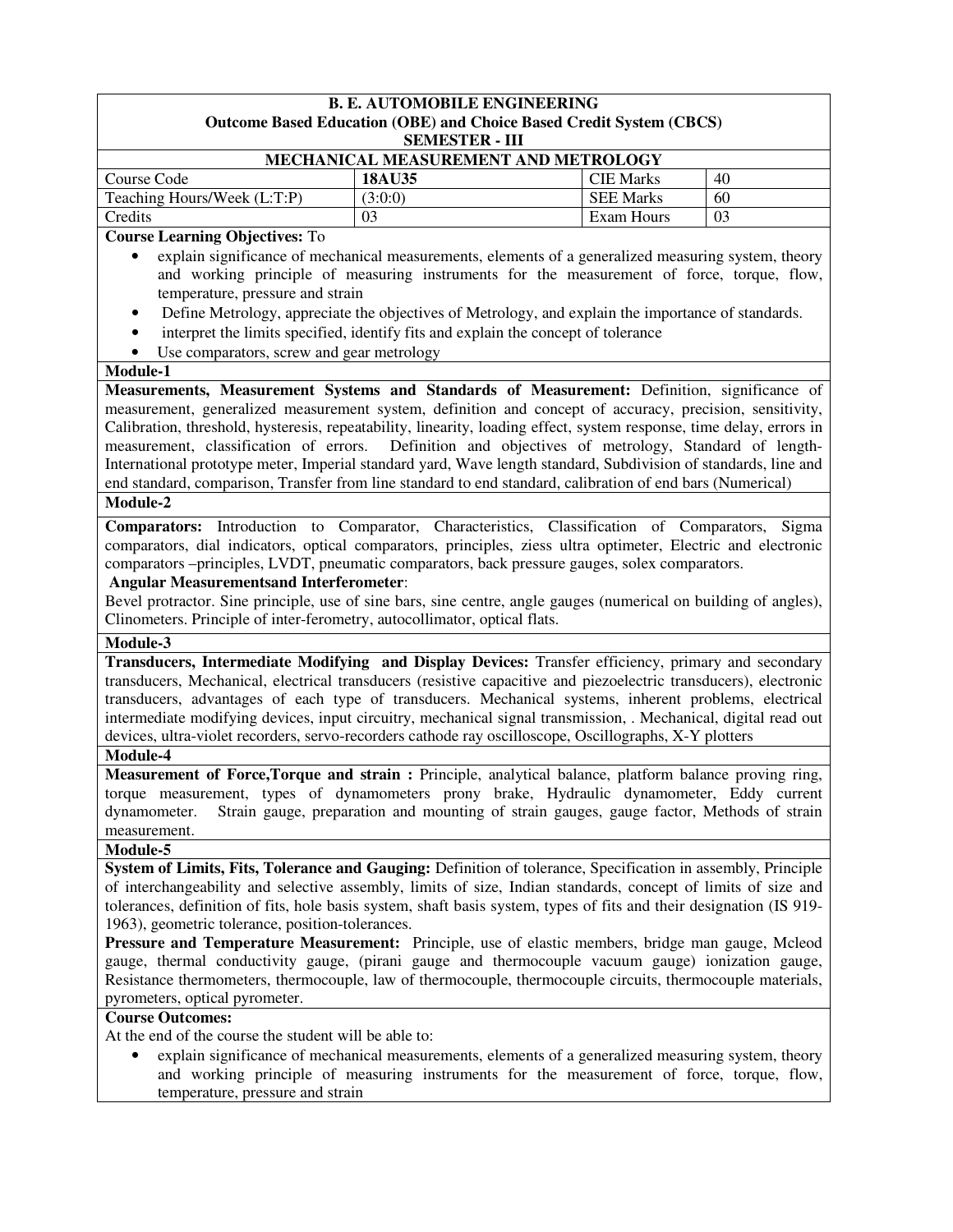- Define Metrology, appreciate the objectives of Metrology, and explain the importance of standards.
- Interpret the limits specified, identify fits and explain the concept of tolerance.
- Use comparators, screw and gear metrology

- The question paper will have ten full questions carrying equal marks.
- Each full question will be for 20 marks.
- There will be two full questions (with a maximum of four sub- questions) from each module.
- Each full question will have sub- question covering all the topics under a module.
- The students will have to answer five full questions, selecting one full question from each module.

| SI.<br>No.     | <b>Title of the Book</b>                             | Name of the<br>Author/s | Name of the Publisher                        | <b>Edition and Year</b>   |
|----------------|------------------------------------------------------|-------------------------|----------------------------------------------|---------------------------|
| Textbook/s     |                                                      |                         |                                              |                           |
|                | Engineering Metrology.                               | R. K. Jain              | Khanna Publishers, New<br>Delhi              | 2007                      |
| $\mathfrak{D}$ | Mechanical Measurements and<br>Control               | D. S. Kumar             | Metropolitan Book Co.<br>Pvt. Ltd, New Delhi | 2005                      |
|                | <b>Reference Books</b>                               |                         |                                              |                           |
| 3              | Industrial<br>Hand<br><b>book</b><br>of<br>Metrology | <b>ASTME</b>            | <b>PHI</b>                                   | $4th$ edition             |
| 4              | <b>Engineering Metrology</b>                         | K. J. Hume              | Kalyani publishers                           | Third (metric)<br>Edition |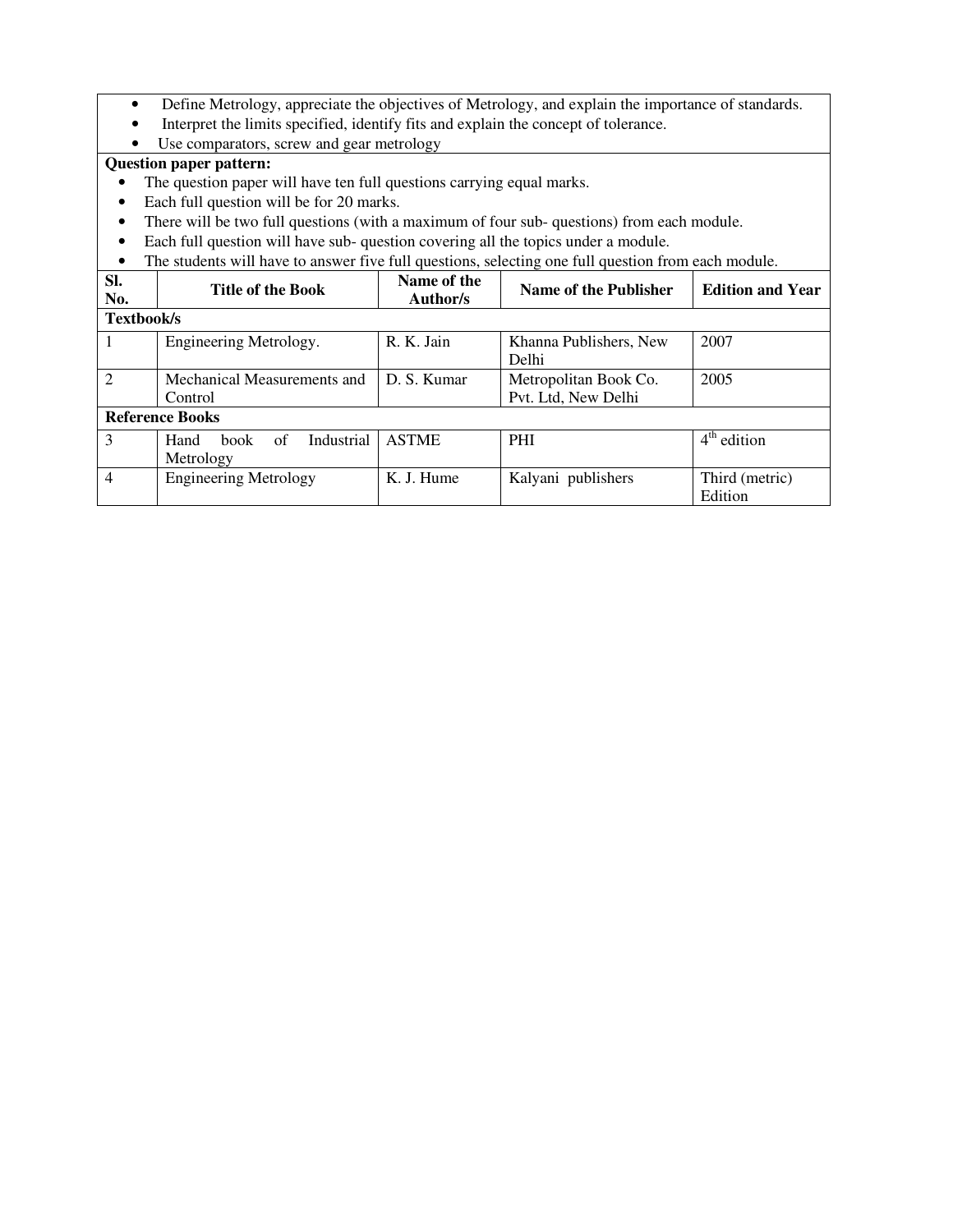# **B. E. AUTOMOBILE ENGINEERING**

### **Outcome Based Education (OBE) and Choice Based Credit System (CBCS)**

**SEMESTER - III**

| <b>MANUFACTURING PROCESS - 1</b> |               |                  |    |  |
|----------------------------------|---------------|------------------|----|--|
| Course Code                      | <b>18AU36</b> | <b>CIE Marks</b> | 40 |  |
| Teaching Hours/Week (L:T:P)      | (3:0:0)       | <b>SEE Marks</b> | 60 |  |
| Credits                          | 03            | Exam Hours       | 03 |  |

#### **Course Learning Objectives:** To

- Define various terms associated with casting processes
- Explain methods of construction of moulds.
- Select moulding machine and moulding process based on material type
- Select appropriate joining process, type of joints.
- Explain different non-destructive testing methods

#### **Module-1**

**Introduction:** Concept of Manufacturing process, its importance. Classification of Manufacturing processes. Introduction to Casting process & steps involved. Varieties of components produced by casting process. Advantages & Limitations of casting process.

Patterns: Definition, functions, Materials used for pattern, various pattern allowances and their importance. Classification of patterns.

**Binder:** Definition, Types of binder used in moulding sand.

**Additives:** Need, Types of additives used. Types of base sand, requirement of base sand. Moulding sand mixture ingredients (base sand, binder & additives) for different sand mixtures. Method used for sand molding, such as Green sand, dry sand and skin dried moulds.

**Cores:** Definition, Need, Types. Method of making cores, Binders used, core sand moulding.

**Gates & Risers.** Principle and types.

**Fettling and cleaning of castings:** Basic steps, Casting defects, Causes, features and remedies.

#### **Module-2**

#### **Special Moulding Process & Furnaces:**

**Moulding Machines:** Jolt type, Squeeze type, Jolt & Squeeze type and Sand slinger.

**Process:** Study of important moulding processes, No bake moulds, Flaskless moulds, Sweep mould, CO2 mould, Shell mould, Investment mould.

**Metal moulds:** Gravity die-casting, Pressure die casting, Centrifugal casting, Squeeze Casting, Slush casting, and Thixocasting processes.

**Furnaces:** Constructional features & working principle of coke fired, oil fired and Gas fired pit furnace, Resistance furnace, Electric Arc Furnace, Cupola furnace.

#### **Module-3**

**Welding Process:** Definition, Principles, Classification, Application, Advantages & limitations of welding. Welding defects – Detection causes & remedy.

**Arc Welding:** Principle, Metal Arc welding (MAW), Flux Shielded Metal Arc Welding (FSMAW). Structure of welds, Formation of different zones during welding. Heat affected zone (HAZ). Parameters affecting HAZ. Effect of carbon content on structure and properties of steel. Shrinkage in welds & Residual stresses. Concept of electrodes, Filler rod and fluxes.

**Gas Welding:** Principle, Oxy – Acetylene welding, Chemical Reaction in Gas welding, Flame characteristics. Gas torch construction &working. Forward and backward welding.

#### **Module-4**

**Resistance welding:** Principles, Seam welding, Butt welding, Spot welding and projection welding.

**Other welding processes:** Working principle, advantages and disadvantages and applications of Inert Gas Welding (TIG & MIG) Submerged Arc Welding (SAW) and Atomic Hydrogen Welding processes. (AHW) Friction welding, Explosive welding, Thermit welding, Laser welding and Electron beam welding. **Module-5**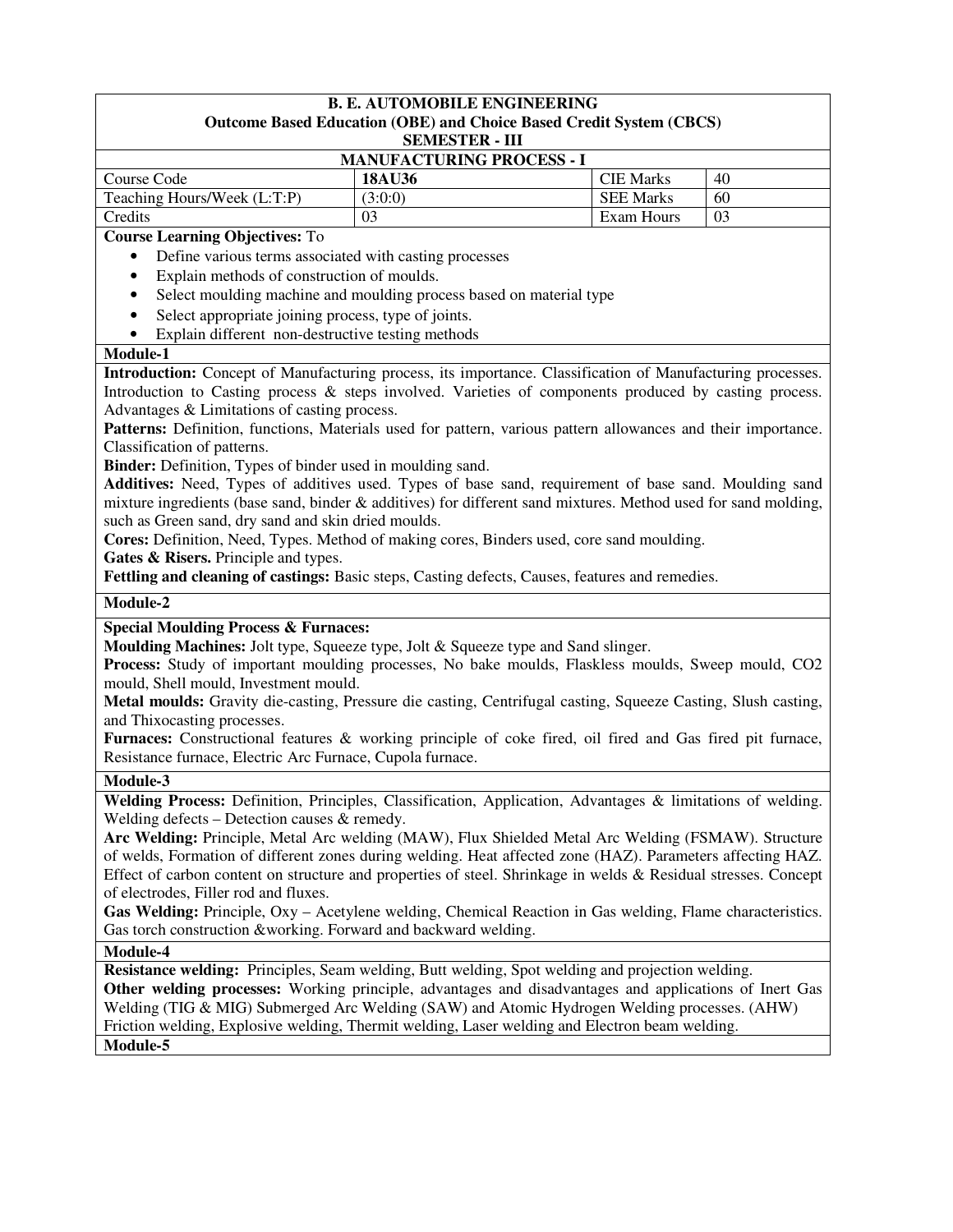**Soldering, Brazing:** Parameters involved & Mechanism. Different Types of Soldering & Brazing Methods. **Inspection Methods:** Methods used for Inspection of casting and welding. Visual, Magnetic particle, Fluorescent particle, Ultrasonic, Radiography, Eddy current, Holography methods of Inspection.

**Course Outcomes:** At the end of the course the student will be able to:

- Define various terms associated with casting processes
- Explain methods of construction of moulds, different non-destructive testing methods.
- Select moulding machine and moulding process based on material type
- Select appropriate joining process and type of joints.

- The question paper will have ten full questions carrying equal marks.
- Each full question will be for 20 marks.
- There will be two full questions (with a maximum of four sub-questions) from each module.
- Each full question will have sub-question covering all the topics under a module.
- The students will have to answer five full questions, selecting one full question from each module.

| <b>SI</b>      |                                                             | Name of the                                  |                         |                                |
|----------------|-------------------------------------------------------------|----------------------------------------------|-------------------------|--------------------------------|
| N <sub>0</sub> | <b>Title of the Book</b>                                    | Author/s                                     | Name of the Publisher   | <b>Edition and Year</b>        |
|                | Textbook/s                                                  |                                              |                         |                                |
| л.             | <b>Manufacturing Process</b>                                | Dr. K.<br>Radhakrishna                       | Sapna Book House        | 5th<br>Revised Edition<br>2009 |
| $\overline{2}$ | Manufacturing & Technology:<br>Foundry, Forming and Welding | P. N. Rao,                                   | <b>Tata McGraw Hill</b> | 2nd Ed, 2003                   |
|                | <b>Reference Books</b>                                      |                                              |                         |                                |
| 3              | <b>Manufacturing Technology</b>                             | Serope Kalpak<br>jain, Steuen. R.<br>Sechmid | Pearson Education Asia. | 5th Ed. 2006                   |
| $\overline{4}$ | Process and Materials of<br>Manufacturing                   | Roy A Lindberg                               | Pearson Edu.            | 4th Ed 2006.                   |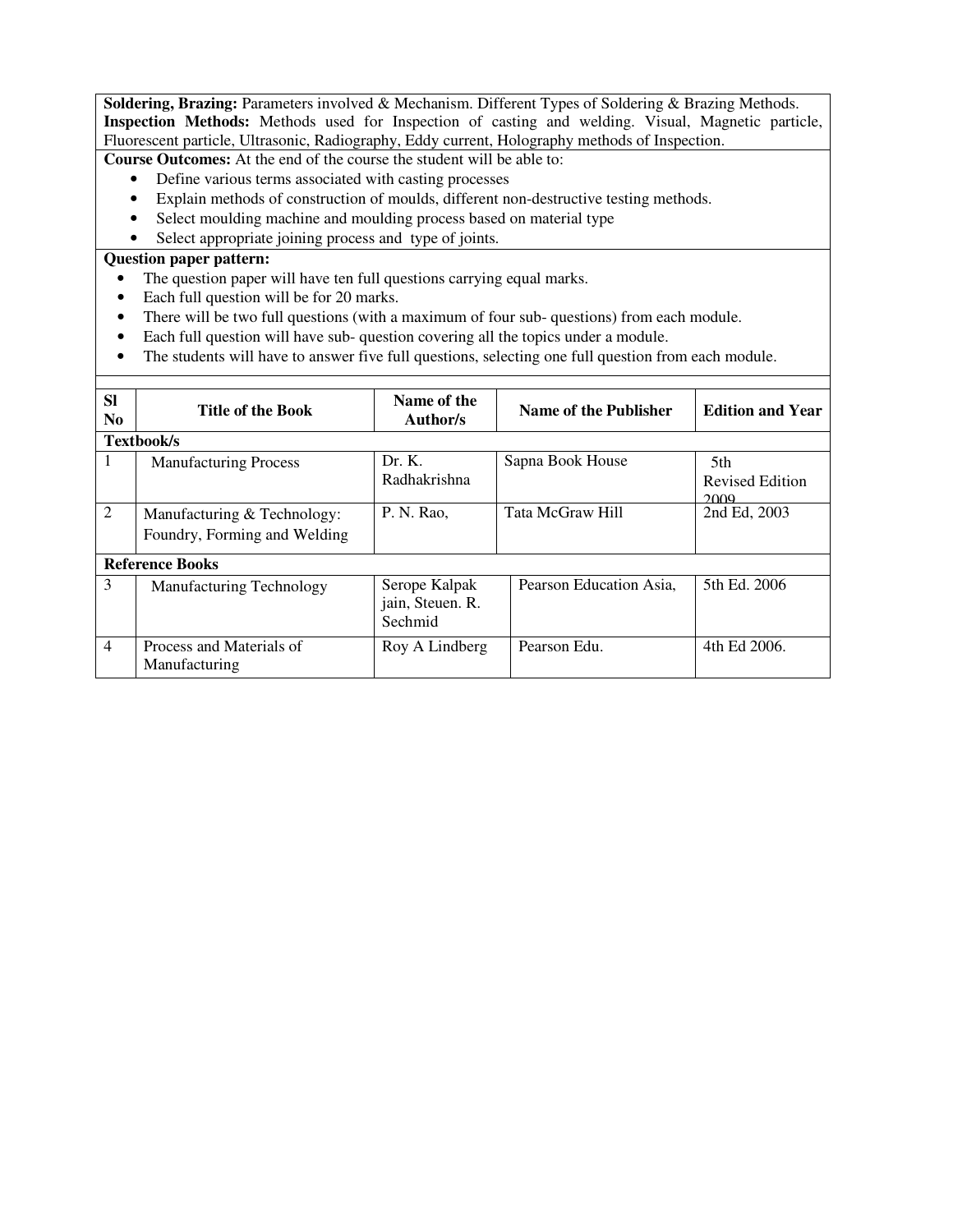|                                          | <b>B. E. AUTOMOBILE ENGINEERING</b>                                                                                                         |                    |                                                                                                      |    |  |  |  |
|------------------------------------------|---------------------------------------------------------------------------------------------------------------------------------------------|--------------------|------------------------------------------------------------------------------------------------------|----|--|--|--|
|                                          | <b>Outcome Based Education (OBE) and Choice Based Credit System (CBCS)</b>                                                                  |                    |                                                                                                      |    |  |  |  |
|                                          | <b>SEMESTER - III</b>                                                                                                                       |                    |                                                                                                      |    |  |  |  |
|                                          | METALLOGRAPHY AND MATERIAL TESTING LABORATORY                                                                                               |                    |                                                                                                      |    |  |  |  |
|                                          | Course Code                                                                                                                                 | <b>18AUL37</b>     | <b>CIE Marks</b>                                                                                     | 40 |  |  |  |
|                                          | Teaching Hours/Week (L:T:P)                                                                                                                 | (0:2:2)            | <b>SEE Marks</b>                                                                                     | 60 |  |  |  |
| Credits                                  |                                                                                                                                             | 02                 | Exam Hours                                                                                           | 03 |  |  |  |
|                                          | <b>Course Learning Objectives:</b>                                                                                                          |                    |                                                                                                      |    |  |  |  |
|                                          | Conduct experiments in Metallography and Material Testing Laboratory using the principles of<br>material science and mechanics of materials |                    |                                                                                                      |    |  |  |  |
|                                          | Use different material testing machines                                                                                                     |                    |                                                                                                      |    |  |  |  |
|                                          | Tabulate the data, plot the graphs and make thorough analysis of results<br>$\bullet$                                                       |                    |                                                                                                      |    |  |  |  |
| SI.                                      |                                                                                                                                             | <b>Experiments</b> |                                                                                                      |    |  |  |  |
| No.                                      |                                                                                                                                             |                    |                                                                                                      |    |  |  |  |
| $\mathbf{1}$                             | PART-A                                                                                                                                      |                    |                                                                                                      |    |  |  |  |
|                                          | 1.                                                                                                                                          |                    | Preparation of specimen for Metallographic examination of different engineering materials.           |    |  |  |  |
|                                          |                                                                                                                                             |                    | Identification of microstructures of plain carbon steel, tool steel, gray CI, SG iron, Brass, Bronze |    |  |  |  |
|                                          | & composites.                                                                                                                               |                    |                                                                                                      |    |  |  |  |
|                                          | 2.                                                                                                                                          |                    | Heat treatment: Annealing, normalizing, hardening and tempering of steel. Hardness studies of        |    |  |  |  |
|                                          | heat treated samples.                                                                                                                       |                    |                                                                                                      |    |  |  |  |
|                                          | 3.                                                                                                                                          |                    | To study the wear characteristics of ferrous, non-ferrous and composite materials for different      |    |  |  |  |
|                                          | parameters.                                                                                                                                 |                    |                                                                                                      |    |  |  |  |
|                                          | Non-destructive test experiments like,<br>4.                                                                                                |                    |                                                                                                      |    |  |  |  |
|                                          | a. Ultrasonic flaw detection                                                                                                                |                    |                                                                                                      |    |  |  |  |
|                                          | b. Magnetic crack detection                                                                                                                 |                    |                                                                                                      |    |  |  |  |
|                                          |                                                                                                                                             |                    | c. Dye penetration testing. To study the defects of Cast and Welded specimens                        |    |  |  |  |
|                                          | 5.<br>Brinell, Rockwell and Vickers's Hardness test.                                                                                        |                    |                                                                                                      |    |  |  |  |
| $\overline{2}$                           | <b>PART-B</b>                                                                                                                               |                    |                                                                                                      |    |  |  |  |
|                                          | 1.                                                                                                                                          |                    | Tensile, Shear and Compression tests of metallic and non-metallic specimens using Universal          |    |  |  |  |
|                                          | <b>Testing Machine</b>                                                                                                                      |                    |                                                                                                      |    |  |  |  |
|                                          | <b>Torsion Test</b><br>2.                                                                                                                   |                    |                                                                                                      |    |  |  |  |
|                                          | 3.<br>Bending Test on metallic and nonmetallic specimens.                                                                                   |                    |                                                                                                      |    |  |  |  |
|                                          | 4.<br>Izod and Charpy Tests on M.S, and CI specimen.                                                                                        |                    |                                                                                                      |    |  |  |  |
|                                          | 5.<br>Fatigue Test.                                                                                                                         |                    |                                                                                                      |    |  |  |  |
|                                          | <b>Course Outcomes:</b> At the end of the course the student will be able to:                                                               |                    |                                                                                                      |    |  |  |  |
|                                          |                                                                                                                                             |                    | Conduct experiments in Metallography and Material Testing Laboratory using the principles of         |    |  |  |  |
|                                          | material science and mechanics of materials                                                                                                 |                    |                                                                                                      |    |  |  |  |
|                                          | Use different material testing machines                                                                                                     |                    |                                                                                                      |    |  |  |  |
|                                          | Tabulate the data, plot the graphs and make thorough analysis of results                                                                    |                    |                                                                                                      |    |  |  |  |
| <b>Conduct of Practical Examination:</b> |                                                                                                                                             |                    |                                                                                                      |    |  |  |  |
|                                          | All laboratory experiments are to be included for practical examination.<br>1.                                                              |                    |                                                                                                      |    |  |  |  |
|                                          | 2. Breakup of marks and the instructions printed on the cover page of answer script to be strictly adhered<br>by the examiners.             |                    |                                                                                                      |    |  |  |  |
|                                          | 3. Students can pick one experiment from each part from lot prepared by examiners.                                                          |                    |                                                                                                      |    |  |  |  |
|                                          | Max. Marks for part A and B should be 30, 50marks and for viva 20 marks.<br>4.                                                              |                    |                                                                                                      |    |  |  |  |
|                                          | 5. Change of experiment is allowed only once and 15% Marks allotted to the procedure part to be made                                        |                    |                                                                                                      |    |  |  |  |
|                                          | zero.                                                                                                                                       |                    |                                                                                                      |    |  |  |  |
|                                          |                                                                                                                                             |                    |                                                                                                      |    |  |  |  |
|                                          |                                                                                                                                             |                    |                                                                                                      |    |  |  |  |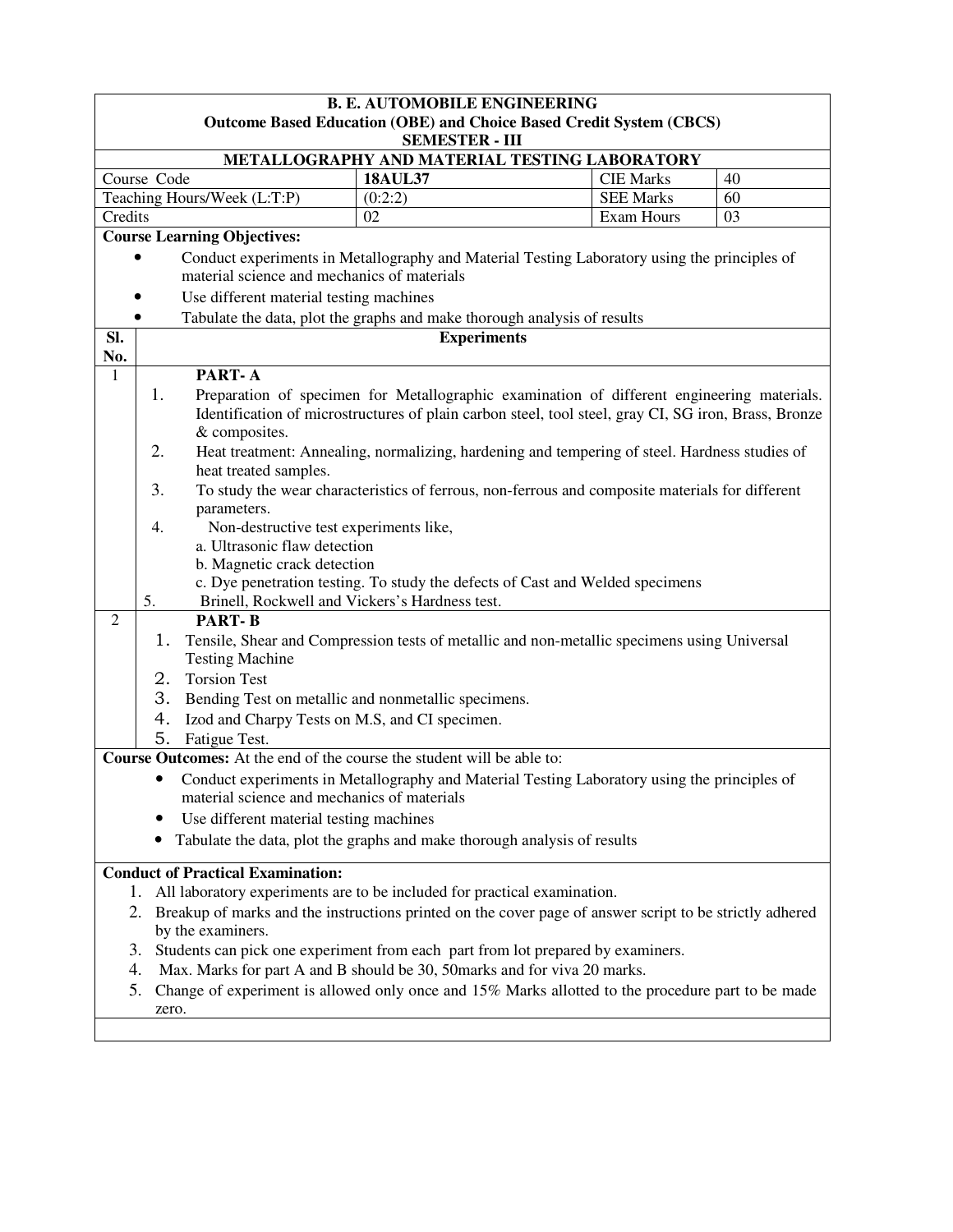|                                                                                                                                                                                                                                                                                                                                                                                                                                                                                                                                                                                                                                                                                                                                                                                                                                                                                                                                                                                                                                                                                                                                                                                                                                                                                                                       |                                                                                                 | <b>B. E. AUTOMOBILE ENGINEERING</b>                            |                                                                            |    |  |  |
|-----------------------------------------------------------------------------------------------------------------------------------------------------------------------------------------------------------------------------------------------------------------------------------------------------------------------------------------------------------------------------------------------------------------------------------------------------------------------------------------------------------------------------------------------------------------------------------------------------------------------------------------------------------------------------------------------------------------------------------------------------------------------------------------------------------------------------------------------------------------------------------------------------------------------------------------------------------------------------------------------------------------------------------------------------------------------------------------------------------------------------------------------------------------------------------------------------------------------------------------------------------------------------------------------------------------------|-------------------------------------------------------------------------------------------------|----------------------------------------------------------------|----------------------------------------------------------------------------|----|--|--|
|                                                                                                                                                                                                                                                                                                                                                                                                                                                                                                                                                                                                                                                                                                                                                                                                                                                                                                                                                                                                                                                                                                                                                                                                                                                                                                                       |                                                                                                 |                                                                | <b>Outcome Based Education (OBE) and Choice Based Credit System (CBCS)</b> |    |  |  |
|                                                                                                                                                                                                                                                                                                                                                                                                                                                                                                                                                                                                                                                                                                                                                                                                                                                                                                                                                                                                                                                                                                                                                                                                                                                                                                                       | <b>SEMESTER - III</b><br>FOUNDRY AND FORGING LABORATORY                                         |                                                                |                                                                            |    |  |  |
|                                                                                                                                                                                                                                                                                                                                                                                                                                                                                                                                                                                                                                                                                                                                                                                                                                                                                                                                                                                                                                                                                                                                                                                                                                                                                                                       | Course Code                                                                                     | <b>18AUL38</b>                                                 | <b>CIE Marks</b>                                                           | 40 |  |  |
|                                                                                                                                                                                                                                                                                                                                                                                                                                                                                                                                                                                                                                                                                                                                                                                                                                                                                                                                                                                                                                                                                                                                                                                                                                                                                                                       | Teaching Hours/Week (L:T:P)                                                                     | (0:2:2)                                                        | <b>SEE Marks</b>                                                           | 60 |  |  |
| Credits                                                                                                                                                                                                                                                                                                                                                                                                                                                                                                                                                                                                                                                                                                                                                                                                                                                                                                                                                                                                                                                                                                                                                                                                                                                                                                               |                                                                                                 | 02                                                             | Exam Hours                                                                 | 03 |  |  |
|                                                                                                                                                                                                                                                                                                                                                                                                                                                                                                                                                                                                                                                                                                                                                                                                                                                                                                                                                                                                                                                                                                                                                                                                                                                                                                                       | <b>Course Learning Objectives:</b>                                                              |                                                                |                                                                            |    |  |  |
| ٠                                                                                                                                                                                                                                                                                                                                                                                                                                                                                                                                                                                                                                                                                                                                                                                                                                                                                                                                                                                                                                                                                                                                                                                                                                                                                                                     | To apply knowledge of foundry and forging for the conduct of experiments in Foundry and Forging |                                                                |                                                                            |    |  |  |
|                                                                                                                                                                                                                                                                                                                                                                                                                                                                                                                                                                                                                                                                                                                                                                                                                                                                                                                                                                                                                                                                                                                                                                                                                                                                                                                       | laboratory using standard test procedures                                                       |                                                                |                                                                            |    |  |  |
|                                                                                                                                                                                                                                                                                                                                                                                                                                                                                                                                                                                                                                                                                                                                                                                                                                                                                                                                                                                                                                                                                                                                                                                                                                                                                                                       | To explain various foundry and forging tools and demonstrate their usage                        |                                                                |                                                                            |    |  |  |
|                                                                                                                                                                                                                                                                                                                                                                                                                                                                                                                                                                                                                                                                                                                                                                                                                                                                                                                                                                                                                                                                                                                                                                                                                                                                                                                       |                                                                                                 |                                                                |                                                                            |    |  |  |
| SI.<br>No.                                                                                                                                                                                                                                                                                                                                                                                                                                                                                                                                                                                                                                                                                                                                                                                                                                                                                                                                                                                                                                                                                                                                                                                                                                                                                                            |                                                                                                 | <b>Experiments</b>                                             |                                                                            |    |  |  |
| 1                                                                                                                                                                                                                                                                                                                                                                                                                                                                                                                                                                                                                                                                                                                                                                                                                                                                                                                                                                                                                                                                                                                                                                                                                                                                                                                     | PART-A                                                                                          |                                                                |                                                                            |    |  |  |
|                                                                                                                                                                                                                                                                                                                                                                                                                                                                                                                                                                                                                                                                                                                                                                                                                                                                                                                                                                                                                                                                                                                                                                                                                                                                                                                       | <b>Testing of Moulding Sand and Core Sand:</b>                                                  |                                                                |                                                                            |    |  |  |
|                                                                                                                                                                                                                                                                                                                                                                                                                                                                                                                                                                                                                                                                                                                                                                                                                                                                                                                                                                                                                                                                                                                                                                                                                                                                                                                       | Preparation of sand specimens and conduction of the following tests:                            |                                                                |                                                                            |    |  |  |
|                                                                                                                                                                                                                                                                                                                                                                                                                                                                                                                                                                                                                                                                                                                                                                                                                                                                                                                                                                                                                                                                                                                                                                                                                                                                                                                       | a.                                                                                              | Compression, Shear and Tensile tests on Universal Sand Testing |                                                                            |    |  |  |
|                                                                                                                                                                                                                                                                                                                                                                                                                                                                                                                                                                                                                                                                                                                                                                                                                                                                                                                                                                                                                                                                                                                                                                                                                                                                                                                       | Machine.                                                                                        |                                                                |                                                                            |    |  |  |
|                                                                                                                                                                                                                                                                                                                                                                                                                                                                                                                                                                                                                                                                                                                                                                                                                                                                                                                                                                                                                                                                                                                                                                                                                                                                                                                       | Permeability test<br>b.                                                                         |                                                                |                                                                            |    |  |  |
|                                                                                                                                                                                                                                                                                                                                                                                                                                                                                                                                                                                                                                                                                                                                                                                                                                                                                                                                                                                                                                                                                                                                                                                                                                                                                                                       | $\mathbf{c}$ .                                                                                  | Core hardness & Mould hardness tests. (Demonstration only))    |                                                                            |    |  |  |
|                                                                                                                                                                                                                                                                                                                                                                                                                                                                                                                                                                                                                                                                                                                                                                                                                                                                                                                                                                                                                                                                                                                                                                                                                                                                                                                       | d.                                                                                              | Sieve Analysis to find Grain Finest number of Base Sand        |                                                                            |    |  |  |
|                                                                                                                                                                                                                                                                                                                                                                                                                                                                                                                                                                                                                                                                                                                                                                                                                                                                                                                                                                                                                                                                                                                                                                                                                                                                                                                       | e. Clay content determination in Base Sand                                                      |                                                                |                                                                            |    |  |  |
| $\overline{2}$                                                                                                                                                                                                                                                                                                                                                                                                                                                                                                                                                                                                                                                                                                                                                                                                                                                                                                                                                                                                                                                                                                                                                                                                                                                                                                        | <b>PART-B</b>                                                                                   |                                                                |                                                                            |    |  |  |
|                                                                                                                                                                                                                                                                                                                                                                                                                                                                                                                                                                                                                                                                                                                                                                                                                                                                                                                                                                                                                                                                                                                                                                                                                                                                                                                       | <b>Foundry Practice:</b>                                                                        |                                                                |                                                                            |    |  |  |
|                                                                                                                                                                                                                                                                                                                                                                                                                                                                                                                                                                                                                                                                                                                                                                                                                                                                                                                                                                                                                                                                                                                                                                                                                                                                                                                       | a. Use of foundry tools and other equipment.                                                    |                                                                |                                                                            |    |  |  |
|                                                                                                                                                                                                                                                                                                                                                                                                                                                                                                                                                                                                                                                                                                                                                                                                                                                                                                                                                                                                                                                                                                                                                                                                                                                                                                                       | $\mathbf{b}$ .                                                                                  |                                                                |                                                                            |    |  |  |
|                                                                                                                                                                                                                                                                                                                                                                                                                                                                                                                                                                                                                                                                                                                                                                                                                                                                                                                                                                                                                                                                                                                                                                                                                                                                                                                       |                                                                                                 |                                                                |                                                                            |    |  |  |
|                                                                                                                                                                                                                                                                                                                                                                                                                                                                                                                                                                                                                                                                                                                                                                                                                                                                                                                                                                                                                                                                                                                                                                                                                                                                                                                       |                                                                                                 |                                                                |                                                                            |    |  |  |
|                                                                                                                                                                                                                                                                                                                                                                                                                                                                                                                                                                                                                                                                                                                                                                                                                                                                                                                                                                                                                                                                                                                                                                                                                                                                                                                       |                                                                                                 |                                                                |                                                                            |    |  |  |
|                                                                                                                                                                                                                                                                                                                                                                                                                                                                                                                                                                                                                                                                                                                                                                                                                                                                                                                                                                                                                                                                                                                                                                                                                                                                                                                       |                                                                                                 |                                                                |                                                                            |    |  |  |
|                                                                                                                                                                                                                                                                                                                                                                                                                                                                                                                                                                                                                                                                                                                                                                                                                                                                                                                                                                                                                                                                                                                                                                                                                                                                                                                       |                                                                                                 |                                                                |                                                                            |    |  |  |
|                                                                                                                                                                                                                                                                                                                                                                                                                                                                                                                                                                                                                                                                                                                                                                                                                                                                                                                                                                                                                                                                                                                                                                                                                                                                                                                       |                                                                                                 |                                                                |                                                                            |    |  |  |
|                                                                                                                                                                                                                                                                                                                                                                                                                                                                                                                                                                                                                                                                                                                                                                                                                                                                                                                                                                                                                                                                                                                                                                                                                                                                                                                       |                                                                                                 |                                                                |                                                                            |    |  |  |
|                                                                                                                                                                                                                                                                                                                                                                                                                                                                                                                                                                                                                                                                                                                                                                                                                                                                                                                                                                                                                                                                                                                                                                                                                                                                                                                       |                                                                                                 |                                                                |                                                                            |    |  |  |
|                                                                                                                                                                                                                                                                                                                                                                                                                                                                                                                                                                                                                                                                                                                                                                                                                                                                                                                                                                                                                                                                                                                                                                                                                                                                                                                       |                                                                                                 |                                                                |                                                                            |    |  |  |
|                                                                                                                                                                                                                                                                                                                                                                                                                                                                                                                                                                                                                                                                                                                                                                                                                                                                                                                                                                                                                                                                                                                                                                                                                                                                                                                       |                                                                                                 |                                                                |                                                                            |    |  |  |
|                                                                                                                                                                                                                                                                                                                                                                                                                                                                                                                                                                                                                                                                                                                                                                                                                                                                                                                                                                                                                                                                                                                                                                                                                                                                                                                       |                                                                                                 |                                                                |                                                                            |    |  |  |
|                                                                                                                                                                                                                                                                                                                                                                                                                                                                                                                                                                                                                                                                                                                                                                                                                                                                                                                                                                                                                                                                                                                                                                                                                                                                                                                       |                                                                                                 |                                                                |                                                                            |    |  |  |
|                                                                                                                                                                                                                                                                                                                                                                                                                                                                                                                                                                                                                                                                                                                                                                                                                                                                                                                                                                                                                                                                                                                                                                                                                                                                                                                       |                                                                                                 |                                                                |                                                                            |    |  |  |
|                                                                                                                                                                                                                                                                                                                                                                                                                                                                                                                                                                                                                                                                                                                                                                                                                                                                                                                                                                                                                                                                                                                                                                                                                                                                                                                       |                                                                                                 |                                                                |                                                                            |    |  |  |
|                                                                                                                                                                                                                                                                                                                                                                                                                                                                                                                                                                                                                                                                                                                                                                                                                                                                                                                                                                                                                                                                                                                                                                                                                                                                                                                       |                                                                                                 |                                                                |                                                                            |    |  |  |
|                                                                                                                                                                                                                                                                                                                                                                                                                                                                                                                                                                                                                                                                                                                                                                                                                                                                                                                                                                                                                                                                                                                                                                                                                                                                                                                       |                                                                                                 |                                                                |                                                                            |    |  |  |
|                                                                                                                                                                                                                                                                                                                                                                                                                                                                                                                                                                                                                                                                                                                                                                                                                                                                                                                                                                                                                                                                                                                                                                                                                                                                                                                       |                                                                                                 |                                                                |                                                                            |    |  |  |
| Preparation of moulds using two moulding boxes using patterns or without<br>patterns. (Split pattern, Match plate)<br>Preparation of one casting (Aluminum or cast iron-Demonstration only)<br>$c_{\cdot}$<br>PART-C<br>3<br>a. Calculation of length of the raw material required to prepare the model by forging.<br>Preparing minimum three forged models involving upsetting, drawing and bending operations.<br>b.<br>Course Outcomes: At the end of the course the student will be able to:<br>To apply knowledge of foundry and forging for the conduct of experiments in Foundry and Forging<br>laboratory using standard test procedures.<br>To explain various foundry and forging tools and demonstrate their usage.<br><b>Conduct of Practical Examination:</b><br>1. All laboratory experiments are to be included for practical examination.<br>2. Breakup of marks and the instructions printed on the cover page of answer script to be strictly adhered<br>by the examiners.<br>3. Students can pick one experiment from part A and part B or part C from lot prepared by examiners.<br>4. Max. Marks for part A and part B or part C should be 30, 50 marks and for viva 20 marks.<br>5. Change of experiment is allowed only once and 15% Marks allotted to the procedure part to be made<br>zero. |                                                                                                 |                                                                |                                                                            |    |  |  |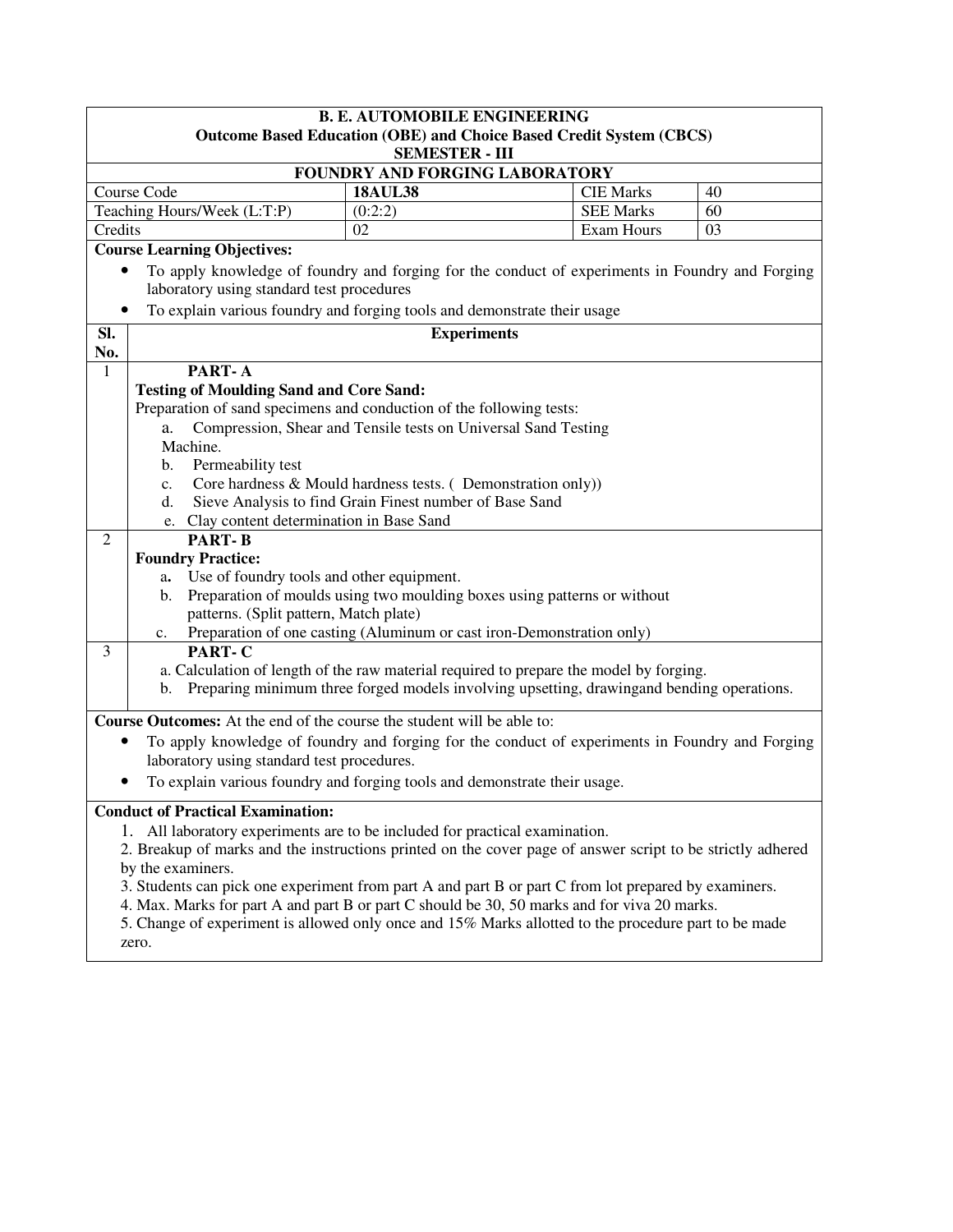# **B. E. Common to all Programmes Outcome Based Education (OBE) and Choice Based Credit System (CBCS) SEMESTER –II / III / IV Aadalitha Kannada**  Course Code **18KAK28/39/49**  Teaching Hours/Week  $(L:T:P)$  (0:2:0) CIE Marks 100 Credits 01 ಅಡಳಿತ ಕನ್ನಡ ಕಲಿಕೆಯ ಉದ್ದೇಶಗಳು: • ಪದವಿ ವಿದ್ಯಾರ್ಥಿಳಾಗಿರುವುದರಿಂದ ಆಡಳಿತ ಕನ್ನಡದ ಪರಿಚಯ ಮಾಡಿಕೊಡುವುದು. • ವಿದ್ಯಾರ್ಥಿಗಳಲ್ಲಿ ಕನ್ನಡ ಭಾಷೆಯ ವ್ಯಾಕರಣದ ಬಗ್ಗೆ ಅರಿವು ಮೂಡಿಸುವುದು. • ಕನ್ನಡ ಭಾಷಾ ರಚನೆಯಲ್ಲಿನ ನಿಯಮಗಳನ್ನು ಪರಿಚಯಿಸುವುದು. • ಕನ್ನಡ ಭಾಷಾ ಬರಹದಲ್ಲಿ ಕಂಡುಬರುವ ದೋಷಗಳು ಹಾಗೂ ಅವುಗಳ ನಿವಾರಣೆ. ಮತ್ತು ಲೇಖನ ಚಿಹ್ನೆಗಳನ್ನು ಪರಿಚಯಿಸುವುದು. • ಸಾಮಾನ್ಯ ಅರ್ಜಿಗಳು, ಸರ್ಕಾರಿ ಮತ್ತು ಅರೆ ಸರ್ಕಾರಿ ಪತ್ರವ್ಯವಹಾರದ ಬಗ್ಗೆ ಅರಿವು ಮೂಡಿಸುವುದು. • ಭಾಷಾಂತರ ಮತ್ತು ಪ್ರಬಂಧ ರಚನೆ ಬಗ್ಗೆ ಅಸಕ್ತಿ ಮೂಡಿಸುವುದು. • ಕನ್ನಡ ಭಾಷಾಭ್ಯಾಸ ಮತ್ತು ಸಾಮಾನ್ಯ ಕನ್ನಡ ಹಾಗೂ ಆಡಳಿತ ಕನ್ನಡದ ಪದಗಳ ಪರಿಚಯ ಮಾಡಿಕೊಡುವುದು. ಹರಿವಿಡಿ (ಪಠ್ಯಮಸ್ಕಕದಲ್ಲಿರುವ ವಿಷಯಗಳ ಪಟ್ಟಿ) ಅಧ್ಯಾಯ – 1 ಕನ್ನಡಭಾಷೆ – ಸಂಕೃಪ್ತ ವಿವರಣೆ. ಅಧ್ಯಾಯ – 2 ಭಾಷಾ ಪ್ರಯೋಗದಲ್ಲಾಗುವ ಲೋಪದೋಷಗಳು ಮತ್ತು ಅವುಗಳ ನಿವಾರಣೆ. ಅಧ್ಯಾಯ – 3 ಲೇಖನ ಚಿಹ್ನೆಗಳು ಮತ್ತು ಅವುಗಳ ಉಪಯೋಗ. ಅಧ್ಯಾಯ – 4 ಪತ್ರ ವ್ಯವಹಾರ. ಅಧ್ಯಾಯ – 5 ಆಡಳಿತ ಪತ್ರಗಳು. ಅಧ್ಯಾಯ – 6 ಸರ್ಕಾರದ ಆದೇಶ ಪತ್ರಗಳು. ಅಧ್ಯಾಯ – 7 ಸಂಕ್ಷಿಪ್ತ ಪ್ರಬಂಧ ರಚನೆ (ಫ್ರಿಸೈಸ್ ರೈಟಿಂಗ್), ಪ್ರಬಂಧ ಮತ್ತು ಭಾಷಾಂತರ. ಅಧ್ಯಾಯ – 8 ಕನ್ನಡ ಶಬ್ದಸಂಗ್ರಹ. ಅಧ್ಯಾಯ – 9 ಕಂಪ್ಯೂಟರ್ ಹಾಗೂ ಮಾಹಿತಿ ತಂತ್ರಜ್ಞಾನ. ಅಧ್ಯಾಯ – 10 ಪಾರಿಭಾಷಿಕ ಆಡಳಿತ ಕನ್ನಡ ಪದಗಳು ಮತ್ತು ತಾಂತ್ರಿಕ/ ಕಂಪ್ಯೂಟರ್ ಪಾರಿಭಾಷಿಕ ಪದಗಳು. ಅಡಳಿತ ಕನ್ನಡ ಕಲಿಕೆಯ ಫಲಿತಾಂಶ'ಗಳು:  $\bullet$  ಆಡಳಿತ ಭಾಷೆ ಕನ್ನಡದ ಪರಿಚಯವಾಗುತ್ತದೆ. • ವಿದ್ಯಾರ್ಥಿಗಳಲ್ಲಿ ಕನ್ನಡ ಭಾಷೆಯ ವ್ಯಾಕರಣದ ಬಗ್ಗೆ ಅರಿವು ಮೂಡುತ್ತದೆ. • ಕನ್ನಡ ಭಾಷಾ ರಚನೆಯಲ್ಲಿನ ನಿಯಮಗಳು ಮತ್ತು ಲೇಖನ ಚಿಹೈಗಳು ಪರಿಚಯಿಸಲ್ಪಡುತ್ತವೆ. • ಸಾಮಾನ್ಯ ಅರ್ಜಿಗಳು, ಸರ್ಕಾರಿ ಮತ್ತು ಅರೆ ಸರ್ಕಾರಿ ಪತ್ರವ್ಯವಹಾರದ ಬಗ್ಗೆ ಅರಿವು ಮೂಡುತ್ತದೆ. • ಭಾಷಾಂತರ ಮತ್ತು ಪ್ರಬಂಧ ರಚನೆ ಬಗ್ಗೆ ಅಸಕ್ಕಿ ಮೂಡುತ್ತದೆ. • ಕನ್ನಡ ಭಾಷಾಭ್ಯಾಸ ಮತ್ತು ಸಾಮಾನ್ಯ ಕನ್ನಡ ಹಾಗೂ ಆಡಳಿತ ಕನ್ನಡದ ಪದಗಳು ಪರಿಚಯಿಸಲ್ಪಡುತ್ತವೆ. ಹರೀಕ್ಷೆಯ ವಿಧಾನ : ನಿರಂತರ ಆಂತರಿಕ ಮೌಲ್ಯಮಾಪನ – ಅಖಇ (ಅಚುಣಬೆಣಣಾ ಪಟಿಣಜಾಟಿಚಿಟ ಇತುಟಣಚಿಣಚು):

ಕಾಲೇಜು ಮಟ್ಟದಲ್ಲಿಯೆ ಆಂತರಿಕ ಪರೀಕ್ಷೆಯನ್ನು 100 ಅಂಕಗಳಿಗೆ ವಿಶ್ವವಿದ್ಯಾಲಯದ ನಿಯಮಗಳು ಮತ್ತು ನಿರ್ದೇಶನದಂತೆ ನಡೆಸತಕ್ಕದ್ದು.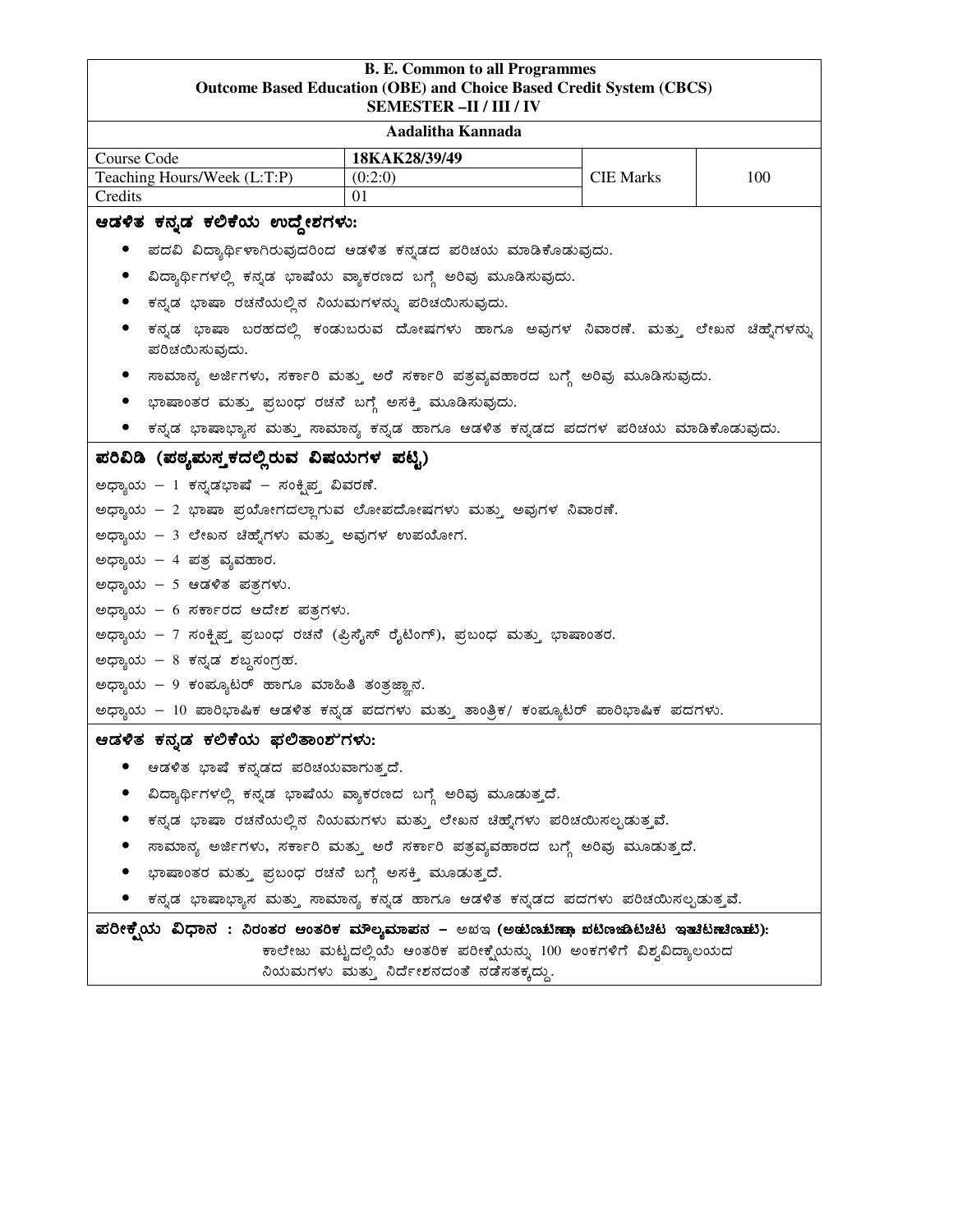### **B. E. (Common to all Programmes) Outcome Based Education (OBE) and Choice Based Credit System (CBCS) SEMESTER –II & III/IV**

| 512011251121X = 11 Q 111/1 V                                                                        |                                                                     |                  |     |  |  |
|-----------------------------------------------------------------------------------------------------|---------------------------------------------------------------------|------------------|-----|--|--|
|                                                                                                     | Vyavaharika Kannada                                                 |                  |     |  |  |
| Course Code                                                                                         | 18KVK28/39/49                                                       |                  |     |  |  |
| Teaching Hours/Week (L:T:P)                                                                         | (0:2:0)                                                             | <b>CIE Marks</b> | 100 |  |  |
| Credits                                                                                             | 01                                                                  |                  |     |  |  |
| <b>Course Learning Objectives:</b>                                                                  |                                                                     |                  |     |  |  |
| The course will enable the students to understand Kannada and communicate in Kannada language.      |                                                                     |                  |     |  |  |
| <b>Table of Contents:</b>                                                                           |                                                                     |                  |     |  |  |
| Chapter - 1: Vyavaharika kannada – Parichaya (Introduction to Vyavaharika Kannada).                 |                                                                     |                  |     |  |  |
| Chapter - 2: Kannada Aksharamale haagu uchcharane (Kannada Alpabets and Pronunciation).             |                                                                     |                  |     |  |  |
| Chapter - 3: Sambhashanegaagi Kannada Padagalu (Kannada Vocabulary for Communication).              |                                                                     |                  |     |  |  |
| Chapter - 4: Kannada Grammar in Conversations (Sambhashaneyalli Kannada Vyakarana).                 |                                                                     |                  |     |  |  |
| Chapter - 5: Activities in Kannada.                                                                 |                                                                     |                  |     |  |  |
| <b>Course Outcomes:</b>                                                                             |                                                                     |                  |     |  |  |
| At the end of the course, the student will be able to understand Kannada and communicate in Kannada |                                                                     |                  |     |  |  |
| language.                                                                                           |                                                                     |                  |     |  |  |
| ಪರೀಕ್ಷೆಯ ವಿಧಾನ : ನಿರಂತರ ಆಂತರಿಕ ಮೌಲ್ಯಮಾಪನ – ಅಖಇ (ಅಡುಣುಟಿಣಾ ಖಟಿಣಜಾಟಿಚಿಟ ಇತುತಟಾಚಿಣಾಟ):                 |                                                                     |                  |     |  |  |
|                                                                                                     | ಕಾಲೇಜು ಮಟ್ಟದಲ್ಲಿಯೆ ಆಂತರಿಕ ಪರೀಕ್ಷೆಯನ್ನು 100 ಅಂಕಗಳಿಗೆ ವಿಶ್ವವಿದ್ಯಾಲಯದ  |                  |     |  |  |
| ನಿಯಮಗಳು ಮತ್ತು ನಿರ್ದೇಶನದಂತೆ ನಡೆಸತಕ್ಕದ್ದು.                                                            |                                                                     |                  |     |  |  |
| (ಪಠ್ಯಮಸ್ತಕ): ವ್ಯಾವಹಾರಿಕ ಕನ್ನಡ ಪಠ್ಯ ಮಸ್ತಕ (ಗಿಥಿಚಿತಸಿಚಿಡಿಷ್  ಏಚಿಟಿಟಿಚಿಜಚಿ ಖಿಷಾ :ಹಾಇ)<br>ಭಿಚುದು ಲೇಹಿಸು |                                                                     |                  |     |  |  |
| ಸುಂಪಾದಕರು                                                                                           |                                                                     |                  |     |  |  |
| ಡಾ. ಎಲ್. ತಿಮ್ಮೇಶ                                                                                    |                                                                     |                  |     |  |  |
| ಪ್ಪೊ. ವಿ. ಕೇಶವಮೂರ್ತಿ                                                                                |                                                                     |                  |     |  |  |
|                                                                                                     | ಪ್ರಕಟಣೆ : ಪ್ರಸಾರಾಂಗ, ವಿಶ್ವೇಶ್ವರಯ್ಯ ತಾಂತ್ರಿಕ ವಿಶ್ವವಿದ್ಯಾಲಯ, ಬೆಳಗಾವಿ. |                  |     |  |  |
|                                                                                                     |                                                                     |                  |     |  |  |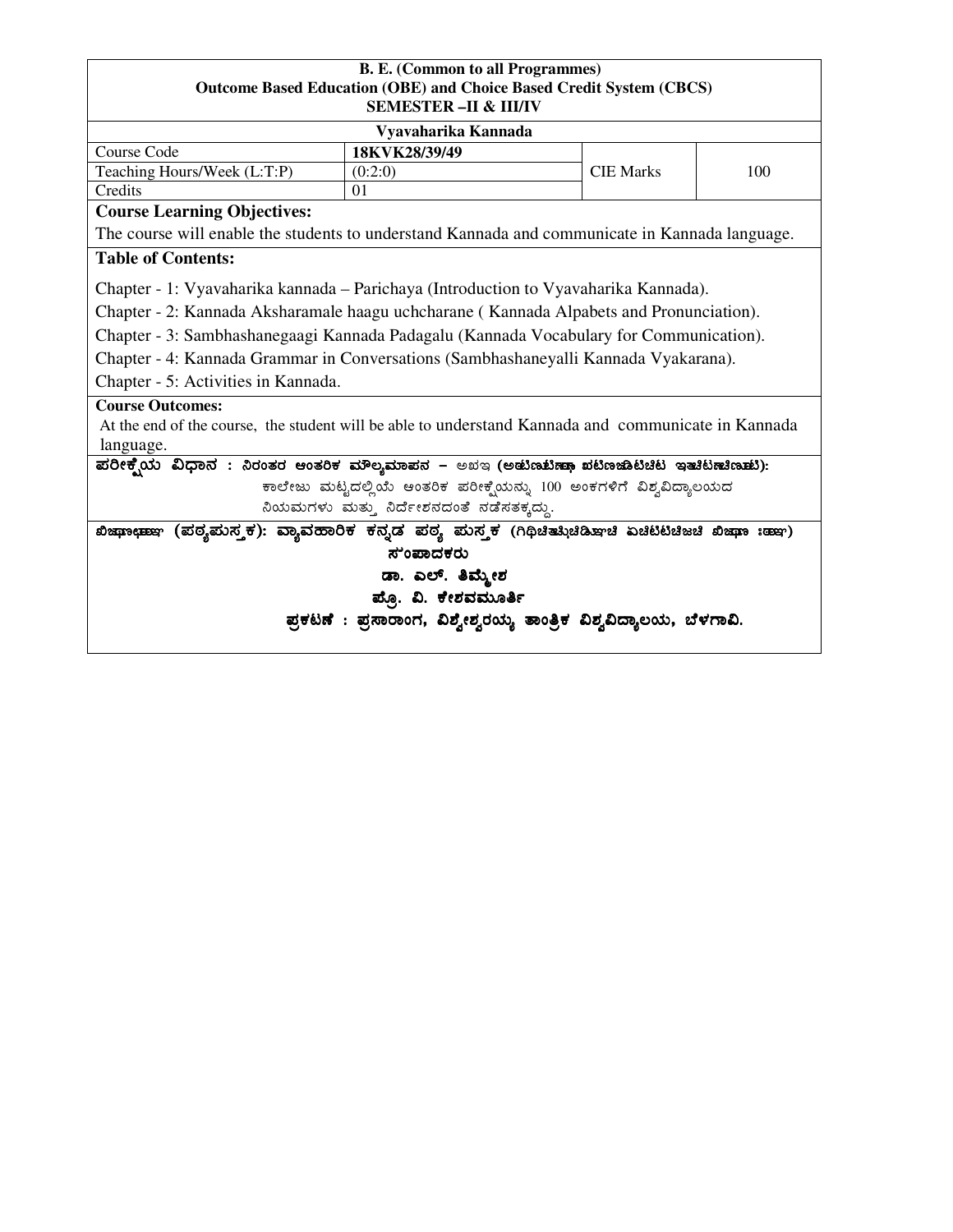| <b>B. E. COMMON TO ALL PROGRAMMES</b>                                                                           |                                                                                                        |                  |    |  |  |  |
|-----------------------------------------------------------------------------------------------------------------|--------------------------------------------------------------------------------------------------------|------------------|----|--|--|--|
| <b>Outcome Based Education (OBE) and Choice Based Credit System (CBCS)</b><br><b>SEMESTER - III</b>             |                                                                                                        |                  |    |  |  |  |
| CONSTITUTION OF INDIA, PROFESSIONAL ETHICS AND CYBER LAW (CPC)                                                  |                                                                                                        |                  |    |  |  |  |
| Course Code                                                                                                     | 18CPC39/49                                                                                             | <b>CIE Marks</b> | 40 |  |  |  |
| Teaching Hours/Week (L:T:P)                                                                                     | (1:0:0)                                                                                                | <b>SEE Marks</b> | 60 |  |  |  |
| Credits                                                                                                         | 01                                                                                                     | Exam Hours       | 02 |  |  |  |
| <b>Course Learning Objectives: To</b>                                                                           |                                                                                                        |                  |    |  |  |  |
| $\bullet$                                                                                                       | know the fundamental political codes, structure, procedures, powers, and duties of Indian government   |                  |    |  |  |  |
|                                                                                                                 | institutions, fundamental rights, directive principles, and the duties of citizens                     |                  |    |  |  |  |
| $\bullet$                                                                                                       | Understand engineering ethics and their responsibilities; identify their individual roles and ethical  |                  |    |  |  |  |
| responsibilities towards society.                                                                               |                                                                                                        |                  |    |  |  |  |
|                                                                                                                 | Know about the cybercrimes and cyber laws for cyber safety measures.                                   |                  |    |  |  |  |
| Module-1                                                                                                        |                                                                                                        |                  |    |  |  |  |
| Introduction to Indian Constitution: The Necessity of the Constitution, The Societies before and after the      |                                                                                                        |                  |    |  |  |  |
| Constitution adoption. Introduction to the Indian constitution, The Making of the Constitution, The Role of the |                                                                                                        |                  |    |  |  |  |
| Constituent Assembly - Preamble and Salient features of the Constitution of India. Fundamental Rights and its   |                                                                                                        |                  |    |  |  |  |
| Restriction and limitations in different Complex Situations. Directive Principles of State Policy (DPSP)        |                                                                                                        |                  |    |  |  |  |
| and its present relevance in our society with examples. Fundamental Duties and its Scope and significance       |                                                                                                        |                  |    |  |  |  |
| in Nation building.                                                                                             |                                                                                                        |                  |    |  |  |  |
| Module-2                                                                                                        |                                                                                                        |                  |    |  |  |  |
| Union Executive and State Executive: Parliamentary System, Federal System, Centre-State Relations. Union        |                                                                                                        |                  |    |  |  |  |
| Executive – President, Prime Minister, Union Cabinet, Parliament - LS and RS, Parliamentary Committees,         |                                                                                                        |                  |    |  |  |  |
| Important Parliamentary Terminologies. Supreme Court of India, Judicial Reviews and Judicial Activism.          |                                                                                                        |                  |    |  |  |  |
| State Executives - Governor, Chief Minister, State Cabinet, State Legislature, High Court and Subordinate       |                                                                                                        |                  |    |  |  |  |
| Courts, Special Provisions (Articles 370.371,371J) for some States.                                             |                                                                                                        |                  |    |  |  |  |
| Module-3                                                                                                        |                                                                                                        |                  |    |  |  |  |
| Elections, Amendments and Emergency Provisions: Elections, Electoral Process, and Election Commission           |                                                                                                        |                  |    |  |  |  |
| of India, Election Laws. Amendments - Methods in Constitutional Amendments (How and Why) and                    |                                                                                                        |                  |    |  |  |  |
| Important Constitutional Amendments. Amendments $-7,9,10,12,42,44, 61, 73,74, 75, 86,$ and                      |                                                                                                        |                  |    |  |  |  |
| 91,94,95,100,101,118 and some important Case Studies. Emergency Provisions, types of Emergencies and            |                                                                                                        |                  |    |  |  |  |
| its consequences.                                                                                               |                                                                                                        |                  |    |  |  |  |
|                                                                                                                 | Constitutional special provisions: Special Provisions for SC and ST, OBC, Women, Children and Backward |                  |    |  |  |  |
| Classes.                                                                                                        |                                                                                                        |                  |    |  |  |  |
| Module-4                                                                                                        |                                                                                                        |                  |    |  |  |  |
| Professional / Engineering Ethics: Scope & Aims of Engineering & Professional Ethics - Business Ethics,         |                                                                                                        |                  |    |  |  |  |
| Corporate Ethics, Personal Ethics. Engineering and Professionalism, Positive and Negative Faces of              |                                                                                                        |                  |    |  |  |  |
| Engineering Ethics, Code of Ethics as defined in the website of Institution f Engineers (India): Profession,    |                                                                                                        |                  |    |  |  |  |
| Professionalism, and ProfessionalResponsibility. Clash of Ethics, Conflicts of Interest. Responsibilities in    |                                                                                                        |                  |    |  |  |  |
| Engineering Responsibilities in Engineering and Engineering Standards, the impediments to Responsibility.       |                                                                                                        |                  |    |  |  |  |
| Trust and Reliability in Engineering, IPRs (Intellectual Property Rights), Risks, Safety and liability in       |                                                                                                        |                  |    |  |  |  |
| Engineering                                                                                                     |                                                                                                        |                  |    |  |  |  |
| Module-5                                                                                                        |                                                                                                        |                  |    |  |  |  |
| Internet Laws, Cyber Crimes and Cyber Laws: Internet and Need for Cyber Laws, Modes of Regulation of            |                                                                                                        |                  |    |  |  |  |
| Internet, Types of cyber terror capability, Net neutrality, Types of Cyber Crimes, India and cyber law, Cyber   |                                                                                                        |                  |    |  |  |  |
| Crimes and the information Technology Act 2000, Internet Censorship. Cybercrimes and enforcement                |                                                                                                        |                  |    |  |  |  |
| agencies.                                                                                                       |                                                                                                        |                  |    |  |  |  |
| Course Outcomes: On completion of this course, students will be able to,                                        |                                                                                                        |                  |    |  |  |  |
| CO1: Have constitutional knowledge and legal literacy.<br>$\bullet$                                             |                                                                                                        |                  |    |  |  |  |
| ٠                                                                                                               | CO2: Understand Engineering and Professional ethics and responsibilities of Engineers.                 |                  |    |  |  |  |
| CO3: Understand the the cybercrimes and cyber laws for cyber safety measures.<br>$\bullet$                      |                                                                                                        |                  |    |  |  |  |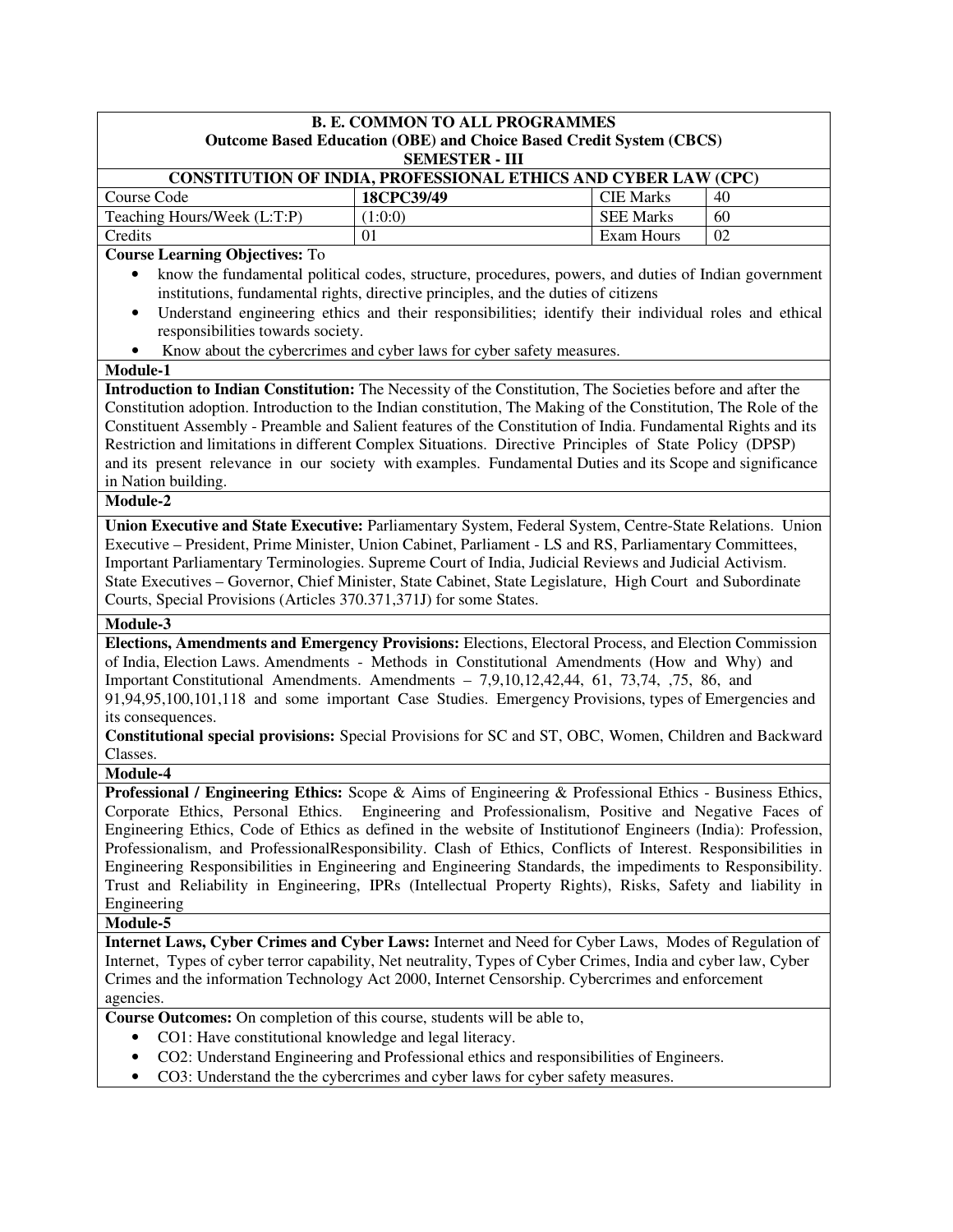#### **Question paper pattern for SEE and CIE:**

- The SEE question paper will be set for 100 marks and the marks scored by the students will proportionately be reduced to 60. The pattern of the question paper will be objective type (MCQ).
- For the award of 40 CIE marks, refer the University regulations 2018.

| SI.<br>No.       | <b>Title of the Book</b>             | Name of the<br>Author/s | Name of the<br><b>Publisher</b> | <b>Edition and Year</b> |
|------------------|--------------------------------------|-------------------------|---------------------------------|-------------------------|
| <b>Textbooks</b> |                                      |                         |                                 |                         |
|                  | Constitution of India,               | Shubham Singles,        |                                 | 2018                    |
|                  | Professional Ethics and Human        | Charles E. Haries,      | Cengage Learning                |                         |
|                  | Rights                               | and et al               | India                           |                         |
| $\mathfrak{D}$   | <b>Cyber Security and Cyber Laws</b> | Alfred Basta and et     | Cengage Learning                | 2018                    |
|                  |                                      | al                      | India                           |                         |
|                  | <b>Reference Books</b>               |                         |                                 |                         |
| 3                | Introduction to the                  | Durga Das Basu          | Prentice - Hall.                | 2008.                   |
|                  | Constitution of India                |                         |                                 |                         |
| $\overline{4}$   | <b>Engineering Ethics</b>            | M. Govindarajan,        | Prentice -Hall,                 | 2004                    |
|                  |                                      | S. Natarajan,           |                                 |                         |
|                  |                                      | V. S. Senthilkumar      |                                 |                         |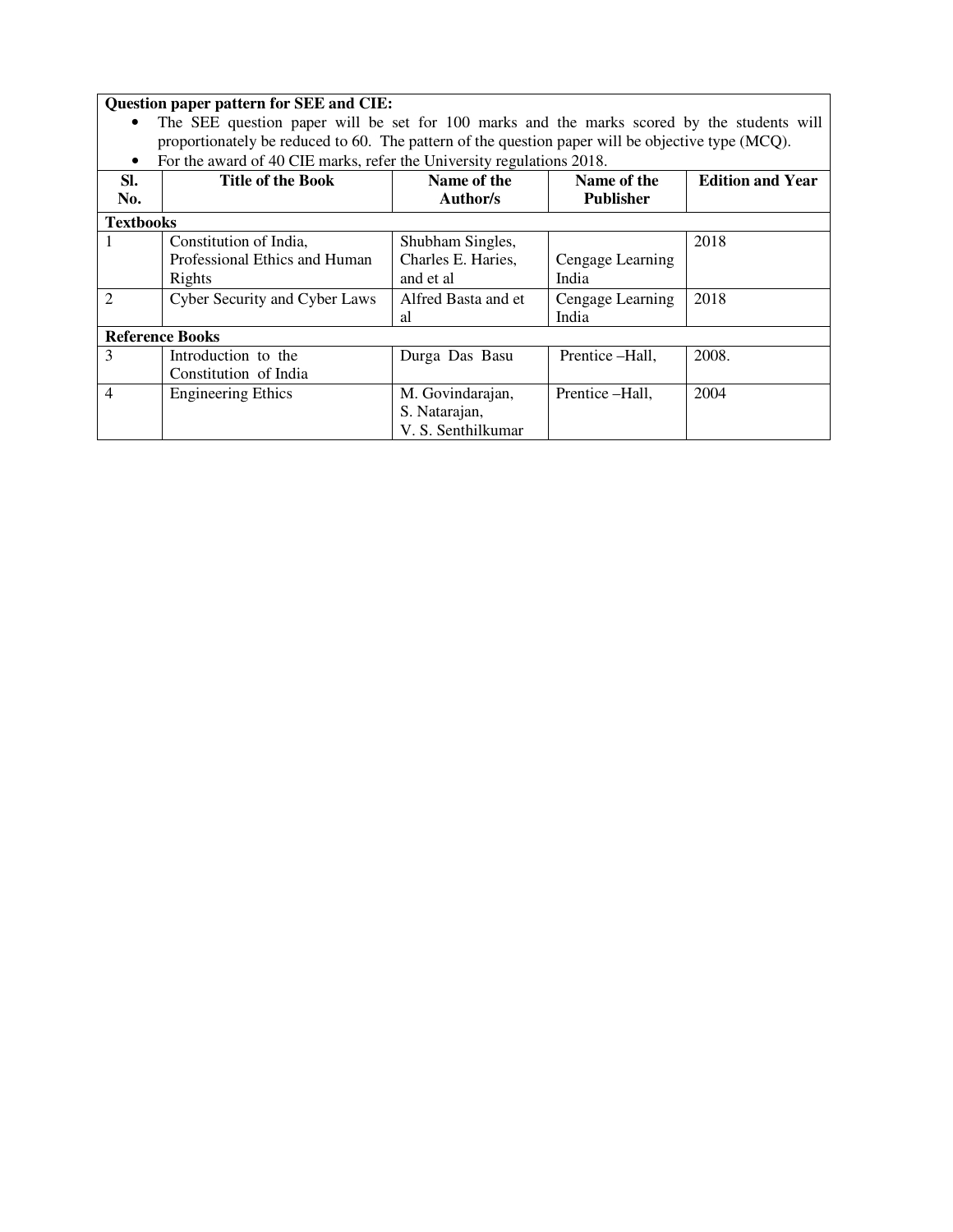|                                                                                                                                   | <b>B. E. Common to all Programmes</b><br><b>Outcome Based Education (OBE) and Choice Based Credit System (CBCS)</b>                     |          |                                                       |                  |                         |  |
|-----------------------------------------------------------------------------------------------------------------------------------|-----------------------------------------------------------------------------------------------------------------------------------------|----------|-------------------------------------------------------|------------------|-------------------------|--|
|                                                                                                                                   |                                                                                                                                         |          | <b>SEMESTER - III</b>                                 |                  |                         |  |
|                                                                                                                                   |                                                                                                                                         |          | <b>ADDITIONAL MATHEMATICS - I</b>                     |                  |                         |  |
|                                                                                                                                   | (A Bridge course for Lateral Entry students under Diploma quota to BE/B.Tech. programmes)                                               |          | (Mandatory Learning Course: Common to All Programmes) |                  |                         |  |
| Course Code                                                                                                                       |                                                                                                                                         |          | 18MATDIP31                                            | <b>CIE Marks</b> | 40                      |  |
|                                                                                                                                   | Teaching Hours/Week (L:T:P)                                                                                                             | (2:1:0)  |                                                       | <b>SEE Marks</b> | 60                      |  |
| Credits                                                                                                                           |                                                                                                                                         | $\Omega$ |                                                       | Exam Hours       | 03                      |  |
|                                                                                                                                   | <b>Course Learning Objectives:</b>                                                                                                      |          |                                                       |                  |                         |  |
| $\bullet$                                                                                                                         | To provide basic concepts of complex trigonometry, vector algebra, differential and integral calculus.                                  |          |                                                       |                  |                         |  |
|                                                                                                                                   | To provide an insight into vector differentiation and first order ODE's.                                                                |          |                                                       |                  |                         |  |
| Module-1                                                                                                                          |                                                                                                                                         |          |                                                       |                  |                         |  |
|                                                                                                                                   | Complex Trigonometry: Complex Numbers: Definitions and properties. Modulus and amplitude of a                                           |          |                                                       |                  |                         |  |
|                                                                                                                                   | complex number, Argand's diagram, De-Moivre's theorem (without proof).                                                                  |          |                                                       |                  |                         |  |
|                                                                                                                                   | Vector Algebra: Scalar and vectors. Addition and subtraction and multiplication of vectors- Dot and Cross                               |          |                                                       |                  |                         |  |
|                                                                                                                                   | products, problems.                                                                                                                     |          |                                                       |                  |                         |  |
| Module-2                                                                                                                          |                                                                                                                                         |          |                                                       |                  |                         |  |
|                                                                                                                                   | Differential Calculus: Review of elementary differential calculus. Polar curves -angle between the radius                               |          |                                                       |                  |                         |  |
|                                                                                                                                   | vector and the tangent pedal equation- Problems. Maclaurin's series expansions, problems.                                               |          |                                                       |                  |                         |  |
|                                                                                                                                   | Partial Differentiation: Euler's theorem for homogeneous functions of two variables. Total derivatives -                                |          |                                                       |                  |                         |  |
|                                                                                                                                   | differentiation of composite function. Application to Jacobians of order two.                                                           |          |                                                       |                  |                         |  |
| Module-3                                                                                                                          | Vector Differentiation: Differentiation of vector functions. Velocity and acceleration of a particle moving on                          |          |                                                       |                  |                         |  |
|                                                                                                                                   | a space curve. Scalar and vector point functions. Gradient, Divergence, Curl and Laplacian (Definitions only).                          |          |                                                       |                  |                         |  |
|                                                                                                                                   | Solenoidal and irrotational vector fields-Problems.                                                                                     |          |                                                       |                  |                         |  |
|                                                                                                                                   |                                                                                                                                         |          |                                                       |                  |                         |  |
| Module-4                                                                                                                          |                                                                                                                                         |          |                                                       |                  |                         |  |
| Integral Calculus: Review of elementary integral calculus. Statement of reduction formulae for                                    |                                                                                                                                         |          |                                                       |                  |                         |  |
| $\sin^n x$ , $\cos^n x$ , and $\sin^m x \times \cos^n x$ and evaluation of these with standard limits-Examples. Double and triple |                                                                                                                                         |          |                                                       |                  |                         |  |
| Module-5                                                                                                                          | integrals, problems.                                                                                                                    |          |                                                       |                  |                         |  |
|                                                                                                                                   | Ordinary differential equations (ODE's): Introduction-solutions of first order and first degree differential                            |          |                                                       |                  |                         |  |
|                                                                                                                                   |                                                                                                                                         |          |                                                       |                  |                         |  |
|                                                                                                                                   | equations: Variable Separable methods, exact and linear differential equations of order one. Application to<br>Newton's law of cooling. |          |                                                       |                  |                         |  |
|                                                                                                                                   | Course Outcomes: At the end of the course the student will be able to:                                                                  |          |                                                       |                  |                         |  |
| $\bullet$                                                                                                                         |                                                                                                                                         |          |                                                       |                  |                         |  |
|                                                                                                                                   | CO1: Apply concepts of complex numbers and vector algebra to analyze the problems arising in<br>related area.                           |          |                                                       |                  |                         |  |
|                                                                                                                                   | CO2: Use derivatives and partial derivatives to calculate rate of change of multivariate functions.                                     |          |                                                       |                  |                         |  |
|                                                                                                                                   | CO3: Analyze position, velocity and acceleration in two and three dimensions of vector valued                                           |          |                                                       |                  |                         |  |
| CO4: Learn techniques of integration including the evaluation of double and triple<br>functions.                                  |                                                                                                                                         |          |                                                       |                  |                         |  |
|                                                                                                                                   | integrals.                                                                                                                              |          |                                                       |                  |                         |  |
|                                                                                                                                   | CO5: Identify and solve first order ordinary differential equations.                                                                    |          |                                                       |                  |                         |  |
| <b>Question paper pattern:</b>                                                                                                    |                                                                                                                                         |          |                                                       |                  |                         |  |
| The question paper will have ten full questions carrying equal marks.                                                             |                                                                                                                                         |          |                                                       |                  |                         |  |
| Each full question will be for 20 marks.<br>$\bullet$                                                                             |                                                                                                                                         |          |                                                       |                  |                         |  |
| There will be two full questions (with a maximum of four sub-questions) from each module.<br>٠                                    |                                                                                                                                         |          |                                                       |                  |                         |  |
| SI.                                                                                                                               | <b>Title of the Book</b>                                                                                                                |          | Name of the                                           | Name of the      | <b>Edition and Year</b> |  |
| No.                                                                                                                               |                                                                                                                                         |          | <b>Author/s</b>                                       | Publisher        |                         |  |
| <b>Textbook</b>                                                                                                                   |                                                                                                                                         |          |                                                       |                  |                         |  |
| 1                                                                                                                                 | <b>Higher Engineering Mathematics</b>                                                                                                   |          | <b>B.S. Grewal</b>                                    | Khanna           | $43rd$ Edition, 2015    |  |

Publishers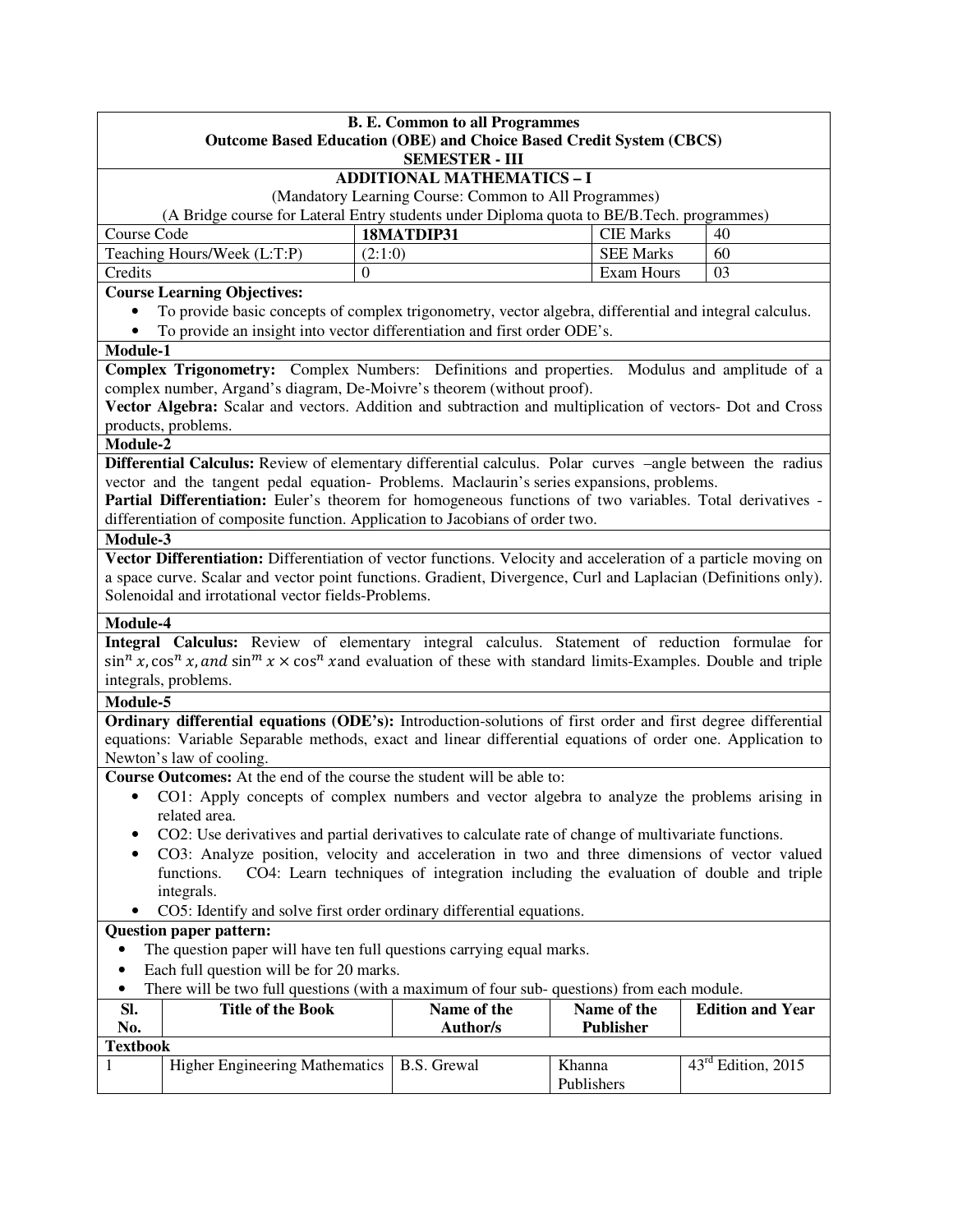| <b>Reference Books</b> |                               |              |                 |                         |  |
|------------------------|-------------------------------|--------------|-----------------|-------------------------|--|
|                        | <b>Advanced Engineering</b>   | E. Kreyszig  | John Wiley $\&$ | $10^{th}$ Edition, 2015 |  |
|                        | <b>Mathematics</b>            |              | Sons            |                         |  |
|                        | Engineering Mathematics Vol.I | RohitKhurana | Cengage         | 2015                    |  |
|                        |                               |              | Learning        |                         |  |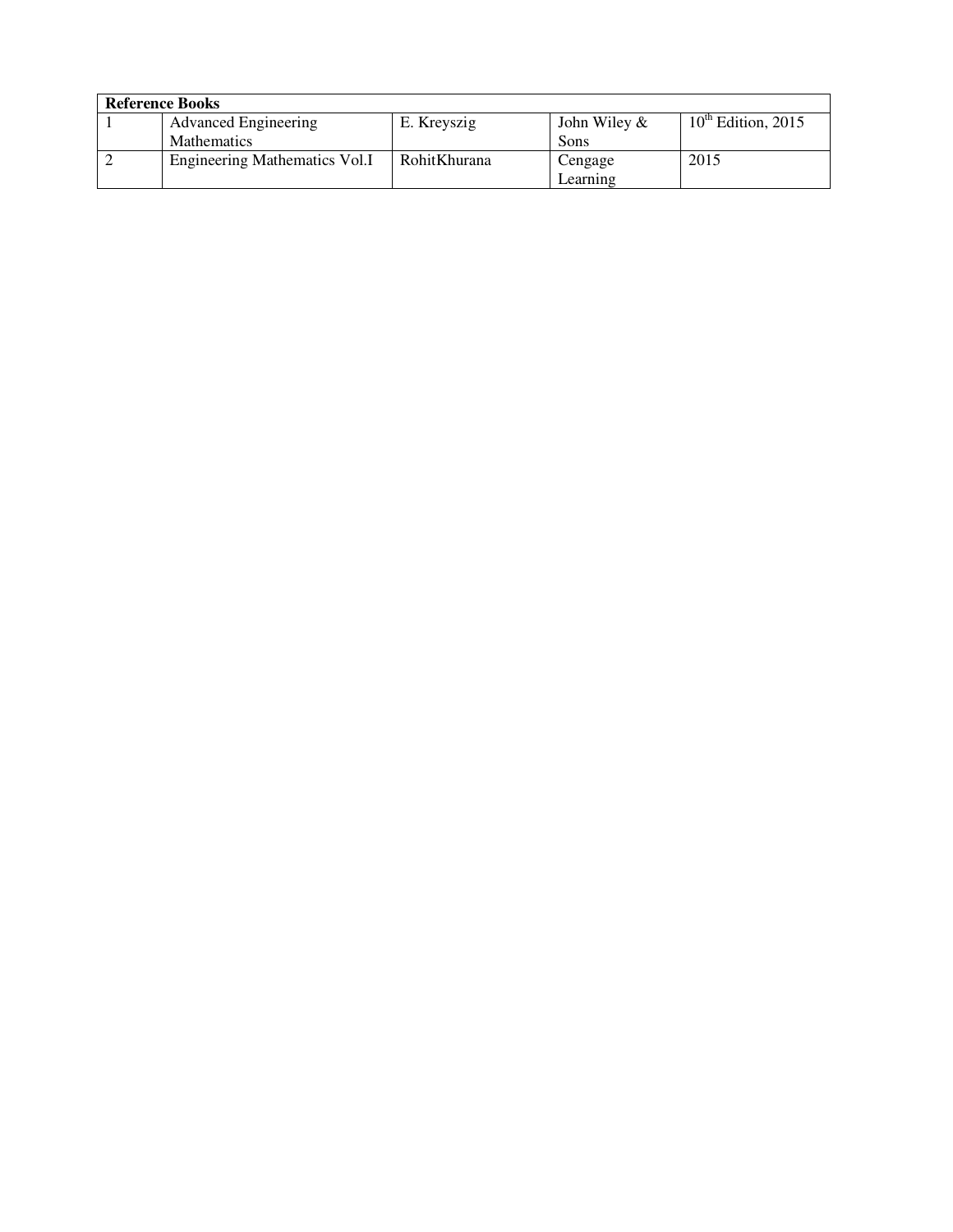| <b>B. E. COMMON TO ALL PROGRAMMES</b><br><b>Outcome Based Education (OBE) and Choice Based Credit System (CBCS)</b><br><b>SEMESTER - IV</b>                                                                                                                                                                                                                     |                                                                                                                                                                                                                                                                                                                                                                                                        |                  |    |  |
|-----------------------------------------------------------------------------------------------------------------------------------------------------------------------------------------------------------------------------------------------------------------------------------------------------------------------------------------------------------------|--------------------------------------------------------------------------------------------------------------------------------------------------------------------------------------------------------------------------------------------------------------------------------------------------------------------------------------------------------------------------------------------------------|------------------|----|--|
|                                                                                                                                                                                                                                                                                                                                                                 | COMPLEX ANALYSIS, PROBABILITY AND STATISTICAL METHODS                                                                                                                                                                                                                                                                                                                                                  |                  |    |  |
|                                                                                                                                                                                                                                                                                                                                                                 | (Common to all programmes)                                                                                                                                                                                                                                                                                                                                                                             |                  |    |  |
|                                                                                                                                                                                                                                                                                                                                                                 | [As per Choice Based Credit System (CBCS) scheme]                                                                                                                                                                                                                                                                                                                                                      |                  |    |  |
| Course Code                                                                                                                                                                                                                                                                                                                                                     | <b>18MAT41</b>                                                                                                                                                                                                                                                                                                                                                                                         | <b>CIE Marks</b> | 40 |  |
| Teaching Hours/Week (L:T:P)                                                                                                                                                                                                                                                                                                                                     | (2:2:0)                                                                                                                                                                                                                                                                                                                                                                                                | <b>SEE Marks</b> | 60 |  |
| Credits                                                                                                                                                                                                                                                                                                                                                         | 03                                                                                                                                                                                                                                                                                                                                                                                                     | Exam Hours       | 03 |  |
| <b>Course Learning Objectives:</b><br>$\bullet$                                                                                                                                                                                                                                                                                                                 | To provide an insight into applications of complex variables, conformal mapping and special functions<br>arising in potential theory, quantum mechanics, heat conduction and field theory.<br>To develop probability distribution of discrete, continuous random variables and joint probability<br>distribution occurring in digital signal processing, design engineering and microwave engineering. |                  |    |  |
| Module-1                                                                                                                                                                                                                                                                                                                                                        |                                                                                                                                                                                                                                                                                                                                                                                                        |                  |    |  |
| Calculus of complex functions: Review of function of a complex variable, limits, continuity, and<br>differentiability. Analytic functions: Cauchy-Riemann equations in Cartesian and polar forms and<br>consequences.<br>Construction of analytic functions: Milne-Thomson method-Problems.<br>Module-2                                                         |                                                                                                                                                                                                                                                                                                                                                                                                        |                  |    |  |
| <b>Conformal transformations:</b> Introduction. Discussion of transformations: $w = Z^2$ , $w = e^z$ , $w = z +$                                                                                                                                                                                                                                                |                                                                                                                                                                                                                                                                                                                                                                                                        |                  |    |  |
|                                                                                                                                                                                                                                                                                                                                                                 |                                                                                                                                                                                                                                                                                                                                                                                                        |                  |    |  |
| $\frac{1}{a}$ , (z $\neq$ 0). Bilinear transformations- Problems.                                                                                                                                                                                                                                                                                               |                                                                                                                                                                                                                                                                                                                                                                                                        |                  |    |  |
| Complex integration: Line integral of a complex function-Cauchy's theorem and Cauchy's integral formula<br>and problems.                                                                                                                                                                                                                                        |                                                                                                                                                                                                                                                                                                                                                                                                        |                  |    |  |
| Module-3                                                                                                                                                                                                                                                                                                                                                        |                                                                                                                                                                                                                                                                                                                                                                                                        |                  |    |  |
| Probability Distributions: Review of basic probability theory. Random variables (discrete and continuous),<br>probability mass/density functions. Binomial, Poisson, exponential and normal distributions- problems (No<br>derivation for mean and standard deviation)-Illustrative examples.                                                                   |                                                                                                                                                                                                                                                                                                                                                                                                        |                  |    |  |
| Module-4                                                                                                                                                                                                                                                                                                                                                        |                                                                                                                                                                                                                                                                                                                                                                                                        |                  |    |  |
| Statistical Methods: Correlation and regression-Karl Pearson's coefficient of correlation and rank correlation<br>-problems. Regression analysis-lines of regression -problems.<br>Curve Fitting: Curve fitting by the method of least squares- fitting the curves of the form-<br>$y = ax + b, y = ax^b$ and $y = ax^2 + bx + c$ .                             |                                                                                                                                                                                                                                                                                                                                                                                                        |                  |    |  |
| Module-5                                                                                                                                                                                                                                                                                                                                                        |                                                                                                                                                                                                                                                                                                                                                                                                        |                  |    |  |
| Joint probability distribution: Joint Probability distribution for two discrete random variables, expectation<br>and covariance.<br><b>Sampling Theory:</b> Introduction to sampling distributions, standard error, Type-I and Type-II errors. Test of<br>hypothesis for means, student's t-distribution, Chi-square distribution as a test of goodness of fit. |                                                                                                                                                                                                                                                                                                                                                                                                        |                  |    |  |
| <b>Course Outcomes:</b>                                                                                                                                                                                                                                                                                                                                         |                                                                                                                                                                                                                                                                                                                                                                                                        |                  |    |  |
| At the end of the course the student will be able to:                                                                                                                                                                                                                                                                                                           |                                                                                                                                                                                                                                                                                                                                                                                                        |                  |    |  |
| Use the concepts of analytic function and complex potentials to solve the problems arising in<br>electromagnetic field theory.                                                                                                                                                                                                                                  |                                                                                                                                                                                                                                                                                                                                                                                                        |                  |    |  |
| Utilize conformal transformation and complex integral arising in aerofoil theory, fluid flow<br>$\bullet$<br>visualization and image processing.                                                                                                                                                                                                                |                                                                                                                                                                                                                                                                                                                                                                                                        |                  |    |  |
| engineering field.                                                                                                                                                                                                                                                                                                                                              | Apply discrete and continuous probability distributions in analyzing the probability models arising in                                                                                                                                                                                                                                                                                                 |                  |    |  |
| Make use of the correlation and regression analysis to fit a suitable mathematical model for the<br>statistical data.                                                                                                                                                                                                                                           |                                                                                                                                                                                                                                                                                                                                                                                                        |                  |    |  |
|                                                                                                                                                                                                                                                                                                                                                                 | Construct joint probability distributions and demonstrate the validity of testing the hypothesis.                                                                                                                                                                                                                                                                                                      |                  |    |  |
| <b>Question paper pattern:</b>                                                                                                                                                                                                                                                                                                                                  |                                                                                                                                                                                                                                                                                                                                                                                                        |                  |    |  |
|                                                                                                                                                                                                                                                                                                                                                                 | The question paper will have ten full questions carrying equal marks.                                                                                                                                                                                                                                                                                                                                  |                  |    |  |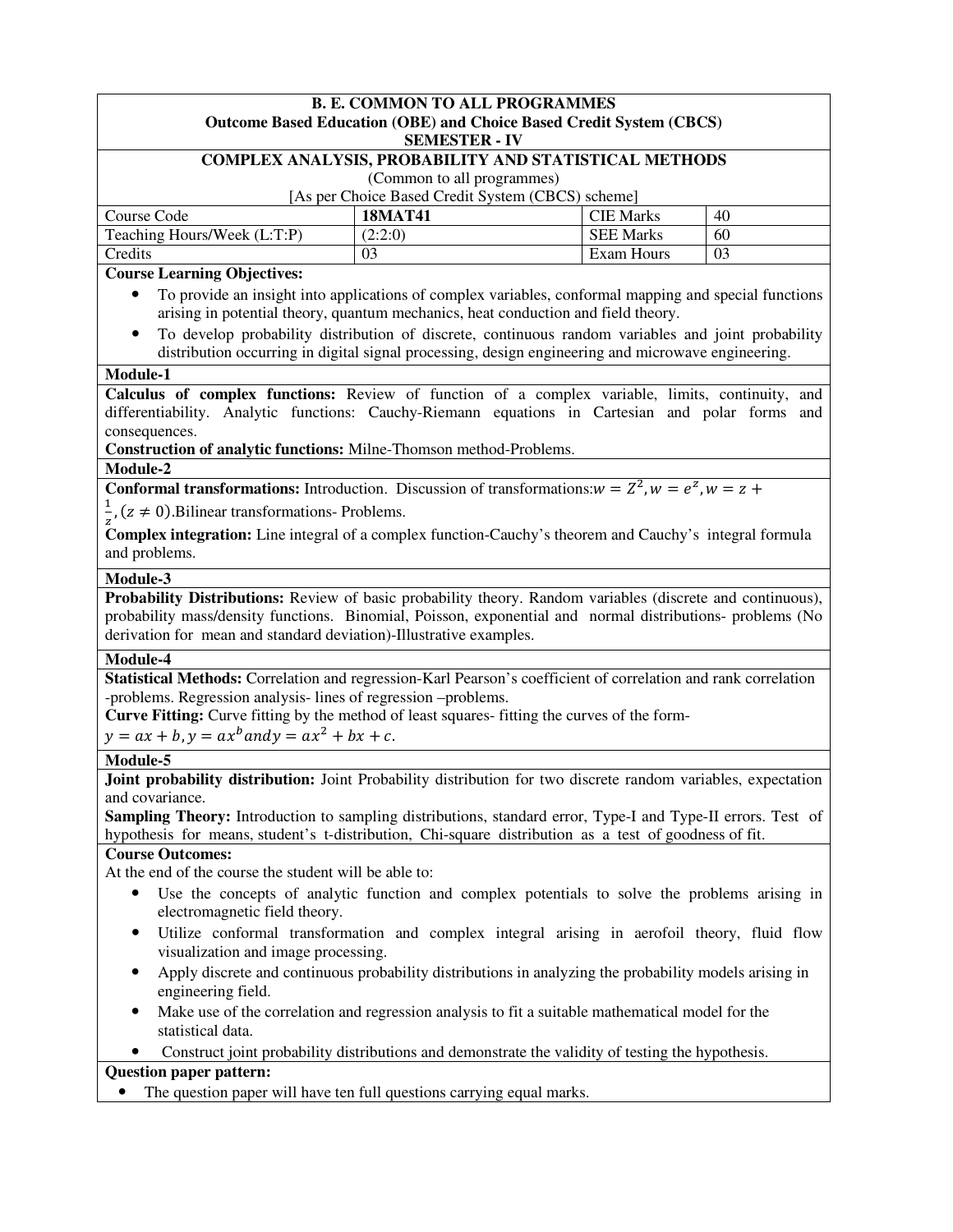| Each full question will be for 20 marks.             |                                  |                                                                                                           |                                                                                           |
|------------------------------------------------------|----------------------------------|-----------------------------------------------------------------------------------------------------------|-------------------------------------------------------------------------------------------|
| <b>Title of the Book</b>                             | Name of the<br>Author/s          | Name of the<br><b>Publisher</b>                                                                           | <b>Edition and Year</b>                                                                   |
| <b>Textbooks</b>                                     |                                  |                                                                                                           |                                                                                           |
| <b>Advanced Engineering</b><br><b>Mathematics</b>    | E. Kreyszig                      | John Wiley & Sons                                                                                         | $10^{th}$ Edition, 2016                                                                   |
| <b>Higher Engineering</b><br>Mathematics             | B. S. Grewal                     | Khanna Publishers                                                                                         | 44 <sup>th</sup> Edition, 2017                                                            |
| <b>Engineering Mathematics</b>                       | Srimanta Pal et al               | <b>Oxford University</b><br>Press                                                                         | $3rd$ Edition, 2016                                                                       |
| <b>Reference Books</b>                               |                                  |                                                                                                           |                                                                                           |
| <b>Advanced Engineering</b><br><b>Mathematics</b>    | C. Ray Wylie,<br>Louis C.Barrett | McGraw-Hill                                                                                               | $6th$ Edition 1995                                                                        |
| Introductory Methods of<br><b>Numerical Analysis</b> | S.S.Sastry                       | Prentice Hall of<br>India                                                                                 | 4 <sup>th</sup> Edition 2010                                                              |
| <b>Higher Engineering</b><br><b>Mathematics</b>      | B. V. Ramana                     | McGraw-Hill                                                                                               | $11th$ Edition, 2010                                                                      |
| A Text Book of Engineering<br>Mathematics            | N. P. Bali and<br>Manish Goyal   | <b>Laxmi Publications</b>                                                                                 | 2014                                                                                      |
| <b>Web links and Video Lectures:</b>                 |                                  |                                                                                                           |                                                                                           |
| 3. http://academicearth.org/                         |                                  |                                                                                                           |                                                                                           |
|                                                      | 4. VTU EDUSAT PROGRAMME - 20     | 1. http://nptel.ac.in/courses.php?disciplineID=111<br>2. http://www.class-central.com/subject/math(MOOCs) | There will be two full questions (with a maximum of four sub-questions) from each module. |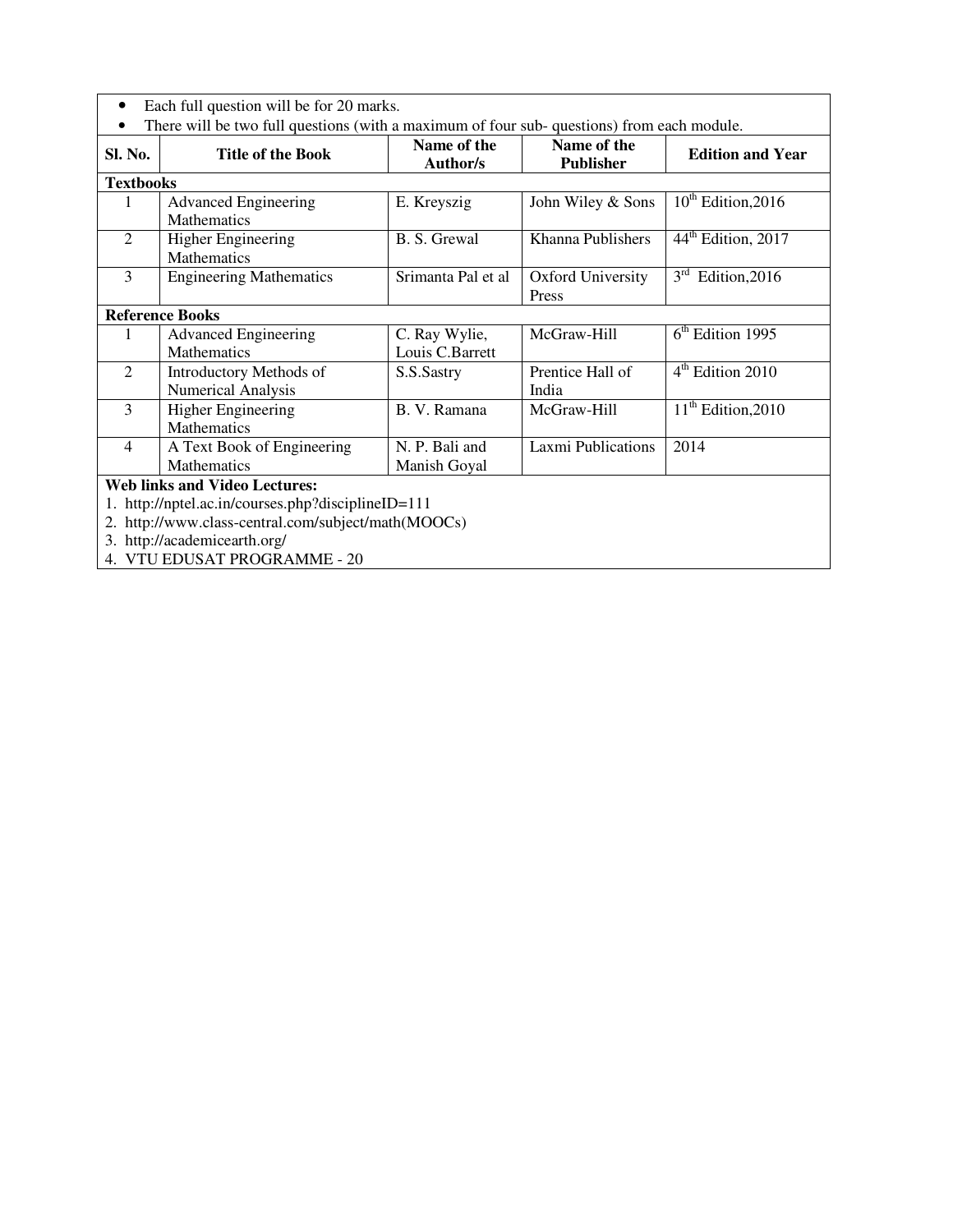### **B. E. AUTOMOBILE ENGINEERING Outcome Based Education (OBE) and Choice Based Credit System (CBCS) SEMESTER - IV FLUID MECHANICS**  Course Code **18AU42** CIE Marks 40 TeachingHours/Week  $(L.T.P)$   $(3:2:0)$  SEE Marks 60 Credits 104 Exam Hours 103 **Course Learning Objectives:** To • Define fluid properties; describe Pascal's law, Hydrostatic law. • Calculate total pressure given point and between sections of pipe, Buoyancy and Stability of floating objects. Apply Bernoulli's principle to solve fluid flow problems. • Make dimensional analysis of fluid mechanics problems. • Analyze various forces acting on submerged bodies. **Module-1 Properties of fluids:** Introduction, Properties of fluids, viscosity, thermodynamic properties, surface tension, capillarity, vapor pressure and cavitation. **Fluid Statics:** Fluid pressure at a point, Pascal's law, pressure variation in a static fluid, absolute, gauge, atmospheric and vacuum pressures, simple manometers and differential manometers. Total pressure and center of pressure on submerged plane surfaces; horizontal, vertical and inclined plane surfaces, curved surface submerged in liquid. **Module-2 Buoyancy:** Buoyancy, center of buoyancy, meta centre and meta-centric height, conditions of equilibrium of floating and submerged bodies, determination of Meta-centric height experimentally and theoretically. **Fluid Kinematics:** Types of fluid flow, continuity equation in 2D and 3D (Cartesian Co-ordinates only), velocity and acceleration, velocity potential function and stream function. **Module-3 Fluid dynamics:** Introduction, equation of motion, Euler's equation of motion, Bernoulli's equation from first principles and also from Euler's equation, limitations of Bernoulli's equation. **Fluid Flow Measurements:** Venturimeter, orifice meter, pitot-tube, vertical orifice, V-Notch and rectangular notches. **Module-4 Dimensional analysis:** Introduction, derived quantities, dimensions of physical quantities, dimensional homogeneity, Rayleigh's method, Buckingham  $\pi$  theorem, dimensionless numbers, similitude, types of similtude. **Flow through pipes:** Minor losses through pipes. Darey's and Chezy's equation for loss of head due to friction in pipes. HGL and TEL. **Module-5 Laminar flow and viscous effects:** Reyonold's number, critical Reynold's number, laminar flow through circular pipe-Hagen Poiseille's equation, laminar flow between parallel and stationary plates. **Flow past immersed bodies:** Drag, Lift, expression for lift and drag, boundary layer concept, displacement, momentum and energy thickness. **Introduction to compressible flow:** Velocity of sound in a fluid, Mach number, Mach cone, propagation of pressure waves in a compressible fluid. **Course Outcomes:**  At the end of the course the student will be able to: • Define fluid properties; describe Pascal's law, Hydrostatic law. • Calculate pressure given point and difference in pressure between sections of pipe, Buoyancy and Stability of floating objects. • Apply Bernoulli's principle to solve fluid flow problems. Make dimensional analysis of fluid mechanics problems.

• Analyze various forces acting on submerged bodies.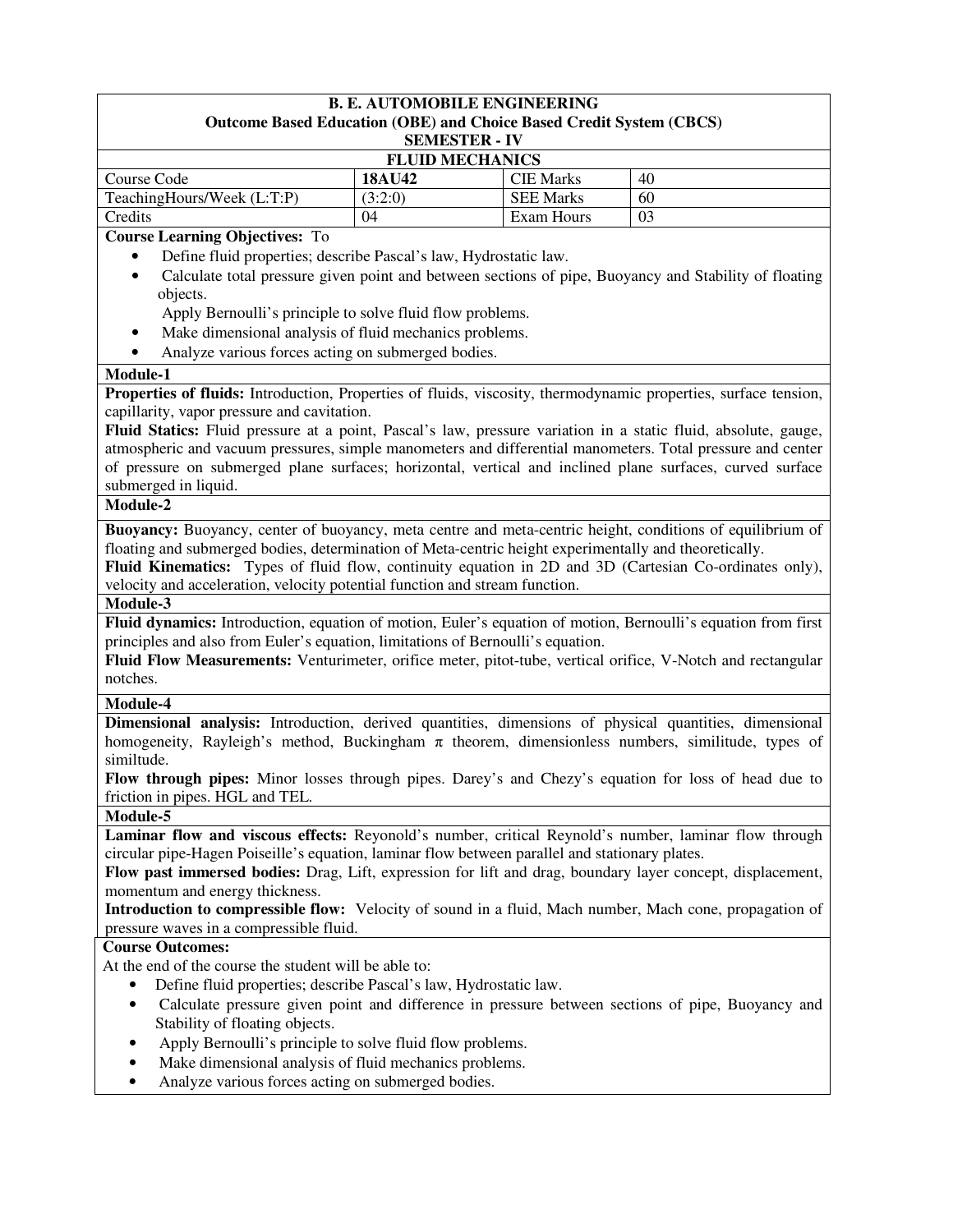- The question paper will have ten full questions carrying equal marks.
- Each full question will be for 20 marks.
- There will be two full questions (with a maximum of four sub- questions) from each module.

| SI.<br>No.     | <b>Title of the Book</b>                       | Name of the<br>Author/s              | Name of the Publisher     | <b>Edition and Year</b> |
|----------------|------------------------------------------------|--------------------------------------|---------------------------|-------------------------|
|                | Textbook/s                                     |                                      |                           |                         |
| 1              | <b>Fluid Mechanics</b>                         | Pijush. K.<br>Kundu                  | <b>ELSEVIER</b>           | 3rd Ed. 2005.           |
| 2              | <b>Fluid Mechanics</b>                         | Bansal, R. K.                        | Lakshmi Publications      | 2004.                   |
|                | <b>Reference Books</b>                         |                                      |                           |                         |
| 3              | Fluid Mechanics and hydraulics                 | Dr. Jagadishlal,                     | Metropolitan Book Co-Ltd. | 1997.                   |
| $\overline{4}$ | Fluid Mechanics (SI Units)                     | Yunus A.<br>Cengel John<br>M.Cimbala | <b>TMH</b>                | 2006.                   |
| 5              | Fluid Mechanics and Fluid Power<br>Engineering | Kumar, D. S.                         | Kataria and Sons          | 2004.                   |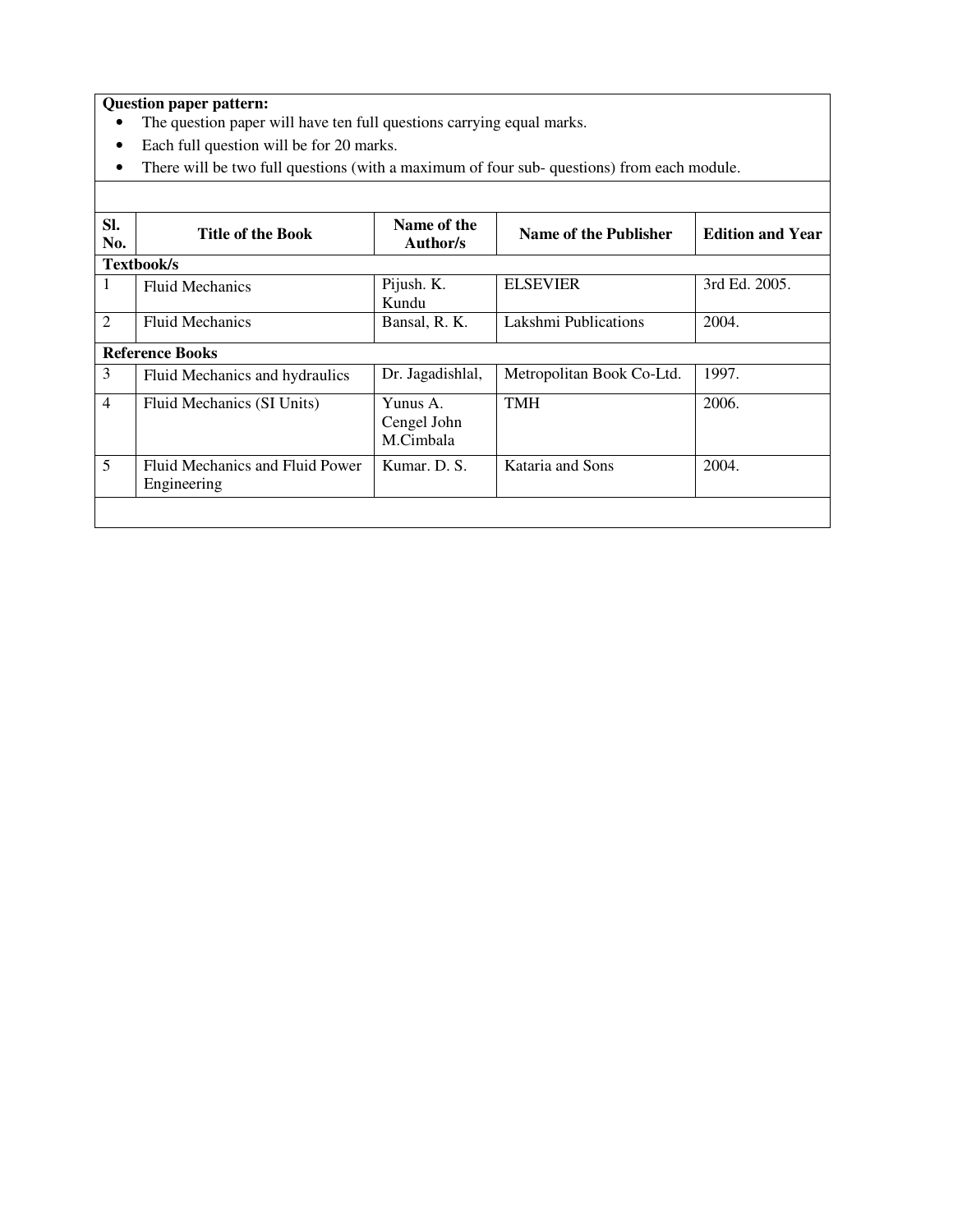### **B. E. AUTOMOBILE ENGINEERING Outcome Based Education (OBE) and Choice Based Credit System (CBCS) SEMESTER – IV KINEMATICS OF MACHINES**  Course Code **18AU43** CIE Marks 40 TeachingHours/Week  $(L:T:P)$  (3:0:0) SEE Marks 60 Credits 1 03 Exam Hours 1 03

**Course Learning Objectives:** To

- Define and explain the basic terms such as kinematic chain, kinematic pair, degree of freedom etc. associated with kinematics of machinery, inversions of four bar mechanism, single slider crank mechanism and double slider crank mechanism.
- Determine the mobility of given mechanisms.
- Determine the velocity and acceleration of links using graphical as well as analytical methods.
- Plot cam profiles using displacement diagram for various types of motions.
- Define gear terminology and determine the velocity ratio in different gear trains.

#### **Module-1**

**Introduction, kinematic chains, inversions & mechanisms:** Definitions Link or element, kinematic pairs, Degrees of freedom, Grubler's criterion (without derivation), Kinematic chain, Mechanism, Structure, Mobility of Mechanism, Inversion, Machine. Inversions of Four bar chain; Single slider crank chain and Double slider crank chain. Straight-line motion mechanisms, Peaucellier's mechanism and Robert's mechanism. Intermittent Motion mechanisms -Geneva wheel mechanism and Ratchet and Pawl mechanism. Toggle mechanism, Pantograph.

### **Module-2**

**Velocity and acceleration analysis of mechanisms:** Velocity and acceleration analysis of Four Bar mechanism, slider crank mechanism and Simple Mechanisms by vector polygons: Relative velocity and acceleration of particles in a common link, relative velocity and accelerations of coincident Particles on separate links- Coriolis component of acceleration. Angular velocity and angular acceleration of links, velocity of rubbing. Definition.

#### **Module-3**

**Velocity analysis by Instantaneous Method: Kennedy's** Theorem, Determination of linear and angular velocity using instantaneous centre method.

**Velocity and acceleration analysis of mechanisms, klein's construction:** Analysis of velocity and acceleration of single slider crank mechanism. Analysis of four bar chain and slider crank chain using analytical expressions. (Use of complex algebra and vector algebra).

Analysis of velocity and acceleration of single slider crank mechanism by Kleins's construction.

### **Module-4**

**Gears:** Gear terminology, Law of gearing, Characteristics of involute action, Path of contact, Arc of contact, Contact ratio of Spur, Helical, Bevel and Worm gears, Interference in involute gears. Methods of avoiding interference, Back lash. Comparison of involute and cycloidal teeth. Profile Modification.

**Gear Trains:** Types of Gear trains, velocity ratio, Train value, Algebraic and tabular methods of finding velocity ratio of epicyclic gear trains. Tooth load and torque calculations in epicyclic gear trains.

### **Module-5**

**Cams:** Types of cams, Types of followers. Displacement, Velocity and, Acceleration time curves for cam profiles. Disc cam with reciprocating follower having knife-edge, roller and flat-face follower, Disc cam with oscillating roller follower. Follower motions including SHM, Uniform velocity, uniform acceleration and retardation and Cycloidal motion.

**Course Outcomes:** At the end of the course the student will be able to:

- Define and explain the basic terms such as kinematic chain, kinematic pair, degree of freedom etc. associated with kinematics of machinery, inversions of four bar mechanism, single slider crank mechanism and double slider crank mechanism.
- Determine the mobility of given mechanisms.
- Determine the velocity and acceleration of links using graphical ansanalytical methods.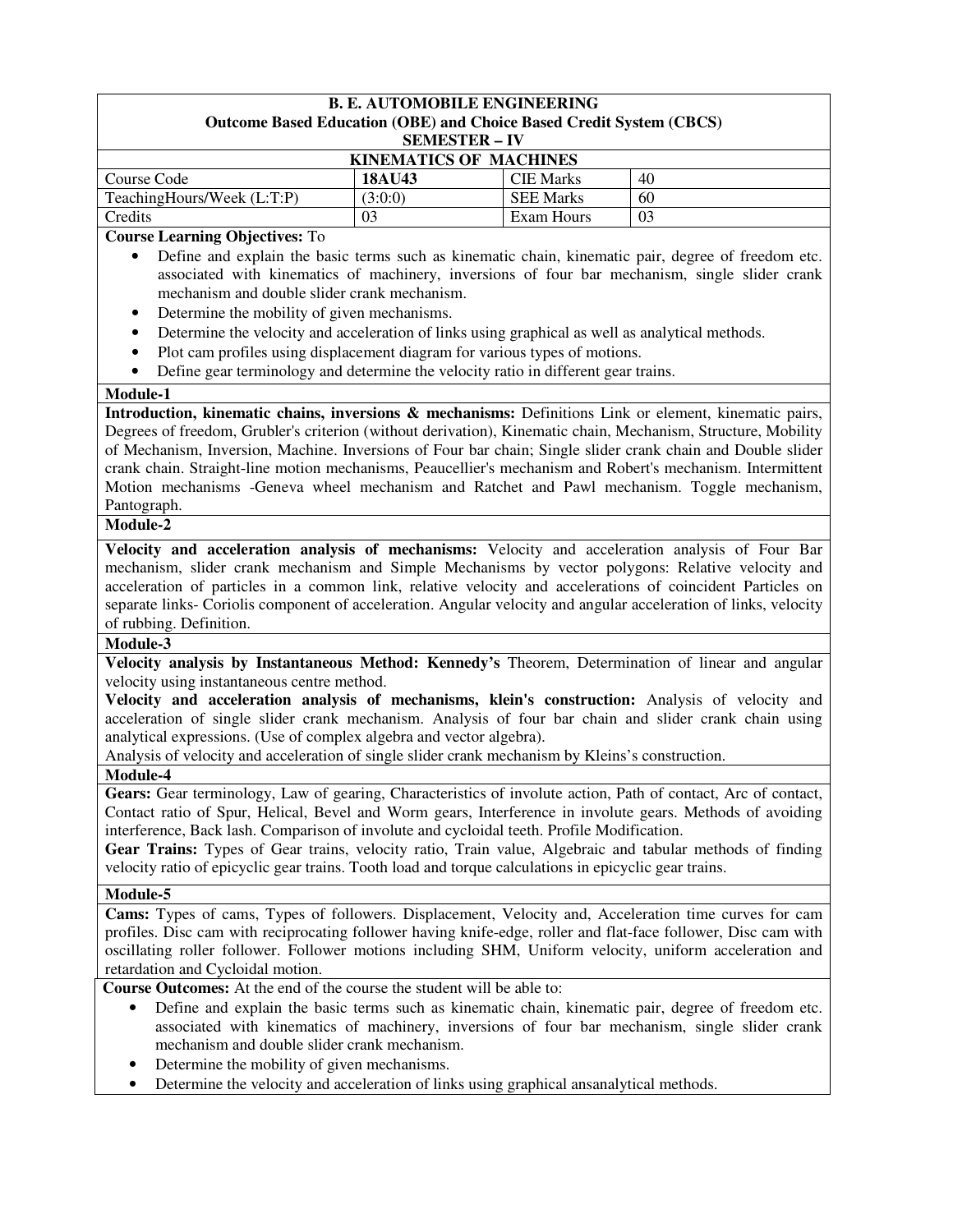- Plot cam profiles using displacement diagram for various types of motions.
- Define gear terminology and determine the velocity ratio in different gear trains.

- The question paper will have ten full questions carrying equal marks.
- Each full question will be for 20 marks.
- There will be two full questions (with a maximum of four sub- questions) from each module.

| Sl.<br>No. | <b>Title of the Book</b>               | Name of the<br>Author/s                           | Name of the Publisher                                                 | <b>Edition and Year</b> |
|------------|----------------------------------------|---------------------------------------------------|-----------------------------------------------------------------------|-------------------------|
|            | Textbook/s                             |                                                   |                                                                       |                         |
| T          | Theory of Machines                     | Rattan S. S.                                      | Tata McGraw-Hill Publishing<br>Company Ltd., New Delhi                | 3rd edition -2009       |
| 2          | Theory of Machines                     | Sadhu Singh                                       | Pearson Education (Singapore)<br>Pvt. Ltd, Indian Branch New<br>Delhi | 2006                    |
|            | <b>Reference Books</b>                 |                                                   |                                                                       |                         |
| 3          | Theory of Machines $\&$<br>Mechanisms- | J. J. Uicker, ,<br>G.R. Pennock,<br>J. E. Shigley | OXFORD 3rd Ed.                                                        | 2009                    |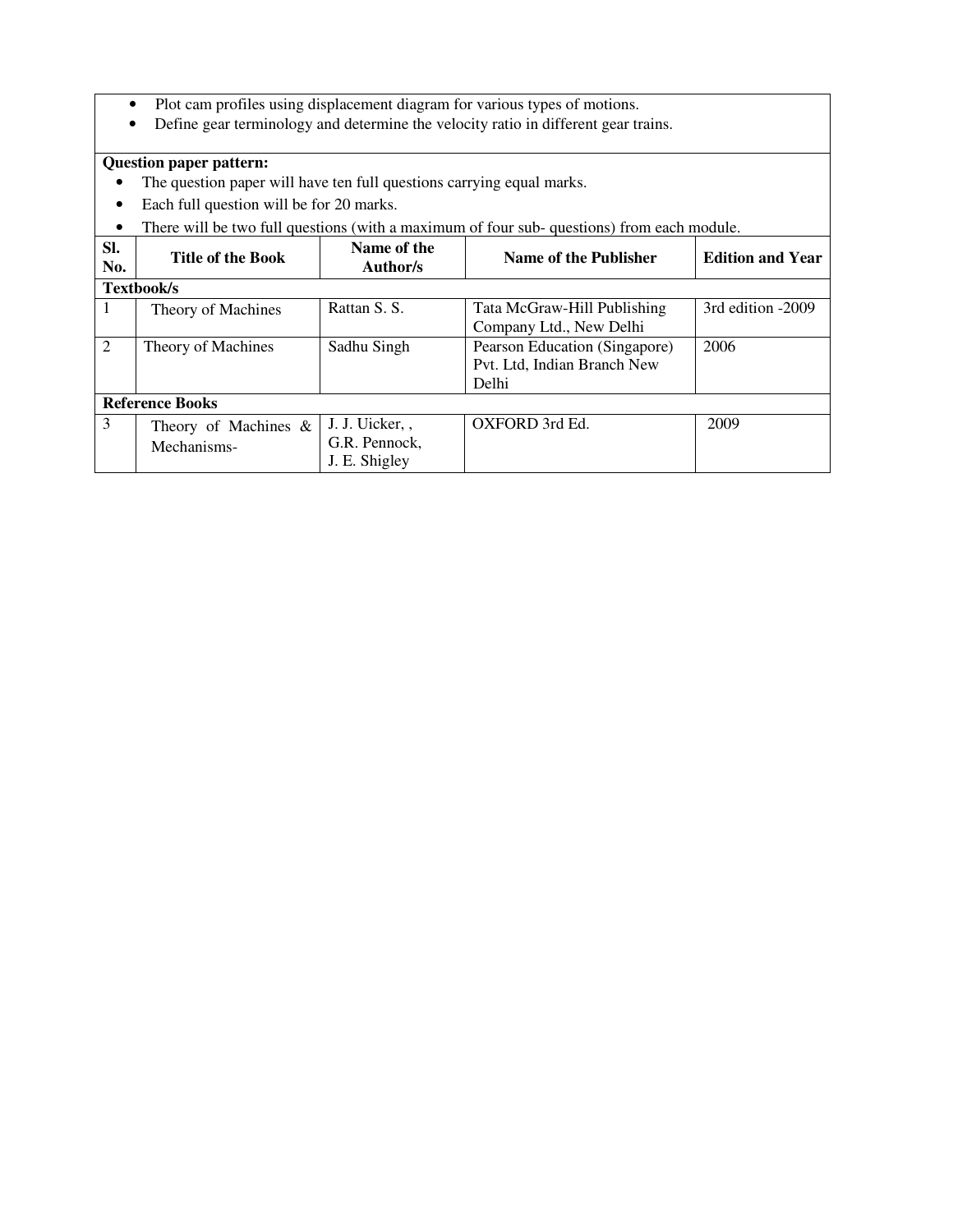#### **B. E. AUTOMOBILE ENGINEERING Outcome Based Education (OBE) and Choice Based Credit System (CBCS) SEMESTER - IV**

| OEWIED LEIN - I V          |         |                  |    |  |
|----------------------------|---------|------------------|----|--|
| <b>AUTOMOTIVE ENGINES</b>  |         |                  |    |  |
| Course Code                | 18AU44  | <b>CIE Marks</b> | 40 |  |
| TeachingHours/Week (L:T:P) | (3:0:0) | <b>SEE Marks</b> | 60 |  |
| Credits                    |         | Exam Hours       | 03 |  |

### **Course Learning Objectives: To**

- Explain need, constructional details and working of various auxiliary system used for internal combustion engine, scavenging systems for two stroke engines
- Calculate efficiency of theoretical , fuel air and actual cycles
- Choose cooling and lubrication system for internal combustion engine
- Analyse effect of supercharging and turbocharging on engine performance.

### **Module-1**

**Construction and Operation:** Engine classification, Constructional details of four stroke spark ignition (SI) and compression ignition (CI) engines. Working principles. Comparison of SI and CI engines , theoretical and actual valve timing diagrams for engines.

**Engine Cycles:** theoretical Otto, diesel and dual cycles, Fuel-air Cycles and Actual cycle, numericals. **Module-2** 

**Construction of engine parts:** Cylinder, cylinder head, piston, piston pin, connecting rod, crank shaft, inlet and exhaust valves, flywheel, valve operating mechanisms**,** 

**Fuel Systems:** Air fuel ratio requirements of SI engines, Working of a simple fixed venturi carburetor and limitations, gasoline injection system, types, Diesel fuel injection systems-inline pumps, distributor pumps, Types of Nozzles, Unit injector and common rail injection systems, Need and types of governor for diesel engines and their comparison.

#### **Module-3**

**Cooling System:** Necessity, variation of gas temperature, Areas of heat flow, heat transfer, piston and cylinder temperature, Heat rejected to coolant, quantity of water required, air cooling, water cooling, thermodynamics of forced circulation, thermostats, pressurized water cooling, regenerative cooling, comparison of air and water cooling, radiators – types, cooling fan – power requirement, antifreeze solution, types of coolant.

**Lubrication System:** Lubricants, lubricating systems, Lubrication of piston rings, bearings, oil consumption, additives and lubricity improvers, concept of adiabatic engines, oil filters, pumps, and crankcase ventilation – types.

#### **Module-4**

**Supercharging and Turbo charging:** Purpose, thermodynamic cycle, effect on the performance, turbo charging, limits of supercharging for petrol and diesel engines. Modifications of an engine for super charging methods of super charging – super charging and turbo charging of two stroke and four stroke engines.

#### **Module-5**

**Two Stroke Engines:** Principles and working of two stroke engine (SI & CI), Port timing diagrams.

Types - Three port engine, Separate pumps or blowers, Symmetrical & unsymmetrical timing, Cross flow, loop flow &uniflow type Scavenging systems. Scavenging Process – Pre blow down, Blow down, Scavenging, Additional Charging. Theoretical Scavenging processes, Scavenging parameters, Comparison of Different Scavenging Systems; port design, scavenging pumps

**Course Outcomes:** At the end of the course the student will be able to:

- Explain need, constructional details and working of various auxiliary system used for internal combustion engine, scavenging systems for two stroke engines
- Calculate efficiency of theoretical , fuel air and actual cycles
- Choose cooling and lubrication system for internal combustion engine
- Analyse effect of supercharging and turbocharging on engine performance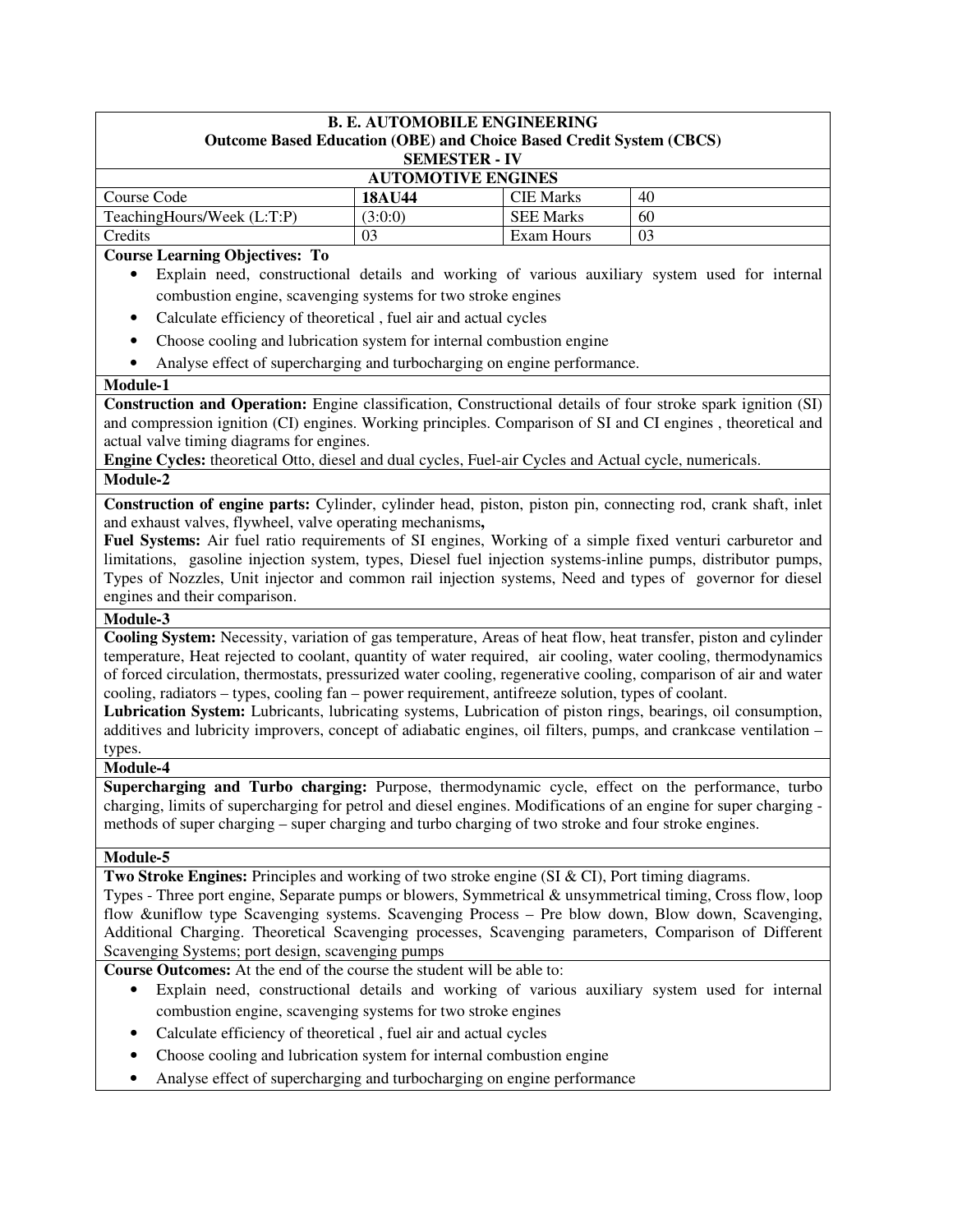- The question paper will have ten full questions carrying equal marks.
- Each full question will be for 20 marks.
- There will be two full questions (with a maximum of four sub- questions) from each module.

| SI.<br>No.     | <b>Title of the Book</b>                                     | Name of the<br>Author/s | Name of the Publisher                | <b>Edition and Year</b> |
|----------------|--------------------------------------------------------------|-------------------------|--------------------------------------|-------------------------|
|                | <b>Textbook/s</b>                                            |                         |                                      |                         |
| 1              | Internal Combustion Engines,                                 | V. Ganesan              | Tata McGraw Hill                     | 2007                    |
| $\overline{2}$ | Internal Combustion Engines                                  | Ramalingam K. K.        | <b>Sci-Tech Publications</b>         | 2005                    |
|                | <b>Reference Books</b>                                       |                         |                                      |                         |
| 3              | <b>Internal Combustion Engines</b>                           | Mathur and Sharma       | Dhanpat Rai<br>and Sons              | 2002                    |
| $\overline{4}$ | <b>Fundamentals of Internal</b><br><b>Combustion Engines</b> | John B. Heywood.        | McGraw Hill International<br>Edition | 1998                    |
| 5              | A course in I. C. Engines                                    | Mathur& Sharma          | Dhanpat Rai& sons, New<br>Delhi      | 1994                    |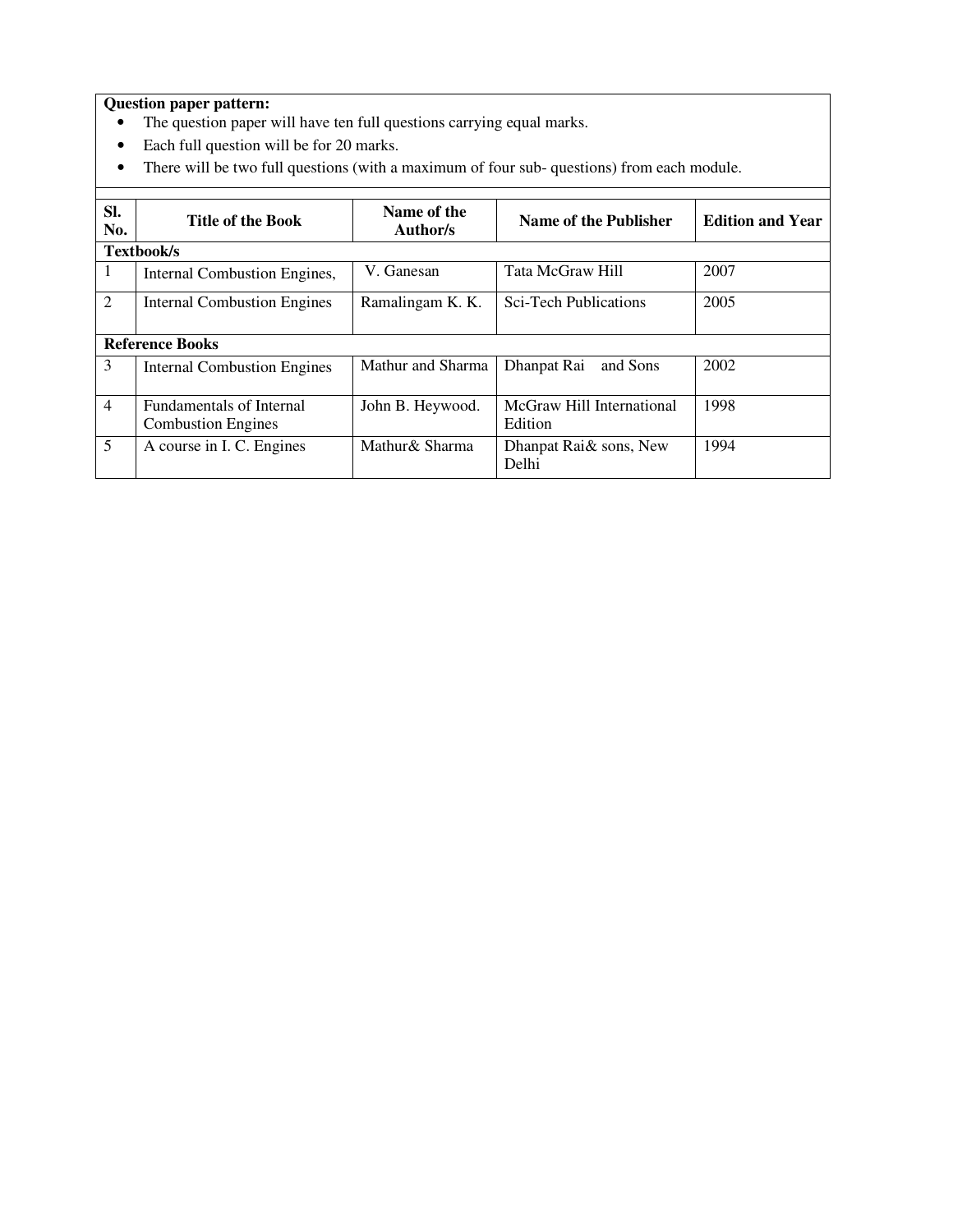| <b>B. E. AUTOMOBILE ENGINEERING</b><br><b>Outcome Based Education (OBE) and Choice Based Credit System (CBCS)</b><br><b>SEMESTER - IV</b> |                                  |                  |    |
|-------------------------------------------------------------------------------------------------------------------------------------------|----------------------------------|------------------|----|
|                                                                                                                                           | <b>MANUFACTURING PROCESS -II</b> |                  |    |
| Course Code                                                                                                                               | <b>18AU45</b>                    | <b>CIE Marks</b> | 40 |
| TeachingHours/Week (L:T:P)                                                                                                                | (3:0:0)                          | <b>SEE Marks</b> | 60 |
| Credits                                                                                                                                   | 03                               | Exam Hours       | 03 |

## **Course Learning Objectives: To**

- Explain the nomenclature of single point cutting tool, mechanics of chip formation, tool failure criteria and to solve problems on evaluation of tool life
- construction and working of various systems in a Lathe, Shaper, Planning and Drilling machine
- Classify grinding and milling machines and explain their construction
- Explain the principle of broaching
- Select non-traditional machining process for given application.

## **Module-1**

**Theory Of Metal Cutting & Cutting Tool Materials:** Single point cutting tool nomenclature, geometry, Mechanics of Chip Formation, Types of Chips. Merchants circle diagram and analysis, Ernst Merchant's solution, shear angle relationship, problems on Merchant's circle diagram analysis. Tool Wear and Tool failure, tool life. Effects of cutting parameters on tool life. Tool Failure Criteria, Taylor's Tool Life equation, Problems on tool life evaluation. Desired properties and types of cutting tool materials – HSS, carbides coated carbides, ceramics. Cutting fluids - Desired properties, types and selection. Heat generation in metal cutting, factors affecting heat generation. Heat distribution in tool and work piece and chip. Measurement of tool tip temperature.

## **Module-2**

**Turing, Shaping and Planning:** Classification of Lathe, constructional features of Turret and Capstan Lathe. Tool Layout, Different operations on lathe, machining.

Classification of Shaping Machine, Planning Machine, shaping and planning machines, construction and working principle of planning and shaping machine. Machining time calculation on above machining Module-3

**Milling & Grinding Machines:** Classification, constructional features, milling cutters nomenclature, milling operations, up milling and down milling concepts. Various milling operations.

 Indexing: Simple, compound, differential and angular indexing calculations. Simple problems on simple compound indexing.

**Grinding Machines:** Types of abrasives, Grain size, bonding process, grade and structure of grinding wheels, grinding wheel types. Classification, constructional features of grinding machines (Centre-less, cylindrical and surface grinding). Selection of grinding wheel. Grinding process parameters. Dressing and truing of grinding wheels.

## **Module-4**

## **Drilling, Broaching Process and Finishing Operations:**

**Drilling Machine:** Classification, constructional features, drilling & related operations. Types of drill & drill bit nomenclature, materials.

**Broaching Machine:** Principle of broaching. Details of a broach. Types of broaching machines-constructional details. Applications. Advantages and Limitations.

**Finishing and other Processes:** Lapping and Honing operations – Principles, arrangement of set up and application. Super finishing process, polishing, buffing operation and application.

## **Module-5**

**Non-Traditional Machining Processes:** Need for non-traditional machining, Principle, equipment & operation of Laser Beam, Plasma Arc Machining, Electro Chemical Machining, Ultrasonic Machining, Abrasive Jet Machining, Water Jet Machining, Electron Beam Machining, Electron Discharge Machining and Plasma Arc Machining.

# **Course Outcomes:**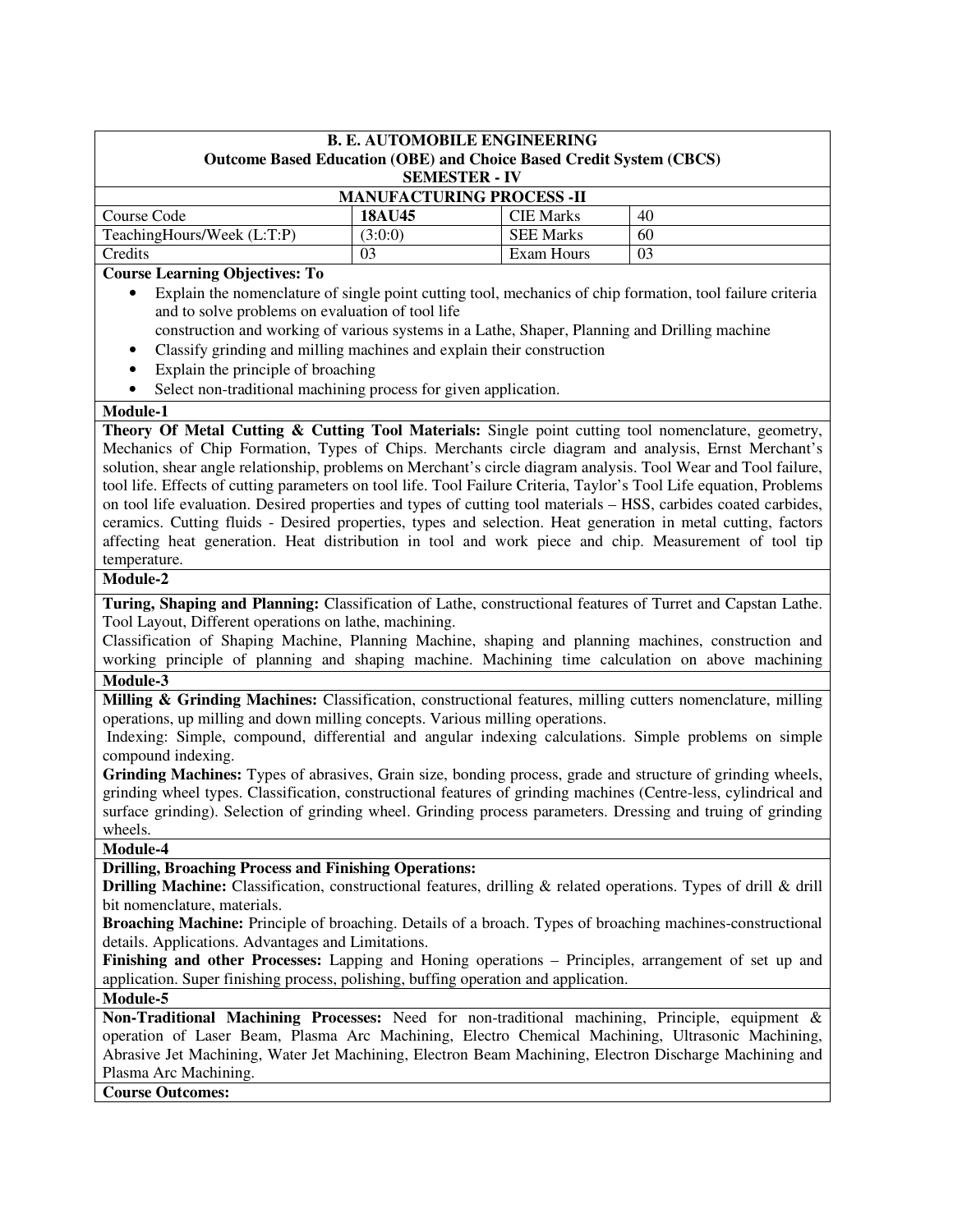At the end of the course the student will be able to:

- Explain the nomenclature of single point cutting tool, mechanics of chip formation, tool failure criteria and to solve problems on evaluation of tool life.
	- construction and working of various systems in a Lathe, Shaper, Planeing and Drilling machine.
- Classify grinding and milling machines and explain their construction.
- Explain the principles of broaching.
- Select non-traditional machining process for given application.

- The question paper will have ten full questions carrying equal marks.
- Each full question will be for 20 marks.
- There will be two full questions (with a maximum of four sub- questions) from each module.

| Sl.<br>No.     | <b>Title of the Book</b>     | Name of the<br>Author/s | Name of the Publisher      | <b>Edition and</b><br>Year |
|----------------|------------------------------|-------------------------|----------------------------|----------------------------|
| Textbook/s     |                              |                         |                            |                            |
|                | Workshop Technology          | Hazara Choudhry         | Media Promoters &          | Vol-II, 2004               |
|                |                              |                         | Publishers Pvt. Ltd.       |                            |
|                | Production Technology        | R. K. Jain              | Khanna Publications        | 2003.                      |
|                | <b>Reference Books</b>       |                         |                            |                            |
| 3              | <b>Manufacturing Science</b> | Amitabh Ghosh           | affiliated East West Press | 2003                       |
|                |                              | and Mallik              |                            |                            |
| $\overline{4}$ | <b>Fundamentals of Metal</b> | G. Boothroyd            | McGraw Hill                | 2000                       |
|                | Machining and Machine Tools  |                         |                            |                            |
| 5              | Production Technology        | <b>HMT</b>              | Tata MacGraw Hill          | 2001                       |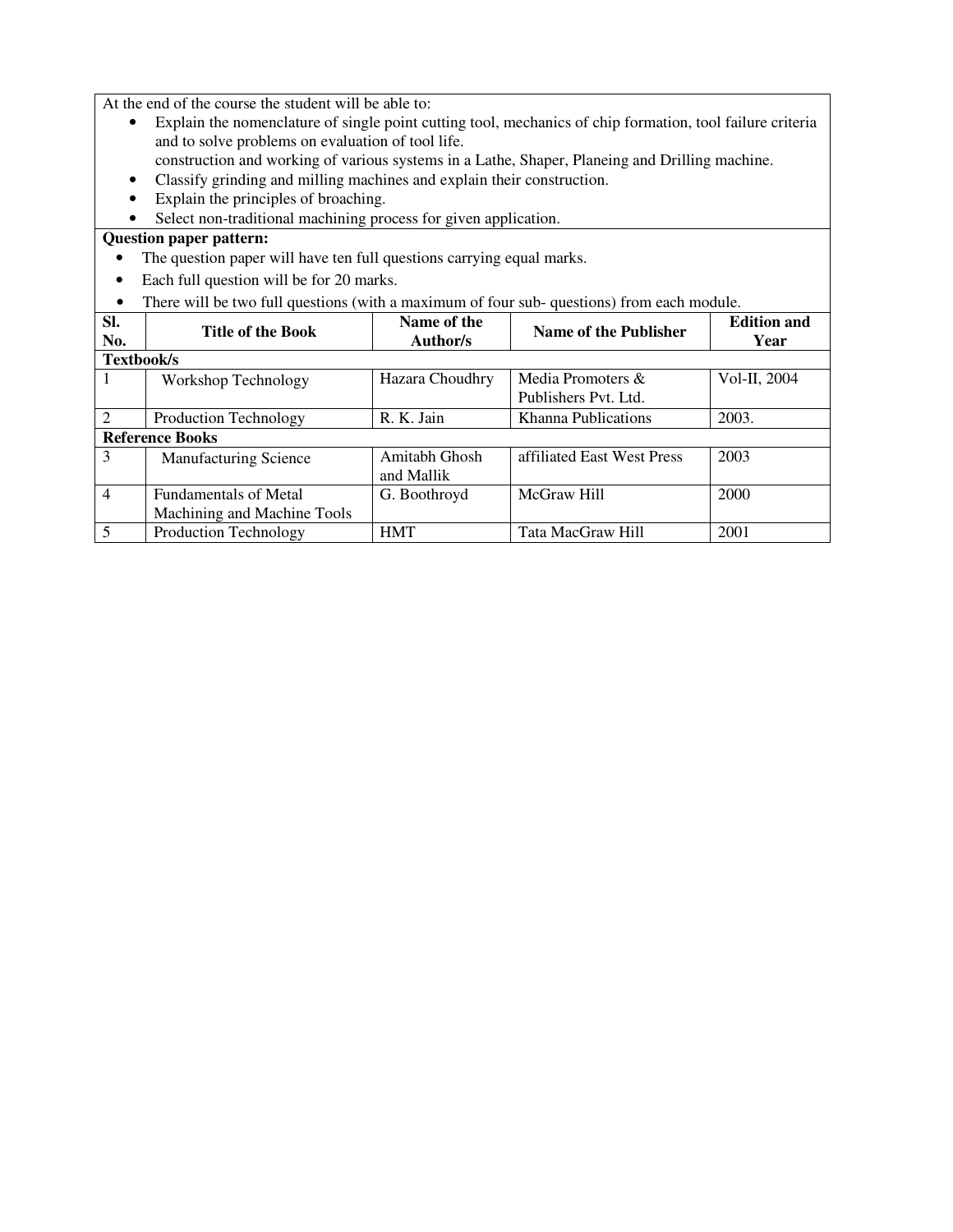# **B. E. AUTOMOBILE ENGINEERING**

## **Outcome Based Education (OBE) and Choice Based Credit System (CBCS)**

**SEMESTER - IV**

| <b>COMPUTER AIDED MACHINE DRAWING</b> |        |                  |    |  |
|---------------------------------------|--------|------------------|----|--|
| Course Code                           | 18AU46 | <b>CIE Marks</b> | 40 |  |
| TeachingHours/Week (L:T:P)            | 1:0:4  | <b>SEE Marks</b> | 60 |  |
| Credits                               | 03     | Exam Hours       | 03 |  |

#### **Course Learning Objectives: To**

- Use tools of drafting and modelling software
- Draw the sections of solids, orthographic views of simple machine parts using software
- Sketch and explain various thread forms and their application.
- Calculate parameters related to riveted joints and sketch them.
- Create solid models and draw the sectional views of automotive systems.

# **PART-A**

## **Module-1**

**Introduction:** Review of graphic interface of the software. Basic sketching commands and navigational commands. Starting a new drawing sheet. Sheet sizes. Naming a drawing. Drawing units, grid and snap.

**Sections of Solids:** Sections of Pyramids, Prisms, Cubes, Tetrahedrons, Cones and Cylinders resting only on their bases (No problems on, axis inclinations, spheres and hollow solids). True shape of sections.

**Orthographic views:** Conversion of pictorial views into orthographic projections of simple machine parts with or without section. (Bureau of Indian Standards conventions are to be followed for the drawings) Hidden line conventions. Precedence of lines.

## **Module-2**

**Thread forms:** Thread terminology, forms of threads – BSW Thread, Sellers thread, ISO Metric thread, square and Acme thread. Conventional representation of threads.

**Fasteners:** Hexagonal headed bolt and nut with washer (assembly), square-headed bolt and nut with washer (assembly). Types of Bolt heads, special types of nuts, locking of nuts, Studs, set screws, grub screws.

# **PART B**

**Module-3**

**Keys, cotter and knuckle joints:** Types of Keys, Cotter and knuckle Joints

**Riveted Joints: lap joints-** single and double riveted lap joints, butt joints with single/double cover straps (Chain and Zigzag, using snap head rivets).

## **Module-4**

**Module-5**

**Automotive components:** Spark plug, IC Engine valve, Rocker arm, Cylinder liner, Stub-axle, Oldham's coupling and universal coupling (Hooks' Joint)

**Couplings:** Split Muff coupling, Protected type flanged coupling.

# **PART - C**

Assembly drawing of following machine parts (3D parts to be created and assembled and then getting 2D drawing with required views, along with 3D part drawings).

- 1. Plummer block (Pedestal Bearing)
- 2. Petrol Engine piston
- 3. I.C. Engine connecting rod
- 4. Screw Jack
- 5. Single cylinder crank shaft

**Course Outcomes:** At the end of the course the student will be able to:

- Use tools of drafting and modeling software
	- Draw the sections of solids, orthographic views of simple machine parts using software
	- Sketch and explain various thread forms and their application.
	- Calculate parameters related to riveted joints and sketch them.
	- Prepare assembly drawing from the list of components.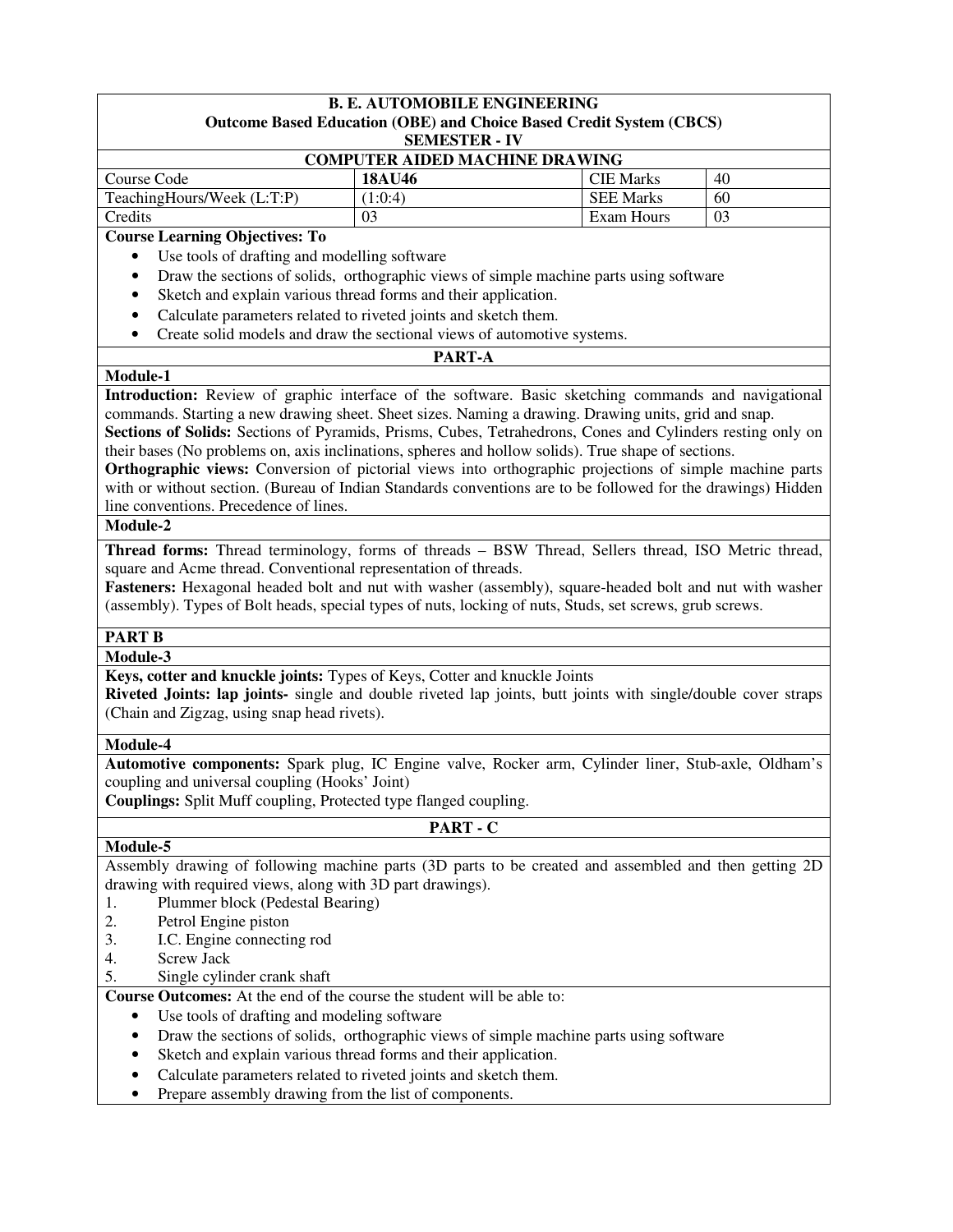• Create solid models and draw the sectional views of automotive systems.

## **Internal assessment: 40 Marks**

All the sheets should be drawn in the class using software. Sheet sizes should be A3/A4. All sheets must be submitted at the end of the class by taking printouts.

**Scheme of Examination:** Two questions to be set from each Part.

Student has to answer one question from each Part.

| $PART-A: 1x20$            | $=$ | 20Marks     |
|---------------------------|-----|-------------|
| $PART-B: 1x20$            | $=$ | 20Marks     |
| PART-C: $1x60$            | $=$ | 60 Marks    |
| $T_{\alpha \tau \alpha}1$ |     | $100$ Morks |

|                | 1 otal<br>TUU MATKS           |                         |                          |                            |
|----------------|-------------------------------|-------------------------|--------------------------|----------------------------|
| SI.<br>No.     | <b>Title of the Book</b>      | Name of the<br>Author/s | Name of the Publisher    | <b>Edition and</b><br>Year |
| Textbook/s     |                               |                         |                          |                            |
| 1              | <b>Machine Drawing</b>        | K. R. Gopala            | Subhash Publication.     |                            |
|                |                               | Krishna                 |                          |                            |
| $\overline{2}$ | A Primer on Computer Aided    |                         | Published by VTU         |                            |
|                | Machine Drawing               |                         |                          |                            |
|                | <b>Reference Books</b>        |                         |                          |                            |
| 3              | A Text Book of Computer Aided | S. Trymbaka             | CBS Publishers, New      | 2007                       |
|                | Machine Drawing               | Murthy                  | Delhi                    |                            |
|                |                               |                         |                          |                            |
| $\overline{4}$ | Machine Drawing with Auto     | Goutam Purohit &        | 1st Indian print Pearson | 2005                       |
|                | <b>CAD</b>                    | Goutham Ghosh           | Education,               |                            |
| 5              | <b>Machine Drawing</b>        | N. Siddeshwar,          | Tata McGrawHill,         | 2006                       |
|                |                               | P. Kanniah,             |                          |                            |
|                |                               | V. V. S. Sastri         |                          |                            |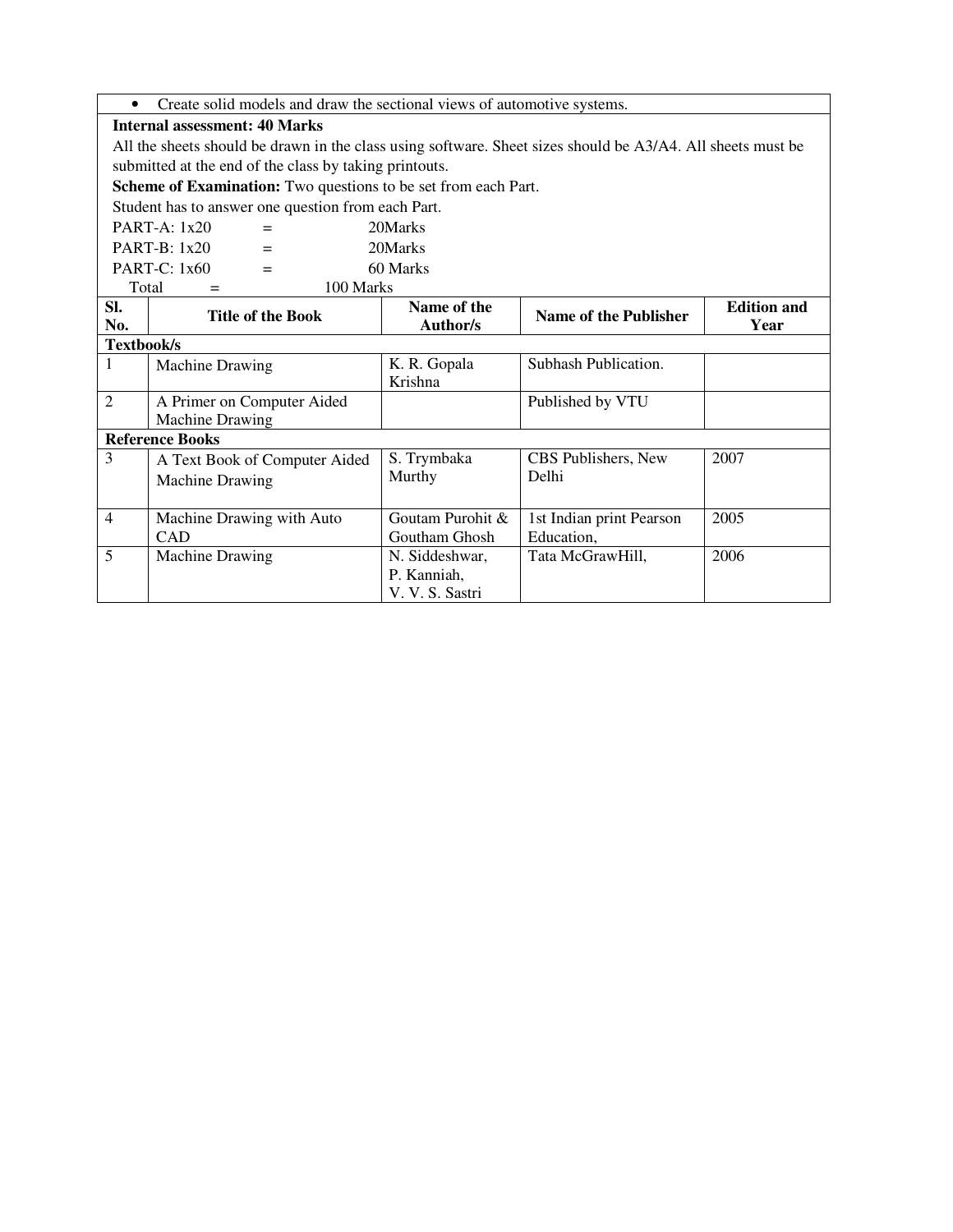|                | <b>B. E. AUTOMOBILE ENGINEERING</b>                                                                                             |                                               |                                                                                                                                                    |                  |    |  |
|----------------|---------------------------------------------------------------------------------------------------------------------------------|-----------------------------------------------|----------------------------------------------------------------------------------------------------------------------------------------------------|------------------|----|--|
|                | <b>Outcome Based Education (OBE) and Choice Based Credit System (CBCS)</b>                                                      |                                               |                                                                                                                                                    |                  |    |  |
|                |                                                                                                                                 |                                               | <b>SEMESTER - IV</b>                                                                                                                               |                  |    |  |
|                |                                                                                                                                 |                                               | MECHANICAL MEASUREMENT AND METROLOGY LAB                                                                                                           |                  |    |  |
|                | Course Code                                                                                                                     |                                               | <b>18AUL47</b>                                                                                                                                     | <b>CIE Marks</b> | 40 |  |
|                |                                                                                                                                 | TeachingHours/Week (L:T:P)                    | (0:2:2)                                                                                                                                            | <b>SEE Marks</b> | 60 |  |
| Credits        |                                                                                                                                 |                                               | 02                                                                                                                                                 | Exam Hours       | 03 |  |
|                |                                                                                                                                 | <b>Course Learning Objectives: To</b>         |                                                                                                                                                    |                  |    |  |
| $\bullet$      |                                                                                                                                 |                                               | Identify the measuring instrument and demonstrate its usage                                                                                        |                  |    |  |
| $\bullet$      |                                                                                                                                 |                                               | Calibrate pressure sensor, thermocouple, LVDT and load cell                                                                                        |                  |    |  |
| $\bullet$      |                                                                                                                                 |                                               | Explain the usage of slip gauges for calibration of verniercaliper, height gauge and micrometer                                                    |                  |    |  |
| $\bullet$      |                                                                                                                                 |                                               | Determine the form tolerance (cylindricity and circularity)                                                                                        |                  |    |  |
| $\bullet$      |                                                                                                                                 |                                               | Determine thread and gear parameters using standard tests                                                                                          |                  |    |  |
| SI.            |                                                                                                                                 |                                               | <b>Experiments</b>                                                                                                                                 |                  |    |  |
| No.            |                                                                                                                                 |                                               |                                                                                                                                                    |                  |    |  |
| $\mathbf{1}$   | <b>PARTA</b>                                                                                                                    |                                               |                                                                                                                                                    |                  |    |  |
|                |                                                                                                                                 |                                               | 1. Calibration of Pressure Gauge (Bourdon tube pressure gauge)                                                                                     |                  |    |  |
|                |                                                                                                                                 | 2. Calibration of Thermocouple                |                                                                                                                                                    |                  |    |  |
|                |                                                                                                                                 | 3. Calibration of LVDT                        |                                                                                                                                                    |                  |    |  |
|                |                                                                                                                                 | 4. Calibration of Load cell                   |                                                                                                                                                    |                  |    |  |
|                |                                                                                                                                 |                                               | 5. Determination of modulus of elasticity of a mild steel specimen using Strain gauges.                                                            |                  |    |  |
| $\overline{2}$ |                                                                                                                                 | <b>6.</b> Speed measurement-using Stroboscope |                                                                                                                                                    |                  |    |  |
|                | <b>PART B</b>                                                                                                                   |                                               |                                                                                                                                                    |                  |    |  |
|                |                                                                                                                                 |                                               | 1. Calibration of Micrometer, Vernier caliper, Height gauge using slip gauges                                                                      |                  |    |  |
|                |                                                                                                                                 |                                               | 2. Measurements using Optical Projector / Toolmaker Microscope.                                                                                    |                  |    |  |
|                |                                                                                                                                 |                                               | 3. Measurement of Angle using Sine Center / Sine bar / bevel protractor<br>4. Measurement of Cylindricity and Circularity of Automobile Components |                  |    |  |
|                |                                                                                                                                 | 5. Measurement of Straightness and Flatness   |                                                                                                                                                    |                  |    |  |
|                |                                                                                                                                 |                                               | 6. Calibration of Bore gauge, inside micrometer and component measurement                                                                          |                  |    |  |
|                |                                                                                                                                 |                                               | 7. Measurement of Screw threads parameters using Two wire or Three-wire method                                                                     |                  |    |  |
|                |                                                                                                                                 |                                               | 8. Measurements of Surface roughness using Tally Surf/Mechanical Comparator                                                                        |                  |    |  |
|                |                                                                                                                                 |                                               | 9. Measurement of gear tooth profile using Gear Tooth Vernier/Gear Tooth Micrometer.                                                               |                  |    |  |
|                |                                                                                                                                 | 10. Measurement using Optical Flats           |                                                                                                                                                    |                  |    |  |
|                |                                                                                                                                 |                                               | <b>Course Outcomes:</b> At the end of the course the student will be able to:                                                                      |                  |    |  |
|                |                                                                                                                                 |                                               | Identify the measuring instrument and demonstrate its usage                                                                                        |                  |    |  |
|                |                                                                                                                                 |                                               | Calibrate pressure sensor, thermocouple, LVDT and load cell                                                                                        |                  |    |  |
|                |                                                                                                                                 |                                               | Explain the usage of slip gauges for calibration of verniercaliper, height gauge and micrometer                                                    |                  |    |  |
|                |                                                                                                                                 |                                               | Determine the form tolerance (cylindricity and circularity)                                                                                        |                  |    |  |
|                |                                                                                                                                 |                                               |                                                                                                                                                    |                  |    |  |
|                | Determine thread and gear parameters using standard tests<br><b>Conduct of Practical Examination:</b>                           |                                               |                                                                                                                                                    |                  |    |  |
|                |                                                                                                                                 |                                               |                                                                                                                                                    |                  |    |  |
|                | 1. All laboratory experiments are to be included for practical examination.                                                     |                                               |                                                                                                                                                    |                  |    |  |
|                | 2. Breakup of marks and the instructions printed on the cover page of answer script to be strictly<br>adhered by the examiners. |                                               |                                                                                                                                                    |                  |    |  |
|                | 3.                                                                                                                              |                                               | Students can pick one experiment from each part from lot prepared by examiners.                                                                    |                  |    |  |
|                |                                                                                                                                 |                                               | 4. Max. Marks for part A and B should be 30, 50 marks respectively and for viva 20 marks.                                                          |                  |    |  |
|                |                                                                                                                                 |                                               | 5. Change of experiment is allowed only once and 15% Marks allotted to the procedure part to be made                                               |                  |    |  |
|                | zero.                                                                                                                           |                                               |                                                                                                                                                    |                  |    |  |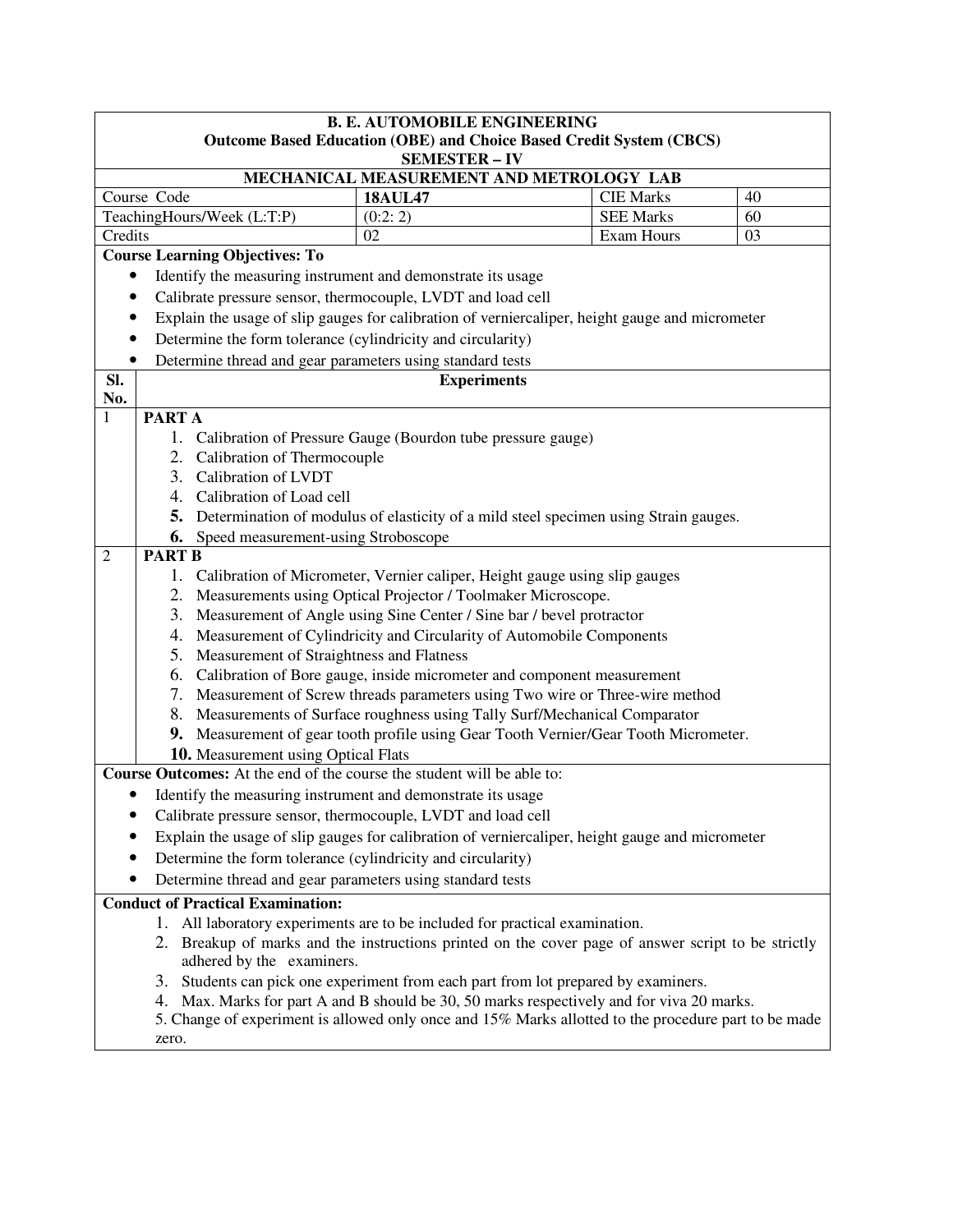| <b>B. E. AUTOMOBILE ENGINEERING</b><br><b>Outcome Based Education (OBE) and Choice Based Credit System (CBCS)</b>               |                                                                                    |                   |    |  |  |
|---------------------------------------------------------------------------------------------------------------------------------|------------------------------------------------------------------------------------|-------------------|----|--|--|
|                                                                                                                                 | <b>SEMESTER - IV</b>                                                               |                   |    |  |  |
|                                                                                                                                 | <b>MACHINE SHOP</b>                                                                |                   |    |  |  |
| <b>Course Code</b>                                                                                                              | <b>18AUL48</b>                                                                     | <b>CIE Marks</b>  | 40 |  |  |
| TeachingHours/Week (L:T:P)                                                                                                      | (0:2:2)                                                                            | <b>SEE Marks</b>  | 60 |  |  |
| Credits                                                                                                                         | 02                                                                                 | <b>Exam Hours</b> | 03 |  |  |
| <b>Course Learning Objectives:</b>                                                                                              |                                                                                    |                   |    |  |  |
| Apply the basic concepts/knowledge gained in the course "Manufacturing Process-II" for preparing 4 to 6                         |                                                                                    |                   |    |  |  |
| models using various machining operations on machine tools like milling, drilling, lathe and shaper and                         |                                                                                    |                   |    |  |  |
| grinding.                                                                                                                       |                                                                                    |                   |    |  |  |
| SI.                                                                                                                             | <b>Experiments</b>                                                                 |                   |    |  |  |
| N <sub>0</sub>                                                                                                                  |                                                                                    |                   |    |  |  |
| PART-A<br>$\mathbf{1}$                                                                                                          |                                                                                    |                   |    |  |  |
| Preparation of three models on Lathe involving Plain turning, Taper turning, Step turning, Thread                               |                                                                                    |                   |    |  |  |
| cutting, Facing, Knurling, Drilling, Boring, Internal Thread cutting and Eccentric turning.                                     |                                                                                    |                   |    |  |  |
| <b>PART-B</b><br>$\overline{2}$                                                                                                 |                                                                                    |                   |    |  |  |
| Cutting of V- Groove/ Dovetail / Rectangular groove using a shaper, Cutting of Gear Teeth using Milling<br>Machine.             |                                                                                    |                   |    |  |  |
| <b>Course Outcomes:</b> At the end of the course the student will be able to:                                                   |                                                                                    |                   |    |  |  |
| Apply the basic concepts/knowledge gained in the course "Manufacturing Process-II" for preparing 4 to 6<br>$\bullet$            |                                                                                    |                   |    |  |  |
| models using various machining operations on machine tools like milling, drilling, lathe and shaper and                         |                                                                                    |                   |    |  |  |
| grinding.                                                                                                                       |                                                                                    |                   |    |  |  |
| <b>Conduct of Practical Examination:</b>                                                                                        |                                                                                    |                   |    |  |  |
|                                                                                                                                 |                                                                                    |                   |    |  |  |
|                                                                                                                                 | 1. All laboratory experiments are to be included for practical examination.        |                   |    |  |  |
| 2. Breakup of marks and the instructions printed on the cover page of answer script to be strictly<br>adhered by the examiners. |                                                                                    |                   |    |  |  |
|                                                                                                                                 | 3. Students can pick one experiment from each part from lot prepared by examiners. |                   |    |  |  |
| 4. Max. Marks for part A and B should be 30, 50 marks respectively and for viva 20 marks.                                       |                                                                                    |                   |    |  |  |
| 5. Change of experiment is allowed only once and 15% Marks allotted to the procedure part to be made                            |                                                                                    |                   |    |  |  |
| zero.                                                                                                                           |                                                                                    |                   |    |  |  |
|                                                                                                                                 |                                                                                    |                   |    |  |  |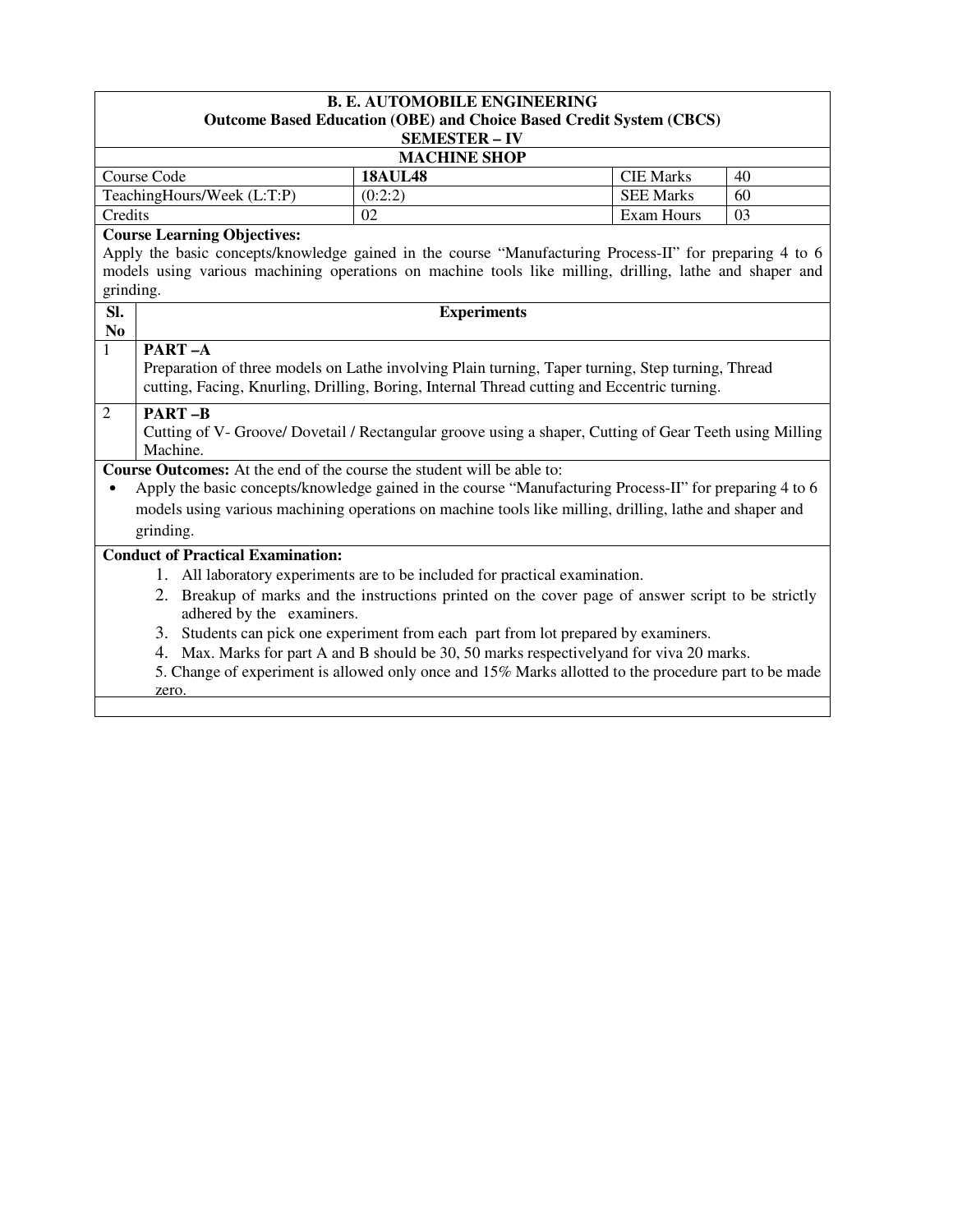|                                                                                                                    |                                          | <b>B. E. COMMON TO ALL PROGRAMMES</b>                                    | <b>Outcome Based Education (OBE) and Choice Based Credit System (CBCS)</b>                                  |    |                  |
|--------------------------------------------------------------------------------------------------------------------|------------------------------------------|--------------------------------------------------------------------------|-------------------------------------------------------------------------------------------------------------|----|------------------|
|                                                                                                                    |                                          | <b>SEMESTER - IV</b>                                                     |                                                                                                             |    |                  |
|                                                                                                                    |                                          | <b>ADDITIONAL MATHEMATICS - II</b>                                       |                                                                                                             |    |                  |
|                                                                                                                    |                                          |                                                                          | (Mandatory Learning Course: Common to All Branches)                                                         |    |                  |
|                                                                                                                    |                                          |                                                                          | (A Bridge course for Lateral Entry students under Diploma quota to BE/B. Tech programmes)                   |    |                  |
| Course Code                                                                                                        |                                          | 18MATDIP41                                                               | <b>CIE Marks</b>                                                                                            | 40 |                  |
| Teaching Hours/Week (L:T:P)                                                                                        |                                          | (2:1:0)                                                                  | <b>SEE Marks</b>                                                                                            | 60 |                  |
| Credits                                                                                                            |                                          | 00                                                                       | Exam Hours                                                                                                  | 03 |                  |
| <b>Course Learning Objectives:</b>                                                                                 |                                          |                                                                          |                                                                                                             |    |                  |
|                                                                                                                    |                                          |                                                                          | To provide essential concepts of linear algebra, second $\&$ higher order differential equations along with |    |                  |
| methods to solve them.                                                                                             |                                          |                                                                          |                                                                                                             |    |                  |
|                                                                                                                    |                                          |                                                                          | To provide an insight into elementary probability theory and numerical methods.                             |    |                  |
| Module-1                                                                                                           |                                          |                                                                          |                                                                                                             |    |                  |
| Linear Algebra: Introduction - rank of matrix by elementary row operations - Echelon form. Consistency of          |                                          |                                                                          |                                                                                                             |    |                  |
| system of linear equations - Gauss elimination method. Eigen values and eigen vectors of a square matrix.          |                                          |                                                                          |                                                                                                             |    |                  |
| Problems.                                                                                                          |                                          |                                                                          |                                                                                                             |    |                  |
| Module-2<br>Numerical Methods: Finite differences. Interpolation/extrapolation using Newton's forward and backward |                                          |                                                                          |                                                                                                             |    |                  |
| difference formulae (Statements only)-problems. Solution of polynomial and transcendental equations -              |                                          |                                                                          |                                                                                                             |    |                  |
| Newton-Raphson and Regula-Falsi methods (only formulae)- Illustrative examples. Numerical integration:             |                                          |                                                                          |                                                                                                             |    |                  |
| Simpson's one third rule and Weddle's rule (without proof) Problems.                                               |                                          |                                                                          |                                                                                                             |    |                  |
| Module-3                                                                                                           |                                          |                                                                          |                                                                                                             |    |                  |
| Higher order ODE's: Linear differential equations of second and higher order equations with constant               |                                          |                                                                          |                                                                                                             |    |                  |
| coefficients. Homogeneous /non-homogeneous equations. Inverse differential operators.[Particular Integral          |                                          |                                                                          |                                                                                                             |    |                  |
| restricted to $R(x) = e^{ax}$ , $\frac{\sin ax}{\cos ax}$ , $x^n$ for $f(D)y = R(x)$ .                             |                                          |                                                                          |                                                                                                             |    |                  |
| Module-4                                                                                                           |                                          |                                                                          |                                                                                                             |    |                  |
| Partial Differential Equations (PDE's): Formation of PDE's by elimination of arbitrary constants and               |                                          |                                                                          |                                                                                                             |    |                  |
| functions. Solution of non-homogeneous PDE by direct integration. Homogeneous PDEs involving derivative            |                                          |                                                                          |                                                                                                             |    |                  |
| with respect to one independent variable only.                                                                     |                                          |                                                                          |                                                                                                             |    |                  |
| Module-5                                                                                                           |                                          |                                                                          |                                                                                                             |    |                  |
| Probability: Introduction. Sample space and events. Axioms of probability. Addition & multiplication               |                                          |                                                                          |                                                                                                             |    |                  |
| theorems. Conditional probability, Bayes's theorem, problems.                                                      |                                          |                                                                          |                                                                                                             |    |                  |
|                                                                                                                    |                                          |                                                                          |                                                                                                             |    |                  |
| Course Outcomes: At the end of the course the student will be able to:                                             |                                          |                                                                          |                                                                                                             |    |                  |
| ٠                                                                                                                  |                                          | Solve systems of linear equations using matrix algebra.                  |                                                                                                             |    |                  |
|                                                                                                                    |                                          |                                                                          | Apply the knowledge of numerical methods in modelling and solving of engineering problems.                  |    |                  |
|                                                                                                                    |                                          |                                                                          | Apply the knowledge of numerical methods in modelling and solving of engineering problems.                  |    |                  |
|                                                                                                                    |                                          | Classify partial differential equations and solve them by exact methods. |                                                                                                             |    |                  |
| ٠                                                                                                                  |                                          | Apply elementary probability theory and solve related problems.          |                                                                                                             |    |                  |
|                                                                                                                    |                                          |                                                                          |                                                                                                             |    |                  |
| <b>Question paper pattern:</b>                                                                                     |                                          |                                                                          |                                                                                                             |    |                  |
|                                                                                                                    |                                          | The question paper will have ten full questions carrying equal marks.    |                                                                                                             |    |                  |
|                                                                                                                    | Each full question will be for 20 marks. |                                                                          |                                                                                                             |    |                  |
|                                                                                                                    |                                          |                                                                          |                                                                                                             |    |                  |
| Sl.                                                                                                                | Title of the Dools                       | Name of the                                                              | Name of the Dublisher                                                                                       |    | Edition and Voor |

| -SI.<br>No.     | <b>Title of the Book</b>              | Name of the<br>Author/s | Name of the Publisher | <b>Edition and Year</b>        |
|-----------------|---------------------------------------|-------------------------|-----------------------|--------------------------------|
| <b>Textbook</b> |                                       |                         |                       |                                |
|                 | <b>Higher Engineering Mathematics</b> | B. S. Grewal            | Khanna Publishers     | $43^{\text{rd}}$ Edition, 2015 |
|                 |                                       |                         |                       |                                |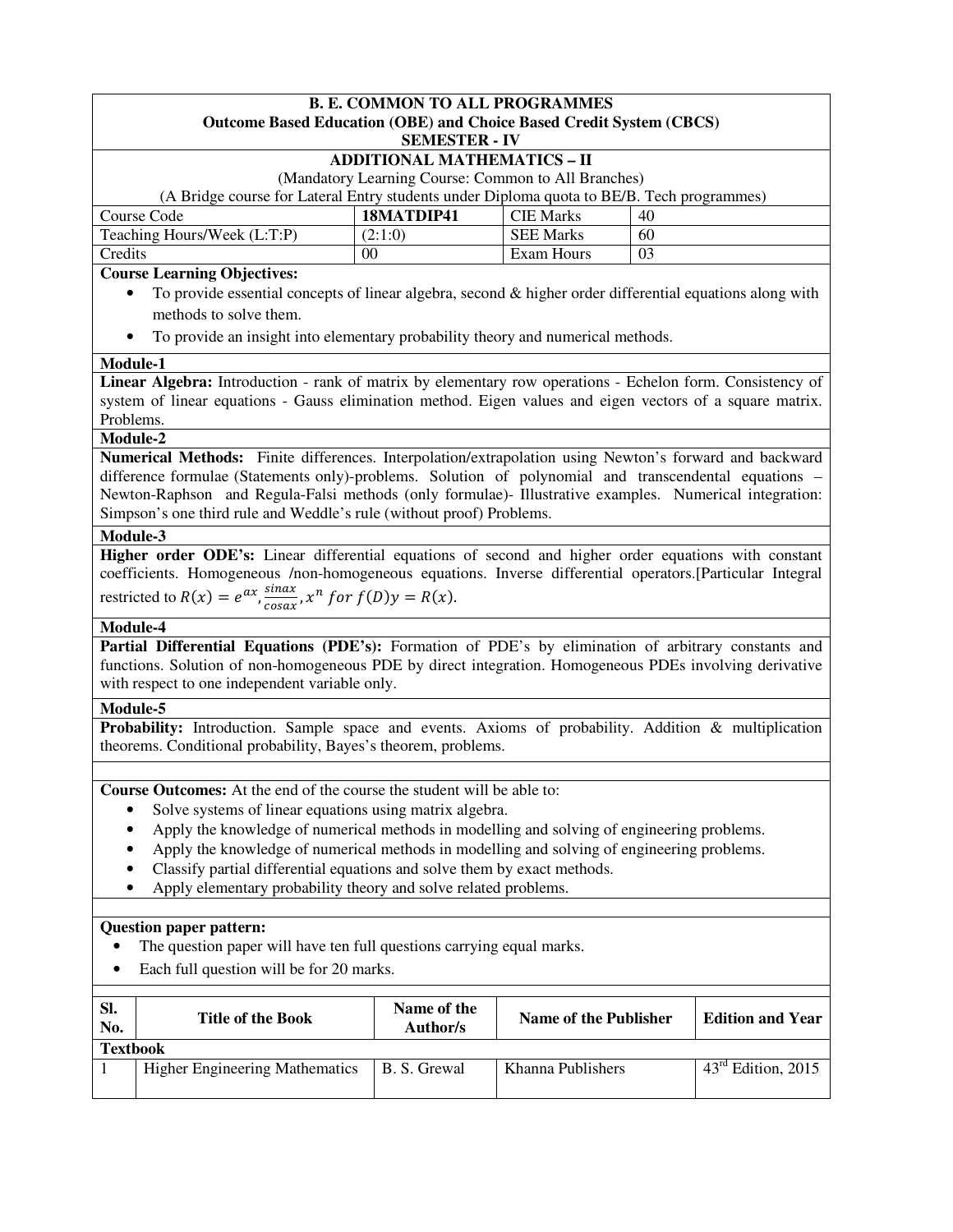| <b>Reference Books</b> |                                |               |                   |                         |  |
|------------------------|--------------------------------|---------------|-------------------|-------------------------|--|
|                        | <b>Advanced Engineering</b>    | E. Kreyszig   | John Wiley & Sons | $10^{th}$ Edition, 2015 |  |
|                        | <b>Mathematics</b>             |               |                   |                         |  |
| ↵                      | Engineering Mathematics Vol. I | Rohit Khurana | Cengage Learning  | 2015.                   |  |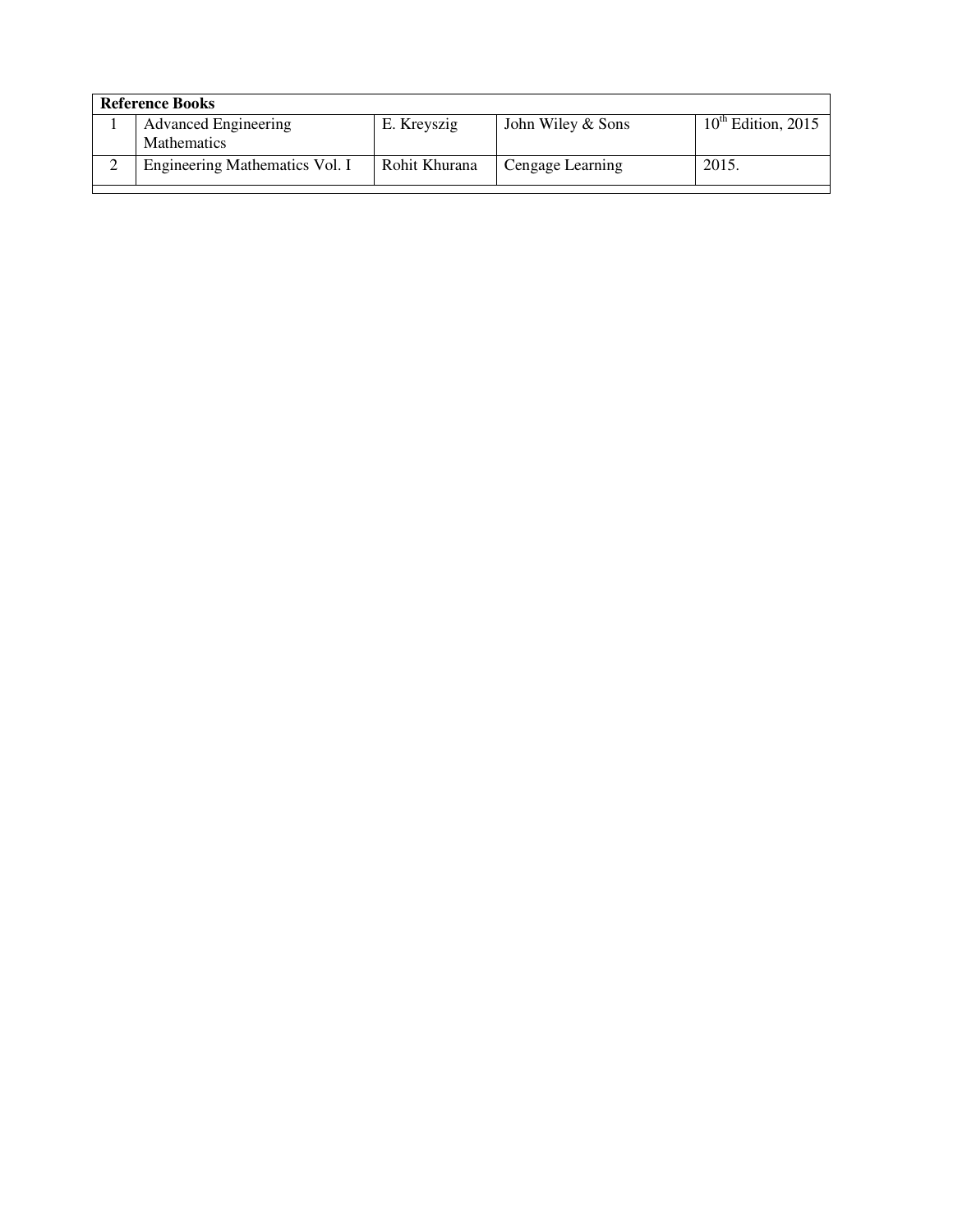| <b>B. E. AUTOMOBILE ENGINEERING</b>                                                                                                                                                                                                                                                                                                                                                                                                                                                                                                                                                                                |                                                                                                                                                                                                                                                                                                                                                                                                                                                                                                                                                                                                                                                        |                  |    |  |
|--------------------------------------------------------------------------------------------------------------------------------------------------------------------------------------------------------------------------------------------------------------------------------------------------------------------------------------------------------------------------------------------------------------------------------------------------------------------------------------------------------------------------------------------------------------------------------------------------------------------|--------------------------------------------------------------------------------------------------------------------------------------------------------------------------------------------------------------------------------------------------------------------------------------------------------------------------------------------------------------------------------------------------------------------------------------------------------------------------------------------------------------------------------------------------------------------------------------------------------------------------------------------------------|------------------|----|--|
| <b>Outcome Based Education (OBE) and Choice Based Credit System (CBCS)</b><br><b>SEMESTER - V</b>                                                                                                                                                                                                                                                                                                                                                                                                                                                                                                                  |                                                                                                                                                                                                                                                                                                                                                                                                                                                                                                                                                                                                                                                        |                  |    |  |
|                                                                                                                                                                                                                                                                                                                                                                                                                                                                                                                                                                                                                    | <b>MANAGEMENT AND ENTREPRENEURSHIP</b>                                                                                                                                                                                                                                                                                                                                                                                                                                                                                                                                                                                                                 |                  |    |  |
| Course Code                                                                                                                                                                                                                                                                                                                                                                                                                                                                                                                                                                                                        | <b>18AU51</b>                                                                                                                                                                                                                                                                                                                                                                                                                                                                                                                                                                                                                                          | <b>CIE Marks</b> | 40 |  |
| TeachingHours/Week (L:T:P)                                                                                                                                                                                                                                                                                                                                                                                                                                                                                                                                                                                         | (2:2:0)                                                                                                                                                                                                                                                                                                                                                                                                                                                                                                                                                                                                                                                | <b>SEE Marks</b> | 60 |  |
| Credits                                                                                                                                                                                                                                                                                                                                                                                                                                                                                                                                                                                                            | 0 <sub>3</sub>                                                                                                                                                                                                                                                                                                                                                                                                                                                                                                                                                                                                                                         | Exam Hours       | 03 |  |
| <b>Course Learning Objectives: To</b><br>Explain management functions of a manager. Also explain planning and decision making processes,<br>٠<br>organizational structure, staffing and leadership processes, understanding of motivation and different<br>control systems in management.                                                                                                                                                                                                                                                                                                                          |                                                                                                                                                                                                                                                                                                                                                                                                                                                                                                                                                                                                                                                        |                  |    |  |
| $\bullet$                                                                                                                                                                                                                                                                                                                                                                                                                                                                                                                                                                                                          | Identify various types of supporting agencies and financing available for an entrepreneur.<br>Prepare project report and decide selection of industrial ownership.                                                                                                                                                                                                                                                                                                                                                                                                                                                                                     |                  |    |  |
| Module-1                                                                                                                                                                                                                                                                                                                                                                                                                                                                                                                                                                                                           |                                                                                                                                                                                                                                                                                                                                                                                                                                                                                                                                                                                                                                                        |                  |    |  |
| Management: Introduction - Meaning - nature and characteristics of Management, Scope and Functional areas<br>of management - Management as art or science, art or profession - Management & Administration - Roles of<br>Management, Levels of Management, Development of Management Thought - early management approaches -<br>Modem management approaches.<br>Planning: Nature, importance and purpose of planning process objectives - Types of plans (meaning only) -<br>Decision making, Importance of planning - steps in planning $\&$ planning premises - Hierarchy of plans.                              |                                                                                                                                                                                                                                                                                                                                                                                                                                                                                                                                                                                                                                                        |                  |    |  |
| Module-2                                                                                                                                                                                                                                                                                                                                                                                                                                                                                                                                                                                                           |                                                                                                                                                                                                                                                                                                                                                                                                                                                                                                                                                                                                                                                        |                  |    |  |
| Organizing and Staffing: Nature and purpose of organization, Principles of organization - Types of<br>organization-Departmentation Committees-Centralization Vs Decentralization of authority and responsibility -<br>Span of control - MBO and MBE (Meaning only) Nature and importance of staffing : Process of Selection $\&$<br>Recruitment (in brief).<br><b>Controlling:</b> Meaning and steps in controlling - Essentials of a sound control system - Methods of establishing<br>control (in brief).<br>Directing: Meaning and nature of directing Leadership styles, Motivation, Theories, Communication - |                                                                                                                                                                                                                                                                                                                                                                                                                                                                                                                                                                                                                                                        |                  |    |  |
| Meaning and importance - coordination, meaning and importance and Techniques of coordination.                                                                                                                                                                                                                                                                                                                                                                                                                                                                                                                      |                                                                                                                                                                                                                                                                                                                                                                                                                                                                                                                                                                                                                                                        |                  |    |  |
| Module-3                                                                                                                                                                                                                                                                                                                                                                                                                                                                                                                                                                                                           |                                                                                                                                                                                                                                                                                                                                                                                                                                                                                                                                                                                                                                                        |                  |    |  |
| Entrepreneur: Meaning of Entrepreneur; Evolution of .the Concept; Functions of an Entrepreneur, Types of<br>Entrepreneur, Entrepreneur - an emerging. Class. Concept of Entrepreneurship - Evolution of<br>Entrepreneurship, Development of Entrepreneurship; Stages in entrepreneurial process; Role of entrepreneurs<br>in Economic Development; Entrepreneurship in India; Entrepreneurship - its Barriers.                                                                                                                                                                                                     |                                                                                                                                                                                                                                                                                                                                                                                                                                                                                                                                                                                                                                                        |                  |    |  |
| Module-4                                                                                                                                                                                                                                                                                                                                                                                                                                                                                                                                                                                                           |                                                                                                                                                                                                                                                                                                                                                                                                                                                                                                                                                                                                                                                        |                  |    |  |
| Agency; SISI; NSIC; SIDBI; KSFC.                                                                                                                                                                                                                                                                                                                                                                                                                                                                                                                                                                                   | Small Scale Industries: Definition; Characteristics; Need and rationale; Objectives; Scope; roleof SSI in<br>Economic Development. Advantages of SSI, Steps to start and SSI - Government policy towards SSI; Different<br>Policies of SSI; Government Support for SSI during 5 year plans. Impact of Liberalization, Privatization,<br>Globalization on SSI Effect of WTO/GA TT Supporting Agencies of Government for SSI, Meaning, Nature of<br>support; Objectives; Functions; Types of Help; Ancillary Industry and Tiny Industry (Definition Only).<br>Institutional support: Different Schemes; TECKSOK; KIADB; KSSIDC; KSIMC; DIC Single Window |                  |    |  |
| Module-5                                                                                                                                                                                                                                                                                                                                                                                                                                                                                                                                                                                                           |                                                                                                                                                                                                                                                                                                                                                                                                                                                                                                                                                                                                                                                        |                  |    |  |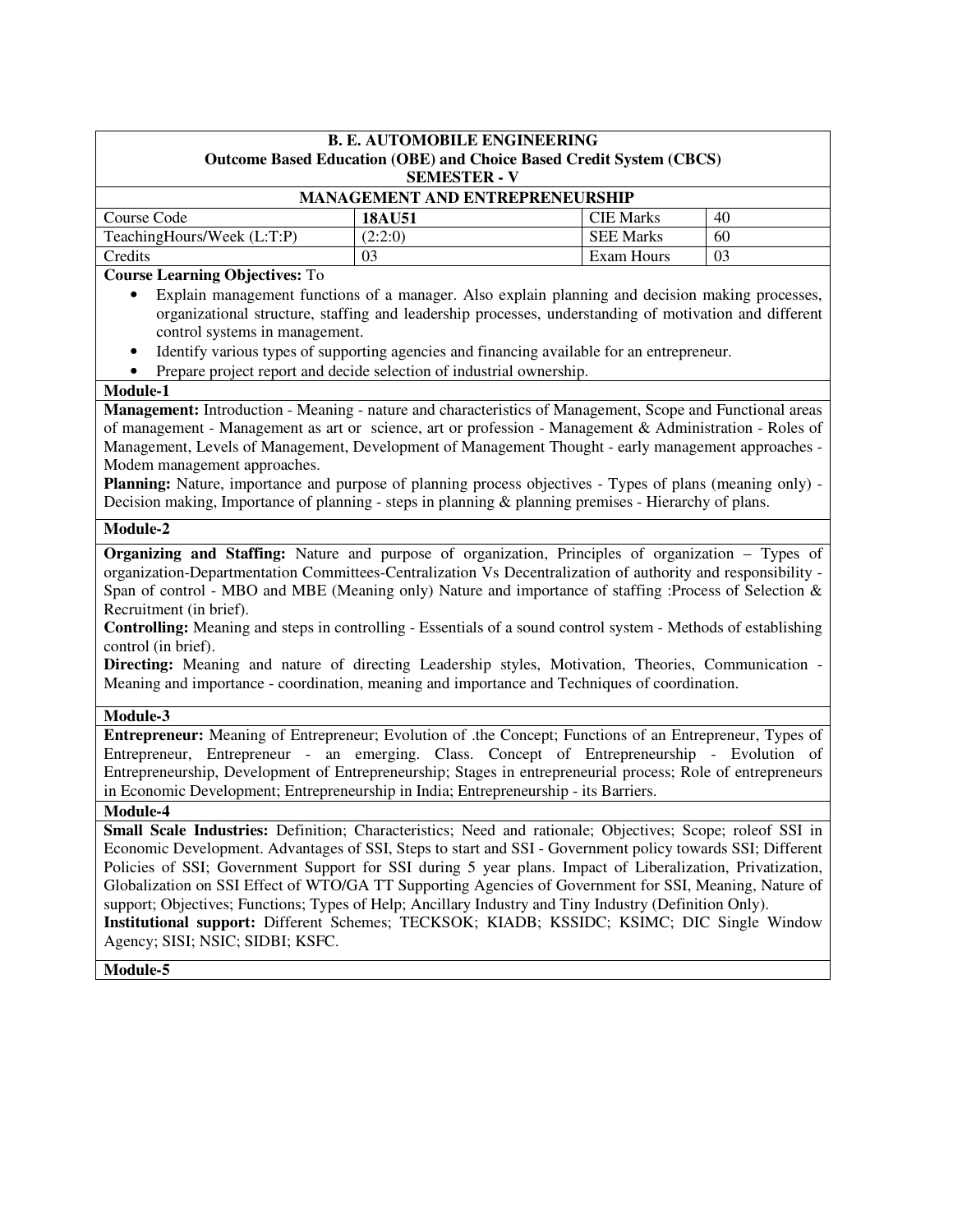**Preparation of Project:** Meaning of Project; Project Identification; Project Selection; Project Report; Need and Significance of Report; Contents; formulation; Guidelines by Planning Commission for Project report; Network Analysis; Errors of Project Report; Project Appraisal. Identification of. Business Opportunities: Market Feasibility Study; Technical Feasibility Study; Financial Feasibility Study & Social Feasibility Study. **Industrial ownership:** Definition and meaning of Partnership, Characteristics of Partnership, Kinds of Partners, Partnership Agreement or Partnership Deed, Registration of Partnership Firm, Rights, Duties and Liabilities of Partners, Advantages and Disadvantages of Partnership, Sole proprietorship, Features, Scope Advantages and Disadvantages of Sole Proprietorship.

**Course Outcomes:** After completion of above course, students will be able to

- Explain management functions of a manager. Also explain planning and decision making processes, organizational structure, staffing and leadership processes, understanding of motivation and different control systems in management.
- Identify various types of supporting agencies and financing available for an entrepreneur.
- Prepare project report and decide industrial ownership.

- The question paper will have ten full questions carrying equal marks.
- Each full question will be for 20 marks.
- There will be two full questions (with a maximum of four sub- questions) from each module.

| SI.<br>No.        | Title of the Book                                                             | Name of the<br>Author/s       | Name of the Publisher                                   | <b>Edition and Year</b> |
|-------------------|-------------------------------------------------------------------------------|-------------------------------|---------------------------------------------------------|-------------------------|
| <b>Textbook/s</b> |                                                                               |                               |                                                         |                         |
|                   | Principles of Management                                                      | P. C. Tripathi,<br>P.N. Reddy | Tata McGraw Hill.                                       | 6th edition, 2017       |
| $\overline{2}$    | Dynamics of Entrepreneurial<br>Development & Management                       | Vasant Desai                  | Publishing<br>Himalaya<br>House.                        | 6th edition, 2018       |
| 3                 | <b>Entrepreneurship Development</b>                                           | Poornima. M.<br>Charantimath  | <b>Small Business Enterprises</b><br>-Pearson Education | 2006                    |
|                   | <b>Reference Books</b>                                                        |                               |                                                         |                         |
| 1                 | <b>Management Fundamentals</b><br>Concepts, Application, Skill<br>Development | Robers<br>Lusier.<br>Thomson. | South<br>western<br>cangage<br>learning USA             | 2012                    |
| $\overline{2}$    | <b>Entrepreneurship Development</b>                                           | S. S. Khanka                  | S. Chand & Co. New Delhi.                               | 2015                    |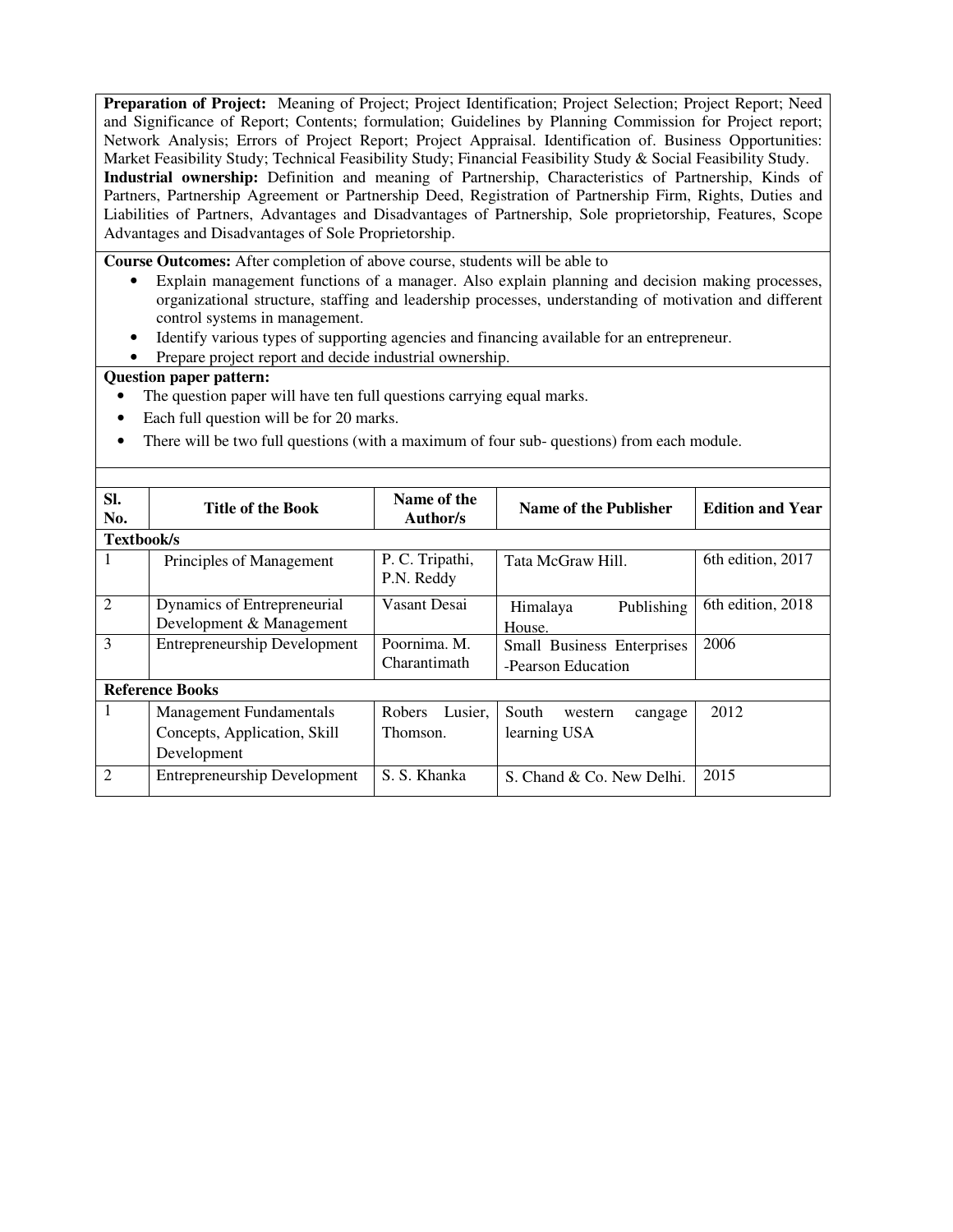### **B. E. AUTOMOBILE ENGINEERING Outcome Based Education (OBE) and Choice Based Credit System (CBCS) SEMESTER - V**

## **DYNAMICS OF MACHINES Course Code 18AU52 COUR 18AU52 CIE Marks** 40  $TeachingHouse (L: T:P)$  (3:2:0) SEE Marks 60 Credits 104 Exam Hours 103

#### **Course Learning Objectives:**

- Calculate static and dynamic forces at various points in different types of mechanism, flywheel dimensions.
- Determine and take corrective action on imbalance due to rotating masses and reciprocating masses.
- Find controlling force in various governors.
- Describe fluctuation of energy in flywheel, various types of governors and to understand method of finding.
- Analyse gyroscopic effect on aeroplane and automobiles stability.
- Analyze cams for follower motions.

## **Module-1**

**Static Force Analysis:** Introduction, Static equilibrium, Equilibrium of two force, three force and four force members, Members with two forces and torque, Free body diagrams, Static force analysis (graphical) of four bar mechanism and slider-crank mechanism without and without friction.

**Dynamic/Inertia Force Analysis:** Introduction, D'Alembert's principle, Inertia force , inertia torque, dynamically equivalent systems, correction couple, line of action of inertia force in a link, inertia force analysis (graphical) of a four bar mechanism, inertia force analysis (analytical) of slider crank mechanism [(i) neglecting the mass of the connecting rod; (ii) considering the mass of the connecting rod].

#### **Module-2**

**Balancing of Rotating Masses:** Introduction, Static and dynamic balancing, balancing of single revolving mass by balancing masses in same plane and in different planes, Balancing of several masses revolving in the same plane, balancing of several masses revolving in different planes.

**Balancing of Reciprocating Masses:** Introduction, primary balancing, secondary balancing, Inertia effect of crank and connecting rod, balancing of single cylinder engine, balancing of multi cylinder-inline engine, balancing of V - engines.

#### **Module-3**

**Flywheel:** Introduction, Turning moment diagrams, Fluctuation of Energy and speed, energy stored in a flywheel, determination of size of flywheels.

**Governors:** Introduction, Types of governors; force analysis of Porter and Hartnell governors. Controlling force, stability, condition for stability, sensitiveness, iso-chronisms, hunting, effort and power of governor.

## **Module-4**

**Friction:** Types friction, law of friction, force analysis of sliding body, screw friction, screw jack, flat pivot bearing, flat collar bearing.

**Belt and Chain drives:** Types of belts and chains, flat belts; angular velocity, law of belting, length of open and cross belts, centrifugal tension, condition for maximum power. V-belts, ratio of tensions, chain drives, chain pits and chain length.

#### **Module-5**

**Gyroscope:** Introduction, Vectorial representation of angular motion, gyroscopic couple, effect of gyroscopic couple on bearings, aircraft, ship, stability of two wheelers and four wheelers.

**Analysis of cams:** Introduction, Analysis of (i) tangent cam with roller follower (ii) Circular arc cam with flat faced follower.

**Course Outcomes:** At the end of the course the student will be able to:

• Calculate static and dynamic forces at various points in different types of mechanism, flywheel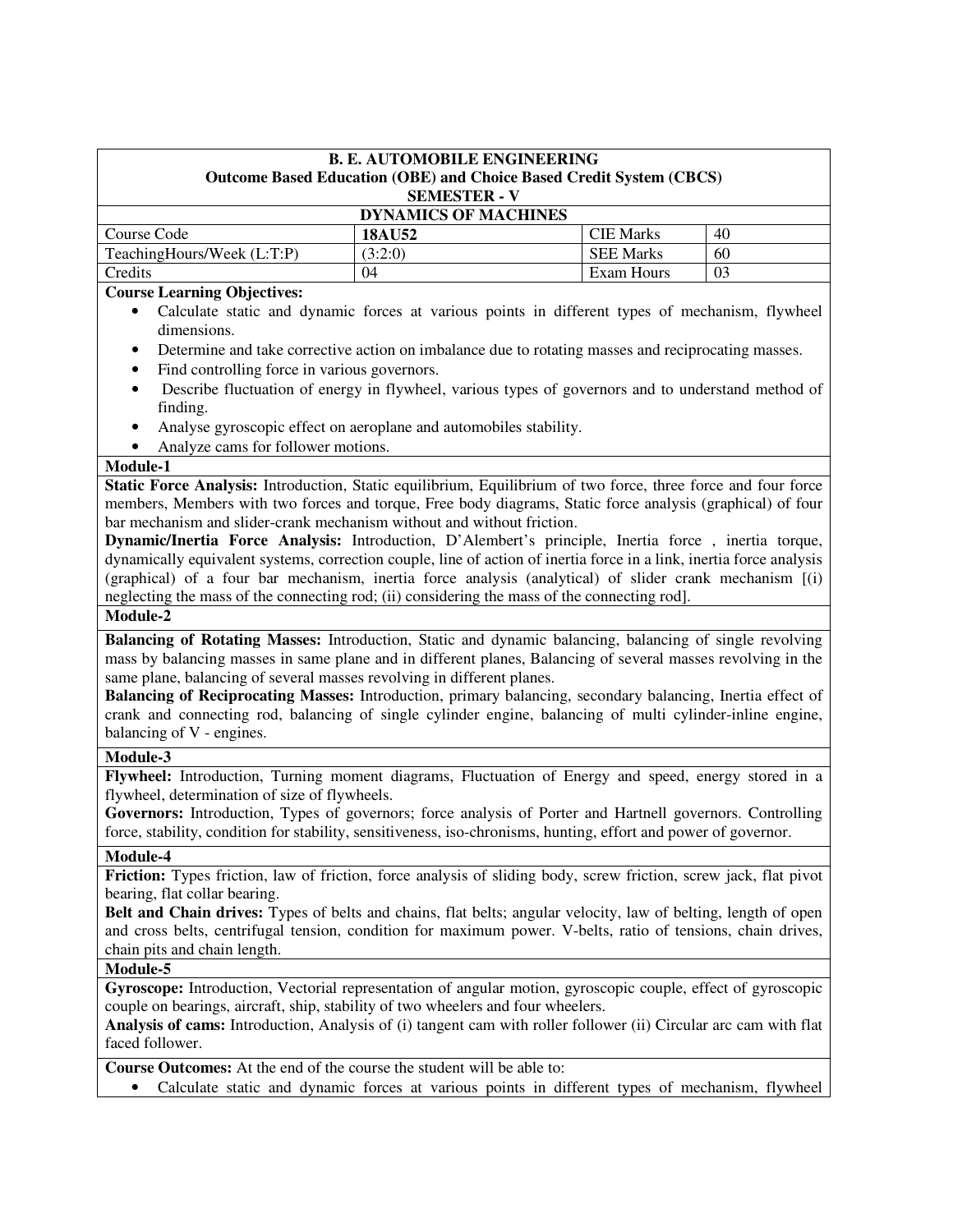dimensions.

- Determine and take corrective action on imbalance due to rotating masses and reciprocating masses.
- Find controlling force in various governors.
- Describe fluctuation of energy in flywheel, various types of governors and to understand method of finding.
- Analyse gyroscopic effect on aeroplane and automobiles stability.
- Draw cam profiles for different follower motions.

- The question paper will have ten full questions carrying equal marks.
- Each full question will be for 20 marks.
- There will be two full questions (with a maximum of four sub- questions) from each module.

| <b>SI</b><br>N <sub>0</sub> | <b>Title of the Book</b>          | Name of the<br>Author/s | Name of the Publisher     | <b>Edition and</b><br>Year |
|-----------------------------|-----------------------------------|-------------------------|---------------------------|----------------------------|
| Textbook/s                  |                                   |                         |                           |                            |
| 1                           | Theory of Machines                | Rattan S. S.            | Tata McGraw Hill          | 2012                       |
|                             |                                   |                         | <b>Publishing Company</b> |                            |
|                             |                                   |                         | Ltd                       |                            |
| $\overline{2}$              | Theory of Machines                | Sadhu Singh             | Pearson Publications,     | 2000                       |
|                             |                                   |                         | New Delhi                 |                            |
|                             | <b>Reference Books</b>            |                         |                           |                            |
| 3                           | Theory of Machines and Mechanisms | Joseph E.               | McGraw Hill               | 1998                       |
|                             |                                   | Shigley,                | publications              |                            |
|                             |                                   | Jr. Uicker John         |                           |                            |
| $\overline{4}$              | Dynamics of Machinery             | A.R.                    | John Wiley & sons.        | 2000                       |
|                             |                                   | Holowenko               |                           |                            |
| 5                           | Theory of Machines                | R. S. Khurmi            | S. Chand and Co.          | 2015                       |
|                             |                                   | and J. K. Gupt          |                           |                            |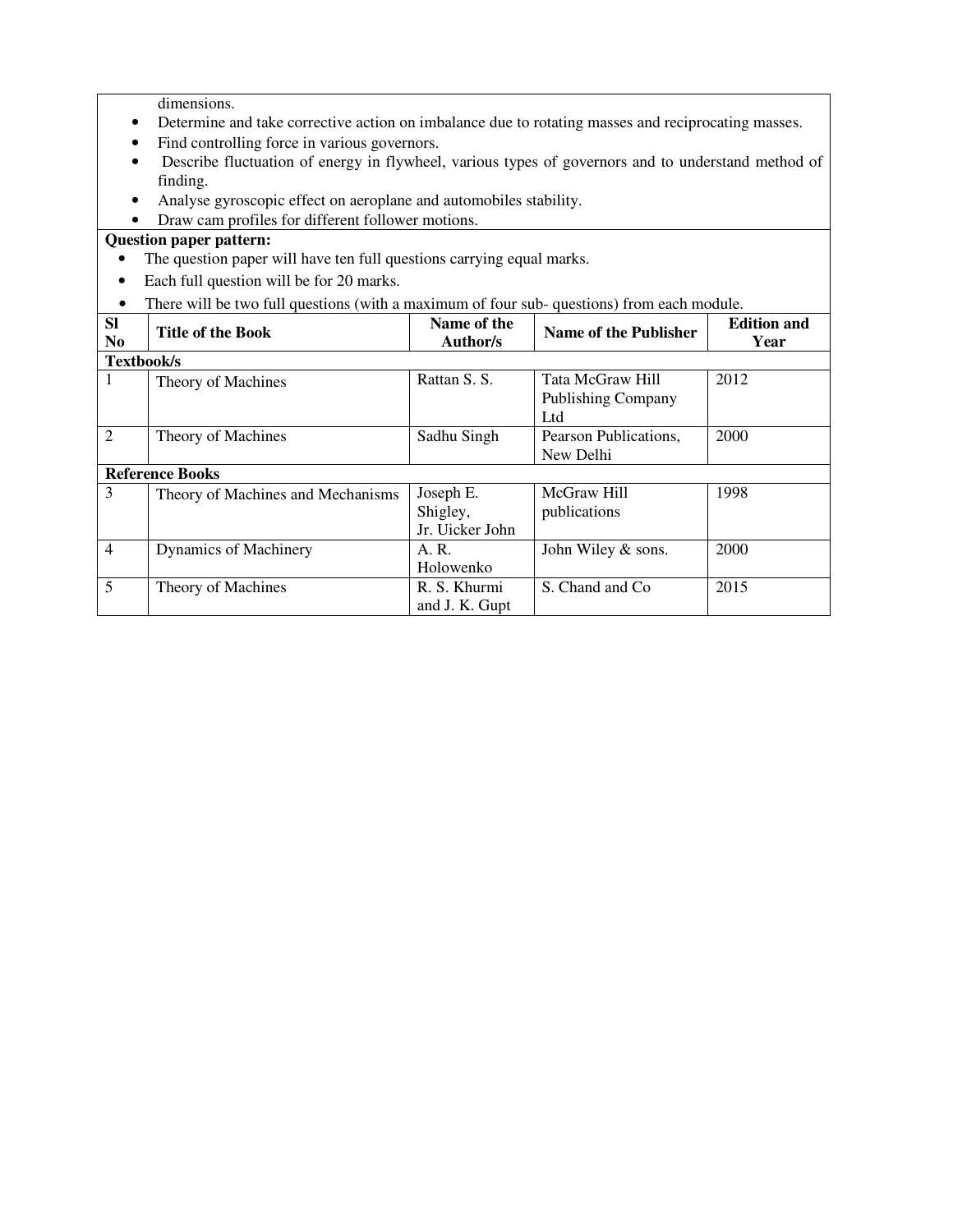| <b>B. E. AUTOMOBILE ENGINEERING</b><br><b>Outcome Based Education (OBE) and Choice Based Credit System (CBCS)</b>                                                                                                                      |               |                                |                                      |                            |  |  |
|----------------------------------------------------------------------------------------------------------------------------------------------------------------------------------------------------------------------------------------|---------------|--------------------------------|--------------------------------------|----------------------------|--|--|
| <b>SEMESTER - V</b><br><b>DESIGN OF MACHINE ELEMENTS - I</b>                                                                                                                                                                           |               |                                |                                      |                            |  |  |
|                                                                                                                                                                                                                                        |               |                                |                                      |                            |  |  |
| Course Code<br>Teaching Hours/Week (L:T:P)                                                                                                                                                                                             | 18AU53        |                                | <b>CIE Marks</b><br><b>SEE Marks</b> | 40<br>60                   |  |  |
| Credits                                                                                                                                                                                                                                | (3:2:0)<br>04 |                                | Exam Hours                           | 03                         |  |  |
|                                                                                                                                                                                                                                        |               |                                |                                      |                            |  |  |
| <b>Course Learning Objectives:</b>                                                                                                                                                                                                     |               |                                |                                      |                            |  |  |
| Define and explain basic terms related to the design of machine elements.<br>Design various machine elements.                                                                                                                          |               |                                |                                      |                            |  |  |
| Module-1                                                                                                                                                                                                                               |               |                                |                                      |                            |  |  |
| Introduction: Designation and Mechanical properties of Engineering Materials, design considerations, basic                                                                                                                             |               |                                |                                      |                            |  |  |
| design concept (strength consideration), Failure of brittle materials, Failure of ductile materials, factor of                                                                                                                         |               |                                |                                      |                            |  |  |
| safety, criteria for selection of factor of safety, design of simple machine members subjected to static loading                                                                                                                       |               |                                |                                      |                            |  |  |
| (including eccentric load) [limited to biaxial stresses (normal, shear, bending, torsional, crushing/bearing,                                                                                                                          |               |                                |                                      |                            |  |  |
| principal stresses)].                                                                                                                                                                                                                  |               |                                |                                      |                            |  |  |
| Theories of Failure: Maximum normal stress theory, Maximum shear stress theory, Distortion energy theory.                                                                                                                              |               |                                |                                      |                            |  |  |
| Module-2                                                                                                                                                                                                                               |               |                                |                                      |                            |  |  |
| Stress Concentration: Stress concentration factor, design of simple elements with stress raisers.                                                                                                                                      |               |                                |                                      |                            |  |  |
| Impact Strength: Introduction, Impact stresses due to axial, bending and torsional loads, effect of inertia.                                                                                                                           |               |                                |                                      |                            |  |  |
| Design for fatigue strength: Introduction, types of fluctuating stresses, fatigue and endurance limit, S-N                                                                                                                             |               |                                |                                      |                            |  |  |
| Diagram, Low cycle fatigue, High cycle fatigue, endurance limit modifying factors: load, size and surface                                                                                                                              |               |                                |                                      |                            |  |  |
| factors, Stress concentration effects; notch sensitivity, design for infinite life, combined steady and variable                                                                                                                       |               |                                |                                      |                            |  |  |
| stress, Soderberg and Goodman relationship, stresses due to combined loading, cumulative fatigue damage -                                                                                                                              |               |                                |                                      |                            |  |  |
| Miner's equation.                                                                                                                                                                                                                      |               |                                |                                      |                            |  |  |
| Module-3                                                                                                                                                                                                                               |               |                                |                                      |                            |  |  |
| Design of Simple Machine Elements: Design of Knuckle joints. Keys: Types of keys, Design of keys,                                                                                                                                      |               |                                |                                      |                            |  |  |
| Couplings, types of couplings, design of flange type of rigid coupling.                                                                                                                                                                |               |                                |                                      |                            |  |  |
| Design of Shaft: Introduction, types of shafts, shafts subjected to combine bending and twisting, shaft design                                                                                                                         |               |                                |                                      |                            |  |  |
| (including hollow shafts) based on strength, shaft design based on torsional rigidity, ASME code for shaft                                                                                                                             |               |                                |                                      |                            |  |  |
| design.                                                                                                                                                                                                                                |               |                                |                                      |                            |  |  |
| Module-4                                                                                                                                                                                                                               |               |                                |                                      |                            |  |  |
| Riveted Joints: Introduction, methods of riveting, Types of rivets, rivet materials, types of riveted joints,                                                                                                                          |               |                                |                                      |                            |  |  |
| failures of riveted joints, joint efficiency.                                                                                                                                                                                          |               |                                |                                      |                            |  |  |
| Welded Joints: Introduction, types of welded joints, design of welded joints (butt joints, fillet welds, axially                                                                                                                       |               |                                |                                      |                            |  |  |
| loaded unsymmetrical welded joints, eccentrically loaded welded joints).                                                                                                                                                               |               |                                |                                      |                            |  |  |
| Module-5                                                                                                                                                                                                                               |               |                                |                                      |                            |  |  |
| <b>Threaded Joints:</b> Introduction, basic terminology of screw threads, types of screw threads, types of screw<br>fastenings, designations of screw threads, Stresses in threaded fasteners due to static loading, Effect of initial |               |                                |                                      |                            |  |  |
| tension, threaded joints for cylinder covers, design of eccentrically loaded bolted joints.                                                                                                                                            |               |                                |                                      |                            |  |  |
|                                                                                                                                                                                                                                        |               |                                |                                      |                            |  |  |
| <b>Power Screws:</b> Introduction, Types of screw threads used for power screws, Design of Power Screws,<br>efficiency, self-locking and over hauling. Design of screw jack.                                                           |               |                                |                                      |                            |  |  |
|                                                                                                                                                                                                                                        |               |                                |                                      |                            |  |  |
| <b>Course Outcomes:</b> At the end of the course the student will be able to:<br>Define and explain basic terms related to the design of machine elements.                                                                             |               |                                |                                      |                            |  |  |
| Design various machine elements                                                                                                                                                                                                        |               |                                |                                      |                            |  |  |
| <b>Question paper pattern:</b>                                                                                                                                                                                                         |               |                                |                                      |                            |  |  |
| The question paper will have ten full questions carrying equal marks.                                                                                                                                                                  |               |                                |                                      |                            |  |  |
|                                                                                                                                                                                                                                        |               |                                |                                      |                            |  |  |
| Each full question will be for 20 marks.<br>$\bullet$                                                                                                                                                                                  |               |                                |                                      |                            |  |  |
| There will be two full questions (with a maximum of four sub- questions) from each module<br>$\bullet$                                                                                                                                 |               |                                |                                      |                            |  |  |
| <b>Sl</b><br><b>Title of the Book</b><br>N <sub>0</sub>                                                                                                                                                                                |               | Name of the<br><b>Author/s</b> | <b>Name of the Publisher</b>         | <b>Edition and</b><br>Year |  |  |
| Textbook/s                                                                                                                                                                                                                             |               |                                |                                      |                            |  |  |
|                                                                                                                                                                                                                                        |               |                                |                                      |                            |  |  |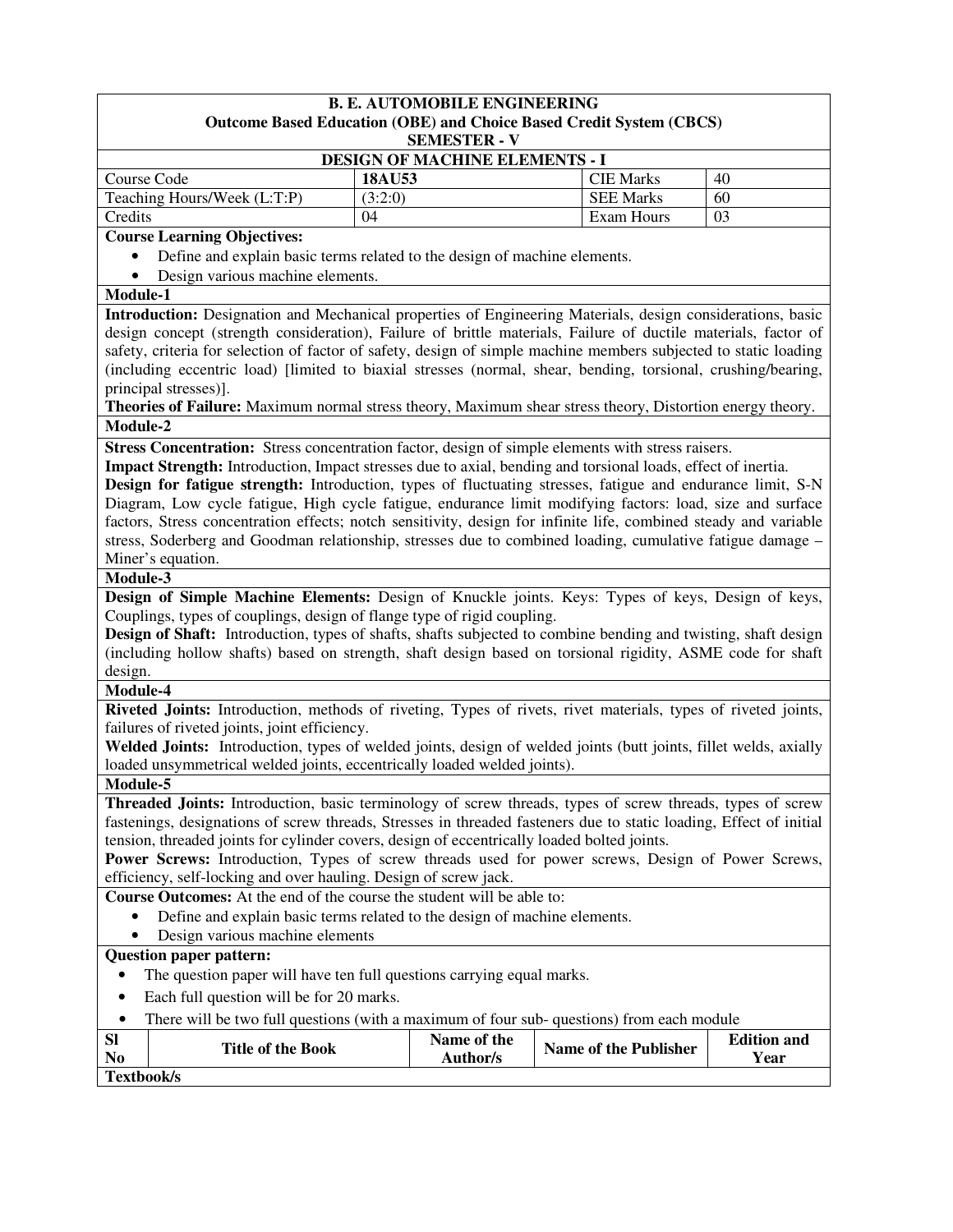|                | Design of Machine Elements         | V. B. Bhandari   | Tata McGraw Hill          | 2nd Edition |
|----------------|------------------------------------|------------------|---------------------------|-------------|
|                |                                    |                  | <b>Publishing Company</b> | 2007        |
|                |                                    |                  | Ltd New Delhi             |             |
| $\overline{2}$ | Mechanical Engineering Design      | Joseph E shigley | McGraw hill               | edition-6,  |
|                |                                    | and Charles R.   | international             | 2009.       |
|                |                                    | G. Budynas       |                           |             |
| 3              | Design Data Hand Book              | K. Lingaiah      | McGraw Hill               | 2nd Ed.2003 |
| $\overline{4}$ | Design Data Hand Book              | K. Mahadevan     | CBS Publication.          | 2001        |
|                |                                    | and Balaveera    |                           |             |
|                |                                    | Reddy            |                           |             |
|                | <b>Reference Books</b>             |                  |                           |             |
| 3              | Theory and problems of Machine     | Hall,            | Tata McGraw Hill          | 2014        |
|                | Design (Schaum's Outlines series), | Holowenko.       | <b>Publishing Company</b> |             |
|                |                                    |                  | Ltd., New Delhi.          |             |
| $\overline{4}$ | Machine design-I                   | J. B. K. Das     | Sapna Book House,         | 2010        |
|                |                                    | Laughlin         | Bangalore                 |             |
|                |                                    |                  |                           |             |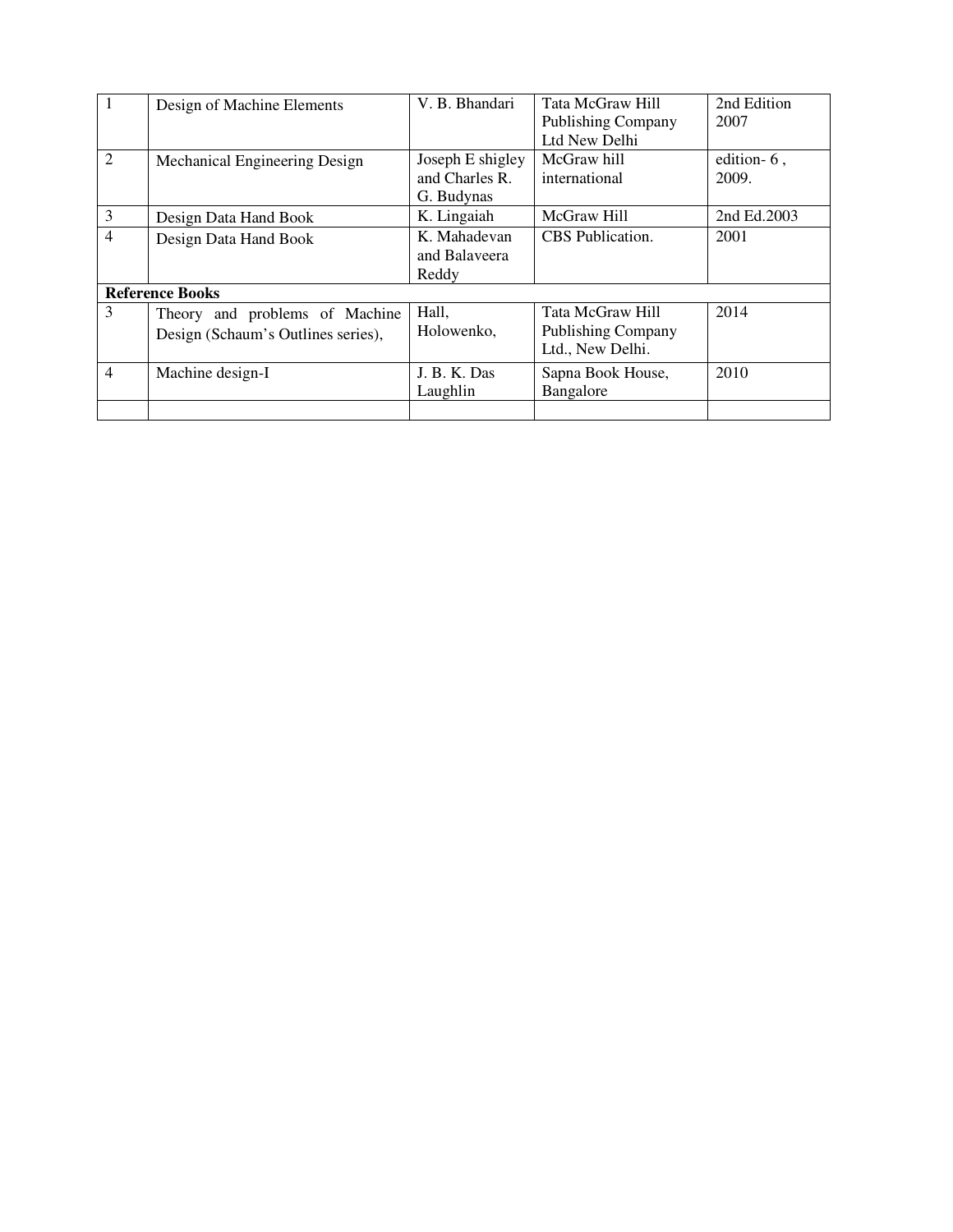#### **B. E. AUTOMOBILE ENGINEERING Outcome Based Education (OBE) and Choice Based Credit System (CBCS) SEMESTER - V**

#### **AUTOMOTIVE FUELS AND COMBUSTION**

| AUTOMOTIVE FUELS AND COMBUSTION |               |                  |    |  |
|---------------------------------|---------------|------------------|----|--|
| Course Code                     | <b>18AU54</b> | <b>CIE</b> Marks | 40 |  |
| TeachingHours/Week (L:T:P)      | (3:0:0)       | <b>SEE Marks</b> | 60 |  |
| <b>Credits</b>                  |               | Exam Hours       | 03 |  |

## **Course Learning Objectives:**

- Explain available energy sources for internal combustion engine.
- Determine correct A/F ratio for a given fuel.
- Explain stages of combustion in S.I. & C.I. engines.
- Design SI & CI engine combustion chambers.
- Explain and differentiate between multi fuel and duel fuel engines.

#### **Module-1**

**Energy Sources:** Exhaustible sources - crude oil, Natural gas, Inexhaustible sources - Solar energy, Wind power, Tidal Power, Geo-thermal power. Energy from Bio-gas, Synthetic fuels-Fuel Cells, Hydrogen-only a brief introduction.

**Liquid Fuels:** Origin of petroleum, its chemistry, normal paraffin's, iso-paraffins, olefins, naphthalene and aromatics. Refining of petroleum: Fractional distillation, Cracking, Reforming process, Thermal reforming, polymerization, alkylation, and isomerisation. Properties and tests : Specific Gravity, viscosity, flash and fire points, calorific value, rating of fuels, vapour pressure, cloud and pour point, annealing point, diesel index, carbon residue and ash content determination.

#### **Module-2**

#### **I. C. Engine fuels:**

Properties and rating of fuels, chemical energy of fuels, Reaction Equation, Properties of A/F mixture, combustion temp, combustion charts, Lead free gasoline's, low and ultra – low sulphur diesels, LPG, CNG, Alcohols, Biodiesels, Gaseous Fuel Injections, Dual Fueling and Controls – CNG and Gasoline, Hydrogen and Diesel, Alcohols and Diesels etc.

#### **Combustion Equations:**

Combustion equation, conversion of gravimetric to volumetric analysis. Determination of theoretical minimum quantity of air for complete combustion. Determination of air fuel ratio for a given fuel. Numerical problems, flue gas analysis, gas Chromatograph.

#### **Module-3**

## **Combustion in S. I. Engines:**

Initiation of combustion, combustion stages, flame velocities, effect of variables on ignition lag and flame propagation, normal and abnormal combustion, pre-ignition, surface ignition, detonation, theories of detonation, effects of engine variables on detonation, effects of detonation, control of detonation, features and design consideration of combustion chambers, types of combustion chambers.

#### **Combustion in C. I. Engines:**

Various stages of combustion, vaporization of fuel droplets and spray formation, air motion, swirl, squish, tumble flow, velocities, diesel knock and its effect, methods of controlling diesel knock, features and design considerations of combustion chambers, types of combustion chambers.

## **Module-4**

## **Engine Testing and Performance:**

Performance parameters, Basic measurements, Measurements of Speed, Fuel consumption, air consumption, brake power and different types of dynamometers, frictional power measurement by willam's line method, Morse test and other methods, indicated power, blow by measurement, performance maps, and heat balance and related numerical.

#### **Module-5**

## **Dual fuel and Multi-fuel Engines:**

Combustion in dual fuel engines, Factor affecting combustion. Main types of gaseous fuels, Supercharge knock control & Performance of diesel fuel engines. Characteristics of multi fuel engines, Modification of fuel system, suitability of various engines as multi fuel unit, performance of multi fuel engines.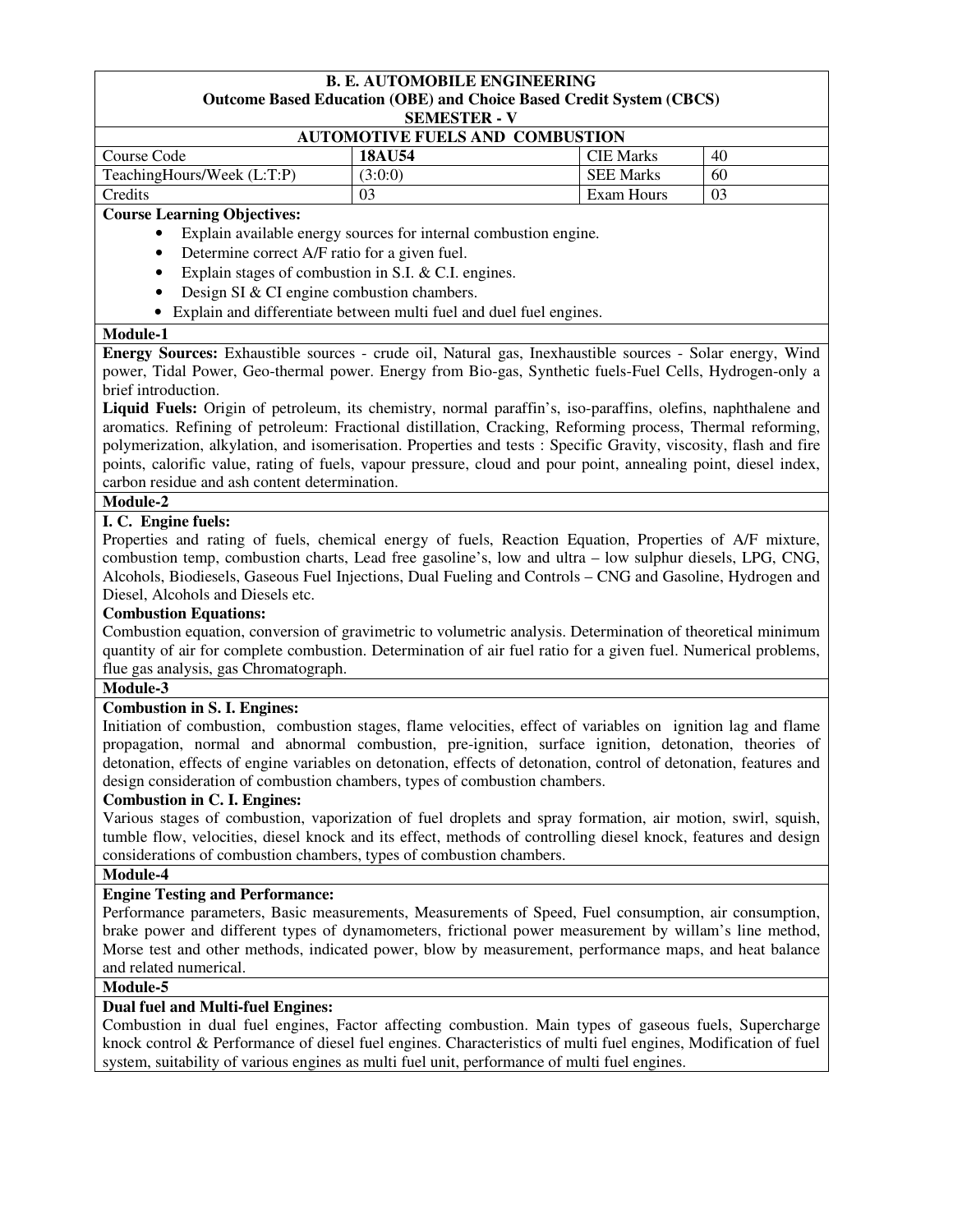## **Course Outcomes:**

At the end of the course the student will be able to:

- Explain available energy sources for internal combustion engine.
- Determine correct A/F ratio for a given fuel.
- Explain stages of combustion in S.I. & C.I. engines.
- Design SI & CI engine combustion chambers.
- Explain and differentiate between multi fuel and duel fuel engines.

- The question paper will have ten full questions carrying equal marks.
- Each full question will be for 20 marks.
- There will be two full questions (with a maximum of four sub- questions) from each module.

| SI.<br>No.             | <b>Title of the Book</b>                          | Name of the<br>Author/s         | Name of the<br><b>Publisher</b>                     | <b>Edition and</b><br>Year |
|------------------------|---------------------------------------------------|---------------------------------|-----------------------------------------------------|----------------------------|
| Textbook/s             |                                                   |                                 |                                                     |                            |
| 1                      | I. C. Engines                                     | Mathur& Sharma                  | Dhanpat Rai& Sons,<br>New Delhi                     | 1994                       |
| $\overline{2}$         | Fuels & Combustion                                | S. P. Sharma &<br>Chandra Mohan | Tata McGraw-Hill,<br>New Delhi                      | 1987                       |
| <b>Reference Books</b> |                                                   |                                 |                                                     |                            |
| 3                      | <b>Internal Combustion Engines</b>                | Ganesan, V                      | Tata McGraw Hill<br>Book Co.,                       | 1995                       |
| $\overline{4}$         | <b>Internal Combustion Engine</b><br>Fundamentals | John B. Heywood                 | McGraw Hill Book                                    | 1998                       |
| 5                      | Internal Combustion Engine and<br>Air Pollution   | Obert, E. F.                    | <b>International Text</b><br><b>Book Publishers</b> | 1983                       |
|                        |                                                   |                                 |                                                     |                            |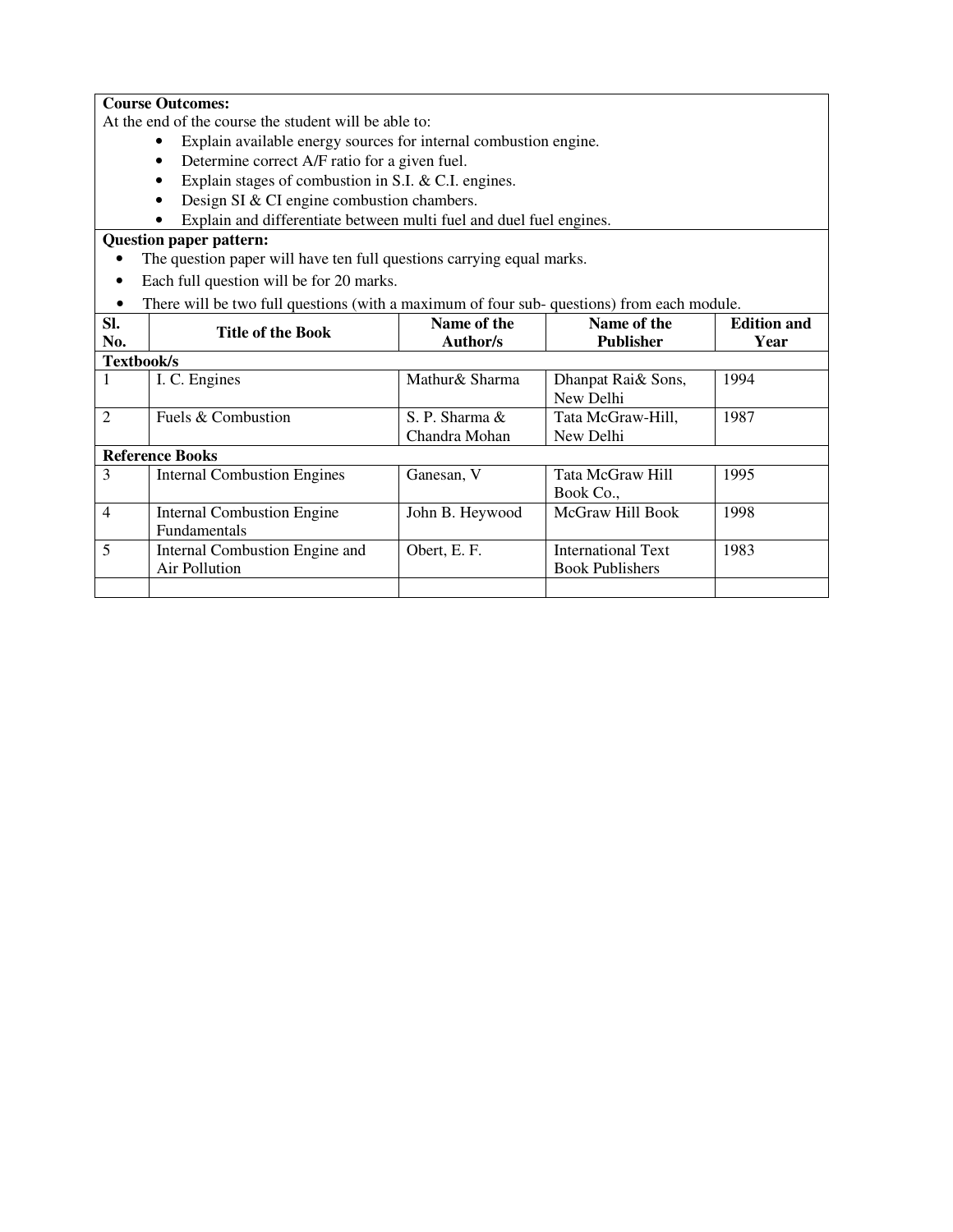| <b>B. E. AUTOMOBILE ENGINEERING</b>                                                               |               |                  |    |  |  |  |  |
|---------------------------------------------------------------------------------------------------|---------------|------------------|----|--|--|--|--|
| <b>Outcome Based Education (OBE) and Choice Based Credit System (CBCS)</b><br><b>SEMESTER - V</b> |               |                  |    |  |  |  |  |
| <b>AUTOMOTIVE TRANSMISSION</b>                                                                    |               |                  |    |  |  |  |  |
| Course Code                                                                                       | <b>18AU55</b> | <b>CIE Marks</b> | 40 |  |  |  |  |
| TeachingHours/Week (L:T:P)                                                                        | (3:0:0)       | <b>SEE Marks</b> | 60 |  |  |  |  |
| Credits                                                                                           | 03            | Exam Hours       | 03 |  |  |  |  |
| $\alpha$ r $\alpha$ i<br>$\mathbf{r}$                                                             |               |                  |    |  |  |  |  |

**Course Learning Objectives: To** 

- Explain the Constructional, design and working principles of different types of clutches, fluid couplings, torque convertors, different gear box etc..
- Determine the gear ratio, speed of vehicle and number of teeth on driving and driven gears.
- Explain the constructional and principle of operation of different types epicyclic gear box, Calculation of gear ratio for epicyclic gear box.
- Understand necessity, advantages, constructional and principle of operation of different types of automatic transmissions and hydraulic control.

#### **Module-1**

**Clutch:** Necessity of clutch in an automobile, requirements of a clutch, Clutch materials, clutch lining, different types of clutches, friction clutches-Single plate clutch, multi plate clutch, cone clutch, centrifugal clutch, electromagnetic clutch, hydraulic clutches, Vacuum operated clutch, Clutch adjustment, Clutch troubles and their causes, Numerical problems.

#### **Module-2**

Fluid Coupling & One way clutches: Constructional details of various types, percentage slip, one way clutches (Over running clutch) like sprag clutch, ball and roller one way clutches, necessity and field of application, working fluid requirements, fluid requirements, fluid requirements and fluid coupling characteristics.

**Hydrodynamic Torque converters:** Introduction to torque converters, comparisons characteristics, slip, principles of torque multiplication, 3 and 4 phase torque converters, typical hydrodynamic transmission.

#### **Module-3**

**Power Required for Propulsion:** The need for transmission,Various Resistances to Motion of the Automobile, Traction, tractive effort Performance curves, acceleration gradeability, drawbar pull, Numerical Problems.

**Transmission:** Necessity of gear box, Calculation of gear ratios for vehicles, Performance characteristics in different gears , Desirable speed ratios of gear boxes, Constructional details of - Sliding-mesh gear box, Constant-mesh gear box, Synchromesh gear box, auxiliary transmissions, numerical problems.

# **Module-4**

**Epicyclic Transmission:** Principle of operation, types of planetary transmission, Wilson planetary transmission, Ford-T model gear box , Pre selective mechanism, Vacuum control, pneumatic control, hydraulic control in the planetary gear system, Over drives, Numerical problems.

## **Module-5**

**Hydrostatic Drives:** Principles of hydrostatic drives, different systems of hydrostatic drives, constant displacement pump and constant displacement motor, variable displacement pump and constant displacement motor and variable displacement motor, variable displacement pump and variable displacement motor, applications, plunger type pump and plunger type motor, advantages and limitations, typical hydrostatic drives, hydrostatic shunt drives.

**Automatic Transmission:** Principle, general description and Working of representative types like Borge warner, 4-speed and 6-speed automatic transmission longitudinally mounted four speed automatic transmission, hydramatic transmission, the fundamentals of a hydraulic control system, basic four speed hydraulic control system.

**Course Outcomes:** At the end of the course the student will be able to:

• Explain the Constructional, design and working principles of different types of clutches, fluid couplings, torque convertors, different gear box etc..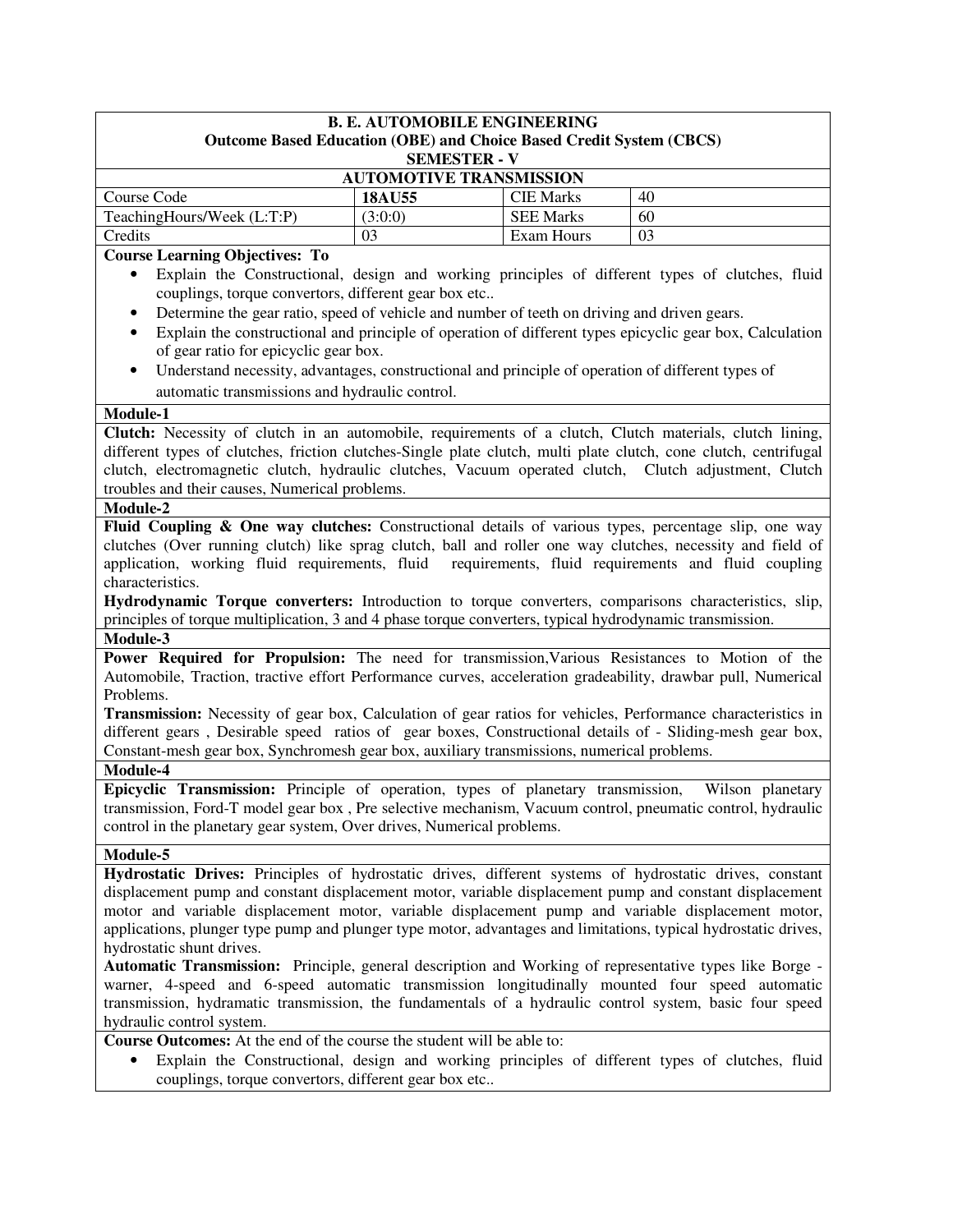- Determine the gear ratio, speed of vehicle and number of teeth on driving and driven gears.
- Explain the constructional and principle of operation of different types epicyclic gear box, Calculation of gear ratio for epicyclic gear box.
- Explain the necessity, advantages, constructional and principle of operation of different types of automatic transmissions and hydraulic control.

- The question paper will have ten full questions carrying equal marks.
- Each full question will be for 20 marks.
- There will be two full questions (with a maximum of four sub- questions) from each module.

| SI.<br>No.     | <b>Title of the Book</b>                                  | Name of the<br>Author/s   | Name of the Publisher                   | <b>Edition and Year</b> |
|----------------|-----------------------------------------------------------|---------------------------|-----------------------------------------|-------------------------|
|                | <b>Textbook/s</b>                                         |                           |                                         |                         |
|                | <b>Automotive Mechanics</b>                               | N.K. Giri                 | Khanna Publication, New<br>Delhi        | 2014                    |
| 2              | <b>Advanced Vehicle Technology</b>                        | Heinz Heisler             |                                         | 2002.                   |
|                | <b>Reference Books</b>                                    |                           |                                         |                         |
| 3              | <b>Transmissions</b><br>and<br>Automotive<br>Power trains | Crouse W.H.               | McGraw Hill Co. 5thedn.                 | 1976.                   |
| $\overline{4}$ | Motor Vehicle                                             | Newton K and<br>Steeds. W | Butter Worth's & Co.<br>Publishers Ltd. | 1997.                   |
|                |                                                           |                           |                                         |                         |
| 5              | Automobile Engineering                                    | Kirpal Singh              | Standard Pub.                           | 2011.                   |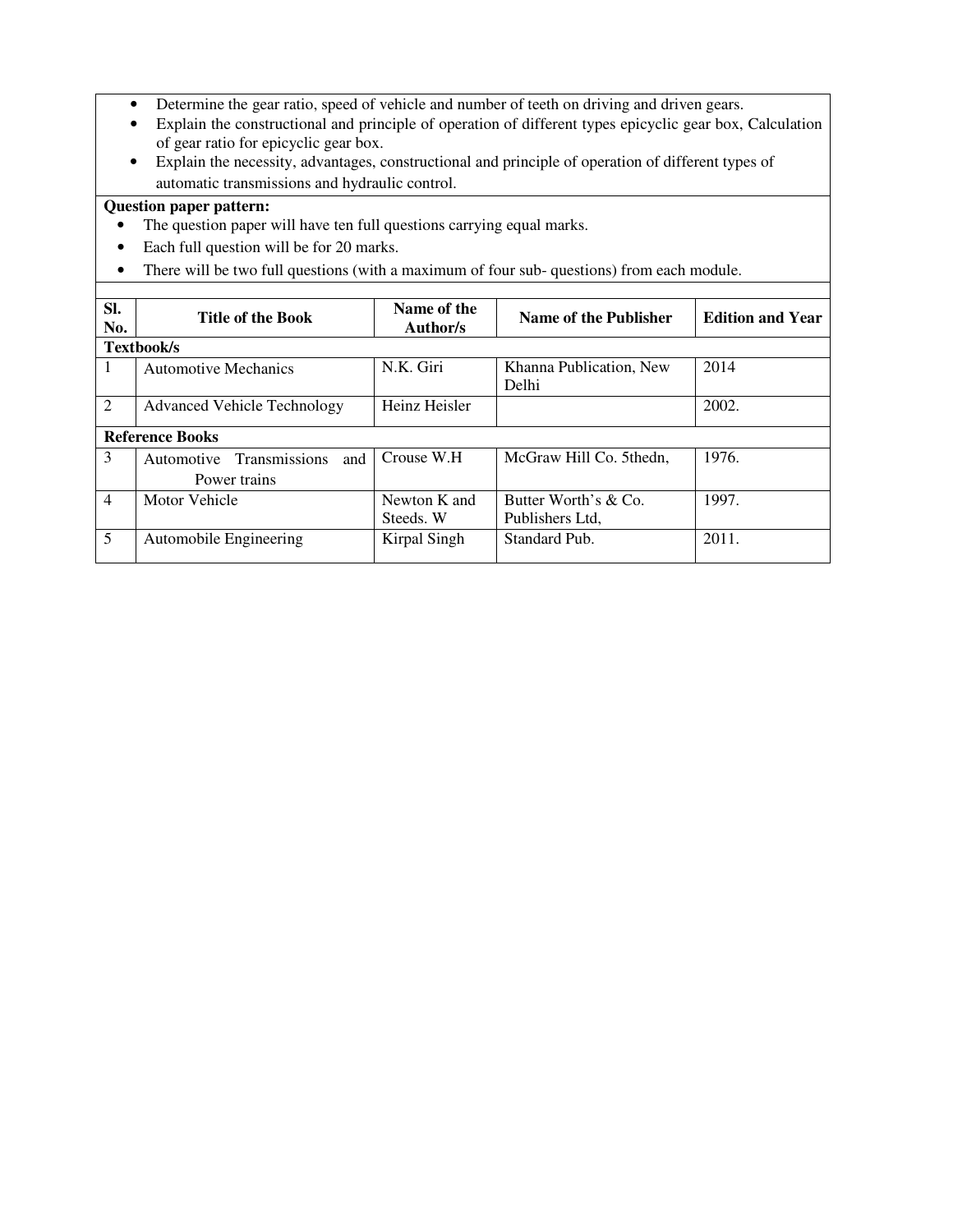| <b>B. E. AUTOMOBILE ENGINEERING</b> )<br><b>Outcome Based Education (OBE) and Choice Based Credit System (CBCS)</b>                                                                                   |                                                                                                     |                  |    |  |  |  |
|-------------------------------------------------------------------------------------------------------------------------------------------------------------------------------------------------------|-----------------------------------------------------------------------------------------------------|------------------|----|--|--|--|
|                                                                                                                                                                                                       | <b>SEMESTER - V</b>                                                                                 |                  |    |  |  |  |
| HYDRAULICS AND PNEUMATICS                                                                                                                                                                             |                                                                                                     |                  |    |  |  |  |
| Course Code                                                                                                                                                                                           | <b>18AU56</b>                                                                                       | <b>CIE</b> Marks | 40 |  |  |  |
| TeachingHours/Week (L:T:P)                                                                                                                                                                            | (3:0:0)                                                                                             | <b>SEE Marks</b> | 60 |  |  |  |
| Credits                                                                                                                                                                                               | 03                                                                                                  | Exam Hours       | 03 |  |  |  |
| <b>Course Learning Objectives: To</b>                                                                                                                                                                 |                                                                                                     |                  |    |  |  |  |
| Explain basics of Hydraulics and pneumatics.                                                                                                                                                          |                                                                                                     |                  |    |  |  |  |
| $\bullet$                                                                                                                                                                                             | Describe Various components of hydraulic system and maintenance of hydraulic system                 |                  |    |  |  |  |
| Design hydraulic system.<br>$\bullet$                                                                                                                                                                 |                                                                                                     |                  |    |  |  |  |
| Describe layout and details of pneumatic systems.<br>٠                                                                                                                                                |                                                                                                     |                  |    |  |  |  |
| Module-1                                                                                                                                                                                              |                                                                                                     |                  |    |  |  |  |
| Introduction to Hydraulic Power: Pascal's law, The Source of Hydraulic Power: Pumps Pumping theory,                                                                                                   |                                                                                                     |                  |    |  |  |  |
| pump classification, gear pumps, vane pumps, piston pumps, pump performance, variable displacement pumps.                                                                                             |                                                                                                     |                  |    |  |  |  |
| Hydraulic Actuators and Motors: Linear Hydraulic Actuators [cylinders], Mechanics of Hydraulic Cylinder                                                                                               |                                                                                                     |                  |    |  |  |  |
| loading, Hydraulic Rotary Actuators, Gear motors, vane motors and piston motors.                                                                                                                      |                                                                                                     |                  |    |  |  |  |
| Module-2                                                                                                                                                                                              |                                                                                                     |                  |    |  |  |  |
| Control Components in Hydraulic Systems: Directional Control Valves - Symbolic representation,                                                                                                        |                                                                                                     |                  |    |  |  |  |
| Constructional features, pressure control valves - direct and pilot operated types, flow control valves.                                                                                              |                                                                                                     |                  |    |  |  |  |
| Maintenance of Hydraulic systems: Hydraulic oils – Desirable properties, general type of fluids, sealing                                                                                              |                                                                                                     |                  |    |  |  |  |
| devices, reservoir system, filters and strainers, problem caused by gases in hydraulic fluids, wear of moving                                                                                         |                                                                                                     |                  |    |  |  |  |
| parts due to solid particle contamination, temperature control, trouble shooting.                                                                                                                     |                                                                                                     |                  |    |  |  |  |
| Module-3                                                                                                                                                                                              |                                                                                                     |                  |    |  |  |  |
| Hydraulic Circuit Design and Analysis: Control of single and Double - acting Hydraulic cylinder,<br>regenerative circuit, pump unloading circuit, Double pump Hydraulic system, Counter Balance Valve |                                                                                                     |                  |    |  |  |  |
| application, Hydraulic cylinder sequencing circuits. Locked cylinder using pilot check valve, cylinder                                                                                                |                                                                                                     |                  |    |  |  |  |
| synchronizing circuits, speed control of hydraulic cylinder, speed control of hydraulic motors, accumulators                                                                                          |                                                                                                     |                  |    |  |  |  |
| and accumulator circuits.                                                                                                                                                                             |                                                                                                     |                  |    |  |  |  |
| Module-4                                                                                                                                                                                              |                                                                                                     |                  |    |  |  |  |
| <b>Pneumatic Controls:</b> Choice of working medium, characteristics of compressed air, preparation of                                                                                                |                                                                                                     |                  |    |  |  |  |
| compressed air- Driers, Filters, Regulators, Lubricators, Distribution of compressed air- Piping layout.                                                                                              |                                                                                                     |                  |    |  |  |  |
| Pneumatic Actuators: Linear cylinders – Types, conventional type of cylinder working, end position                                                                                                    |                                                                                                     |                  |    |  |  |  |
| cushioning, seals. Rod - less cylinders - types, working advantages. Rotary cylinder types construction.                                                                                              |                                                                                                     |                  |    |  |  |  |
| Directional Control valves: Design and constructional aspects, poppet valves, slide valves spool valve,                                                                                               |                                                                                                     |                  |    |  |  |  |
| suspended seat type slide valve.                                                                                                                                                                      |                                                                                                     |                  |    |  |  |  |
| Simple Pneumatic Control: Direct and indirect actuation pneumatic cylinders. Flow control valves and speed                                                                                            |                                                                                                     |                  |    |  |  |  |
| control of cylinders supply air throttling and exhaust air throttling use of quick exhaust valve.                                                                                                     |                                                                                                     |                  |    |  |  |  |
| Module-5                                                                                                                                                                                              |                                                                                                     |                  |    |  |  |  |
| Multi-cylinder Applications: Coordinated and sequential motion control. Motion and control diagrams -                                                                                                 |                                                                                                     |                  |    |  |  |  |
|                                                                                                                                                                                                       | Signal elimination methods. Cascading method – principle. Practical application examples (up to two |                  |    |  |  |  |
| cylinders) using cascading method (using reversing valves).                                                                                                                                           |                                                                                                     |                  |    |  |  |  |
| Electro-Pneumatic control: Principles-signal input and output pilot assisted solenoid control of directional                                                                                          |                                                                                                     |                  |    |  |  |  |
| control valves, use of relay and contactors. Control circuitry for simple single cylinder applications.                                                                                               |                                                                                                     |                  |    |  |  |  |
|                                                                                                                                                                                                       |                                                                                                     |                  |    |  |  |  |
| Course Outcomes: At the end of the course the student will be able to:                                                                                                                                |                                                                                                     |                  |    |  |  |  |
| Introduce basics of Hydraulics and pneumatics.<br>٠                                                                                                                                                   |                                                                                                     |                  |    |  |  |  |
| ٠                                                                                                                                                                                                     | Describe Various components of hydraulic system and maintenance of hydraulic system                 |                  |    |  |  |  |
| Design hydraulic system.<br>$\bullet$                                                                                                                                                                 |                                                                                                     |                  |    |  |  |  |
| Describe layout and details of pneumatic systems.<br>٠                                                                                                                                                |                                                                                                     |                  |    |  |  |  |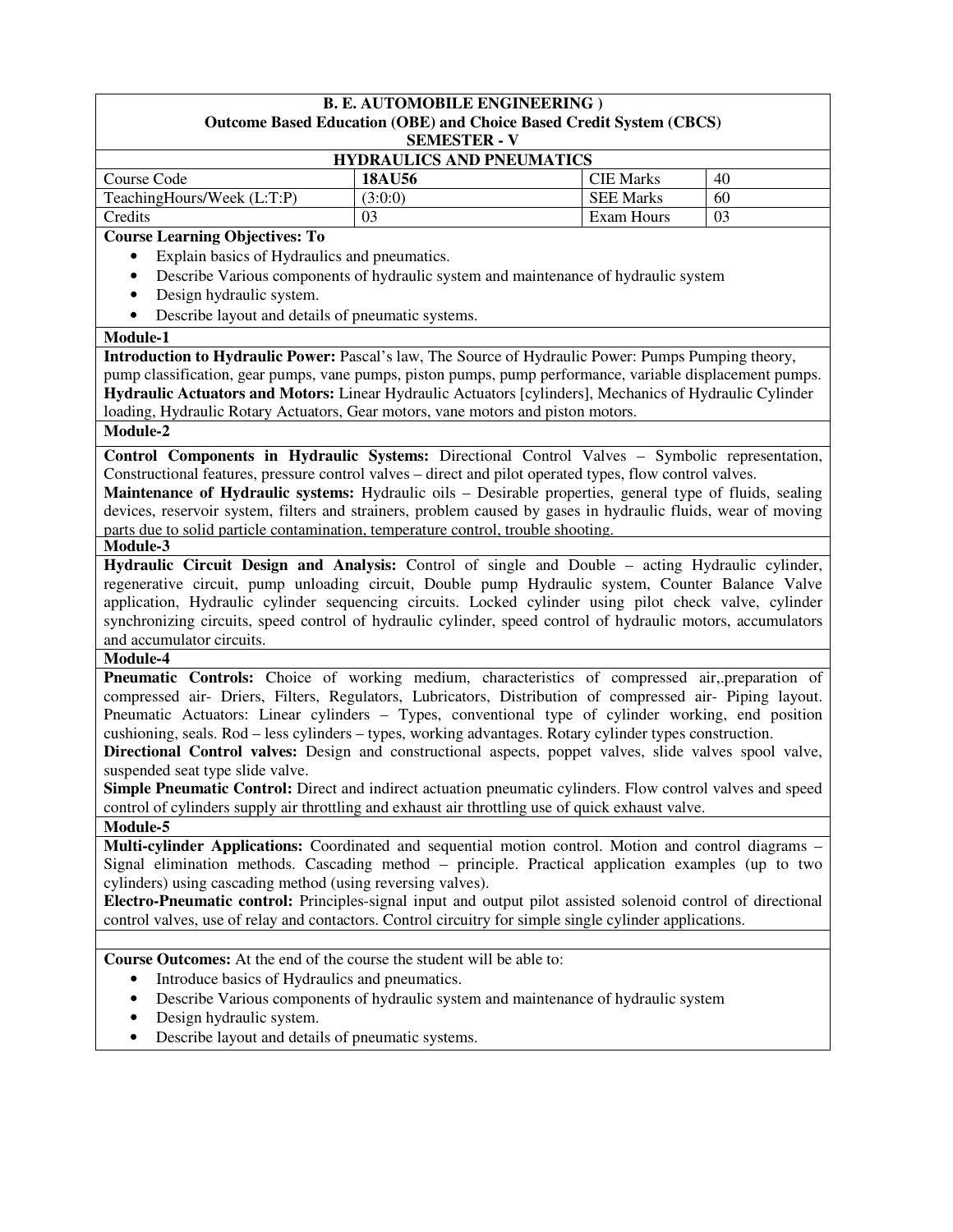- The question paper will have ten full questions carrying equal marks.
- Each full question will be for 20 marks.
- There will be two full questions (with a maximum of four sub- questions) from each module.

| <b>Sl</b><br>N <sub>0</sub> | <b>Title of the Book</b>                           | Name of the<br>Author/s | Name of the Publisher                       | <b>Edition and</b><br>Year |
|-----------------------------|----------------------------------------------------|-------------------------|---------------------------------------------|----------------------------|
|                             | Textbook/s                                         |                         |                                             |                            |
| -1                          | Fluid Power with applications                      | Anthony<br>Esposito     | Pearson education, Inc.                     | 2000.                      |
| $\overline{2}$              | Pneumatics and Hydraulics                          | <b>Andrew Parr</b>      | Jaico Publishing Co.                        | 2000.                      |
|                             | <b>Reference Books</b>                             |                         |                                             |                            |
| 3                           | and<br>Principles<br>$S$ ystems $-$<br>Maintenance | S. R. Majumdar,         | Tata McGraw Hill<br>publishing company Ltd. | 2001                       |
| $\overline{4}$              | Pneumatic systems                                  | S. R. Majumdar          | Tata McGraw Hill<br>publishing Co           | 1995.                      |
| 5                           | <b>Industrial Hydraulics</b>                       | Pippenger Hicks         | McGraw Hill, New York.                      | 2001                       |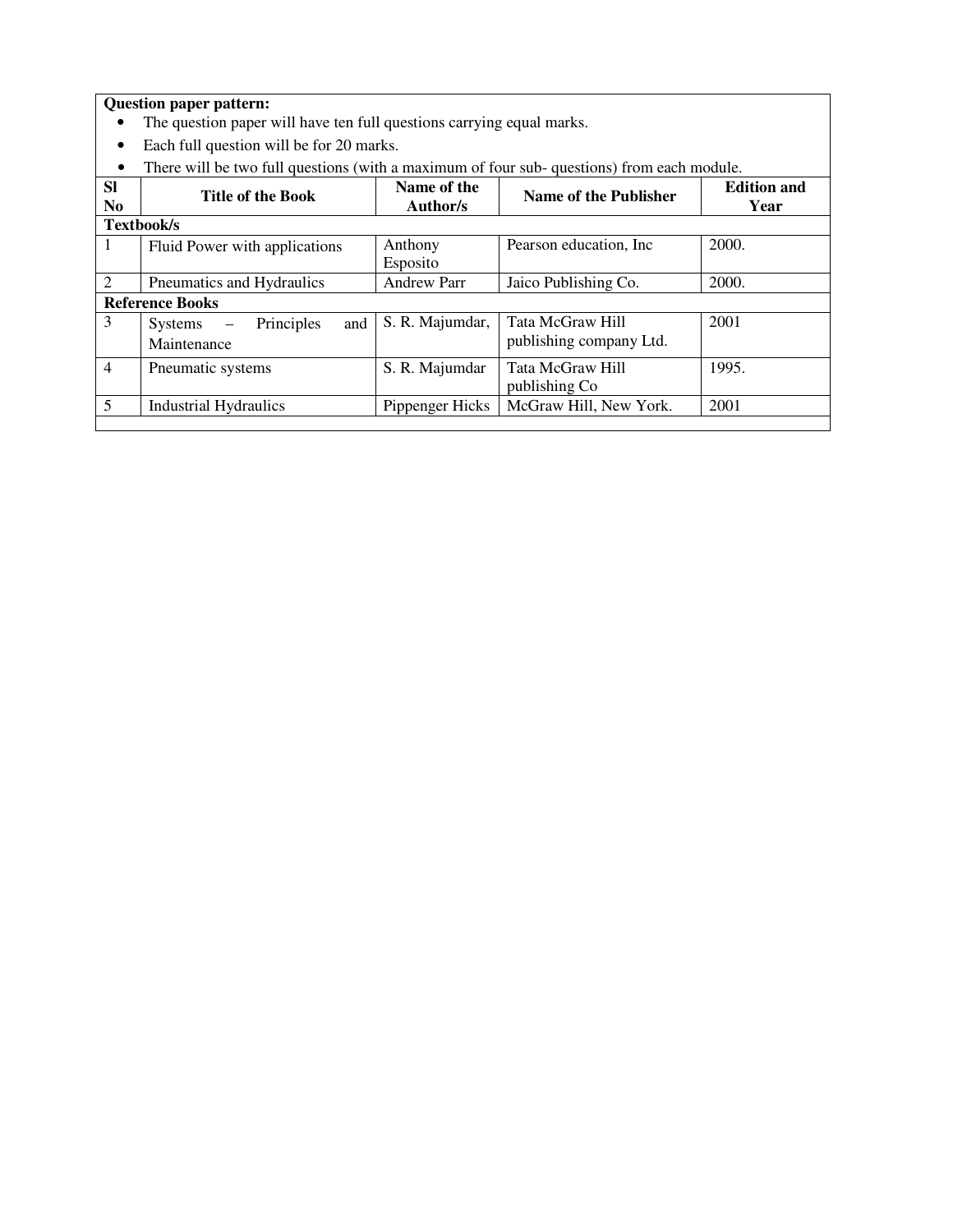| <b>B. E. AUTOMOBILE ENGINEERING</b><br><b>Outcome Based Education (OBE) and Choice Based Credit System (CBCS)</b>                                                                                                                                                                                                                                                                                                                                                                                                                                                                                                                                                                                                                                                                                                             |                                                                                                                                                                   |                  |    |  |  |  |
|-------------------------------------------------------------------------------------------------------------------------------------------------------------------------------------------------------------------------------------------------------------------------------------------------------------------------------------------------------------------------------------------------------------------------------------------------------------------------------------------------------------------------------------------------------------------------------------------------------------------------------------------------------------------------------------------------------------------------------------------------------------------------------------------------------------------------------|-------------------------------------------------------------------------------------------------------------------------------------------------------------------|------------------|----|--|--|--|
|                                                                                                                                                                                                                                                                                                                                                                                                                                                                                                                                                                                                                                                                                                                                                                                                                               | <b>SEMESTER - V</b>                                                                                                                                               |                  |    |  |  |  |
|                                                                                                                                                                                                                                                                                                                                                                                                                                                                                                                                                                                                                                                                                                                                                                                                                               | <b>AUTOMOTIVE ENGINE COMPONENTS LAB</b>                                                                                                                           |                  |    |  |  |  |
| Course Code                                                                                                                                                                                                                                                                                                                                                                                                                                                                                                                                                                                                                                                                                                                                                                                                                   | <b>18AUL57</b>                                                                                                                                                    | <b>CIE Marks</b> | 40 |  |  |  |
| Teaching Hours/Week (L:T:P)                                                                                                                                                                                                                                                                                                                                                                                                                                                                                                                                                                                                                                                                                                                                                                                                   | (0:2:2)                                                                                                                                                           | <b>SEE Marks</b> | 60 |  |  |  |
| Credits                                                                                                                                                                                                                                                                                                                                                                                                                                                                                                                                                                                                                                                                                                                                                                                                                       | 02                                                                                                                                                                | Exam Hours       | 03 |  |  |  |
| <b>Course Learning Objectives: To</b>                                                                                                                                                                                                                                                                                                                                                                                                                                                                                                                                                                                                                                                                                                                                                                                         |                                                                                                                                                                   |                  |    |  |  |  |
|                                                                                                                                                                                                                                                                                                                                                                                                                                                                                                                                                                                                                                                                                                                                                                                                                               | Write technical specifications of different types of engines.                                                                                                     |                  |    |  |  |  |
| $\bullet$<br>etc.                                                                                                                                                                                                                                                                                                                                                                                                                                                                                                                                                                                                                                                                                                                                                                                                             | Dismantle and assemble the S. I and C.I Engines and to inspect the engine parts for wear, cracks,                                                                 |                  |    |  |  |  |
|                                                                                                                                                                                                                                                                                                                                                                                                                                                                                                                                                                                                                                                                                                                                                                                                                               | Perform vaccum and compression test on diesel and Petrol engine.                                                                                                  |                  |    |  |  |  |
| $\bullet$                                                                                                                                                                                                                                                                                                                                                                                                                                                                                                                                                                                                                                                                                                                                                                                                                     | To dismantle and assemble different units of fuel system, cooling system, lubricating system.                                                                     |                  |    |  |  |  |
| SI.<br>No.                                                                                                                                                                                                                                                                                                                                                                                                                                                                                                                                                                                                                                                                                                                                                                                                                    | <b>Experiments</b>                                                                                                                                                |                  |    |  |  |  |
| Study of Hand tools- sketching, material and their application<br>1<br>1.<br>Writing Technical specifications and description of all types of engines<br>2.<br>Dismantling and assembly of engines (SI and CI), identification of major components, and<br>3.<br>inspection of different components for wear, cracks, measurement and comparison of<br>dimensions of major components with standard<br>4. Compression and vaccum test on diesel and petrol engines.<br>Dismantling $&$ assembly and inspection of :<br>$\overline{2}$<br>Carburetors, Fuel injection pumps, Injectors, Fuel filters, Fuel pumps<br>1.<br>2.<br>CRDI system<br>Turbo-chargers<br>3.<br>Cooling systems and Lubricating systems<br>4.<br>5. Identification of location of above components in a vehicle and note their functions along with the |                                                                                                                                                                   |                  |    |  |  |  |
| brand names.<br>Course Outcomes: At the end of the course the student will be able to:                                                                                                                                                                                                                                                                                                                                                                                                                                                                                                                                                                                                                                                                                                                                        | Write technical specifications of different types of engines.                                                                                                     |                  |    |  |  |  |
| Dismantle and assemble the S. I and C.I Engines and to inspect the engine parts for wear, cracks,<br>etc.                                                                                                                                                                                                                                                                                                                                                                                                                                                                                                                                                                                                                                                                                                                     |                                                                                                                                                                   |                  |    |  |  |  |
|                                                                                                                                                                                                                                                                                                                                                                                                                                                                                                                                                                                                                                                                                                                                                                                                                               | Perform vaccum and compression test on diesel and Petrol engine.                                                                                                  |                  |    |  |  |  |
| To dismantle and assemble different units of fuel system, cooling system, lubricating system.                                                                                                                                                                                                                                                                                                                                                                                                                                                                                                                                                                                                                                                                                                                                 |                                                                                                                                                                   |                  |    |  |  |  |
| <b>Conduct of Practical Examination:</b>                                                                                                                                                                                                                                                                                                                                                                                                                                                                                                                                                                                                                                                                                                                                                                                      |                                                                                                                                                                   |                  |    |  |  |  |
|                                                                                                                                                                                                                                                                                                                                                                                                                                                                                                                                                                                                                                                                                                                                                                                                                               | 1. All laboratory experiments are to be included for practical examination                                                                                        |                  |    |  |  |  |
|                                                                                                                                                                                                                                                                                                                                                                                                                                                                                                                                                                                                                                                                                                                                                                                                                               | 2. Breakup of marks and the instructions printed on the cover page of answer script to be strictly                                                                |                  |    |  |  |  |
| adhered by the examiners.                                                                                                                                                                                                                                                                                                                                                                                                                                                                                                                                                                                                                                                                                                                                                                                                     |                                                                                                                                                                   |                  |    |  |  |  |
| 3.                                                                                                                                                                                                                                                                                                                                                                                                                                                                                                                                                                                                                                                                                                                                                                                                                            | Students can pick one experiment from each part from lot prepared by examiners.                                                                                   |                  |    |  |  |  |
| 4.                                                                                                                                                                                                                                                                                                                                                                                                                                                                                                                                                                                                                                                                                                                                                                                                                            | Max. Marks for part A and B should be 30, 50 marks respectively and for viva 20 marks.<br>requirement is allowed only once and $150^{\circ}$ . Monkey allotted to |                  |    |  |  |  |
|                                                                                                                                                                                                                                                                                                                                                                                                                                                                                                                                                                                                                                                                                                                                                                                                                               |                                                                                                                                                                   |                  |    |  |  |  |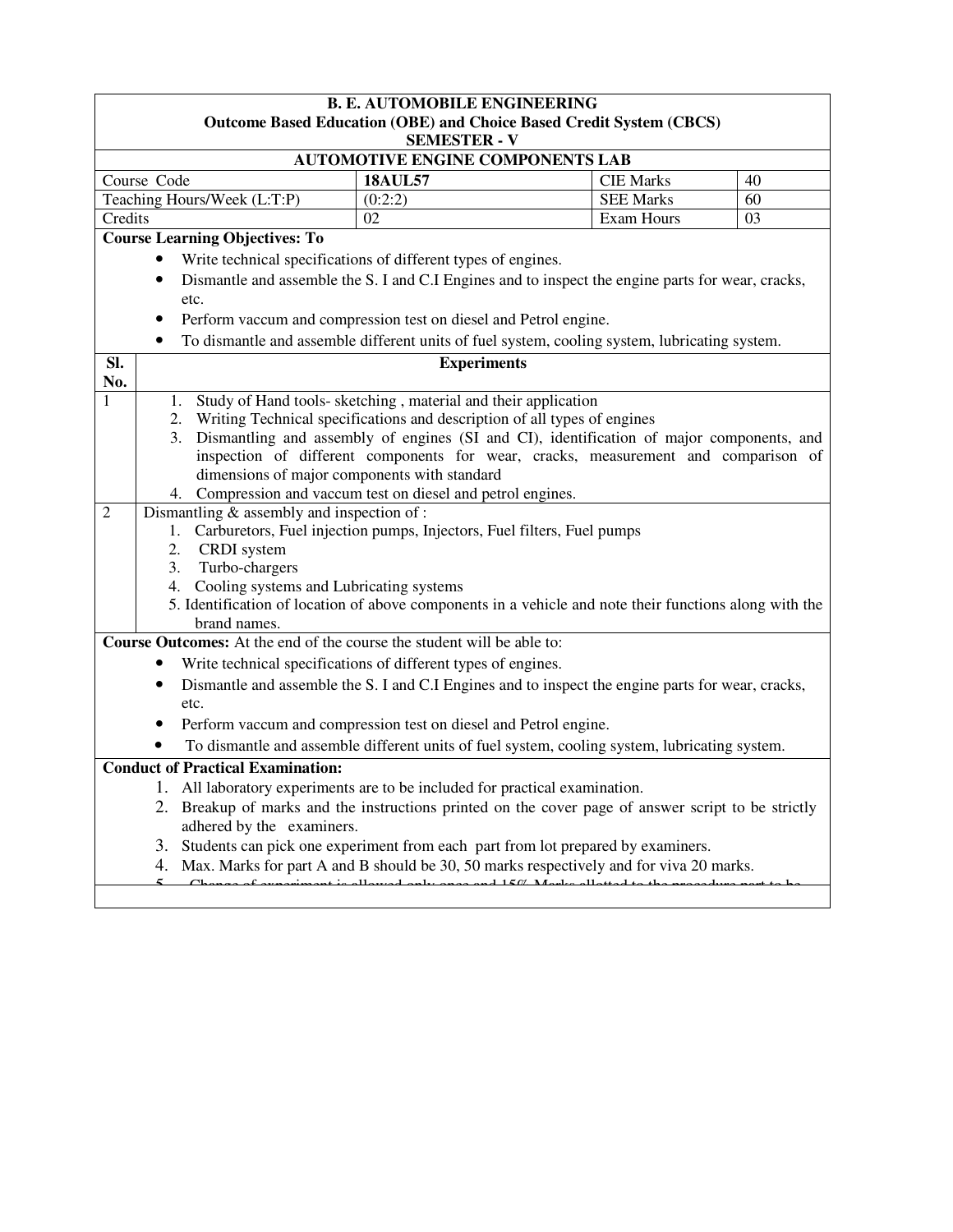| <b>B. E. AUTOMOBILE ENGINEERING</b><br><b>Outcome Based Education (OBE) and Choice Based Credit System (CBCS)</b><br><b>SEMESTER - V</b>                                |  |  |  |  |  |
|-------------------------------------------------------------------------------------------------------------------------------------------------------------------------|--|--|--|--|--|
| FLUID MECHANICS AND FUEL TESTING LAB.                                                                                                                                   |  |  |  |  |  |
| Course Code<br><b>18AUL58</b><br><b>CIE Marks</b><br>40                                                                                                                 |  |  |  |  |  |
| TeachingHours/Week (L:T:P)<br><b>SEE Marks</b><br>(0:2:2)<br>60                                                                                                         |  |  |  |  |  |
| 03<br>Credits<br>02<br>Exam Hours                                                                                                                                       |  |  |  |  |  |
| <b>Course Learning Objectives: To</b>                                                                                                                                   |  |  |  |  |  |
| apply the basic concepts/knowledge gained in Fluid mechanics and Fuel testing for verifying basic<br>$\bullet$                                                          |  |  |  |  |  |
| laws governing flow of fluids                                                                                                                                           |  |  |  |  |  |
| Determine various properties of fuels used for automotive internal combustion engines.<br>٠                                                                             |  |  |  |  |  |
| <b>Experiments</b><br>SI.                                                                                                                                               |  |  |  |  |  |
| No.                                                                                                                                                                     |  |  |  |  |  |
| <b>PARTA</b><br>1                                                                                                                                                       |  |  |  |  |  |
| <b>Fluid Mechanics</b>                                                                                                                                                  |  |  |  |  |  |
| Determination of coefficient of discharge of venturi meter and orifice meter.<br>1.                                                                                     |  |  |  |  |  |
| 2.<br>Determination of major and minor losses in pipe flow (sudden enlargement, contraction, bend,                                                                      |  |  |  |  |  |
| entry and exit).                                                                                                                                                        |  |  |  |  |  |
| 3.<br>Performance testing of fluid pumps (Centrifugal, reciprocating and gear pumps).                                                                                   |  |  |  |  |  |
| Performance testing of air blowers.<br>4.<br><b>PART B</b>                                                                                                              |  |  |  |  |  |
| $\overline{2}$                                                                                                                                                          |  |  |  |  |  |
| 1. Determination of flash and fire point of fuels.                                                                                                                      |  |  |  |  |  |
| 2. Determination of calorific value of solid, liquid and gaseous fuel.                                                                                                  |  |  |  |  |  |
| 3. Determination of viscosity of oils using redwood, saybolt and Torsion viscometer.<br>4. Determination of carbon residue and moisture content in a fuel.              |  |  |  |  |  |
| 5. Determination of cloud and pour point of oils.                                                                                                                       |  |  |  |  |  |
| <b>Course Outcomes:</b> At the end of the course the student will be able to:                                                                                           |  |  |  |  |  |
| Determine coefficient of discharge of venturimeter and orifice meter.                                                                                                   |  |  |  |  |  |
|                                                                                                                                                                         |  |  |  |  |  |
| Determine major and minor losses in flow through pipes.                                                                                                                 |  |  |  |  |  |
| Investigate performance characteristics of various fluid pumps.<br>Determine flash point, fire point, calorific value, viscosity, cloud point, moisture content of fuel |  |  |  |  |  |
|                                                                                                                                                                         |  |  |  |  |  |
| and lubricants.<br><b>Conduct of Practical Examination:</b>                                                                                                             |  |  |  |  |  |
| 1. All laboratory experiments are to be included for practical examination.                                                                                             |  |  |  |  |  |
| 2. Breakup of marks and the instructions printed on the cover page of answer script to be strictly adhered                                                              |  |  |  |  |  |
| by the examiners.                                                                                                                                                       |  |  |  |  |  |
| 3. Students can pick one experiment from each part from lot prepared by examiners.                                                                                      |  |  |  |  |  |
| 4. Max. Marks for part A and B should be 30, 50 marks respectively and for viva 20 marks.                                                                               |  |  |  |  |  |
| 5. Change of experiment is allowed only once and 15% Marks allotted to the procedure part to be made zero.                                                              |  |  |  |  |  |
|                                                                                                                                                                         |  |  |  |  |  |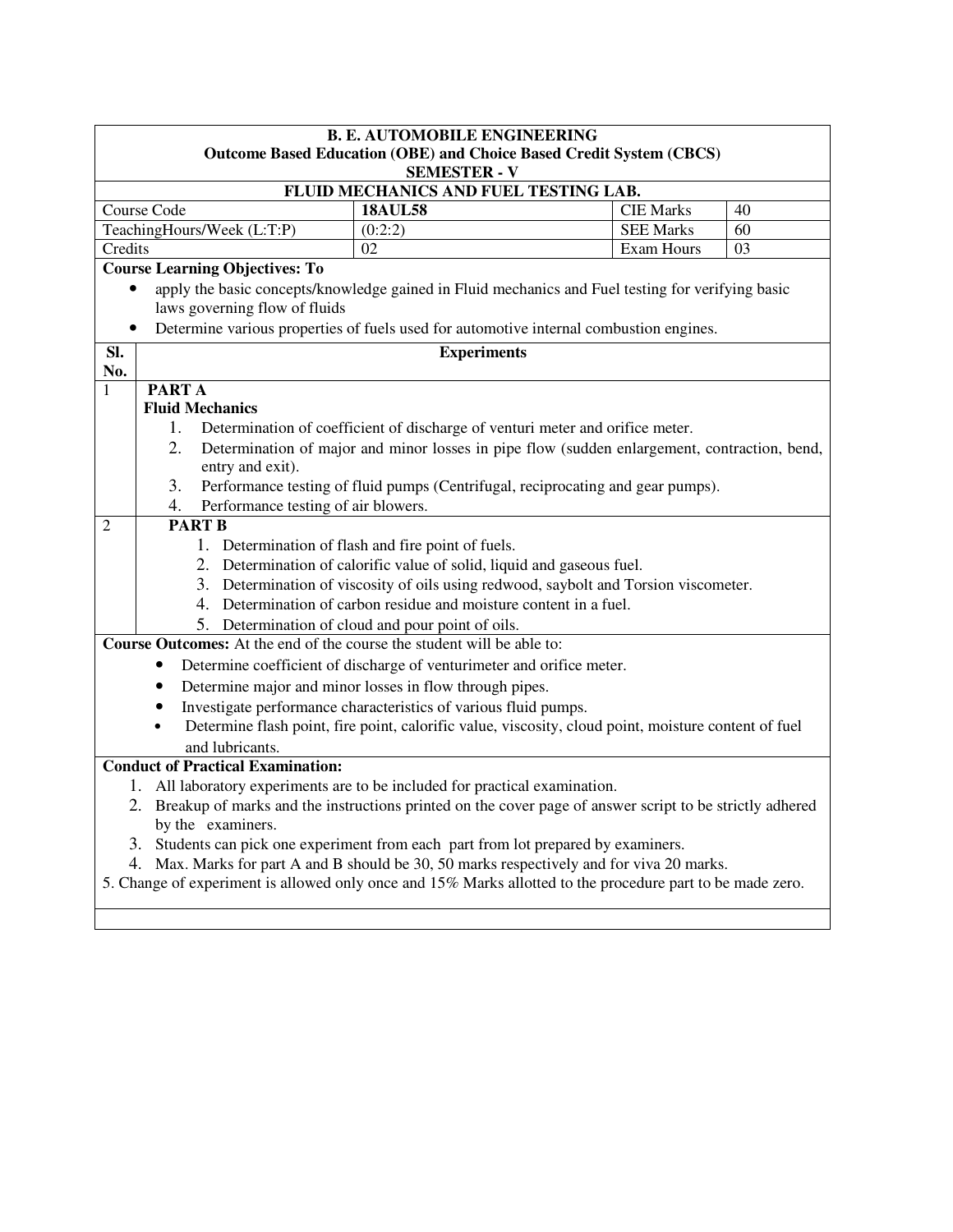| <b>B.E AUTOMOBILE ENGINEEING</b><br><b>Outcome Based Education (OBE) and Choice Based Credit System (CBCS)</b><br><b>SEMESTER - V</b> |                                                                                                                                                                                                                                                                                                                                                                                                                                                                                                                                                    |                                |                              |                            |
|---------------------------------------------------------------------------------------------------------------------------------------|----------------------------------------------------------------------------------------------------------------------------------------------------------------------------------------------------------------------------------------------------------------------------------------------------------------------------------------------------------------------------------------------------------------------------------------------------------------------------------------------------------------------------------------------------|--------------------------------|------------------------------|----------------------------|
|                                                                                                                                       |                                                                                                                                                                                                                                                                                                                                                                                                                                                                                                                                                    | <b>ENVIRONMENTAL STUDIES</b>   |                              |                            |
| Course Code                                                                                                                           |                                                                                                                                                                                                                                                                                                                                                                                                                                                                                                                                                    | <b>18CIV59</b>                 | <b>CIE Marks</b>             | 40                         |
|                                                                                                                                       | Teaching Hours / Week (L:T:P)                                                                                                                                                                                                                                                                                                                                                                                                                                                                                                                      | (1:0:0)                        | <b>SEE Marks</b>             | 60                         |
| Credits                                                                                                                               |                                                                                                                                                                                                                                                                                                                                                                                                                                                                                                                                                    | 01                             | <b>Exam Hours</b>            | 02                         |
| Module - 1                                                                                                                            |                                                                                                                                                                                                                                                                                                                                                                                                                                                                                                                                                    |                                |                              |                            |
| Deforestation.                                                                                                                        | Ecosystems (Structure and Function): Forest, Desert, Wetlands, Riverine, Oceanic and Lake. 02 Hrs<br>Biodiversity: Types, Value; Hot-spots; Threats and Conservation of biodiversity, Forest Wealth, and                                                                                                                                                                                                                                                                                                                                           |                                |                              |                            |
| Module - 2                                                                                                                            |                                                                                                                                                                                                                                                                                                                                                                                                                                                                                                                                                    |                                |                              |                            |
|                                                                                                                                       | Advances in Energy Systems (Merits, Demerits, Global Status and Applications): Hydrogen, Solar, OTEC,<br>Tidal and Wind. 02 Hrs<br>Natural Resource Management (Concept and case-studies): Disaster Management, Sustainable Mining, Cloud<br>Seeding, and Carbon Trading.                                                                                                                                                                                                                                                                          |                                |                              |                            |
| Module - 3                                                                                                                            |                                                                                                                                                                                                                                                                                                                                                                                                                                                                                                                                                    |                                |                              |                            |
| <b>Hrs</b>                                                                                                                            | Environmental Pollution (Sources, Impacts, Corrective and Preventive measures, Relevant Environmental<br>Acts, Case-studies): Surface and Ground Water Pollution; Noise pollution; Soil Pollution and Air Pollution.02<br>Waste Management & Public Health Aspects: Bio-medical Wastes; Solid waste; Hazardous wastes; E-wastes;<br>Industrial and Municipal Sludge.                                                                                                                                                                               |                                |                              |                            |
| Module - 4                                                                                                                            |                                                                                                                                                                                                                                                                                                                                                                                                                                                                                                                                                    |                                |                              |                            |
|                                                                                                                                       | Global Environmental Concerns (Concept, policies and case-studies): Ground water depletion/recharging,<br>Climate Change; Acid Rain; Ozone Depletion; Radon and Fluoride problem in drinking water; Resettlement and<br>rehabilitation of people, Environmental Toxicology.                                                                                                                                                                                                                                                                        |                                |                              |                            |
| Module - 5                                                                                                                            |                                                                                                                                                                                                                                                                                                                                                                                                                                                                                                                                                    |                                |                              |                            |
|                                                                                                                                       | Latest Developments in Environmental Pollution Mitigation Tools (Concept and Applications): G.I.S. &<br>Remote Sensing, Environment Impact Assessment, Environmental Management Systems, ISO14001;<br>Environmental Stewardship-NGOs.<br>03 Hrs<br>Field work: Visit to anEnvironmental Engineering Laboratory or Green Building or Water Treatment Plant or<br>Waste water treatment Plant; ought to be Followed by understanding of process and its brief documentation.<br>Course Outcomes: At the end of the course, students will be able to: |                                |                              |                            |
| $\bullet$                                                                                                                             | CO1: Understand the principles of ecology and environmental issues that apply to air, land, and water<br>issues on a global scale,                                                                                                                                                                                                                                                                                                                                                                                                                 |                                |                              |                            |
|                                                                                                                                       | CO2: Develop critical thinking and/or observation skills, and apply them to the<br>or question related to the environment.                                                                                                                                                                                                                                                                                                                                                                                                                         |                                |                              | analysis of a problem      |
|                                                                                                                                       | CO3: Demonstrate ecology knowledge of a complex relationship between biotic and abiotic components.<br>CO4: Apply their ecological knowledge to illustrate and graph a problem and describe the realities that                                                                                                                                                                                                                                                                                                                                     |                                |                              |                            |
|                                                                                                                                       | managers face when dealing with complex issues.                                                                                                                                                                                                                                                                                                                                                                                                                                                                                                    |                                |                              |                            |
|                                                                                                                                       | <b>Question paper pattern:</b><br>The Question paper will have 100 objective questions.<br>Each question will be for 01 marks<br>Student will have to answer all the questions in an OMR Sheet.                                                                                                                                                                                                                                                                                                                                                    |                                |                              |                            |
|                                                                                                                                       | The Duration of Exam will be 2 hours.                                                                                                                                                                                                                                                                                                                                                                                                                                                                                                              |                                |                              |                            |
| Sl. No.                                                                                                                               | <b>Title of the Book</b>                                                                                                                                                                                                                                                                                                                                                                                                                                                                                                                           | Name of the<br><b>Author/s</b> | <b>Name of the Publisher</b> | <b>Edition and</b><br>Year |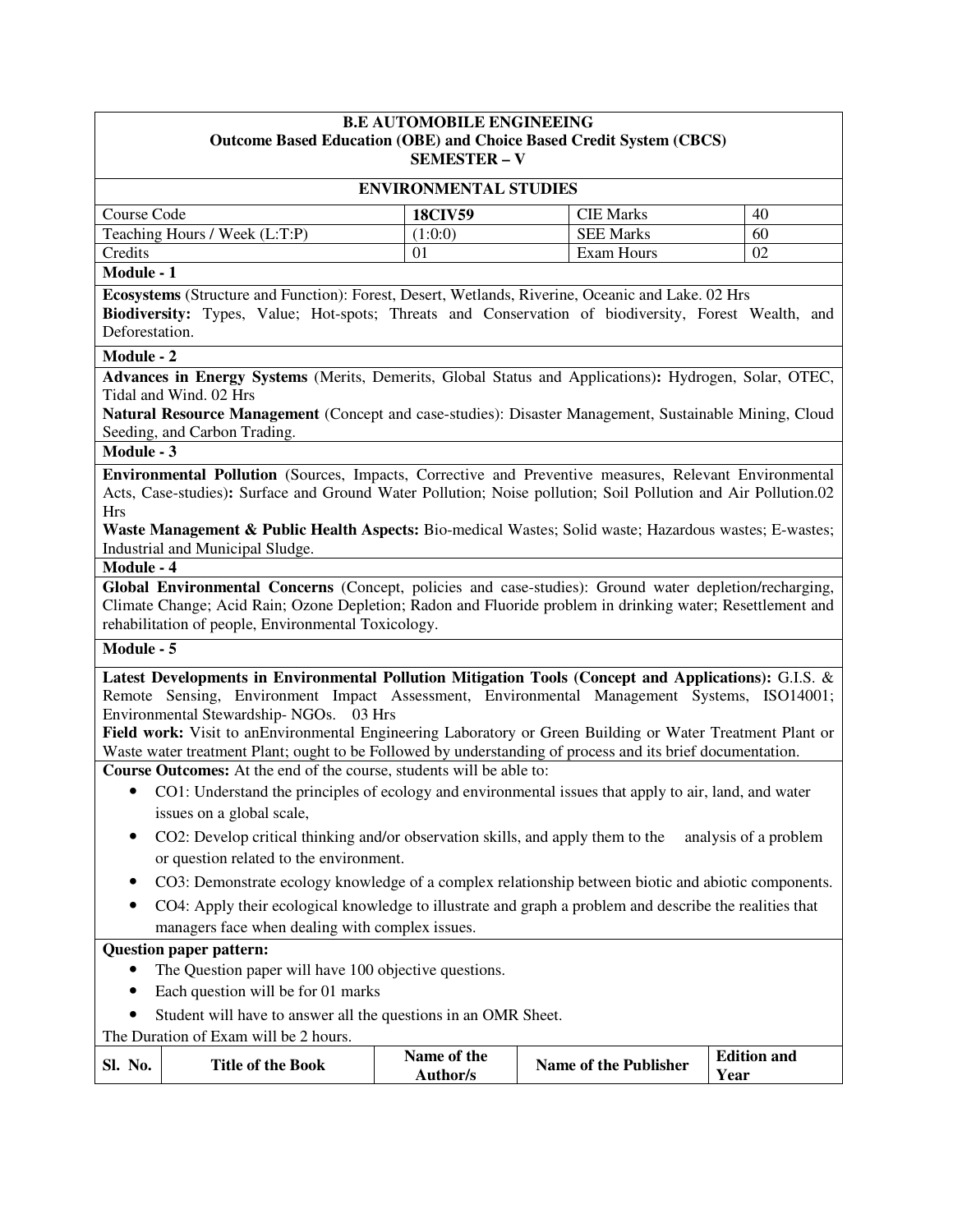| <b>Textbook/s</b>      |                              |                    |                                         |                                |
|------------------------|------------------------------|--------------------|-----------------------------------------|--------------------------------|
|                        | <b>Environmental Studies</b> | Benny Joseph       | Tata Mc Graw - Hill.                    | $2nd$ Edition, 2012            |
| 2.                     | <b>Environmental Studies</b> | S M Prakash        | Pristine Publishing House,<br>Mangalore | $3^{\text{rd}}$ Edition' 2018  |
| $\mathcal{E}$          | Environmental Studies -      | R Rajagopalan      | Oxford Publisher                        | 2005                           |
|                        | From Crisis to Cure          |                    |                                         |                                |
| <b>Reference Books</b> |                              |                    |                                         |                                |
| 1                      | Principals of Environmental  | Raman Sivakumar    | Cengage learning,                       | $2nd$ Edition, 2005            |
|                        | Science and Engineering      |                    | Singapur.                               |                                |
| $\overline{2}$         | Environmental Science -      | G.Tyler Miller Jr. | Thomson Brooks /Cole,                   | $11^{\text{th}}$ Edition, 2006 |
|                        | working with the Earth       |                    |                                         |                                |
| 3                      | Text Book of Environmental   | Pratiba Sing,      | Acme Learning Pvt. Ltd.                 | 1 <sup>st</sup> Edition        |
|                        | and Ecology                  | AnoopSingh&        | New Delhi.                              |                                |
|                        |                              | PiyushMalaviya     |                                         |                                |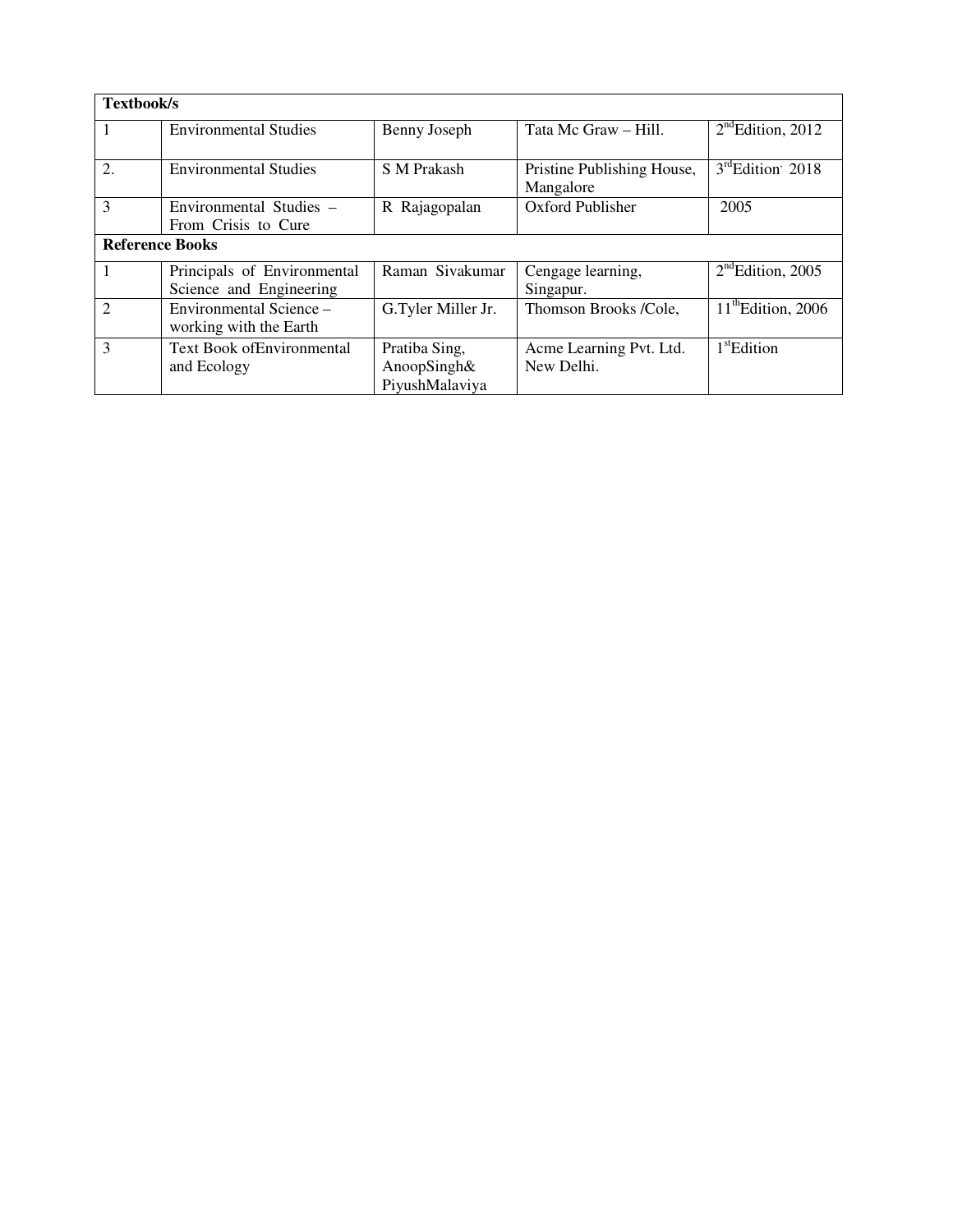| <b>B. E. AUTOMOBILE ENGINEERING</b>        |                      |                                                                            |    |  |  |
|--------------------------------------------|----------------------|----------------------------------------------------------------------------|----|--|--|
|                                            |                      | <b>Outcome Based Education (OBE) and Choice Based Credit System (CBCS)</b> |    |  |  |
|                                            | <b>SEMESTER - VI</b> |                                                                            |    |  |  |
| <b>AUTOMOTIVE CHASSIS &amp; SUSPENSION</b> |                      |                                                                            |    |  |  |
| Course Code                                | <b>18AU61</b>        | <b>CIE Marks</b>                                                           | 40 |  |  |
| Teaching Hours/Week (L:T:P)                | (3:2:0)              | <b>SEE Marks</b>                                                           | 60 |  |  |
| Credits<br>Exam Hours<br>03<br>04          |                      |                                                                            |    |  |  |
| Course Learning Objectives: To             |                      |                                                                            |    |  |  |

#### **Course Learning Objectives: To**

- Explain different chassis layouts and frames, Suspensions, Wheels and Tyres, Propeller Shaft, Differential and Rear Axles, etc.
- Determine stability and weight distribution and suitability of frames.
- Calculate dimensions of major chassis components.
- Describe, about various Front Axles, factors of wheel alignment Steering Systems and Calculate dimensions of Front Axle.
- Compare various types of Brakes and solve numerical.
- Diagnose the troubles of chassis components and suggest remedies.

#### **Module-1**

**Introduction:** General consideration relating to chassis layout, power location, types of automobiles, layout of an automobile with reference to power plant, weight distribution, stability, Numerical problems.

**Frames:** Types of frames ,general form & dimensions, materials, frame stresses, frame sections, cross members, proportions of channel sections, constructional details, loading points, sub frames, passenger car frames, X member type frame, Box section type frame, testing of frames, bending and torsion test, effect of brake application of frame stresses, truck frames, defects, Numerical problems.

## **Module-2**

**Front Axle and Steering Systems:** Axle parts and materials, loads and stresses, center sections, section near steering head, spring pads, front axle loads, steering heads, factors of wheel alignment, wheel balancing, center point steering, correct steering angle, steering mechanisms, cornering force, self righting torque, under steer and over steer, Steering linkages, steering gears, special steering columns, power steering, trouble shooting, Numerical problems.

#### **Module-3**

**Propeller Shaft:** Construction & types of propeller shafts, whirling of propeller shaft, universal joints, analysis of Hooke's joint- ratio of shafts velocities, maximum & minimum speeds of driven shaft, condition for equal speeds of thee driving &driven shafts, angular acceleration of the driven shaft, maximum fluctuation of speed, double Hooke's joint, Numerical problems.

Final drive: Construction details, types.

**Differential:** Principle, types of differential gears, conventional and non-slip differentials, backlash, differential lock, inter-axle differential, transaxle types.

**Rear axle:** Torque reaction, driving thrust, Hotchkiss drive, torque tube drive, construction of rear axle shaft supporting- fully floating and semi floating arrangements axle housings, trouble shooting, numerical problems. **Module-4**

**Brakes:** Necessity, stopping distance and time, brake efficiency, weight transfer, brake shoe theory, determination of braking torque, classification of brakes, types, construction, function, operation, braking systems - mechanical, hydraulic, disc, drum, details of hydraulic system, types of master, wheel cylinder, bleeding of brakes, brake drums, brake linings, brake fluid, factors influencing operation of brakes such as operating temperature, lining, brake clearance, pedal pressure, linkages etc, Brake compensation, Parking and emergency brakes, hill holder, automatic adjustment, servo brakes, Power brakes-Air brakes, vacuum brakes and electric brakes and components brake valve, unloaded valve, diaphragm, air-hydraulic brakes, vacuum boosted hydraulic brakes, trouble shooting.

## **Module-5**

**Suspension system:** Objects, basic considerations, Types of suspension springs, construction, operation & materials, leaf springs, coil springs, torsion bar, rubber springs, plastic springs, air bellows or pneumatic suspension, hydraulic suspension, constructional details of telescopic shock absorbers, independent suspension,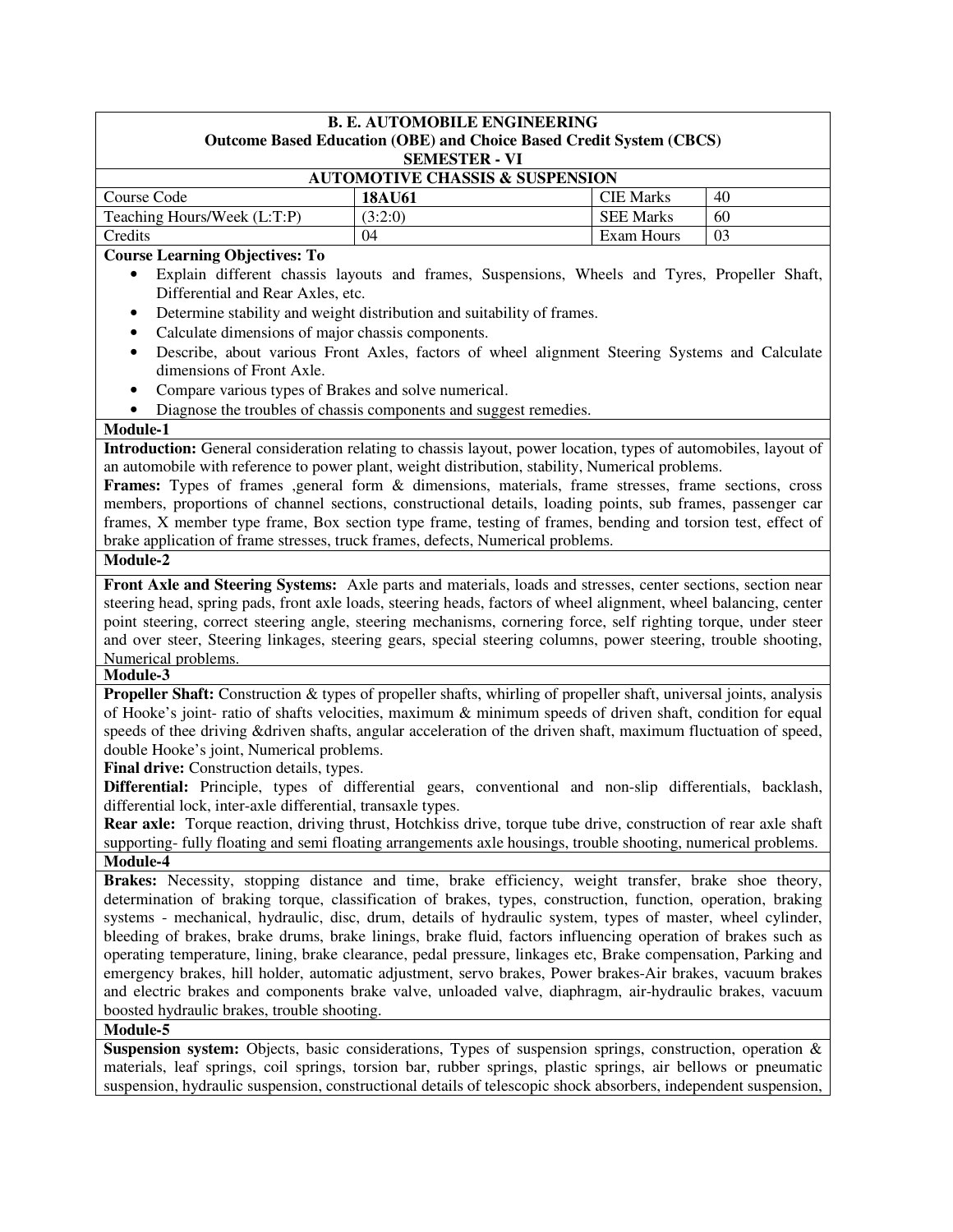front wheel independent suspension, rear wheel independent suspension, types, stabilizer, trouble shooting. **Wheels and Tyres**: Types of wheels, construction, structure and function, wheel dimensions, structure and function of tyres, static and dynamic properties of pneumatic tyres, types of tyres, materials, tyre section & designation, factors affecting tyre life, quick change wheels, special wheels, trouble shooting.

#### **Course Outcomes:**

At the end of the course the student will be able to:

- Explain different chassis layouts and frames, Suspensions, Wheels and Tyres, Propeller Shaft, Differential and Rear Axles, etc.
- Determine stability and weight distribution and suitability of frames.
- Calculate dimensions of major chassis components.
- Describe, about various Front Axles, factors of wheel alignment Steering Systems and Calculate dimensions of Front Axle.
- Compare various types of Brakes and solve numerical.
- Diagnose the troubles of chassis components and suggest remedies.

- The question paper will have ten full questions carrying equal marks.
- Each full question will be for 20 marks.
- There will be two full questions (with a maximum of four sub- questions) from each module.

| <b>Sl</b><br>No. | <b>Title of the Book</b>       | Name of the<br><b>Author/s</b> | Name of the Publisher                    | <b>Edition and Year</b>       |
|------------------|--------------------------------|--------------------------------|------------------------------------------|-------------------------------|
|                  | Textbook/s                     |                                |                                          |                               |
| 1                | Automobile Engineering         | Kirpal Singh                   | Standard publications, New<br>Delhi      | 12th edition Vol.<br>I. 2009. |
| 2                | <b>Automotive Mechanics</b>    | N. K. Giri                     | Khanna Publications, New<br>Delhi        | 2008.                         |
|                  | <b>Reference Books</b>         |                                |                                          |                               |
| 3                | Steering, Suspension and Tyres | Giles. J. G.                   | Tiiffe Book Co., London                  | 1988.                         |
| $\overline{4}$   | <b>Automotive Chassis</b>      | Heldt P. M.                    | Chilton Co., Literary<br>Licensing, LLC, | 2012.                         |
| 5                | Automotive chassis and body    | P. L. Kohli                    | TMH.                                     | 2002                          |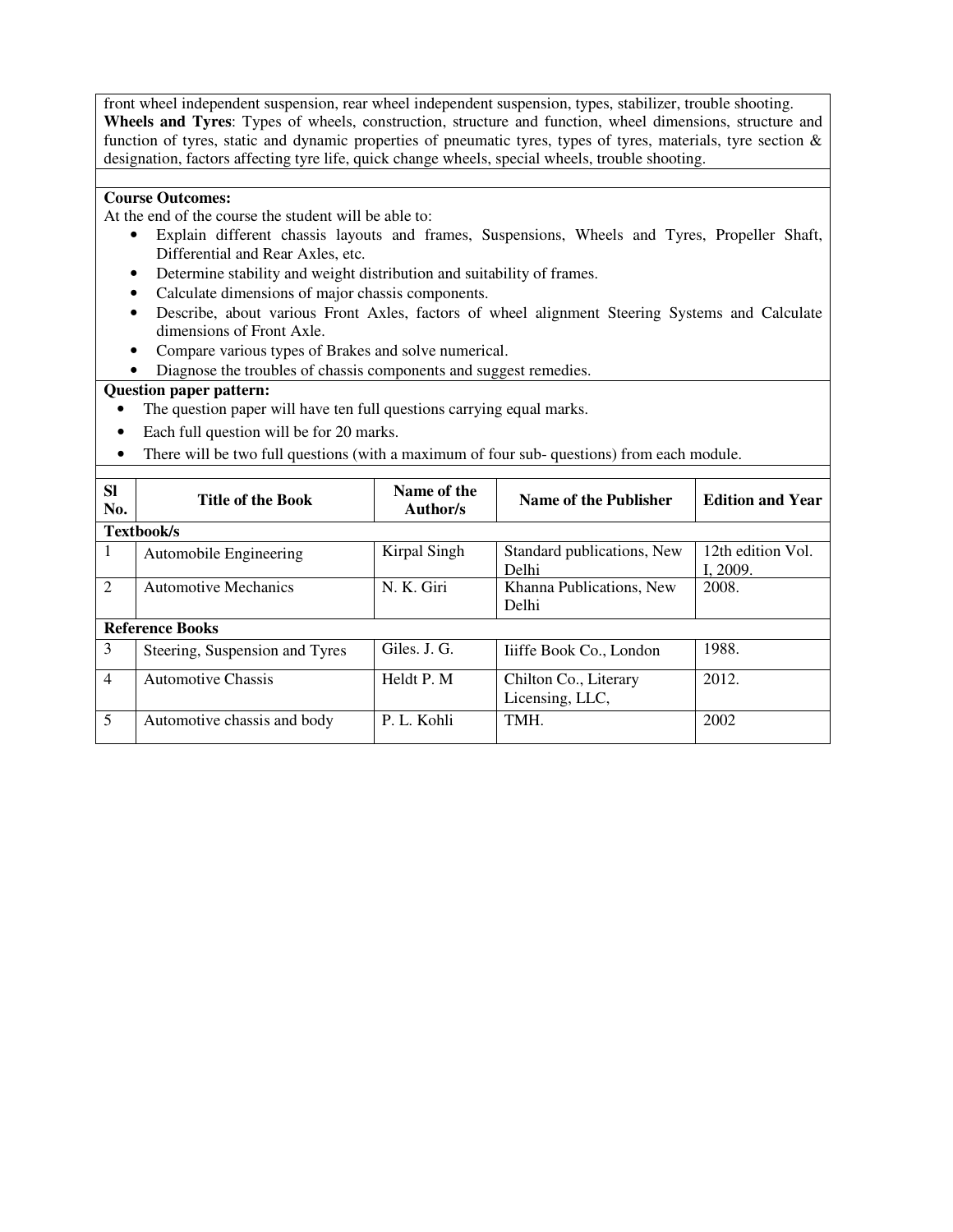|                               | <b>B. E. AUTOMOBILE ENGINEERING</b><br><b>Outcome Based Education (OBE) and Choice Based Credit System (CBCS)</b> |                  |    |  |
|-------------------------------|-------------------------------------------------------------------------------------------------------------------|------------------|----|--|
|                               | <b>SEMESTER - VI</b>                                                                                              |                  |    |  |
| <b>HEAT AND MASS TRANSFER</b> |                                                                                                                   |                  |    |  |
| Course Code                   | 18AU62                                                                                                            | <b>CIE Marks</b> | 40 |  |
| TeachingHours/Week (L:T:P)    | (3:2:0)                                                                                                           | <b>SEE Marks</b> | 60 |  |
| Credits                       | 04                                                                                                                | Exam Hours       | 03 |  |

**Course LearningObjectives : To** 

- Explain fundamental principles and laws of conduction, convection and radiation modes of heat transfer and mass transfer.
- Analyze all modes of heat transfer and mass transfer under different conditions.
- Calculate heat exchange through heat exchanger.
- Apply laws of radiation heat transfer to solve engineering problems.

#### **Module-1**

**Introductory concepts**: Modes of heat transfer: Basic laws governing conduction, convection, and radiation heat transfer; Thermal conductivity; convective heat transfer coefficient; radiation heat transfer; combined heat transfer mechanism. Boundary conditions of 1st, 2nd and 3rd Kind, Conduction: Derivation of general three dimensional conduction equation in Cartesian coordinate, special cases, discussion on 3-D conduction in cylindrical and spherical coordinate systems. (No derivation). One dimensional conduction equations in rectangular, cylindrical and spherical coordinates for plane and composite walls. Overall heat transfer coefficient. Thermal contact resistance, Numerical problems and Mathematical formulation.

## **Module-2**

**Variable Thermal Conductivity:** Derivation for heat flow and temperature distribution in plane wall. Critical thickness of insulation without heat generation, Heat transfer in extended surfaces of uniform cross-section without heat generation, Long fin, and short fin with insulated tip and without insulated tip and fin connected between two heat sources. Fin efficiency and effectiveness. Numerical problems.

**One-dimensional Transient Conduction:** Conduction in solids with negligible internal temperature gradient (Lumped system analysis), Use of Transient temperature charts (Heisler's charts) for transient conduction in slab, long cylinder and sphere; use of transient temperature charts for transient conduction in semi-infinite solids. Numerical Problems.

#### **Module-3**

## **Concepts and Basic Relations in Boundary Layers:**

Flow over a body velocity boundary layer; critical Reynolds number; general expressions for drag coefficient and drag force; thermal boundary layer; general expression for local heat transfer coefficient; Average heat transfer coefficient; Nusselt number. Flow inside a duct- velocity boundary layer, hydrodynamic entrance length and hydro dynamically developed flow; flow through tubes (internal flow) (discussion only). Numericals based on empirical relation given in data handbook.

Free or Natural Convection: Application of dimensional analysis for free convection- physical significance of Grashoff number; use of correlations free convection from or to vertical, horizontal and inclined flat plates, vertical and horizontal cylinders and spheres, Numerical problems.

**Forced Convections:** Applications of dimensional analysis for forced convection. Physical significance of Reynolds, Prandtl, Nusselt and Stanton numbers. Use of various correlations for hydro dynamically and thermally developed flows inside a duct use of correlations for flow over a flat plate, over a cylinder and sphere. Numericals.

## **Module-4**

**Heat Exchangers:** Classification of heat exchangers; overall heat transfer coefficient, fouling and fouling factor; LMTD, Effectiveness-NTU methods of analysis of heat exchangers. Numerical problems.

**Condensation and Boiling:** Types of condensation (discussion only) Nusselt's theory for laminar condensation on a vertical flat surface; use of correlations for condensation on vertical flat surfaces, horizontal tube and horizontal tube banks; Reynolds number for condensate flow; regimes of pool boiling pool boiling correlations, Numericals.

**Module-5**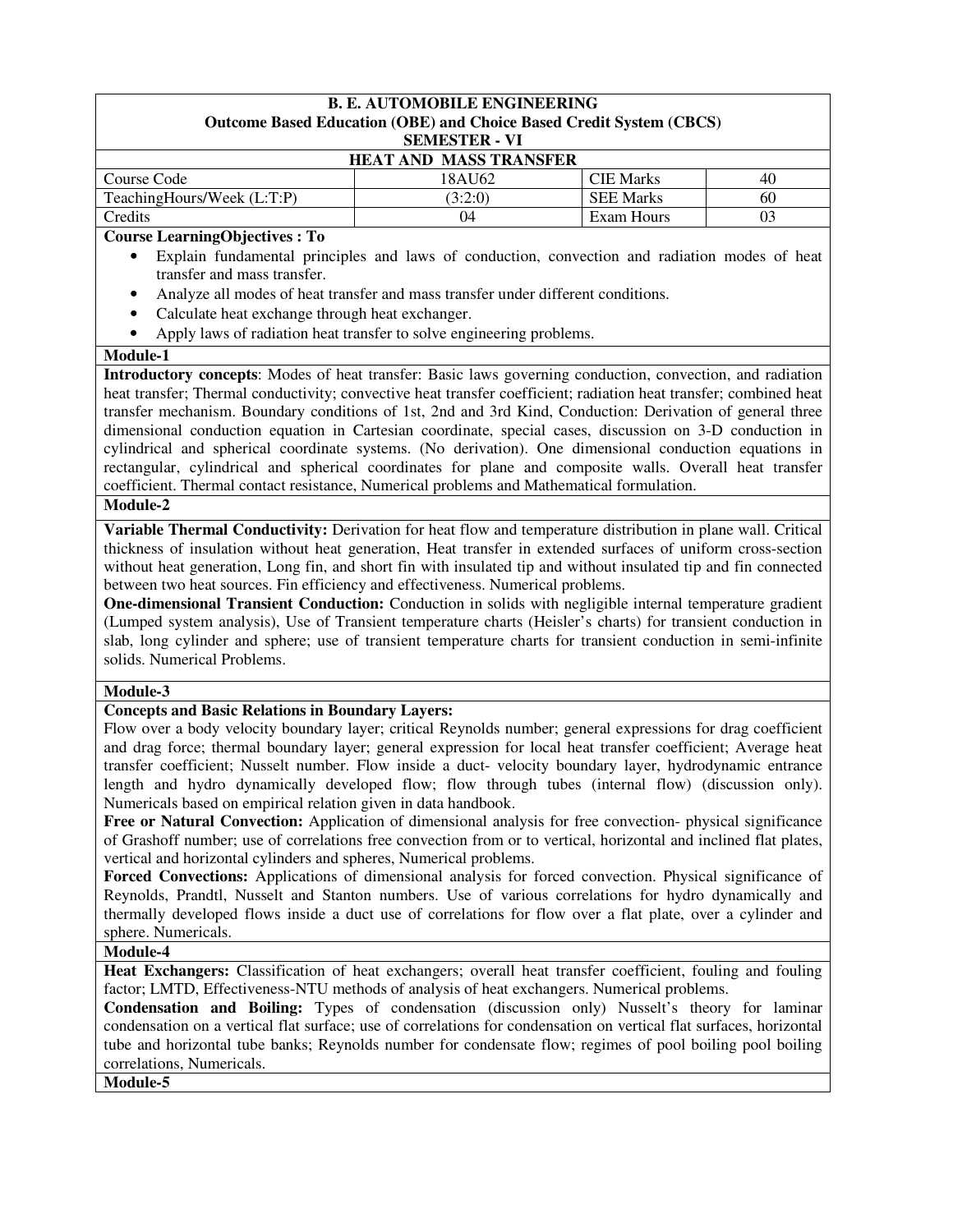**Thermal radiation:** Definitions of various terms used in radiation heat transfer; Stefan-Boltzman law, Kirchoff's law, Planck's law and Wein's displacement law. Radiation heat exchange between two parallel infinite black surfaces, between two parallel infinite gray surfaces; effect of radiation shield; intensity of radiation and solid angle; Lambert's law; radiation heat exchange between two finite surfaces-configuration factor or view factor. Numerical problems.

**Course Outcomes:** At the end of the course the student will be able to:

- Explain fundamental principles and laws of conduction, convection and radiation modes of heat transfer and mass transfer.
- Analyze all modes of heat transfer and mass transfer under different conditions.
- Calculate heat exchange through heat exchanger.
- Apply laws of radiation heat transfer to solve engineering problems.

- The question paper will have ten full questions carrying equal marks.
- Each full question will be for 20 marks.
- There will be two full questions (with a maximum of four sub-questions) from each module.

| <b>SI</b><br>N <sub>0</sub> | <b>Title of the Book</b>            | Name of the<br>Author/s | Name of the Publisher | <b>Edition and Year</b> |
|-----------------------------|-------------------------------------|-------------------------|-----------------------|-------------------------|
|                             | Textbook/s                          |                         |                       |                         |
| -1                          | Heat transfer                       | P. K. Nag,              | Tata McGraw Hill, New | 2002.                   |
| 2                           | Heat transfer-A basic approach      | Ozisik,                 | Tata McGraw Hill      | 2002.                   |
|                             | <b>Reference Books</b>              |                         |                       |                         |
| 1                           | transfer,<br>practical<br>Heat<br>a | Yunus<br>А,             | Tata McGraw Hill.     | 2001                    |
| 2                           | Principles of heat transfer         | Kreith                  | Thomas Learning       | 2001                    |
| 3                           | Heat & Mass transfer                | Tirumaleshwar,          | Pearson education     | 2006                    |
|                             |                                     |                         |                       |                         |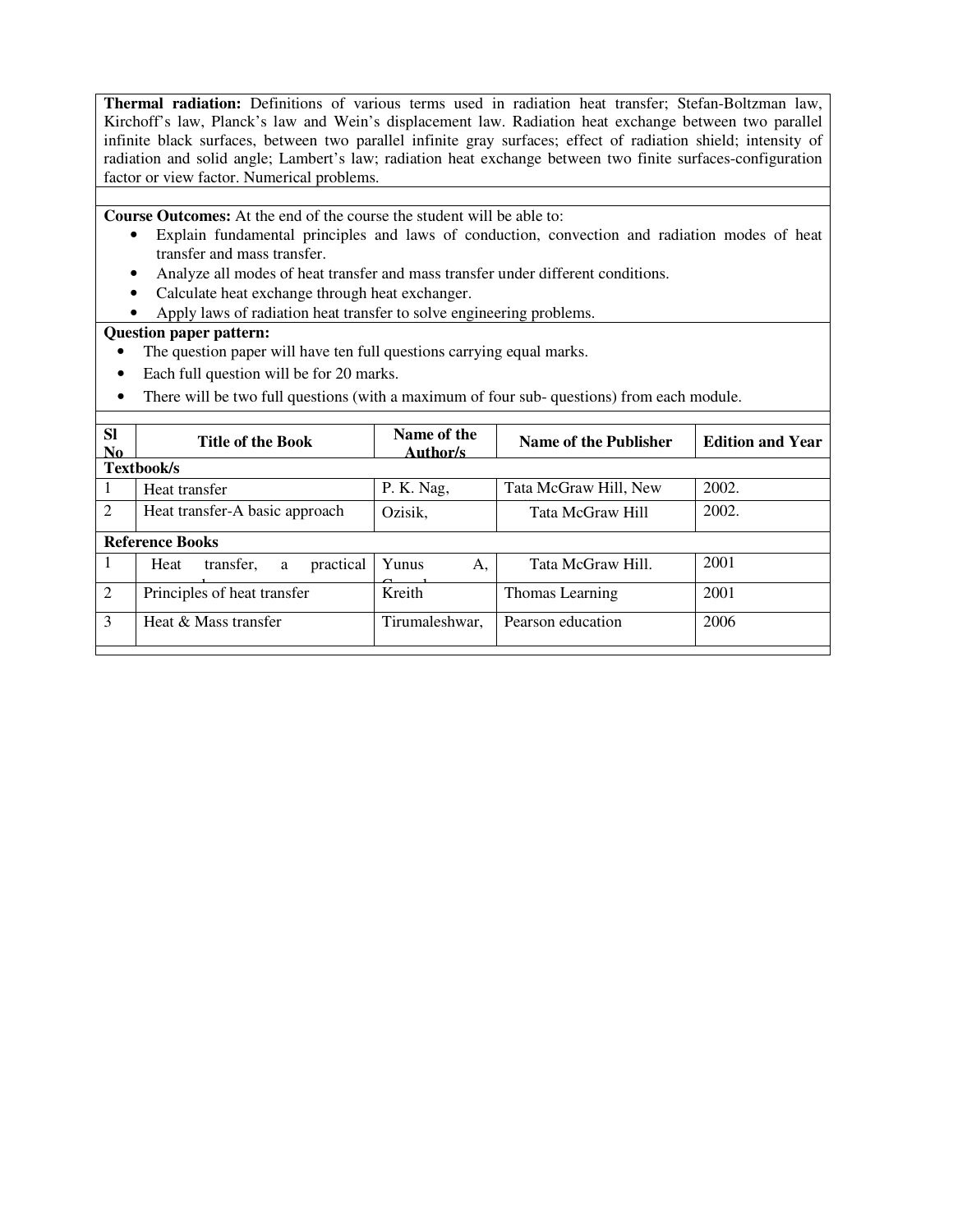#### **B. E. AUTOMOBILE ENGINEERING Outcome Based Education (OBE) and Choice Based Credit System (CBCS)**

**SEMESTER - VI**

| <b>DESIGN OF MACHINE ELEMENTS-II</b> |         |                  |    |  |
|--------------------------------------|---------|------------------|----|--|
| Course Code                          | 18AU63  | <b>CIE Marks</b> | 40 |  |
| Teaching Hours/Week (L:T:P)          | (3:2:0) | <b>SEE Marks</b> | 60 |  |
| Credits                              | 04      | Exam Hours       | 03 |  |

**Course Learning Objectives: To** 

- Analyze the stresses in the critical section of a curved beam.
- Calculate specifications of springs/gears/clutches.
- Select suitable size, module & type of gears for a required velocity ratio.
- Verify suitability of a type and class of lubricant for a specific application.
- Design various internal combustion engine parts.

#### **Module-1**

**Springs:** Introduction, types of springs, terminology, stresses and deflection in helical coil springs of circular and non-circular cross sections, springs under fluctuating loads, concentric springs. Leaf Springs: stresses in leaf springs, equalized stresses and length of spring leaves.

**Clutches & Brakes:** Introduction, design of Clutches (single plate, multi plate clutches). Brakes, energy absorbed by a brake, heat dissipated during braking, design of brake shoes.

#### **Module-2**

**Spur Gears:** Introduction, spur gears, standard proportions of gear systems, stresses in gear tooth, Lewis equation and form factor, design for strength, dynamic load and wear load.

**Helical and Bevel Gears**: definitions, formative number of teeth, design based on strength, dynamic and wear loads. Terminology used in bevel gears, formative number of teeth, design based on strength, dynamic and wear loads.

#### **Module-3**

**Sliding Bearings:** Introduction, principle of hydro dynamic lubrication, assumptions in hydrodynamic lubrication, bearing characteristic number and modulus, Sommerfeld number, coefficient of friction, power loss, heat Generated and heat dissipated, selection of lubricant, grease, bearing failure- causes and remedies, design of journal bearings.

**Rolling contact bearings:** Types of bearings, Principle of self-aligning, static equivalent load, dynamic load rating, bearing life, selection of ball and roller bearings, advantages and disadvantages of ball, roller and needle bearings, lubrication of bearing.

#### **Module-4**

# **Internal combustion engine components design:**

**Piston, Piston Rings and Piston Pin:** Piston Temperatures, piston slap, compensation of thermal expansion in pistons. Piston Rings, forms of gap, stresses in piston rings, ring collapse, heat treatment, piston ring selection, shape. Piston pin, locking of piston pins, length of piston, calculation of major dimensions.

**Valve and Valve Mechanism:** Number of valves per cylinder, Angle of seat, operating conditions, operating temperatures, valve cooling, Sodium cooled valves, Valve rotators, valve seats, valve guides, , valve springs, valve clearance, OHV, OHC, dual valves, Valve train component details, Camshaft,-drives of cams, cam types, tappets,-automatic zero clearance tappets, push rods, rocker arms & rocker Shaft, calculation of major dimensions

#### **Module-5**

**Connecting Rod:** Length of rod, Cross section, Buckling, Drilled connecting rods, piston pin bearing, offset connecting rods, effects of whipping, bearing materials and lubrication, calculation of major dimensions.

**Crank Shaft:** Balance weights, local balance, Crankshaft proportions, oil holes drilled in crank shafts, balancing, vibration dampers, firing order, bearings and lubrication Types of crank shafts, design of centre crank shaft, moments on crank shafts, centre crank shaft at TDC, centre crank shaft at angle of maximum torque. Design of side crankshaft (over hang), side crank shaft at TDC, side crank shaft at angle of maximum torque, calculation of major dimensions.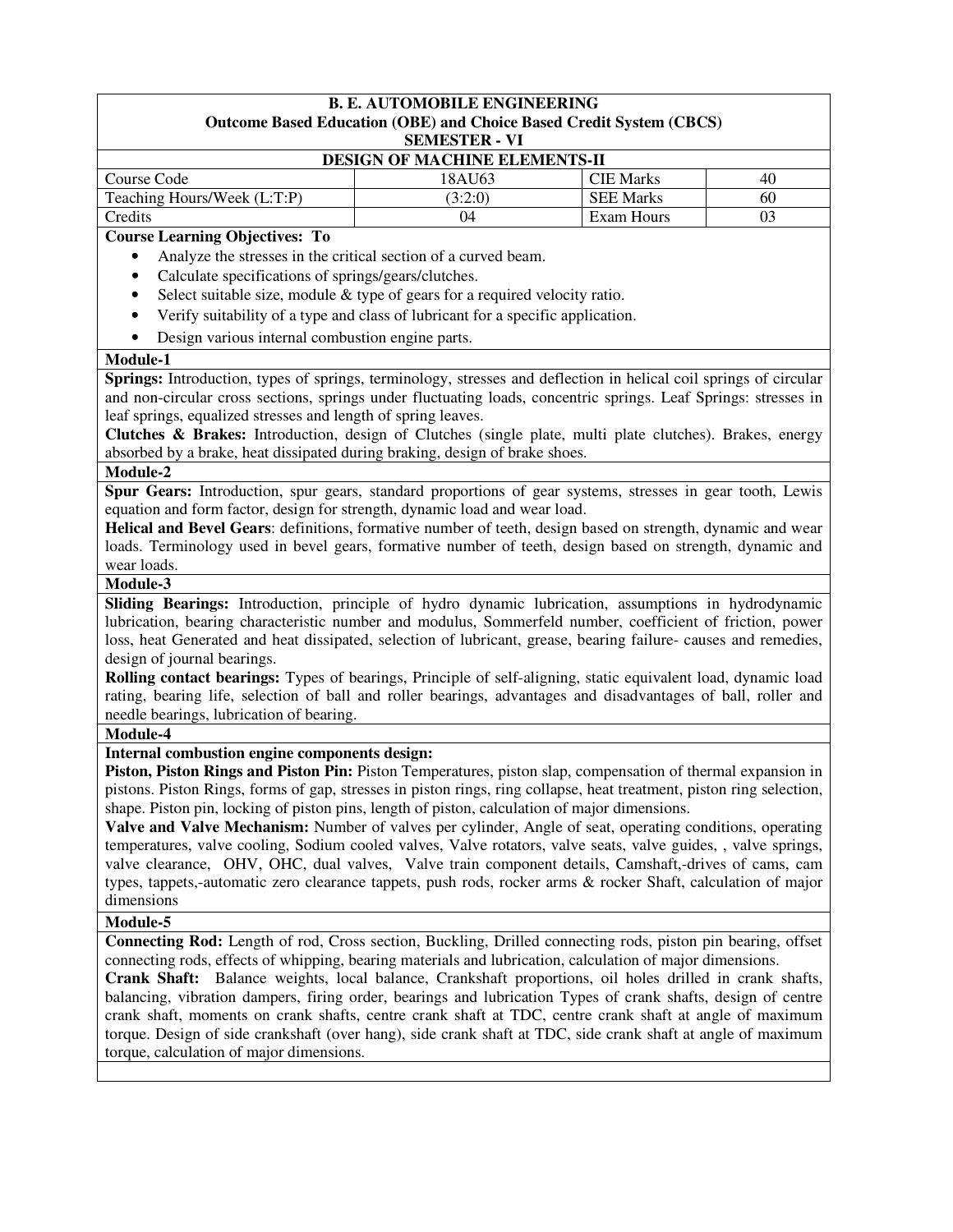**Course Outcomes:** At the end of the course the student will be able to:

- Analyze the stresses in the critical section of a curved beam.
- Calculate specifications of springs/gears/clutches.
- Select suitable size, module & type of gears for a required velocity ratio.
- Verify suitability of a type and class of lubricant for a specific application.
- Design various internal combustion engine parts.

- The question paper will have ten full questions carrying equal marks.
- Each full question will be for 20 marks.
- There will be two full questions (with a maximum of four sub- questions) from each module.

| <b>SI</b><br>N <sub>0</sub> | <b>Title of the Book</b>                                | Name of the<br>Author/s                 | Name of the Publisher                                          |              | <b>Edition and Year</b> |
|-----------------------------|---------------------------------------------------------|-----------------------------------------|----------------------------------------------------------------|--------------|-------------------------|
|                             | <b>Textbook/s</b>                                       |                                         |                                                                |              |                         |
| 1                           | <b>Design Data Hand Books:</b><br>Design Data Hand Book | K. Mahadevan and<br>K. Balaveera Reddy, | CBS, Publication.                                              |              | $4th$ edition           |
| $\overline{2}$              | Design Data Hand Book                                   | K. Lingaiah                             | McGraw Hill,                                                   |              | 2nd Ed. 2003.           |
| 3                           | Mechanical Engineering Design                           | Joseph E Shigley<br>and Charles R.      | McGraw<br>edition.                                             | Hill<br>Int. | 2003                    |
| $\overline{4}$              | Design of Machine Elements                              | V. B. Bhandari                          | Tata McGraw Hill<br><b>Publishing Company</b><br>Ltd New Delhi |              | 2nd Edition<br>2007.    |
|                             | <b>Reference Books</b>                                  |                                         |                                                                |              |                         |
| 5                           | Machine Design-Norton                                   | Robert L.                               | Pearson Education Asia                                         |              | 2001.                   |
| 6                           | Machine Design                                          | Hall,<br>Holowenko, and<br>Laughlin     | Tata McGraw Hill<br>Publishing Company Ltd                     |              | 2010                    |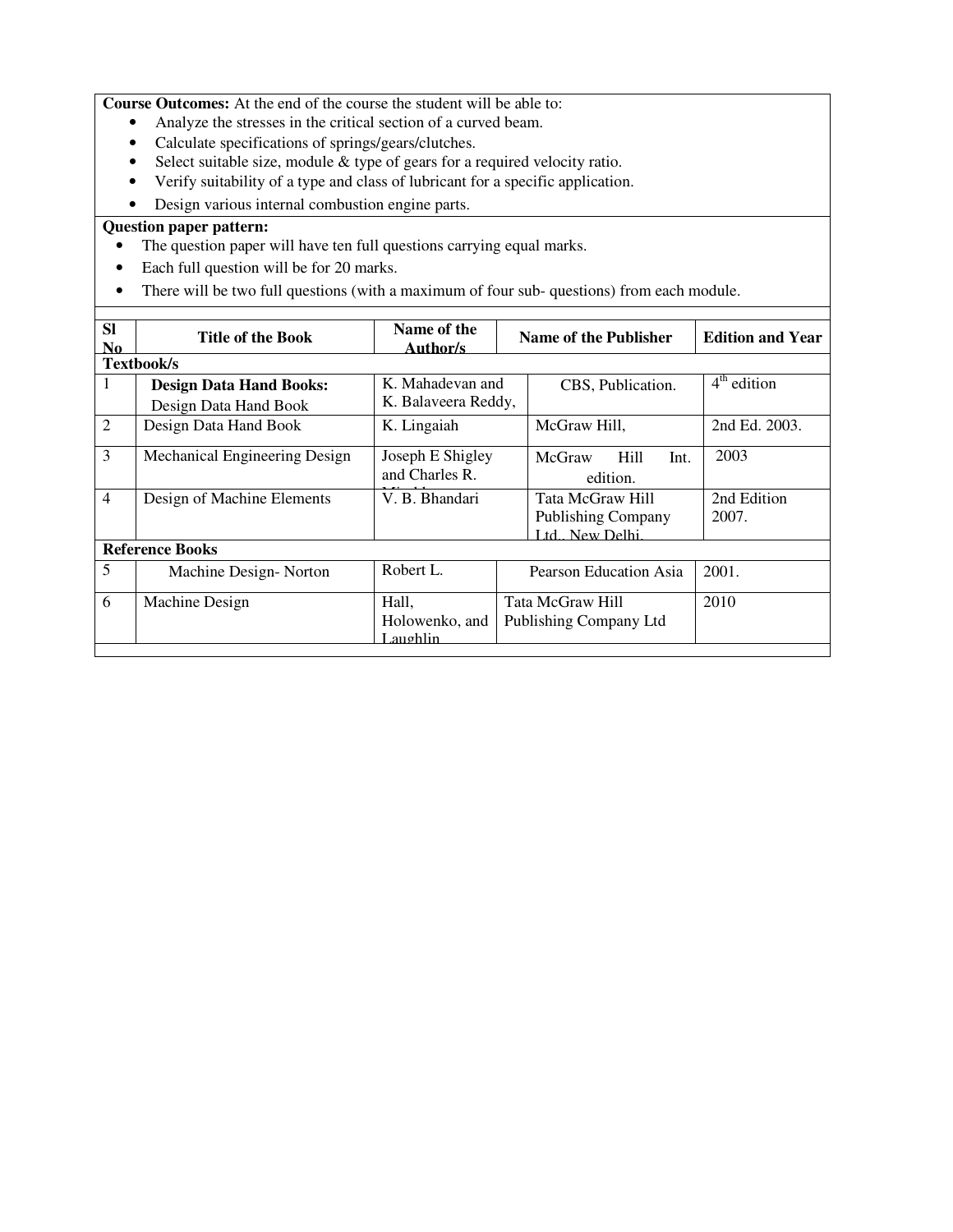|                                                                                                                   | <b>B. E. AUTOMOBILE ENGINEERING</b>                                                                  |                   |    |  |  |
|-------------------------------------------------------------------------------------------------------------------|------------------------------------------------------------------------------------------------------|-------------------|----|--|--|
| Outcome Based Education (OBE) and Choice Based Credit System (CBCS)                                               |                                                                                                      |                   |    |  |  |
| <b>SEMESTER - VI</b><br><b>ALTERNATIVE ENERGY SOURCES FOR AUTOMOBILES</b>                                         |                                                                                                      |                   |    |  |  |
| Course Code                                                                                                       | 18AU641                                                                                              | <b>CIE Marks</b>  | 40 |  |  |
| Teaching Hours/Week (L:T:P)                                                                                       | (3:0:0)                                                                                              | <b>SEE Marks</b>  | 60 |  |  |
| Credits                                                                                                           | 03                                                                                                   | <b>Exam Hours</b> | 03 |  |  |
| <b>Course Learning Objectives: To</b>                                                                             |                                                                                                      |                   |    |  |  |
|                                                                                                                   | Describe need for alternative fuels for Internal combustion engine and alternative drive systems for |                   |    |  |  |
|                                                                                                                   | automobiles, principle of solar energy collection, construction of photo voltaic cells               |                   |    |  |  |
| $\bullet$                                                                                                         | Explain various properties, methods of production of Bio gas, methanol, ethanol, SVO, Bio diesel     |                   |    |  |  |
| $\bullet$                                                                                                         | Explain use of hydrogen for internal combustion engine application.                                  |                   |    |  |  |
| $\bullet$                                                                                                         | Describe use of various gaseous fuels for internal combustion engine application.                    |                   |    |  |  |
| Explain various aspects of electrical and Hybrid vehicles<br>$\bullet$                                            |                                                                                                      |                   |    |  |  |
| Module-1                                                                                                          |                                                                                                      |                   |    |  |  |
| Introduction: Types of energy sources, their availability, need of alternative energy sources, Non-               |                                                                                                      |                   |    |  |  |
| conventional energy sources, Classification of alternative fuels and drive trains. Scenario of conventional auto  |                                                                                                      |                   |    |  |  |
| fuels, oil reserves of the world. Fuel quality aspects related to emissions. Technological up gradation required  |                                                                                                      |                   |    |  |  |
| business driving factors for alternative fuels. Implementation barriers for alternative fuels. Stakeholders of    |                                                                                                      |                   |    |  |  |
| alternative fuels, Road map for alternative fuels.                                                                |                                                                                                      |                   |    |  |  |
| Solar energy: Solar energy geometry, solar radiation measurement devices. Solar energy collectors, types of       |                                                                                                      |                   |    |  |  |
| collectors. Direct application of solar energy, solar energy storage system. P. V. effect solar cells and         |                                                                                                      |                   |    |  |  |
| characteristics. Application of solar energy for automobiles.                                                     |                                                                                                      |                   |    |  |  |
| Module-2                                                                                                          |                                                                                                      |                   |    |  |  |
| Biogas: History, properties and production of Biogas, classification of biogas plants, biogas storage and         |                                                                                                      |                   |    |  |  |
| dispensing system. Advantages of biogas, hazards and emissions of biogas. Production, properties, Engine          |                                                                                                      |                   |    |  |  |
| performance, advantages and disadvantages of Methanol, Ethanol, Butanol, Straight vegetable oil, Biodiesel        |                                                                                                      |                   |    |  |  |
| for internal combustion engine application.                                                                       |                                                                                                      |                   |    |  |  |
| Module-3                                                                                                          |                                                                                                      |                   |    |  |  |
| Hydrogen: Properties and production of hydrogen, Storage, Advantages and disadvantages of hydrogen, use           |                                                                                                      |                   |    |  |  |
| of Hydrogen in SI and CI engines. Hazards and safety systems for hydrogen, hydrogen combustion. Emission          |                                                                                                      |                   |    |  |  |
| from hydrogen.                                                                                                    |                                                                                                      |                   |    |  |  |
| Gaseous fuels: Production, properties, Engine performance, advantages and disadvantages of CNG, LNG,              |                                                                                                      |                   |    |  |  |
| ANG, LPG and LFG.                                                                                                 |                                                                                                      |                   |    |  |  |
| Module-4                                                                                                          |                                                                                                      |                   |    |  |  |
| Reformulated Conventional Fuels: Introduction. Production of coal water slurry, properties, as an engine          |                                                                                                      |                   |    |  |  |
| fuel, emissions of CWS. RFG, Emulsified fuels. Hydrogen-enriched gasoline.                                        |                                                                                                      |                   |    |  |  |
| Future Alternative Fuels: Production, properties, Engine performance, advantages and disadvantages of             |                                                                                                      |                   |    |  |  |
| PMF, Ammonia, Liquid-Nitrogen, Boron, Compressed Air, Water as fuel for Internal combustion Engine.               |                                                                                                      |                   |    |  |  |
| Module-5<br>Alternative Power Trains: Components of an EV, EV batteries, chargers, drives, transmission and power |                                                                                                      |                   |    |  |  |
| devices. Advantages and disadvantages of EVs. Hybrid electric vehicles, HEV drive train components,               |                                                                                                      |                   |    |  |  |
| advantages of HV. History of dual fuel technology, Applications of DFT. Duel fuel engine operation.               |                                                                                                      |                   |    |  |  |
| Advantages and disadvantages of duel fuel technology.                                                             |                                                                                                      |                   |    |  |  |
| Course Outcomes: At the end of the course the student will be able to:                                            |                                                                                                      |                   |    |  |  |
| $\bullet$                                                                                                         | Describe need for alternative fuels for Internal combustion engine and alternative drive systems for |                   |    |  |  |
|                                                                                                                   | automobiles, principle of solar energy collection, construction of photo voltaic cells               |                   |    |  |  |
| ٠                                                                                                                 | Explain various properties, methods of production of Bio gas, methanol, ethanol, SVO, Bio diesel     |                   |    |  |  |
|                                                                                                                   | Explain use of hydrogen for internal combustion engine application.                                  |                   |    |  |  |
|                                                                                                                   | Describe use of various gaseous fuels for internal combustion engine application.                    |                   |    |  |  |
| Explain various aspects of electrical and Hybrid vehicles                                                         |                                                                                                      |                   |    |  |  |
|                                                                                                                   |                                                                                                      |                   |    |  |  |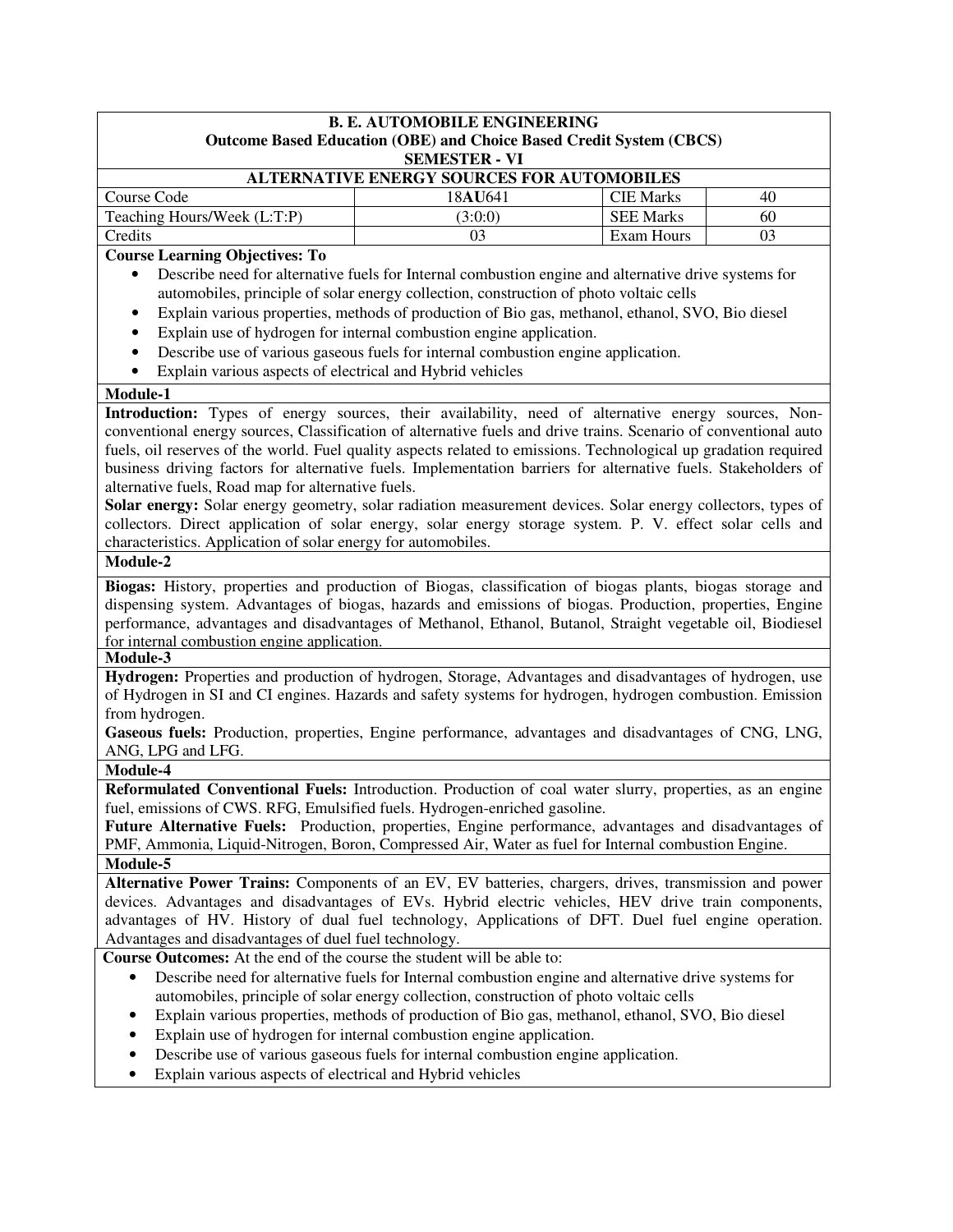- The question paper will have ten full questions carrying equal marks.
- Each full question will be for 20 marks.
- There will be two full questions (with a maximum of four sub- questions) from each module.

| <b>Sl</b><br>No. | <b>Title of the Book</b>           | Name of the<br>Author/s       | Name of the Publisher                       | <b>Edition and Year</b> |
|------------------|------------------------------------|-------------------------------|---------------------------------------------|-------------------------|
|                  | <b>Textbook/s</b>                  |                               |                                             |                         |
| -1               | Alternative Fuel.                  | S.S. Thipse                   | JAICO.Publishing House                      | 2015                    |
| 2                | Non-Conventional Energy<br>Sources | G.D.Rai                       | Khanna Publishing New<br>D <sub>e</sub> 1hi | 2010                    |
|                  | <b>Reference Books</b>             |                               |                                             |                         |
| 3                | Alternative fuels guide.           | R. Bechtold                   | <b>SAE</b>                                  | 2005                    |
| $\overline{4}$   | Alternative energy sources         | T.N Veziroglu                 | McGraw Hill                                 | 2001                    |
| 5                | <b>Automotive Fuels Guide</b>      | Richard L.<br><b>Bechtold</b> | <b>SAE Publications</b>                     | 1997                    |
|                  |                                    |                               |                                             |                         |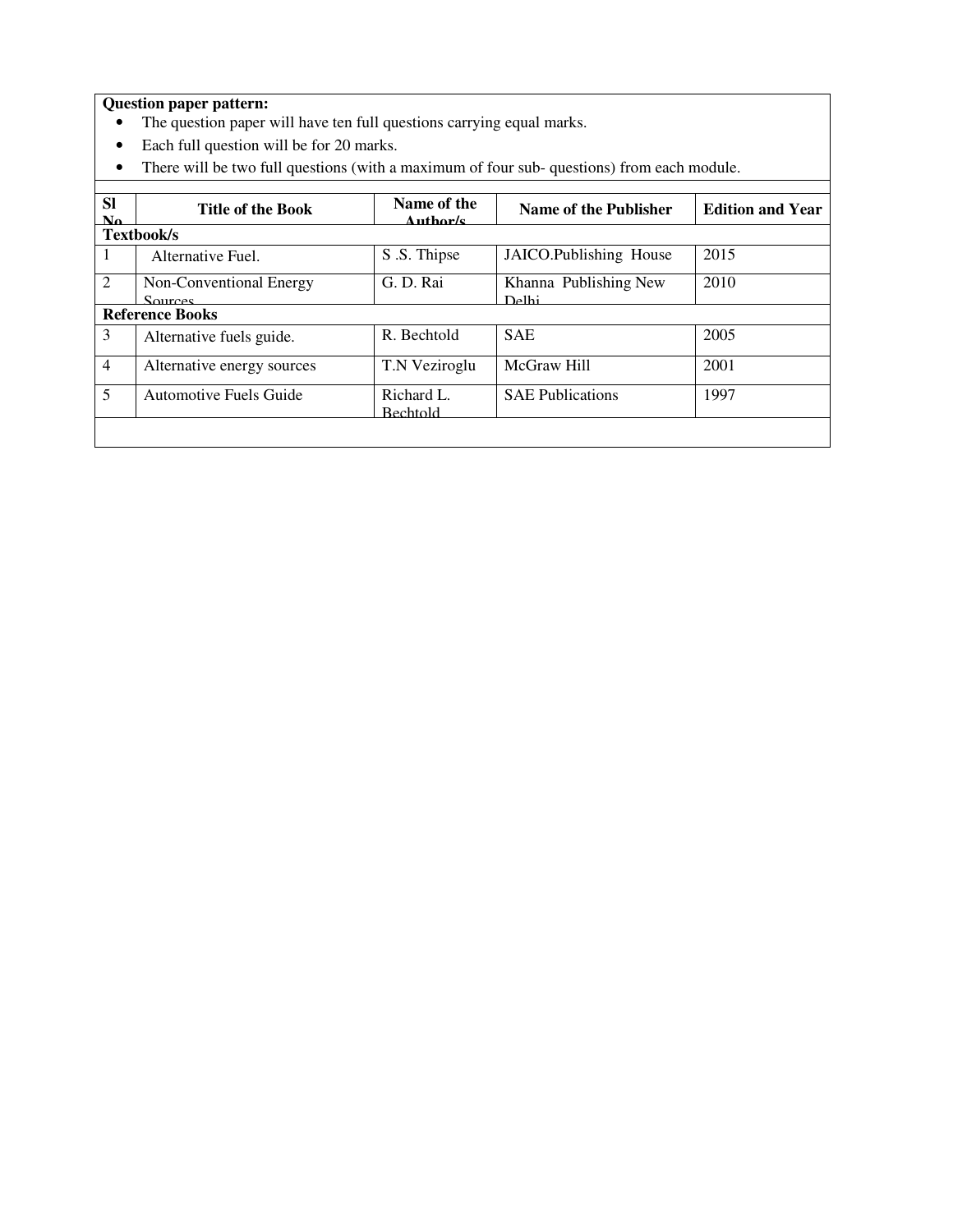| <b>Outcome Based Education (OBE) and Choice Based Credit System (CBCS)</b><br><b>SEMESTER - VI</b>                                                    |
|-------------------------------------------------------------------------------------------------------------------------------------------------------|
|                                                                                                                                                       |
|                                                                                                                                                       |
| <b>COMPOSITE MATERIALS</b><br>Course Code<br>18AU642<br><b>CIE Marks</b><br>40                                                                        |
| Teaching Hours/Week (L:T:P)<br><b>SEE Marks</b><br>60<br>(3:0:0)                                                                                      |
| Credits<br>03<br>03<br>Exam Hours                                                                                                                     |
| <b>Course Learning Objectives: To</b>                                                                                                                 |
| Explain basic concepts of composite materials and application of composite material in various                                                        |
| engineering fields.                                                                                                                                   |
| Describe various FRP processing.<br>$\bullet$                                                                                                         |
| Describe selection, requirements for production and application of MMC.<br>$\bullet$                                                                  |
| Explain students to various techniques used for MMC production.<br>$\bullet$                                                                          |
| Describe concepts of nano-materials, nano technology and use of nano materials.<br>$\bullet$                                                          |
| Analyze micro mechanical properties of lamina using various approaches.<br>$\bullet$                                                                  |
| Module-1                                                                                                                                              |
| Introduction to Composite Materials: Definition, classification and characteristics of composite materials -                                          |
| fibrous composites, laminated composites, particulate composites. Properties and types of Reinforcement and                                           |
| Matrix materials.                                                                                                                                     |
| Application of Composites: Automobile, Aircrafts, missiles, Space hardware, Electrical and electronics,                                               |
| marine, recreational and Sports equipment, future potential of composites.                                                                            |
| Module-2                                                                                                                                              |
| Fibre Reinforced Plastic processing: Layup and curing, fabricating process – open and closed mould process                                            |
| - hand layup techniques - structural laminate bag moulding, production procedures for bag moulding -                                                  |
| filament winding, pultrusion, pulforming, thermo - forming, injection, injection moulding, liquid moulding,                                           |
| blow moulding.                                                                                                                                        |
| Module-3                                                                                                                                              |
| Metal Matrix Composites: Reinforcement materials, types, characteristics and selection base metals, Need for                                          |
| production, MMC's and its application.                                                                                                                |
| Fabrication Process for MMCs: Powder metallurgy technique and its application, liquid metallurgy                                                      |
| technique and its application and secondary processing, special fabrication.                                                                          |
| Module-4                                                                                                                                              |
| Properties of MMCs: Physical, mechanical, wear, machinability and other properties. Effect of size, shape                                             |
| and distribution of particulate on properties.<br>Nano-materials: Introduction, types of Nano materials, synthesis nano-material using Chemical vapor |
| depositions, physical vapor deposition, phase transformation of nano-particles, magnetic, optical, electrical and                                     |
| mechanical properties of nanoparticles.                                                                                                               |
| Module-5                                                                                                                                              |
| Micromechanical Analysis of a Lamina: Introduction, evolution of four elastic modulii by strength of                                                  |
| material approach, rule of mixture, Numerical.                                                                                                        |
| Mechanics of Lamina: Hooks law for different types of materials, number elastic constants, two dimensional                                            |
| relationship of compliance and stiffness matrix.                                                                                                      |
|                                                                                                                                                       |
| Course Outcomes: At the end of the course the student will be able to:                                                                                |
| Explain basic concepts of composite materials and application of composite material in various<br>$\bullet$                                           |
| engineering fields.                                                                                                                                   |
| Describe various FRP processing.<br>٠                                                                                                                 |
| Decide selection, requirements for production and application of MMC.<br>٠                                                                            |
| Explain students to various techniques used for MMC production.<br>$\bullet$                                                                          |
| Describe concepts of nano-materials, nano technology and use of nano materials.                                                                       |
| Analyze micro mechanical properties of lamina using various approaches.                                                                               |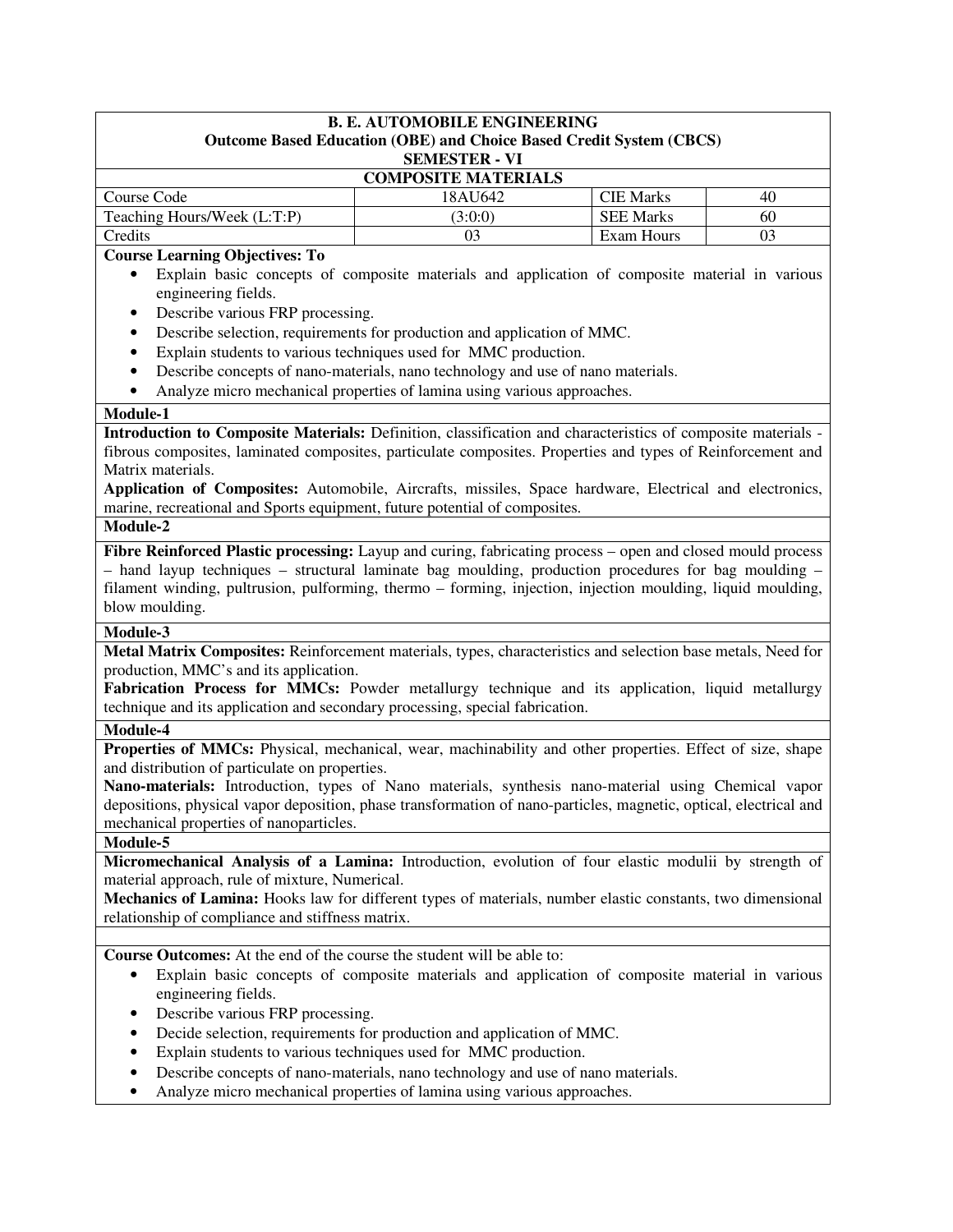- The question paper will have ten full questions carrying equal marks.
- Each full question will be for 20 marks.
- There will be two full questions (with a maximum of four sub- questions) from each module.

| <b>SI</b><br>N <sub>0</sub> | <b>Title of the Book</b>               |     | Name of the<br>Author/s | Name of the Publisher                 | <b>Edition and Year</b> |
|-----------------------------|----------------------------------------|-----|-------------------------|---------------------------------------|-------------------------|
|                             | Textbook/s                             |     |                         |                                       |                         |
| 1                           | Science<br>Composites-<br>Engineering  | and | K. K. Chawla            | Springer Verlag                       | 1998                    |
| $\overline{2}$              | Introduction to composite<br>materials |     | Hull and Clyne          | Cambridge University Press            | 2nd edition,<br>1990.   |
|                             | <b>Reference Books</b>                 |     |                         |                                       |                         |
| 1                           | Forming Metal hand book                |     |                         | ASM handbook,                         | 9th edition 1988        |
| 2                           | Mechanics of composites                |     | Artar Kaw               | <b>CRC</b> Press                      | 2002                    |
| 3                           | Composite Materials                    |     | S. C. Sharma            | Narosa publishing House,<br>New Delhi | 2000.                   |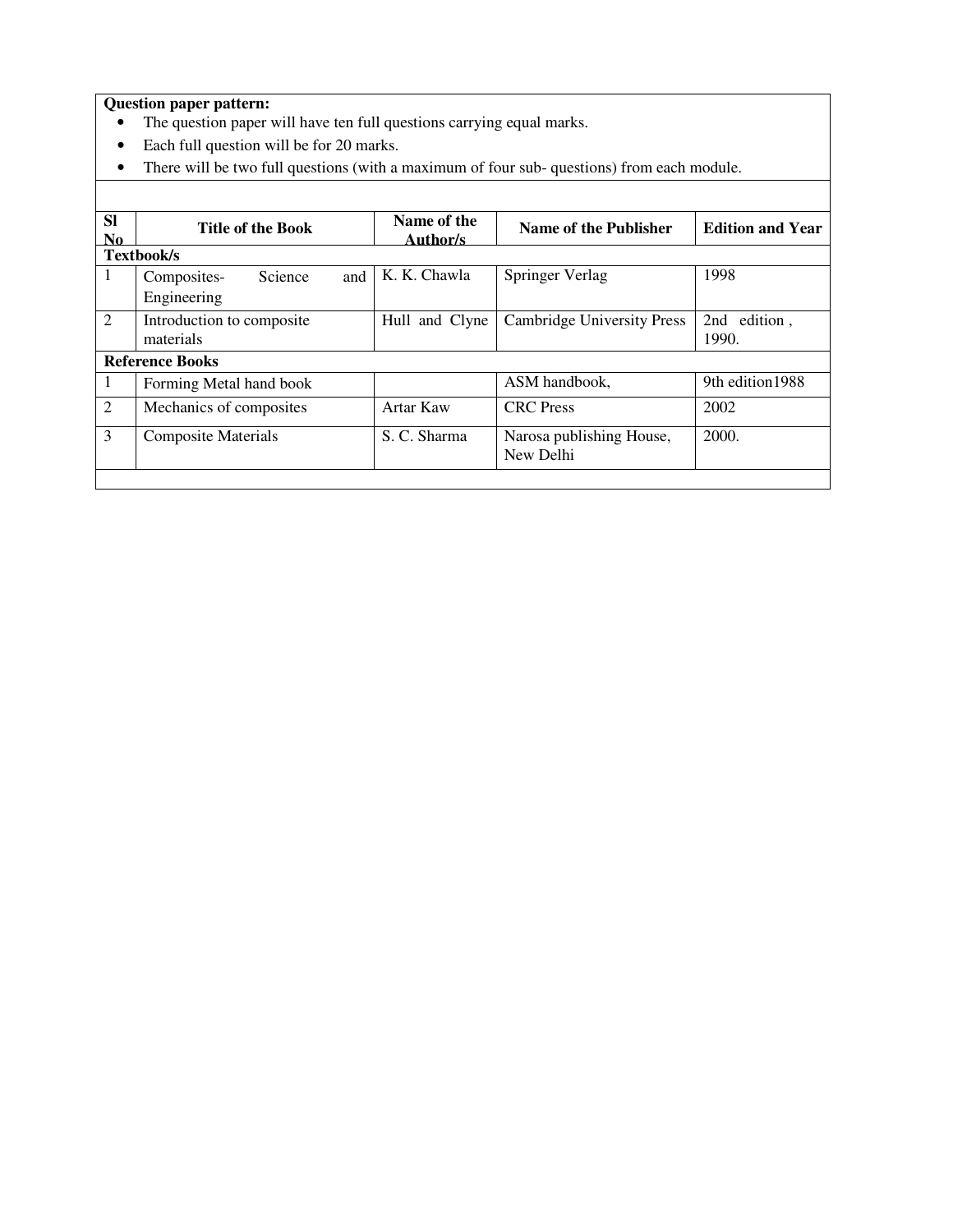| <b>B.E AUTOMOBILE ENGINEEIRNG</b><br><b>Outcome Based Education (OBE) and Choice Based Credit System (CBCS)</b><br><b>SEMESTER - VI</b>                                                                                                                                                                                                                                                                                                                                                                                                                                                                                                                                                                                                                                                                                                                                                                                                                                                                                                                                                                                                                                                                                          |         |                  |    |
|----------------------------------------------------------------------------------------------------------------------------------------------------------------------------------------------------------------------------------------------------------------------------------------------------------------------------------------------------------------------------------------------------------------------------------------------------------------------------------------------------------------------------------------------------------------------------------------------------------------------------------------------------------------------------------------------------------------------------------------------------------------------------------------------------------------------------------------------------------------------------------------------------------------------------------------------------------------------------------------------------------------------------------------------------------------------------------------------------------------------------------------------------------------------------------------------------------------------------------|---------|------------------|----|
| AUTOMOTIVE POLLUTION AND CONTROL                                                                                                                                                                                                                                                                                                                                                                                                                                                                                                                                                                                                                                                                                                                                                                                                                                                                                                                                                                                                                                                                                                                                                                                                 |         |                  |    |
| Course Code                                                                                                                                                                                                                                                                                                                                                                                                                                                                                                                                                                                                                                                                                                                                                                                                                                                                                                                                                                                                                                                                                                                                                                                                                      | 18AU643 | <b>CIE Marks</b> | 40 |
| TeachingHours/Week (L:T:P)                                                                                                                                                                                                                                                                                                                                                                                                                                                                                                                                                                                                                                                                                                                                                                                                                                                                                                                                                                                                                                                                                                                                                                                                       | (3:0:0) | <b>SEE Marks</b> | 60 |
| Credits                                                                                                                                                                                                                                                                                                                                                                                                                                                                                                                                                                                                                                                                                                                                                                                                                                                                                                                                                                                                                                                                                                                                                                                                                          | 03      | Exam Hours       | 03 |
| <b>Course Learning Objectives: To</b>                                                                                                                                                                                                                                                                                                                                                                                                                                                                                                                                                                                                                                                                                                                                                                                                                                                                                                                                                                                                                                                                                                                                                                                            |         |                  |    |
| Explain air pollution and pollutants, their sources $\&$ their effects.<br>$\bullet$                                                                                                                                                                                                                                                                                                                                                                                                                                                                                                                                                                                                                                                                                                                                                                                                                                                                                                                                                                                                                                                                                                                                             |         |                  |    |
| Describe different parameters responsible for pollutant formation.<br>$\bullet$                                                                                                                                                                                                                                                                                                                                                                                                                                                                                                                                                                                                                                                                                                                                                                                                                                                                                                                                                                                                                                                                                                                                                  |         |                  |    |
| Choose instruments for pollution measurements.<br>٠                                                                                                                                                                                                                                                                                                                                                                                                                                                                                                                                                                                                                                                                                                                                                                                                                                                                                                                                                                                                                                                                                                                                                                              |         |                  |    |
| Analyze measurement of pollutants.<br>$\bullet$                                                                                                                                                                                                                                                                                                                                                                                                                                                                                                                                                                                                                                                                                                                                                                                                                                                                                                                                                                                                                                                                                                                                                                                  |         |                  |    |
| Module-1                                                                                                                                                                                                                                                                                                                                                                                                                                                                                                                                                                                                                                                                                                                                                                                                                                                                                                                                                                                                                                                                                                                                                                                                                         |         |                  |    |
| Laws and Regulations: Historical background, regulatory test procedure (European cycles), Exhaust gas                                                                                                                                                                                                                                                                                                                                                                                                                                                                                                                                                                                                                                                                                                                                                                                                                                                                                                                                                                                                                                                                                                                            |         |                  |    |
| pollutants (European rail road limits), particulate pollutants, European statutory values, inspection of vehicle in                                                                                                                                                                                                                                                                                                                                                                                                                                                                                                                                                                                                                                                                                                                                                                                                                                                                                                                                                                                                                                                                                                              |         |                  |    |
| circulation (influence of actual traffic conditions and influence of vehicle maintenance).                                                                                                                                                                                                                                                                                                                                                                                                                                                                                                                                                                                                                                                                                                                                                                                                                                                                                                                                                                                                                                                                                                                                       |         |                  |    |
| Effect of Air Pollution: Effect of air pollution on Human Health, Effect of air pollution on animals, Effect of                                                                                                                                                                                                                                                                                                                                                                                                                                                                                                                                                                                                                                                                                                                                                                                                                                                                                                                                                                                                                                                                                                                  |         |                  |    |
| air pollution on plants and global warming.                                                                                                                                                                                                                                                                                                                                                                                                                                                                                                                                                                                                                                                                                                                                                                                                                                                                                                                                                                                                                                                                                                                                                                                      |         |                  |    |
| Module-2                                                                                                                                                                                                                                                                                                                                                                                                                                                                                                                                                                                                                                                                                                                                                                                                                                                                                                                                                                                                                                                                                                                                                                                                                         |         |                  |    |
| <b>Nitrogen Oxides:</b> Formation of nitrogen oxides, kinetics of NO formation, formation of $NO2$ , NO formation in<br>spark ignition engines, NO <sub>x</sub> formation, in compression ignition engines.<br>Carbon Monoxide: Formation of carbon monoxide in SI and CI Engines.<br>Unburned Hydrocarbons: Back ground, flame quenching and oxidation fundamentals, HC emissions from<br>spark ignition engines, HC emission mechanisms in diesel engines.<br>Particulate emissions: Spark ignition engine particulates, characteristics of diesel particulates, soot formation<br>fundamentals, soot oxidation, crankcase emissions.<br>Module-3<br>Pollution Control Techniques: Pollution control measures inside SI Engines & lean burn strategies, measures<br>in engines to control Diesel Emissions. Pollution control in SI & CI Engines, Design changes, optimization of<br>operating factors and Exhaust gas recirculation, fuel additives to reduce smoke & particulates, Road draught<br>crankcase ventilation system, positive crankcase ventilation system, fuel evaporation control.<br>Influence of Fuel Properties: Effect of petrol, Diesel Fuel, Alternative Fuels and lubricants on emissions.<br>Module-4 |         |                  |    |
|                                                                                                                                                                                                                                                                                                                                                                                                                                                                                                                                                                                                                                                                                                                                                                                                                                                                                                                                                                                                                                                                                                                                                                                                                                  |         |                  |    |
| <b>Post combustion Treatments:</b> Available options, physical conditions & exhaust gas compositions before<br>treatment, Catalytic mechanism, Thermal Reactions, Installation of catalyst in exhaust lines, catalyst                                                                                                                                                                                                                                                                                                                                                                                                                                                                                                                                                                                                                                                                                                                                                                                                                                                                                                                                                                                                            |         |                  |    |
| poisoning, catalyst light-off, NOx treatment in Diesel Engines, particulate traps, Diesel Trap oxidizer.                                                                                                                                                                                                                                                                                                                                                                                                                                                                                                                                                                                                                                                                                                                                                                                                                                                                                                                                                                                                                                                                                                                         |         |                  |    |
| Module-5                                                                                                                                                                                                                                                                                                                                                                                                                                                                                                                                                                                                                                                                                                                                                                                                                                                                                                                                                                                                                                                                                                                                                                                                                         |         |                  |    |
| Sampling procedures: Combustion gas sampling: continuous combustion, combustion in a cylinder                                                                                                                                                                                                                                                                                                                                                                                                                                                                                                                                                                                                                                                                                                                                                                                                                                                                                                                                                                                                                                                                                                                                    |         |                  |    |
| Particulate sampling: soot particles in a cylinder, soot in exhaust tube, Sampling Methods-sedimentations, and                                                                                                                                                                                                                                                                                                                                                                                                                                                                                                                                                                                                                                                                                                                                                                                                                                                                                                                                                                                                                                                                                                                   |         |                  |    |
| filtration, and impinge methods- electrostatic precipitation thermal precipitation, centrifugal methods,                                                                                                                                                                                                                                                                                                                                                                                                                                                                                                                                                                                                                                                                                                                                                                                                                                                                                                                                                                                                                                                                                                                         |         |                  |    |
| determination of mass concentration, analytical methods-volumetric-gravimetric-calorimetric methods etc.                                                                                                                                                                                                                                                                                                                                                                                                                                                                                                                                                                                                                                                                                                                                                                                                                                                                                                                                                                                                                                                                                                                         |         |                  |    |
| Instrumentation for Pollution Measurements: NDIR analyzers, Gas chromatograph, Thermal conductivity                                                                                                                                                                                                                                                                                                                                                                                                                                                                                                                                                                                                                                                                                                                                                                                                                                                                                                                                                                                                                                                                                                                              |         |                  |    |
| and flame ionization detectors, Analyzers for NOx, Orsat apparatus, Smoke measurement, comparison                                                                                                                                                                                                                                                                                                                                                                                                                                                                                                                                                                                                                                                                                                                                                                                                                                                                                                                                                                                                                                                                                                                                |         |                  |    |
| method, obscuration method, ringelmann chart, Continuous filter type smoke meter, Bosch smoke meter,                                                                                                                                                                                                                                                                                                                                                                                                                                                                                                                                                                                                                                                                                                                                                                                                                                                                                                                                                                                                                                                                                                                             |         |                  |    |
| Hart ridge smoke meter.                                                                                                                                                                                                                                                                                                                                                                                                                                                                                                                                                                                                                                                                                                                                                                                                                                                                                                                                                                                                                                                                                                                                                                                                          |         |                  |    |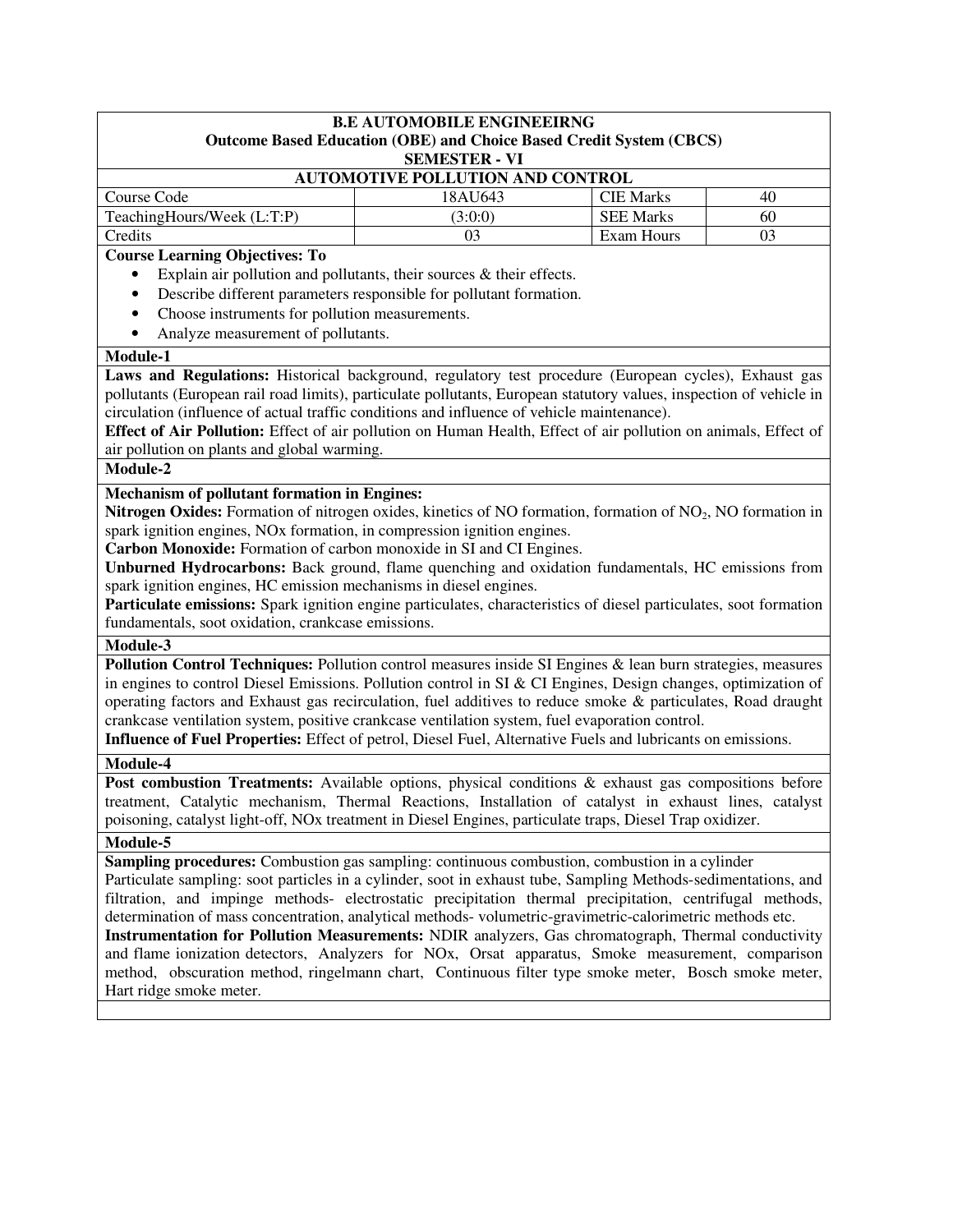### **Course Outcomes:**

At the end of the course the student will be able to:

- Explain air pollution and pollutants, their sources & their effects.
- Describe different parameters responsible for pollutant formation.
- Choose instruments for pollution measurements.
- Analyze measurement of pollutants.

- The question paper will have ten full questions carrying equal marks.
- Each full question will be for 20 marks.
- There will be two full questions (with a maximum of four sub- questions) from each module.

| SI.<br>No.     | <b>Title of the Book</b>                                 | Name of the<br>Author/s           | Name of the Publisher                   | <b>Edition and Year</b> |
|----------------|----------------------------------------------------------|-----------------------------------|-----------------------------------------|-------------------------|
|                | <b>Textbook/s</b>                                        |                                   |                                         |                         |
| 1              | Automobiles and pollution                                | Paul degobert                     | (SAE)                                   | 2001                    |
| $\overline{2}$ | Internal combustion engine<br>fundamentals               | John B. Heywood                   | McGraw Hill Book<br>publication         | 1998.                   |
|                | <b>Reference Books</b>                                   |                                   |                                         |                         |
| 1              | Internal combustion engines                              | V. Ganesan                        | Tata McGraw Hill Book<br>Company        | 1995.                   |
| $\overline{2}$ | <b>Automotive Emission Control</b>                       | Crouse William                    | Gregg Division /McGraw-<br>11:11        | 1980.                   |
| 3              | Engine emissions, Pollutant<br>Formation and Measurement | George, Springer<br>and Donald J. | Patterson, Plenum press,.               | 1972                    |
| $\overline{4}$ | <b>Internal Combustion Engines</b><br>and Air Pollution  | Obert, E. F                       | <b>Intext Educational</b><br>Publishers | 1980.                   |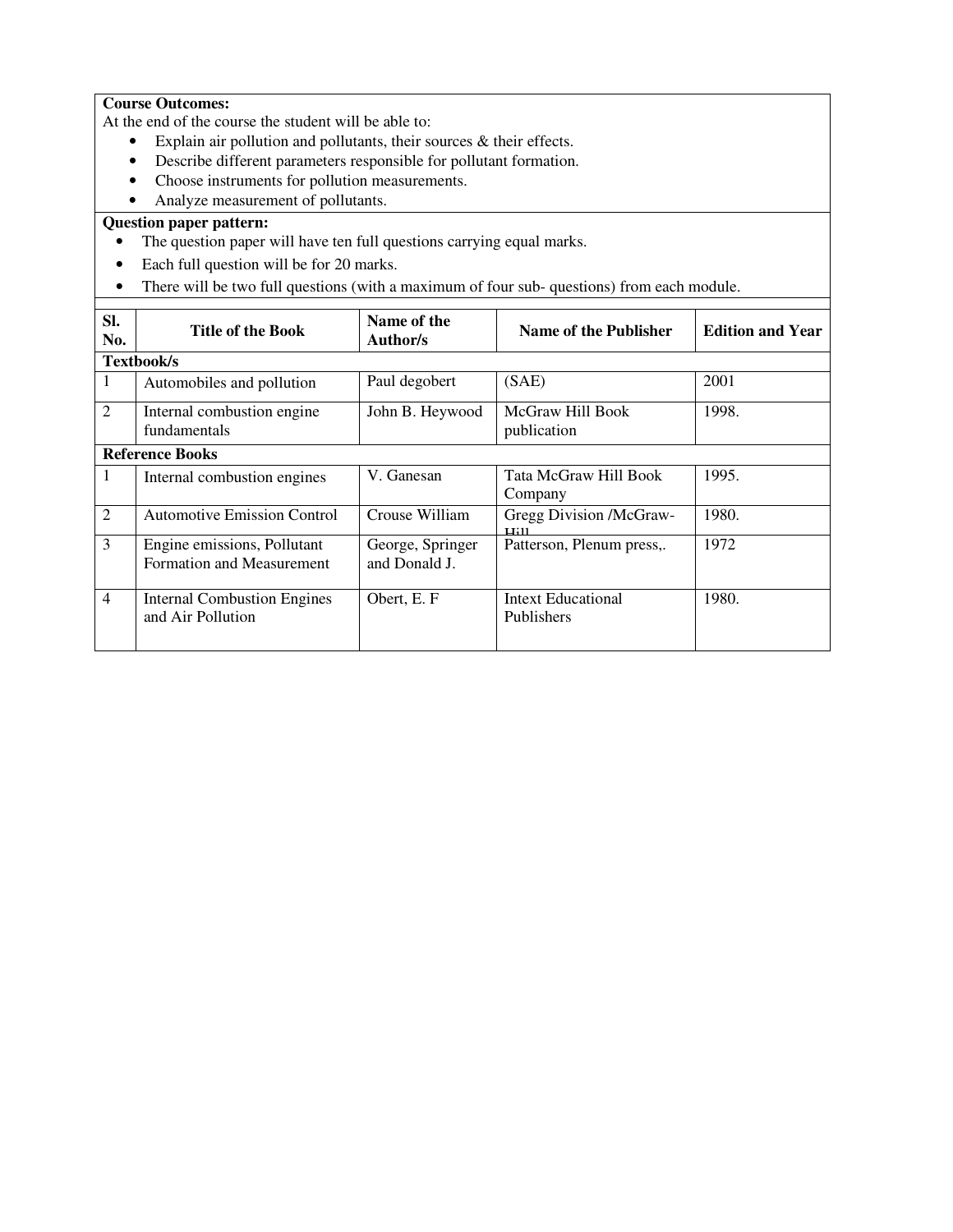| <b>B. E. AUTOMOBILE ENGINEERING</b><br><b>Outcome Based Education (OBE) and Choice Based Credit System (CBCS)</b><br><b>SEMESTER - VI</b> |                               |                  |    |  |  |
|-------------------------------------------------------------------------------------------------------------------------------------------|-------------------------------|------------------|----|--|--|
| <b>OPEN ELECTIVE - A</b>                                                                                                                  |                               |                  |    |  |  |
|                                                                                                                                           | <b>AUTOMOBILE ENGINEERING</b> |                  |    |  |  |
| Course Code                                                                                                                               | 18AU651                       | <b>CIE Marks</b> | 40 |  |  |
| Teaching Hours/Week (L:T:P)                                                                                                               | (3:0:0)                       | <b>SEE Marks</b> | 60 |  |  |
| Credits                                                                                                                                   | 03                            | Exam Hours       | 03 |  |  |

### **Course Learning Objectives:**

- Explain construction and working of internal combustion engine, working of different fuel systems, etc,
- Calculate gear ratios for given power transmission.
- Describe emissions of pollutants from internal combustion engines and methods of controlling.
- Compare electrical and Electronic ignition system.

#### **Module-1**

**Engine Components and Auxiliary Systems:** Spark Ignition(SI) & Compression Ignition (CI) engines, cylinder – arrangements and their relatives merits, Liners, Piston, connecting rod, crankshaft, valves, valve actuating mechanisms, valve and port timing diagrams, Types of combustion chambers for S. I. Engine and C. I. Engines, Compression ratio, methods of a Swirl generation, choice of materials for different engine components, engine positioning, cooling requirements, methods of cooling, thermostat valves, different lubrication arrangements.

### **Module-2**

**Fuels, Fuel Supply Systems For SI and CI Engines:** Conventional fuels, alternative fuels, cetane and octane numbers, Fuel mixture requirements for SI engines, types of carburetors, multi point and single point fuel injection systems, fuel transfer pumps, Fuel filters, fuel injection pumps and injectors.

### **Module-3**

**Ignition Systems:** Battery Ignition systems, Magneto Ignition system, Transistor assist contacts. Electronic Ignition, Automatic Ignition advance systems.

**Power Trains:** General arrangement of clutch, Principle of friction clutches, Constructional details, Single plate and multi-plate. Gear box: Necessity for gear ratios in transmission, synchromesh gear boxes, planetary gears, over drives, principle of automatic transmission, calculation of gear ratios, Numerical calculations for torque transmission by clutches.

### **Module-4**

**Drive to Wheels:** Propeller shaft and universal joints, differential, rear axle, , steering geometry, camber, king pin inclination, included angle, castor, toe in  $\&$  toe out, steering gears, power steering, general arrangements of links and stub axle, types of chassis frames.

## **Module-5**

**Suspension, Springs and Brakes:** Requirements, leaf spring, coil spring, independent suspension for front wheel and rear wheel. Air suspension system. Types of brakes, mechanical and hydraulic braking systems, brake shoe arrangements, Disk brakes, drum brakes, Antilock –Braking systems, purpose and operation of antilock-braking system.

**Automotive Emission Control Systems:** Sources of emission from engines, Automotive emission controls, Controlling crankcase emissions, Controlling evaporative emissions, Exhaust gas recirculation, Catalytic converter, Emission standards- Euro I, II, III and IV norms, Bharat Stage norms

**Course Outcomes:** At the end of the course the student will be able to:

- Explain construction and working of internal combustion engine, working of different fuel systems, etc,
- Calculate gear ratios for given power transmission.
- Describe emissions of pollutants from internal combustion engines and methods of controlling.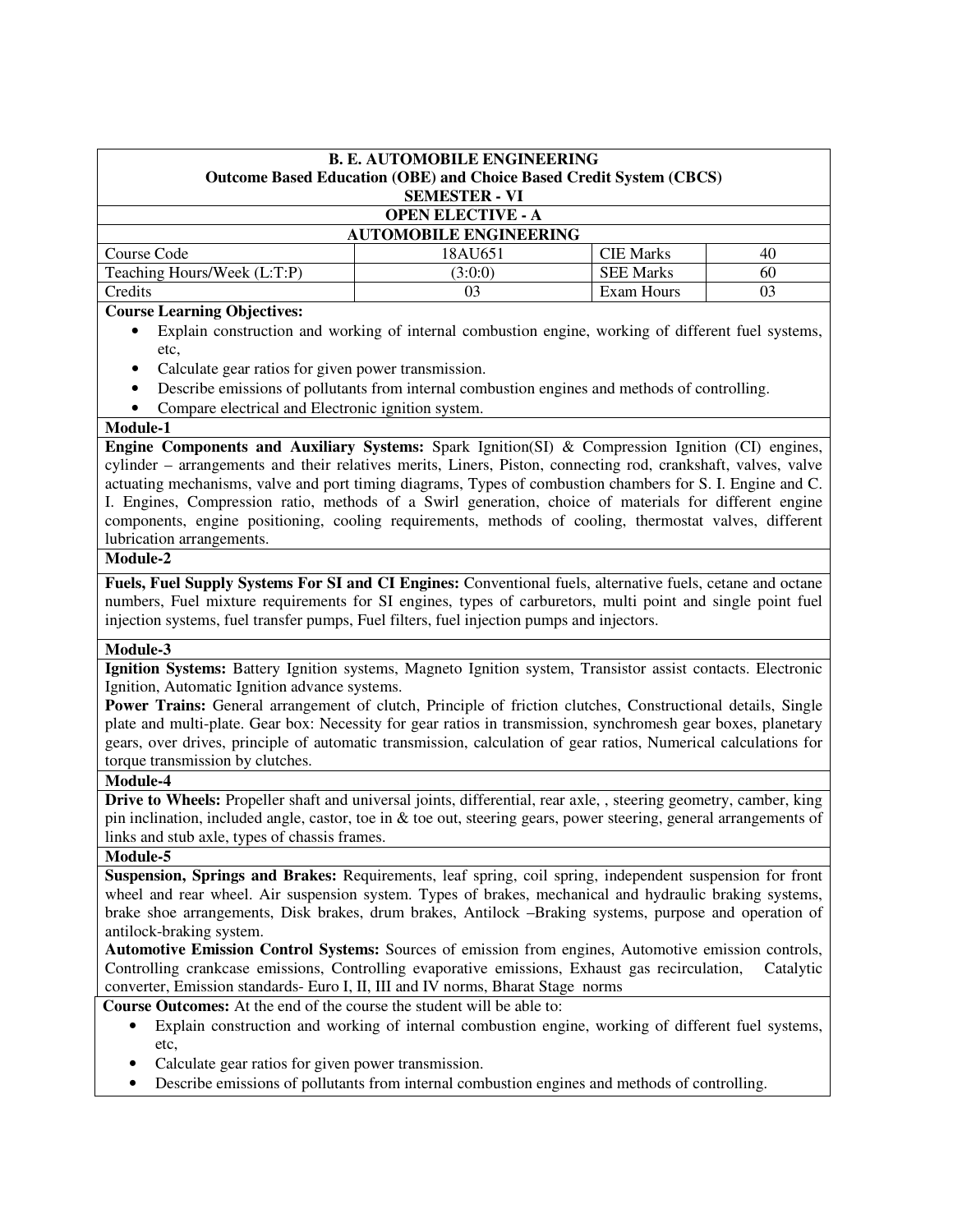• Compare electrical and Electronic ignition system

- The question paper will have ten full questions carrying equal marks.
- Each full question will be for 20 marks.
- There will be two full questions (with a maximum of four sub- questions) from each module.

| <b>SI</b><br>$\mathbf{N}\mathbf{a}$ | <b>Title of the Book</b>                          | Name of the<br>Author/s              | Name of the Publisher                       | <b>Edition and Year</b> |
|-------------------------------------|---------------------------------------------------|--------------------------------------|---------------------------------------------|-------------------------|
|                                     | <b>Textbook/s</b>                                 |                                      |                                             |                         |
| 1                                   | <b>Automotive Mechanics</b>                       | William H<br>Crouse $\&$<br>Donald L | Tata McGraw Hill<br>Publishing Company Ltd. | 10th Edition,<br>2007   |
| 2                                   | <b>Automotive Engineering</b>                     | R. B. Gupta,                         | Satya Prakashan, New<br>D <sub>e</sub> 1hi  | 4th edn. 1984           |
|                                     | <b>Reference Books</b>                            |                                      |                                             |                         |
| 3                                   | Automotive mechanics: Principles<br>and Practices | Joseph Heitner                       | D Van Nostrand Company,<br><b>Inc</b>       | 2001                    |
| $\overline{4}$                      | <b>Fundamentals of Automobile</b><br>Engineering  | K. K.<br>Ramalingam                  | Scitech Publications (India)<br>Pvt. Ltd.   | 2007                    |
| 5                                   | <b>Automobile Mechanics</b>                       | Srinivasan                           | Tata McGraw Hill.                           | 2003                    |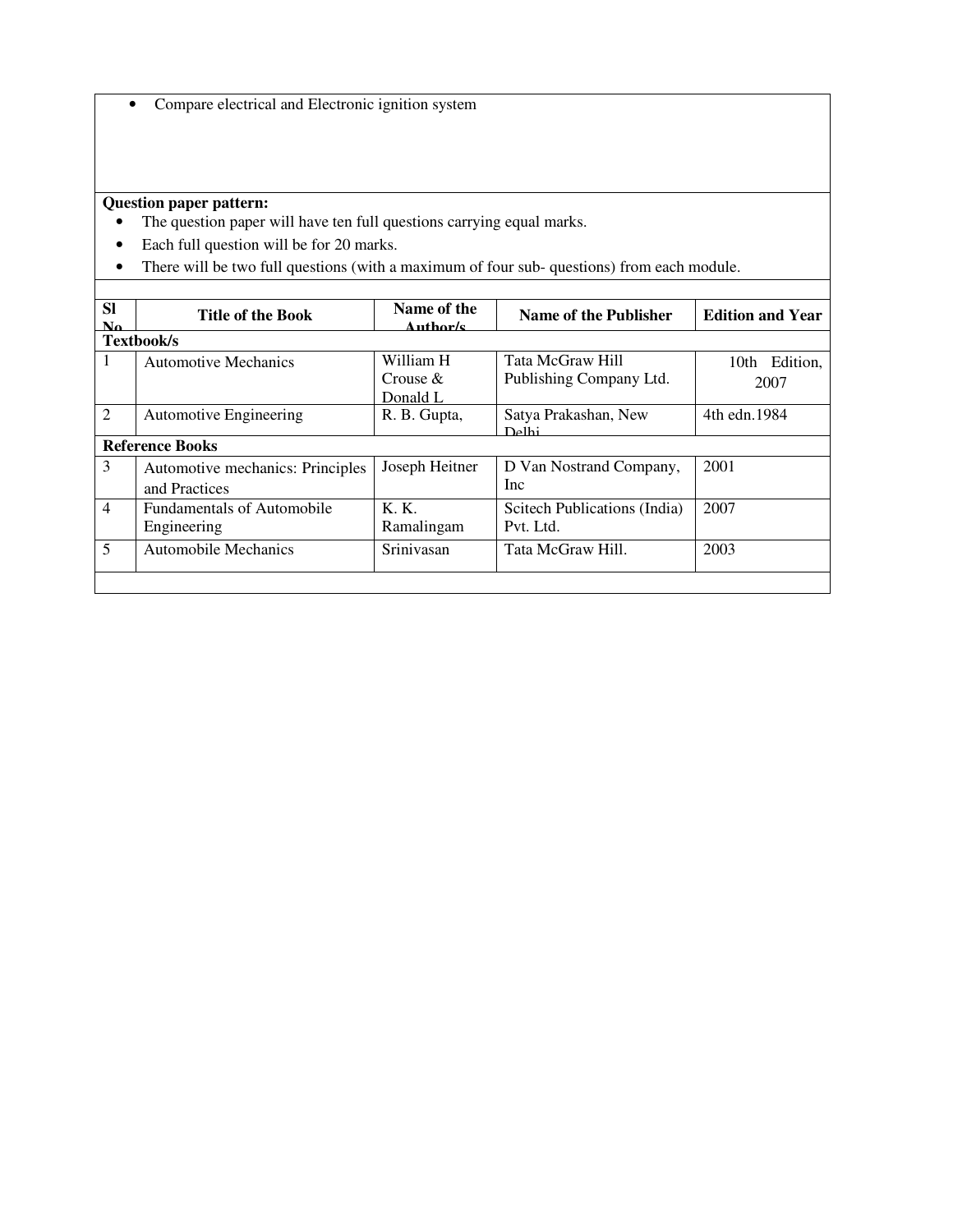| <b>B. E. AUTOMOBILE ENGINEERING</b>   |                                                                            |                  |    |  |  |  |
|---------------------------------------|----------------------------------------------------------------------------|------------------|----|--|--|--|
|                                       | <b>Outcome Based Education (OBE) and Choice Based Credit System (CBCS)</b> |                  |    |  |  |  |
|                                       | <b>SEMESTER - VI</b>                                                       |                  |    |  |  |  |
| <b>OPEN ELECTIVE - A</b>              |                                                                            |                  |    |  |  |  |
| <b>VEHICLE TRANSPORT MANAGEMENT</b>   |                                                                            |                  |    |  |  |  |
| Course Code                           | 18AU652                                                                    | <b>CIE Marks</b> | 40 |  |  |  |
| TeachingHours/Week (L:T:P)            | (3:0:0)                                                                    | <b>SEE Marks</b> | 60 |  |  |  |
| Exam Hours<br>Credits<br>03<br>03     |                                                                            |                  |    |  |  |  |
| <b>Course Learning Objectives: to</b> |                                                                            |                  |    |  |  |  |

- Explain infrastructure required for Fleet operation and maintenance.
- Understand organizational structure and importance and methods of route planning.
- Analyze different methods of fare collection systems.
- Calculate fleet operating costs.
- Formulate different methods of accident prevention.

#### **Module-1**

**Introduction:** Historical background, the growth of a network, trams, trolley buses, buses, private cars, subsidies. Motor vehicle act 1988.

**The Infrastructure:** Road, Highway network, traffic control, Bus priorities, pedestrianization, out town shopping centers, Bus-stops, shelters, Bus stations-drive through type, head on type, facilities for passengers, bus garages, requirement, layout of premises, size, function, , location, design, equipment, use of machinery, garage organization, large scale overhaul conveyance of staff, requirement of facilities at depot., legal provisions for depot. Layouts.

**Maintenance:** Preventive, breakdown, overhauling - major, minor, repair schedules & workshop, facilities, documentation, analysis & corrective maintenance schedules.

#### **Module-2**

**Organization and Management:** Forms of ownership, municipal undertaking, company undertaking, traffic, secretarial and engineering department, management, principle of transport, - internal organization-centralized control, de-centralized control, staff administration: industrial relation, administration, recruitment and training, drivers and conductors duties, training of drivers and conductors, factors affecting punctuality, welfare, health and safety.

**Route planning:** Source of traffic, town planning, turning points, stopping places, shelters, survey of route, preliminary schedule test runs, elimination of hazards, factors affecting frequency, direction of traffic flow, community of interest, estimating, traffic volume, probable weekday travelers, passengers during various periods of the day, estimated number of passengers, estimated traffic, possibility of single verses double deck and frequency.

#### **Module-3**

Fare collections & Fare structure: Need, Principles of collection, tickets, the way bill, stage by stage, bell punch system, bell-graphic system, reduced ticket stocks will brew system, mechanical ticket machines, T.I.M and straight machines, Vero meter, one-man operation, two stream boarding, pre paid tickets, lensonparason coach tickets exchanges, the fare box, electronic ticket machines, box system personal and common stock flat fare platform control. Fare structure: Basis of fares, historical background, effects of competition and control, calculating average zone system, concession fares, straight and tapered scale elastic and inelastic demand coordination of fares concessions fares changes for workman, standard layout of fare table, anomalies double booking inter availability through booking and summation, private hire charges.

### **Module-4**

**Operating cost and types of vehicles:** Classification of costs, average speed, running costs, supplementary costs, depreciation obsolescence, life of vehicles, sinking fund, factor affecting cost per vehicles mile incidence of wages and overheads, 100 seats miles basis, average seating capacity, vehicles size and spread over, types of vehicle economic considerations authorization of trolley, bus services, statuary for hire car.

**Public relations divisions:** Dissemination of information, maintaining goodwill- handling complaints, traffic advisory committees- local contractors co-operation with the press news and articles- facilities for visitorsforms of publicity - importance of quality - inter departmental liaison advertisements, sings, notice and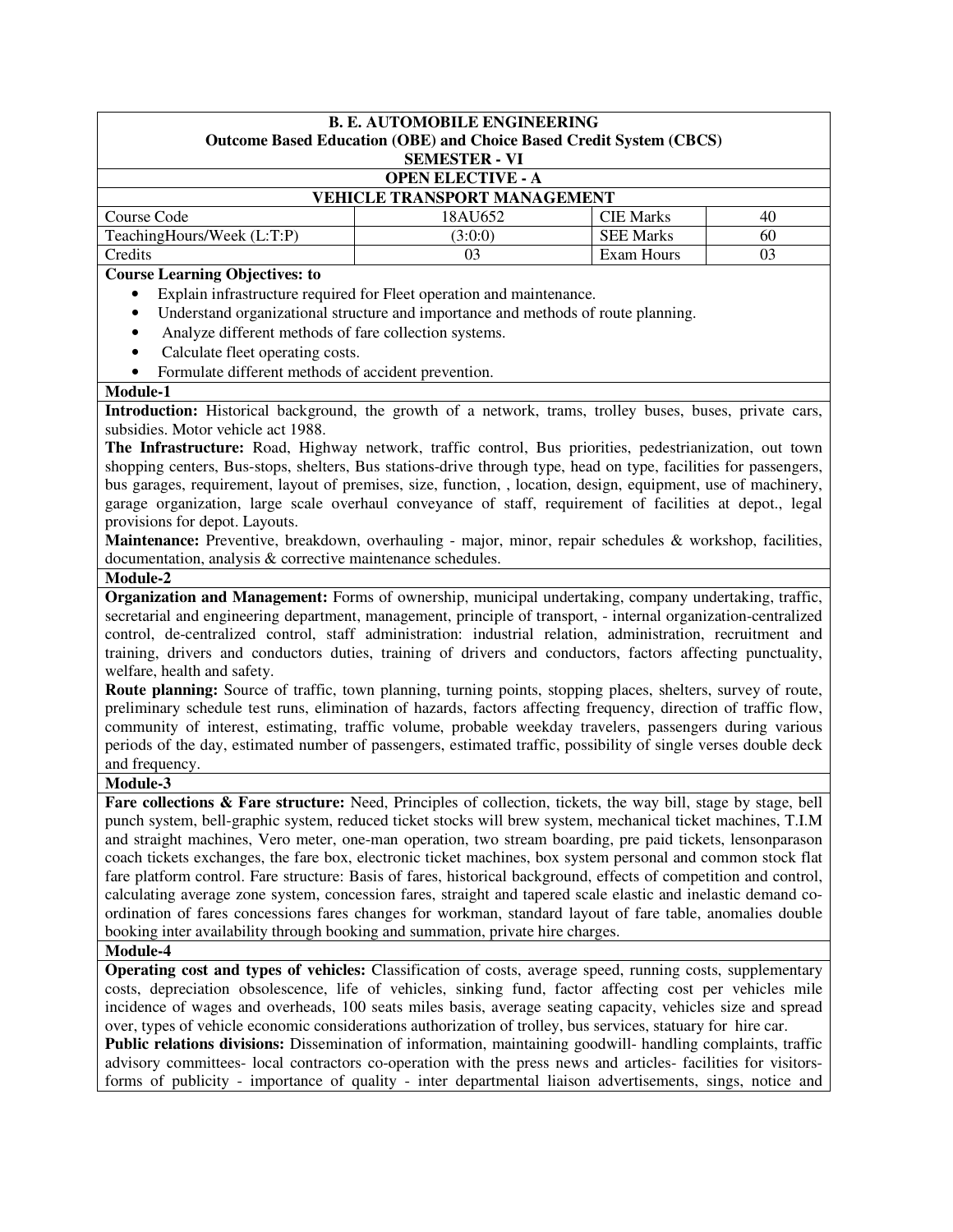directions general appearance of premises, specialized publicity.

## **Module-5**

**Prevention of accidents:** Emphasis of safe driving, annual awards, bonus encouragement, vehicle design, platform layout, location of stops, scheduled speed, route hazards, records, elimination of accident prone drivers.

**Timing, Bus working and Schedules:** Time table layout, uses of flat graph method of presentation, preparation of vehicle and crew schedule preparation of the duty roster, co-operation with employers, use of the vehicle running numbering determination of vehicle efficiency checking efficiency of crew, duty arrangements.

**Vehicle design**: Buses & coaches, types & capacities, basic features, entrances & exits, comfort & capacity, steps & staircases, miscellaneous arrangements & fitments, articulated buses, standardization. The future: a projection from the past, future demand, environmental and social issues, the energy situation, new technology, hybrid ,battery/trolley bus, other types of hybrid, lead acid battery bus, advanced battery bus.

**Course Outcomes:** At the end of the course the student will be able to:

- Explain construction and working of internal combustion engine, working of different fuel systems, etc,
- Calculate gear ratios for given power transmission.
- Describe emissions of pollutants from internal combustion engines and methods of controlling.
- Compare electrical and Electronic ignition system

- The question paper will have ten full questions carrying equal marks.
- Each full question will be for 20 marks.
- There will be two full questions (with a maximum of four sub- questions) from each module.

| SI.<br>No.     | <b>Title of the Book</b>        | Name of the<br>Author/s | Name of the Publisher | <b>Edition and Year</b> |
|----------------|---------------------------------|-------------------------|-----------------------|-------------------------|
| Textbook/s     |                                 |                         |                       |                         |
|                | Bus operation                   | L. D. Kitchen           | Iliffe&Sons, London   | . 1992                  |
| 2              | Bus & coach operation           | Rex W. Faulks           | Butterworth London.   | 1987                    |
|                | <b>Reference Books</b>          |                         |                       |                         |
| 3              | M. V. Act 1988                  |                         | Central Law Agency,   | 1995                    |
| $\overline{4}$ | Compendium of transport terms - |                         | CIRT, Pune            | 2001                    |
|                |                                 |                         |                       |                         |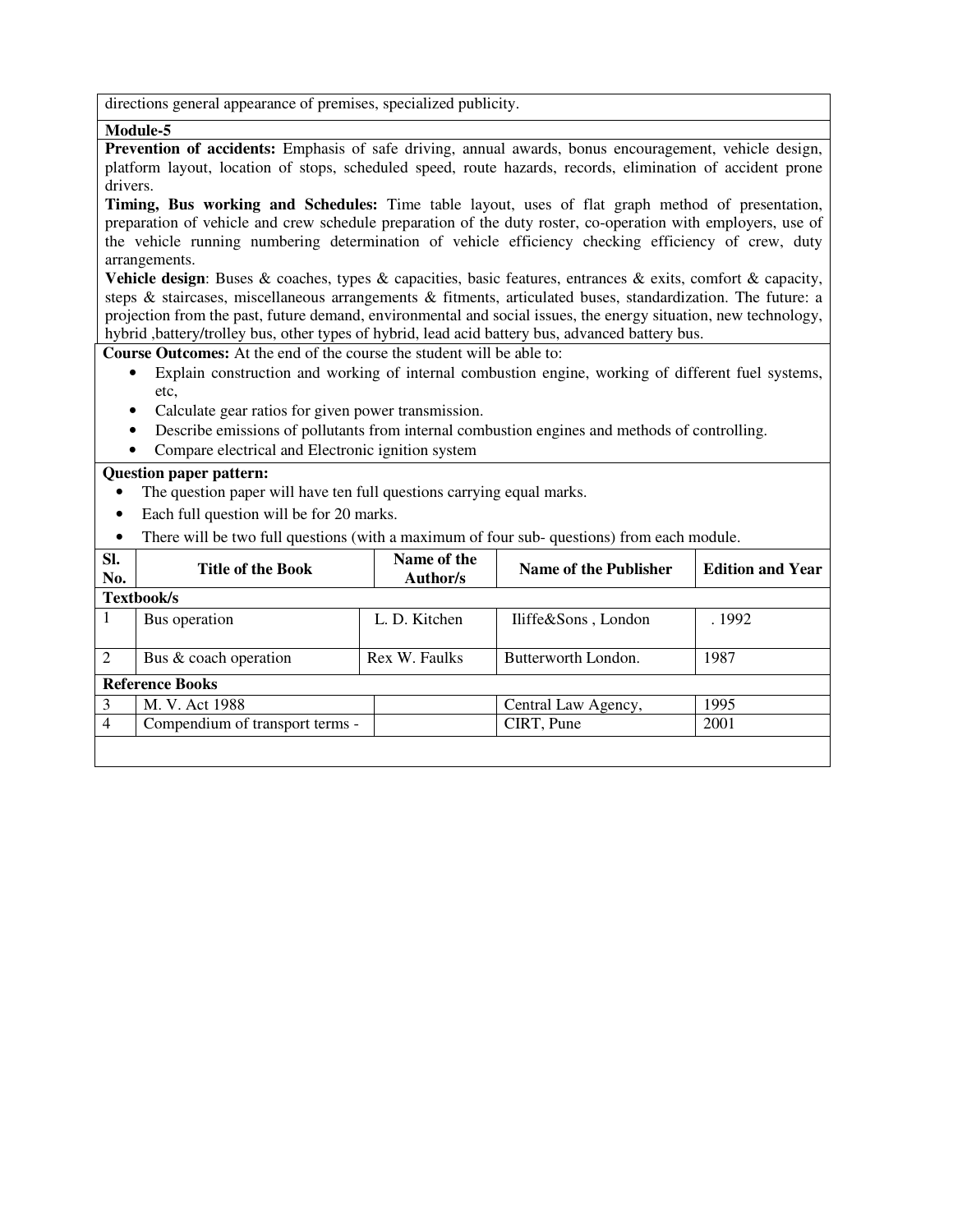| <b>OPEN ELECTIVE - A</b><br><b>NON TRADITIONAL MACHINING</b><br>Course Code<br><b>CIE Marks</b><br>18AU653<br>40<br>TeachingHours/Week (L:T:P)<br><b>SEE Marks</b><br>(3:0:0)<br>60<br>Exam Hours<br>Credits<br>03<br>03<br><b>Course Learning Objectives: To</b><br>Discuss the difference between conventional and non conventional machining process.<br>$\bullet$<br>Characterize the USM and AJM with the effect of parameters and process characteristics<br>$\bullet$<br>Explain the working principle ECM and CHM with the effect of parameters and process<br>٠<br>characteristics.<br>Discuss about the working principle of EDM with the effect of parameters and process characteristics<br>$\bullet$<br>Describe the working principle PAM and LBM with the effect of parameters and process<br>$\bullet$<br>characteristics.<br>Module-1<br>Introduction: Need for non-traditional machining, History, Classification, comparison between conventional<br>and Non-conventional machining process selection.<br>Ultra Sonic Machining (USM): Introduction, equipment, cutting tool system design, Effect of various<br>parameters on USM process characteristics: Material removal rate, tool wear, Accuracy, surface finish,<br>applications, advantages & Disadvantages of USM.<br>Module-2<br>Abrasive Jet Machining (AJM): Introduction, Equipment, Variables in AJM: Carrier Gas, Type of abrasive,<br>size of abrasive grain, velocity of the abrasive jet, mean No. abrasive particles per unit volume of the carrier<br>gas, work material, standoff distance (SOD), nozzle design, shape of cut. Process characteristics-Material<br>removal rate, Nozzle wear, Accuracy & surface finish. Applications, advantages & Disadvantages of AJM.<br>Water Jet Machining: Principle, Equipment, Operation, Application, Advantages and limitations of water Jet<br>machinery.<br>Electron Beam Machining (EBM): Principles, equipment, operations, applications, advantages and limitation<br>of EBM.<br>Module-3<br>Electrochemical Machining (ECM): Introduction, study of ECM machine, elements of ECM process<br>classification of ECM process: Cathode tool, Anode work piece, source of DC power, Electrolyte, chemistry of<br>the process, ECM Process characteristics - Material removal rate, Accuracy, surface finish, ECM Tooling:<br>ECM tooling technique & example, Tool & insulation materials, Tool size Electrolyte flow arrangement,<br>Handling of slug, Economics of ECM, Applications such as Electrochemical turning, Electrochemical<br>Grinding, Electrochemical Honing, de-burring, Advantages, Limitations.<br>Chemical Machining (CHM): Introduction, elements of process, chemical blanking process: Preparation of<br>work piece, preparation of masters, masking with photo resists, etching for blanking, accuracy of chemical<br>blanking, applications of chemical blanking, chemical milling (contour machining): process steps -masking,<br>Etching, process characteristics of CHM: material removal rate accuracy, surface finish, Hydrogen<br>embrittlement.<br>Module-4<br>Electrical Discharge Machining (EDM): Introduction, machine, mechanism of metal removal, dielectric<br>fluid, spark generator, EDM tools (electrodes) Electrode feed control, Electrode manufacture, Electrode wear,<br>EDM tool design choice of machining operation electrode material selection, under sizing and length of<br>electrode, machining time. Flushing pressure flushing suction flushing, side flushing, pulsed flushing<br>synchronized with electrode movement, EDM process characteristics: metal removal rate, accuracy surface<br>finish, Heat affected Zone. Machine tool selection, Application EDM, electrical discharge grinding, Traveling<br>wire EDM.<br>Module-5 | <b>B. E. AUTOMOBILE ENGINEERING</b><br>Outcome Based Education (OBE) and Choice Based Credit System (CBCS)<br><b>SEMESTER - VI</b> |  |  |  |
|---------------------------------------------------------------------------------------------------------------------------------------------------------------------------------------------------------------------------------------------------------------------------------------------------------------------------------------------------------------------------------------------------------------------------------------------------------------------------------------------------------------------------------------------------------------------------------------------------------------------------------------------------------------------------------------------------------------------------------------------------------------------------------------------------------------------------------------------------------------------------------------------------------------------------------------------------------------------------------------------------------------------------------------------------------------------------------------------------------------------------------------------------------------------------------------------------------------------------------------------------------------------------------------------------------------------------------------------------------------------------------------------------------------------------------------------------------------------------------------------------------------------------------------------------------------------------------------------------------------------------------------------------------------------------------------------------------------------------------------------------------------------------------------------------------------------------------------------------------------------------------------------------------------------------------------------------------------------------------------------------------------------------------------------------------------------------------------------------------------------------------------------------------------------------------------------------------------------------------------------------------------------------------------------------------------------------------------------------------------------------------------------------------------------------------------------------------------------------------------------------------------------------------------------------------------------------------------------------------------------------------------------------------------------------------------------------------------------------------------------------------------------------------------------------------------------------------------------------------------------------------------------------------------------------------------------------------------------------------------------------------------------------------------------------------------------------------------------------------------------------------------------------------------------------------------------------------------------------------------------------------------------------------------------------------------------------------------------------------------------------------------------------------------------------------------------------------------------------------------------------------------------------------------------------------------------------------------------------------------------------------------------------------------------------------------------------------------------------------------------------------------------------------------------------------------------------------|------------------------------------------------------------------------------------------------------------------------------------|--|--|--|
|                                                                                                                                                                                                                                                                                                                                                                                                                                                                                                                                                                                                                                                                                                                                                                                                                                                                                                                                                                                                                                                                                                                                                                                                                                                                                                                                                                                                                                                                                                                                                                                                                                                                                                                                                                                                                                                                                                                                                                                                                                                                                                                                                                                                                                                                                                                                                                                                                                                                                                                                                                                                                                                                                                                                                                                                                                                                                                                                                                                                                                                                                                                                                                                                                                                                                                                                                                                                                                                                                                                                                                                                                                                                                                                                                                                                                                 |                                                                                                                                    |  |  |  |
|                                                                                                                                                                                                                                                                                                                                                                                                                                                                                                                                                                                                                                                                                                                                                                                                                                                                                                                                                                                                                                                                                                                                                                                                                                                                                                                                                                                                                                                                                                                                                                                                                                                                                                                                                                                                                                                                                                                                                                                                                                                                                                                                                                                                                                                                                                                                                                                                                                                                                                                                                                                                                                                                                                                                                                                                                                                                                                                                                                                                                                                                                                                                                                                                                                                                                                                                                                                                                                                                                                                                                                                                                                                                                                                                                                                                                                 |                                                                                                                                    |  |  |  |
|                                                                                                                                                                                                                                                                                                                                                                                                                                                                                                                                                                                                                                                                                                                                                                                                                                                                                                                                                                                                                                                                                                                                                                                                                                                                                                                                                                                                                                                                                                                                                                                                                                                                                                                                                                                                                                                                                                                                                                                                                                                                                                                                                                                                                                                                                                                                                                                                                                                                                                                                                                                                                                                                                                                                                                                                                                                                                                                                                                                                                                                                                                                                                                                                                                                                                                                                                                                                                                                                                                                                                                                                                                                                                                                                                                                                                                 |                                                                                                                                    |  |  |  |
|                                                                                                                                                                                                                                                                                                                                                                                                                                                                                                                                                                                                                                                                                                                                                                                                                                                                                                                                                                                                                                                                                                                                                                                                                                                                                                                                                                                                                                                                                                                                                                                                                                                                                                                                                                                                                                                                                                                                                                                                                                                                                                                                                                                                                                                                                                                                                                                                                                                                                                                                                                                                                                                                                                                                                                                                                                                                                                                                                                                                                                                                                                                                                                                                                                                                                                                                                                                                                                                                                                                                                                                                                                                                                                                                                                                                                                 |                                                                                                                                    |  |  |  |
|                                                                                                                                                                                                                                                                                                                                                                                                                                                                                                                                                                                                                                                                                                                                                                                                                                                                                                                                                                                                                                                                                                                                                                                                                                                                                                                                                                                                                                                                                                                                                                                                                                                                                                                                                                                                                                                                                                                                                                                                                                                                                                                                                                                                                                                                                                                                                                                                                                                                                                                                                                                                                                                                                                                                                                                                                                                                                                                                                                                                                                                                                                                                                                                                                                                                                                                                                                                                                                                                                                                                                                                                                                                                                                                                                                                                                                 |                                                                                                                                    |  |  |  |
|                                                                                                                                                                                                                                                                                                                                                                                                                                                                                                                                                                                                                                                                                                                                                                                                                                                                                                                                                                                                                                                                                                                                                                                                                                                                                                                                                                                                                                                                                                                                                                                                                                                                                                                                                                                                                                                                                                                                                                                                                                                                                                                                                                                                                                                                                                                                                                                                                                                                                                                                                                                                                                                                                                                                                                                                                                                                                                                                                                                                                                                                                                                                                                                                                                                                                                                                                                                                                                                                                                                                                                                                                                                                                                                                                                                                                                 |                                                                                                                                    |  |  |  |
|                                                                                                                                                                                                                                                                                                                                                                                                                                                                                                                                                                                                                                                                                                                                                                                                                                                                                                                                                                                                                                                                                                                                                                                                                                                                                                                                                                                                                                                                                                                                                                                                                                                                                                                                                                                                                                                                                                                                                                                                                                                                                                                                                                                                                                                                                                                                                                                                                                                                                                                                                                                                                                                                                                                                                                                                                                                                                                                                                                                                                                                                                                                                                                                                                                                                                                                                                                                                                                                                                                                                                                                                                                                                                                                                                                                                                                 |                                                                                                                                    |  |  |  |
|                                                                                                                                                                                                                                                                                                                                                                                                                                                                                                                                                                                                                                                                                                                                                                                                                                                                                                                                                                                                                                                                                                                                                                                                                                                                                                                                                                                                                                                                                                                                                                                                                                                                                                                                                                                                                                                                                                                                                                                                                                                                                                                                                                                                                                                                                                                                                                                                                                                                                                                                                                                                                                                                                                                                                                                                                                                                                                                                                                                                                                                                                                                                                                                                                                                                                                                                                                                                                                                                                                                                                                                                                                                                                                                                                                                                                                 |                                                                                                                                    |  |  |  |
|                                                                                                                                                                                                                                                                                                                                                                                                                                                                                                                                                                                                                                                                                                                                                                                                                                                                                                                                                                                                                                                                                                                                                                                                                                                                                                                                                                                                                                                                                                                                                                                                                                                                                                                                                                                                                                                                                                                                                                                                                                                                                                                                                                                                                                                                                                                                                                                                                                                                                                                                                                                                                                                                                                                                                                                                                                                                                                                                                                                                                                                                                                                                                                                                                                                                                                                                                                                                                                                                                                                                                                                                                                                                                                                                                                                                                                 |                                                                                                                                    |  |  |  |
|                                                                                                                                                                                                                                                                                                                                                                                                                                                                                                                                                                                                                                                                                                                                                                                                                                                                                                                                                                                                                                                                                                                                                                                                                                                                                                                                                                                                                                                                                                                                                                                                                                                                                                                                                                                                                                                                                                                                                                                                                                                                                                                                                                                                                                                                                                                                                                                                                                                                                                                                                                                                                                                                                                                                                                                                                                                                                                                                                                                                                                                                                                                                                                                                                                                                                                                                                                                                                                                                                                                                                                                                                                                                                                                                                                                                                                 |                                                                                                                                    |  |  |  |
|                                                                                                                                                                                                                                                                                                                                                                                                                                                                                                                                                                                                                                                                                                                                                                                                                                                                                                                                                                                                                                                                                                                                                                                                                                                                                                                                                                                                                                                                                                                                                                                                                                                                                                                                                                                                                                                                                                                                                                                                                                                                                                                                                                                                                                                                                                                                                                                                                                                                                                                                                                                                                                                                                                                                                                                                                                                                                                                                                                                                                                                                                                                                                                                                                                                                                                                                                                                                                                                                                                                                                                                                                                                                                                                                                                                                                                 |                                                                                                                                    |  |  |  |
|                                                                                                                                                                                                                                                                                                                                                                                                                                                                                                                                                                                                                                                                                                                                                                                                                                                                                                                                                                                                                                                                                                                                                                                                                                                                                                                                                                                                                                                                                                                                                                                                                                                                                                                                                                                                                                                                                                                                                                                                                                                                                                                                                                                                                                                                                                                                                                                                                                                                                                                                                                                                                                                                                                                                                                                                                                                                                                                                                                                                                                                                                                                                                                                                                                                                                                                                                                                                                                                                                                                                                                                                                                                                                                                                                                                                                                 |                                                                                                                                    |  |  |  |
|                                                                                                                                                                                                                                                                                                                                                                                                                                                                                                                                                                                                                                                                                                                                                                                                                                                                                                                                                                                                                                                                                                                                                                                                                                                                                                                                                                                                                                                                                                                                                                                                                                                                                                                                                                                                                                                                                                                                                                                                                                                                                                                                                                                                                                                                                                                                                                                                                                                                                                                                                                                                                                                                                                                                                                                                                                                                                                                                                                                                                                                                                                                                                                                                                                                                                                                                                                                                                                                                                                                                                                                                                                                                                                                                                                                                                                 |                                                                                                                                    |  |  |  |
|                                                                                                                                                                                                                                                                                                                                                                                                                                                                                                                                                                                                                                                                                                                                                                                                                                                                                                                                                                                                                                                                                                                                                                                                                                                                                                                                                                                                                                                                                                                                                                                                                                                                                                                                                                                                                                                                                                                                                                                                                                                                                                                                                                                                                                                                                                                                                                                                                                                                                                                                                                                                                                                                                                                                                                                                                                                                                                                                                                                                                                                                                                                                                                                                                                                                                                                                                                                                                                                                                                                                                                                                                                                                                                                                                                                                                                 |                                                                                                                                    |  |  |  |
|                                                                                                                                                                                                                                                                                                                                                                                                                                                                                                                                                                                                                                                                                                                                                                                                                                                                                                                                                                                                                                                                                                                                                                                                                                                                                                                                                                                                                                                                                                                                                                                                                                                                                                                                                                                                                                                                                                                                                                                                                                                                                                                                                                                                                                                                                                                                                                                                                                                                                                                                                                                                                                                                                                                                                                                                                                                                                                                                                                                                                                                                                                                                                                                                                                                                                                                                                                                                                                                                                                                                                                                                                                                                                                                                                                                                                                 |                                                                                                                                    |  |  |  |
|                                                                                                                                                                                                                                                                                                                                                                                                                                                                                                                                                                                                                                                                                                                                                                                                                                                                                                                                                                                                                                                                                                                                                                                                                                                                                                                                                                                                                                                                                                                                                                                                                                                                                                                                                                                                                                                                                                                                                                                                                                                                                                                                                                                                                                                                                                                                                                                                                                                                                                                                                                                                                                                                                                                                                                                                                                                                                                                                                                                                                                                                                                                                                                                                                                                                                                                                                                                                                                                                                                                                                                                                                                                                                                                                                                                                                                 |                                                                                                                                    |  |  |  |
|                                                                                                                                                                                                                                                                                                                                                                                                                                                                                                                                                                                                                                                                                                                                                                                                                                                                                                                                                                                                                                                                                                                                                                                                                                                                                                                                                                                                                                                                                                                                                                                                                                                                                                                                                                                                                                                                                                                                                                                                                                                                                                                                                                                                                                                                                                                                                                                                                                                                                                                                                                                                                                                                                                                                                                                                                                                                                                                                                                                                                                                                                                                                                                                                                                                                                                                                                                                                                                                                                                                                                                                                                                                                                                                                                                                                                                 |                                                                                                                                    |  |  |  |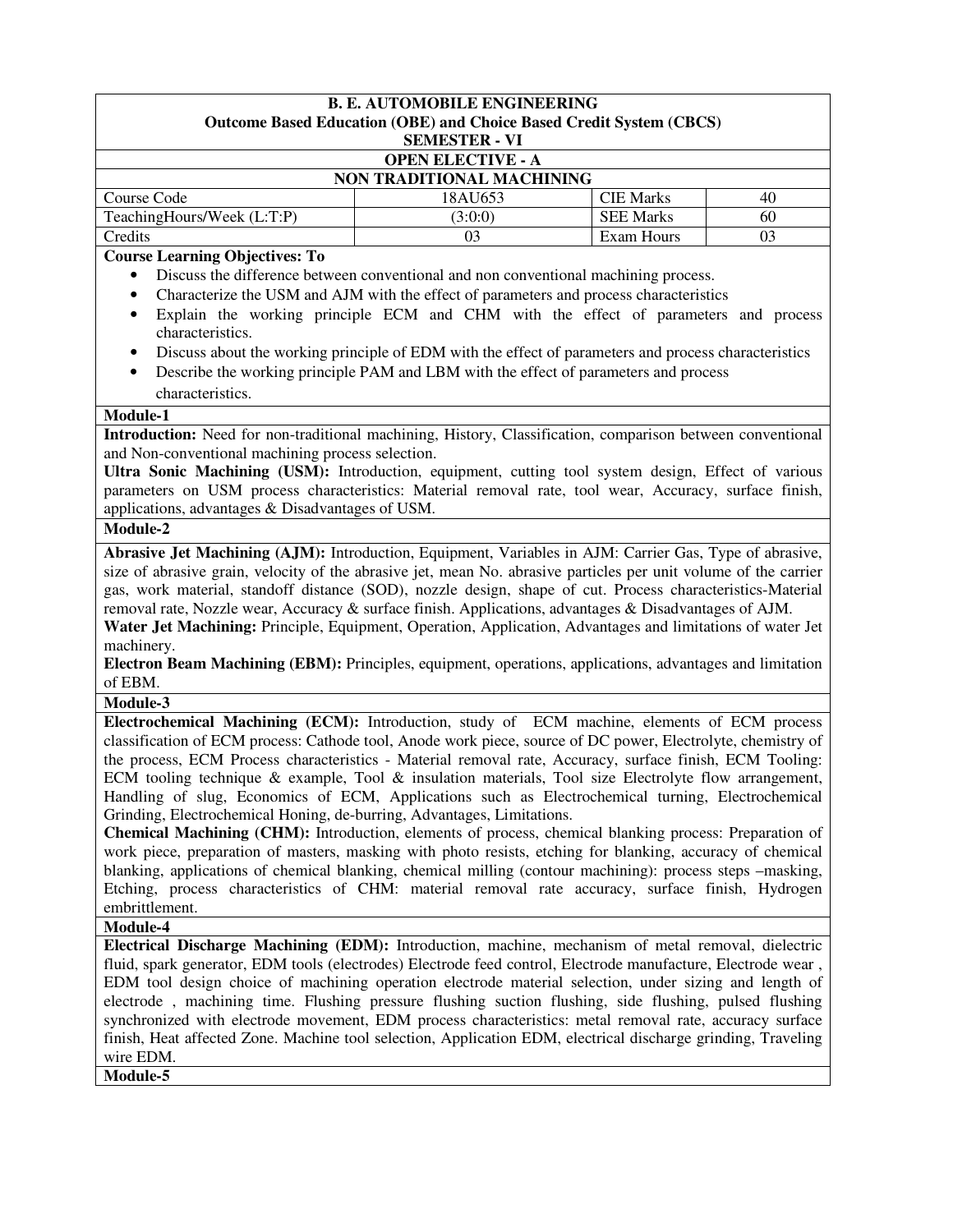**Plasma Arc Machining (PAM):** Introduction, equipment non-thermal generation of plasma, selection of gas, Mechanism of metal removal, PAM parameters, process characteristics. Safety precautions, Applications, Advantages and limitations.

**Laser Beam Machining (LBM):** Introduction, equipment of LBM mechanism of metal removal, LBM parameters, Process characteristics, Applications, Advantages & limitations.

#### **Course Outcomes:**

At the end of the course the student will be able to:

- Discuss the difference between conventional and non conventional machining process.
- Characterize the USM and AJM with the effect of parameters and process characteristics
- Explain the working principle ECM and CHM with the effect of parameters and process characteristics.
- Discuss about the working principle of EDM with the effect of parameters and process characteristics
- Describe the working principle PAM and LBM with the effect of parameters and process characteristics.

- The question paper will have ten full questions carrying equal marks.
- Each full question will be for 20 marks.
- There will be two full questions (with a maximum of four sub-questions) from each module.

| SI.<br>No.     | <b>Title of the Book</b>                  | Name of the<br>Author/s     | Name of the Publisher                                                                | <b>Edition and Year</b> |  |
|----------------|-------------------------------------------|-----------------------------|--------------------------------------------------------------------------------------|-------------------------|--|
|                | Textbook/s                                |                             |                                                                                      |                         |  |
|                | <b>Modern Machining Process</b>           | Pandey and<br>Shah          | <b>Tata McGraw Hill</b>                                                              | 2000                    |  |
| 2              | Production Technology                     | <b>HMT</b>                  | <b>TATA McGraw Hill.</b>                                                             | 2001                    |  |
|                | <b>Reference Books</b>                    |                             |                                                                                      |                         |  |
| 3              | <b>Modern Machining Process</b>           | P. K. Mishra                | The Institution of Engineers<br>(India) Test book series,<br>Narosa Publishing House | 2005.                   |  |
| $\overline{4}$ | Metals Handbook:<br>Machining (Hardcover) | Joseph R. Davis<br>(Editor) | American Society of<br>Metals (ASM)                                                  | volume 16               |  |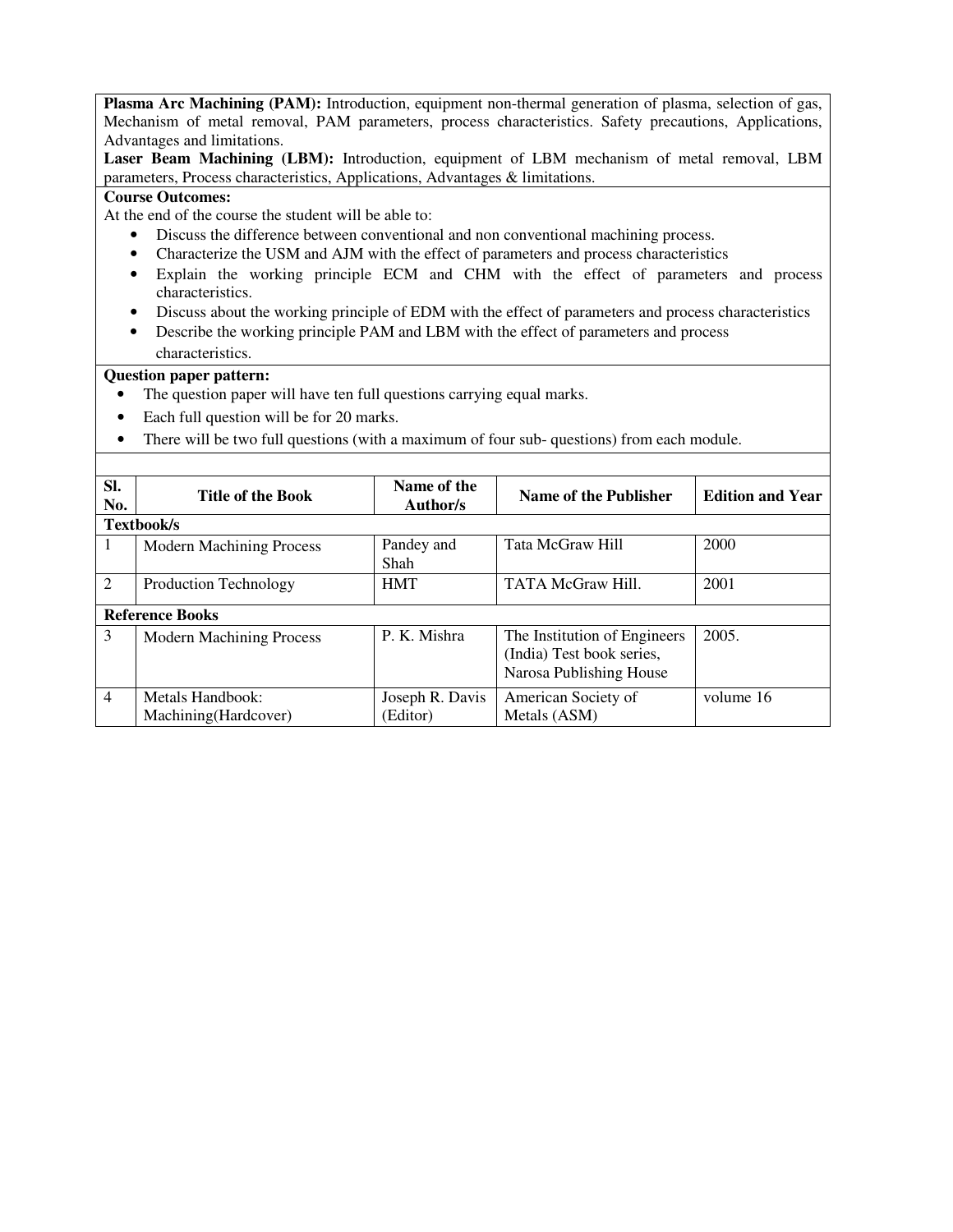# **B. E. AUTOMOBILE ENGINEERING**

Outcome Based Education (OBE) and Choice Based Credit System (CBCS) **SEMESTER - VI**

| <b>OPEN ELECTIVE - A</b>        |         |            |    |  |
|---------------------------------|---------|------------|----|--|
| <b>RENEWABLE ENERGY SOURCES</b> |         |            |    |  |
| Course Code                     | 18AU654 | CIE Marks  | 40 |  |
| TeachingHours/Week (L:T:P)      | (3:0:0) | SEE Marks  | 60 |  |
| Credits                         | 03      | Exam Hours |    |  |

### **Course Learning Objectives: To**

- To understand role and significance of solar energy.
- To discuss the importance of Wind Energy.
- To be aware of the role geothermal energy in the Energy Generation.
- To know the significance of ocean energy
- To realize utilization of hydrogen energy and hydroelectric energy

## **Module-1**

## **SOLAR ENERGY**

Introduction, Solar constant, Solar radiation measurements, Solar thermal conversion: Basics, Flat plate collectors-liquid and air type. Theory of flat plate collectors, Concentrators: optical design of concentrators, Solar radiation geometry, solar radiation data, Estimation of average solar radiation Applications of solar energy: solar water heater, solar dryers, Solar ponds, solar cooling, Solar thermal power generation. Solar photovoltaic: Principle of photovoltaic conversion of solar energy. Solar cells, Solar PV pumps, Solar energy storage options.

## **Module-2**

## **WIND ENERGY**

Introduction, Basic principles of wind energy conversion, the nature of wind, power in the wind, wind energy conversion, wind data and energy estimation, site selection considerations, basic components of WECS, classification of WEC systems, wind energy collectors, horizontal axis machines, vertical axis machines, relative advantages and disadvantages, performances of wind machines, generating systems, Energy storage, applications of wind energy**.**

### **Module-3**

## **GEOTHERMAL ENERGY**

Introduction, estimates of Geothermal power, nature of Geothermal fields, Geothermal sources, hydrothermal resources, vapour dominated power plant, liquid dominated systems, characteristics of geo thermal steam electric plants, Geopressured resources, heat extraction from hot dry rocks, Magma resources

Prime movers for geothermal energy conversion, advantages and disadvantages of geothermal energy, applications of Geothermal energy**,** Geothermal exploration, operational and environmental problems

### **Module-4**

### **OCEAN ENERGY**

Introduction, Methods of ocean thermal electric power generation, open OTEC system, closed OTEC system, site selection**.** Principle of Tidal power generation, components of Tidal power plants, operation methods of utilization of Tidal energy site requirements, storage, advantages and limitations of Tidal power.

Wave energy-introduction, advantages and disadvantages of wave energy, energy and power from the waves, wave energy conversion devices**.**

**Module-5**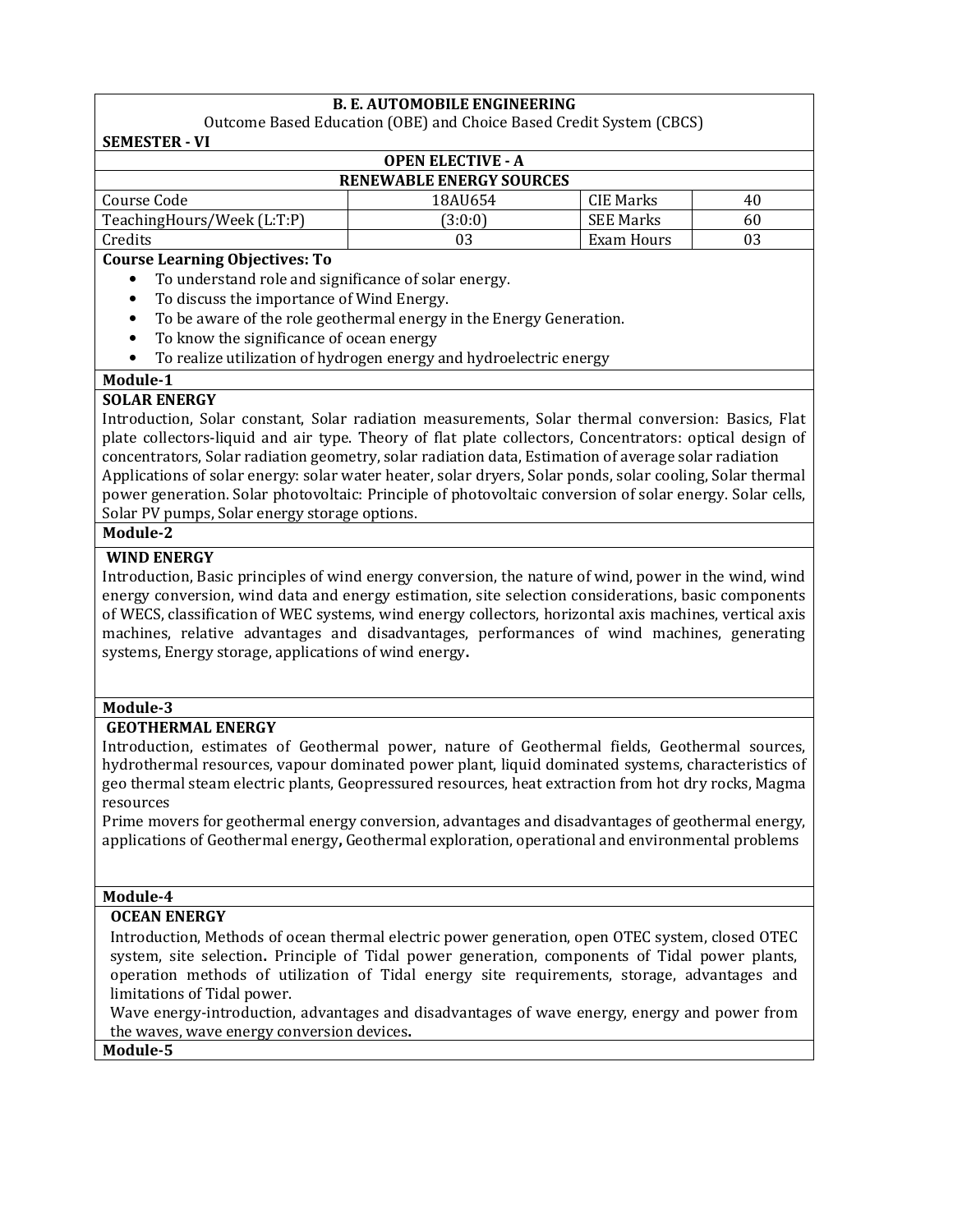## **HYDROGEN AND HYDROELECTRIC ENERGY**

Hydrogen Energy – introduction and application, General introduction to infrastructure requirement for hydrogen production, storage, dispensing & utilization. Electrochemical: Electrolysis, Photo electro chemical, Hydrogen storage methods, Hydrogen transportation, hydrogen utilization

Small scale hydroelectric stations, classification, components, Design considerations for mini and micro hydel projects, bulb and tube turbine for small scale hydro electric, advantages and limitations of small scale hydro electric.

## **Course Outcomes:**

At the end of the course the student will be able to:

- Understand the role and significance of solar energy.
- Explain the importance of Wind Energy.
- Discuss the role of geothermal energy in the Energy Generation.
- Describe the ocean energy and its importance
- Illustrate the Utilization of hydrogen energy and hydroelectric energy

- The question paper will have ten full questions carrying equal marks.
- Each full question will be for 20 marks.
- There will be two full questions (with a maximum of four sub- questions) from each module.

| SI.<br>No.     | Title of the Book                                        | Name of the<br>Author/s         | Name of the Publisher            | <b>Edition and</b><br>Year |
|----------------|----------------------------------------------------------|---------------------------------|----------------------------------|----------------------------|
|                | Textbook/s                                               |                                 |                                  |                            |
| $\mathbf{1}$   | <b>Fundamental of Renewable</b><br><b>Energy Sources</b> | Tiwari<br>GN.<br>Ghoshal MK.    | Narosa                           | 2007                       |
| 2              | Power Plant Engineering                                  | Nag P K                         | Tata McGraw Hill                 | 2008                       |
| 3              | <b>Solar Energy</b>                                      | Sukatme,                        | Tata McGraw Hill                 |                            |
| $\overline{4}$ | Conventional<br>Non<br>Energy<br>Sources                 | G.D.Rai                         | Khanna Publishers, New<br>Delhi  | 2011                       |
|                | <b>Reference Books</b>                                   |                                 |                                  |                            |
| 1              | Chemical and Electrochemical<br><b>Energy Systems</b>    | R.<br>Narayan<br>Biswanathan B  | University Press (India)<br>Ltd. | 1998.                      |
| 2              | Present and Future Automotive<br><b>Fuels</b>            | Hairo<br>0samu<br>and Richard K | John Wiley and Sons              | 1988                       |
| 3              | Renewable Energy Resources                               | W Twidell &<br>A D Weir         | ELBS,                            | 2006                       |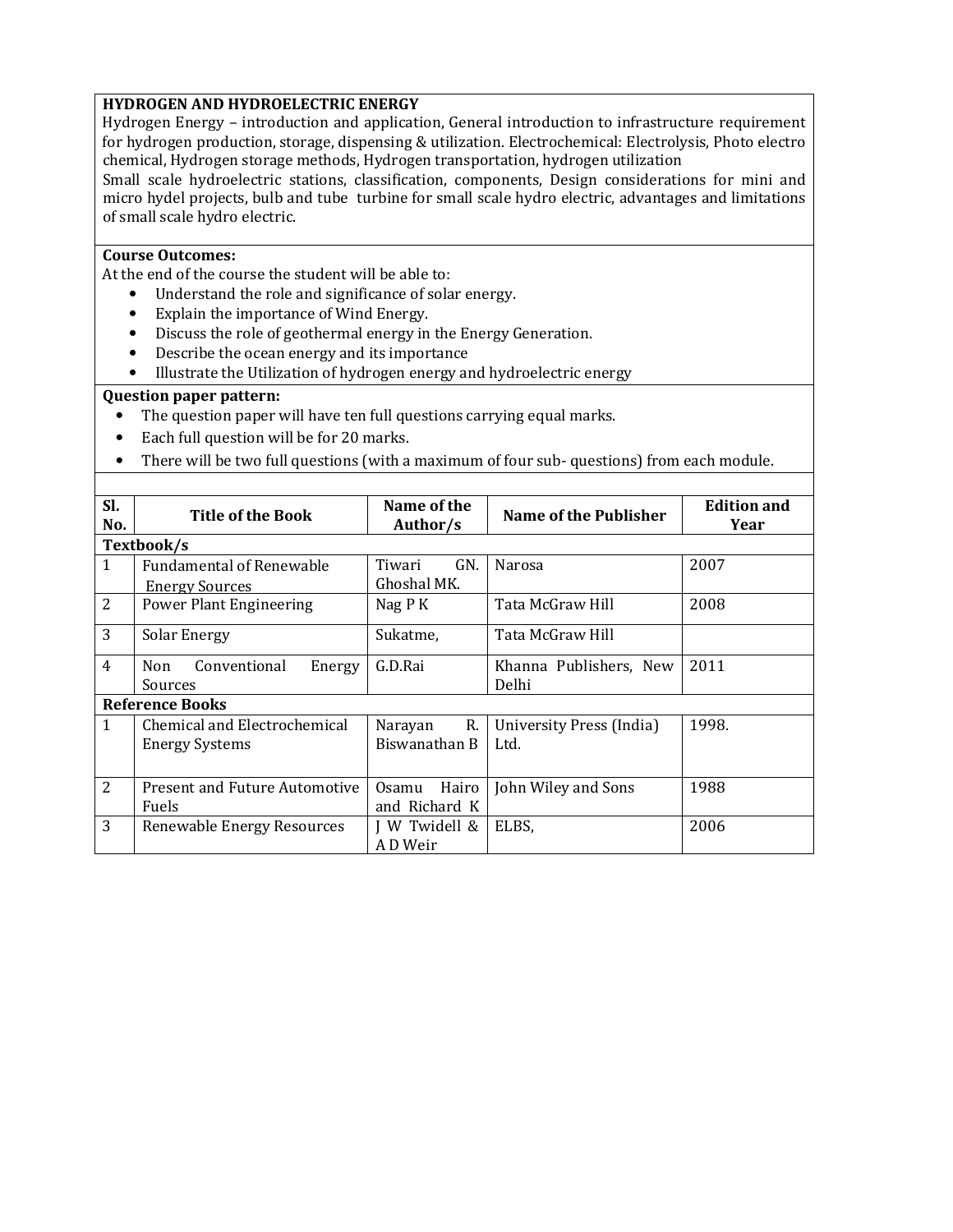|           | <b>B. E. AUTOMOBILE ENGINEERING</b>                                                                                                                                                   |                                                                                                                                                                          |                                     |          |  |  |
|-----------|---------------------------------------------------------------------------------------------------------------------------------------------------------------------------------------|--------------------------------------------------------------------------------------------------------------------------------------------------------------------------|-------------------------------------|----------|--|--|
|           | <b>Outcome Based Education (OBE) and Choice Based Credit System (CBCS)</b>                                                                                                            |                                                                                                                                                                          |                                     |          |  |  |
|           |                                                                                                                                                                                       | <b>SEMESTER - VI</b>                                                                                                                                                     |                                     |          |  |  |
|           | Course Code                                                                                                                                                                           | <b>AUTOMOTIVE CHASSIS COMPONENTS LAB</b>                                                                                                                                 |                                     |          |  |  |
|           | TeachingHours/Week (L:T:P)                                                                                                                                                            | 18AUL66<br>(0:2:2)                                                                                                                                                       | <b>CIE Marks</b><br><b>SEEMarks</b> | 40<br>60 |  |  |
| Credits   |                                                                                                                                                                                       | 02                                                                                                                                                                       | Exam Hours                          | 03       |  |  |
|           | <b>Course Learning Objectives:</b>                                                                                                                                                    |                                                                                                                                                                          |                                     |          |  |  |
|           |                                                                                                                                                                                       | Identify the various chassis frames of cars, bus (front engine $\&$ rear engine), truck and articulated                                                                  |                                     |          |  |  |
|           | vehicles.                                                                                                                                                                             |                                                                                                                                                                          |                                     |          |  |  |
|           |                                                                                                                                                                                       | List specifications of different two and four wheeled vehicles.                                                                                                          |                                     |          |  |  |
|           | ٠                                                                                                                                                                                     | Disassemble / assemble, clean, inspect and service chassis sub-systems like suspension, clutch /                                                                         |                                     |          |  |  |
|           |                                                                                                                                                                                       | gear box, final drive / differential, brake, steering and tyres / wheels.                                                                                                |                                     |          |  |  |
| SI.<br>NO |                                                                                                                                                                                       | <b>Experiments</b>                                                                                                                                                       |                                     |          |  |  |
|           | PART-A                                                                                                                                                                                |                                                                                                                                                                          |                                     |          |  |  |
|           | 1.                                                                                                                                                                                    | Writing technical specification of two wheeled and four wheeled vehicles (at least 10 vehicles)                                                                          |                                     |          |  |  |
|           | 2.<br>articulated vehicles                                                                                                                                                            | Drawing the layouts of chassis frames of cars, bus (front engine $\&$ rear engine), truck and                                                                            |                                     |          |  |  |
|           | 3.                                                                                                                                                                                    |                                                                                                                                                                          |                                     |          |  |  |
|           | Disassembling, cleaning, inspection for wear and tear, servicing and assembling of single plate<br>clutch and multi plate clutch. Checking the clutch springs and Clutch adjustments. |                                                                                                                                                                          |                                     |          |  |  |
|           | Disassembling, cleaning, inspection for wear and tear, servicing and assembling of different<br>4.                                                                                    |                                                                                                                                                                          |                                     |          |  |  |
|           | types of gear box and calculation of gear ratios.                                                                                                                                     |                                                                                                                                                                          |                                     |          |  |  |
|           | Disassembling, cleaning, inspection for wear and tear, servicing and assembling of propeller<br>5.<br>shaft assembly including universal joint and slip joint.                        |                                                                                                                                                                          |                                     |          |  |  |
|           | <b>PART-B</b>                                                                                                                                                                         |                                                                                                                                                                          |                                     |          |  |  |
|           | and differential.                                                                                                                                                                     | 1. Disassembling, cleaning, inspection for wear and tear, servicing and assembling of final drive                                                                        |                                     |          |  |  |
|           | system and steering gears.                                                                                                                                                            | 2. Disassembling, cleaning, inspection for wear and tear, servicing and assembling of steering                                                                           |                                     |          |  |  |
|           | system, bleeding in hydraulic brakes                                                                                                                                                  | 3. Disassembling, cleaning, inspection for wear and tear, servicing and assembling of braking                                                                            |                                     |          |  |  |
|           |                                                                                                                                                                                       | 4. Removing the wheels from the vehicle, inspection for wear of tyre tread, inspection of tube,                                                                          |                                     |          |  |  |
|           |                                                                                                                                                                                       | vulcanizing the tube, refitting of wheel on vehicle.                                                                                                                     |                                     |          |  |  |
|           |                                                                                                                                                                                       | 5. Disassembling, cleaning, inspection for wear and tear, servicing and assembling of front<br>independent suspension, shock absorber and leaf spring suspension system. |                                     |          |  |  |
|           | Course Outcomes: At the end of the course the student will be able to:                                                                                                                |                                                                                                                                                                          |                                     |          |  |  |
|           |                                                                                                                                                                                       | Identify the various chassis frames of cars, bus (front engine $\&$ rear engine), truck and articulated                                                                  |                                     |          |  |  |
|           | vehicles.                                                                                                                                                                             |                                                                                                                                                                          |                                     |          |  |  |
|           | List specifications of different two and four wheeled vehicles.                                                                                                                       |                                                                                                                                                                          |                                     |          |  |  |
|           | Disassemble / assemble, clean, inspect and service chassis sub-systems like suspension, clutch /                                                                                      |                                                                                                                                                                          |                                     |          |  |  |
|           | gear box, final drive / differential, brake, steering and tyres / wheels.                                                                                                             |                                                                                                                                                                          |                                     |          |  |  |
|           | <b>Conduct of Practical Examination:</b>                                                                                                                                              |                                                                                                                                                                          |                                     |          |  |  |
|           | All laboratory experiments are to be included for practical examination.<br>1.                                                                                                        |                                                                                                                                                                          |                                     |          |  |  |
|           | adhered by the examiners.                                                                                                                                                             | 2. Breakup of marks and the instructions printed on the cover page of answer script to be strictly                                                                       |                                     |          |  |  |
|           | 3.                                                                                                                                                                                    | Students can pick one experiment from each part from lot prepared by examiners.                                                                                          |                                     |          |  |  |
|           |                                                                                                                                                                                       | 4. Max. Marks for part A and B should be 30, 50 marks and for viva 20 marks.                                                                                             |                                     |          |  |  |
|           | 5.                                                                                                                                                                                    | Change of experiment is allowed only once and 15% Marks allotted to the procedure part to be                                                                             |                                     |          |  |  |
|           | made zero.                                                                                                                                                                            |                                                                                                                                                                          |                                     |          |  |  |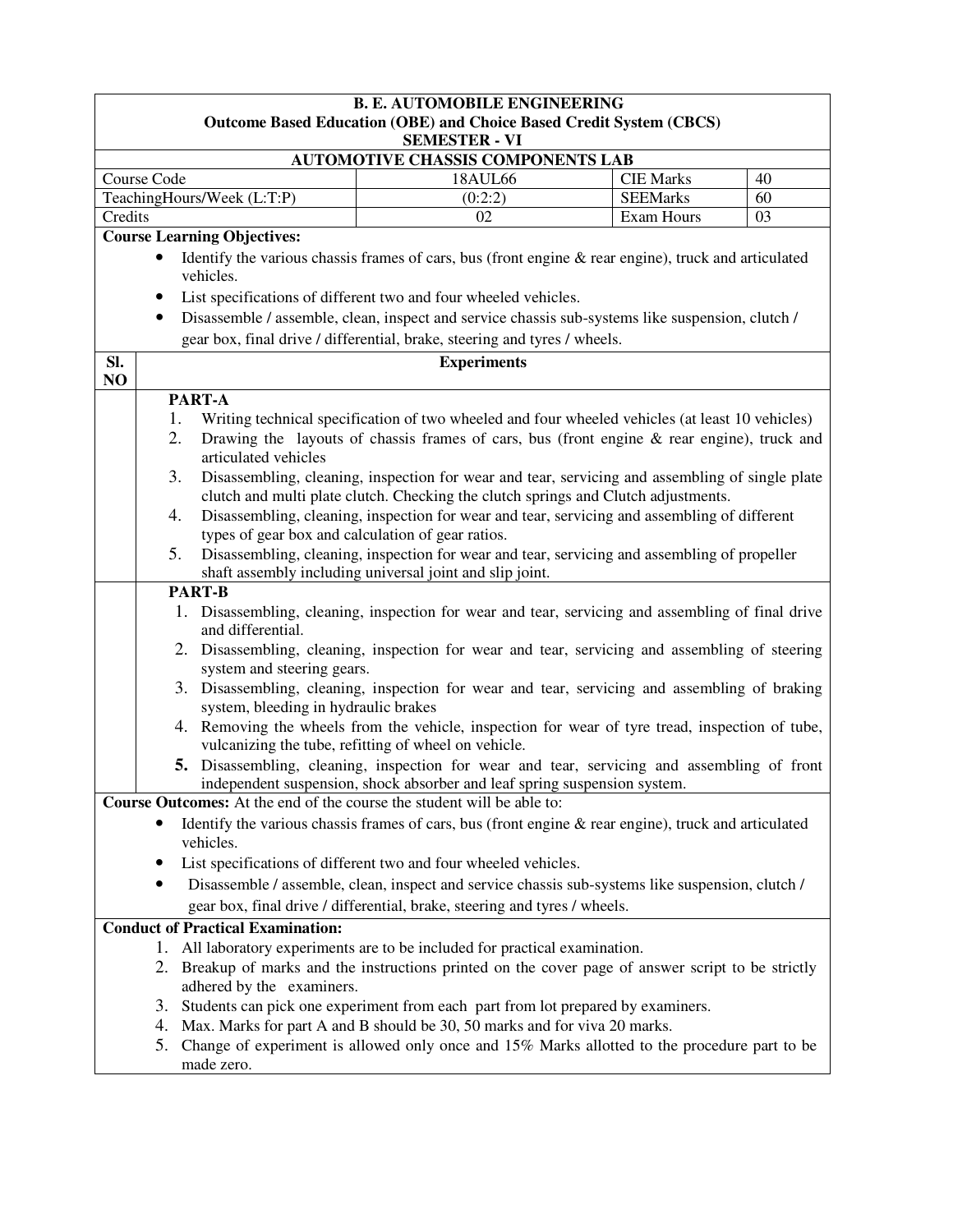|         | <b>B. E. AUTOMOBILE ENGINEERING</b><br><b>Outcome Based Education (OBE) and Choice Based Credit System (CBCS)</b>                 |                                                                                                    |                  |    |  |  |
|---------|-----------------------------------------------------------------------------------------------------------------------------------|----------------------------------------------------------------------------------------------------|------------------|----|--|--|
|         |                                                                                                                                   | <b>SEMESTER - VI</b>                                                                               |                  |    |  |  |
|         | ENGINE TESTING AND EMISSION MEASUREMENT LAB                                                                                       |                                                                                                    |                  |    |  |  |
|         | Course Code                                                                                                                       | 18AUL67                                                                                            | <b>CIE Marks</b> | 40 |  |  |
|         | TeachingHours/Week (L:T:P)                                                                                                        | (0:2:2)                                                                                            | <b>SEEMarks</b>  | 60 |  |  |
| Credits |                                                                                                                                   | 02                                                                                                 | Exam Hours       | 03 |  |  |
|         | <b>Course Learning Objectives: To</b>                                                                                             |                                                                                                    |                  |    |  |  |
|         | Determine performance characteristics of various types of engines.<br>$\bullet$                                                   |                                                                                                    |                  |    |  |  |
|         | $\bullet$                                                                                                                         | Determine finding FP, IP, BP of multi Cylinder engines by conducting Morse test.                   |                  |    |  |  |
|         | $\bullet$                                                                                                                         | Verify suitability of various alternative fuels for internal combustion engines.                   |                  |    |  |  |
|         | Conduct emission tests on various engines.<br>$\bullet$                                                                           |                                                                                                    |                  |    |  |  |
| SI.     |                                                                                                                                   | <b>Experiments</b>                                                                                 |                  |    |  |  |
| No.     |                                                                                                                                   |                                                                                                    |                  |    |  |  |
|         | PART-A                                                                                                                            |                                                                                                    |                  |    |  |  |
|         |                                                                                                                                   | 1. Performance test on Single Cylinder and multi cylinder SI / CI engines                          |                  |    |  |  |
|         | Study on SI and CI engines performance by changing parameters like valve timing, ignition<br>2.<br>timing, compression ratio, etc |                                                                                                    |                  |    |  |  |
|         | Morse test on multi cylinder engine for finding FP, IP, Indicated thermal efficiency and<br>3.                                    |                                                                                                    |                  |    |  |  |
|         | Mechanical efficiency.                                                                                                            |                                                                                                    |                  |    |  |  |
|         | 4.                                                                                                                                | Study of engine performance using alternate fuels like alcohol blends/ bio diesel / LPG.           |                  |    |  |  |
|         | <b>PART-B</b>                                                                                                                     |                                                                                                    |                  |    |  |  |
|         | 1.                                                                                                                                | Study and testing on MPFI Engine and Variable compression ratio Engine.                            |                  |    |  |  |
|         | 2.                                                                                                                                | Tuning of engines using computerized engine analyzer.                                              |                  |    |  |  |
|         | 3.<br>Exhaust Emission test of S. I. Automotive engine.                                                                           |                                                                                                    |                  |    |  |  |
|         | 4.                                                                                                                                | Exhaust Emission test of C. I. Automotive engine.                                                  |                  |    |  |  |
|         | Course Outcomes: At the end of the course the student will be able to:                                                            |                                                                                                    |                  |    |  |  |
|         |                                                                                                                                   | Determination of performance characteristics of various types of engines.                          |                  |    |  |  |
|         | $\bullet$                                                                                                                         | Determine finding FP, IP, BP of multi Cylinder engines by conducting Morse test.                   |                  |    |  |  |
|         |                                                                                                                                   | Verify suitability of various alternative fuels for internal combustion engines.                   |                  |    |  |  |
|         | Conduct emission tests on various engines.                                                                                        |                                                                                                    |                  |    |  |  |
|         | <b>Conduct of Practical Examination:</b>                                                                                          |                                                                                                    |                  |    |  |  |
|         |                                                                                                                                   | 1. All laboratory experiments are to be included for practical examination.                        |                  |    |  |  |
|         |                                                                                                                                   | 2. Breakup of marks and the instructions printed on the cover page of answer script to be strictly |                  |    |  |  |
|         | adhered by the examiners.                                                                                                         |                                                                                                    |                  |    |  |  |
|         |                                                                                                                                   | 3. Students can pick one experiment from each part from lot prepared by examiners.                 |                  |    |  |  |
|         |                                                                                                                                   | 4. Max. Marks for part A and B should be 30, 50 marks and for viva 20 marks.                       |                  |    |  |  |
|         | made zero                                                                                                                         | 5. Change of experiment is allowed only once and 15% Marks allotted to the procedure part to be    |                  |    |  |  |
|         |                                                                                                                                   |                                                                                                    |                  |    |  |  |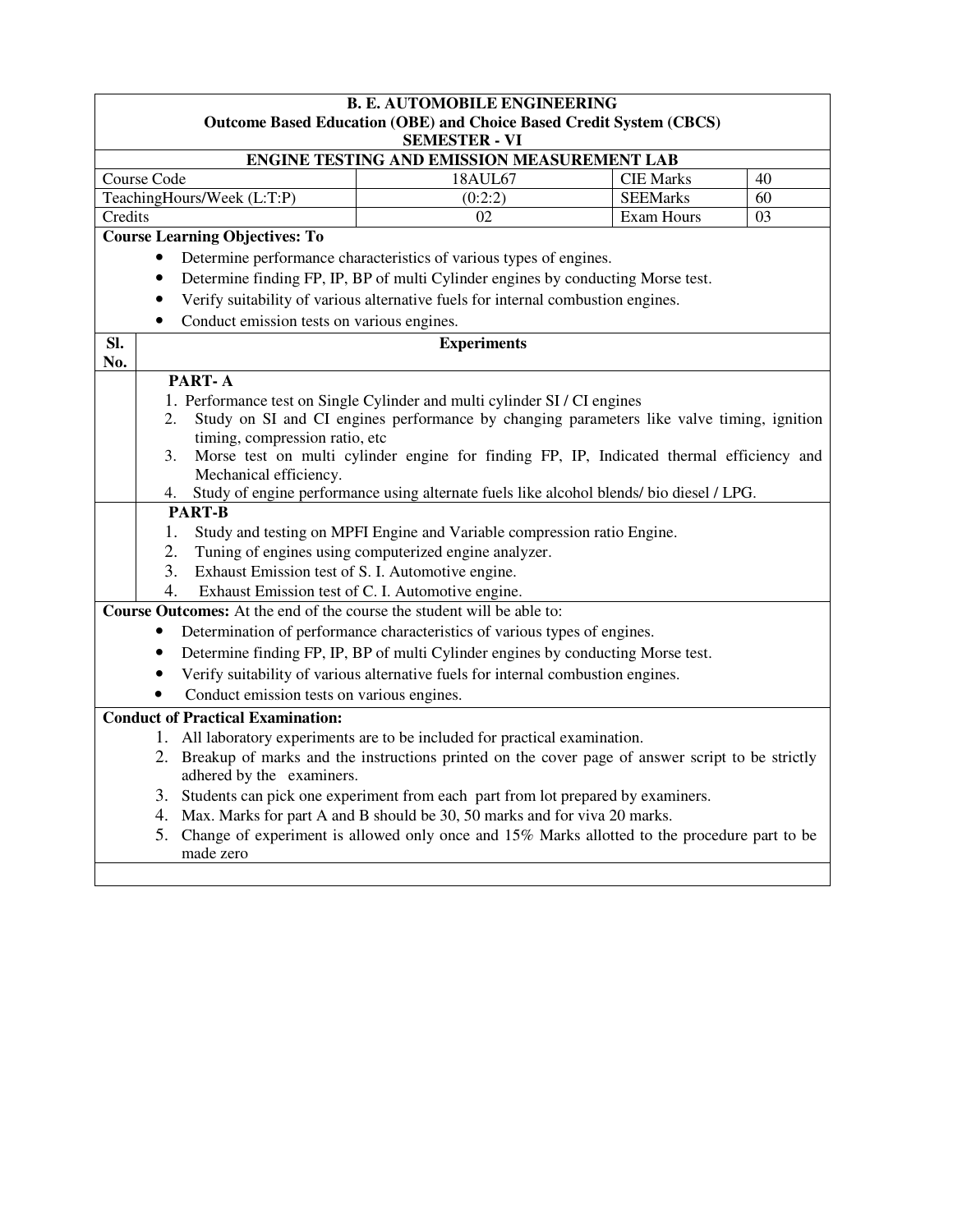| <b>B. E. AUTOMOBILE ENGINEERING</b><br><b>Outcome Based Education (OBE) and Choice Based Credit System (CBCS)</b> |          |                  |    |  |
|-------------------------------------------------------------------------------------------------------------------|----------|------------------|----|--|
| <b>SEMESTER -VI</b>                                                                                               |          |                  |    |  |
| <b>MINI PROJECT</b>                                                                                               |          |                  |    |  |
| Course Code                                                                                                       | 18AUMP68 | <b>CIE Marks</b> | 40 |  |
| TeachingHours/Week (L:T:P)                                                                                        | (0:0:2)  | <b>SEE Marks</b> | 60 |  |
| Credits                                                                                                           | 02       | Exam Hours/Batch | 03 |  |

## **Course Learning Objectives:**

- To support independent learning and innovative attitude.
- To guide to select and utilize adequate information from varied resources upholding ethics.
- To guide to organize the work in the appropriate manner and present information (acknowledging the sources) clearly.
- To develop interactive, communication, organisation, time management, and presentation skills.
- To impart flexibility and adaptability.
- To inspire independent and team working.
- To expand intellectual capacity, credibility, judgement, intuition.
- To adhere to punctuality, setting and meeting deadlines.
- To instil responsibilities to oneself and others.
- To train students to present the topic of project work in a seminar without any fear, face audience confidently, enhance communication skill, involve in group discussion to present and exchange ideas.

∎ **Mini-Project:** Each student of the project batch shall involve in carrying out the project work jointly in constant consultation with internal guide, co-guide, and external guide and prepare the project report as per the norms avoiding plagiarism.

- **Course Outcomes:** At the end of the course the student will be able to:
	- Present the mini-project and be able to defend it.
	- Make links across different areas of knowledge and to generate, develop and evaluate ideas and information so as to apply these skills to the project task.
	- Habituated to critical thinking and use problem solving skills.
	- Communicate effectively and to present ideas clearly and coherently in both the written and oral forms.
	- Work in a team to achieve common goal.
	- Learn on their own, reflect on their learning and take appropriate actions to improve it. ∎

## **CIE procedure for Mini - Project:**

The CIE marks awarded for Mini - Project, shall be based on the evaluation of Mini - Project Report, Project Presentation skill and Question and Answer session in the ratio 50:25:25.The marks awarded for Mini - Project report shall be the same for all the batch mates. ∎

### **Semester End Examination**

SEE marks for the mini-project shall be awarded based on the evaluation of Mini-Project Report, Presentation skill and Question and Answer session in the ratio 50:25:25 by the examiners appointed by the University. ■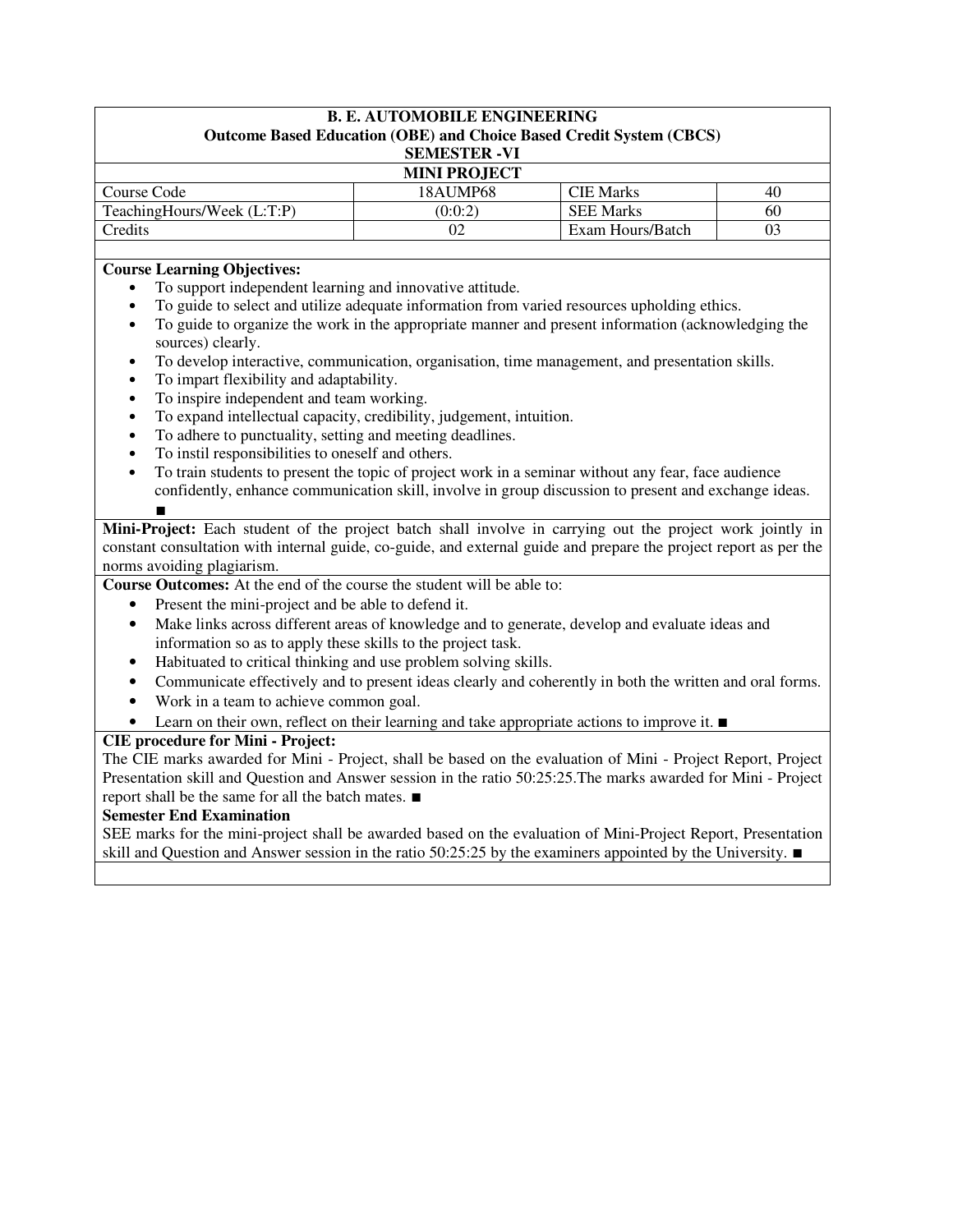### **B. E. AUTOMOBILE ENGINEERING Outcome Based Education (OBE) and Choice Based Credit System (CBCS) SEMESTER - VI**

# **INTERNSHIP**

All the students admitted to III year of BE/B.Tech shall have to undergo mandatory internship of 4 weeks during the vacation of VIand VII semesters and /or VII and VIII semesters. A University examination shall be conducted during VIII semester and the prescribed credit shall be included in VIII semester. Internship shall be considered as a head of passing and shall be considered for the award of degree. Those, who do not takeup/complete the internship shall be declared as fail and shall have to complete during subsequent University examinations after satisfying the internship requirements.

| ╴                      |                               |                             |                |
|------------------------|-------------------------------|-----------------------------|----------------|
| Course Code            | Refer to VIII semester scheme | <b>CIE</b> Marks            | 40             |
| Duration of internship | 04 weeks                      | <b>SEE Marks</b>            | 60             |
| Credit                 | 02                            | Exam Hours/<br><b>Batch</b> | 0 <sup>2</sup> |

## **Course Learning Objectives:**

Internship/Professional practice provide students the opportunity of hands-on experience that include personal training, time and stress management, interactive skills, presentations, budgeting, marketing, liability and risk management, paperwork, equipment ordering, maintenance, responding to emergencies etc. The objective are further,

- To put theory into practice.
- To expand thinking and broaden the knowledge and skills acquired through course work in the field.
- To relate to, interact with, and learn from current professionals in the field.
- To gain a greater understanding of the duties and responsibilities of a professional.
- To understand and adhere to professional standards in the field.
- To gain insight to professional communication including meetings, memos, reading, writing, public speaking, research, client interaction, input of ideas, and confidentiality.
- To identify personal strengths and weaknesses.

**Internship:** Students under the guidance of internal guide/s and external guide shall take part in all the activities regularly to acquire as much knowledge as possible without causing any inconvenience at the place of internship.

**Seminar:**Each student, is required to

- Present the seminar on the internship orally and/or through power point slides.
- Answer the queries and involve in debate/discussion.
- Submit the report duly certified by the external guide.

The participants shall take part in discussion to foster friendly and stimulating environment in which the students are motivated to reach high standards and become self-confident. ∎

## **Course Outcomes:**

At the end of the course the student will be able to:

- Gain practical experience within industry in which the internship is done.
- Acquire knowledge of the industry in which the internship is done.
- Apply knowledge and skills learntto classroom work.
- Develop a greater understanding about career options while more clearly defining personal career goals.
- Experience the activities and functions of professionals.
- Develop and refine oral and written communication skills.
- Identify areas for future knowledge and skill development.
- Expand intellectual capacity, credibility, judgment, intuition.

## **Continuous Internal Evaluation**

CIE marks for the Internshipshall be awarded by the committee constituted for the purpose by the Head of the Department. The committee shall consist of three faculty from the department with the senior most acting as

∎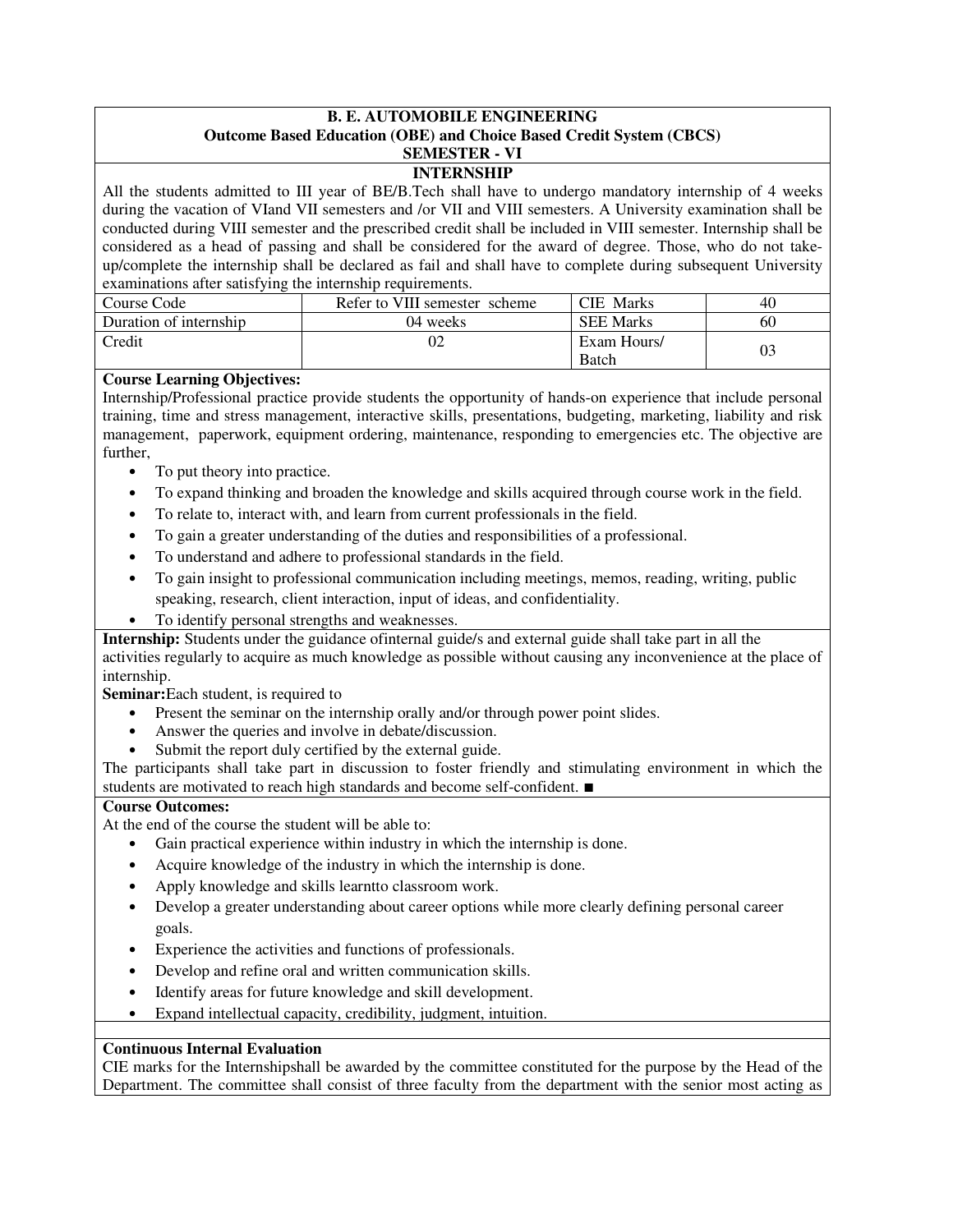the Chairman.

The CIE marks awarded shall be based on the evaluation of Internship Report, Presentation skill and Question and Answer session in the ratio 50:25:25.∎

## **Semester End Examination**

SEE marks for the Internship shall be awarded based on the evaluation of Internship Report, Presentation skill and Question and Answer session in the ratio 50:25:25 by the examiners appointed by the University.∎

## **B. E. AUTOMOBILE ENGINEERING Outcome Based Education (OBE) and Choice Based Credit System (CBCS) SEMESTER - VII**

| <b>FINITE ELEMENT MODELLING AND ANALYSIS</b> |        |                  |    |  |
|----------------------------------------------|--------|------------------|----|--|
| Course Code                                  | 18AU71 | <b>CIE Marks</b> | 40 |  |
| TeachingHours/Week (L:T:P)                   | 3:0:0  | <b>SEE Marks</b> | 60 |  |
| Credits                                      | 03     | Exam Hours       |    |  |

**Course Learning Objectives:** 

- Describe the fundamentals of structural mechanics and finite element method.
- Develop element stiffness matrix for different elements using various methods.
- Illustrate different methods of deriving shape functions for various elements.
- Analyze one dimensional structural and thermal problem.

## **Module-1**

**Introduction:** Equilibrium equations in elasticity subjected to body force, traction forces, and stress-strain relations for plane stress and plane strains. Boundary conditions, Matrix algebra, Gaussian elimination method, Eigen values and Eigen vectors.

**Basic Procedure:** Euler - Lagrange equation for bar, beam (cantilever /simply supported fixed) Principle of virtual work, principle of minimum potential energy, Raleigh's Ritz method.

**Module-2** 

**Basic Procedure:** Direct approach for stiffness matrix formulation of bar element. Galerkin's method.

**Discretization of Structure:** Steps in FEM, discritization process, element types-one, two, three and axisymmetric elements, Interpolation polynomials, shape functions: for one dimensional linear element, quadratic and cubic elements, shape functions in natural coordinates, Convergence requirements, selection of the order of the interpolation polynomial, Pascal triangle. Application and limitations of FEM.

### **Module-3**

**Solution of 1D Bar:** Solutions of bars and stepped bars for displacements, reactions and stresses by using penalty approach and elimination approach. Guass-elimination technique

**Trusses:** Stiffness matrix of Truss element, Numerical problems.

### **Module-4**

**Higher order and Iso-parametric Elements:** Lagrangian interpolation, Higher order one dimensional elements- quadratic, cubic elements and their shape functions, properties of shape functions, shape functions for 2D quadratic triangular element in natural coordinates, 2D quadrilateral element shape functions- linear, quadratic, shape function of beam element. Hermiteshape function of beam element.

### **Module-5**

**Beams:** Hermite shape functions for beam element, Derivation of stiffness matrix. Numerical problems of beams carrying concentrated, UDL and linearly varying loads.

**Heat Transfer:** Steady state heat transfer, 1D heat conduction governing equations. Functional approach for heat conduction. Galerkin's approach for heat conduction. 1D heat transfer in thin fins.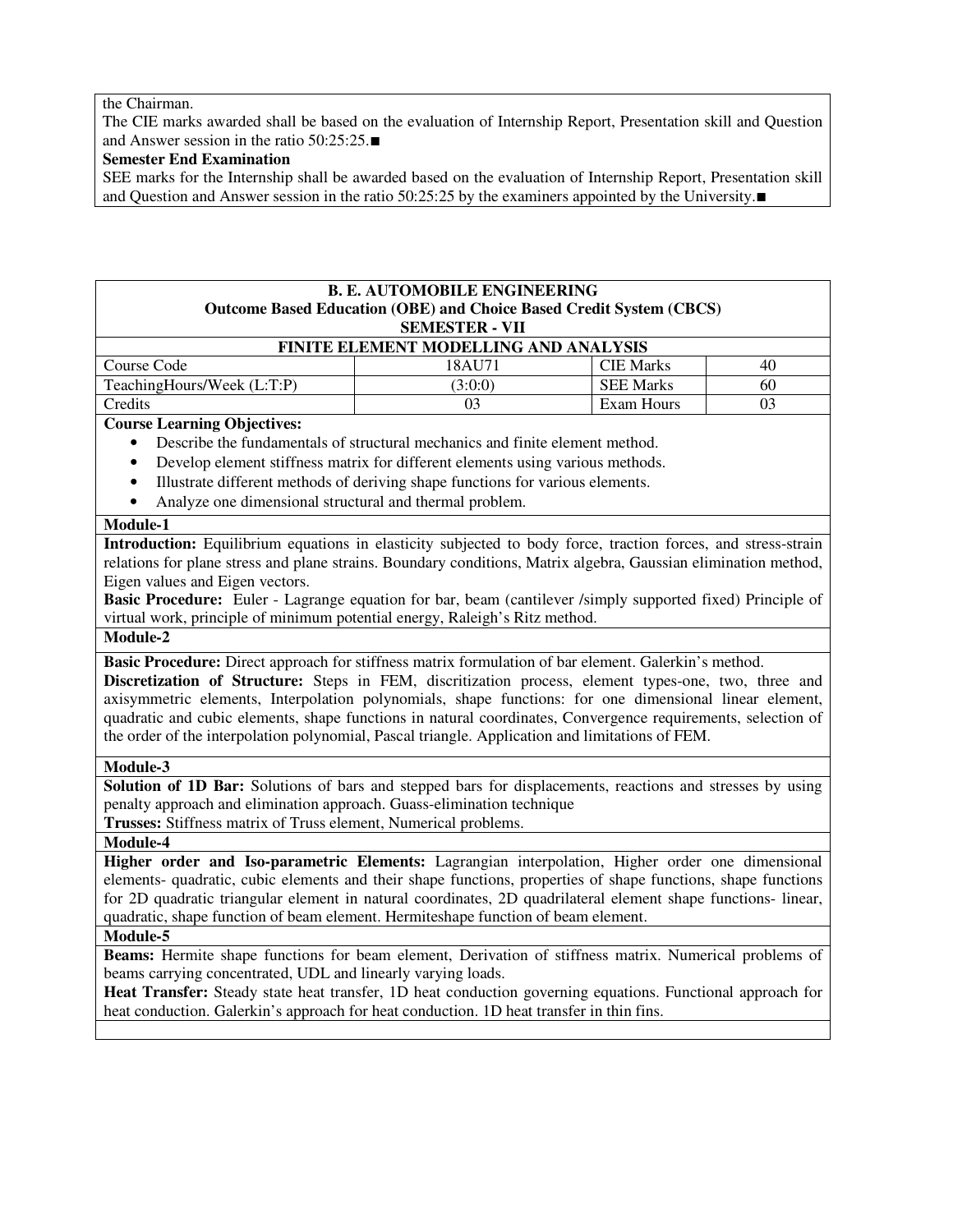**Course Outcomes:** At the end of the course the student will be able to:

- Describe the fundamentals of structural mechanics and finite element method.
- Develop element stiffness matrix for different elements using various methods.
- Illustrate different methods of deriving shape functions for various elements.
- Analyze one dimensional structural and thermal problem.

- The question paper will have ten full questions carrying equal marks.
- Each full question will be for 20 marks.
- There will be two full questions (with a maximum of four sub- questions) from each module.

| SI.<br>No.     | <b>Title of the Book</b>                                       | Name of the<br>Author/s                                | Name of the Publisher  | <b>Edition and Year</b>  |
|----------------|----------------------------------------------------------------|--------------------------------------------------------|------------------------|--------------------------|
|                | Textbook/s                                                     |                                                        |                        |                          |
| 1              | Finite Elements in Engineering                                 | T. R. Chandrupatla,<br>A. D. Belegunde                 | PHI.                   | 3rd Ed                   |
| 2              | Finite Element Method in<br>Engineering                        | S. S. Rao                                              | 4th Edition, Elsevier, | 2006.                    |
|                | <b>Reference Books</b>                                         |                                                        |                        |                          |
| 3              | for<br><b>Methods</b><br>Element<br>Finite<br>Engineers        | U.S. Dixit                                             | Cengage Learning       | 2009                     |
| $\overline{4}$ | Concepts and applications of<br><b>Finite Element Analysis</b> | R. D. Cook, D. S.<br>Maltus, M.E Plesha,<br>R. J. Witt | John Wiley and sons    | 4th Ed, 2009             |
| 5              | Finite Element Method                                          | J. N. Reddy                                            | McGraw -Hill           | International<br>Edition |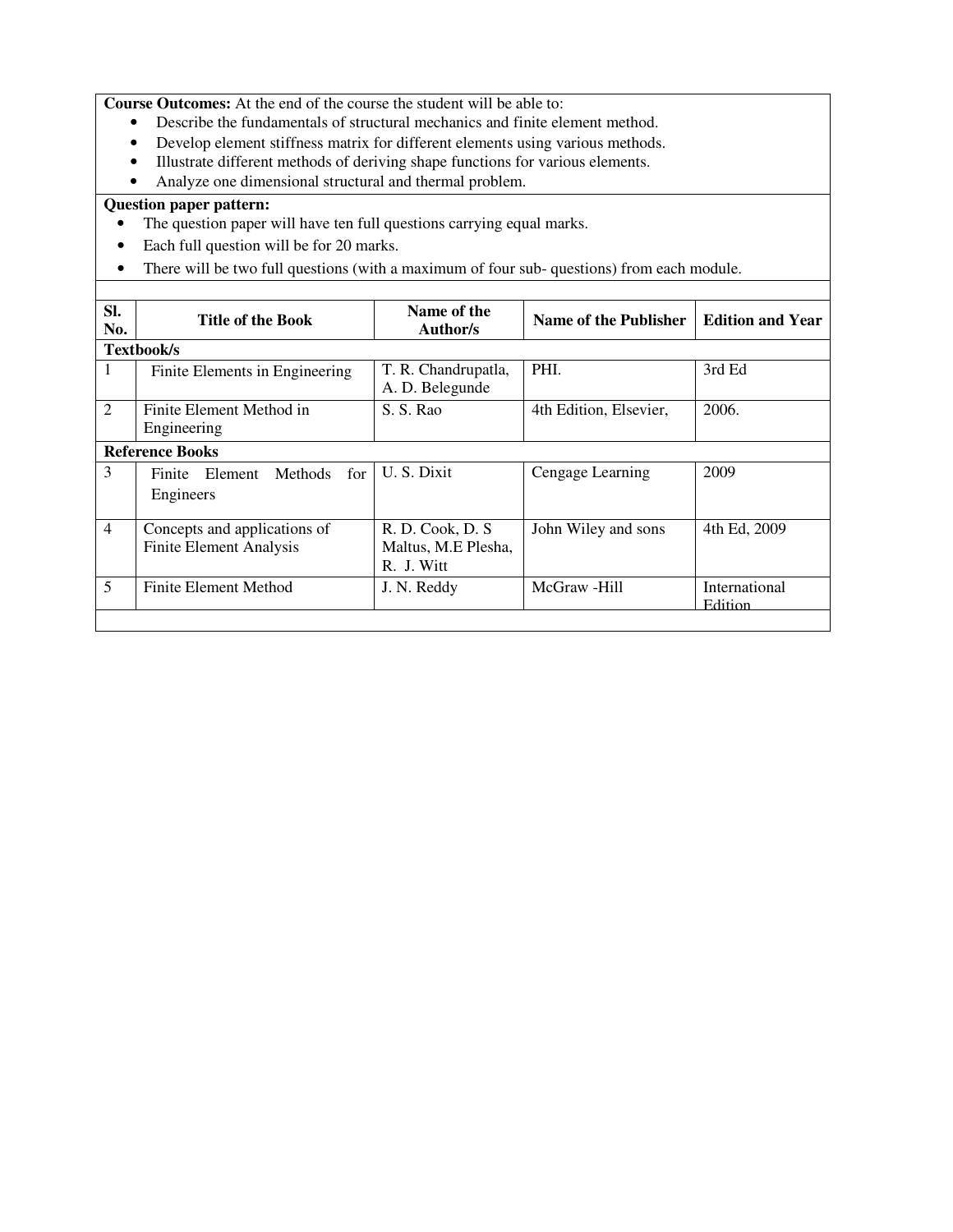| <b>B. E. AUTOMOBILE ENGINEERING</b><br><b>Outcome Based Education (OBE) and Choice Based Credit System (CBCS)</b>                                                                                                              |                                                                                                       |                  |    |  |  |  |
|--------------------------------------------------------------------------------------------------------------------------------------------------------------------------------------------------------------------------------|-------------------------------------------------------------------------------------------------------|------------------|----|--|--|--|
| <b>SEMESTER - VII</b>                                                                                                                                                                                                          |                                                                                                       |                  |    |  |  |  |
|                                                                                                                                                                                                                                | AUTOMOTIVE ELECTRICAL AND ELECTRONIC SYSTEMS                                                          |                  |    |  |  |  |
| Course Code                                                                                                                                                                                                                    | 18AU72                                                                                                | <b>CIE Marks</b> | 40 |  |  |  |
| Teaching Hours/Week (L:T:P)                                                                                                                                                                                                    | (3:0:0)                                                                                               | <b>SEE Marks</b> | 60 |  |  |  |
| Credits                                                                                                                                                                                                                        | 03                                                                                                    | Exam Hours       | 03 |  |  |  |
| <b>Course Learning Objectives: To</b>                                                                                                                                                                                          |                                                                                                       |                  |    |  |  |  |
|                                                                                                                                                                                                                                | Explain the construction of battery used in automotive vehicles.                                      |                  |    |  |  |  |
| $\bullet$                                                                                                                                                                                                                      | Describe the construction and working of D.C. generator, alternator, cranking motor, ignition systems |                  |    |  |  |  |
| along with trouble shooting.                                                                                                                                                                                                   |                                                                                                       |                  |    |  |  |  |
| $\bullet$                                                                                                                                                                                                                      | Discuss the faults arising in automotive wiring and lighting system.                                  |                  |    |  |  |  |
| Design layout of electrical systems.<br>٠                                                                                                                                                                                      |                                                                                                       |                  |    |  |  |  |
| Use transducers and sensors in electronic circuits.<br>$\bullet$                                                                                                                                                               |                                                                                                       |                  |    |  |  |  |
|                                                                                                                                                                                                                                |                                                                                                       |                  |    |  |  |  |
| Explain various aspects of electrical and Hybrid vehicles.<br>٠                                                                                                                                                                |                                                                                                       |                  |    |  |  |  |
| Module-1                                                                                                                                                                                                                       |                                                                                                       |                  |    |  |  |  |
| Introduction: Earth return and insulated systems, 6 volts and 12 volts system, fusing of circuits, low and high                                                                                                                |                                                                                                       |                  |    |  |  |  |
| voltage automobile cables, cable specifications, diagram of typical wiring system, and symbols used in                                                                                                                         |                                                                                                       |                  |    |  |  |  |
| automobile electrical systems.                                                                                                                                                                                                 |                                                                                                       |                  |    |  |  |  |
| Storage Battery: Principle of lead acid cells, plates and their characteristics containers and separators,                                                                                                                     |                                                                                                       |                  |    |  |  |  |
| electrolyte and their preparation, effect of temperature on specific gravity of electrolyte, battery capacity and                                                                                                              |                                                                                                       |                  |    |  |  |  |
| efficiency, battery rating, battery testing, methods of charging from D.C. mains, defects and remedies of                                                                                                                      |                                                                                                       |                  |    |  |  |  |
| batteries, care of idle and new batteries, different types of batteries and their principles like alkaline, lithium                                                                                                            |                                                                                                       |                  |    |  |  |  |
| and zinc air etc.                                                                                                                                                                                                              |                                                                                                       |                  |    |  |  |  |
| Module-2                                                                                                                                                                                                                       |                                                                                                       |                  |    |  |  |  |
| Generator/ Alternator: Principle of generation of direct current, generator details, shunt dynamos, armature                                                                                                                   |                                                                                                       |                  |    |  |  |  |
| reaction, action of three brush generator and battery in parallel, setting of third brush, voltage and current                                                                                                                 |                                                                                                       |                  |    |  |  |  |
| regulators, cutout relay - construction, working and adjustment. Construction and working of alternator and                                                                                                                    |                                                                                                       |                  |    |  |  |  |
| output control.                                                                                                                                                                                                                |                                                                                                       |                  |    |  |  |  |
| Starter Motor & Drives: Battery motor starting system, condition at starting, behavior of starter during                                                                                                                       |                                                                                                       |                  |    |  |  |  |
| starting, series motor and its characteristics, considerations affecting size of motor, types of drives, starting                                                                                                              |                                                                                                       |                  |    |  |  |  |
| circuit.                                                                                                                                                                                                                       |                                                                                                       |                  |    |  |  |  |
| Module-3                                                                                                                                                                                                                       |                                                                                                       |                  |    |  |  |  |
| Ignition Systems: Ignition fundamentals, working of battery and magneto ignition systems, comparison of                                                                                                                        |                                                                                                       |                  |    |  |  |  |
| battery and magneto ignition system, advantages and disadvantages of conventional ignition systems, Types of                                                                                                                   |                                                                                                       |                  |    |  |  |  |
| solid state ignition systems, components, construction and working, high energy ignition distributors,<br>Electronic spark timing control.                                                                                     |                                                                                                       |                  |    |  |  |  |
| Lighting System and Dashboard Instruments: Principle of automobile illumination, head lamp mounting                                                                                                                            |                                                                                                       |                  |    |  |  |  |
| and construction, sealed beam auxiliary lightings, horn, windscreen-wipers, signaling devices, electrical fuel                                                                                                                 |                                                                                                       |                  |    |  |  |  |
| pump, fuel, oil and temperature gauge, speedometer, odometer, etc. (Dash board instruments)                                                                                                                                    |                                                                                                       |                  |    |  |  |  |
| Module-4                                                                                                                                                                                                                       |                                                                                                       |                  |    |  |  |  |
| Engine Management Systems: Combined ignition and fuel management systems. Exhaust emission control,                                                                                                                            |                                                                                                       |                  |    |  |  |  |
|                                                                                                                                                                                                                                |                                                                                                       |                  |    |  |  |  |
| Digital control techniques - Dwell angle calculation, Ignition timing calculation and Injection duration<br>calculation. Complete vehicle control systems, Artificial intelligence and engine management. Hybrid vehicles      |                                                                                                       |                  |    |  |  |  |
| and fuel cells.                                                                                                                                                                                                                |                                                                                                       |                  |    |  |  |  |
|                                                                                                                                                                                                                                |                                                                                                       |                  |    |  |  |  |
| Chassis Electrical Systems: Antilock brakes (ABS), Active suspension, Traction control, Electronic control<br>of automatic transmission, other chassis electrical systems, Central locking, Air bags and seat belt tensioners, |                                                                                                       |                  |    |  |  |  |
| seat heaters.                                                                                                                                                                                                                  |                                                                                                       |                  |    |  |  |  |
| Module-5                                                                                                                                                                                                                       |                                                                                                       |                  |    |  |  |  |
| <b>Electrical and Hybrid Vehicles:</b>                                                                                                                                                                                         |                                                                                                       |                  |    |  |  |  |
| Components of an EV, EV batteries, chargers, drives, transmission and power devices. Advantages and                                                                                                                            |                                                                                                       |                  |    |  |  |  |
| disadvantages of EVs. Hybrid electric vehicles, HEV drive train components, advantages of HV.                                                                                                                                  |                                                                                                       |                  |    |  |  |  |
| Transducers and Sensors: Definition and classification, principle of working and application of various light                                                                                                                  |                                                                                                       |                  |    |  |  |  |
|                                                                                                                                                                                                                                |                                                                                                       |                  |    |  |  |  |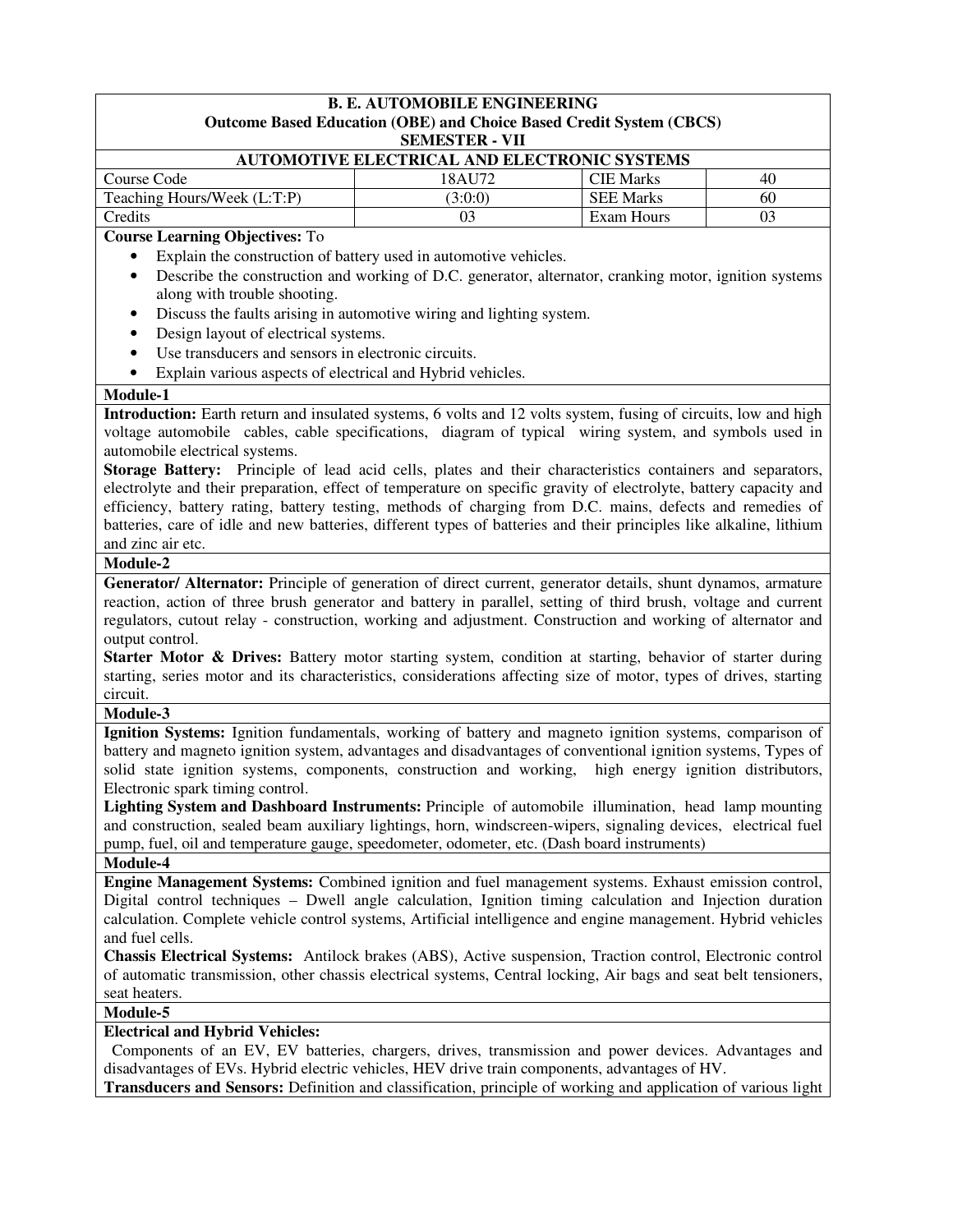sensors, proximity sensors and Hall effect sensors. Introduction to internet of things ( IOT) and its application.

## **Course Outcomes:**

At the end of the course the student will be able to:

- Explain the construction of battery used in automotive vehicles.
- Describe the construction and working of D.C. generator, alternator, cranking motor, ignition systems along with trouble shooting.
- Discuss the faults arising in automotive wiring and lighting system.
- Design layout of electrical systems.
- Use transducers and sensors in electronic circuits.
- Explain various aspects of electrical and Hybrid vehicles.

- The question paper will have ten full questions carrying equal marks.
- Each full question will be for 20 marks.
- There will be two full questions (with a maximum of four sub- questions) from each module.

| SI.<br>No.     | <b>Title of the Book</b>                              | Name of the<br>Author/s       | Name of the Publisher                 | <b>Edition and Year</b> |
|----------------|-------------------------------------------------------|-------------------------------|---------------------------------------|-------------------------|
|                | <b>Textbook/s</b>                                     |                               |                                       |                         |
| 1              | and<br>Automobile<br>Electrical<br>Electronic systems | Tom Denton                    | SAE publication.                      | 2000                    |
| $\mathfrak{2}$ | <b>Automotive Electrical Equipment</b>                | P. M. Kohli,                  | Tata McGraw Hill, New<br>Delhi        | 1983                    |
|                | <b>Reference Books</b>                                |                               |                                       |                         |
| 3              | <b>Advanced Engine Technology</b>                     | Heinz Heisler                 | <b>SAE Publications.</b>              | 1995                    |
| $\overline{4}$ | <b>Automotive Electronic Systems</b>                  | Ulrich Adler,<br>Robert Bosch | <b>GMBH</b>                           | 1995                    |
| 5              | Mechatronics                                          | W. Bolton                     | Longman, 2Ed, Pearson<br>publications | 2007                    |
|                |                                                       |                               |                                       |                         |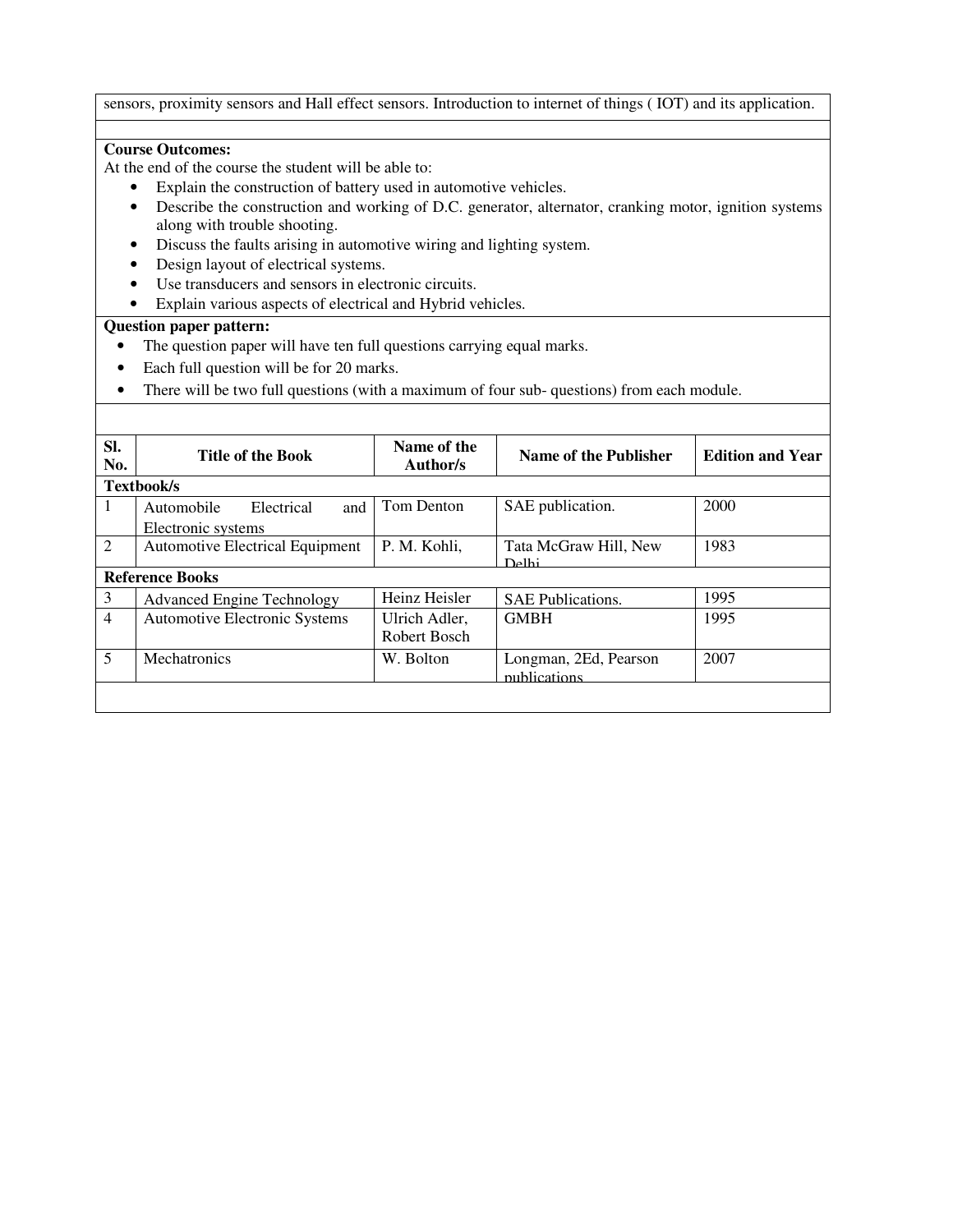| <b>B. E. AUTOMOBILE ENGINEERING</b><br><b>Outcome Based Education (OBE) and Choice Based Credit System (CBCS)</b><br><b>SEMESTER - VII</b> |         |                  |    |  |
|--------------------------------------------------------------------------------------------------------------------------------------------|---------|------------------|----|--|
| <b>CAD/CAM</b>                                                                                                                             |         |                  |    |  |
| Course Code                                                                                                                                | 18AU731 | <b>CIE</b> Marks | 40 |  |
| TeachingHours/Week (L:T:P)<br><b>SEE Marks</b><br>(3:0:0)<br>60                                                                            |         |                  |    |  |
| Credits                                                                                                                                    | 03      | Exam Hours       | 03 |  |

## **Course Learning Objectives:**

- Describe the fundamental theory and concepts of the CAD/CAM, basic hardware structure and components used in CAD systems, principles of Computer Aided Designing systems and the concepts of Geometric Modeling, solid modeling, feature-based design modelling, concepts of NC and CNC programming and machining, concepts of FEA.
- Develop transformations for 2D geometric modelling
- Compare and distinguish the difference between the operation and programming of a CNC machine tool using manual programming and the operation and programming of CNC machine tool using CAM systems.
- Apply both practices (manually and CAM) to develop the G-code program.

# **Module-1**

### **Introduction:**

Role of computers in design and manufacturing. Influence of computers in manufacturing environment. Product cycle in conventional and computerized manufacturing environment. Introduction to CAD, Introduction to CAM. Advantages and disadvantages of CAD and CAM.

#### **Hardware for CAD:**

Basic Hardware structure, Working principles, usage and types of hardware for CAD – Input devices, output devices, memory, CPU, hardcopy and storage devices.

#### **Module-2**

Software configuration of a graphic system, function of graphics package, construction of geometry, wire frame and solid modeling, Geometry transformation – two dimensional and three dimensional transformation, translation, scaling, reflection, rotation, CAD/CAM integration. Desirable modeling facilities. Introduction to exchange of modeling data- Basic features of IGES, STEP, DXF, and DMIS.

### **Introduction to Finite Element Analysis:**

Introduction, basic concepts, discretization, element types, nodes and degrees of freedom mesh generation, constraints, loads, preprocessing, and application to static analysis.

### **Module-3**

### **Numerical Control (NC) and CNC Machine Tools:**

Basic components of an NC Systems , NC procedure , NC co-ordinate systems, open loop & closed loop system ( position controlled NC ) NC motion control systems, application of NC. Advantage & limitations of NC. Functions of CNC, CNC machining centers, CNC turning centers, high speed CNC machine tools.

### **Module-4**

**NC, CNC, DNC Technologies:** NC, CNC, DNC, modes, NC elements, advantages and limitations of NC, CNC. Functions of computer in DNC

**CNC tooling:** Turning tool geometry, milling tooling system, tool presetting, ATC, work holding.

**CAM Programming:** Overview of different CNC machining centers, CNC turning centers, highnspeed machine tools.

### **Module-5**

**CNC Programming:** Part program fundamentals-steps involved in development of a part program. Manual part programming, milling, turning, turning center programming.

**Introduction to Robotics:** Introduction, robot configuration, robot motion, programming of robots, end effectors work cell, control and interlock, robot sensor, robot applications.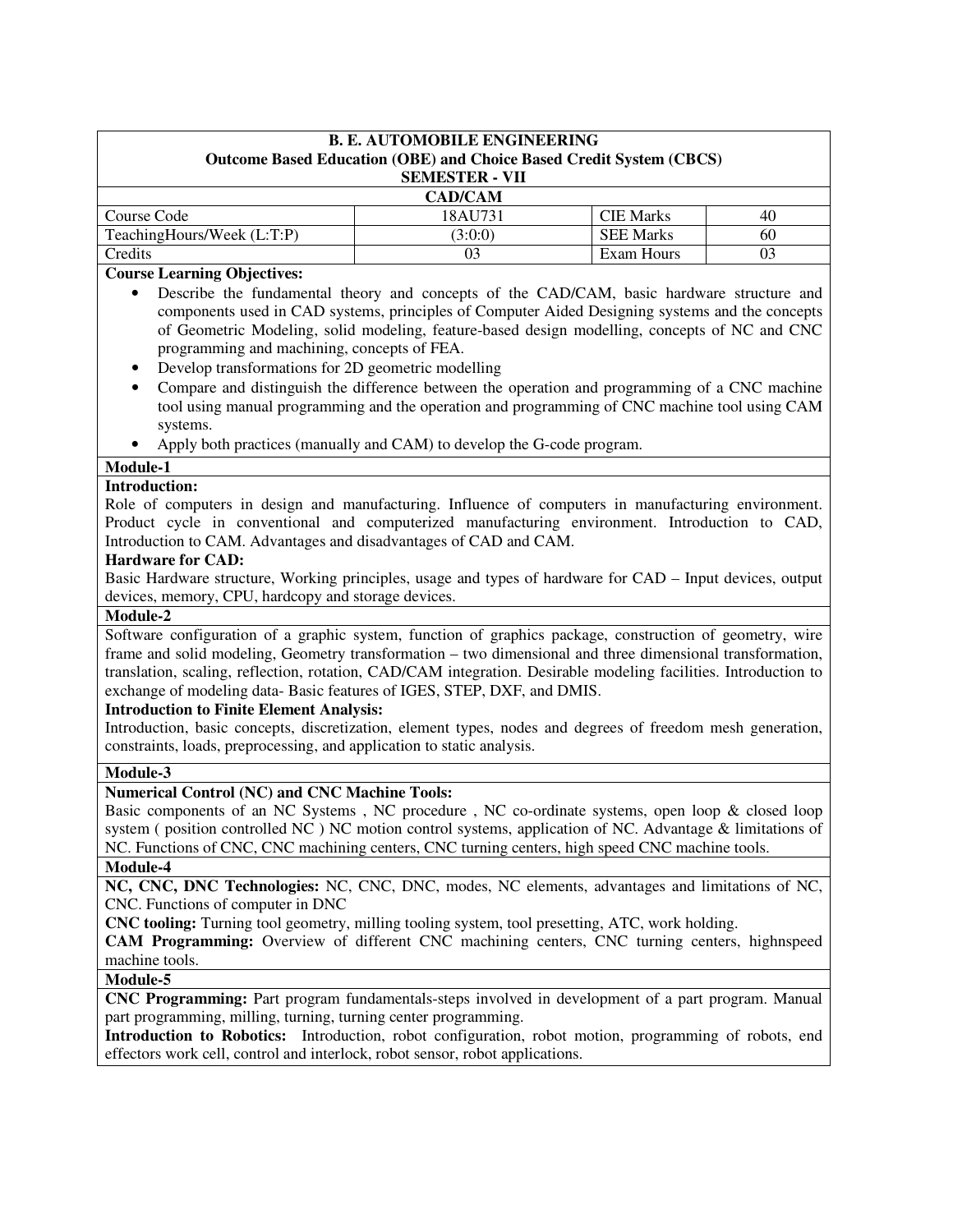**Course Outcomes:** At the end of the course the student will be able to:

- Describe the fundamental theory and concepts of the CAD/CAM, basic hardware structure and components used in CAD systems, principles of Computer Aided Designing systems and the concepts of Geometric Modeling, solid modeling, feature-based design modelling, concepts of NC and CNC programming and machining, concepts of FEA.
- Develop transformations for 2D geometric modelling
- Compare and distinguish the difference between the operation and programming of a CNC machine tool using manual programming and the operation and programming of CNC machine tool using CAM systems.
- Apply both practices (manually and CAM) to develop the G-code program.

- The question paper will have ten full questions carrying equal marks.
- Each full question will be for 20 marks.
- There will be two full questions (with a maximum of four sub- questions) from each module.

| <b>SI</b><br>N <sub>0</sub> | <b>Title of the Book</b>        | Name of the<br>Author/s | Name of the Publisher          | <b>Edition and Year</b> |
|-----------------------------|---------------------------------|-------------------------|--------------------------------|-------------------------|
|                             | Textbook/s                      |                         |                                |                         |
| 1                           | CAD/CAM<br>Principles<br>and    | P. N. Rao               | Tata McGraw Hill.              | 2010                    |
|                             | Application                     |                         |                                |                         |
| 2                           | CAD/CAM                         | Groover                 | Tata McGraw Hill, New<br>Delhi | 2000                    |
|                             | <b>Reference Books</b>          |                         |                                |                         |
| 3                           | of<br>Interactive<br>Principles | Newman and              | Tata McGraw Hill               | 1995.                   |
|                             | Computer Graphics,              | Sproull                 |                                |                         |
| $\overline{4}$              | NC Machine Programming and      | $Chno-H$                | off,<br>Melkan<br>Prentice     | 1989.                   |
|                             | Software Design                 | Wachang,                | Hall,                          |                         |
|                             |                                 | Michel. A.              |                                |                         |
| 5                           | CAD/CAM                         | Ibrahim Zeid            | Tata McGraw Hill               | 1999.                   |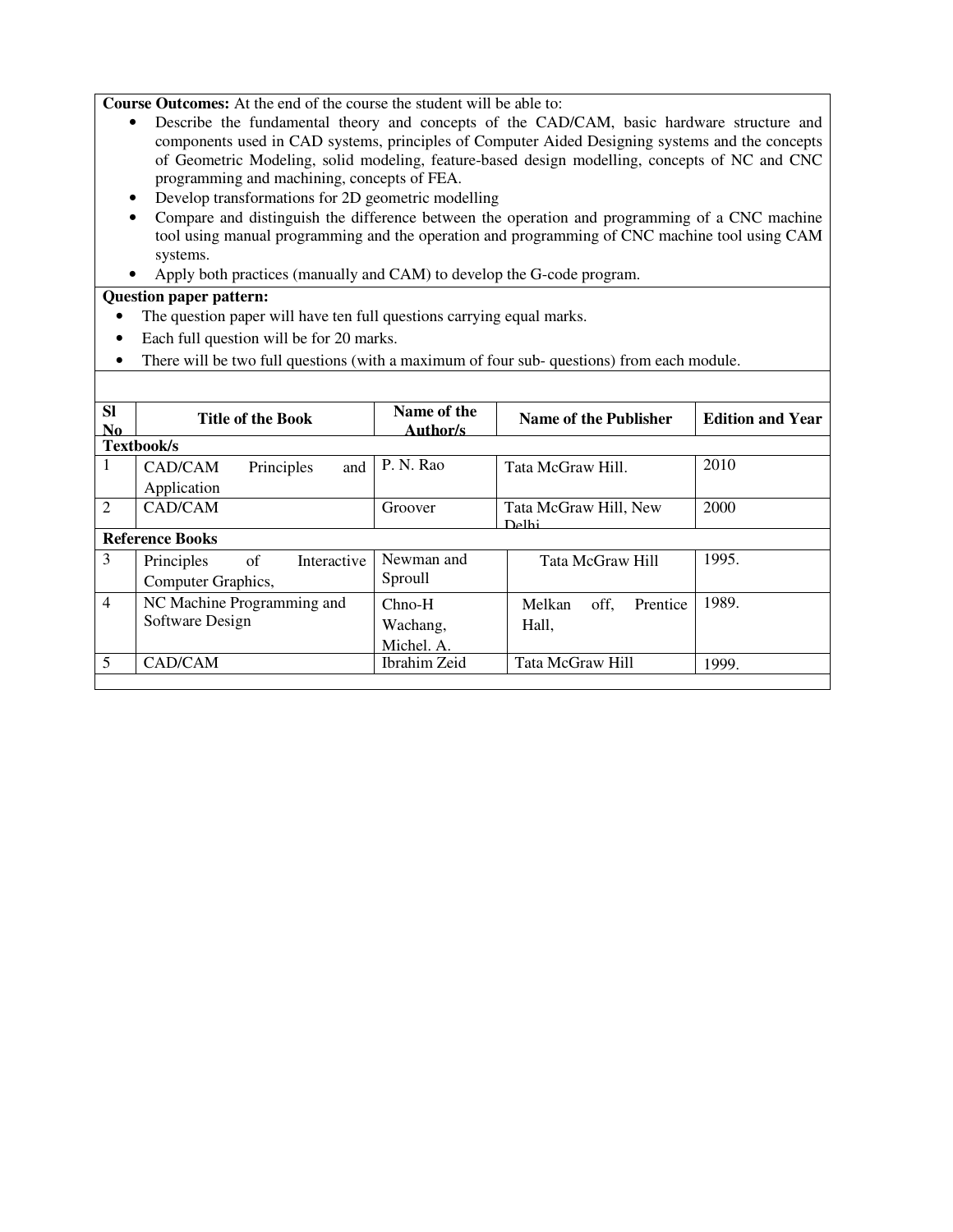| <b>B. E. AUTOMOBILE ENGINEERING</b>                                                                                                                                            |                                                        |                                                                                    |                         |  |
|--------------------------------------------------------------------------------------------------------------------------------------------------------------------------------|--------------------------------------------------------|------------------------------------------------------------------------------------|-------------------------|--|
| <b>Outcome Based Education (OBE) and Choice Based Credit System (CBCS)</b>                                                                                                     |                                                        |                                                                                    |                         |  |
|                                                                                                                                                                                | <b>SEMESTER - VII</b>                                  |                                                                                    |                         |  |
| Course Code                                                                                                                                                                    | <b>EARTHMOVING EQUIPMENT &amp; TRACTORS</b><br>18AU732 | <b>CIE Marks</b>                                                                   | 40                      |  |
| TeachingHours/Week (L:T:P)                                                                                                                                                     | (3:0:0)                                                | <b>SEE Marks</b>                                                                   | 60                      |  |
| Credits                                                                                                                                                                        | 03                                                     | Exam Hours                                                                         | 03                      |  |
| <b>Course Learning Objectives:</b>                                                                                                                                             |                                                        |                                                                                    |                         |  |
| Explain about various basic operations and applications of earth moving equipment.                                                                                             |                                                        |                                                                                    |                         |  |
| Select under carriage, hydraulics, steering systems of tractors.<br>$\bullet$                                                                                                  |                                                        |                                                                                    |                         |  |
| Select suitable machine for hauling depending on type of land, haul distance, climate, etc.<br>$\bullet$                                                                       |                                                        |                                                                                    |                         |  |
| Module-1                                                                                                                                                                       |                                                        |                                                                                    |                         |  |
| Equipment and Operation: Different types, working principles and applications of bull Dozers, Loaders,                                                                         |                                                        |                                                                                    |                         |  |
| Shovels, Excavators, Scrapers, Motor graders, Rollers, Compactors, Tractors and Attachments.                                                                                   |                                                        |                                                                                    |                         |  |
| Module-2                                                                                                                                                                       |                                                        |                                                                                    |                         |  |
| Engine, Under Carriage and Suspension Systems: All systems of engine and special features like Automatic                                                                       |                                                        |                                                                                    |                         |  |
| injection timer, turbochargers, after coolers etc., Tyre and tracked vehicles, advantages and disadvantages                                                                    |                                                        |                                                                                    |                         |  |
| under carriage components like, tracks, roller frames, drive sprockets, track rollers, track chains and track                                                                  |                                                        |                                                                                    |                         |  |
| shoes. Rubber spring suspension and air spring suspension.                                                                                                                     |                                                        |                                                                                    |                         |  |
| Module-3                                                                                                                                                                       |                                                        |                                                                                    |                         |  |
| Transmissions and Final Drives: Basic types of transmissions, auxiliary transmission, compound                                                                                 |                                                        |                                                                                    |                         |  |
| transmission, twin triple countershaft, transmissions and planetary, transmission, constructional and working<br>principles, hydro shift automatic Transmission and retarders. |                                                        |                                                                                    |                         |  |
| <b>Final Drives:</b>                                                                                                                                                           |                                                        |                                                                                    |                         |  |
| Types of reductions like, single reduction, double reduction final drives and planetary final drives PTO shaft.                                                                |                                                        |                                                                                    |                         |  |
| Module-4                                                                                                                                                                       |                                                        |                                                                                    |                         |  |
| Hydraulics: Basic components of hydraulic systems like pumps (types of pumps), control valves like flow                                                                        |                                                        |                                                                                    |                         |  |
| control valves, directional control valves and pressure control valves, hydraulic motors and hydraulic cylinders.                                                              |                                                        |                                                                                    |                         |  |
| Depth & draft control systems.                                                                                                                                                 |                                                        |                                                                                    |                         |  |
| Module-5                                                                                                                                                                       |                                                        |                                                                                    |                         |  |
| Criterion for Selection of Equipment: Selection of machines based on type of soil, haul distance, weather                                                                      |                                                        |                                                                                    |                         |  |
| condition, calculation Of Operating Capacity and calculation of productivity of a bull dozer                                                                                   |                                                        |                                                                                    |                         |  |
| Earth Moving Equipment Maintenance & Safety: Types of maintenance schedules, purpose and                                                                                       |                                                        |                                                                                    |                         |  |
| advantages, organization set ups, documentation. Safety methods for earth moving equipment.                                                                                    |                                                        |                                                                                    |                         |  |
|                                                                                                                                                                                |                                                        |                                                                                    |                         |  |
| Course Outcomes: At the end of the course the student will be able to:                                                                                                         |                                                        |                                                                                    |                         |  |
|                                                                                                                                                                                |                                                        | Explain about various basic operations and applications of earth moving equipment. |                         |  |
| Select under carriage, hydraulics, steering systems of tractors.                                                                                                               |                                                        |                                                                                    |                         |  |
| Select suitable hauling machine depending on type of land, haul distance, climate, etc.                                                                                        |                                                        |                                                                                    |                         |  |
| <b>Question paper pattern:</b>                                                                                                                                                 |                                                        |                                                                                    |                         |  |
| The question paper will have ten full questions carrying equal marks.                                                                                                          |                                                        |                                                                                    |                         |  |
| Each full question will be for 20 marks.                                                                                                                                       |                                                        |                                                                                    |                         |  |
| There will be two full questions (with a maximum of four sub-questions) from each module.                                                                                      |                                                        |                                                                                    |                         |  |
| Each full question will have sub- question covering all the topics under a module.                                                                                             |                                                        |                                                                                    |                         |  |
| The students will have to answer five full questions, selecting one full question from each module.                                                                            |                                                        |                                                                                    |                         |  |
|                                                                                                                                                                                |                                                        |                                                                                    |                         |  |
| Sl.<br><b>Title of the Book</b><br>No.                                                                                                                                         | Name of the<br>Author/s                                | <b>Name of the Publisher</b>                                                       | <b>Edition and Year</b> |  |

**Textbook/s**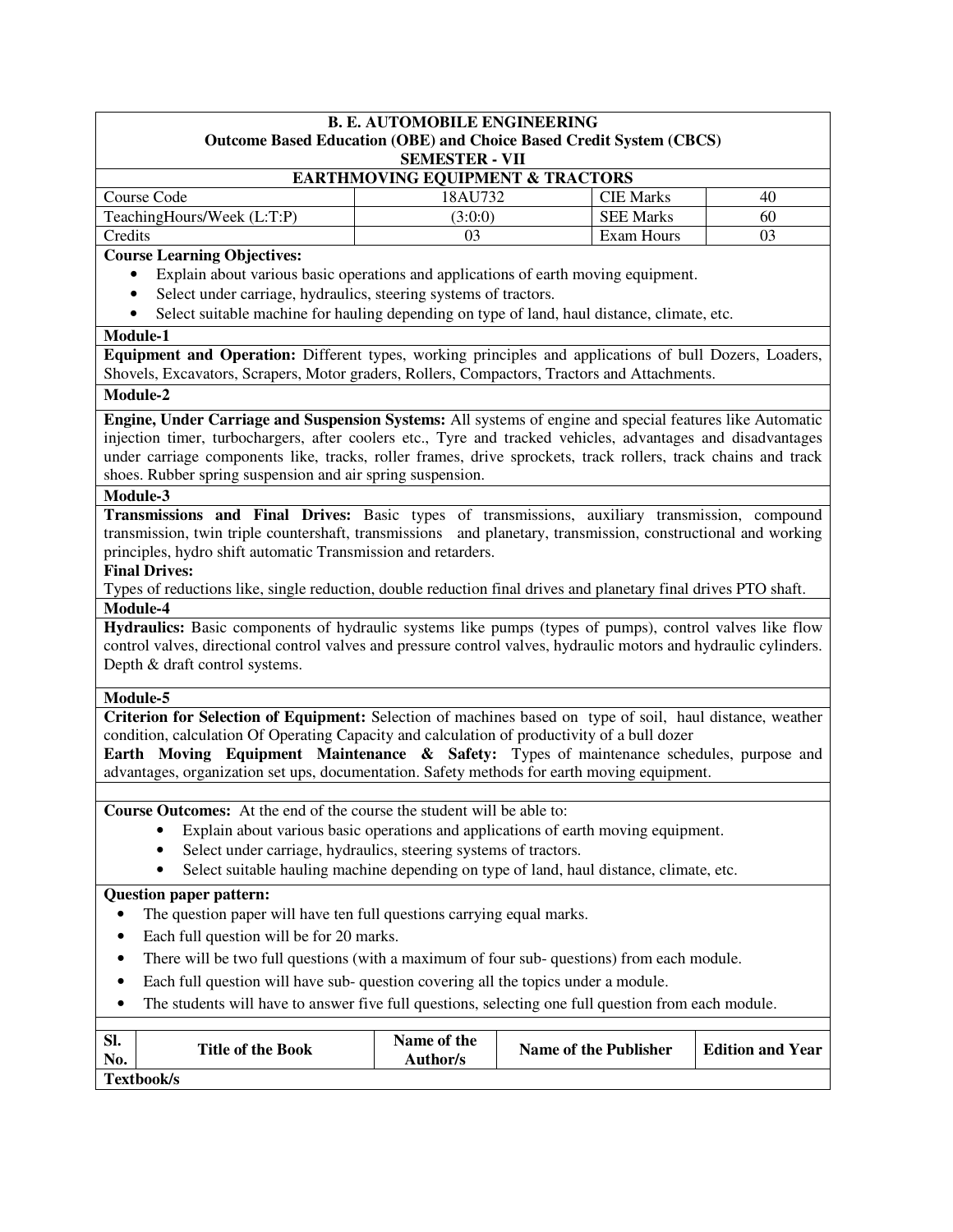|                | Diesel equipment               | Erich J.schulz | <b>PHI</b>          | volume $I$ and $II$ |
|----------------|--------------------------------|----------------|---------------------|---------------------|
| 2              | Construction equipment and its | S. C. Sharma   | McGraw Hill         | 2002                |
|                | management                     |                |                     |                     |
|                | <b>Reference Books</b>         |                |                     |                     |
|                | Theory of ground vehicles      | J. Y. Wong     | john Wiley and sons | 1999                |
| $\overline{4}$ | On and with the earth          | Jagman Singh   | W. Newman and Co.   | 2005                |
|                |                                |                | Kalkata             |                     |
|                |                                |                |                     |                     |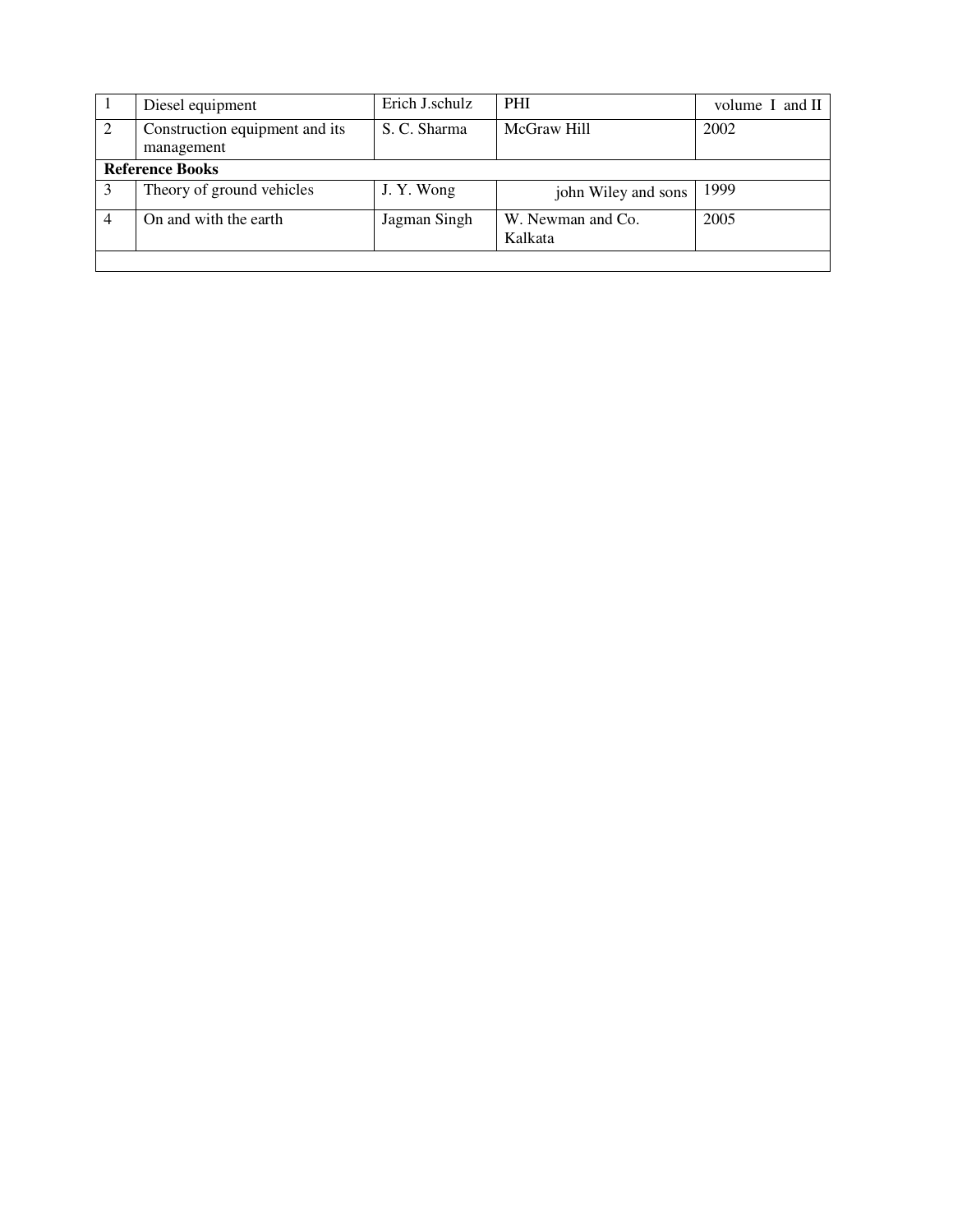|                                                                                                                                                                                                                                                                                                                                                                                                                                             | <b>B. E. AUTOMOBILE ENGINEERING</b>      |                  |    |  |
|---------------------------------------------------------------------------------------------------------------------------------------------------------------------------------------------------------------------------------------------------------------------------------------------------------------------------------------------------------------------------------------------------------------------------------------------|------------------------------------------|------------------|----|--|
| <b>Outcome Based Education (OBE) and Choice Based Credit System (CBCS)</b><br><b>SEMESTER - VII</b>                                                                                                                                                                                                                                                                                                                                         |                                          |                  |    |  |
|                                                                                                                                                                                                                                                                                                                                                                                                                                             | <b>COMPUTER INTEGRATED MANUFACTURING</b> |                  |    |  |
| Course Code                                                                                                                                                                                                                                                                                                                                                                                                                                 | 18AU733                                  | <b>CIE Marks</b> | 40 |  |
| TeachingHours/Week (L:T:P)                                                                                                                                                                                                                                                                                                                                                                                                                  | (3:0:0)                                  | <b>SEE Marks</b> | 60 |  |
| Credits                                                                                                                                                                                                                                                                                                                                                                                                                                     | 03                                       | Exam Hours       | 03 |  |
| <b>Course Learning Objectives: To</b>                                                                                                                                                                                                                                                                                                                                                                                                       |                                          |                  |    |  |
| Explain need for computer integrated manufacturing.<br>٠                                                                                                                                                                                                                                                                                                                                                                                    |                                          |                  |    |  |
| Calculate WIP, TIP ratios using mathematical modeling.<br>$\bullet$                                                                                                                                                                                                                                                                                                                                                                         |                                          |                  |    |  |
| Analyze Automated Flow line & Line balancing.<br>$\bullet$                                                                                                                                                                                                                                                                                                                                                                                  |                                          |                  |    |  |
| Analyze AGV's.<br>$\bullet$                                                                                                                                                                                                                                                                                                                                                                                                                 |                                          |                  |    |  |
| Develop part programming for milling and turning processes.<br>$\bullet$                                                                                                                                                                                                                                                                                                                                                                    |                                          |                  |    |  |
| Programme the robots for given application.<br>$\bullet$                                                                                                                                                                                                                                                                                                                                                                                    |                                          |                  |    |  |
| Module-1                                                                                                                                                                                                                                                                                                                                                                                                                                    |                                          |                  |    |  |
| Computer Integrated Manufacturing Systems: Introduction, Automation definition, Types of automation,                                                                                                                                                                                                                                                                                                                                        |                                          |                  |    |  |
| CIM, processing in manufacturing, Production concepts, Mathematical Models-Manufacturing lead time,                                                                                                                                                                                                                                                                                                                                         |                                          |                  |    |  |
| production rate, components of operation time, capacity, Utilization and availability, Work-in-process, WIP                                                                                                                                                                                                                                                                                                                                 |                                          |                  |    |  |
| ratio, TIP ratio, Problems using mathematical model equations.                                                                                                                                                                                                                                                                                                                                                                              |                                          |                  |    |  |
| High Volume Production System: Introduction Automated flow line-symbols, objectives, Work part                                                                                                                                                                                                                                                                                                                                              |                                          |                  |    |  |
| transport-continuous, Intermittent, synchronous, Pallet fixtures, Transfer Mechanism-Linear-Walking beam,                                                                                                                                                                                                                                                                                                                                   |                                          |                  |    |  |
| roller chain drive, Rotary-rack and pinion, Rachet& Pawl, Geneva wheel, Buffer storage, control functions-                                                                                                                                                                                                                                                                                                                                  |                                          |                  |    |  |
| sequence, safety, Quality.                                                                                                                                                                                                                                                                                                                                                                                                                  |                                          |                  |    |  |
| Module-2                                                                                                                                                                                                                                                                                                                                                                                                                                    |                                          |                  |    |  |
| Analysis of Automated Flow line & Line Balancing: General terminology and analysis, Analysis of Transfer<br>Line with Out storage-upper bound approach, lower bound approach and problems, Analysis of Transfer lines<br>with storage buffer, Effect of storage, buffer capacity with example problem, Partial automation-with<br>numerical problem example, flow lines with more than two stage, Manual Assembly lines balancing numerical |                                          |                  |    |  |
| problems.<br>Module-3                                                                                                                                                                                                                                                                                                                                                                                                                       |                                          |                  |    |  |
| Automated Assembly Systems: Design for automated assembly systems, types of automated assembly                                                                                                                                                                                                                                                                                                                                              |                                          |                  |    |  |
| system, Parts feeding devices-elements of parts delivery system-hopper, part feeder, Selectors, feedback,<br>escapement and placement analysis of Multi station Assembly machine analysis of single station assembly.<br>Automated Guided Vehicle System: Introduction, Vehicle guidance and routing, System management,<br>Quantitative analysis of AGV's with numerical problems and application.                                         |                                          |                  |    |  |
| Module-4                                                                                                                                                                                                                                                                                                                                                                                                                                    |                                          |                  |    |  |
| <b>Minimum Rational Work Element:</b> Work station process time, Cycle time, precedence constraints.                                                                                                                                                                                                                                                                                                                                        |                                          |                  |    |  |
| Precedence diagram, balance delay methods of line balancing-largest candidate rule, Kilbridge and Westers                                                                                                                                                                                                                                                                                                                                   |                                          |                  |    |  |
| method, Ranked positional weight method, Numerical problems covering above methods and computerized                                                                                                                                                                                                                                                                                                                                         |                                          |                  |    |  |
| line balancing.                                                                                                                                                                                                                                                                                                                                                                                                                             |                                          |                  |    |  |
| Computerized Manufacturing Planning System: Introduction, Computer Aided process planning, Retrieval                                                                                                                                                                                                                                                                                                                                        |                                          |                  |    |  |
| types of process planning, Generative type of process planning, Material requirement planning, Fundamental                                                                                                                                                                                                                                                                                                                                  |                                          |                  |    |  |
| concepts of MRP inputs to MRP, Capacity planning.                                                                                                                                                                                                                                                                                                                                                                                           |                                          |                  |    |  |
| Module-5                                                                                                                                                                                                                                                                                                                                                                                                                                    |                                          |                  |    |  |
| CNC Machining Centers: Introduction to CNC, elements of CNC, CNC machining centers, part                                                                                                                                                                                                                                                                                                                                                    |                                          |                  |    |  |
| programming, and fundamental steps involved in development of part programming for milling and turning.                                                                                                                                                                                                                                                                                                                                     |                                          |                  |    |  |
| Robotics: Introduction to Robot configuration, Robot motion, and programming of Robots end effectors,                                                                                                                                                                                                                                                                                                                                       |                                          |                  |    |  |
| Robot sensors and Robot applications.                                                                                                                                                                                                                                                                                                                                                                                                       |                                          |                  |    |  |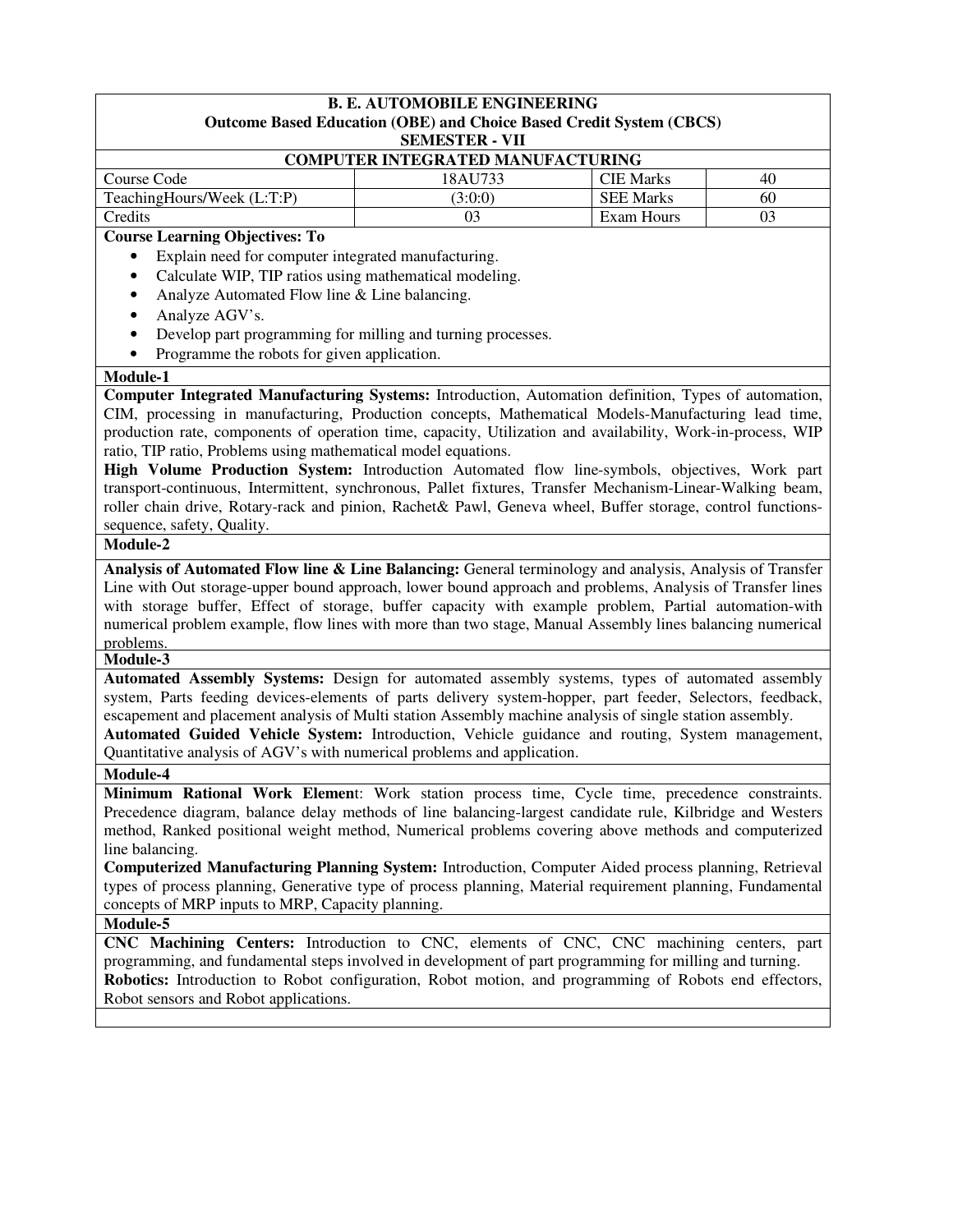### **Course Outcomes:**

At the end of the course the student will be able to:

- Explain need for computer integrated manufacturing.
- Calculate WIP, TIP ratios using mathematical modelling.
- Explain various drives and mechanisms used in CIM.
- Analyze Automated Flow line & Line balancing.
- Analyze AGV's.
- Develop part programming for milling and turning processes.
- Programme the robots for given application.

- The question paper will have ten full questions carrying equal marks.
- Each full question will be for 20 marks.
- There will be two full questions (with a maximum of four sub- questions) from each module.
- Each full question will have sub- question covering all the topics under a module.
- The students will have to answer five full questions, selecting one full question from each module.

| <b>SI</b><br>N <sub>0</sub> | <b>Title of the Book</b>            | Name of the<br>Author/s | Name of the Publisher | <b>Edition and Year</b> |
|-----------------------------|-------------------------------------|-------------------------|-----------------------|-------------------------|
|                             | Textbook/s                          |                         |                       |                         |
| 1                           | Automation, Production system $\&$  | M.P. Grover             | Person India,         | 2007                    |
|                             | Integrated<br>Computer              |                         |                       |                         |
| 2                           | Principles of Computer Integrated   | S. Kant                 | Prentice Hall India   | 2001                    |
|                             | Manufacturing                       | Vajpayee                |                       |                         |
|                             | <b>Reference Books</b>              |                         |                       |                         |
| 3                           | Fundamentals of Robotics - Analysis | Schilling R. J.         | <b>PHI</b>            | 2006.                   |
|                             | and Control                         |                         |                       |                         |
| $\overline{4}$              | Introduction to Robotics -          | Craig, J. J.            | Addison-Welsey        | 2nd Edition 1989.       |
|                             | Mechanical and Control              |                         |                       |                         |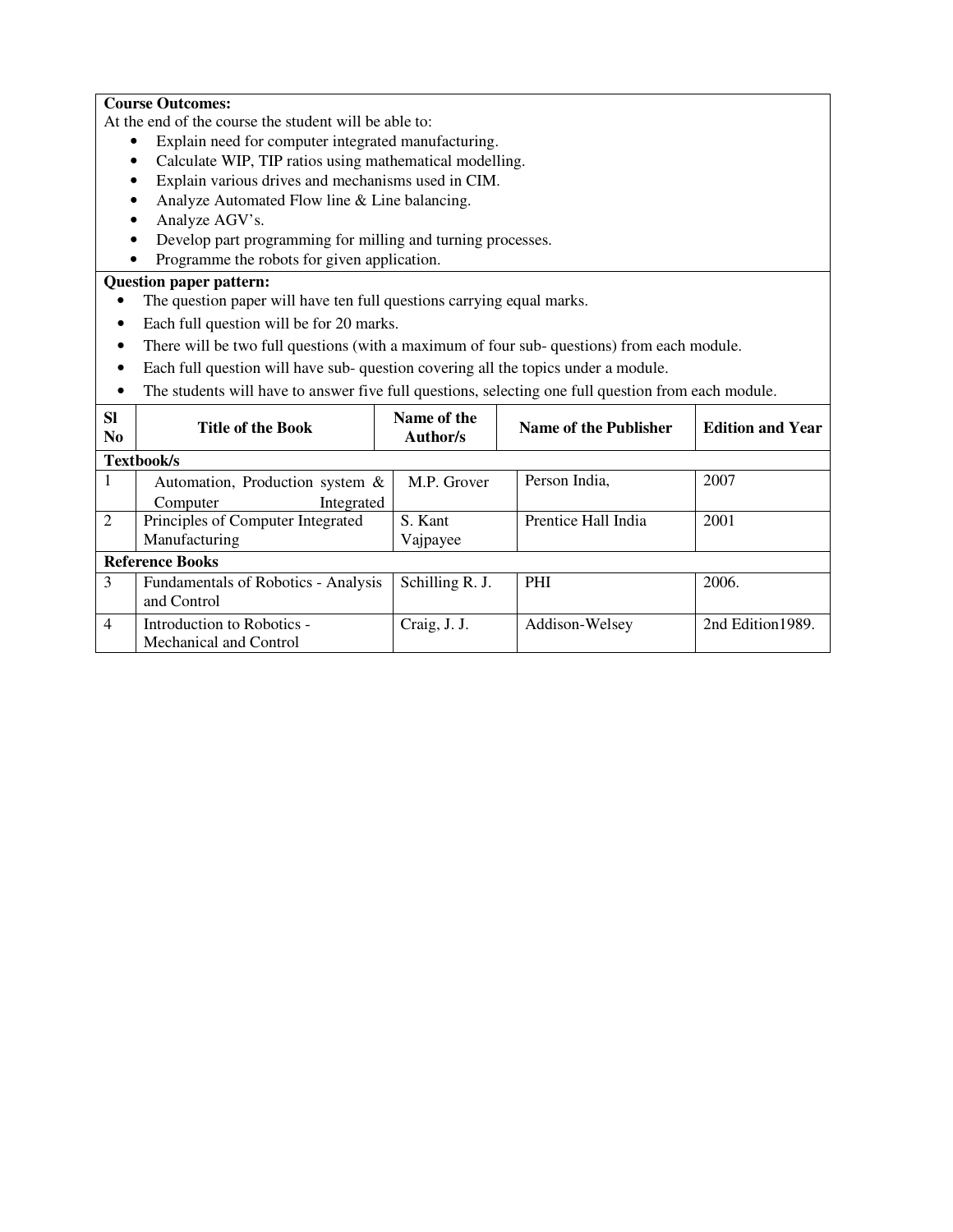| <b>B. E. AUTOMOBILE ENGINEERING</b><br><b>Outcome Based Education (OBE) and Choice Based Credit System (CBCS)</b> |         |                  |    |  |  |
|-------------------------------------------------------------------------------------------------------------------|---------|------------------|----|--|--|
| <b>SEMESTER - VII</b><br><b>CONTROL ENGINEERING</b>                                                               |         |                  |    |  |  |
| Course Code                                                                                                       | 18AU741 | <b>CIE Marks</b> | 40 |  |  |
| TeachingHours/Week (L:T:P)<br><b>SEE Marks</b><br>(3:0:0)<br>60                                                   |         |                  |    |  |  |
| <b>Credits</b>                                                                                                    | 03      | Exam Hours       | 03 |  |  |

## **Course Learning Objectives:**

- Differentiate between open loop and closed loop control systems with practical examples.
- Solve a complex control system to simple form using block diagrams and signal flow graph.
- Evaluate the response of a control system for step  $\&$  ramp inputs using differential equations.
- Analyze stability of a given system by using polar, Nyquist, bode plots and root locus concepts.
- Explain need for system compensations.

### **Module-1**

**Introduction:** Classifications of control systems open and closed loop systems, concepts of feedback and feed forward control systems, requirement of an ideal control system, types of controllers.

**Mathematical models:** Transfer function models, models of mechanical systems, models of electrical circuits, models of thermal systems, models of hydraulic systems, Pneumatic system, DC and AC servomotors in control systems. Error detectors.

#### **Module-2**

**Block diagrams and signal flow graphs:** Transfer Functions: definition, blocks representation of system elements, reduction of block diagrams, Signal flow graphs: Mason's gain formula.

#### **Module-3**

**Transient and steady state response analysis:** Introduction, Analysis of first order and second order system response to step, ramp and impulse inputs, Transient response and time domain specifications. System stability: Routh's-Hurwitz Criterion.

### **Module-4**

**Frequency Response Analysis:** Polar plots, Nyquist stability criterion, Stability analysis, Relative stability concepts, Gain margin and phase margin. Bode attenuation diagrams, Stability analysis using Bode plots, Simplified Bode Diagrams.

### **Module-5**

**Root Locus Plots:** Definition of root loci, General rules for constructing root loci, Analysis using root locus plots.

**System Compensation and State Variable Characteristics of Linear Systems:** Series and feedback compensation, Introduction to state concepts, state equation of linear continuous data system. Matrix representation of state equations, controllability and observability, Kalman and Gilberts test.

**Course Outcomes:** At the end of the course the student will be able to:

- Differentiate between open loop and closed loop control systems with practical examples.
- Solve a complex control system to simple form using block diagrams and signal flow graph.
- Evaluate the response of a control system for step  $\&$  ramp inputs using differential equations.
- Analyze stability of a given system by using polar, Nyquist, bode plots and root locus concepts.
- Explain need for system compensations.

- The question paper will have ten full questions carrying equal marks.
- Each full question will be for 20 marks.
- There will be two full questions (with a maximum of four sub- questions) from each module.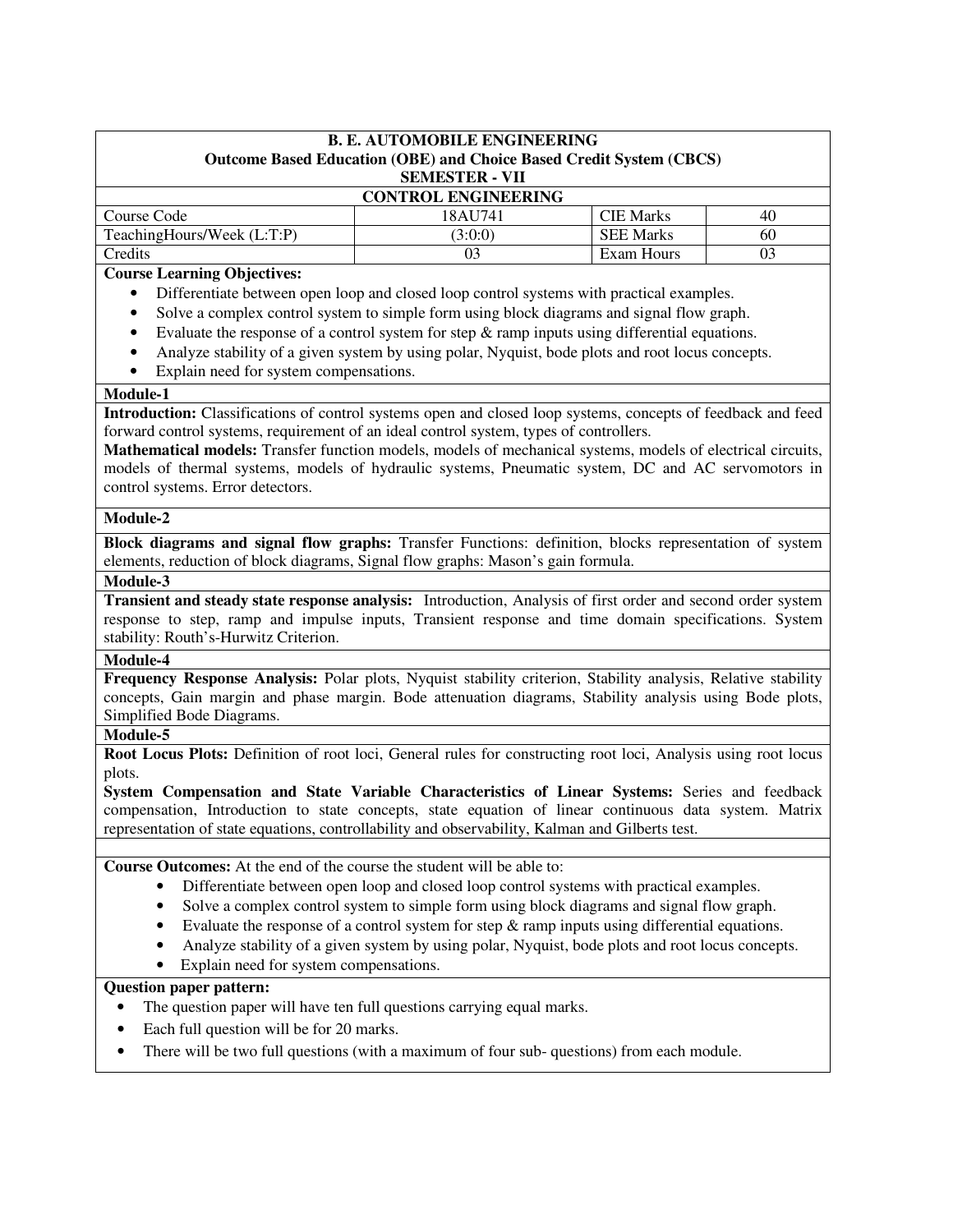| SI.<br>No.             | <b>Title of the Book</b>                                                                                            | Name of the<br>Author/s                      | Name of the Publisher                | <b>Edition and Year</b> |
|------------------------|---------------------------------------------------------------------------------------------------------------------|----------------------------------------------|--------------------------------------|-------------------------|
|                        | Textbook/s                                                                                                          |                                              |                                      |                         |
| 1                      | Modern Control Engineering                                                                                          | Katsuhiko                                    | Pearson Education                    | 2004                    |
| 2                      | <b>Systems Principles and Design</b>                                                                                | - M. Gopal                                   | <b>TMH</b>                           | 3rd Ed., 2000.          |
| <b>Reference Books</b> |                                                                                                                     |                                              |                                      |                         |
| 3                      | 3.<br>Control<br><b>Systems</b><br>Modern<br>System<br>Feedback Control<br>$\overline{a}$<br>Schaum's series, 2001. | Richard, C. Dorf<br>and Robert. H.<br>Bishop | <b>Addison Wesley</b>                | 1999                    |
| $\overline{4}$         | System Dynamics & Control                                                                                           | Eronini, Umez,                               | Thomson Asia Pvt. Ltd.<br>Singapore. | 2002                    |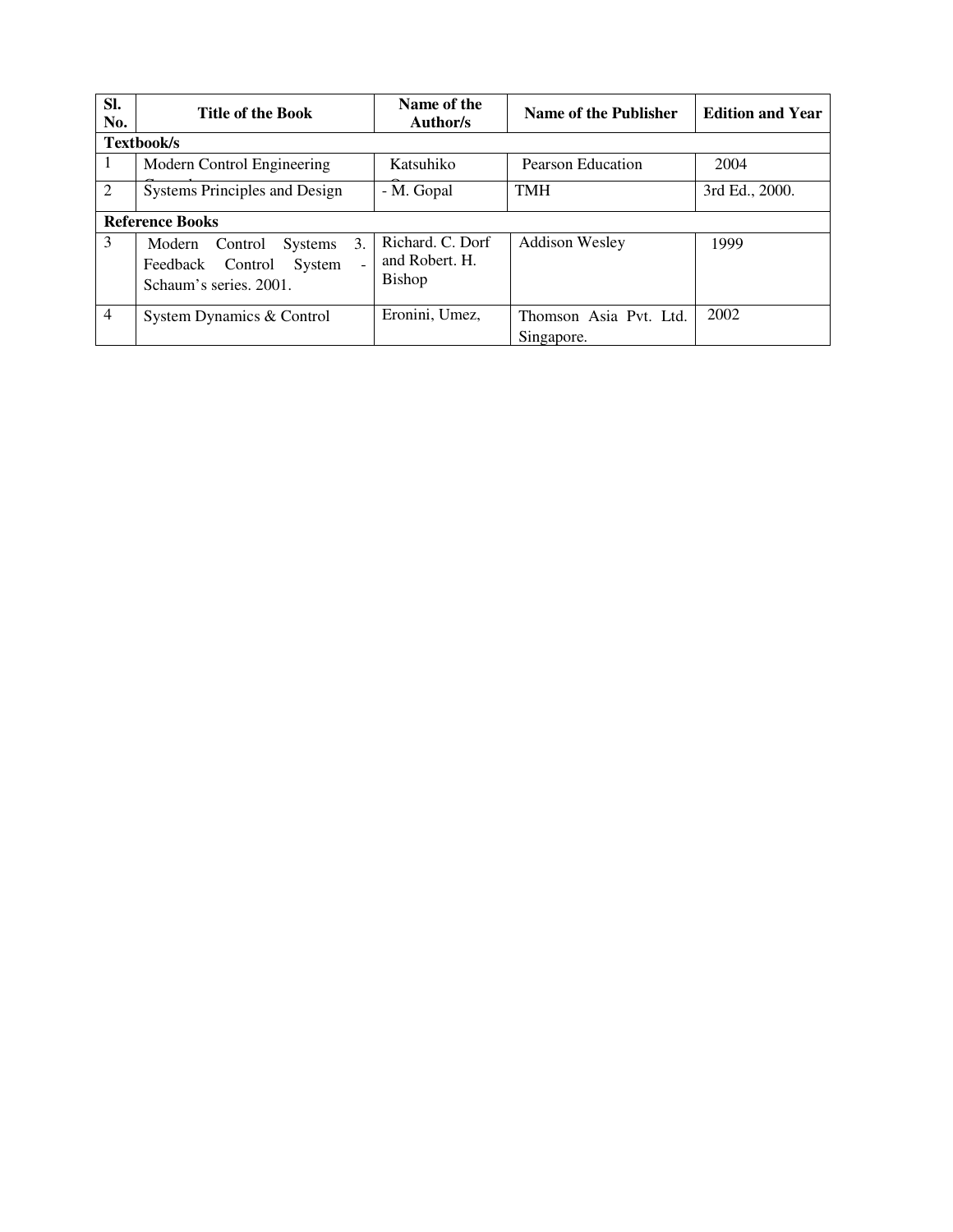|                                                                                                               | <b>B. E. AUTOMOBILE ENGINEERING</b>                          |                  |    |  |  |
|---------------------------------------------------------------------------------------------------------------|--------------------------------------------------------------|------------------|----|--|--|
| Outcome Based Education (OBE) and Choice Based Credit System (CBCS)<br><b>SEMESTER - VII</b>                  |                                                              |                  |    |  |  |
| <b>OPERATIONS RESEARCH</b>                                                                                    |                                                              |                  |    |  |  |
| Course Code                                                                                                   | 18AU742                                                      | <b>CIE Marks</b> | 40 |  |  |
| TeachingHours/Week (L:T:P)                                                                                    | (3:0:0)                                                      | <b>SEE Marks</b> | 60 |  |  |
| Credits                                                                                                       | 03                                                           | Exam Hours       | 03 |  |  |
| <b>Course Learning Objectives:</b>                                                                            |                                                              |                  |    |  |  |
| Formulate a problem as LPP.<br>$\bullet$                                                                      |                                                              |                  |    |  |  |
| Solve LPP of different models using suitable method.<br>$\bullet$                                             |                                                              |                  |    |  |  |
| $\bullet$                                                                                                     | Plan and execute the projects using CPM and PERT techniques. |                  |    |  |  |
| Decide the optimum sequence of the processes/ machines.<br>$\bullet$                                          |                                                              |                  |    |  |  |
| Module-1                                                                                                      |                                                              |                  |    |  |  |
| Introduction: Evolution of OR, definition of OR, scope of OR, application areas of OR, steps (phases) in OR   |                                                              |                  |    |  |  |
| study, characteristics and limitations of OR, models used in OR, linear programming (LP) problem-             |                                                              |                  |    |  |  |
| formulation and solution by graphical method.                                                                 |                                                              |                  |    |  |  |
| Solution of Linear Programming Problems: The simplex method canonical and standard form of an LP              |                                                              |                  |    |  |  |
| problem, slack, surplus and artificial variables, big M method and concept of duality, dual simplex method.   |                                                              |                  |    |  |  |
| Module-2                                                                                                      |                                                              |                  |    |  |  |
| Transportation Problem: Formulation of transportation problem, types, initial basic feasible solution using   |                                                              |                  |    |  |  |
| different methods, optimal solution by MODI method, degeneracy in transportation problems, application of     |                                                              |                  |    |  |  |
| transportation problem concept for maximization cases.                                                        |                                                              |                  |    |  |  |
| Assignment Problem: Formulation, types, application to maximization cases and travelling salesman             |                                                              |                  |    |  |  |
| problem.                                                                                                      |                                                              |                  |    |  |  |
| Module-3                                                                                                      |                                                              |                  |    |  |  |
| Integer Programming: Pure and mixed integer programming problems, solution of Integer programming             |                                                              |                  |    |  |  |
| problems-Gomory's all integer cutting plane method and mixed integer method, branch and bound method,         |                                                              |                  |    |  |  |
| Zero-One programming.                                                                                         |                                                              |                  |    |  |  |
| Queuing Theory: Queuing systems and their characteristics, Pure-birth and Pure-death models (only             |                                                              |                  |    |  |  |
| equations), empirical queuing models - M/M/1 and M/M/C models and their steady state performance              |                                                              |                  |    |  |  |
| analysis.                                                                                                     |                                                              |                  |    |  |  |
| Module-4                                                                                                      |                                                              |                  |    |  |  |
| <b>PERT-CPM Techniques:</b> Introduction, network construction – rules, Fulkerson's rule for numbering the    |                                                              |                  |    |  |  |
| events, AON and AOA diagrams; Critical path method to find the expected completion time of a project,         |                                                              |                  |    |  |  |
| floats; PERT for finding expected duration of an activity and project, determining the probability of         |                                                              |                  |    |  |  |
| completing a project, predicting the completion time of project; crashing of simple projects.                 |                                                              |                  |    |  |  |
| Module-5                                                                                                      |                                                              |                  |    |  |  |
| Game Theory: Formulation of games, types, solution of games with saddle point, graphical method of            |                                                              |                  |    |  |  |
| solving mixed strategy games, dominance rule for solving mixed strategy games.                                |                                                              |                  |    |  |  |
| Sequencing: Basic assumptions, sequencing 'n' jobs on single machine using priority rules, sequencing using   |                                                              |                  |    |  |  |
| Johnson's rule-'n' jobs on 2 machines, 'n' jobs on 3 machines, 'n' jobs on 'm' machines. Sequencing 2 jobs on |                                                              |                  |    |  |  |
| 'm' machines using graphical method.                                                                          |                                                              |                  |    |  |  |
|                                                                                                               |                                                              |                  |    |  |  |
| Course Outcomes: At the end of the course the student will be able to:                                        |                                                              |                  |    |  |  |
| Formulate a problem as LPP.<br>$\bullet$                                                                      |                                                              |                  |    |  |  |
| Solve LPP of different models using suitable method.<br>$\bullet$                                             |                                                              |                  |    |  |  |
| ٠                                                                                                             | Plan and execute the projects using CPM and PERT techniques. |                  |    |  |  |
|                                                                                                               |                                                              |                  |    |  |  |

• Decide the optimum sequence of the processes/ machines.

 $\overline{\phantom{a}}$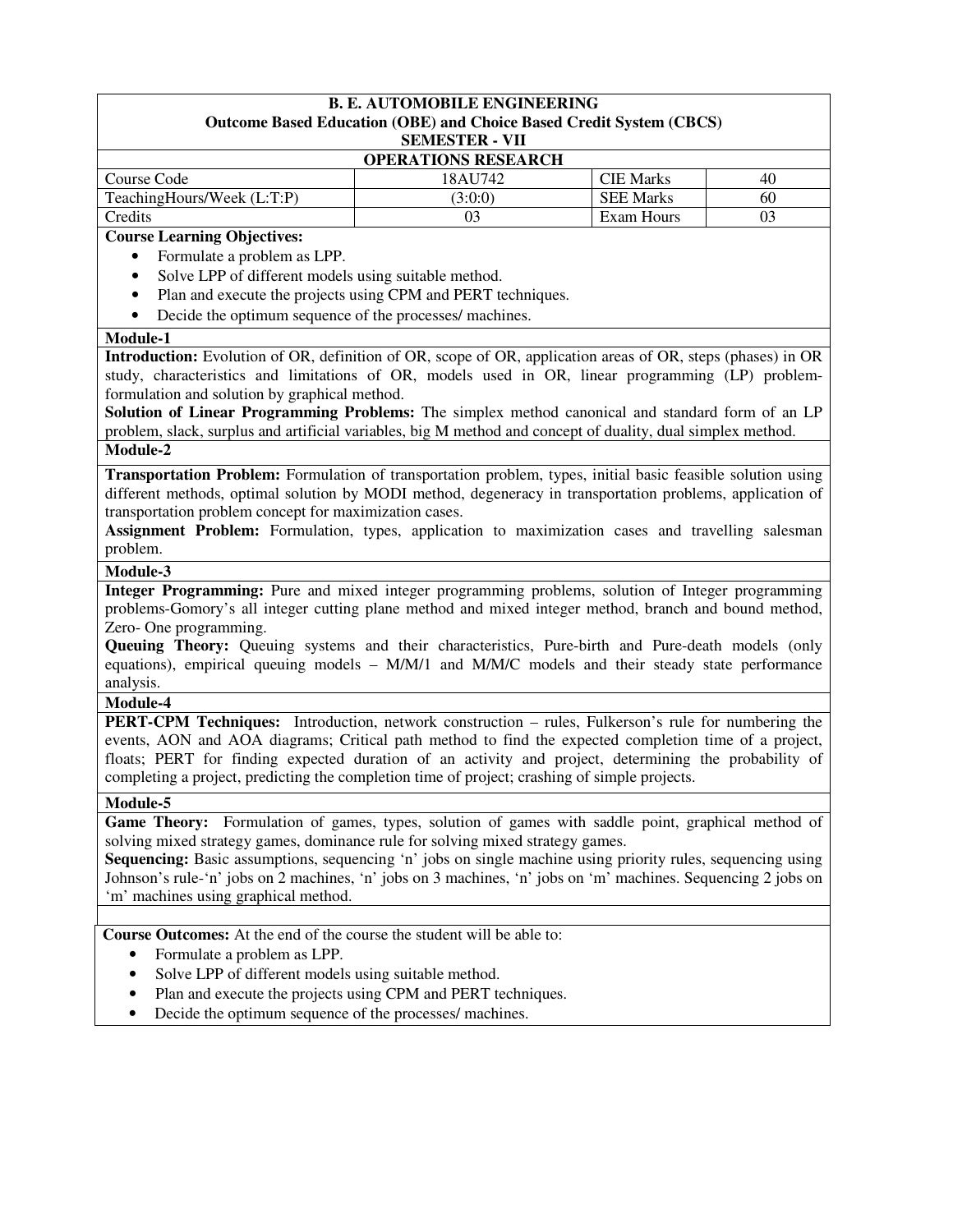- The question paper will have ten full questions carrying equal marks.
- Each full question will be for 20 marks.
- There will be two full questions (with a maximum of four sub-questions) from each module.

| SI.<br>No.     | <b>Title of the Book</b>               | Name of the<br>Author/s              | Name of the Publisher               | <b>Edition and Year</b> |
|----------------|----------------------------------------|--------------------------------------|-------------------------------------|-------------------------|
|                | Textbook/s                             |                                      |                                     |                         |
| 1              | <b>Operations Research</b>             | P. K. Gupta and D<br>S Hira          | S. Chand Publications,<br>New Delhi | 2007                    |
| 2              | <b>Operations Research</b>             | S. D. Sharma,                        | LedarnathRamanath& Co.              | 2002.                   |
|                | <b>Reference Books</b>                 |                                      |                                     |                         |
| 3              | <b>Operations Research</b>             | A. P. Verma                          | S K Kataria & Sons                  | 2008                    |
| $\overline{4}$ | <b>Operations Research</b>             | A. M. Natarajan,<br>P Balasubramani, | Pearson Education                   | 2005.                   |
| 5              | Introduction to Operations<br>Research | Hillier and<br>Liberman,             | McGraw Hill.                        | 8th Ed.                 |
|                |                                        |                                      |                                     |                         |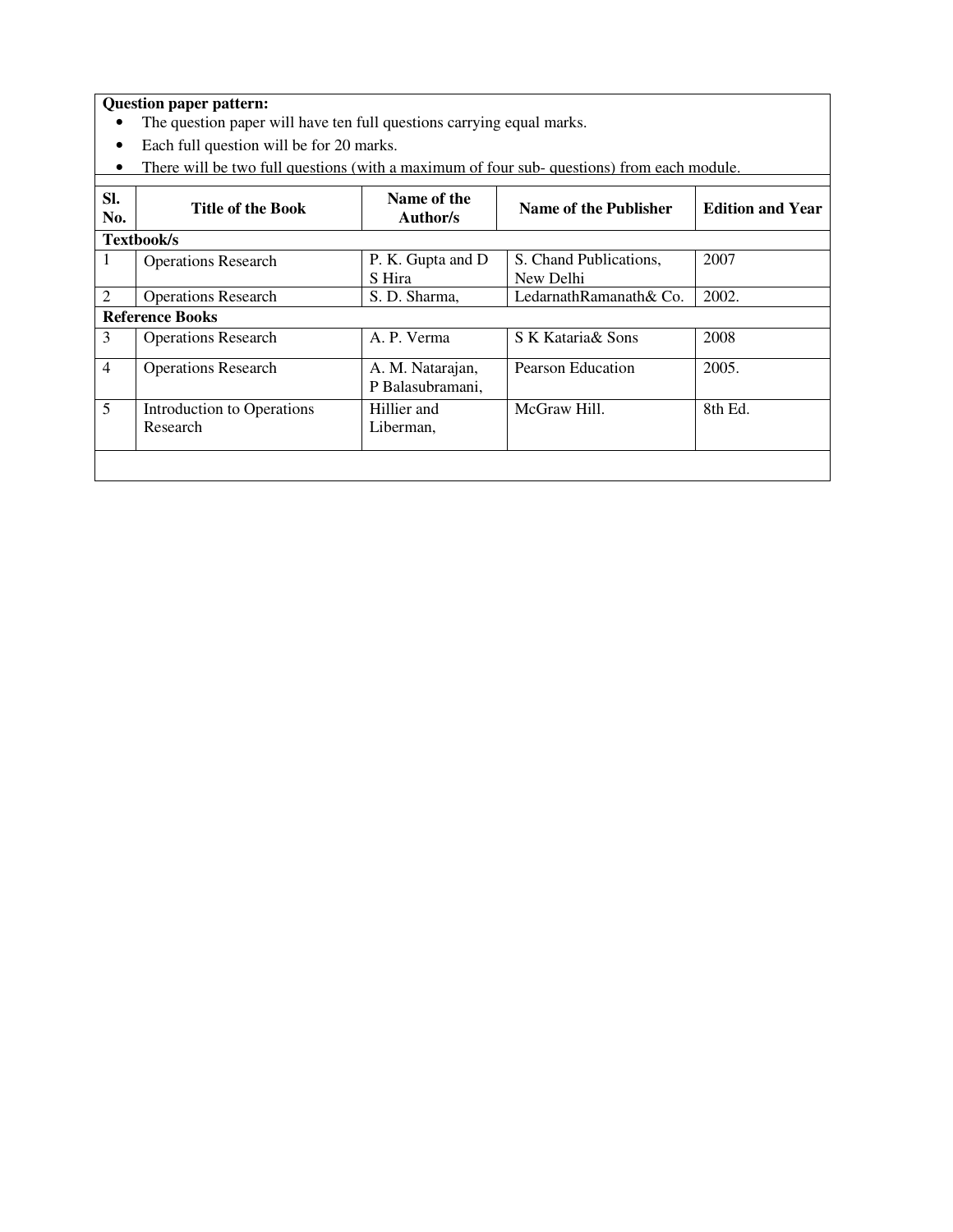| <b>B. E. AUTOMOBILE ENGINEERING</b>                                                                                                                                                                                        |                                                                                                                                                                                                           |                                      |          |  |  |
|----------------------------------------------------------------------------------------------------------------------------------------------------------------------------------------------------------------------------|-----------------------------------------------------------------------------------------------------------------------------------------------------------------------------------------------------------|--------------------------------------|----------|--|--|
|                                                                                                                                                                                                                            | <b>Outcome Based Education (OBE) and Choice Based Credit System (CBCS)</b>                                                                                                                                |                                      |          |  |  |
|                                                                                                                                                                                                                            | <b>SEMESTER - VII</b>                                                                                                                                                                                     |                                      |          |  |  |
|                                                                                                                                                                                                                            | TWO AND THREE WHEELED VEHICLE                                                                                                                                                                             |                                      |          |  |  |
| Course Code                                                                                                                                                                                                                | 18AU743                                                                                                                                                                                                   | <b>CIE Marks</b><br><b>SEE Marks</b> | 40<br>60 |  |  |
| TeachingHours/Week (L:T:P)<br>Credits                                                                                                                                                                                      | (3:0:0)<br>03                                                                                                                                                                                             | Exam Hours                           | 03       |  |  |
|                                                                                                                                                                                                                            |                                                                                                                                                                                                           |                                      |          |  |  |
| <b>Course Learning Objectives:</b>                                                                                                                                                                                         |                                                                                                                                                                                                           |                                      |          |  |  |
|                                                                                                                                                                                                                            | Describe construction and working of different type of internal combustion engines for two and three<br>wheeled vehicles, types of clutches, transmission and final drives used for two and three wheeled |                                      |          |  |  |
| vehicles                                                                                                                                                                                                                   |                                                                                                                                                                                                           |                                      |          |  |  |
| ٠                                                                                                                                                                                                                          | Lay down wiring diagram for two wheeler and three wheeled vehicles, maintenance schedule for two                                                                                                          |                                      |          |  |  |
| and three wheeled vehicles.                                                                                                                                                                                                |                                                                                                                                                                                                           |                                      |          |  |  |
|                                                                                                                                                                                                                            | Describe types of frames, brakes and tyres used for two and three wheeled vehicles.                                                                                                                       |                                      |          |  |  |
| Module-1                                                                                                                                                                                                                   |                                                                                                                                                                                                           |                                      |          |  |  |
| Introduction: History and layouts of mopeds, scooters, motor cycles, , classification of two wheelers, basic                                                                                                               |                                                                                                                                                                                                           |                                      |          |  |  |
| systems of two wheelers,                                                                                                                                                                                                   |                                                                                                                                                                                                           |                                      |          |  |  |
| Two wheeler dynamics: Linear and angular motion, handling characteristics, road holding, vehicle stability                                                                                                                 |                                                                                                                                                                                                           |                                      |          |  |  |
| and aerodynamics, performance measurement.                                                                                                                                                                                 |                                                                                                                                                                                                           |                                      |          |  |  |
| Module-2                                                                                                                                                                                                                   |                                                                                                                                                                                                           |                                      |          |  |  |
| Fuel, Lubrication And Cooling System: Layout of fuel supply system, fuel tank construction, carburettor                                                                                                                    |                                                                                                                                                                                                           |                                      |          |  |  |
| types, construction, working and adjustments. Types of cooling systems, advantages of air cooling system.                                                                                                                  |                                                                                                                                                                                                           |                                      |          |  |  |
| Lubrication types, Lubrication of parts, grades of lubricating oils.                                                                                                                                                       |                                                                                                                                                                                                           |                                      |          |  |  |
| <b>Electrical System:</b>                                                                                                                                                                                                  |                                                                                                                                                                                                           |                                      |          |  |  |
| Types of ignition system, their working principles, wiring diagram for Indian vehicles, spark plug construction,                                                                                                           |                                                                                                                                                                                                           |                                      |          |  |  |
| indicators and gauges used in two wheelers, lighting systems.                                                                                                                                                              |                                                                                                                                                                                                           |                                      |          |  |  |
| Module-3                                                                                                                                                                                                                   |                                                                                                                                                                                                           |                                      |          |  |  |
| <b>Transmission System:</b>                                                                                                                                                                                                |                                                                                                                                                                                                           |                                      |          |  |  |
| Primary drive and Clutch: Motor cycle power train, Primary drives, Types of primary drives, Chain drive,                                                                                                                   |                                                                                                                                                                                                           |                                      |          |  |  |
| Gear drive, Construction and operation of motorcycle clutches, Clutch release mechanism. Gear boxes.                                                                                                                       |                                                                                                                                                                                                           |                                      |          |  |  |
| Transmission: Introduction to motorcycle transmission, Sprockets and chain, Gears and Dogs in motor cycle                                                                                                                  |                                                                                                                                                                                                           |                                      |          |  |  |
| transmission, Gear and Gear ratios, Sliding gear transmissions, Shifting fork mechanisms, Constant mesh                                                                                                                    |                                                                                                                                                                                                           |                                      |          |  |  |
| transmissions, and lubrication.                                                                                                                                                                                            |                                                                                                                                                                                                           |                                      |          |  |  |
| Final Drive: Introduction to motorcycle final drives, Fundamentals of chain drive, Chain lubrication and                                                                                                                   |                                                                                                                                                                                                           |                                      |          |  |  |
| lubricators, Shaft drives, Drive shaft couplings, Final drive gear case.                                                                                                                                                   |                                                                                                                                                                                                           |                                      |          |  |  |
| Module-4                                                                                                                                                                                                                   |                                                                                                                                                                                                           |                                      |          |  |  |
| Frames And Suspension: Types and constructional details of frames, advantages and limitations, frame                                                                                                                       |                                                                                                                                                                                                           |                                      |          |  |  |
| materials, frame stresses, frame building problems, frame components, Front and Rear suspension systems,                                                                                                                   |                                                                                                                                                                                                           |                                      |          |  |  |
| shock absorber construction and working, Panel meters and controls on handle bar, body manufacture and                                                                                                                     |                                                                                                                                                                                                           |                                      |          |  |  |
| painting.                                                                                                                                                                                                                  |                                                                                                                                                                                                           |                                      |          |  |  |
| Brakes and Wheels: Front and rear braking systems, disc and drum brakes, merits and demerits, Types of                                                                                                                     |                                                                                                                                                                                                           |                                      |          |  |  |
| wheels, loads on wheels, construction and materials for wheels, wheels designation, tyre designation, inflation,                                                                                                           |                                                                                                                                                                                                           |                                      |          |  |  |
| types of tyres, construction details.                                                                                                                                                                                      |                                                                                                                                                                                                           |                                      |          |  |  |
| Module-5                                                                                                                                                                                                                   |                                                                                                                                                                                                           |                                      |          |  |  |
| Three Wheelers: Classification of three wheelers, layout of passenger three wheeler, load carriers, types of<br>commercial three wheeled vehicles, Drive train of passengers and commercial three wheelers, suspension and |                                                                                                                                                                                                           |                                      |          |  |  |
|                                                                                                                                                                                                                            |                                                                                                                                                                                                           |                                      |          |  |  |
| brakes of three wheelers                                                                                                                                                                                                   |                                                                                                                                                                                                           |                                      |          |  |  |
| <b>Maintenance:</b> Importance of maintenance, Decarburizing procedure for engine and silencer, periodic                                                                                                                   |                                                                                                                                                                                                           |                                      |          |  |  |
| inspection, maintenance schedules, trouble diagnosis charts, safety precautions, Lubrication charts.                                                                                                                       |                                                                                                                                                                                                           |                                      |          |  |  |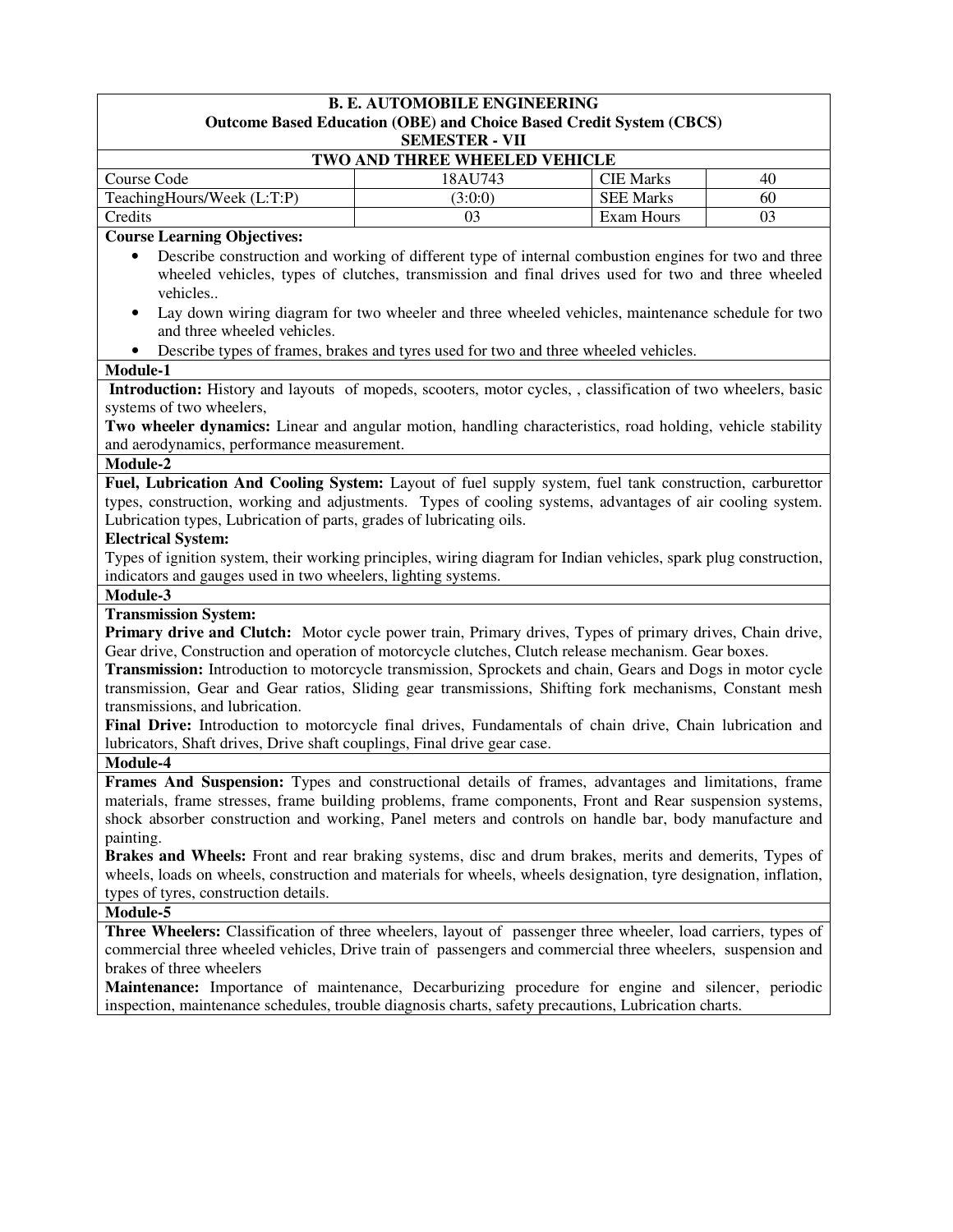**Course Outcomes:** At the end of the course the student will be able to:

- Describe construction and working of different type of internal combustion engines for two and three wheeled vehicles, types of clutches, transmission and final drives used for two and three wheeled vehicles..
- Lay down wiring diagram for two wheeler and three wheeled vehicles, maintenance schedule for two and three wheeled vehicles.
- Describe types of frames, brakes and tyres used for two and three wheeled vehicles.

- The question paper will have ten full questions carrying equal marks.
- Each full question will be for 20 marks.
- There will be two full questions (with a maximum of four sub- questions) from each module.
- Each full question will have sub- question covering all the topics under a module.
- The students will have to answer five full questions, selecting one full question from each module.

| SI.<br>No.     | <b>Title of the Book</b>            |  | Name of the<br>Author/s            | Name of the Publisher | <b>Edition and Year</b> |  |
|----------------|-------------------------------------|--|------------------------------------|-----------------------|-------------------------|--|
|                | Textbook/s                          |  |                                    |                       |                         |  |
| I.             | Two and three wheeler<br>technology |  | Dhruy U. Panchal                   | <b>PHI</b>            | 2015                    |  |
| $\overline{2}$ | Motor cycle Mechanics               |  | William H. Crouse<br>and Donald L. | <b>TMH</b>            | 2001                    |  |
|                | <b>Reference Books</b>              |  |                                    |                       |                         |  |
| 3              | The cycle Motor manual              |  |                                    | Temple Press Ltd,     | 1990                    |  |
| $\overline{4}$ | Encyclopaedia of Motor Cycling      |  | Marshall<br>Cavendish              | New York.             | 1989.                   |  |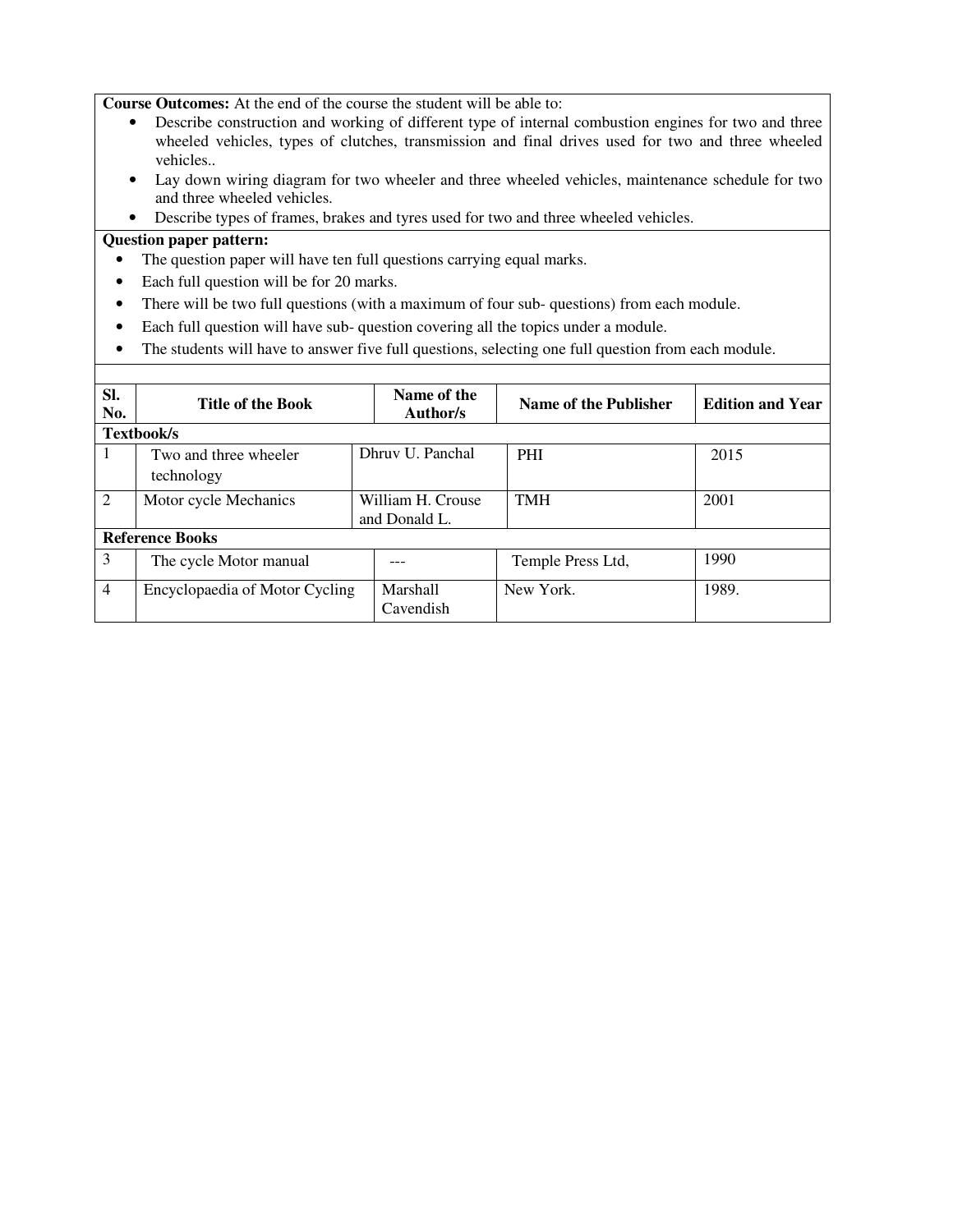| <b>OPEN ELECTIVE - B</b><br><b>ENGINEERING ECONOMICS AND COST ESTIMATION</b><br>Course Code<br>18AU751<br><b>CIE Marks</b><br>40<br>TeachingHours/Week (L:T:P)<br><b>SEE Marks</b><br>(3:0:0)<br>60<br>03<br>Exam Hours<br>Credits<br>03<br><b>Course Learning Objectives:</b><br>of more economic alternatives, .<br>Calculate payback period and capitalized cost on one or more economic alternatives.<br>٠<br>Carryout breakeven analyses on one or more economic alternatives<br>$\bullet$<br>Discuss Preparation of cost estimation report for any project.<br>$\bullet$<br>Analyse the replacement policy. .<br>Module-1<br>wants capital, rent and profit, Laws of returns<br>payment<br>Module-2<br>depreciation of money value, Gresham's Law and its limitations<br><b>Taxation and Insurance:</b><br>Principle of taxation, characteristics of a good taxation system, kinds of taxes, and their merits and demerits,<br>Vehicle Insurance, Loss Assessment.<br>Module-3<br>problems.<br>Module-4<br>Costs: Standard costs estimated cost, First cost, Fixed cost, Variable costs, Incremental cost, Differential cost,<br>Sunk and marginal cost, Breakeven and minimum cost analysis, simple numerical problems.<br>Cost Accounting: Introduction, objectives of cost accounting, elements of cost material cost, labour cost, and<br>expenses, allocation of overheads by different methods, simple numerical problems.<br>Module-5<br>Book Keeping and Accounts: Introduction, Necessity of book keeping, single entry and double entry system,<br>Classification of assets, Journal, Ledger, Trial balance, Final accounts, trading, profit and loss account, Balance<br>sheet, Numerical<br>Cost Estimation: Introduction, importance, objectives and functions of estimating, principle factors in<br>estimating, Functions and qualities of an estimator, estimating procedure. Estimation of material cost and<br>manufacturing cost of simple automotive components, Estimation of cost of overhauling and servicing of<br>automotive components - cylinder, valves, valve seats, crankshaft, FIP, Brake drum, body building, different | <b>B. E. AUTOMOBILE ENGINEERING</b><br><b>Outcome Based Education (OBE) and Choice Based Credit System (CBCS)</b>                                                                                                                                                                                                                                                                                                                                                                                                                                                                                                                                                                                                                                                          |  |  |  |  |  |
|---------------------------------------------------------------------------------------------------------------------------------------------------------------------------------------------------------------------------------------------------------------------------------------------------------------------------------------------------------------------------------------------------------------------------------------------------------------------------------------------------------------------------------------------------------------------------------------------------------------------------------------------------------------------------------------------------------------------------------------------------------------------------------------------------------------------------------------------------------------------------------------------------------------------------------------------------------------------------------------------------------------------------------------------------------------------------------------------------------------------------------------------------------------------------------------------------------------------------------------------------------------------------------------------------------------------------------------------------------------------------------------------------------------------------------------------------------------------------------------------------------------------------------------------------------------------------------------------------------------------------------------------------------------------------------------------------------------------------------------------------------------------------------------------------------------------------------------------------------------------------------------------------------------------------------------------------------------------------------------------------------------------------------------------------------------------------------------------------------------------------------------------------------------|----------------------------------------------------------------------------------------------------------------------------------------------------------------------------------------------------------------------------------------------------------------------------------------------------------------------------------------------------------------------------------------------------------------------------------------------------------------------------------------------------------------------------------------------------------------------------------------------------------------------------------------------------------------------------------------------------------------------------------------------------------------------------|--|--|--|--|--|
|                                                                                                                                                                                                                                                                                                                                                                                                                                                                                                                                                                                                                                                                                                                                                                                                                                                                                                                                                                                                                                                                                                                                                                                                                                                                                                                                                                                                                                                                                                                                                                                                                                                                                                                                                                                                                                                                                                                                                                                                                                                                                                                                                               | <b>SEMESTER - VII</b>                                                                                                                                                                                                                                                                                                                                                                                                                                                                                                                                                                                                                                                                                                                                                      |  |  |  |  |  |
|                                                                                                                                                                                                                                                                                                                                                                                                                                                                                                                                                                                                                                                                                                                                                                                                                                                                                                                                                                                                                                                                                                                                                                                                                                                                                                                                                                                                                                                                                                                                                                                                                                                                                                                                                                                                                                                                                                                                                                                                                                                                                                                                                               |                                                                                                                                                                                                                                                                                                                                                                                                                                                                                                                                                                                                                                                                                                                                                                            |  |  |  |  |  |
|                                                                                                                                                                                                                                                                                                                                                                                                                                                                                                                                                                                                                                                                                                                                                                                                                                                                                                                                                                                                                                                                                                                                                                                                                                                                                                                                                                                                                                                                                                                                                                                                                                                                                                                                                                                                                                                                                                                                                                                                                                                                                                                                                               |                                                                                                                                                                                                                                                                                                                                                                                                                                                                                                                                                                                                                                                                                                                                                                            |  |  |  |  |  |
|                                                                                                                                                                                                                                                                                                                                                                                                                                                                                                                                                                                                                                                                                                                                                                                                                                                                                                                                                                                                                                                                                                                                                                                                                                                                                                                                                                                                                                                                                                                                                                                                                                                                                                                                                                                                                                                                                                                                                                                                                                                                                                                                                               |                                                                                                                                                                                                                                                                                                                                                                                                                                                                                                                                                                                                                                                                                                                                                                            |  |  |  |  |  |
|                                                                                                                                                                                                                                                                                                                                                                                                                                                                                                                                                                                                                                                                                                                                                                                                                                                                                                                                                                                                                                                                                                                                                                                                                                                                                                                                                                                                                                                                                                                                                                                                                                                                                                                                                                                                                                                                                                                                                                                                                                                                                                                                                               |                                                                                                                                                                                                                                                                                                                                                                                                                                                                                                                                                                                                                                                                                                                                                                            |  |  |  |  |  |
|                                                                                                                                                                                                                                                                                                                                                                                                                                                                                                                                                                                                                                                                                                                                                                                                                                                                                                                                                                                                                                                                                                                                                                                                                                                                                                                                                                                                                                                                                                                                                                                                                                                                                                                                                                                                                                                                                                                                                                                                                                                                                                                                                               |                                                                                                                                                                                                                                                                                                                                                                                                                                                                                                                                                                                                                                                                                                                                                                            |  |  |  |  |  |
|                                                                                                                                                                                                                                                                                                                                                                                                                                                                                                                                                                                                                                                                                                                                                                                                                                                                                                                                                                                                                                                                                                                                                                                                                                                                                                                                                                                                                                                                                                                                                                                                                                                                                                                                                                                                                                                                                                                                                                                                                                                                                                                                                               | Explain method to perform and evaluate present worth, future worth and annual worth analyses on one<br>Introduction: Definition of various economic terms such as economic goods, utility, value, price, wealth,<br><b>Demand and supply &amp; wages:</b> Law of diminishing utility and total utility. Demand Schedule, Law of<br>demand. Elasticity of demand, Law of substitution, Law of supply, supply schedule, elasticity of supply.<br>Nominal and real wages, Factors affecting real wages, theory of wages, Difference in wages, methods of wage<br>Money and Exchange: Theory of exchange, Barter, stock exchange, Speculation money qualities of a good<br>money, function of a money, classification of money, value of money, index number, appreciation and |  |  |  |  |  |
|                                                                                                                                                                                                                                                                                                                                                                                                                                                                                                                                                                                                                                                                                                                                                                                                                                                                                                                                                                                                                                                                                                                                                                                                                                                                                                                                                                                                                                                                                                                                                                                                                                                                                                                                                                                                                                                                                                                                                                                                                                                                                                                                                               |                                                                                                                                                                                                                                                                                                                                                                                                                                                                                                                                                                                                                                                                                                                                                                            |  |  |  |  |  |
|                                                                                                                                                                                                                                                                                                                                                                                                                                                                                                                                                                                                                                                                                                                                                                                                                                                                                                                                                                                                                                                                                                                                                                                                                                                                                                                                                                                                                                                                                                                                                                                                                                                                                                                                                                                                                                                                                                                                                                                                                                                                                                                                                               | Interest and Depreciation: Introduction, theory of interest, interest rate, interest from lender's and borrower's<br>view point, simple and compound interest. Nominal and effective interest rates, interest formulae annual<br>compounding, annual payments and continuous compounding annual payment, simplenumerical problems.<br>Need for depreciation, causes of depreciation life and salvage value methods of depreciation, simple numerical                                                                                                                                                                                                                                                                                                                       |  |  |  |  |  |
|                                                                                                                                                                                                                                                                                                                                                                                                                                                                                                                                                                                                                                                                                                                                                                                                                                                                                                                                                                                                                                                                                                                                                                                                                                                                                                                                                                                                                                                                                                                                                                                                                                                                                                                                                                                                                                                                                                                                                                                                                                                                                                                                                               |                                                                                                                                                                                                                                                                                                                                                                                                                                                                                                                                                                                                                                                                                                                                                                            |  |  |  |  |  |
| types of repairs.                                                                                                                                                                                                                                                                                                                                                                                                                                                                                                                                                                                                                                                                                                                                                                                                                                                                                                                                                                                                                                                                                                                                                                                                                                                                                                                                                                                                                                                                                                                                                                                                                                                                                                                                                                                                                                                                                                                                                                                                                                                                                                                                             |                                                                                                                                                                                                                                                                                                                                                                                                                                                                                                                                                                                                                                                                                                                                                                            |  |  |  |  |  |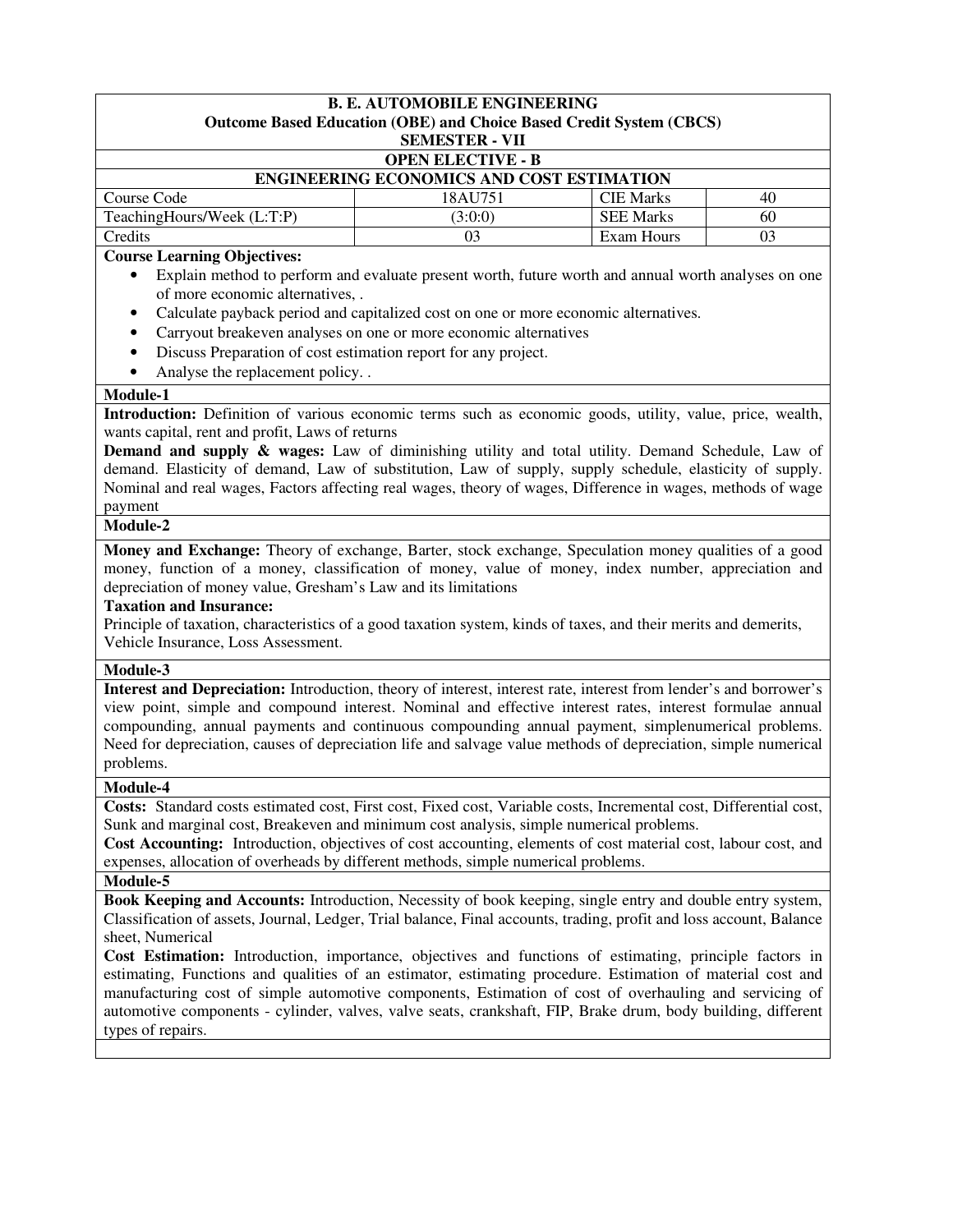**Course Outcomes:** At the end of the course the student will be able to:

- Explain method to perform and evaluate present worth, future worth and annual worth analyses on one of more economic alternatives, .
- Calculate payback period and capitalized cost on one or more economic alternatives.
- Carryout breakeven analyses on one or more economic alternatives
- Discuss Preparation of cost estimation report for any project.
- Analyse the replacement policy. .

- The question paper will have ten full questions carrying equal marks.
- Each full question will be for 20 marks.
- There will be two full questions (with a maximum of four sub-questions) from each module.

| SI.<br>No.     | <b>Title of the Book</b>                                    | Name of the<br>Author/s                  | Name of the Publisher                      | <b>Edition and Year</b> |  |  |
|----------------|-------------------------------------------------------------|------------------------------------------|--------------------------------------------|-------------------------|--|--|
|                | Textbook/s                                                  |                                          |                                            |                         |  |  |
| 1              | Engineering Economics,,                                     | Tara Chand                               | Nem Chand and Brothers,<br>Roorkee         | 1995                    |  |  |
| $\overline{2}$ | <b>Engineering Economy</b>                                  | Thuesen, G. J.<br>and Fabrycky,<br>W. J. | Prentice Hall of India Pvt.<br>Ltd.        | 2001                    |  |  |
|                | <b>Reference Books</b>                                      |                                          |                                            |                         |  |  |
| 3              | Organization<br>and<br>Industrial<br>Engineering Economics, | T. R. Banga and<br>S. C. Sharma          | Khanna Publishers, New<br>Delhi            | 2003                    |  |  |
| $\overline{4}$ | Mechanical Estimating and<br>Costing                        | T. R. Banga and<br>S. C. Sharma          | Khanna Publishers, Delhi                   | 2007                    |  |  |
| 5              | Mechanical Estimating and<br>Costing                        | D. Kannappan<br>et al                    | Tata McGraw Hill<br>Publishing Company Ltd | 2003                    |  |  |
|                |                                                             |                                          |                                            |                         |  |  |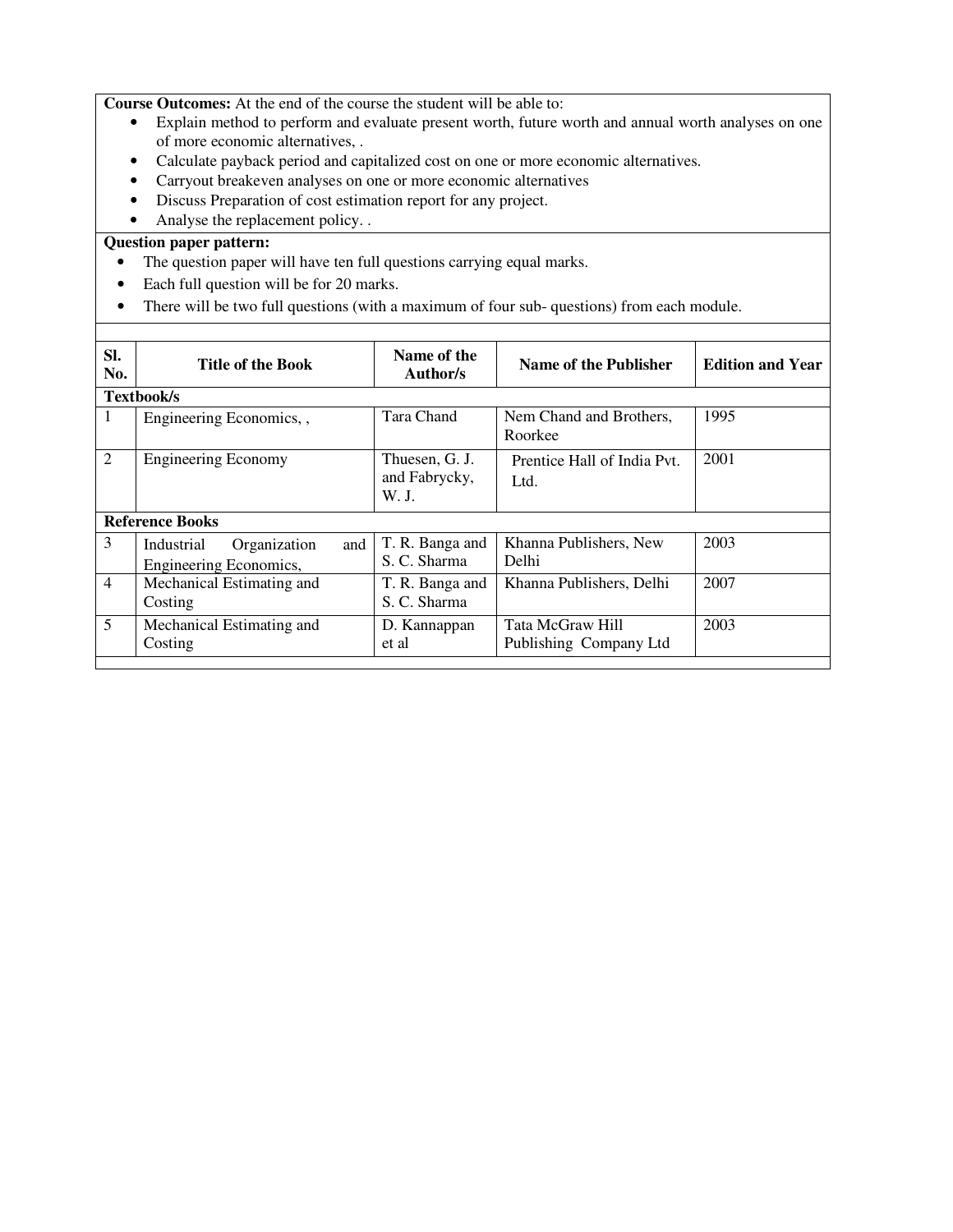| <b>B. E. AUTOMOBILE ENGINEERING</b><br><b>Outcome Based Education (OBE) and Choice Based Credit System (CBCS)</b><br><b>SEMESTER-VII</b><br><b>Open Elective - B</b>                                                                                 |                                                                                                                                                                                                                                                                                                                                                                                                                                                                                                                                                                                                                                                                                                                                                                                                                                                             |                  |    |  |  |
|------------------------------------------------------------------------------------------------------------------------------------------------------------------------------------------------------------------------------------------------------|-------------------------------------------------------------------------------------------------------------------------------------------------------------------------------------------------------------------------------------------------------------------------------------------------------------------------------------------------------------------------------------------------------------------------------------------------------------------------------------------------------------------------------------------------------------------------------------------------------------------------------------------------------------------------------------------------------------------------------------------------------------------------------------------------------------------------------------------------------------|------------------|----|--|--|
| TOTAL QUALITY MANAGEMENT                                                                                                                                                                                                                             |                                                                                                                                                                                                                                                                                                                                                                                                                                                                                                                                                                                                                                                                                                                                                                                                                                                             |                  |    |  |  |
| Course Code                                                                                                                                                                                                                                          | 18AU752                                                                                                                                                                                                                                                                                                                                                                                                                                                                                                                                                                                                                                                                                                                                                                                                                                                     | <b>CIE Marks</b> | 40 |  |  |
| TeachingHours/Week<br>(L:T:P)                                                                                                                                                                                                                        | (3:0:0)                                                                                                                                                                                                                                                                                                                                                                                                                                                                                                                                                                                                                                                                                                                                                                                                                                                     | <b>SEE Marks</b> | 60 |  |  |
| Credits                                                                                                                                                                                                                                              | 03                                                                                                                                                                                                                                                                                                                                                                                                                                                                                                                                                                                                                                                                                                                                                                                                                                                          | Exam Hours       | 03 |  |  |
| <b>Course Learning Objectives:</b>                                                                                                                                                                                                                   |                                                                                                                                                                                                                                                                                                                                                                                                                                                                                                                                                                                                                                                                                                                                                                                                                                                             |                  |    |  |  |
| $\bullet$<br>٠<br>HR dept.<br>٠<br>٠<br>$\bullet$                                                                                                                                                                                                    | Explain basic concepts of TQM, leader ship qualities, different factors of customer satisfaction and<br>benefits of involvement of employee in quality management<br>Describe various techniques for continuous process improvement and its benefits, importance of<br>Apply various tools and techniques in industries to achieve the higher productivity<br>Conduct recruitment process, training of employees.<br>Understand use of various graphical representation of process behaviour in TQM                                                                                                                                                                                                                                                                                                                                                         |                  |    |  |  |
| Module-1                                                                                                                                                                                                                                             |                                                                                                                                                                                                                                                                                                                                                                                                                                                                                                                                                                                                                                                                                                                                                                                                                                                             |                  |    |  |  |
| <b>Introduction to TQM:</b><br>Benefits of TQM, TQM organization.<br>Suggestion system, Benefits of employee involvement.<br>Module-2<br><b>Continuous Process Improvement and Tools Techniques:</b><br>Module-3<br><b>Quality Management Tools:</b> | Introduction-Definition, Basic Approach, and Contribution of Gurus - TQM framework, Historical Review,<br>Leadership, Customer Satisfaction and Employee Involvement:<br>Characteristics of quality leaders, Customers satisfaction, Customer perception of quality, Feedback, Using<br>customer's complaints, Employee involvement - Introduction, Teams, Cross functional teams, Quality circles,<br>The juran trilogy, improvement strategies, types of problems, the PDSA cycle, problem solving methods,<br>Kaizen, reengineering, six sigma, Process of benchmarking, quality function deployment, quality by design,<br>Why- why forced filed analysis, nominal group techniques, affinity diagram, interrelationship diagram, Tree<br>diagram, matrix diagram, process decision programme chart, activity network diagram, prioritization matrices. |                  |    |  |  |
| Module-4<br><b>Human Resource Practices:</b><br>Module-5<br><b>Statistical Process Control:</b>                                                                                                                                                      | Scope of Human Resources Management, leading practices, designing high performance work systems-work<br>and job design, Recruitment and career development, Training and education, Compensation and recognition,<br>Health, safety and employee well-being, performance appraisal.<br>Paratodigram, process flow diagram, fishbone diagram, histograms, check sheets, statistical fundamentals.<br>Control charts, types of control charts, scattered diagrams case studies and numerical problems.                                                                                                                                                                                                                                                                                                                                                        |                  |    |  |  |
| $\bullet$<br>٠<br>HR dept.<br>$\bullet$<br>٠<br>$\bullet$                                                                                                                                                                                            | Course Outcomes: At the end of the course the student will be able to:<br>Explain basic concepts of TQM, leader ship qualities, different factors of customer satisfaction and<br>benefits of involvement of employee in quality management<br>Describe various techniques for continuous process improvement and its benefits, importance of<br>Apply various tools and techniques in industries to achieve the higher productivity<br>Conduct recruitment process, importance of training of employees.<br>Understand use of various graphical representation of process behavior in TQM                                                                                                                                                                                                                                                                  |                  |    |  |  |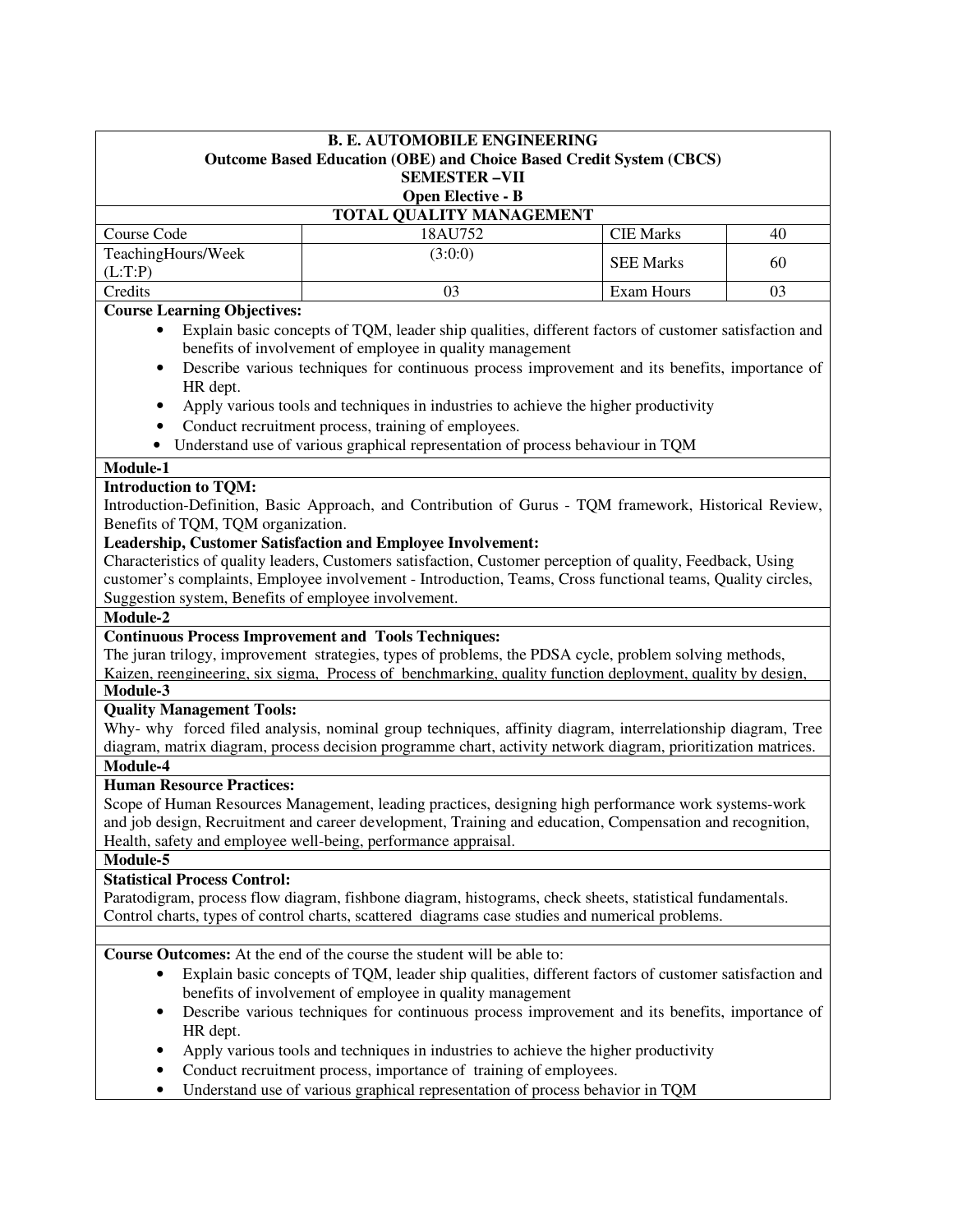- The question paper will have ten full questions carrying equal marks.
- Each full question will be for 20 marks.
- There will be two full questions (with a maximum of four sub- questions) from each module.
- Each full question will have sub- question covering all the topics under a module.
- The students will have to answer five full questions, selecting one full question from each module.

| SI.<br>No.     | <b>Title of the Book</b>                            | Name of the<br>Author/s                  | Name of the<br><b>Publisher</b>   | <b>Edition and Year</b> |  |
|----------------|-----------------------------------------------------|------------------------------------------|-----------------------------------|-------------------------|--|
|                | <b>Textbook/s</b>                                   |                                          |                                   |                         |  |
| Ι.             | <b>Total Quality Management</b>                     | Dale H. Bester field                     | Pearson<br><b>Education India</b> | Edition 03              |  |
| 2              | The management and control of<br>Quality            | James R. Evans and<br>William M. Lindsay | <b>Thomson South-</b><br>Western  | Edition-6               |  |
|                | <b>Reference Books</b>                              |                                          |                                   |                         |  |
| 3              | 100 Methods for Total Quality<br>Management         | Gopal K. Kanji and<br>Mike Asher         | Sage Publications,<br><b>Inc</b>  | Edition $-1$            |  |
| $\overline{4}$ | <b>Total Quality Management for</b><br>Engineers -, | M. Zairi                                 | Wood head<br>Publishing.          | ISBN: 1855730243        |  |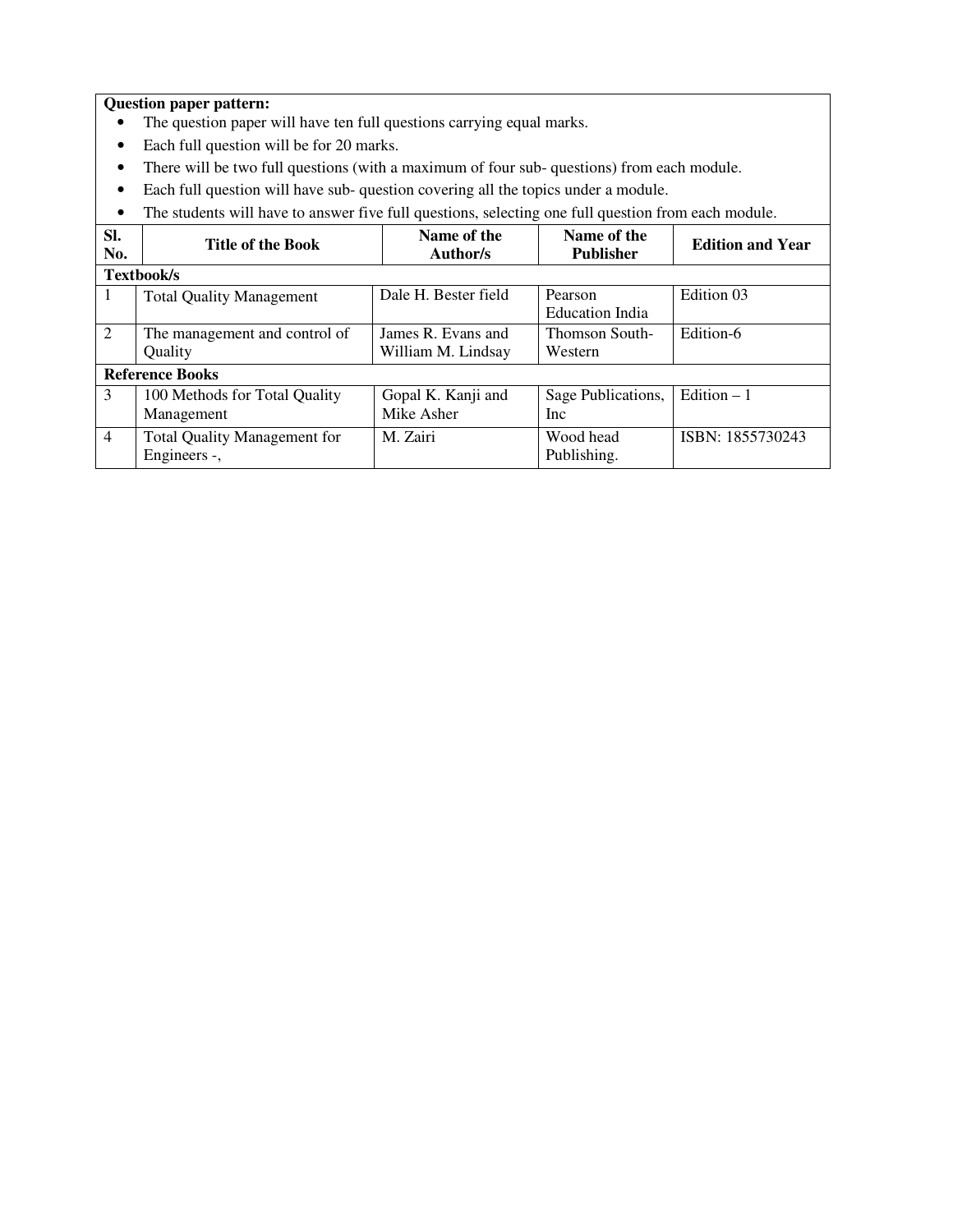| <b>B. E. AUTOMOBILE ENGINEERING</b><br><b>Outcome Based Education (OBE) and Choice Based Credit System (CBCS)</b>                                                                                                                                                                                                                                                                    |                                                                                                                                                                    |                  |            |  |
|--------------------------------------------------------------------------------------------------------------------------------------------------------------------------------------------------------------------------------------------------------------------------------------------------------------------------------------------------------------------------------------|--------------------------------------------------------------------------------------------------------------------------------------------------------------------|------------------|------------|--|
| <b>SEMESTER - VII</b>                                                                                                                                                                                                                                                                                                                                                                |                                                                                                                                                                    |                  |            |  |
|                                                                                                                                                                                                                                                                                                                                                                                      | <b>OPEN ELECTIVE - B</b>                                                                                                                                           |                  |            |  |
|                                                                                                                                                                                                                                                                                                                                                                                      | <b>NON- DESTRUCTIVE TESTING</b>                                                                                                                                    |                  |            |  |
| Course Code                                                                                                                                                                                                                                                                                                                                                                          | 18AU753                                                                                                                                                            | <b>CIE Marks</b> | 40         |  |
| TeachingHours/Week (L:T:P)                                                                                                                                                                                                                                                                                                                                                           | (3:0:0)                                                                                                                                                            | <b>SEE Marks</b> | 60         |  |
| Credits                                                                                                                                                                                                                                                                                                                                                                              | 03                                                                                                                                                                 | Exam Hours       | 03         |  |
| <b>Course Learning Objectives: To</b>                                                                                                                                                                                                                                                                                                                                                |                                                                                                                                                                    |                  |            |  |
|                                                                                                                                                                                                                                                                                                                                                                                      | Explain Principles of selection of non destructive Evaluation method (NDE)<br>Use various inspection methods like Magnetic particle, Radiographic Inspection their |                  |            |  |
| ٠<br>general procedure, advantages and limitations                                                                                                                                                                                                                                                                                                                                   |                                                                                                                                                                    |                  | Principle, |  |
|                                                                                                                                                                                                                                                                                                                                                                                      | Verification of proper assembly and Inspect for in-service damage.                                                                                                 |                  |            |  |
|                                                                                                                                                                                                                                                                                                                                                                                      |                                                                                                                                                                    |                  |            |  |
| Module-1<br><b>Selection of NDE methods:</b> Flaw detection & evaluation, leak detection & evaluation, metrology &                                                                                                                                                                                                                                                                   |                                                                                                                                                                    |                  |            |  |
| evaluation, structure / microstructure characterization, visual inspection.                                                                                                                                                                                                                                                                                                          |                                                                                                                                                                    |                  |            |  |
| Replication microscopy techniques for NDE                                                                                                                                                                                                                                                                                                                                            |                                                                                                                                                                    |                  |            |  |
| Specimen preparation, replication techniques, and micro structural analysis.                                                                                                                                                                                                                                                                                                         |                                                                                                                                                                    |                  |            |  |
| Liquid Penetrant Inspection: Principles penetrate methods, procedure, materials used, equipment,                                                                                                                                                                                                                                                                                     |                                                                                                                                                                    |                  |            |  |
| parameters, and applications.                                                                                                                                                                                                                                                                                                                                                        |                                                                                                                                                                    |                  |            |  |
| Module-2                                                                                                                                                                                                                                                                                                                                                                             |                                                                                                                                                                    |                  |            |  |
| Magnetic Particle Inspection: Principle, general procedure, advantages & limitation, applications, magnetic<br>field generation, magnetic hysteresis, magnetic particles & suspending liquid<br>Radiographic inspection: Principles, X-ray radiography, equipment, Gamma - Ray radiography, real time<br>radiography & film radiography, application examples.                       |                                                                                                                                                                    |                  |            |  |
| Module-3                                                                                                                                                                                                                                                                                                                                                                             |                                                                                                                                                                    |                  |            |  |
| Computed Tomography (CT): Principles, capabilities, comparison to other NDE methods, CT equipment,<br>and industrial computed tomography applications.<br>Thermal Inspection: Principles, equipment, inspection methods applications.                                                                                                                                                |                                                                                                                                                                    |                  |            |  |
| Module-4                                                                                                                                                                                                                                                                                                                                                                             |                                                                                                                                                                    |                  |            |  |
| <b>Optical Holography:</b> Basics of Holography, recording and reconstruction-info metric techniques of                                                                                                                                                                                                                                                                              |                                                                                                                                                                    |                  |            |  |
| inspection, procedures of inspection, typical applications. Acoustical Holography: systems and techniques                                                                                                                                                                                                                                                                            |                                                                                                                                                                    |                  |            |  |
| applications.                                                                                                                                                                                                                                                                                                                                                                        |                                                                                                                                                                    |                  |            |  |
| <b>Eddy Current Inspection:</b> Principles of operation, procedure, advantages & limitations, operating variables,                                                                                                                                                                                                                                                                   |                                                                                                                                                                    |                  |            |  |
| inspection.                                                                                                                                                                                                                                                                                                                                                                          |                                                                                                                                                                    |                  |            |  |
| Module-5                                                                                                                                                                                                                                                                                                                                                                             |                                                                                                                                                                    |                  |            |  |
| Ultrasonic Inspection: Principles basic equipment, advantages & limitations, applicability, major variables in<br>ultrasonic inspection, basic inspection methods- pulse echo method, transducers and couplants.<br>Acoustic Emission Inspection: Principles comparison with other NDE methods, applicability, Acoustic<br>emission waves & propagation, instrumentation principles. |                                                                                                                                                                    |                  |            |  |
|                                                                                                                                                                                                                                                                                                                                                                                      |                                                                                                                                                                    |                  |            |  |
| <b>Course Outcomes:</b>                                                                                                                                                                                                                                                                                                                                                              |                                                                                                                                                                    |                  |            |  |
| At the end of the course the student will be able to:                                                                                                                                                                                                                                                                                                                                |                                                                                                                                                                    |                  |            |  |
| Explain Principles of selection of non destructive Evaluation method (NDE)                                                                                                                                                                                                                                                                                                           |                                                                                                                                                                    |                  |            |  |
| $\bullet$<br>general procedure, advantages and limitations                                                                                                                                                                                                                                                                                                                           | Use various inspection methods like Magnetic particle, Radiographic Inspection their Principle,                                                                    |                  |            |  |
|                                                                                                                                                                                                                                                                                                                                                                                      | Verification of proper assembly and Inspect for in-service damage.                                                                                                 |                  |            |  |
| <b>Question paper pattern:</b>                                                                                                                                                                                                                                                                                                                                                       |                                                                                                                                                                    |                  |            |  |
|                                                                                                                                                                                                                                                                                                                                                                                      | The question paper will have ten full questions carrying equal marks.                                                                                              |                  |            |  |
| Each full question will be for 20 marks.<br>$\bullet$                                                                                                                                                                                                                                                                                                                                |                                                                                                                                                                    |                  |            |  |
| ٠                                                                                                                                                                                                                                                                                                                                                                                    | There will be two full questions (with a maximum of four sub- questions) from each module.                                                                         |                  |            |  |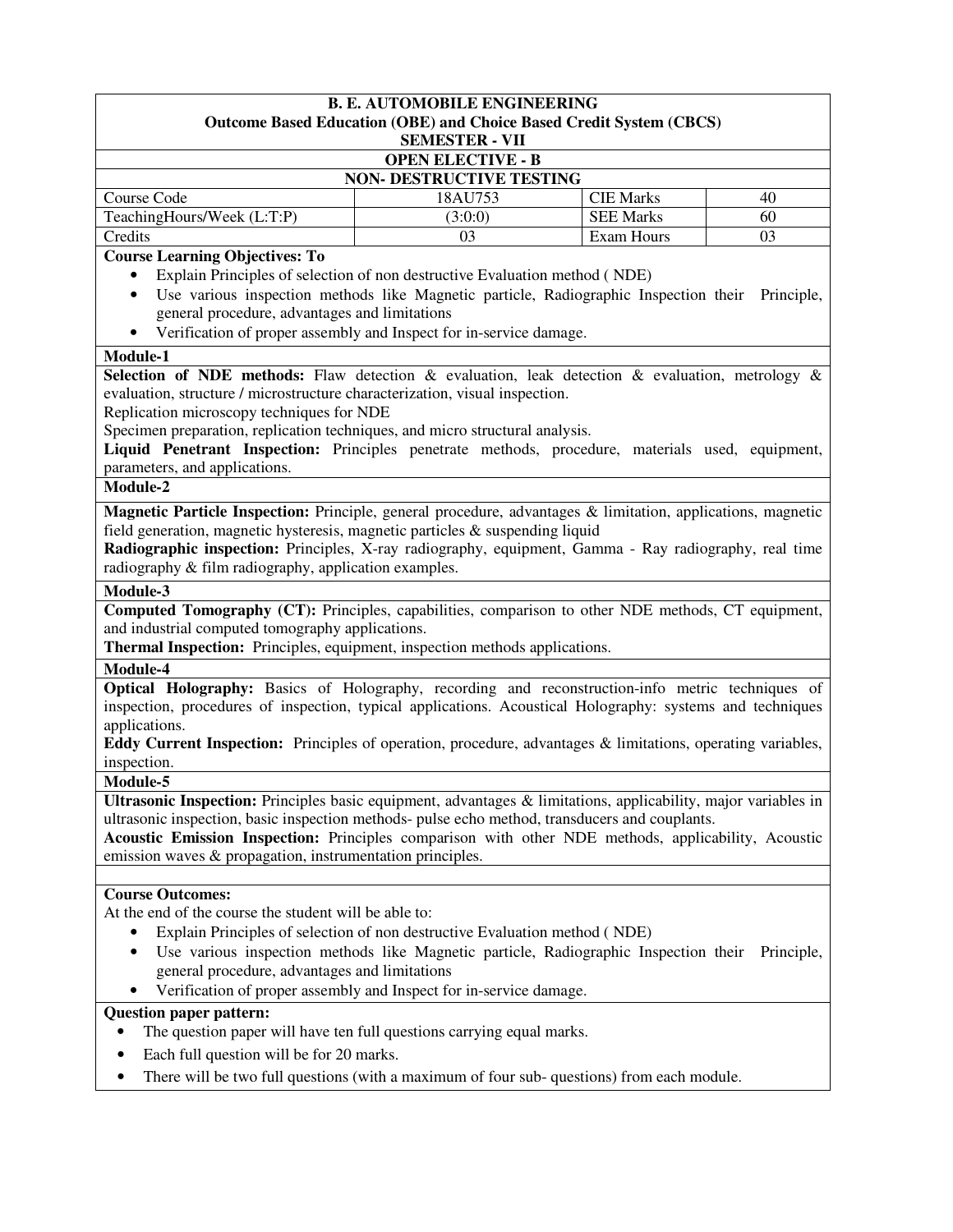| SI.<br>No.     | <b>Title of the Book</b>                                         | Name of the<br>Author/s    | Name of the Publisher                             | <b>Edition and Year</b> |
|----------------|------------------------------------------------------------------|----------------------------|---------------------------------------------------|-------------------------|
|                | Textbook/s                                                       |                            |                                                   |                         |
| $\mathbf{1}$   | Metals hand book, Nondestructive<br>evaluation & quality control |                            | American society of metals.                       | $Vol-17,9th$<br>Edition |
| 2              | Non-destructive testing.                                         |                            | American Society for Non-<br>destructive testing. | Vol. $5$                |
|                | <b>Reference Books</b>                                           |                            |                                                   |                         |
| 3              | Non-destructive Evolution and<br>quality control                 | Metals Hand<br><b>Book</b> | Asia international                                | 9 edition, 1989         |
| $\overline{4}$ | the Testing instruction of<br>Engineering materials              | Davis H. E.<br>Troxel G. E | McGraw Hill.                                      | 2001                    |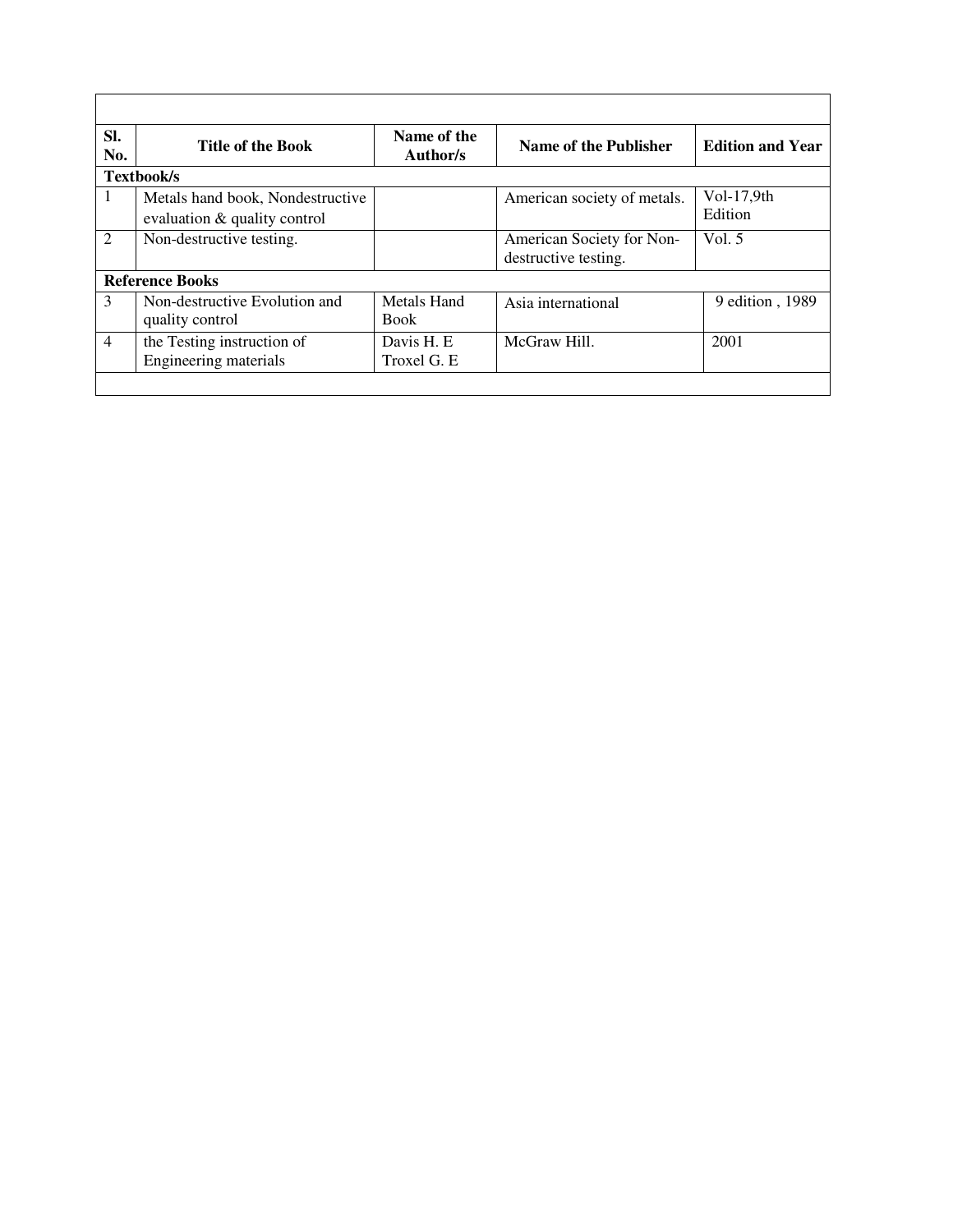# **B. E. AUTOMOBILE ENGINEERING**

Outcome Based Education (OBE) and Choice Based Credit System (CBCS) SEMESTER - VII

| <b>OPEN ELECTIVE - B</b>                 |         |            |    |  |  |
|------------------------------------------|---------|------------|----|--|--|
| <b>INTRODUCTION TO ELECTRIC VEHICLES</b> |         |            |    |  |  |
| Course Code                              | 18AU754 | CIE Marks  | 40 |  |  |
| TeachingHours/Week (L:T:P)               | (3:0:0) | SEE Marks  | 60 |  |  |
| Credits                                  | 03      | Exam Hours | 03 |  |  |
|                                          |         |            |    |  |  |

### **Course Learning Objectives: To**

- Explain the need, past, present & future of EVs, recent development
- Describe basic terms of electrical and EV parameters
- Explain major components of battery operated EVs
- Describe the energy storage technologies and fuel cells

### **Module-1**

## **Engineering philosophy of EV development**

Introduction, need of electric drive, Past, present and future of EVs, Past 30 years development, Present major issues, Historical development, Recent development, Development trends, Engineering philosophy of EVs, EV concept, Key EV technologies

## **Module-2**

## **Basic terms of Electrical and EV parameters**

Electrical terms – current, AC & DC, voltage, power, conductors, insulators, resisters, relays, capacitors, solenoids, AC & DC motors & generators. EV parameters, Weight and size parameters, Force parameters, Energy parameters, Performance parameters.

## **Module-3**

## **The Basics of a Battery-Operated Electric Vehicle (BOEV)**

Advantages and disadvantages, major components of BOEV, comparison with IC engine vehicles, flywheel energy storage, major parts, controller, inverter/converter, Regenerative Braking, Driving an EV – Starting, Driving and Braking. Basic Diagnosis &Precautions, Self-Diagnostics.

#### **Module-4**

## **Energy Storage Technology:**

Battery basics, different types of batteries (lead-acid battery, Lithium / Alkaline, Lithium ion, Nickel metal hydride), High discharge capacitors, battery ratings, battery parameters, Battery discharging & charging characteristics, Battery chargers, Battery indicating methods and devices

# **Module-5**

## **Fuel Cells**

Fuel cell characteristics, fuel cell types - alkaline fuel cell, proton exchange membrane, direct methanol fuel cell, phosphoric acid fuel cell, molten carbonate fuel cell, solid oxide fuel cell, hydrogen storage systems, reformers, fuel cell EV.

## **Course Outcomes:**

At the end of the course the student will be able to:

- Explain need, past, present & future of EVs, recent development
- Describe basic terms of electrical and EV parameters
- Explain major components of battery operated EVs
- Describe the energy storage technologies and fuel cells

- The question paper will have ten full questions carrying equal marks.
- Each full question will be for 20 marks.
- There will be two full questions (with a maximum of four sub- questions) from each module.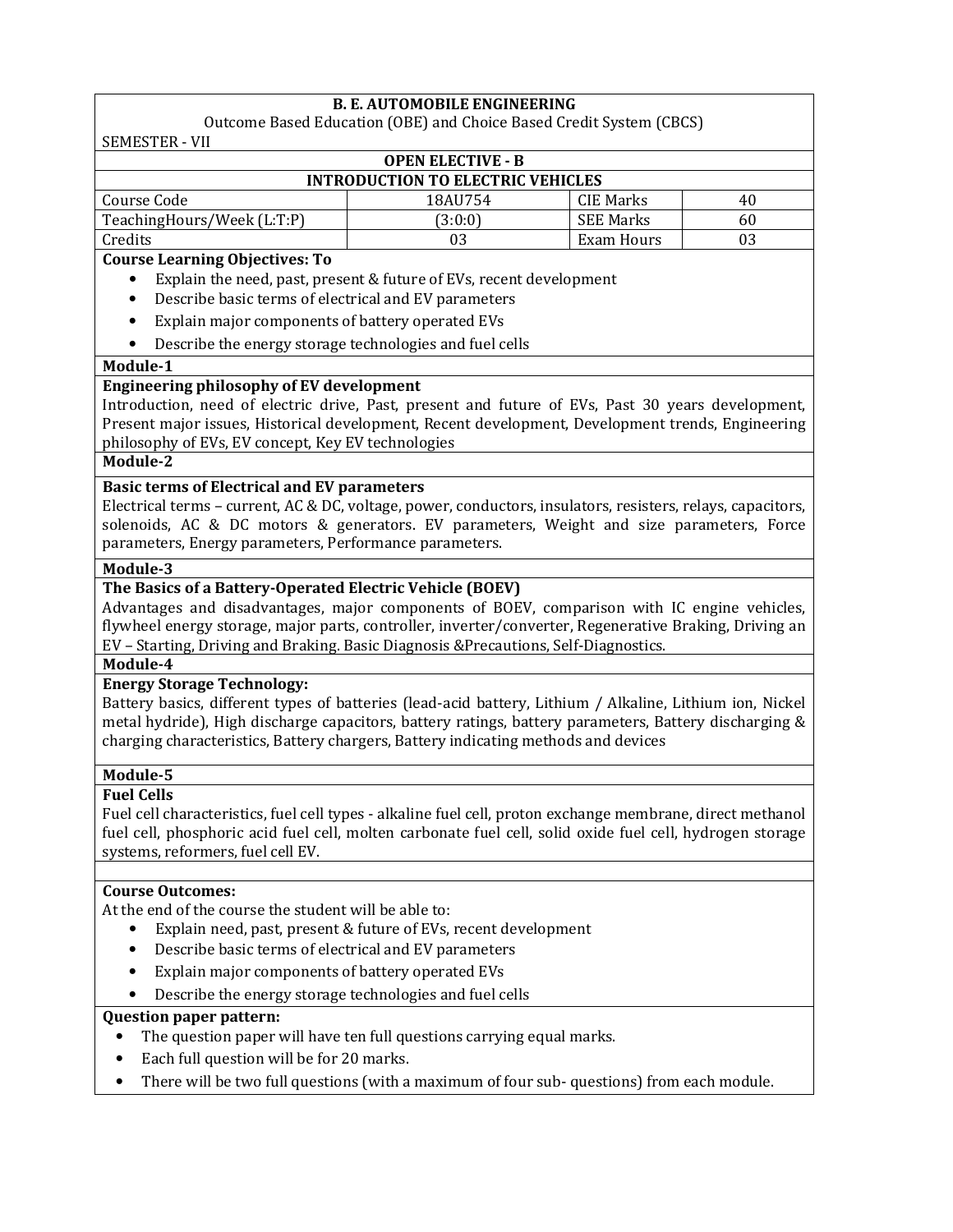| Sl.<br>No.     | <b>Title of the Book</b>                                                                                                  | Name of the<br>Author/s | Name of the Publisher                                                            | <b>Edition and</b><br>Year |  |
|----------------|---------------------------------------------------------------------------------------------------------------------------|-------------------------|----------------------------------------------------------------------------------|----------------------------|--|
|                | Textbook/s                                                                                                                |                         |                                                                                  |                            |  |
|                | Modern Electric VehicleTechnology C.C Chan & K.T Chau, Oxford University Press, 2001                                      |                         |                                                                                  |                            |  |
| 2              |                                                                                                                           |                         | Hybrid Electric & Fuel Cell Vehicles JackErjavec, Delmar, Cengage Learning, 2013 |                            |  |
|                | <b>Reference Books</b>                                                                                                    |                         |                                                                                  |                            |  |
| 3              | Electric And Hybrid Vehicles Design Fundamentals Iqbal Husain CRC Press 2005                                              |                         |                                                                                  |                            |  |
| $\overline{4}$ | The Electric Car Michael H. Westbrook British Library Cataloguing in Publication IET Power and<br><b>Energy Series 38</b> |                         |                                                                                  |                            |  |
| 5              | Electric and Hybrid Vehicles Tom Denton Routledge 2016                                                                    |                         |                                                                                  |                            |  |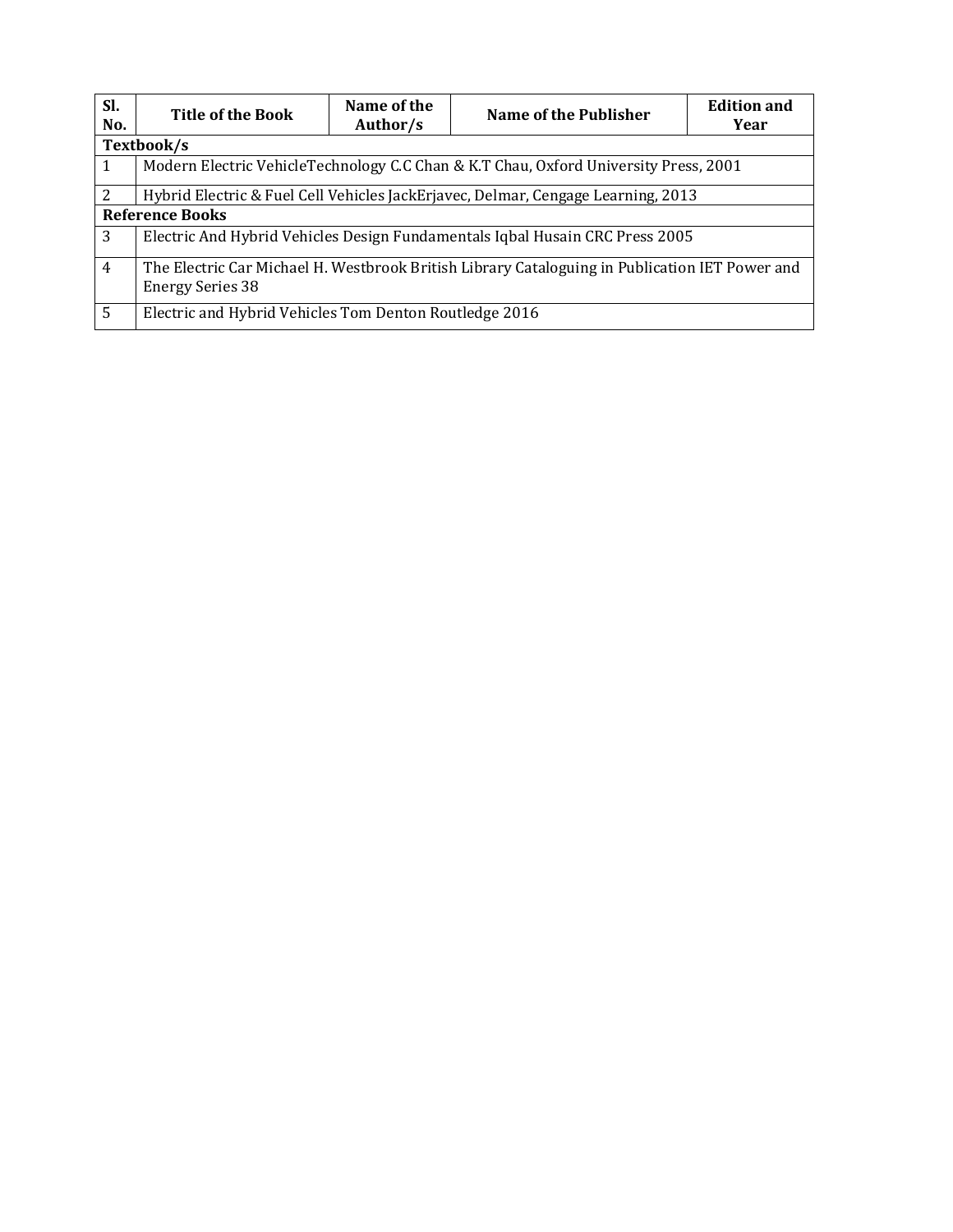| <b>B. E. AUTOMOBILE ENGINEERING</b>                                                                                                                                                                                            |                                                                                                                                 |                  |    |  |  |  |
|--------------------------------------------------------------------------------------------------------------------------------------------------------------------------------------------------------------------------------|---------------------------------------------------------------------------------------------------------------------------------|------------------|----|--|--|--|
|                                                                                                                                                                                                                                | <b>Outcome Based Education (OBE) and Choice Based Credit System (CBCS)</b><br><b>SEMESTER - VII</b>                             |                  |    |  |  |  |
|                                                                                                                                                                                                                                | AUTOMOBILE SCANNING AND RE-CONDITIONING LAB                                                                                     |                  |    |  |  |  |
| <b>COURSE CODE</b>                                                                                                                                                                                                             | 18AUL76                                                                                                                         | <b>CIE Marks</b> | 40 |  |  |  |
| TeachingHours/Week (L:T:P)                                                                                                                                                                                                     | (0:2:2)                                                                                                                         | <b>SEEMarks</b>  | 60 |  |  |  |
| Credits                                                                                                                                                                                                                        | 02                                                                                                                              | Exam Hours       | 03 |  |  |  |
| <b>Course Learning Objectives:</b>                                                                                                                                                                                             |                                                                                                                                 |                  |    |  |  |  |
|                                                                                                                                                                                                                                | Check and adjust ignition timing and tappet clearance                                                                           |                  |    |  |  |  |
|                                                                                                                                                                                                                                | Align the given connecting rod                                                                                                  |                  |    |  |  |  |
| Reboring of given engine cylinders                                                                                                                                                                                             |                                                                                                                                 |                  |    |  |  |  |
| Service the FIP and calibrate                                                                                                                                                                                                  |                                                                                                                                 |                  |    |  |  |  |
| Battery testing and charging                                                                                                                                                                                                   |                                                                                                                                 |                  |    |  |  |  |
| Sl.NO                                                                                                                                                                                                                          | <b>Experiments</b>                                                                                                              |                  |    |  |  |  |
| PART-A<br>1                                                                                                                                                                                                                    |                                                                                                                                 |                  |    |  |  |  |
| 1.                                                                                                                                                                                                                             | Inspection of vehicles and preparation of test charts.                                                                          |                  |    |  |  |  |
| 2.                                                                                                                                                                                                                             | Tuning of Engines: Check for ignition timing, valve tappet clearance,                                                           |                  |    |  |  |  |
| Radiator flushing and check for leaks etc.,                                                                                                                                                                                    |                                                                                                                                 |                  |    |  |  |  |
| 3. Study and practice on<br>a. Cylinder reboring machine                                                                                                                                                                       |                                                                                                                                 |                  |    |  |  |  |
| c. Valve refacing machine                                                                                                                                                                                                      |                                                                                                                                 |                  |    |  |  |  |
| d. Nozzle grinding machine.                                                                                                                                                                                                    |                                                                                                                                 |                  |    |  |  |  |
| e. Brake drum skimming machine                                                                                                                                                                                                 |                                                                                                                                 |                  |    |  |  |  |
| f. General servicing of two wheeler                                                                                                                                                                                            |                                                                                                                                 |                  |    |  |  |  |
| $PART - B$<br>2                                                                                                                                                                                                                |                                                                                                                                 |                  |    |  |  |  |
| 1.                                                                                                                                                                                                                             | Servicing of FIP, Calibration and phasing of FIP.                                                                               |                  |    |  |  |  |
| 2.                                                                                                                                                                                                                             | Study and practice of wheel balancing and wheel alignment.                                                                      |                  |    |  |  |  |
| 3.                                                                                                                                                                                                                             | Testing of Two wheeled vehicles on chassis dynamometer.                                                                         |                  |    |  |  |  |
| Battery testing and charging<br>4.                                                                                                                                                                                             |                                                                                                                                 |                  |    |  |  |  |
| 5. Head light focusing test and visibility test.<br>Course Outcomes: At the end of the course the student will be able to:                                                                                                     |                                                                                                                                 |                  |    |  |  |  |
|                                                                                                                                                                                                                                |                                                                                                                                 |                  |    |  |  |  |
|                                                                                                                                                                                                                                | Check and adjust ignition timing and tappet clearance                                                                           |                  |    |  |  |  |
| Align the given connecting rod                                                                                                                                                                                                 |                                                                                                                                 |                  |    |  |  |  |
| Rebore the given engine cylinders                                                                                                                                                                                              |                                                                                                                                 |                  |    |  |  |  |
| Service the FIP and calibrate                                                                                                                                                                                                  |                                                                                                                                 |                  |    |  |  |  |
| Battery testing and charging                                                                                                                                                                                                   |                                                                                                                                 |                  |    |  |  |  |
| <b>Conduct of Practical Examination:</b>                                                                                                                                                                                       |                                                                                                                                 |                  |    |  |  |  |
|                                                                                                                                                                                                                                | 1. All laboratory experiments are to be included for practical examination.                                                     |                  |    |  |  |  |
|                                                                                                                                                                                                                                | 2. Breakup of marks and the instructions printed on the cover page of answer script to be strictly<br>adhered by the examiners. |                  |    |  |  |  |
|                                                                                                                                                                                                                                | 3. Students can pick one experiment from each part from lot prepared by examiners.                                              |                  |    |  |  |  |
| 4. Max. Marks for part A and B should be 30, 50 marks and for viva 20 marks.                                                                                                                                                   |                                                                                                                                 |                  |    |  |  |  |
|                                                                                                                                                                                                                                | 5. Change of experiment is allowed only once and 15% Marks allotted to the procedure part to be                                 |                  |    |  |  |  |
| made zero de la contrada de la contrada de la contrada de la contrada de la contrada de la contrada de la contrada de la contrada de la contrada de la contrada de la contrada de la contrada de la contrada de la contrada de |                                                                                                                                 |                  |    |  |  |  |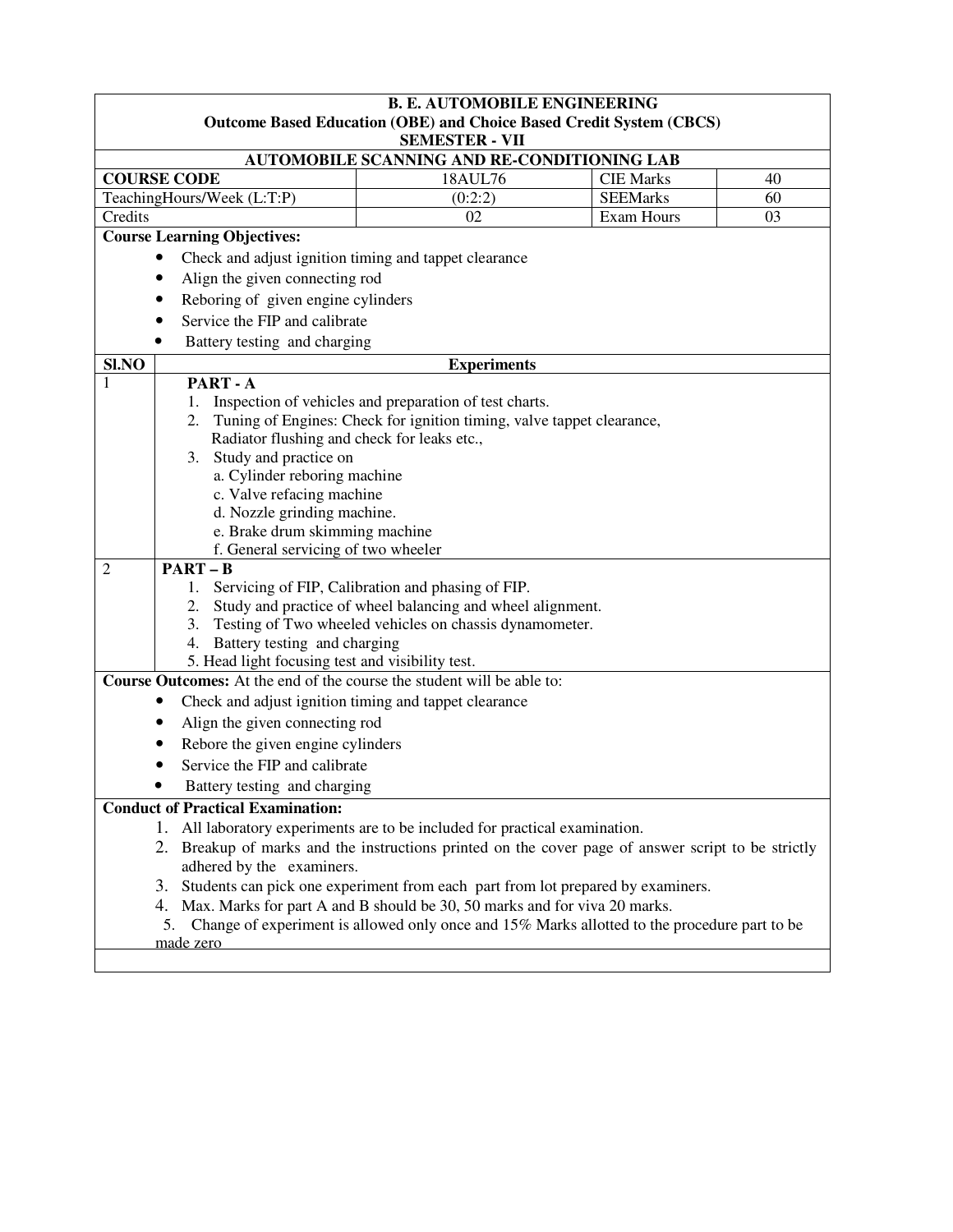|                | <b>B. E. AUTOMOBILE ENGINEERING</b>                                                                 |                                                                                              |                   |                |  |  |
|----------------|-----------------------------------------------------------------------------------------------------|----------------------------------------------------------------------------------------------|-------------------|----------------|--|--|
|                | <b>Outcome Based Education (OBE) and Choice Based Credit System (CBCS)</b><br><b>SEMESTER - VII</b> |                                                                                              |                   |                |  |  |
|                |                                                                                                     | MODELING AND ANALYSIS LAB                                                                    |                   |                |  |  |
| Course Code    |                                                                                                     | 18AUL77                                                                                      | <b>CIE Marks</b>  | 40             |  |  |
|                | TeachingHours/Week (L:T:P)                                                                          | (0:2:2)                                                                                      | <b>SEEMarks</b>   | 60             |  |  |
| Credits        |                                                                                                     | 02                                                                                           | <b>Exam Hours</b> | 0 <sub>3</sub> |  |  |
|                | <b>Course Learning Objectives: to</b>                                                               |                                                                                              |                   |                |  |  |
|                | Explain procedure for FEA                                                                           |                                                                                              |                   |                |  |  |
|                |                                                                                                     | Model and analyze bar, beam and trusses subjected to various types of loads                  |                   |                |  |  |
|                | Analyze heat transfer and flow processes                                                            |                                                                                              |                   |                |  |  |
| Sl. No.        |                                                                                                     | <b>Experiments</b>                                                                           |                   |                |  |  |
| 1              | PART-A                                                                                              |                                                                                              |                   |                |  |  |
|                |                                                                                                     | Study of FEA packages, Modelling, Static and Dynamic analysis                                |                   |                |  |  |
|                | <b>STATIC ANALYSIS</b>                                                                              |                                                                                              |                   |                |  |  |
|                |                                                                                                     | 1. Bars subjected to axial loads for constant cross section, tapered cross section           |                   | and stepped    |  |  |
|                | bar.                                                                                                |                                                                                              |                   |                |  |  |
|                | 2. Trusses – Simple trusses                                                                         |                                                                                              |                   |                |  |  |
|                |                                                                                                     | 3. Beams – Cantilever and simply supported beams subjected to point load, UDL, UVL and       |                   |                |  |  |
|                | moments.                                                                                            |                                                                                              |                   |                |  |  |
| $\overline{c}$ | <b>PART-B</b>                                                                                       |                                                                                              |                   |                |  |  |
|                | 1. Beams subjected to axial and bending loads.                                                      |                                                                                              |                   |                |  |  |
|                | 2.                                                                                                  | Thermal analysis – 2D problems with conduction and convection.                               |                   |                |  |  |
|                | 3.                                                                                                  | Fluid flow analysis- simple and 2 D problems.                                                |                   |                |  |  |
|                |                                                                                                     | Course Outcomes: At the end of the course the student will be able to:                       |                   |                |  |  |
|                | Describe procedure for FEA                                                                          |                                                                                              |                   |                |  |  |
|                |                                                                                                     | Model and analyze bar, beam and trusses subjected to various types of loads                  |                   |                |  |  |
|                | Analyze heat transfer and flow processes                                                            |                                                                                              |                   |                |  |  |
|                | <b>Conduct of Practical Examination:</b>                                                            |                                                                                              |                   |                |  |  |
|                | 1. All laboratory experiments are to be included for practical examination.                         |                                                                                              |                   |                |  |  |
|                | 2. Breakup of marks and the instructions printed on the cover page of answer script to be strictly  |                                                                                              |                   |                |  |  |
|                | adhered by the examiners.                                                                           |                                                                                              |                   |                |  |  |
|                |                                                                                                     | 3. Students can pick one experiment from each part from lot prepared by examiners.           |                   |                |  |  |
|                |                                                                                                     | 4. Max. Marks for part A and B should be 30, 50 marks and for viva 20 marks.                 |                   |                |  |  |
| 5.             |                                                                                                     | Change of experiment is allowed only once and 15% Marks allotted to the procedure part to be |                   |                |  |  |
|                | made zero                                                                                           |                                                                                              |                   |                |  |  |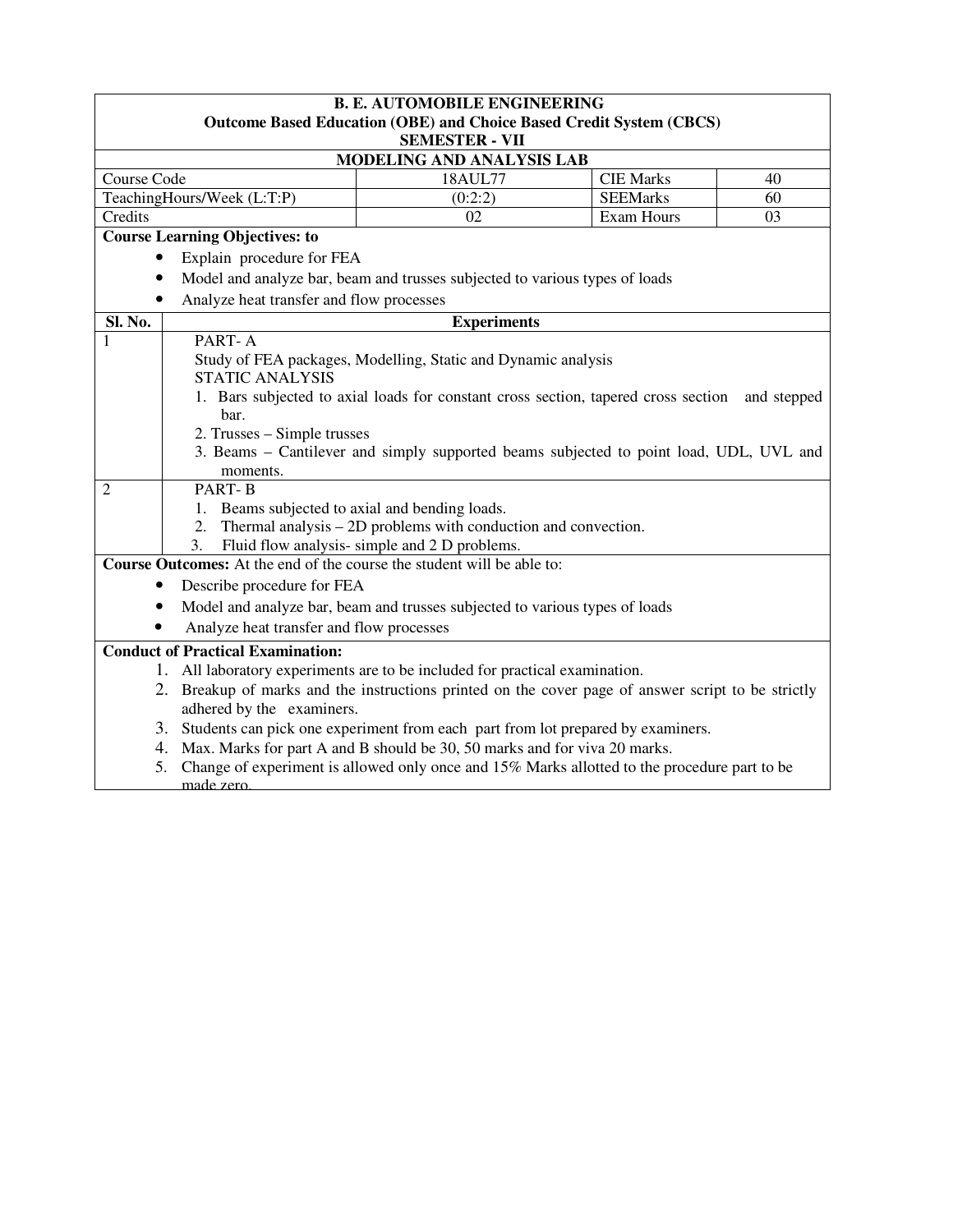#### **B. E. AUTOMOBILE ENGINEERING Outcome Based Education (OBE) and Choice Based Credit System (CBCS) SEMESTER -VII**

| 012111120 1 121N = 1 11       |         |                  |            |  |  |
|-------------------------------|---------|------------------|------------|--|--|
| <b>PROJECT WORK PHASE - 1</b> |         |                  |            |  |  |
| Course Code                   | 18AUP78 | <b>CIE Marks</b> | $100^{-1}$ |  |  |
| TeachingHours/Week (L:T:P)    | (0:0:2) | <b>SEE Marks</b> | $-$        |  |  |
| Credits                       |         | Exam Hours/Batch | $- -$      |  |  |

## **Course Learning Objectives: To**

- To support independent learning and innovative attitude.
- To guide to select and utilize adequate information from varied resources upholding ethics.
- To guide to organize the work in the appropriate manner and present information (acknowledging the sources) clearly.
- To develop interactive, communication, organisation, time management, and presentation skills.
- To impart flexibility and adaptability.
- To inspire independent and team working.
- To expand intellectual capacity, credibility, judgement, intuition.
- To adhere to punctuality, setting and meeting deadlines.
- To instil responsibilities to oneself and others.
- To train students to present the topic of project work in a seminar without any fear, face audience confidently, enhance communication skill, involve in group discussion to present and exchange ideas.

**Project Work Phase - II:**Each student of the project batch shall involve in carrying out the project work jointly in constant consultation with internal guide, co-guide, and external guide and prepare the project report as per the norms avoiding plagiarism.

### **Course Outcomes:**

At the end of the course the student will be able to:

- Present the project and be able to defend it.
- Make links across different areas of knowledge and to generate, develop and evaluate ideas and information so as to apply these skills to the project task.
- Habituated to critical thinking and use problem solving skills.
- Communicate effectively and to present ideas clearly and coherently in both the written and oral forms.
- Work in a team to achieve common goal.
- Learn on their own, reflect on their learning and take appropriate actions to improve it. ■

## **CIE procedure for Project Work Phase - 1:**

**(i)Single discipline:** The CIE marks shall be awarded by a committee consisting of the Head of the concerned Department and two senior faculty members of the Department, one of whom shall be the Guide.

The CIE marks awarded for the project work phase -1, shall be based on the evaluation of project work phase - 1 Report, project presentation skill and question and answer session in the ratio 50:25:25.The marks awarded for the project report shall be the same for all the batch mates.

**(ii) Interdisciplinary:** Continuous Internal Evaluation shall be group wise at the college level with the participation of all guides of the college. Participation of external guide/s, if any, is desirable.

The CIE marks awarded for the project work phase -1, shall be based on the evaluation of project work phase - 1 Report, project presentation skill and question and answer session in the ratio 50:25:25.The marks awarded for the project report shall be the same for all the batch mates.∎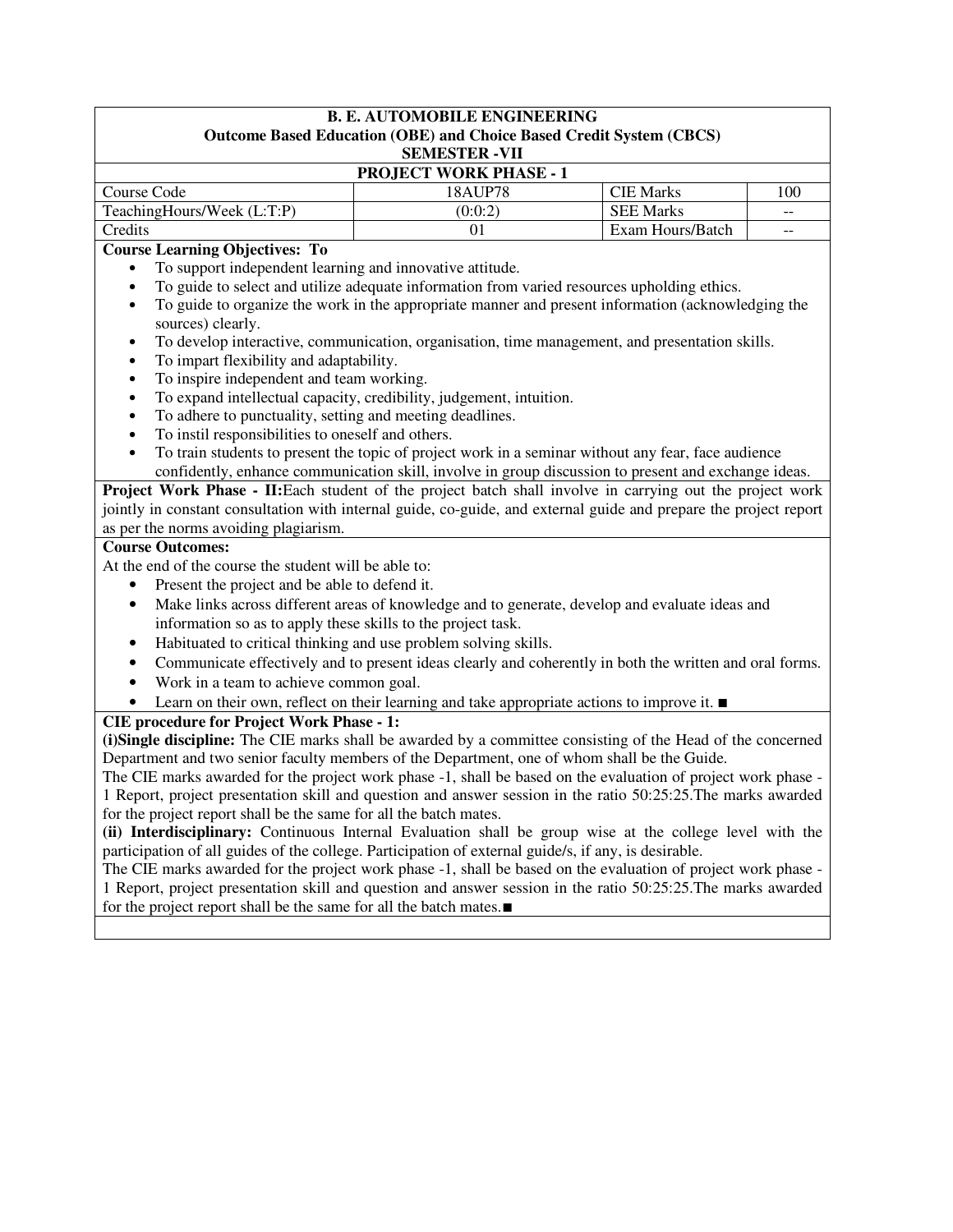| <b>B. E. AUTOMOBILE ENGINEERING</b><br>Outcome Based Education (OBE) and Choice Based Credit System (CBCS)<br><b>SEMESTER -VIII</b> |                                                                                                                                                                                                                      |                  |    |  |  |
|-------------------------------------------------------------------------------------------------------------------------------------|----------------------------------------------------------------------------------------------------------------------------------------------------------------------------------------------------------------------|------------------|----|--|--|
| VEHICLE BODY ENGINEERING AND SAFETY                                                                                                 |                                                                                                                                                                                                                      |                  |    |  |  |
| Course Code                                                                                                                         | 18AU81                                                                                                                                                                                                               | <b>CIE Marks</b> | 40 |  |  |
| TeachingHours/Week (L:T:P)                                                                                                          | (3:0:0)                                                                                                                                                                                                              | <b>SEE Marks</b> | 60 |  |  |
| Credits                                                                                                                             | 03                                                                                                                                                                                                                   | Exam Hours       | 03 |  |  |
| <b>Course Learning Objectives: to</b>                                                                                               |                                                                                                                                                                                                                      |                  |    |  |  |
| Classify the vehicles and define basic terms.<br>$\bullet$                                                                          |                                                                                                                                                                                                                      |                  |    |  |  |
| Select appropriate body material.<br>$\bullet$                                                                                      |                                                                                                                                                                                                                      |                  |    |  |  |
| $\bullet$<br>body.                                                                                                                  | Calculate various aerodynamic forces and moments acting on vehicle, load distribution in vehicle                                                                                                                     |                  |    |  |  |
| Explain the ergonomics, stability the vehicle.<br>$\bullet$                                                                         |                                                                                                                                                                                                                      |                  |    |  |  |
| $\bullet$<br>vehicle.                                                                                                               | Identify various sources of noise and methods of noise separation and various safety aspects in a given                                                                                                              |                  |    |  |  |
| Module-1                                                                                                                            |                                                                                                                                                                                                                      |                  |    |  |  |
|                                                                                                                                     | Classification of Coachwork: Styling forms, coach and bus body style, layout of cars, buses and coach with                                                                                                           |                  |    |  |  |
|                                                                                                                                     | different seating and loading capacity, types of commercial vehicles, vans and pickups, etc. Terms used in                                                                                                           |                  |    |  |  |
|                                                                                                                                     | body building construction, angle of approach, Angle of departure, ground clearance, Cross bearers, floor                                                                                                            |                  |    |  |  |
|                                                                                                                                     | longitudes, posts, seat rail, waist rail, cant rail, Roof stick, Roof longitude, Rub rail, skirt rail, truss panel,                                                                                                  |                  |    |  |  |
| wheel arch structure, wheel arch, post diagonals, gussets.                                                                          |                                                                                                                                                                                                                      |                  |    |  |  |
| Module-2                                                                                                                            |                                                                                                                                                                                                                      |                  |    |  |  |
|                                                                                                                                     | Vehicle Body Materials: Aluminium alloys, Steel, alloy steels, plastics, Metal matrix composites, structural                                                                                                         |                  |    |  |  |
|                                                                                                                                     | timbers - properties, glass reinforced plastics and high strength composites, thermoplastics, ABS and styrenes,                                                                                                      |                  |    |  |  |
|                                                                                                                                     | load bearing plastics, semi rigid PUR foams and sandwich panel construction. Paints adhesives and their                                                                                                              |                  |    |  |  |
| properties, corrosion and their prevention.                                                                                         |                                                                                                                                                                                                                      |                  |    |  |  |
| Module-3                                                                                                                            |                                                                                                                                                                                                                      |                  |    |  |  |
|                                                                                                                                     | Aerodynamics: Basics, Vehicle drag and types, Various types of forces and moments, effects of forces and                                                                                                             |                  |    |  |  |
|                                                                                                                                     | moments, various body optimization techniques for minimum drag, Principle of wind tunnel technology, flow                                                                                                            |                  |    |  |  |
|                                                                                                                                     | visualization techniques, tests with scale models, aerodynamic study for heavy vehicles.                                                                                                                             |                  |    |  |  |
|                                                                                                                                     | Load Distribution: Type of body structures, Vehicle body stress analysis, vehicle weight distribution,                                                                                                               |                  |    |  |  |
|                                                                                                                                     | Calculation of loading for static loading, symmetrical, longitudinal loads, side loads, stress analysis of bus                                                                                                       |                  |    |  |  |
| body structure under bending and torsion.                                                                                           |                                                                                                                                                                                                                      |                  |    |  |  |
| Module-4                                                                                                                            |                                                                                                                                                                                                                      |                  |    |  |  |
|                                                                                                                                     | Interior Ergonomics: Introduction, Seating dimensions, Interior ergonomics, ergonomics system design, seat                                                                                                           |                  |    |  |  |
|                                                                                                                                     | comfort, suspension seats, split frame seating, back passion reducers, dash board instruments, electronic                                                                                                            |                  |    |  |  |
|                                                                                                                                     | displays, commercial vehicle cabin ergonomics, mechanical package layout, goods vehicle layout. Visibility,                                                                                                          |                  |    |  |  |
|                                                                                                                                     | regulations, drivers visibility, methods of improving visibility, Window winding and seat adjustment                                                                                                                 |                  |    |  |  |
| mechanisms.                                                                                                                         |                                                                                                                                                                                                                      |                  |    |  |  |
|                                                                                                                                     | Vehicle Stability: Introduction, Longitudinal, lateral stability, vehicle on a curvilinear path, critical speed for                                                                                                  |                  |    |  |  |
|                                                                                                                                     | toppling and skidding. Effect of operating factors on lateral stability, steering geometry and stabilization of                                                                                                      |                  |    |  |  |
| steerable wheels, mass distribution and engine location on stability.                                                               |                                                                                                                                                                                                                      |                  |    |  |  |
| <b>Module-5</b>                                                                                                                     |                                                                                                                                                                                                                      |                  |    |  |  |
|                                                                                                                                     | Noise and Vibration: Noise characteristics, Sources of noise, noise level measurement techniques, Body<br>structural vibrations, chassis bearing vibration, designing against fatigue, methods of noise suppression. |                  |    |  |  |
|                                                                                                                                     | Impact protection: Basics, physics of impact between deformable bodies, design for crash worthiness,                                                                                                                 |                  |    |  |  |
|                                                                                                                                     | occupant and cargo restraint, passive restraint systems, side impact analysis, bumper system, energy absorbent                                                                                                       |                  |    |  |  |
| foams, laws of mechanisms applied to safety.                                                                                        |                                                                                                                                                                                                                      |                  |    |  |  |
|                                                                                                                                     |                                                                                                                                                                                                                      |                  |    |  |  |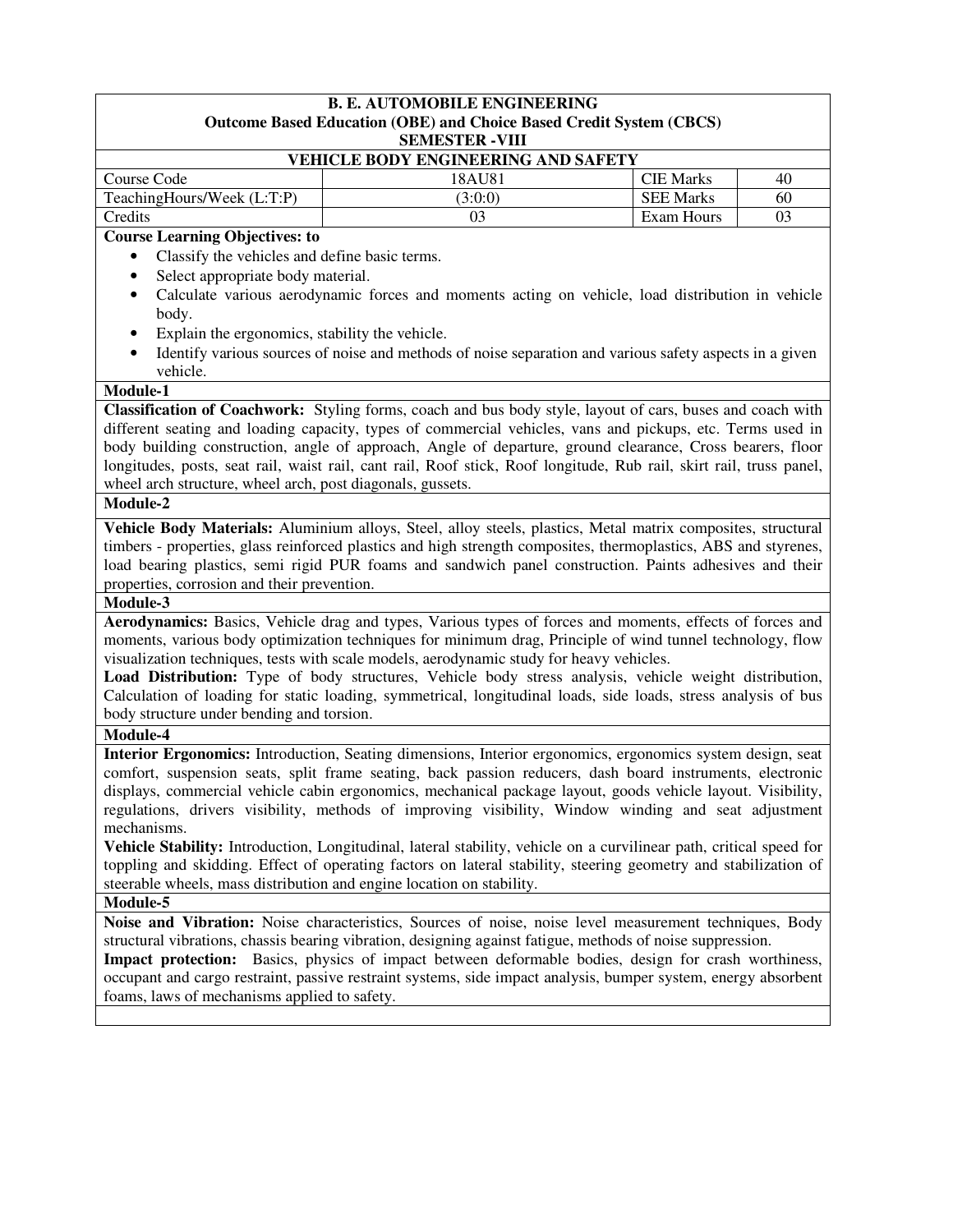## **Course Outcomes:**

At the end of the course the student will be able to:

- Classify the vehicles and define basic terms.
- Select appropriate body material.
- Calculate various aerodynamic forces and moments acting on vehicle, load distribution in vehicle body.
- Explain the ergonomics, stability the vehicle.
- Identify various sources of noise and methods of noise separation and various safety aspects in a given vehicle.

## **Question paper pattern:**

- The question paper will have ten full questions carrying equal marks.
- Each full question will be for 20 marks.
- There will be two full questions (with a maximum of four sub- questions) from each module.

| <b>Sl</b><br>N <sub>0</sub> | <b>Title of the Book</b>         | Name of the<br>Author/s | Name of the Publisher                        | <b>Edition and Year</b>    |
|-----------------------------|----------------------------------|-------------------------|----------------------------------------------|----------------------------|
|                             | <b>Textbook/s</b>                |                         |                                              |                            |
| 1                           | Vehicle body engineering         | Giles J<br>Pawlowsky    | Business books limited                       | 1989                       |
| 2                           | Vehicle body layout and analysis | John<br>Fenton          | Mechanical Engg.<br>Publication ltd, London. | 1990                       |
|                             | <b>Reference Books</b>           |                         |                                              |                            |
| 3                           | Hand book on vehicle body design |                         | SAE publication.                             |                            |
| $\overline{4}$              | Automotive chassis               | P.M. Heldt              | Chilton & Co.                                | 1970                       |
| 5                           | Vehicle Safety 2002              |                         | Cornwell press Town bridge,<br>UK            | <b>ISBN 1356 -</b><br>1448 |
| 6                           | Aerodynamics of Road Vehicles    | W.H.                    | Butter worth's 1987                          | 4th Edition                |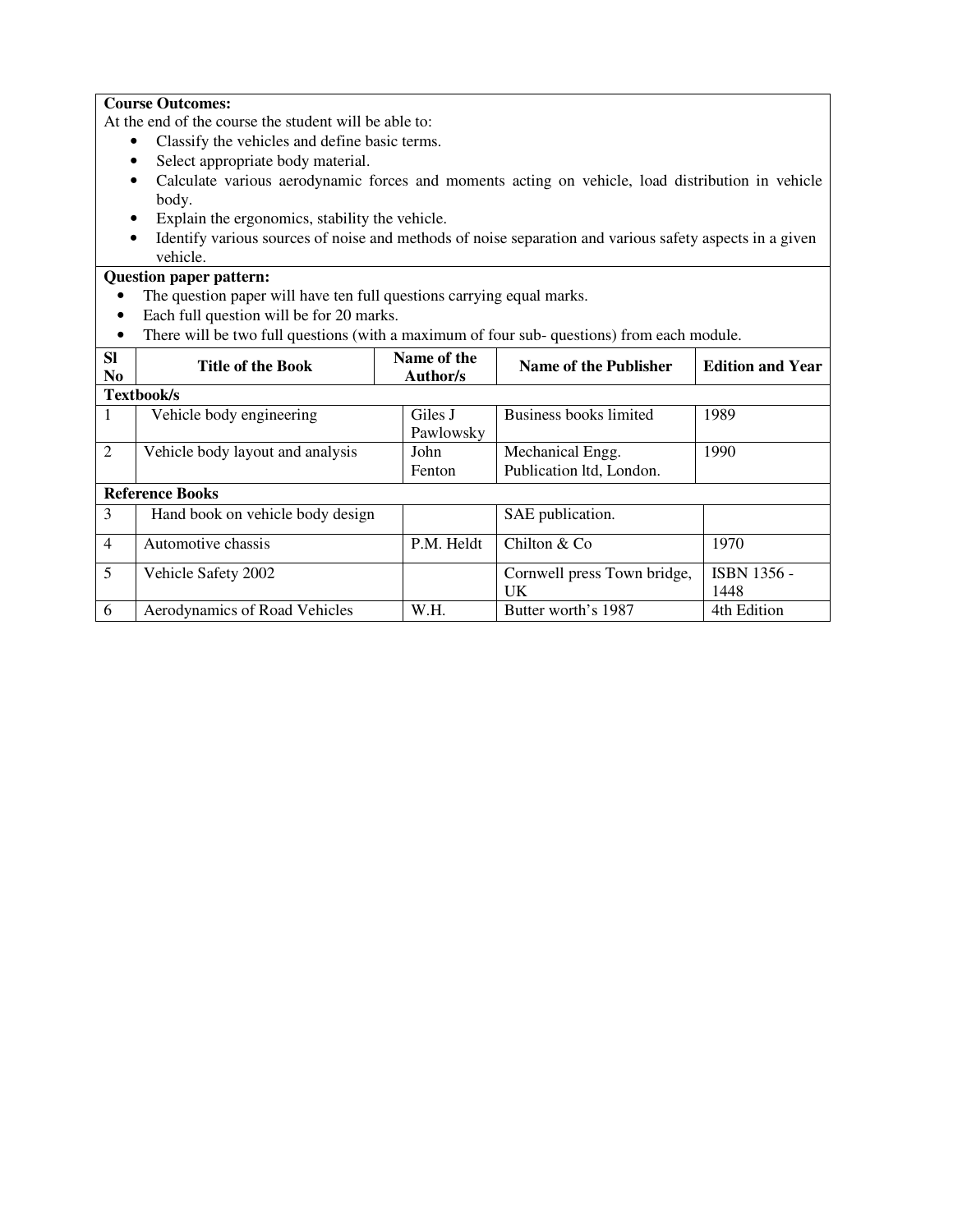|                                                        | <b>B. E. AUTOMOBILE ENGINEERING</b><br><b>Outcome Based Education (OBE) and Choice Based Credit System (CBCS)</b>                                         |                   |    |
|--------------------------------------------------------|-----------------------------------------------------------------------------------------------------------------------------------------------------------|-------------------|----|
|                                                        | <b>SEMESTER - VIII</b>                                                                                                                                    |                   |    |
|                                                        | <b>MECHANICAL VIBRATIONS</b>                                                                                                                              |                   |    |
| Course Code                                            | 18AU821                                                                                                                                                   | <b>CIE Marks</b>  | 40 |
| TeachingHours/Week                                     | (3:0:0)                                                                                                                                                   |                   |    |
| (L:T:P)                                                |                                                                                                                                                           | <b>SEE Marks</b>  | 60 |
| Credits                                                | 03                                                                                                                                                        | <b>Exam Hours</b> | 03 |
| <b>Course Learning Objectives: To</b>                  |                                                                                                                                                           |                   |    |
|                                                        | • Classify different types of vibration / damping associated with systems and vibration measuring                                                         |                   |    |
| instruments.                                           |                                                                                                                                                           |                   |    |
|                                                        | Calculate natural frequency, damping, logarithmic decrement and other parameters of single degree of                                                      |                   |    |
|                                                        | freedom un-damped / damped free vibrating systems                                                                                                         |                   |    |
|                                                        | Compute the response of single degree of freedom damped vibrating systems to different excitation                                                         |                   |    |
| forces.                                                |                                                                                                                                                           |                   |    |
|                                                        | Determine the natural frequencies and the modes of two degree of freedom free vibrating systems.                                                          |                   |    |
| numerical methods                                      | Compare the natural frequencies / modes of multi-degree of freedom free vibrating systems using                                                           |                   |    |
| <b>Module-1</b>                                        |                                                                                                                                                           |                   |    |
|                                                        | Introduction: Types of vibration, Simple harmonic motion and definition of some terms of vibration, Vector                                                |                   |    |
|                                                        | method and complex form of representing harmonic motions, addition of simple harmonic motions.                                                            |                   |    |
|                                                        | Un-damped free vibration: Introduction, Newton's second law of motion method, D'Alembert's principle,                                                     |                   |    |
|                                                        | Energy method, Single degree of freedom systems, Natural frequency of free vibration, equivalent stiffness of                                             |                   |    |
| springs, effect of spring mass.                        |                                                                                                                                                           |                   |    |
| Module-2                                               |                                                                                                                                                           |                   |    |
|                                                        | Damped free vibration: Single degree of freedom systems, types of damping, concept of critical damping and                                                |                   |    |
|                                                        | its importance, study of viscous damped systems - under damping, critical damping and over damping,                                                       |                   |    |
| logarithmic decrement, structural and coulomb damping. |                                                                                                                                                           |                   |    |
|                                                        | Whirling of shafts: Whirling of shafts with and without air damping, discussion of speeds above and below                                                 |                   |    |
| critical speeds.<br>Module-3                           |                                                                                                                                                           |                   |    |
|                                                        | Forced vibration: Single degree of freedom systems, steady state solution with viscous damping due to                                                     |                   |    |
|                                                        | harmonic force, concept of frequency response, reciprocating and rotating unbalance, vibration isolation and                                              |                   |    |
|                                                        | transmissibility, energy dissipated by damping, equivalent viscous damping, Structural damping, sharpness of                                              |                   |    |
| resonance, base excitation.                            |                                                                                                                                                           |                   |    |
| Module-4                                               |                                                                                                                                                           |                   |    |
|                                                        | Two degree of freedom systems: Introduction, principle and normal modes of vibration, co-ordinate                                                         |                   |    |
|                                                        | coupling, generalized and principal co-ordinates, orthogonality principle, Lagrange's equation, semi-definite                                             |                   |    |
|                                                        | systems, forced vibrations, harmonic excitation. Applications: Vehicle suspension, Dynamic vibration                                                      |                   |    |
| absorber, dynamics of reciprocating engines.           |                                                                                                                                                           |                   |    |
|                                                        | Vibration measuring instruments: Vibrometer, Accelerometer and frequency measuring instruments.                                                           |                   |    |
| Module-5                                               |                                                                                                                                                           |                   |    |
|                                                        | Multi degree of freedom systems: Introduction, influence coefficients, Maxwell's reciprocal theorem,                                                      |                   |    |
|                                                        | orthogonality principle, Dunker ley's equation, determination of natural frequencies using matrix iteration                                               |                   |    |
|                                                        | method, Holzer's method for systems with free, fixed free and fixed ends, stodola method, Rayleigh's method                                               |                   |    |
| for beam vibration.                                    |                                                                                                                                                           |                   |    |
|                                                        | Course Outcomes: At the end of the course the student will be able to:                                                                                    |                   |    |
|                                                        | Classify different types of vibration / damping associated with systems and vibration measuring                                                           |                   |    |
| instruments.                                           |                                                                                                                                                           |                   |    |
| $\bullet$                                              | Calculate natural frequency, damping, logarithmic decrement and other parameters of single<br>degree of freedom un-damped / damped free vibrating systems |                   |    |
| $\bullet$                                              | Compute the response of single degree of freedom damped vibrating systems to different excitation                                                         |                   |    |
|                                                        |                                                                                                                                                           |                   |    |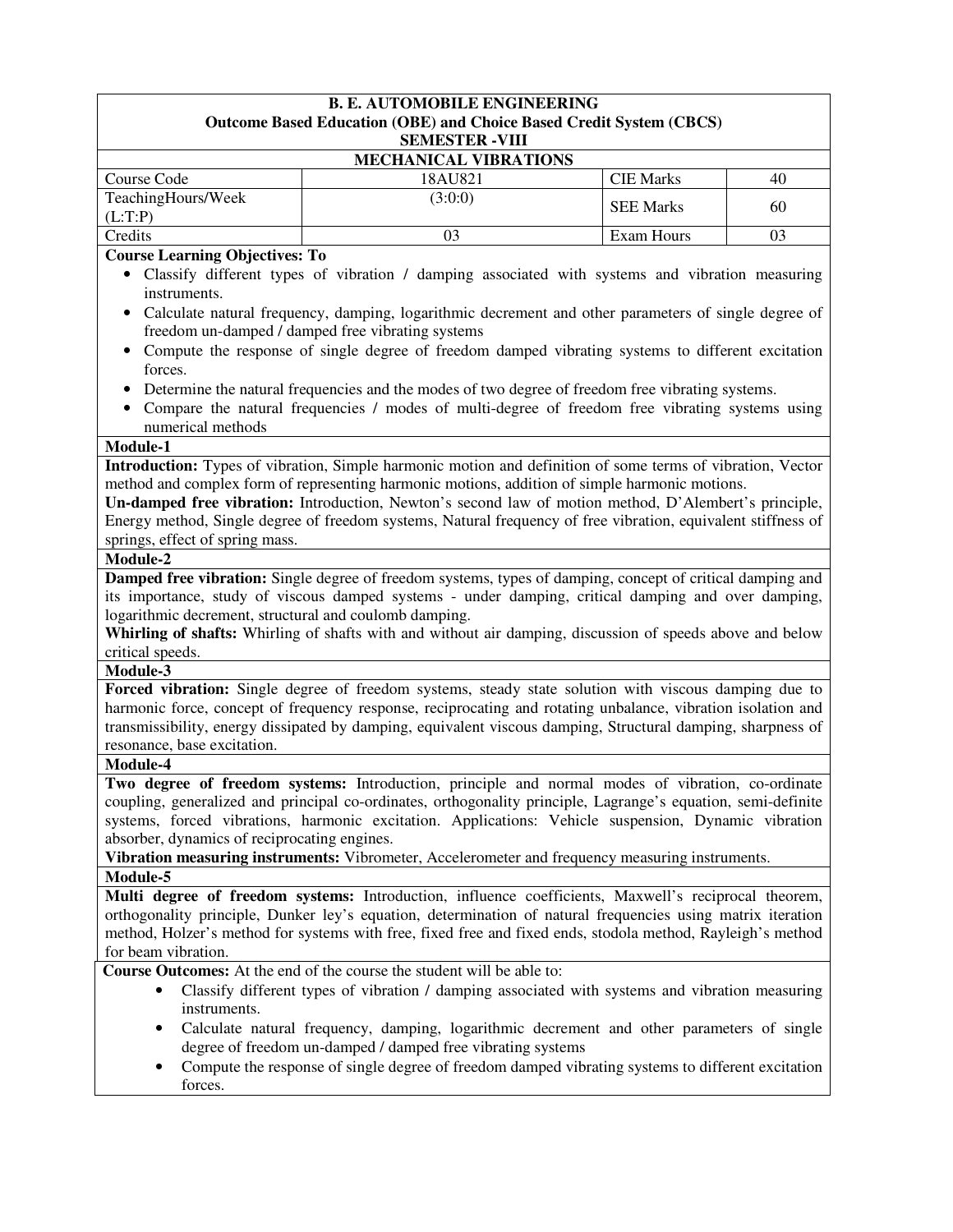- Determine the natural frequencies and the modes of two degree of freedom free vibrating systems.
- Compare the natural frequencies / modes of multi-degree of freedom free vibrating systems using numerical methods

## **Question paper pattern:**

- The question paper will have ten full questions carrying equal marks.
- Each full question will be for 20 marks.
- There will be two full questions (with a maximum of four sub- questions) from each module.

| <b>SI</b><br>N <sub>0</sub> | <b>Title of the Book</b>          | Name of the<br>Author/s | Name of the Publisher      | <b>Edition and</b><br><b>Year</b> |
|-----------------------------|-----------------------------------|-------------------------|----------------------------|-----------------------------------|
|                             | <b>Textbook/s</b>                 |                         |                            |                                   |
|                             | <b>Mechanical Vibrations</b>      | G. K. Grover and S.     | Nemchand and Brothers,     | 2009                              |
|                             |                                   | P. Nigam                | Roorkee.                   |                                   |
| $\mathfrak{D}$              | <b>Mechanical Vibrations</b>      | V. P. Singh             | Dhanpat Rai and Sons,      | 2001                              |
|                             |                                   |                         | New Delhi                  |                                   |
|                             | <b>Reference Books</b>            |                         |                            |                                   |
| 3                           | of<br>Problems<br>and<br>Theory   | William W.              | McGraw Hill International  | 1964                              |
|                             | <b>Mechanical Vibrations</b>      | Seto                    | Book Co., Singapore        |                                   |
| $\overline{4}$              | <b>Mechanical Vibrations</b>      | S. S. Rao               | Pearson Education Inc.,    | 2010                              |
| 5                           | <b>Fundamentals of Mechanical</b> | S. Graham               | McGraw Hill Publishing Co. | 2000                              |
|                             | <b>Vibrations</b>                 | Kelly                   | Ltd                        |                                   |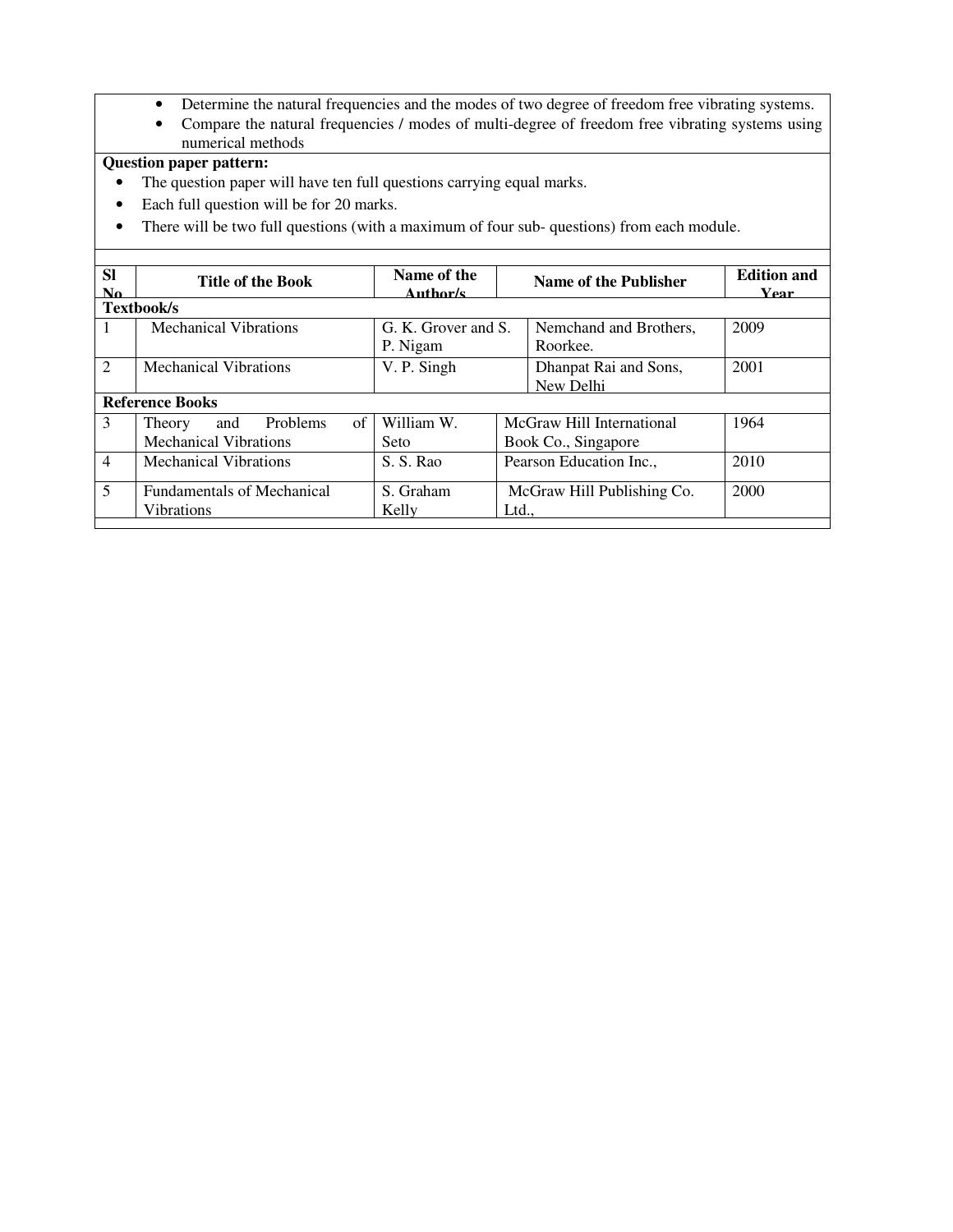| <b>B. E. AUTOMOBILE ENGINEERING</b><br><b>Outcome Based Education (OBE) and Choice Based Credit System (CBCS)</b>                               |                                                                                                                                                                                                                      |                  |                                                                                       |  |  |  |  |
|-------------------------------------------------------------------------------------------------------------------------------------------------|----------------------------------------------------------------------------------------------------------------------------------------------------------------------------------------------------------------------|------------------|---------------------------------------------------------------------------------------|--|--|--|--|
|                                                                                                                                                 | <b>SEMESTER -VIII</b>                                                                                                                                                                                                |                  |                                                                                       |  |  |  |  |
|                                                                                                                                                 | <b>ADVANCED I. C. ENGINES</b>                                                                                                                                                                                        |                  |                                                                                       |  |  |  |  |
| Course Code                                                                                                                                     | 18AU822                                                                                                                                                                                                              | <b>CIE Marks</b> | 40                                                                                    |  |  |  |  |
| TeachingHours/Week                                                                                                                              | (3:0:0)                                                                                                                                                                                                              |                  |                                                                                       |  |  |  |  |
| (L:T:P)                                                                                                                                         |                                                                                                                                                                                                                      | <b>SEE Marks</b> | 60                                                                                    |  |  |  |  |
| Credits                                                                                                                                         | 03                                                                                                                                                                                                                   | Exam Hours       | 03                                                                                    |  |  |  |  |
| <b>Course Learning Objectives:</b>                                                                                                              |                                                                                                                                                                                                                      |                  |                                                                                       |  |  |  |  |
| $\bullet$<br>these engines                                                                                                                      | Explain combustion phenomenon in SI and CI Engines, factors effecting combustion variations in                                                                                                                       |                  |                                                                                       |  |  |  |  |
|                                                                                                                                                 | Calculate mixture requirement and pollutants produced in internal combustion engines.                                                                                                                                |                  |                                                                                       |  |  |  |  |
| $\bullet$                                                                                                                                       | Determine efficiency and power output from brayton cycle                                                                                                                                                             |                  |                                                                                       |  |  |  |  |
| $\bullet$                                                                                                                                       | Explain basic concepts of lean burn engine, sterling engine, cam less engine, multi valve engine etc.                                                                                                                |                  |                                                                                       |  |  |  |  |
| Explain working of modern engines.                                                                                                              |                                                                                                                                                                                                                      |                  |                                                                                       |  |  |  |  |
| Module-1                                                                                                                                        |                                                                                                                                                                                                                      |                  |                                                                                       |  |  |  |  |
|                                                                                                                                                 | Combustion in Spark Ignition Engines: Thermodynamic analysis of SI engine Combustion: Burned and                                                                                                                     |                  |                                                                                       |  |  |  |  |
|                                                                                                                                                 | unburned mixture states. Analysis of cylinder pressure data, Combustion process characterization, Flame                                                                                                              |                  |                                                                                       |  |  |  |  |
|                                                                                                                                                 | structure and speed; flame structure, laminar burning speeds, flame propagation relations, Cyclic variations in                                                                                                      |                  |                                                                                       |  |  |  |  |
|                                                                                                                                                 | combustion, partial burning and misfire: definitions, causes of cycle – by – cycle and cylinder to cylinder                                                                                                          |                  |                                                                                       |  |  |  |  |
|                                                                                                                                                 | variations, partial burning, misfire and engine stability. Spark Ignition: Ignition fundamentals, conventional                                                                                                       |                  |                                                                                       |  |  |  |  |
|                                                                                                                                                 | ignition systems, alternative ignition systems, alternative ignition approaches, Abnormal Combustion: knock                                                                                                          |                  |                                                                                       |  |  |  |  |
| and surface ignition, knock fundamentals, fuel factors.                                                                                         |                                                                                                                                                                                                                      |                  |                                                                                       |  |  |  |  |
| Module-2                                                                                                                                        |                                                                                                                                                                                                                      |                  |                                                                                       |  |  |  |  |
|                                                                                                                                                 | Combustion in Compression Ignition Engines: Types of diesel combustion systems: Direct injection                                                                                                                     |                  |                                                                                       |  |  |  |  |
|                                                                                                                                                 | systems, indirect injection systems, comparison of different combustion systems, Analysis cylinder pressure                                                                                                          |                  |                                                                                       |  |  |  |  |
|                                                                                                                                                 | data; combustion efficiency, DI engines, IDI engines, Fuel spray behaviour: Fuel injection, overall spray                                                                                                            |                  |                                                                                       |  |  |  |  |
|                                                                                                                                                 | structure, atomization, spray penetration, droplet size distribution and spray evaporation, Ignition delay:                                                                                                          |                  |                                                                                       |  |  |  |  |
|                                                                                                                                                 | definitions and discussion, fuel ignition quality, auto ignition fundamentals, physical properties affecting                                                                                                         |                  |                                                                                       |  |  |  |  |
| delay, effect of fuel properties.                                                                                                               |                                                                                                                                                                                                                      |                  |                                                                                       |  |  |  |  |
| Module-3                                                                                                                                        |                                                                                                                                                                                                                      |                  |                                                                                       |  |  |  |  |
|                                                                                                                                                 | Equilibrium charts: Charts for burnt mixture, charts for unburned Mixture, transmission from unburned to                                                                                                             |                  |                                                                                       |  |  |  |  |
| burnt mixture, non-equilibrium Problems.                                                                                                        |                                                                                                                                                                                                                      |                  |                                                                                       |  |  |  |  |
|                                                                                                                                                 | Gas Turbine combustion: Simple Brayton cycle, working of a gas turbine, modification of the simple cycle,<br>intercooling reheat and regeneration, determination of efficiency and power output, numerical problems. |                  |                                                                                       |  |  |  |  |
| Module-4                                                                                                                                        |                                                                                                                                                                                                                      |                  |                                                                                       |  |  |  |  |
|                                                                                                                                                 | Modern Developments in I. C. Engines: Lean burn engines, ceramic and adiabatic engines, Multi-valving,                                                                                                               |                  |                                                                                       |  |  |  |  |
|                                                                                                                                                 | Tuned manifolding, camless valve gearing, variable valve timing, Turbo and supercharging – Waste gating,                                                                                                             |                  |                                                                                       |  |  |  |  |
|                                                                                                                                                 | EGR, Part-load charge stratification in GDI systems. Sports vehicle engines, Stirling engines, MPFI engines -                                                                                                        |                  |                                                                                       |  |  |  |  |
| operation and performance.                                                                                                                      |                                                                                                                                                                                                                      |                  |                                                                                       |  |  |  |  |
| Module-5                                                                                                                                        |                                                                                                                                                                                                                      |                  |                                                                                       |  |  |  |  |
|                                                                                                                                                 | Special types of Engines: Introduction to working of startified charged engines, Wankel engine, variable                                                                                                             |                  |                                                                                       |  |  |  |  |
|                                                                                                                                                 | compression engine, Surface ignition engines, free piston engines, Current engines and future trends (e.g.                                                                                                           |                  |                                                                                       |  |  |  |  |
|                                                                                                                                                 |                                                                                                                                                                                                                      |                  |                                                                                       |  |  |  |  |
| Convergence of SI and CI engine technology, Control developments, fuel quality), Effect of air cleaners and<br>silencers on engine performance. |                                                                                                                                                                                                                      |                  |                                                                                       |  |  |  |  |
| Manifolds and Mixture Distribution: Intake system components, Discharge coefficient, Pressure drop, Air                                         |                                                                                                                                                                                                                      |                  |                                                                                       |  |  |  |  |
| filter, Intake manifold, Connecting pipe, Exhaust system components, Exhaust manifold and exhaust pipe,                                         |                                                                                                                                                                                                                      |                  |                                                                                       |  |  |  |  |
| Spark arresters, Waste heat recovery, Exhaust mufflers, Type of mufflers, exhaust manifold expansion.                                           |                                                                                                                                                                                                                      |                  |                                                                                       |  |  |  |  |
| Course Outcomes: At the end of the course the student will be able to:                                                                          |                                                                                                                                                                                                                      |                  |                                                                                       |  |  |  |  |
| Explain combustion phenomenon in SI and CI Engines, factors effecting combustion variations in                                                  |                                                                                                                                                                                                                      |                  |                                                                                       |  |  |  |  |
| these engines                                                                                                                                   |                                                                                                                                                                                                                      |                  |                                                                                       |  |  |  |  |
|                                                                                                                                                 |                                                                                                                                                                                                                      |                  |                                                                                       |  |  |  |  |
| ٠                                                                                                                                               |                                                                                                                                                                                                                      |                  | Calculate mixture requirement and pollutants produced in internal combustion engines. |  |  |  |  |
|                                                                                                                                                 | Determine efficiency and power output from brayton cycle                                                                                                                                                             |                  |                                                                                       |  |  |  |  |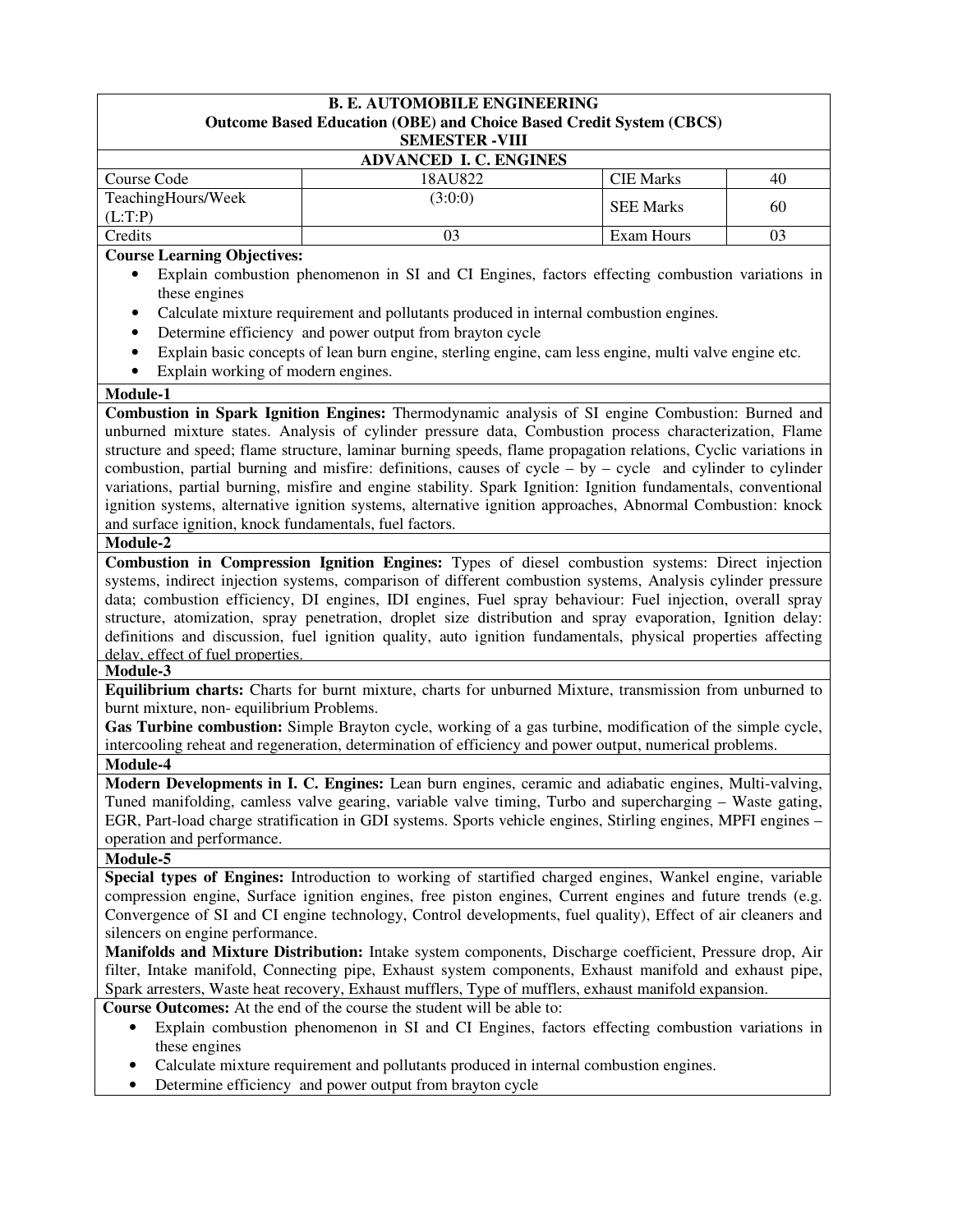- Explain basic concepts of lean burn engine, sterling engine, cam less engine, multi valve engine etc.
- Explain working of modern engines.

# **Question paper pattern:**

- The question paper will have ten full questions carrying equal marks.
- Each full question will be for 20 marks.
- There will be two full questions (with a maximum of four sub- questions) from each module.

| <b>SI</b><br>$\mathbf{N}\mathbf{a}$ | <b>Title of the Book</b>           | Name of the<br>Author/s | Name of the Publisher                           | <b>Edition and Year</b> |
|-------------------------------------|------------------------------------|-------------------------|-------------------------------------------------|-------------------------|
|                                     | Textbook/s                         |                         |                                                 |                         |
| 1                                   | <b>Internal Combustion Engines</b> | John B.                 | McGraw Hill                                     | 1998                    |
|                                     | fundamentals                       | Heywood,                | <b>International Edition</b>                    |                         |
| $\overline{2}$                      | A course in I. C. Engines          | Mathur $\&$             | DhanpatRai& sons, New                           | 1994                    |
|                                     |                                    | <b>Sharma</b>           | Delhi                                           |                         |
|                                     | <b>Reference Books</b>             |                         |                                                 |                         |
| 3                                   | <b>Internal Combustion Engines</b> | Ganesan, V              | Tata McGraw Hill Book<br>$\mathcal{C}_{\Omega}$ | 1995.                   |
| $\overline{4}$                      | Internal Combustion Engine and     | Obert, E. F.,           | <b>International Text Book</b>                  | 1983                    |
|                                     | Air Dollution                      |                         | Dublishers                                      |                         |
| 5                                   | I. C. Engines                      | Maleev                  | CBS Publications, New                           | 1995                    |
|                                     |                                    |                         | Delhi.                                          |                         |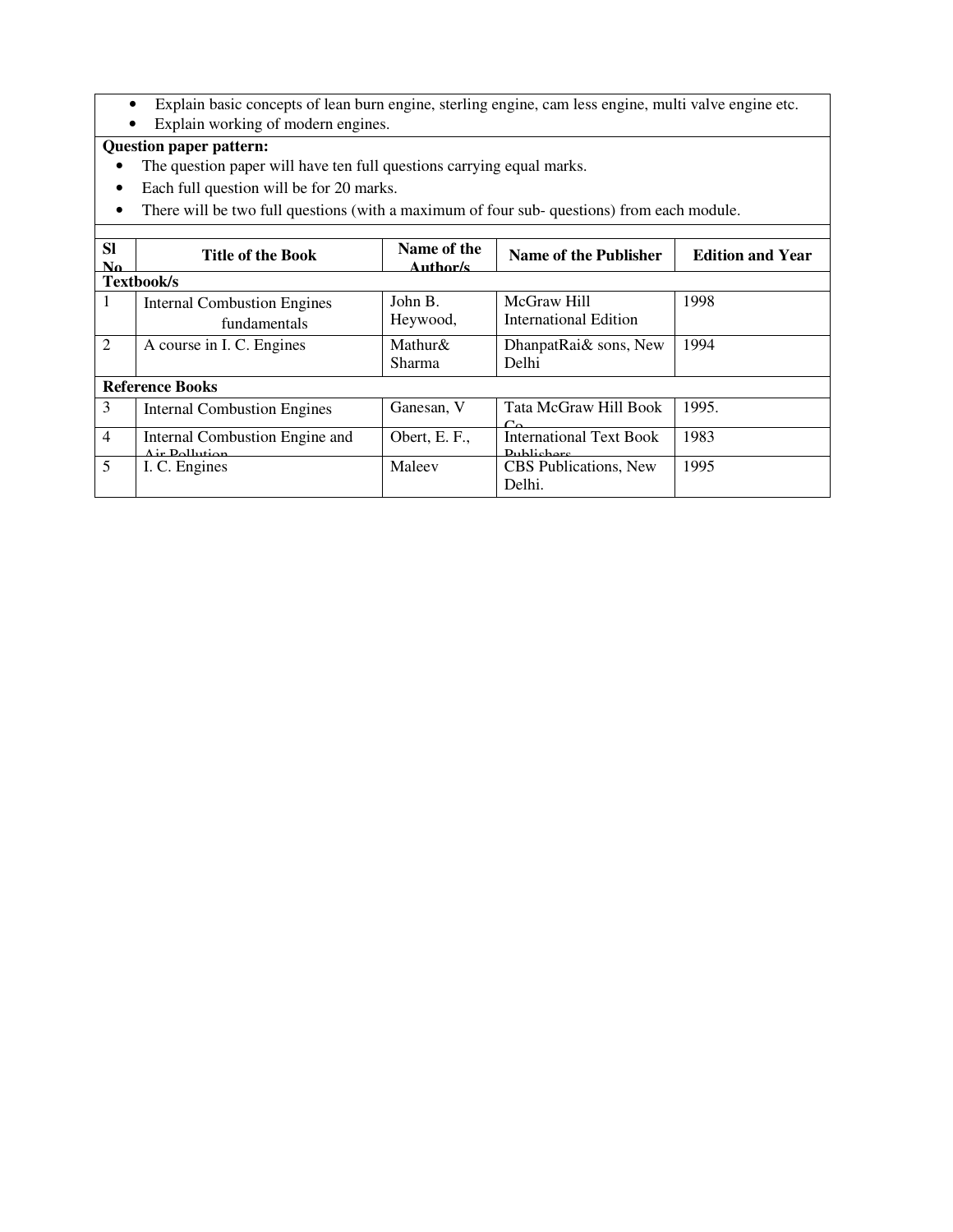| <b>B. E. AUTOMOBILE ENGINEERING</b><br><b>Outcome Based Education (OBE) and Choice Based Credit System (CBCS)</b><br><b>SEMESTER - VIII</b>                                                                                                                                                                                                                                                                          |                                |                                                                                              |                         |  |
|----------------------------------------------------------------------------------------------------------------------------------------------------------------------------------------------------------------------------------------------------------------------------------------------------------------------------------------------------------------------------------------------------------------------|--------------------------------|----------------------------------------------------------------------------------------------|-------------------------|--|
|                                                                                                                                                                                                                                                                                                                                                                                                                      | ELECTRIC AND HYBRID VEHICLE.   |                                                                                              |                         |  |
| Course Code                                                                                                                                                                                                                                                                                                                                                                                                          | 18AU823                        | <b>CIE Marks</b>                                                                             | 40                      |  |
| TeachingHours/Week (L:T:P)                                                                                                                                                                                                                                                                                                                                                                                           | (3:0:0)                        | <b>SEE Marks</b>                                                                             | 60                      |  |
| Credits                                                                                                                                                                                                                                                                                                                                                                                                              | 03                             | Exam Hours                                                                                   | 03                      |  |
| <b>Course Learning Objectives:</b>                                                                                                                                                                                                                                                                                                                                                                                   |                                |                                                                                              |                         |  |
| properties of the most common types of electrical motors in hybrid technology.<br>Analyze the performance of a hybrid vehicle.<br>Evaluate the environmental impact of road vehicles.                                                                                                                                                                                                                                |                                | Explain working principle of hybrid vehicle and its main components, operating principle and |                         |  |
| Module-1                                                                                                                                                                                                                                                                                                                                                                                                             |                                |                                                                                              |                         |  |
| Introduction: Performance characteristics of road vehicles, calculation of road load, predicting fuel economy,<br>Grid connected hybrids<br>DC motors: Series wound, shunt wound. Compound wound and separately excited.                                                                                                                                                                                             |                                |                                                                                              |                         |  |
| Module-2                                                                                                                                                                                                                                                                                                                                                                                                             |                                |                                                                                              |                         |  |
| AC motors: Induction, synchronous, brushless DC motor, switched reluctance motors.<br>Hybrid Architecture: Series configuration- locomotive drives, series parallel switching, load tracking<br>architecture. Pre transmission parallel and combined configurations-Mild hybrid, power assist, dual mode,<br>power split, power split with shift, Continuously Variable transmission (CVT). Wheel motor.<br>Module-3 |                                |                                                                                              |                         |  |
| Hybrid Power Plant specifications: Grade and cruise targets. Launching and boosting, braking and energy<br>recuperation drive cycle implications, engine fraction-engine downsizing and range and performance, usage<br>requirements.<br>Module-4                                                                                                                                                                    |                                |                                                                                              |                         |  |
| Sizing the Drive System: Matching electric drive and ICE, sizing the propulsion motor, sizing power                                                                                                                                                                                                                                                                                                                  |                                |                                                                                              |                         |  |
| electronics                                                                                                                                                                                                                                                                                                                                                                                                          |                                |                                                                                              |                         |  |
| Energy Storage Technology: Battery basics, different types of batteries (lead-acid battery / Lithium /                                                                                                                                                                                                                                                                                                               |                                |                                                                                              |                         |  |
| Alkaline), High discharge capacitors, flywheels, battery parameters                                                                                                                                                                                                                                                                                                                                                  |                                |                                                                                              |                         |  |
| Module-5                                                                                                                                                                                                                                                                                                                                                                                                             |                                |                                                                                              |                         |  |
| Fuel cells: Fuel cell characteristics, fuel cell types - alkaline fuel cell, proton exchange membrane, direct<br>methanol fuel cell, phosphoric acid fuel cell, molten carbonate fuel cell, solid oxide fuel cell, hydrogen storage<br>systems, reformers, fuel cell EV.                                                                                                                                             |                                |                                                                                              |                         |  |
| Course Outcomes: At the end of the course the student will be able to:                                                                                                                                                                                                                                                                                                                                               |                                |                                                                                              |                         |  |
| properties of the most common types of electrical motors in hybrid technology.<br>Analyze the performance of a hybrid vehicle.<br>Evaluate the environmental impact of road vehicles.                                                                                                                                                                                                                                |                                | Explain working principle of hybrid vehicle and its main components, operating principle and |                         |  |
| <b>Question paper pattern:</b>                                                                                                                                                                                                                                                                                                                                                                                       |                                |                                                                                              |                         |  |
| The question paper will have ten full questions carrying equal marks.                                                                                                                                                                                                                                                                                                                                                |                                |                                                                                              |                         |  |
| Each full question will be for 20 marks.<br>٠                                                                                                                                                                                                                                                                                                                                                                        |                                |                                                                                              |                         |  |
| There will be two full questions (with a maximum of four sub-questions) from each module.<br>٠                                                                                                                                                                                                                                                                                                                       |                                |                                                                                              |                         |  |
|                                                                                                                                                                                                                                                                                                                                                                                                                      |                                |                                                                                              |                         |  |
| <b>Title of the Book</b><br><b>SI</b><br>N <sub>0</sub>                                                                                                                                                                                                                                                                                                                                                              | Name of the<br><b>Author/s</b> | <b>Name of the Publisher</b>                                                                 | <b>Edition and Year</b> |  |

| Textbook/s                                     |                             |                                    |       |       |  |  |
|------------------------------------------------|-----------------------------|------------------------------------|-------|-------|--|--|
| The Electric Car: Development $\&$   Dr Mike   |                             | <b>British library Cataloguing</b> | ISBN0 | 85296 |  |  |
| Future of Battery, Hybrid & Fuel-<br>Cell Cars | Westbrook, M<br>H Westbrook | in Publication Data, UK            |       | 0131. |  |  |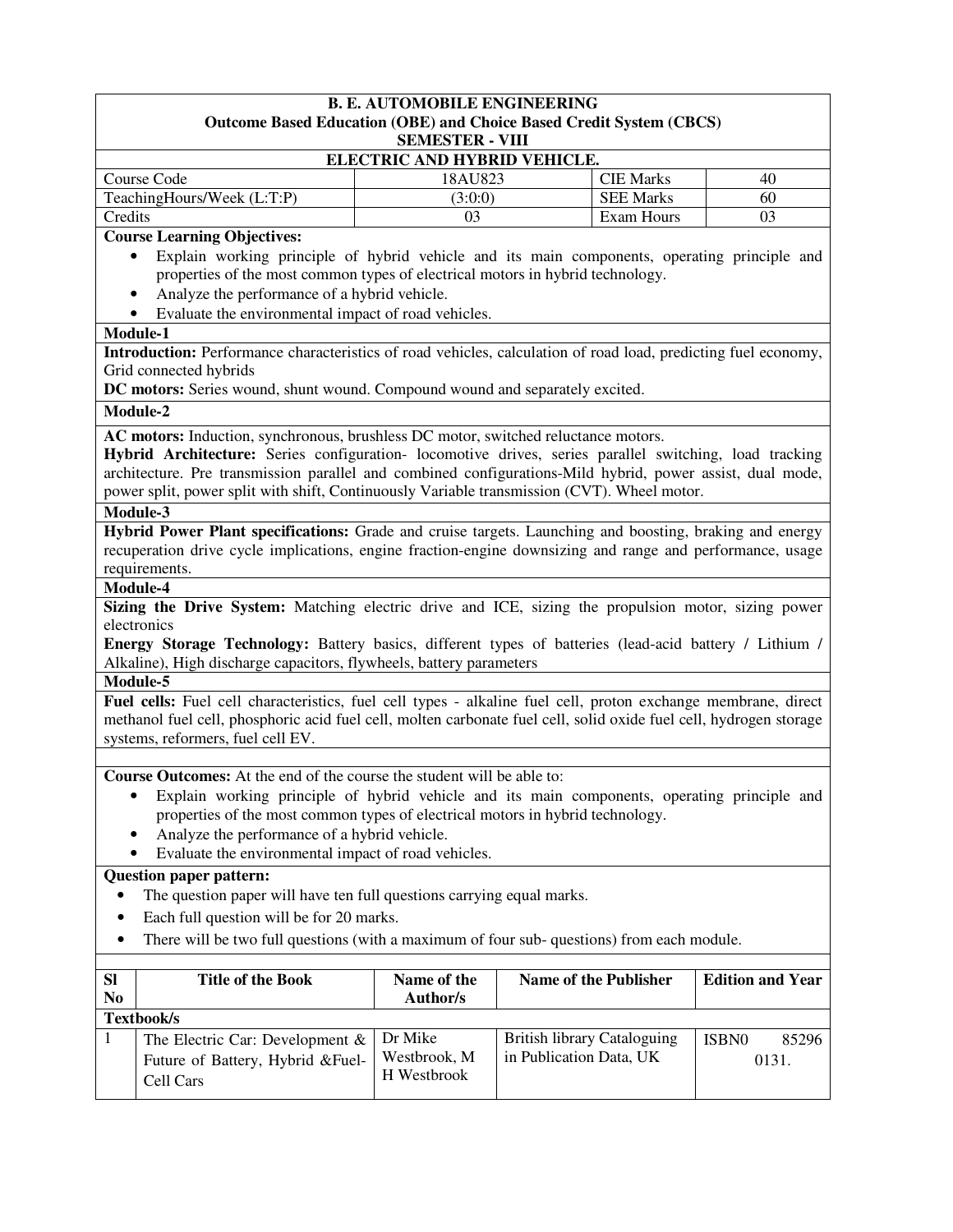| -2                     | Electric and Hybrid Vehicles              | Robin Hardy,<br>Iqbal Husain                  | <b>CRC</b> Press                              | $\sqrt{0.8493}$ -1466-6. |  |  |  |
|------------------------|-------------------------------------------|-----------------------------------------------|-----------------------------------------------|--------------------------|--|--|--|
| <b>Reference Books</b> |                                           |                                               |                                               |                          |  |  |  |
|                        | <b>Hand Book of Electric Motors</b>       | Hamid A<br>Taliyat, Gerald<br><b>B</b> Kliman | Mercel Dekker Inc., US                        | ISBN0-8247-4105-<br>6    |  |  |  |
| $\overline{4}$         | Propulsion Systems for Hybrid<br>Vehicles | John M. Miller                                | Institute of Electrical<br>Engineers, London, | ISBN0 863413366.         |  |  |  |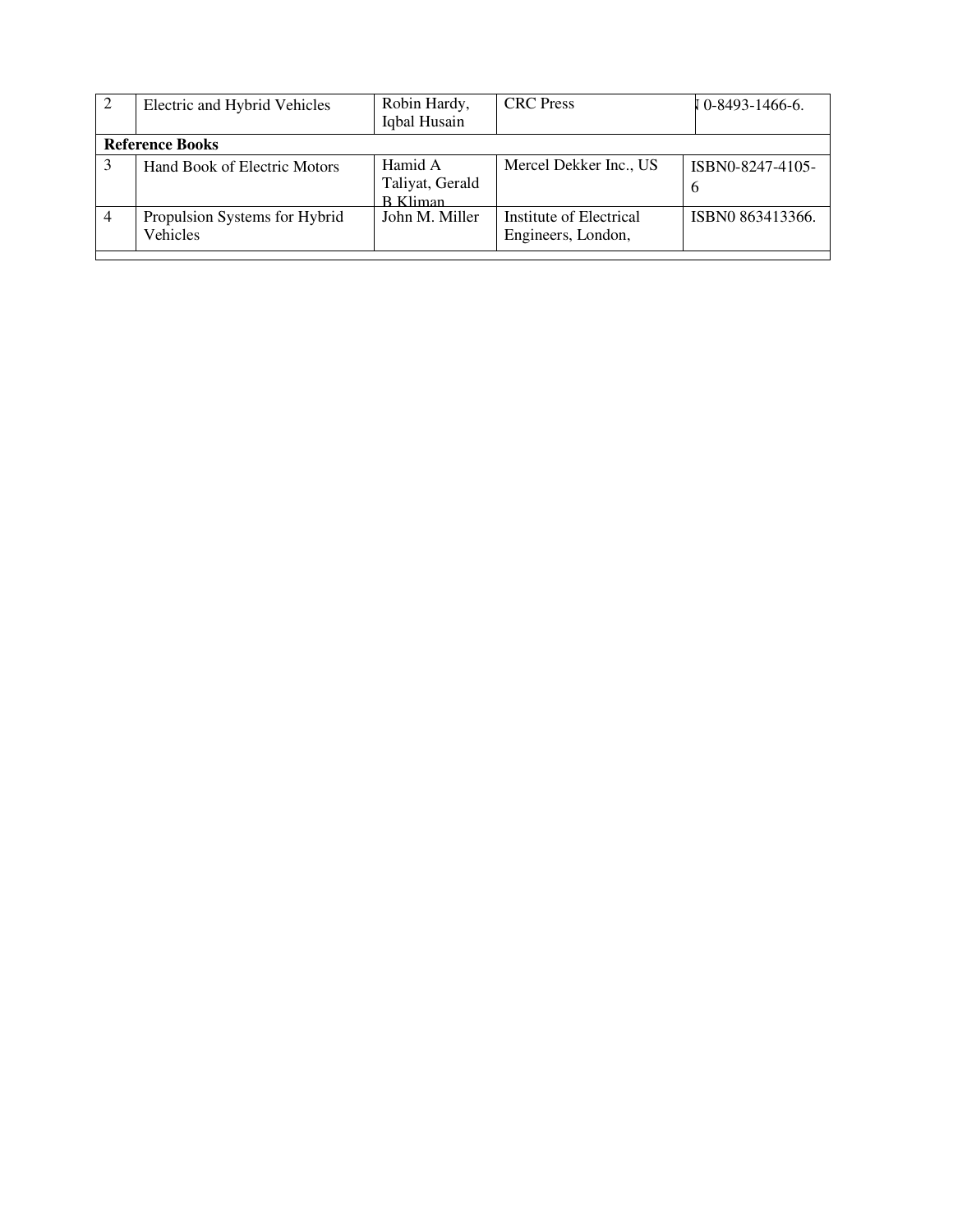| <b>B. E. AUTOMOBILE ENGINEERING</b><br>Outcome Based Education (OBE) and Choice Based Credit System (CBCS)<br><b>SEMESTER -VIII</b> |         |                  |    |  |  |  |  |
|-------------------------------------------------------------------------------------------------------------------------------------|---------|------------------|----|--|--|--|--|
| <b>PROJECT WORK PHASE -II</b>                                                                                                       |         |                  |    |  |  |  |  |
| Course Code                                                                                                                         | 18AUP83 | <b>CIE Marks</b> | 40 |  |  |  |  |
| <b>Contact Hours/Week</b>                                                                                                           | 0:0:2   | <b>SEE Marks</b> | 60 |  |  |  |  |
| Credits                                                                                                                             | 08      | Exam Hours/Batch |    |  |  |  |  |

#### **Course Learning Objectives:**

- To support independent learning and innovative attitude.
- To guide to select and utilize adequate information from varied resources maintaining ethics.
- To guide to organize the work in the appropriate manner and present information (acknowledging the sources) clearly.
- To develop interactive, communication, organisation, time management, and presentation skills.
- To impart flexibility and adaptability.
- To inspire independent and team working.
- To expand intellectual capacity, credibility, judgement, intuition.
- To adhere to punctuality, setting and meeting deadlines.
- To instil responsibilities to oneself and others.
- To train students to present the topic of project work in a seminar without any fear, face audience confidently, enhance communication skill, involve in group discussion to present and exchange ideas.

**Project Work Phase - II:**Each student of the project batch shall involve in carrying out the project work jointly in constant consultation with internal guide, co-guide, and external guide and prepare the project report as per the norms avoiding plagiarism.

**Course Outcomes:** At the end of the course the student will be able to:

- Present the project and be able to defend it.
- Make links across different areas of knowledge and to generate, develop and evaluate ideas and information so as to apply these skills to the project task.
- Habituated to critical thinking and use problem solving skills
- Communicate effectively and to present ideas clearly and coherently in both the written and oral forms.
- Work in a team to achieve common goal.
- Learn on their own, reflect on their learning and take appropriate actions to improve it.

#### **CIE procedure for Project Work Phase - 2:**

**(i)Single discipline:** The CIE marks shall be awarded by a committee consisting of the Head of the concerned Department and two senior faculty members of the Department, one of whom shall be the Guide.

The CIE marks awarded for the project work phase -2, shall be based on the evaluation of project work phase - 2 Report, project presentation skill and question and answer session in the ratio 50:25:25.The marks awarded for the project report shall be the same for all the batch mates.

**(ii) Interdisciplinary:** Continuous Internal Evaluation shall be group wise at the college level with the participation of all guides of the college. Participation of external guide/s, if any, is desirable.

The CIE marks awarded for the project work phase -2, shall be based on the evaluation of project work phase - 2 Report, project presentation skill and question and answer session in the ratio 50:25:25.The marks awarded for the project report shall be the same for all the batch mates.∎

#### **Semester End Examination**

SEE marks for the project (60 marks) shall be awarded (based on the quality of report and presentation skill, participation in the question and answer session) as per the University norms by the examiners appointed VTU.